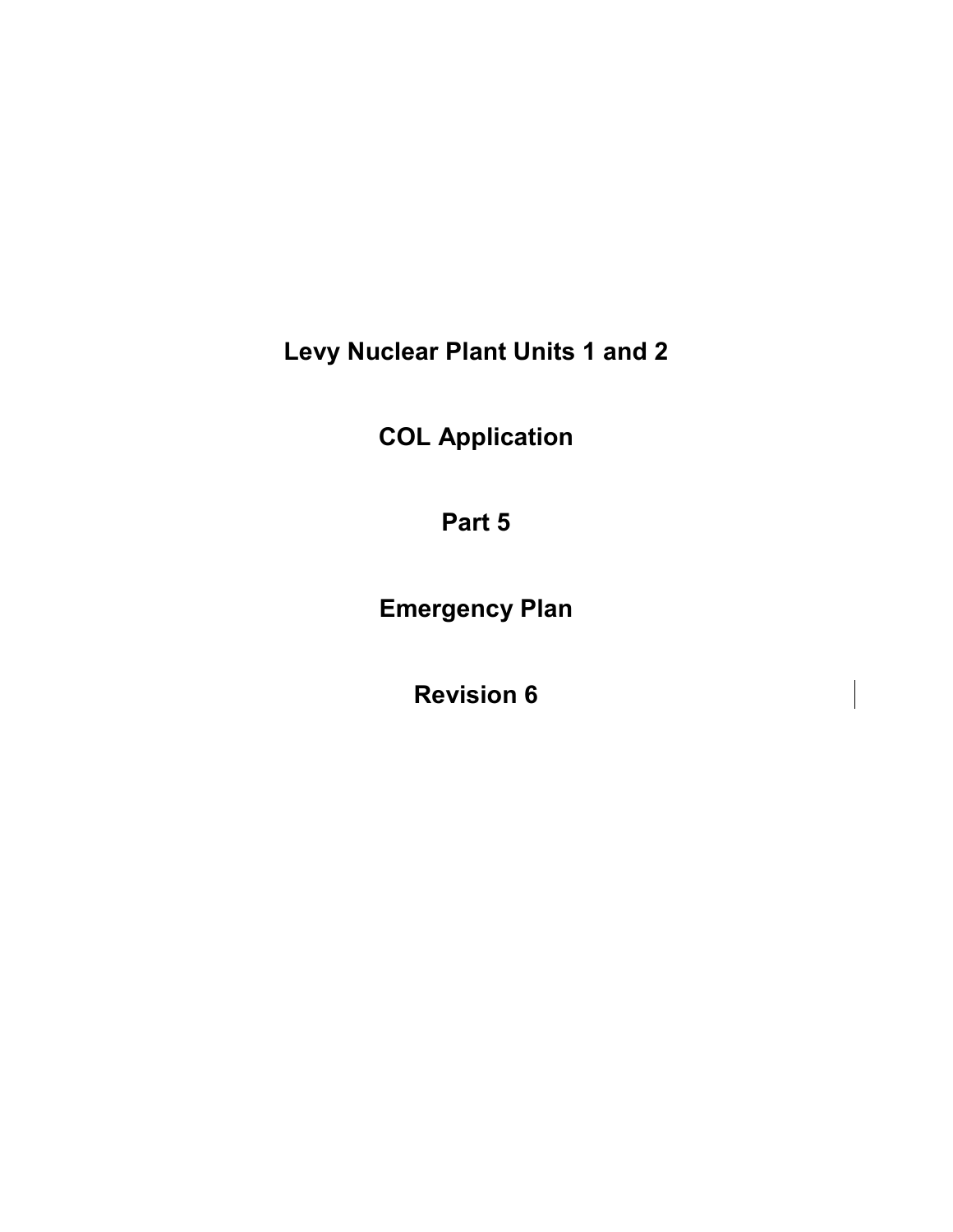# TABLE OF CONTENTS

| Section |                  |       | Title                                              | Page |
|---------|------------------|-------|----------------------------------------------------|------|
| 1.0     |                  |       |                                                    |      |
|         | 1.1              |       |                                                    |      |
|         | 1.2              |       |                                                    |      |
|         | 1.3              |       |                                                    |      |
|         |                  | 1.3.1 |                                                    |      |
|         |                  | 1.3.2 | INGESTION EXPOSURE PATHWAY EPZ3                    |      |
| Α.      |                  |       | ASSIGNMENT OF RESPONSIBILITY (ORGANIZATIONAL       |      |
|         | 1.               |       |                                                    |      |
|         | 2.               |       | FUNCTIONS, RESPONSIBILITIES, AND LEGAL BASIS  A-11 |      |
|         | 3.               |       |                                                    |      |
|         | 4 <sub>1</sub>   |       |                                                    |      |
| Β.      |                  |       |                                                    |      |
|         | 1.               |       | ON-SITE EMERGENCY ORGANIZATION  B-1                |      |
|         | 2.               |       |                                                    |      |
|         | 3.               |       | EMERGENCY COORDINATOR LINE OF SUCCESSION  B-2      |      |
|         | $\overline{4}$ . |       | EMERGENCY COORDINATOR RESPONSIBILITIES B-2         |      |
|         | 5.               |       | PLANT EMERGENCY RESPONSE STAFF B-3                 |      |
|         |                  | 5.1   | ON-SITE EMERGENCY RESPONSE                         |      |
|         |                  | 5.2   | OFF-SITE EMERGENCY RESPONSE                        |      |
|         | 6.               |       | <b>INTERFACES BETWEEN FUNCTIONAL AREAS  B-9</b>    |      |
|         | 7.               |       | CORPORATE SUPPORT FOR THE PLANT STAFF  B-9         |      |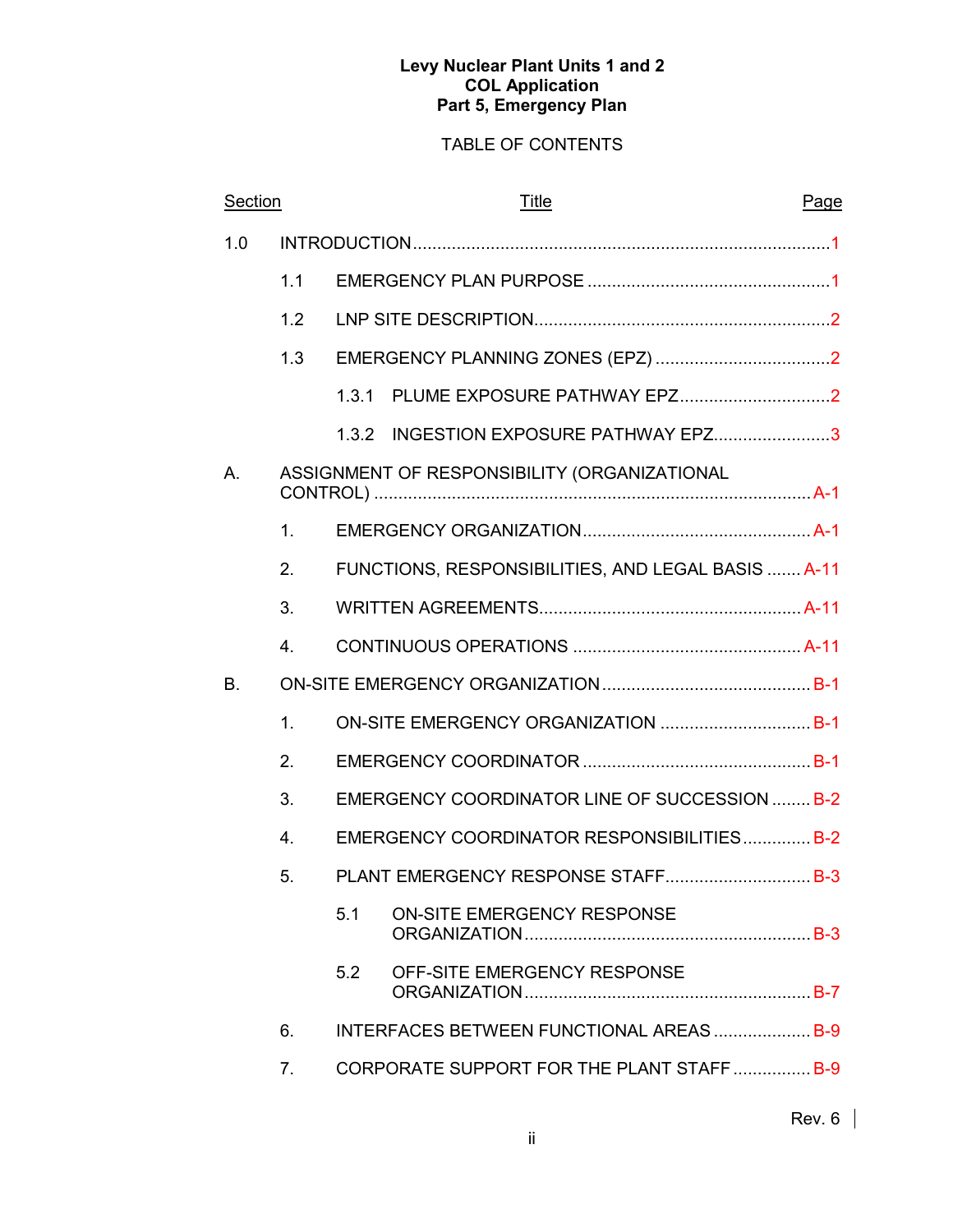# TABLE OF CONTENTS (CONTINUED)

| Section |                |     | <b>Title</b>                                   | Page |
|---------|----------------|-----|------------------------------------------------|------|
|         | 8.             |     | SUPPORT FROM CONTRACTOR AND PRIVATE            |      |
| C.      |                |     | EMERGENCY RESPONSE SUPPORT AND RESOURCESC-1    |      |
|         | $\mathbf{1}$ . |     |                                                |      |
|         | 2.             |     | OFF-SITE ORGANIZATION REPRESENTATION IN THE    |      |
|         | 3.             |     |                                                |      |
|         | $4_{\cdot}$    |     | OTHER SUPPORTING ORGANIZATIONS C-2             |      |
| D.      |                |     |                                                |      |
|         | 1.             |     |                                                |      |
|         |                | 1.1 |                                                |      |
|         |                | 1.2 |                                                |      |
|         |                | 1.3 |                                                |      |
|         |                | 1.4 |                                                |      |
|         | 2.             |     |                                                |      |
| Е.      |                |     |                                                |      |
|         | 1 <sub>1</sub> |     | NOTIFICATION AND MOBILIZATION OF EMERGENCY     |      |
|         |                |     | 1.1 DUKE ENERGY EMERGENCY RESPONSE             |      |
|         |                | 1.2 | OFF-SITE EMERGENCY RESPONSE                    |      |
|         | 2.             |     |                                                |      |
|         | 3.             |     | FOLLOW-UP MESSAGES TO OFF-SITE AUTHORITIES E-3 |      |

 $\overline{\mathsf{I}}$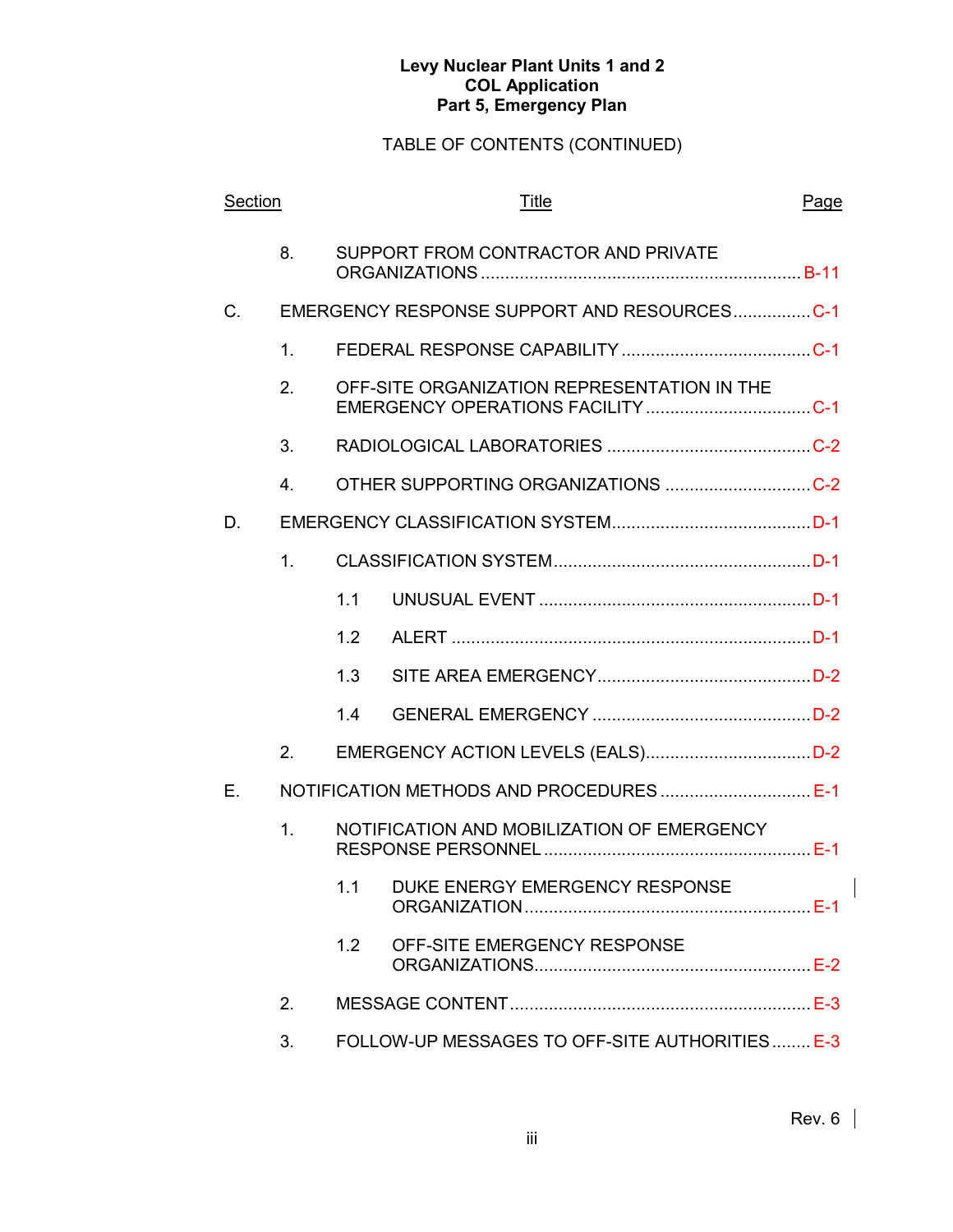| Section |                  | <b>Title</b>                                |  |  |
|---------|------------------|---------------------------------------------|--|--|
|         | $\overline{4}$ . | DISSEMINATING INFORMATION TO THE AFFECTED   |  |  |
|         | 5.               | INSTRUCTIONS TO THE PUBLIC IN THE PLUME     |  |  |
|         | 6.               | WRITTEN MESSAGES TO THE PUBLIC E-5          |  |  |
| F.,     |                  |                                             |  |  |
|         | 1.               | DESCRIPTION OF COMMUNICATION LINKS F-2      |  |  |
|         | 2.               | COMMUNICATION WITH FIXED AND MOBILE MEDICAL |  |  |
|         | 3.               | COMMUNICATION SYSTEM RELIABILITY  F-5       |  |  |
| G.      |                  |                                             |  |  |
|         | 1 <sub>1</sub>   |                                             |  |  |
|         | 2.               | DISTRIBUTION AND MAINTENANCE OF PUBLIC      |  |  |
|         | 3.               |                                             |  |  |
|         | 4.               |                                             |  |  |
|         | 5.               |                                             |  |  |
| Η.      |                  |                                             |  |  |
|         | 1.               | ON-SITE EMERGENCY RESPONSE FACILITIESH-1    |  |  |
|         |                  | 1.1                                         |  |  |
|         |                  | TECHNICAL SUPPORT CENTERSH-2<br>1.2         |  |  |
|         |                  | OPERATIONS SUPPORT CENTERSH-4<br>1.3        |  |  |
|         | 2.               | OFF-SITE EMERGENCY RESPONSE FACILITIESH-4   |  |  |
|         |                  | EMERGENCY OPERATIONS FACILITY H-4<br>2.1    |  |  |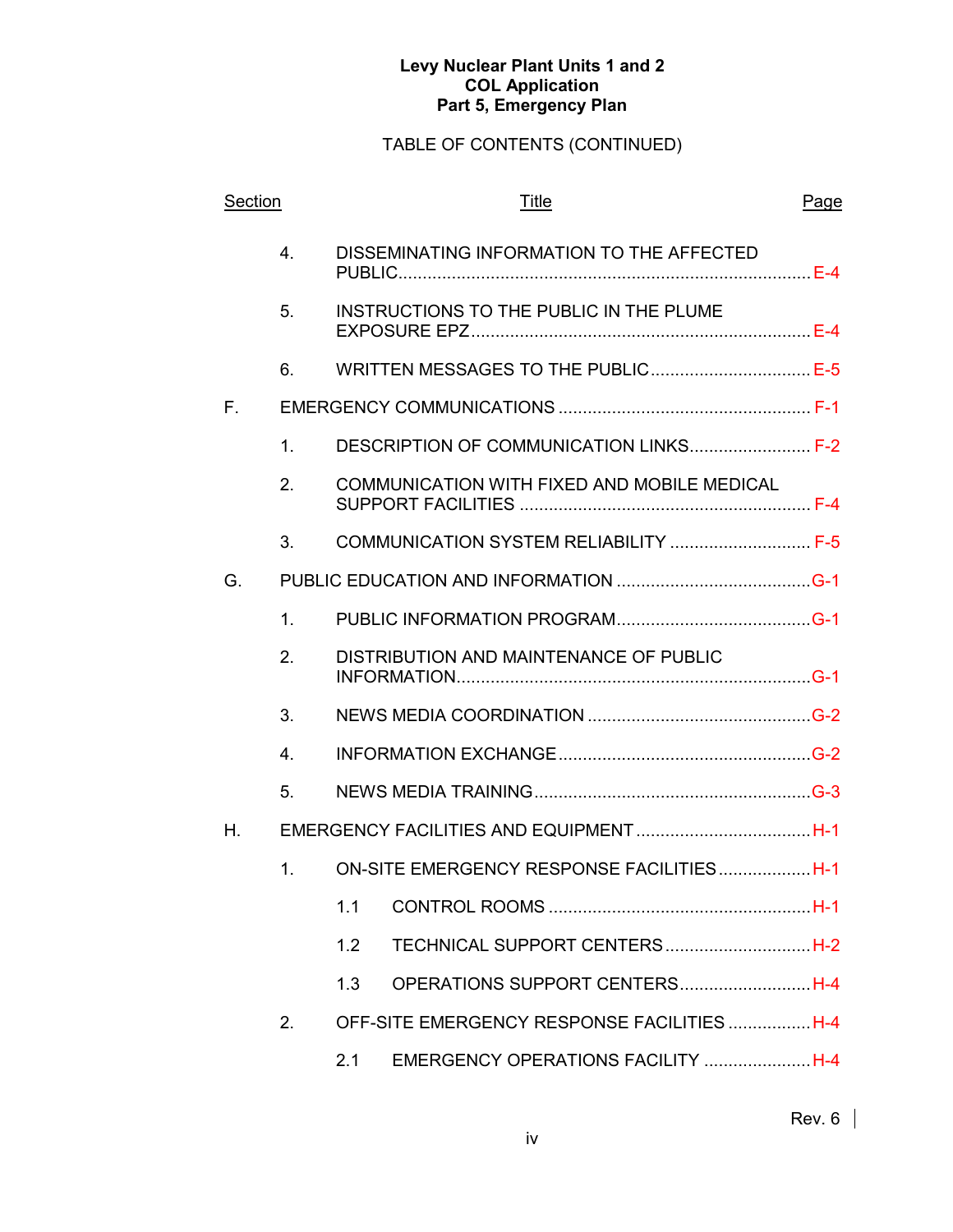| Section |                |               | <b>Title</b>                         |                                                                                        | Page |
|---------|----------------|---------------|--------------------------------------|----------------------------------------------------------------------------------------|------|
|         |                | $2.2^{\circ}$ |                                      |                                                                                        |      |
|         |                | 2.3           | ALTERNATE EMERGENCY RESPONSE         |                                                                                        |      |
|         | 3.             |               | STATE/COUNTY EMERGENCY OPERATIONS    |                                                                                        |      |
|         | 4.             |               | ACTIVATION AND STAFFING OF EMERGENCY |                                                                                        |      |
|         | 5.             |               |                                      |                                                                                        |      |
|         | 6.             |               | ACCESS TO DATA FROM ENVIRONMENTAL    |                                                                                        |      |
|         | 7.             |               |                                      | OFF-SITE RADIOLOGICAL MONITORING EQUIPMENTH-10                                         |      |
|         | 8.             |               | METEOROLOGICAL INSTRUMENTATION AND   |                                                                                        |      |
|         | 9.             |               |                                      | EMERGENCY EQUIPMENT AND SUPPLIESH-11                                                   |      |
|         | 10.            |               |                                      |                                                                                        |      |
|         | 11.            |               |                                      |                                                                                        |      |
| I.      |                |               |                                      |                                                                                        |      |
|         | 1 <sub>1</sub> |               | PARAMETERS INDICATIVE OF EMERGENCY   |                                                                                        |      |
|         | 2.             |               |                                      |                                                                                        |      |
|         |                | 2.1           |                                      |                                                                                        |      |
|         |                | 2.2           |                                      | OTHER PLANT MONITORING EQUIPMENT  1-3                                                  |      |
|         | 3.             |               | DETERMINATION OF SOURCE TERM AND     |                                                                                        |      |
|         | 4.             |               |                                      | <b>RELATIONSHIP BETWEEN EFFLUENT MONITOR</b><br>READING AND EXPOSURE AND CONTAMINATION |      |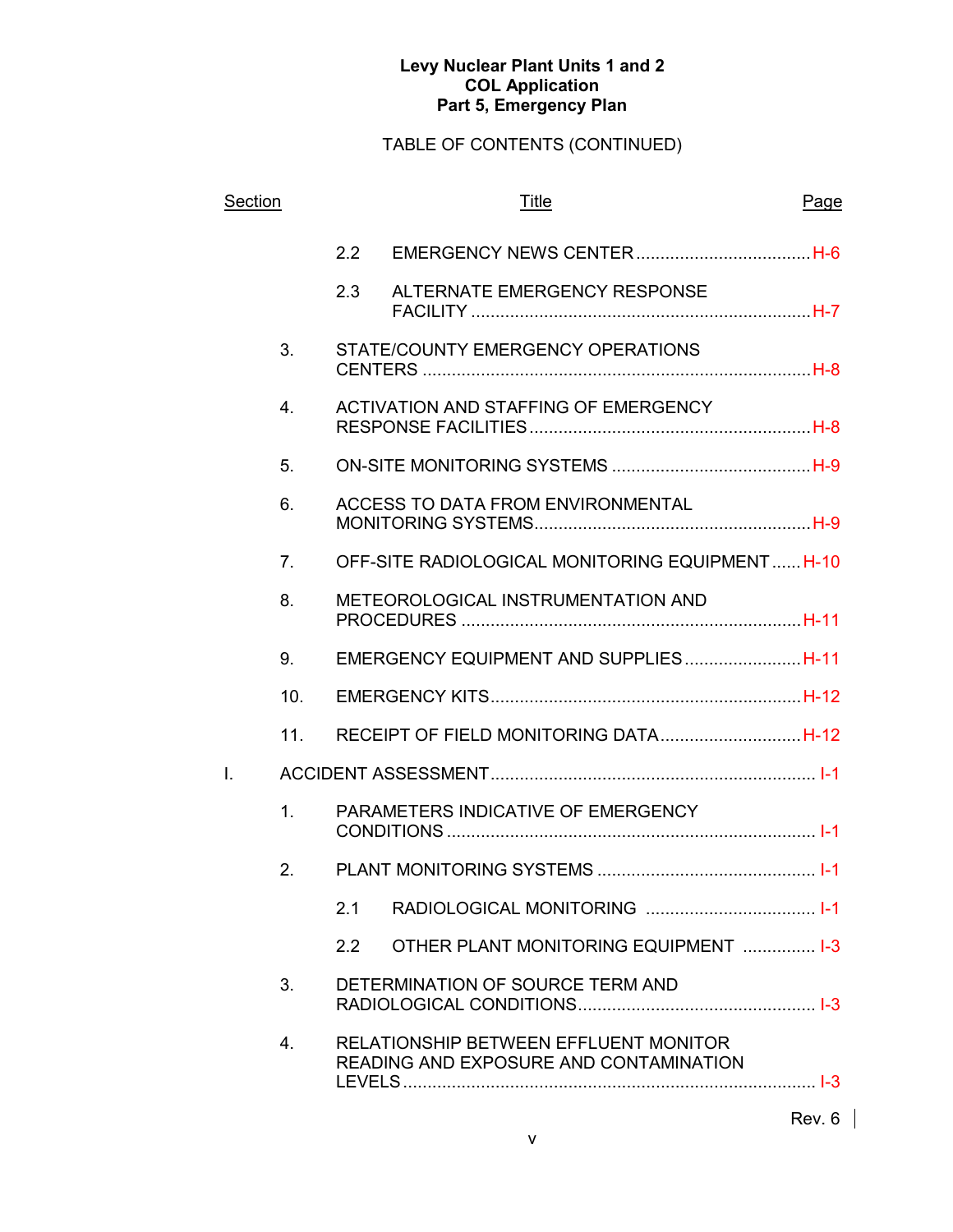| Section |                | <b>Title</b> |                                             | Page |
|---------|----------------|--------------|---------------------------------------------|------|
|         |                | 4.1          |                                             |      |
|         |                | 4.2          |                                             |      |
|         | 5.             |              |                                             |      |
|         | 6.             |              | DETERMINATION OF RELEASE RATES AND          |      |
|         | 7 <sub>1</sub> |              |                                             |      |
|         | 8.             |              | ASSESSMENT HAZARDS THROUGH LIQUID OR        |      |
|         | 9.             |              | MEASURING RADIOIODINE CONCENTRATIONS 1-7    |      |
|         | 10.            |              | RELATING MEASURED PARAMETERS TO DOSE        |      |
|         | 11.            |              | TRACKING OF PLUME USING FEDERAL AND STATE   |      |
| J.      |                |              |                                             |      |
|         | 1.             |              |                                             |      |
|         | 2.             |              | EVACUATION ROUTES AND TRANSPORTATION J-2    |      |
|         | 3.             |              | PERSONNEL MONITORING AND DECONTAMINATIONJ-3 |      |
|         | 4.             |              | NON-ESSENTIAL PERSONNEL EVACUATION AND      |      |
|         | 5.             |              |                                             |      |
|         | 6.             |              |                                             |      |
|         | 7 <sub>1</sub> |              | PROTECTIVE ACTION RECOMMENDATIONS AND       |      |
|         | 8.             |              |                                             |      |
|         | 9.             |              | STATE AND LOCAL GOVERNMENT IMPLEMENTATION   |      |
|         |                |              |                                             |      |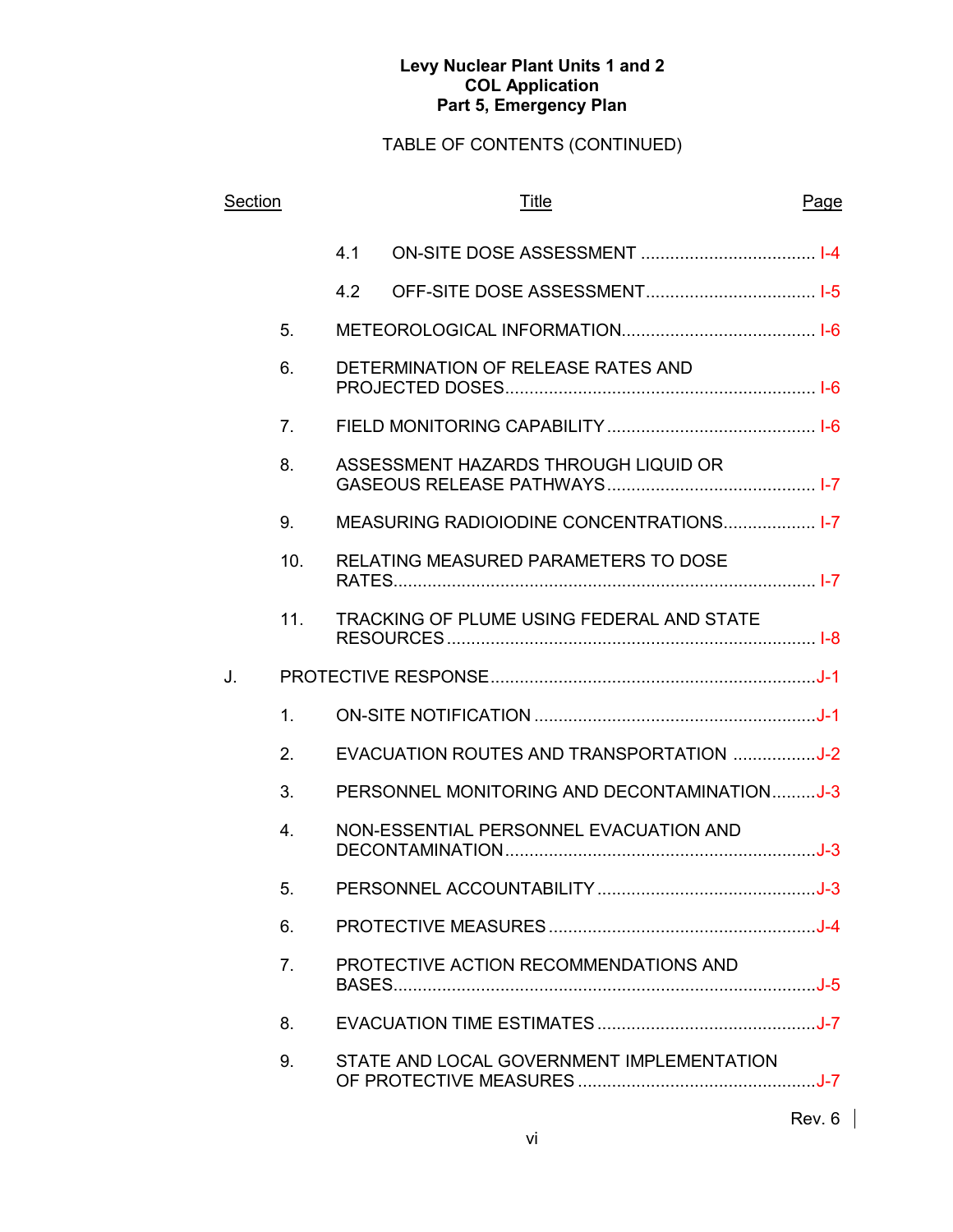| Section |                |     | <b>Title</b>                                     | Page   |
|---------|----------------|-----|--------------------------------------------------|--------|
|         | 10.            |     | PROTECTIVE MEASURES IMPLEMENTATIONJ-8            |        |
|         | 11.            |     | <b>INGESTION PATHWAY PROTECTIVE MEASURES J-9</b> |        |
|         | 12.            |     |                                                  |        |
| K.      |                |     |                                                  |        |
|         | 1.             |     |                                                  |        |
|         | 2.             |     |                                                  |        |
|         | 3.             |     |                                                  |        |
|         | 4 <sub>1</sub> |     | STATE AND LOCAL RESPONDER EXPOSURE               |        |
|         | 5.             |     |                                                  |        |
|         | 6.             |     |                                                  |        |
|         | 7 <sub>1</sub> |     | DECONTAMINATION OF RELOCATED LNP                 |        |
| L.      |                |     |                                                  |        |
|         | 1 <sub>1</sub> |     |                                                  |        |
|         |                | 1.1 | SEVEN RIVERS REGIONAL MEDICAL CENTER L-1         |        |
|         |                | 1.2 |                                                  |        |
|         |                | 1.3 | OFF-SITE MEDICAL SUPPORT PLANS L-1               |        |
|         | 2.             |     |                                                  |        |
|         |                | 2.1 | MEDICAL RESPONSE PERSONNELL-2                    |        |
|         |                | 2.2 |                                                  |        |
|         | 3.             |     | EMERGENCY MEDICAL FACILITIES (STATE OF           |        |
|         | 4.             |     | MEDICAL EMERGENCY TRANSPORTATION L-3             |        |
|         |                |     |                                                  | Rev. 6 |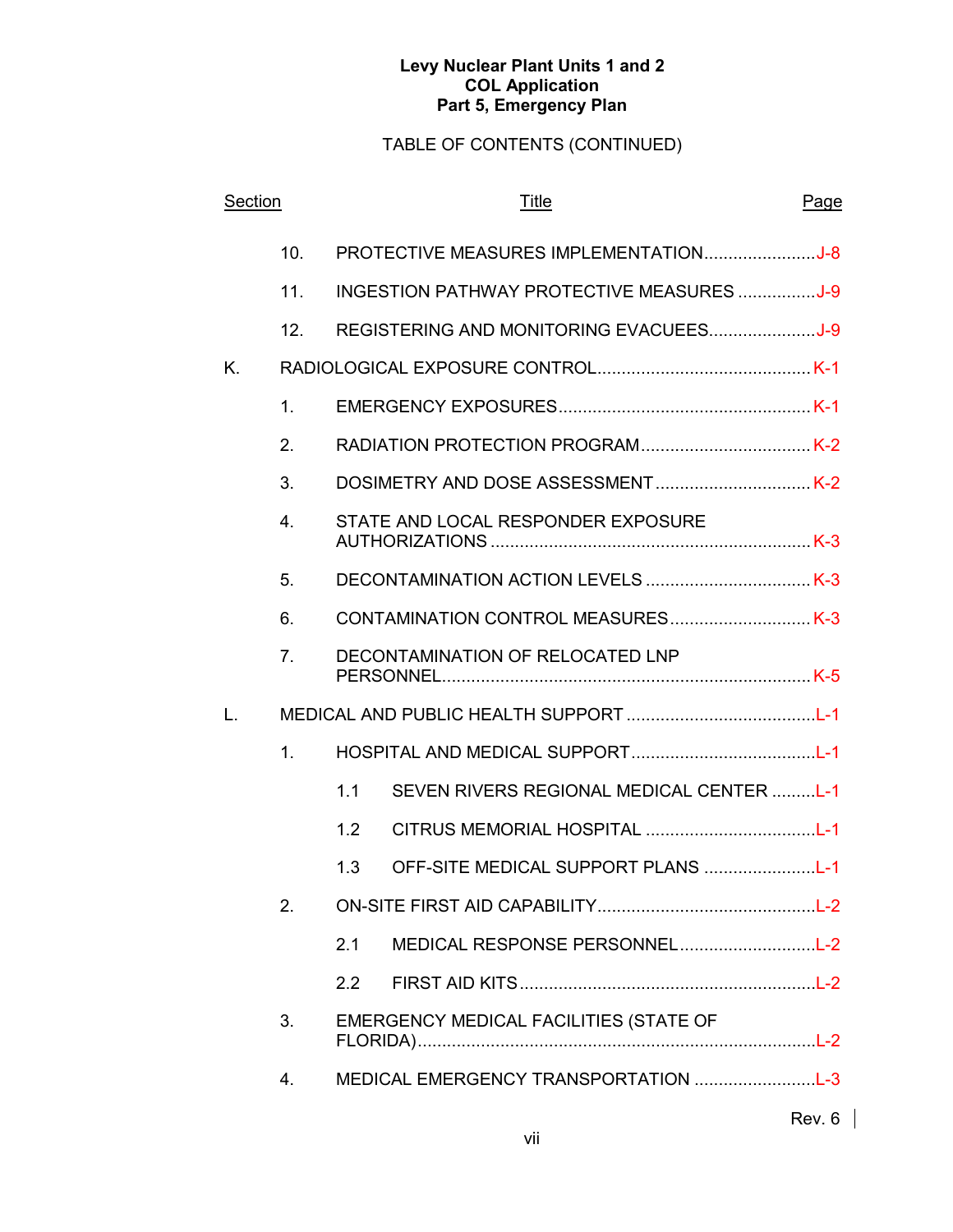| Section     |                | <b>Title</b>                                                                                | Page   |
|-------------|----------------|---------------------------------------------------------------------------------------------|--------|
| M.          |                | RECOVERY AND REENTRY PLANNING AND POST-ACCIDENT                                             |        |
|             | 1.             |                                                                                             |        |
|             | 2.             |                                                                                             |        |
|             | 3.             |                                                                                             |        |
| N.          |                |                                                                                             |        |
|             | $\mathbf 1$ .  |                                                                                             |        |
|             | 2.             |                                                                                             |        |
|             | 3.             |                                                                                             |        |
|             | $4_{\cdot}$    |                                                                                             |        |
|             | 5.             |                                                                                             |        |
| O.          |                |                                                                                             |        |
|             | 1.             |                                                                                             |        |
|             | 2.             | DUKE ENERGY EMERGENCY RESPONSE TRAINING  O-1                                                |        |
|             | 3.             |                                                                                             |        |
|             | 4.             | <b>EMERGENCY RESPONSE TRAINING AND</b>                                                      |        |
|             | 5.             |                                                                                             |        |
| $P_{\cdot}$ |                | RESPONSIBILITY FOR THE PLANNING EFFORT:<br>DEVELOPMENT, PERIODIC REVIEW AND DISTRIBUTION OF |        |
|             | $\mathbf{1}$ . |                                                                                             |        |
|             | 2.             | RESPONSIBILITY FOR RADIOLOGICAL EMERGENCY                                                   |        |
|             | 3.             | EMERGENCY PLANNING COORDINATION  P-1                                                        |        |
|             |                |                                                                                             | Rev. 6 |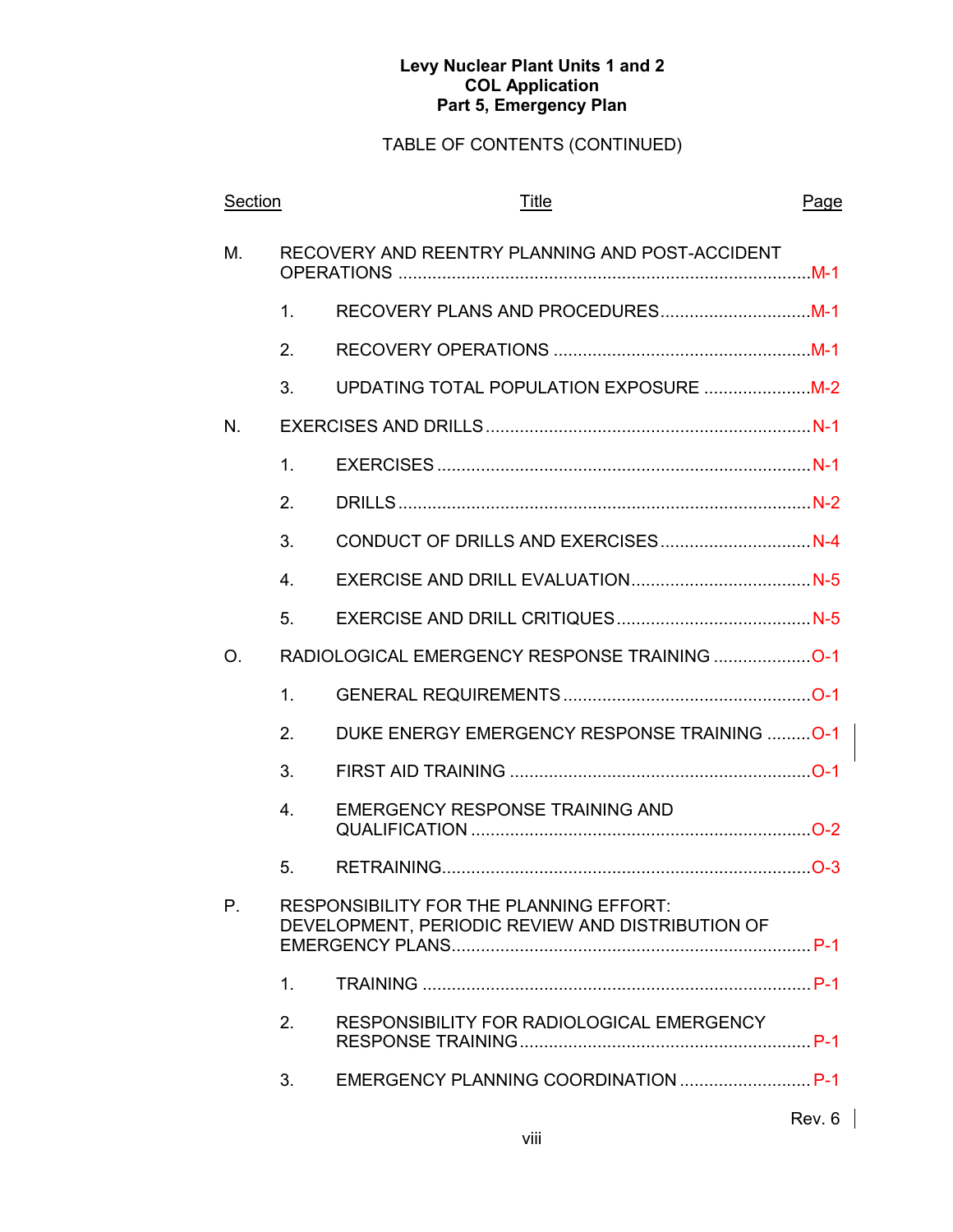| Section                         | Title                                  | Page |
|---------------------------------|----------------------------------------|------|
| $4_{\scriptscriptstyle{\perp}}$ |                                        |      |
| 5.                              |                                        |      |
| 6.                              |                                        |      |
| 7 <sub>1</sub>                  |                                        |      |
| 8.                              | TABLE OF CONTENTS AND NUREG-0654 CROSS |      |
| 9.                              |                                        |      |
| 10.                             |                                        |      |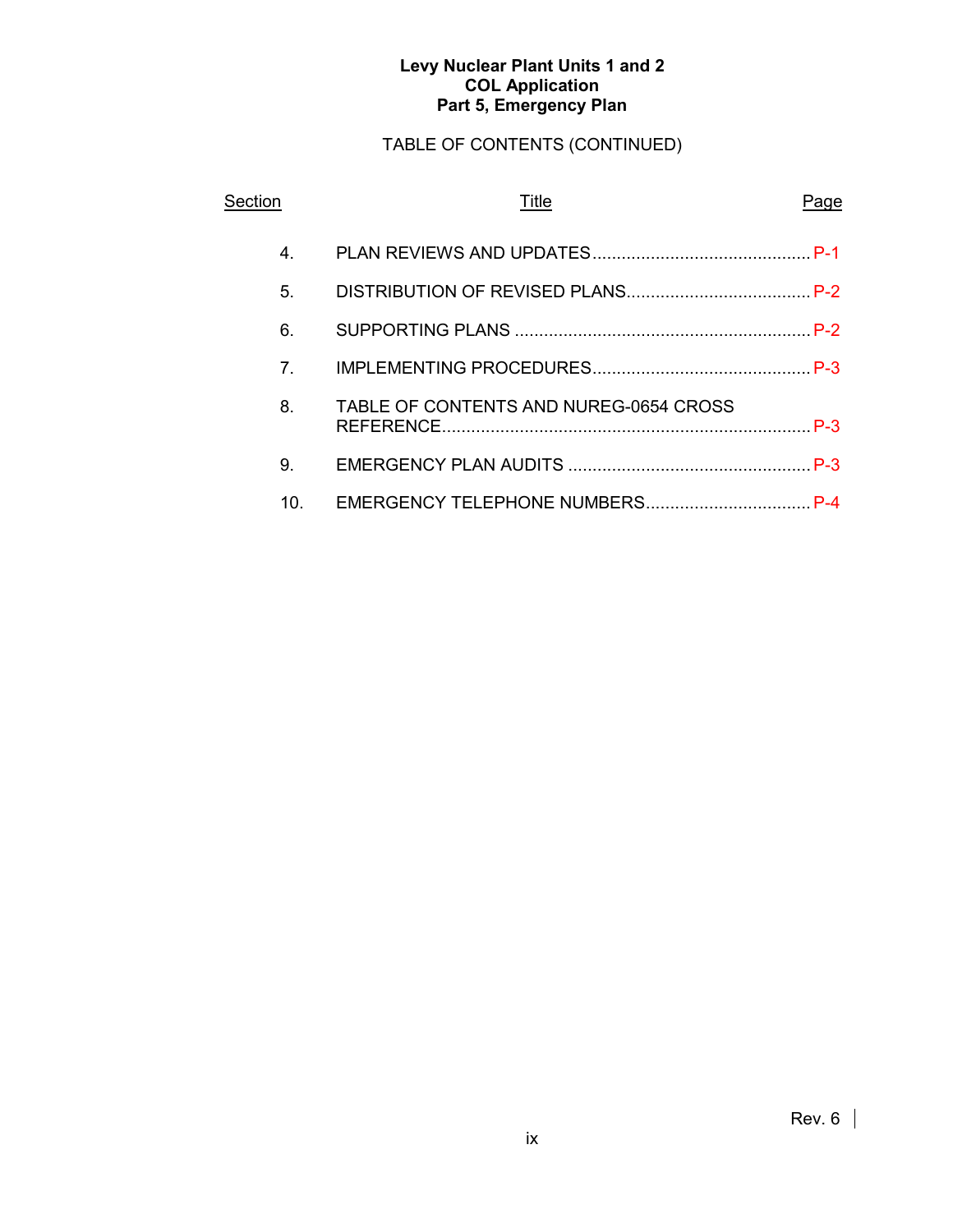# APPENDICES

# Number Title

- 1 GLOSSARY OF TERMS
- 2 REFERENCES
- 3 CERTIFICATION LETTERS
- 4 [NOT USED]
- 5 LIST OF EMERGENCY PLAN SUPPORTING PROCEDURES
- 6 EVACUATION TIME ESTIMATE STUDY SUMMARY
- 7 PUBLIC ALERT AND NOTIFICATION SYSTEM
- 8 NUREG-0654 CROSS REFERENCE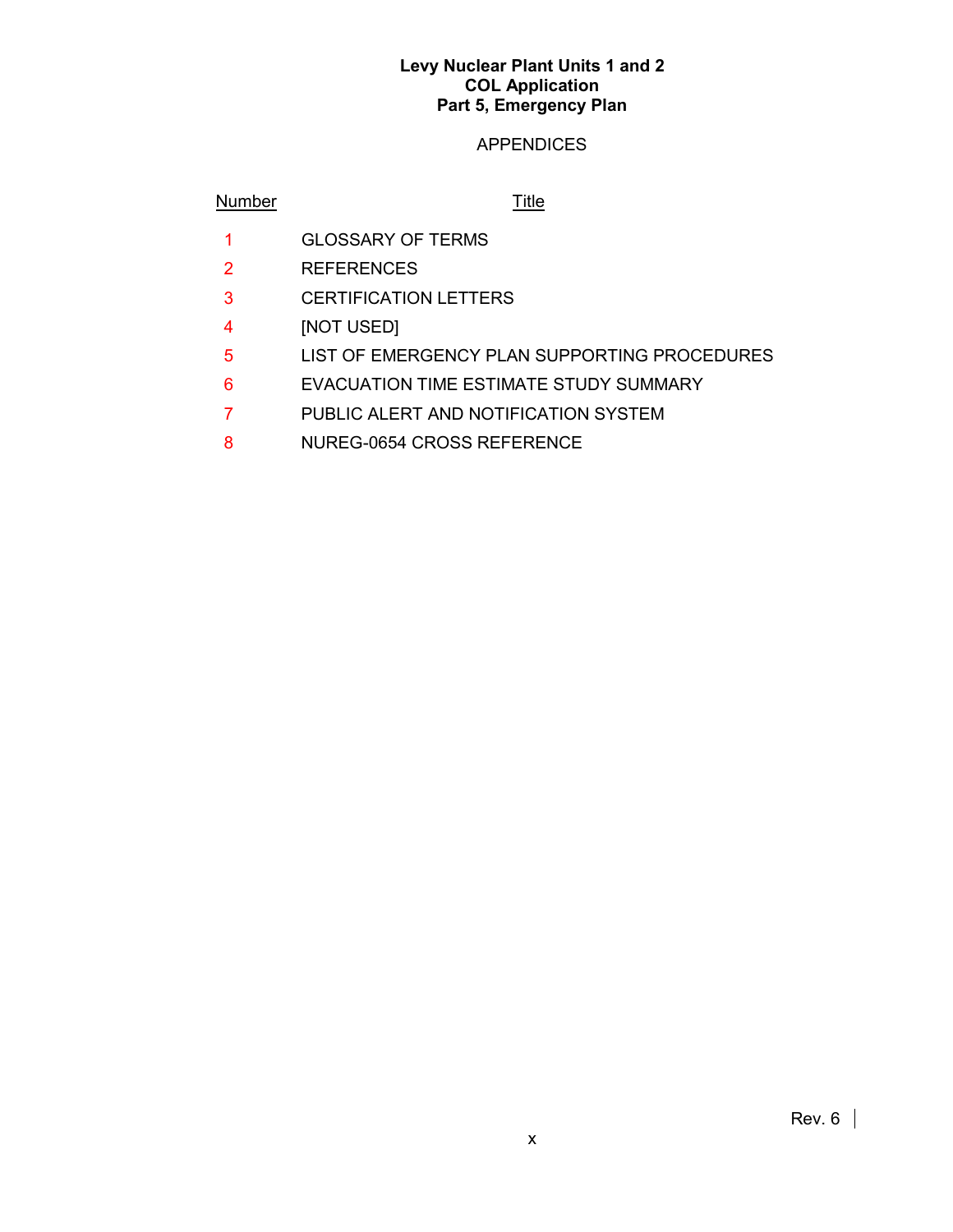# LIST OF TABLES

| <b>Number</b> | Title                                                        | Page |
|---------------|--------------------------------------------------------------|------|
| $A-1$         |                                                              |      |
| $B-1$         | Minimum Staffing Requirements for Emergencies B-13           |      |
| $C-1$         |                                                              |      |
| $F-1$         | Notification of Response Organizations for Each Emergency    |      |
| $F-1$         |                                                              |      |
| $F-2$         |                                                              |      |
| $H-1$         | Typical Emergency Kit Equipment/Supplies and Locations  H-13 |      |
| $I-1$         | Mobile Emergency Radiological Laboratory - Typical           |      |
| $J-1$         |                                                              |      |
| $J-2$         | 10-Mile Emergency Planning Zone Evacuation Time Estimates    |      |
| $K-1$         |                                                              |      |
| $L-1$         | Summary of Actions for Emergency Medical Treatment (Degree   |      |
| $A6-1$        |                                                              |      |
| $A6-2$        | Special Facilities (Schools) within the 10-Mile EPZ A6-5     |      |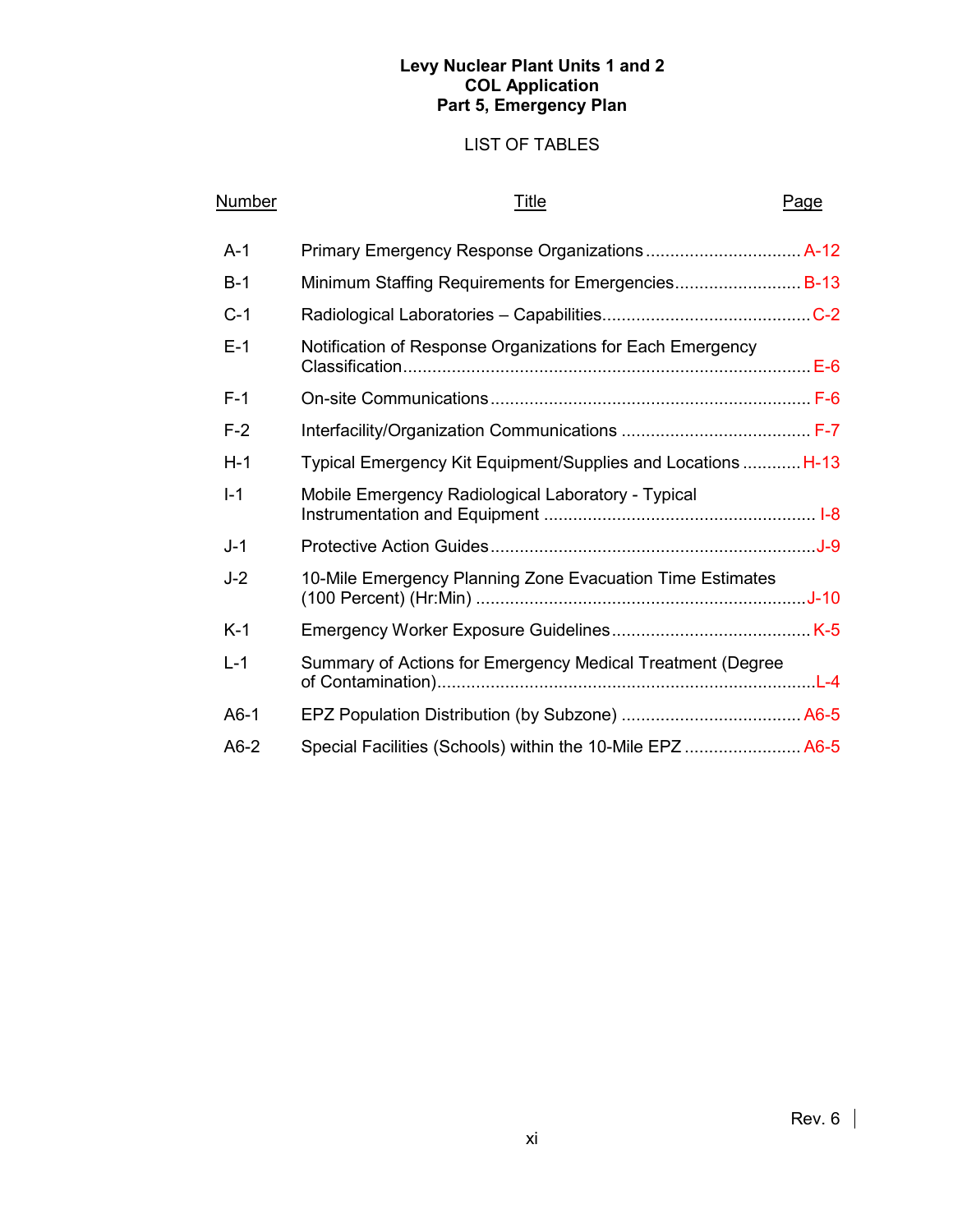# LIST OF FIGURES

| <b>Number</b> | <u>Title</u>                                                                |
|---------------|-----------------------------------------------------------------------------|
| Intro-1       | Levy Site Location                                                          |
| Intro-2       | Levy Site Layout                                                            |
| Intro-3       | Plume Exposure Pathway EPZ (10-Mile)                                        |
| Intro-4       | Ingestion Exposure Pathway EPZ (50-Mile)                                    |
| $A-1$         | Interrelationships between Key Response Organizations                       |
| $A - 2$       | Communications and Interrelationships between Key<br>Response Organizations |
| $A-3$         | State Organization for Radiological Response                                |
| $B-1$         | Levy Emergency Response Organization                                        |
| $B-2$         | On-Site Emergency Response Organization (CR, TSC, OSC)                      |
| $B-3$         | Off-Site Emergency Response Organization (EOF/ENC)                          |
| $A6-1$        | Resident Population within the 10-Mile EPZ                                  |
| $A6-2$        | <b>Levy Evacuation Routes and Shelters</b>                                  |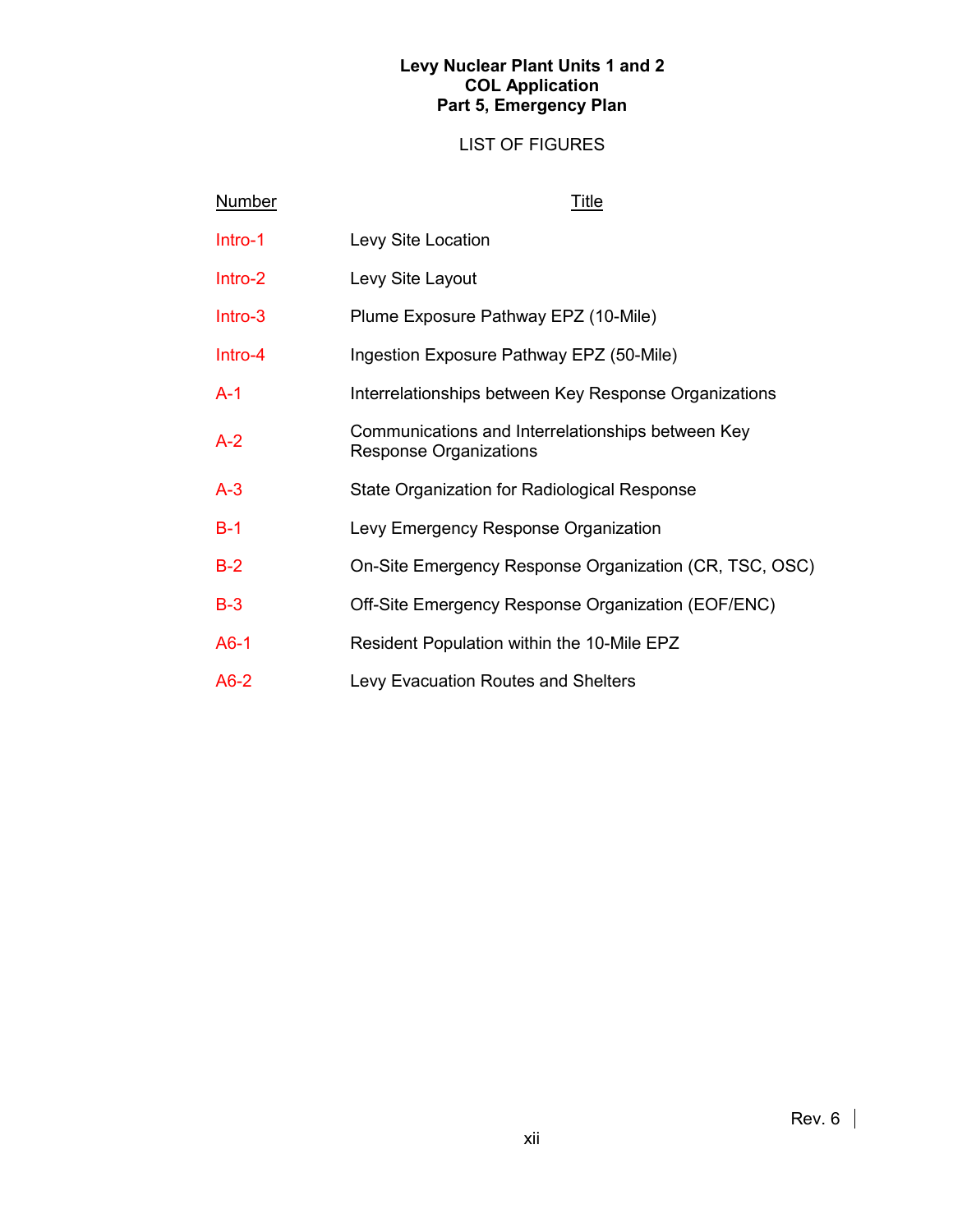| µCi             | Microcurie                                                                                   |
|-----------------|----------------------------------------------------------------------------------------------|
| <b>AAT</b>      | <b>Accident Assessment Team</b>                                                              |
| <b>AC</b>       | alternating current                                                                          |
| <b>ALARA</b>    | As Low As Reasonably Achievable                                                              |
| <b>ANI</b>      | <b>American Nuclear Insurers</b>                                                             |
| <b>ANSI</b>     | American National Standards Institute                                                        |
| AP1000          | Westinghouse Electric Company, LLC AP1000                                                    |
| <b>CDE</b>      | <b>Committed Dose Equivalent</b>                                                             |
| <b>CFR</b>      | <b>Code of Federal Regulations</b>                                                           |
| cm              | centimeter                                                                                   |
| cpm             | counts per minute                                                                            |
| <b>CR</b>       | <b>Control Room</b>                                                                          |
| CR <sub>3</sub> | Crystal River-3 Nuclear Plant                                                                |
| <b>CVT</b>      | <b>Current Value Table</b>                                                                   |
| DC              | direct current                                                                               |
| <b>DCD</b>      | AP1000 Design Control Document                                                               |
| <b>DDS</b>      | Data Display and Processing System                                                           |
| <b>DEF</b>      | Duke Energy Florida, Inc.                                                                    |
| <b>DEM</b>      | State of Florida Department of Community Affairs, Division of<br><b>Emergency Management</b> |
| <b>DHBRC</b>    | Department of Health, Bureau of Radiation Control                                            |
| <b>DHS</b>      | U.S. Department of Homeland Security                                                         |
| <b>DOE</b>      | U.S. Department of Energy                                                                    |
| dpm             | disintegrations per minute                                                                   |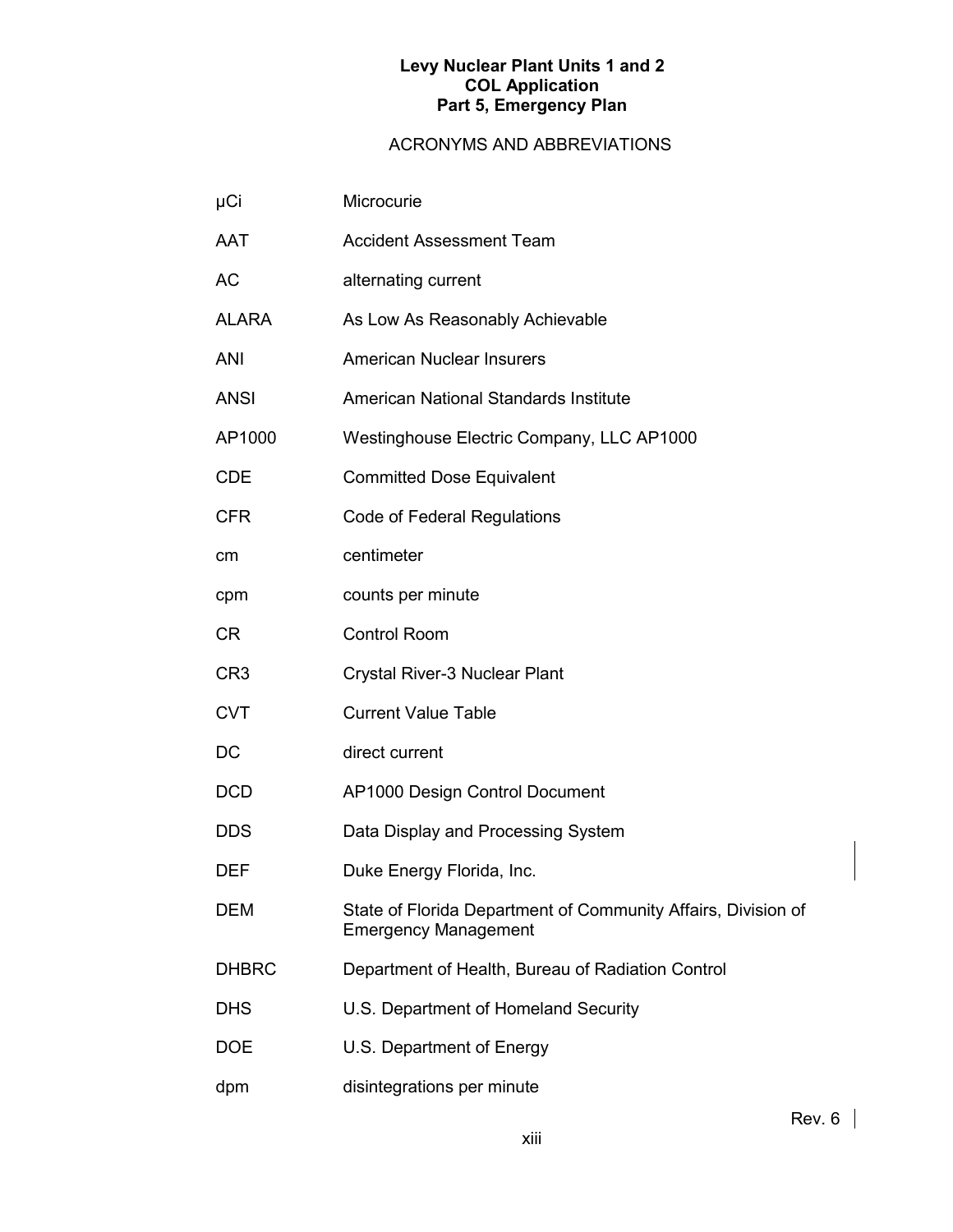| EAB            | <b>Exclusion Area Boundary</b>                    |
|----------------|---------------------------------------------------|
| EAL            | <b>Emergency Action Level</b>                     |
| <b>EAS</b>     | <b>Emergency Alert System</b>                     |
| <b>EBS</b>     | <b>Emergency Broadcast System</b>                 |
| EC             | <b>Emergency Coordinator</b>                      |
| ED             | electronic dosimeter                              |
| <b>EMS</b>     | <b>Emergency Medical Services</b>                 |
| <b>ENC</b>     | <b>Emergency News Center</b>                      |
| <b>ENS</b>     | <b>Emergency Notification System</b>              |
| EOC            | <b>Emergency Operations Center</b>                |
| <b>EOF</b>     | <b>Emergency Operations Facility</b>              |
| <b>EOP</b>     | <b>Emergency Operating Procedure</b>              |
| EPA            | U.S. Environmental Protection Agency              |
| <b>EPPOS</b>   | <b>Emergency Preparedness Position</b>            |
| <b>EPRI</b>    | <b>Electric Power Research Institute</b>          |
| <b>EPZ</b>     | <b>Emergency Planning Zone</b>                    |
| <b>ERDS</b>    | <b>Emergency Response Data System</b>             |
| ERF            | <b>Emergency Response Facility</b>                |
| ERO            | <b>Emergency Response Organization</b>            |
| <b>ESATCOM</b> | Florida Emergency Satellite Communications System |
| <b>ETE</b>     | <b>Evacuation Time Estimate</b>                   |
| <b>ETS</b>     | <b>Emergency Telecommunications System</b>        |
| <b>FDLE</b>    | Florida Department of Law Enforcement             |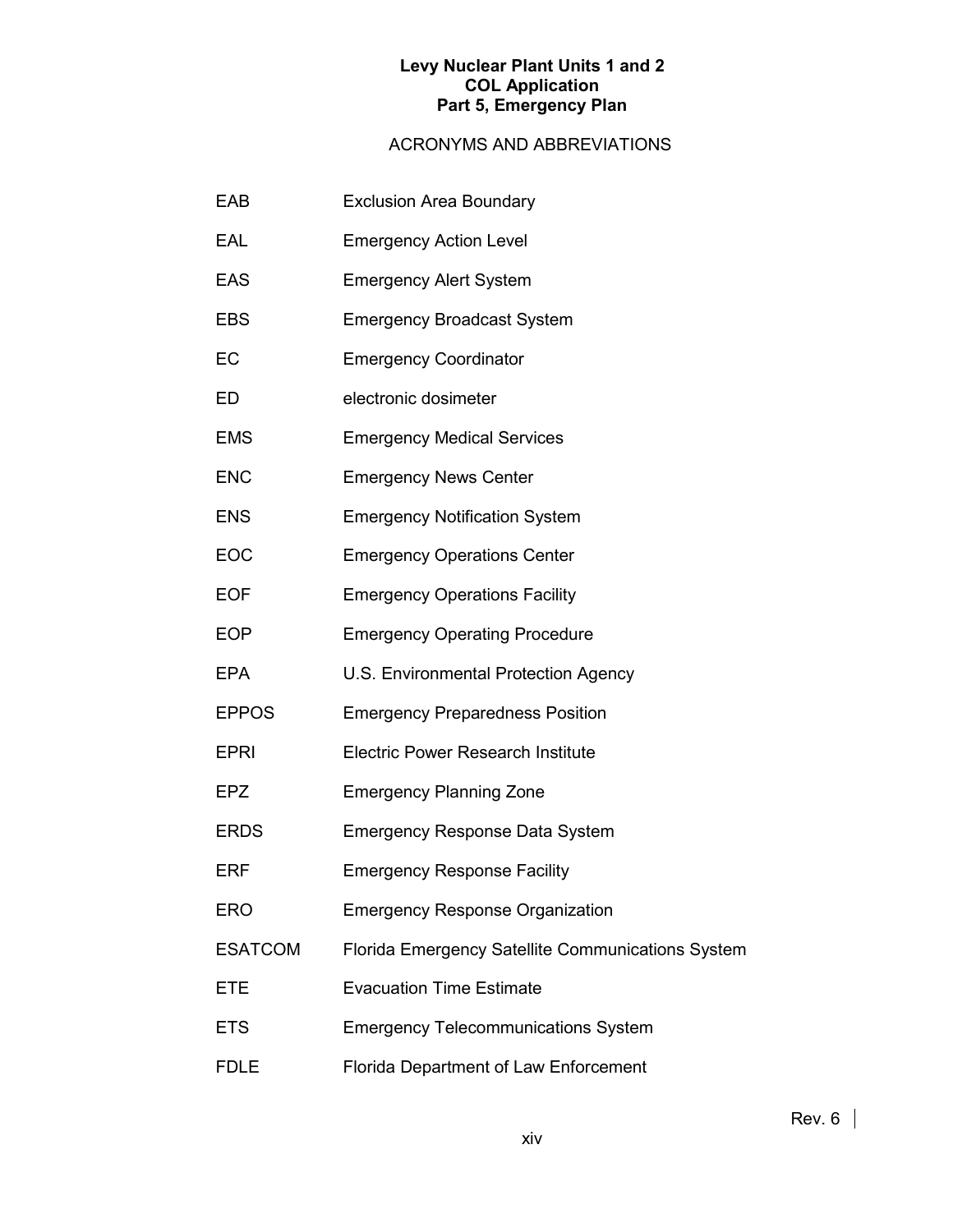| <b>FEMA</b>    | Federal Emergency Management Agency                   |  |  |
|----------------|-------------------------------------------------------|--|--|
| FL             | Florida                                               |  |  |
| <b>FRC</b>     | <b>Federal Response Center</b>                        |  |  |
| <b>FRMAC</b>   | Federal Radiological Monitoring and Assessment Center |  |  |
| <b>FSAR</b>    | <b>Final Safety Analysis Report</b>                   |  |  |
| <b>FTS</b>     | <b>Federal Telecommunications System</b>              |  |  |
| <b>GA</b>      | Georgia                                               |  |  |
| <b>GIS</b>     | <b>Geographical Information Systems</b>               |  |  |
| G-M            | Geiger-Müller                                         |  |  |
| HP             | <b>Health Physics</b>                                 |  |  |
| <b>HPN</b>     | <b>Health Physics Network</b>                         |  |  |
| IC             | initiating condition                                  |  |  |
| <b>1&amp;C</b> | <b>Instrumentation &amp; Controls</b>                 |  |  |
| <b>INPO</b>    | Institute of Nuclear Power Operations                 |  |  |
| KI             | potassium iodide                                      |  |  |
| <b>LAN</b>     | <b>Local Area Network</b>                             |  |  |
| <b>LLEA</b>    | <b>Local Law Enforcement Agencies</b>                 |  |  |
| <b>LNP</b>     | Levy Nuclear Plant                                    |  |  |
| <b>MCL</b>     | Management Counterpart Link                           |  |  |
| <b>MERL</b>    | Mobile Emergency Radiological Laboratory              |  |  |
| mrem/hr        | millirem/hour                                         |  |  |
| <b>MHz</b>     | Mega Hertz                                            |  |  |
| <b>MWt</b>     | megawatts thermal                                     |  |  |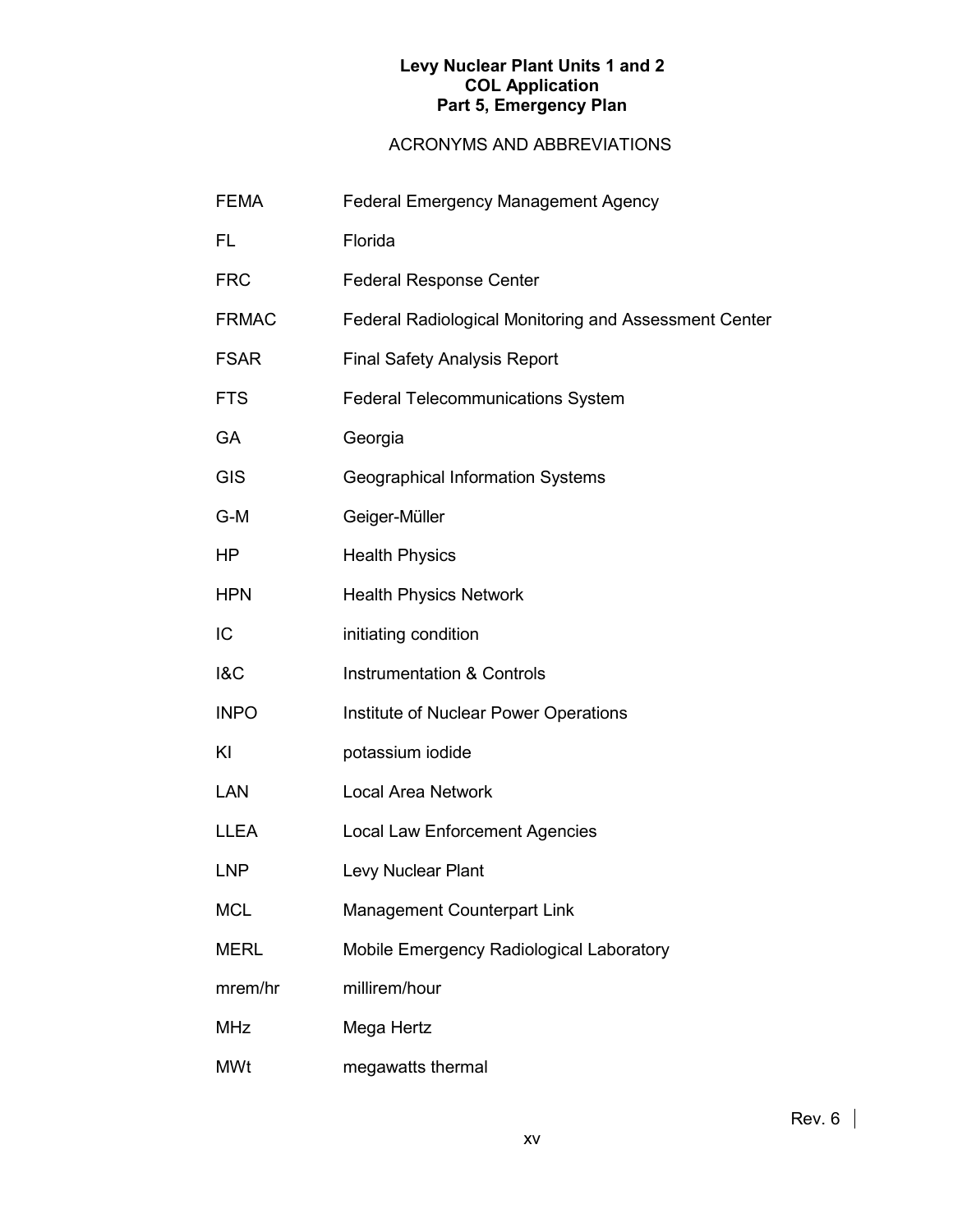# ACRONYMS AND ABBREVIATIONS

| <b>MWe</b>   | megawatt electric                               |
|--------------|-------------------------------------------------|
| <b>NLO</b>   | Non-licensed Operator                           |
| <b>NOAA</b>  | National Oceanic and Atmospheric Administration |
| <b>NRC</b>   | U.S. Nuclear Regulatory Commission              |
| <b>NRF</b>   | National Response Framework                     |
| <b>SM</b>    | Shift Manager                                   |
| <b>NWS</b>   | <b>National Weather Service</b>                 |
| <b>OCLAN</b> | <b>Operations Center Local Area Network</b>     |
| <b>ODCM</b>  | <b>Off-site Dose Calculation Manual</b>         |
| <b>ORAU</b>  | Oak Ridge Associated Universities               |
| <b>OSC</b>   | <b>Operations Support Center</b>                |
| PA           | <b>Public Address</b>                           |
| <b>PABX</b>  | Private Automatic Branch Exchange System        |
| <b>PAG</b>   | <b>Protective Action Guide</b>                  |
| <b>PAR</b>   | <b>Protective Action Recommendation</b>         |
| <b>PAZ</b>   | <b>Protective Action Zones</b>                  |
| <b>PF</b>    | <b>Protection Factor</b>                        |
| <b>PIP</b>   | <b>Plant Investment Protection</b>              |
| <b>PLS</b>   | <b>Plant Control System</b>                     |
| <b>PMCL</b>  | <b>Protective Measures Counterpart Link</b>     |
| <b>PNSC</b>  | <b>Plant Nuclear Safety Committee</b>           |
| <b>PWR</b>   | pressurized water reactor                       |
| <b>POM</b>   | <b>Plant Operating Manual</b>                   |

 $\overline{\phantom{a}}$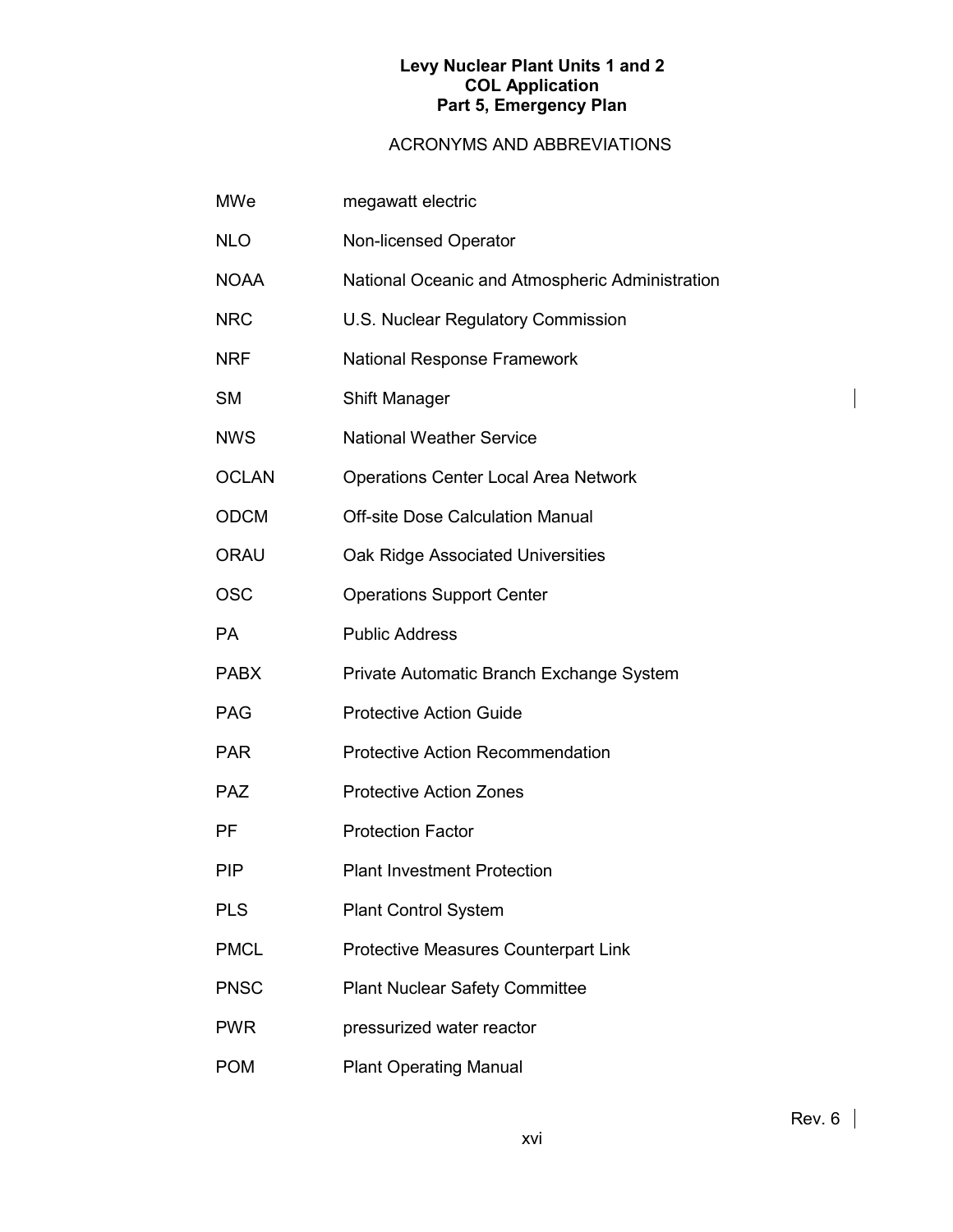| Q           | quantity of radioactive material           |  |  |
|-------------|--------------------------------------------|--|--|
| QDPS        | <b>Qualified Data Processing Subsystem</b> |  |  |
| R           | Roentgen                                   |  |  |
| rad/hr      | radians per hour                           |  |  |
| <b>RCA</b>  | <b>Radiation Controlled Area</b>           |  |  |
| rem         | Roentgen Equivalent Man                    |  |  |
| <b>RMS</b>  | <b>Radiation Monitoring System</b>         |  |  |
| <b>RPP</b>  | <b>Radiation Protection Program</b>        |  |  |
| <b>RSCL</b> | <b>Reactor Safety Counterpart Link</b>     |  |  |
| <b>RWP</b>  | <b>Radiation Work Permit</b>               |  |  |
| <b>SAMG</b> | Severe Accident Management Guidelines      |  |  |
| <b>SCBA</b> | Self-contained breathing apparatus         |  |  |
| <b>SEOC</b> | <b>State Emergency Operations Center</b>   |  |  |
| <b>SERT</b> | <b>State Emergency Response Team</b>       |  |  |
| <b>SPDS</b> | Safety Parameter Display System            |  |  |
| <b>SRPD</b> | self-reading pocket dosimeter              |  |  |
| <b>STA</b>  | <b>Shift Technical Advisor</b>             |  |  |
| <b>SWPT</b> | <b>State Warning Point-Tallahassee</b>     |  |  |
| <b>TCP</b>  | <b>Traffic Control Points</b>              |  |  |
| <b>TEDE</b> | total effective dose equivalent            |  |  |
| <b>TLD</b>  | thermoluminescent dosimeter                |  |  |
| <b>TSC</b>  | <b>Technical Support Center</b>            |  |  |
| UHF         | ultra high frequency                       |  |  |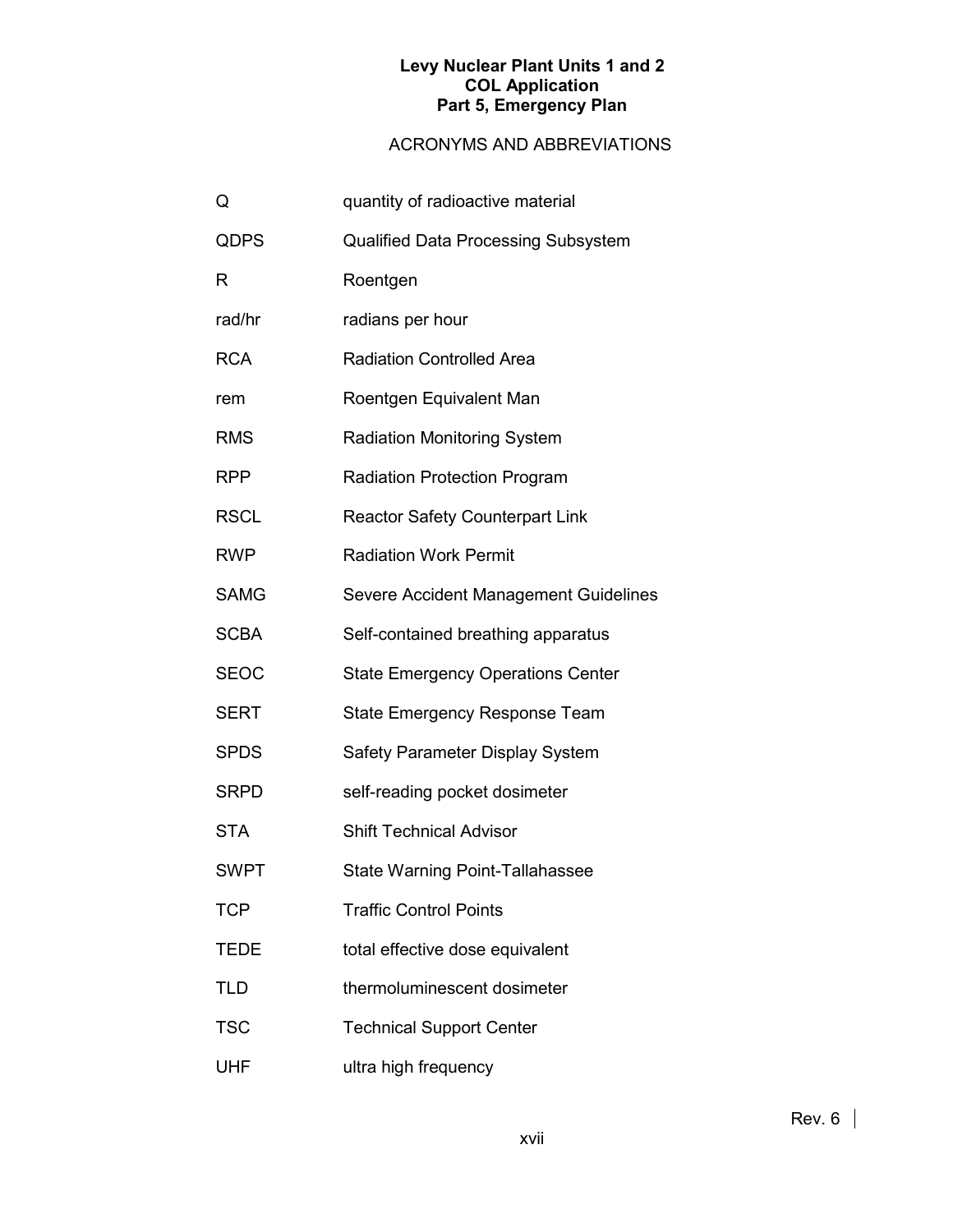| <b>VBS</b>  | nonradioactive ventilation system               |
|-------------|-------------------------------------------------|
| <b>VES</b>  | emergency habitability system                   |
|             | Westinghouse Westinghouse Electric Company, LLC |
| <b>WCAP</b> | Westinghouse Commercial Atomic Power            |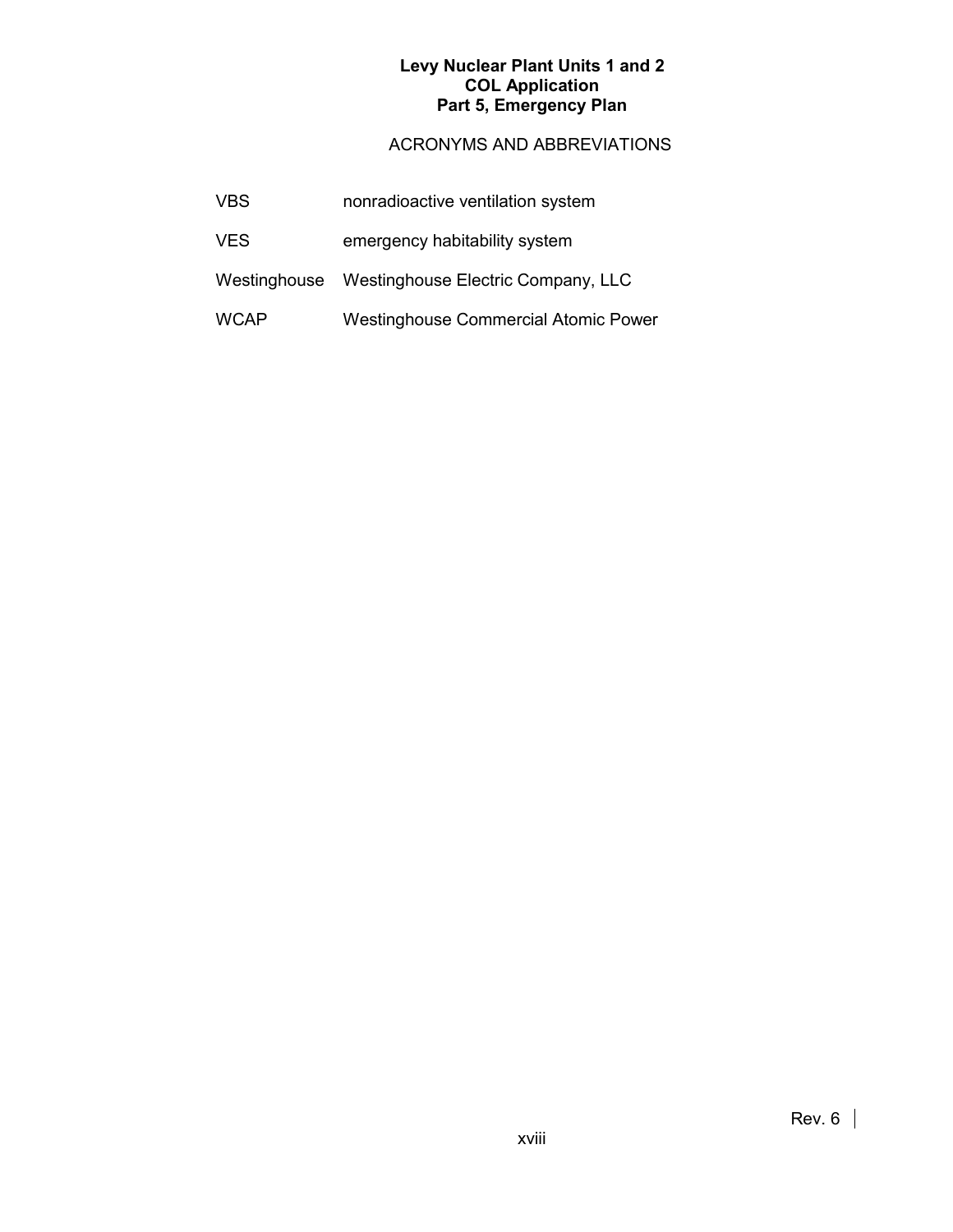# 1.0 INTRODUCTION

This emergency plan for the Levy Nuclear Plant (LNP) Units 1 and 2 has been developed in compliance with the requirements of the U.S. Nuclear Regulatory Commission (NRC) Title 10 Code of Federal Regulations (CFR) 52, "Early Site Permits, Standard Design Certifications, and Combined Licenses For Nuclear Power Plants (Reference R)." The regulations in 10 CFR 52 invoke the emergency planning requirements in 10 CFR 50, "Domestic Licensing of Production and Utilization Facilities (Reference Q)." Consistent with the requirements of both 10 CFR 50 and 10 CFR 52, this plan is based on the requirements of 10 CFR 50, Section 50.47, "Emergency Plans," and Appendix E, "Emergency Planning and Preparedness for Production and Utilization Facilities." This plan is also based on the guidance provided in NUREG-0654/FEMA-REP-1, Rev. 1, "Criteria for Preparation and Evaluation of Radiological Emergency Response Plans and Preparedness in Support of Nuclear Power Plants (Reference V)."

# 1.1 EMERGENCY PLAN PURPOSE

Duke Energy Florida, Inc. (DEF) has developed this Emergency Plan to respond to potential radiological emergencies at the LNP. The basic purpose of this Plan is to ensure that the state of on-site and off-site emergency preparedness provides reasonable assurance that adequate corrective and protective measures can and will be taken in the event of a radiological emergency at the site. With the cooperation and coordination of local and state organizations and their plans for emergency preparedness, this Plan integrates the necessary elements to provide effective emergency response.

The integrated emergency planning described in this document is intended to ensure that each party involved has a clear understanding of what the overall level of preparedness must be and what role it will play in the event of an emergency. In addition, the intent is that each party involved understand the capabilities, responsibilities, and obligations of the other parties, as well as the predetermined courses of action to be taken, upon receiving notification that an emergency or potential emergency exists at LNP.

The LNP Emergency Plan and implementing procedures outline the Emergency Preparedness Program, which has the following objectives:

- Protection of plant personnel and the general public.
- Prevention or mitigation of property damage.
- Effective coordination of emergency activities among all organizations having a response role.
- Early warning and clear instructions to the population-at-risk in the event of a serious radiological emergency.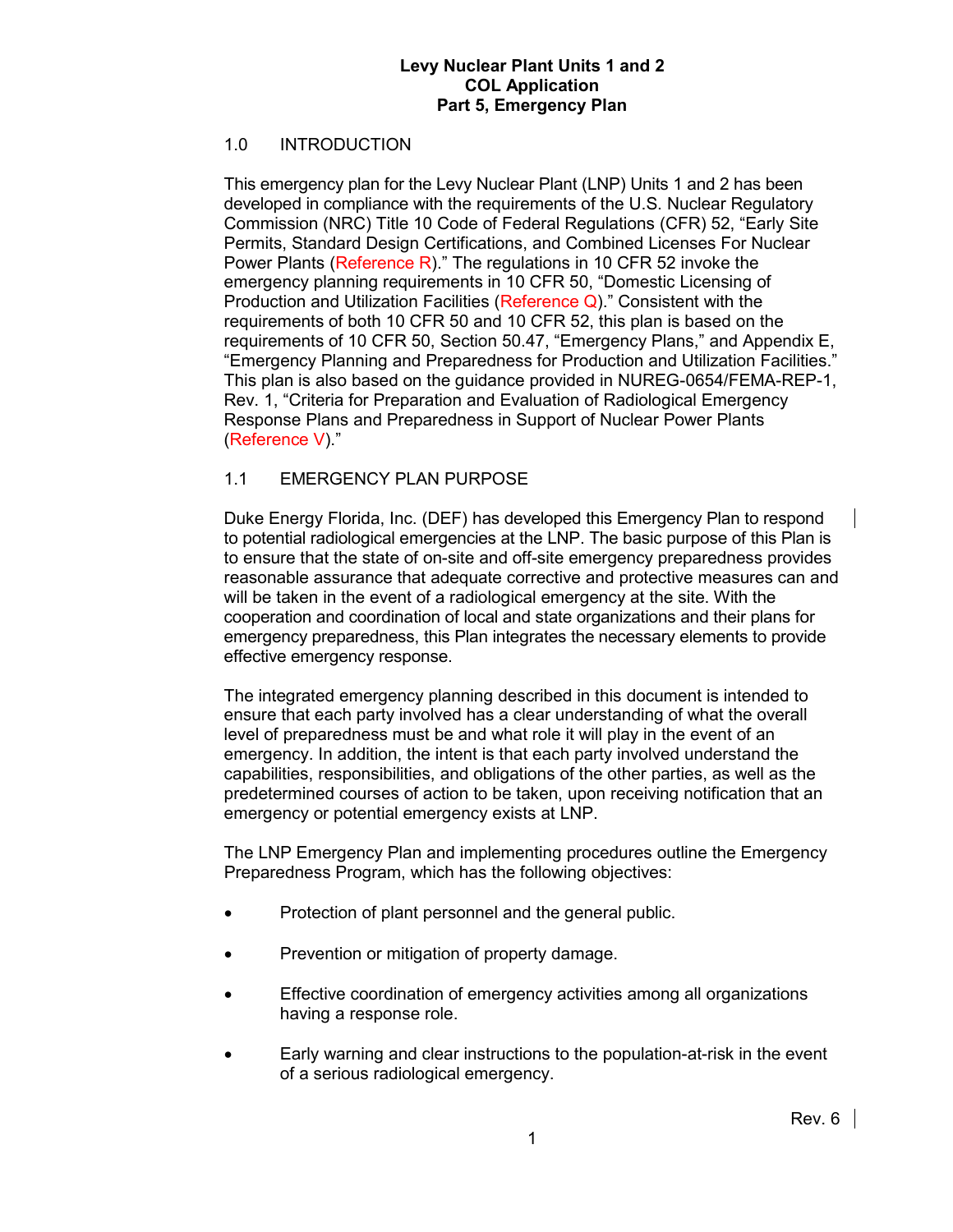- Continued assessment of actual or potential consequences both on-site and off-site.
- Effective and timely implementation of emergency measures.
- Continued maintenance of an adequate state of emergency preparedness.

A list of documents that implement and maintain this Plan is located in Appendix 5.

## 1.2 LNP SITE DESCRIPTION

The LNP Site is located in Levy County, Florida. This is a large, primarily rural area located southwest of Gainesville, west of Ocala, and approximately 7 miles north of the Crystal River Energy Complex, an energy facility also owned by Duke Energy (Figure Intro-1).

LNP consists of two (2) pressurized water reactors (PWRs), Units 1 and 2. These units are based on the Westinghouse Electric Company, LLC (Westinghouse) AP1000 (AP1000) standard design. The major structures of Units 1 and 2 that contain radioactive materials are the Containment Buildings, Annex Buildings, Radwaste Buildings, and the Auxiliary Buildings. Figure Intro-1 shows the overall LNP Site location and the LNP Emergency Operations Facility (EOF) location. Figure Intro-2 shows the Levy site layout, and the locations of the on-site Emergency Response Facilities (ERF).

## 1.3 EMERGENCY PLANNING ZONES (EPZ)

The plume exposure pathway and ingestion exposure pathway emergency planning zones for the Levy Nuclear Plant site were determined in accordance with criteria described in NUREG-0654 FEMA- REP-1, Part 1, Section D.1.a, D.1.b, and Section D.2. Demographical data, topographical information, land characteristics, access routes and jurisdictional boundaries were all taken into consideration in the determination of the 10-mile and 50-mile emergency planning zone boundaries.

# 1.3.1 PLUME EXPOSURE PATHWAY EPZ

The Plume Exposure Pathway Emergency Planning Zone (EPZ) is defined as the area within an approximate 10-mile radius of the LNP and is referred to as the 10-mile EPZ. Principal exposure sources from the plume exposure pathway are (a) external exposure to gamma and beta radiation from the plume and from deposited materials and (b) exposure of the internal organs to gamma and beta radiation from inhaled radioactive gases and/or radioactive particulates. The time of potential exposure can range in length from hours to days.

Figure Intro-3 shows the Plume Exposure EPZ, which includes portions of the Florida counties of Citrus, Levy, and Marion. Figure Intro-3 also shows the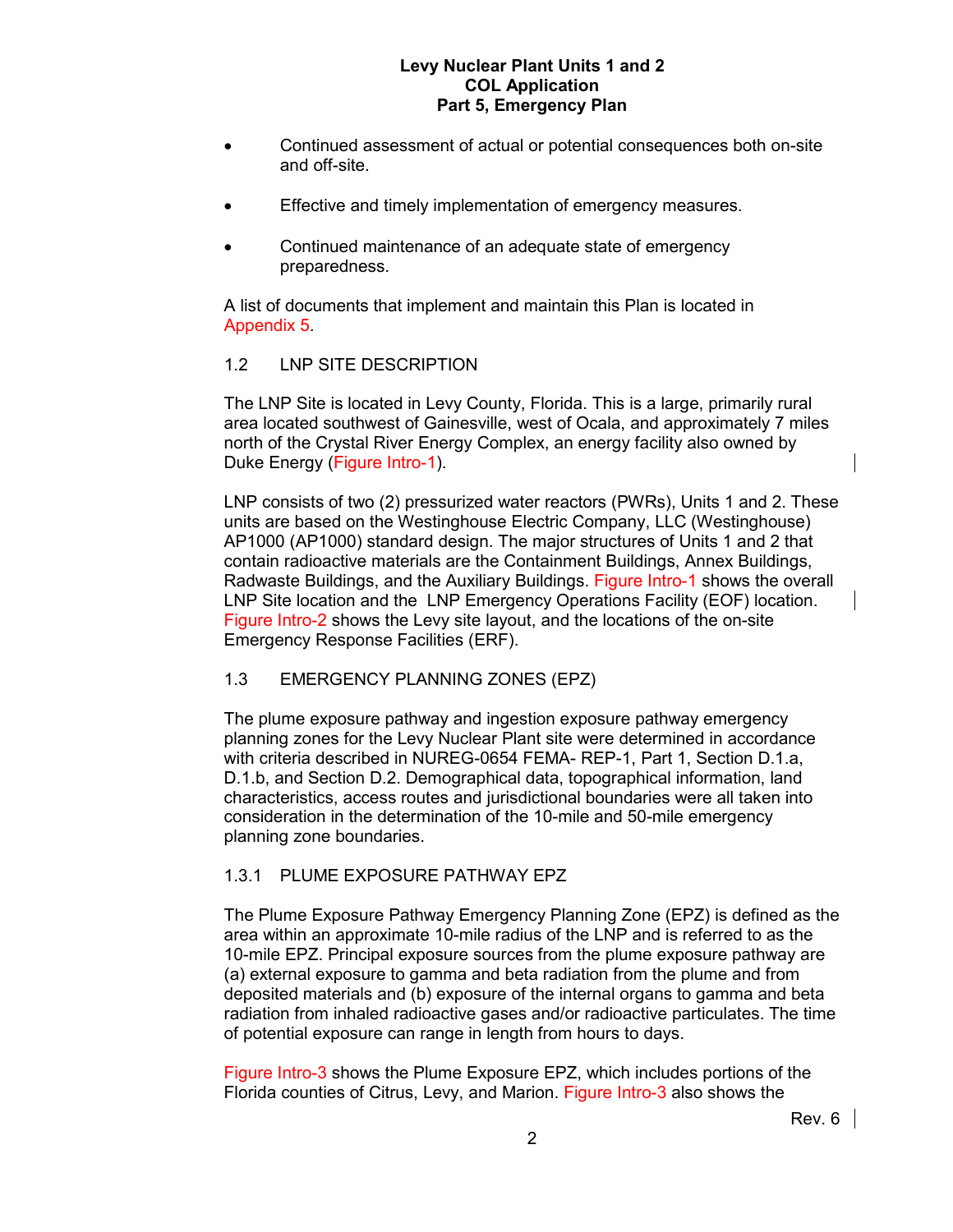overlap of the LNP and CR3 10-mile radii. The State of Florida and the respective counties within the 10-mile EPZ have prepared plans for a response to an emergency at LNP. These plans describe their respective responsibilities, authorities, capabilities, and emergency functions.

# 1.3.2 INGESTION EXPOSURE PATHWAY EPZ

The Ingestion Exposure Pathway EPZ is defined as the area within an approximate 50-mile radius of the LNP and is referred to as the 50-mile EPZ. The ingestion exposure sources from the ingestion pathway are contaminated water or food, such as milk or fresh vegetables. The time of potential exposure can range in length from hours to months.

The region within a 50-mile radius of LNP contains both urban and rural areas. Figure Intro-4 shows the 50-mile Ingestion Exposure EPZ, which includes the Florida counties of Alachua, Citrus, Dixie, Gilchrist, Hernando, Lake, Levy, Marion, Pasco, Putnam, and Sumter.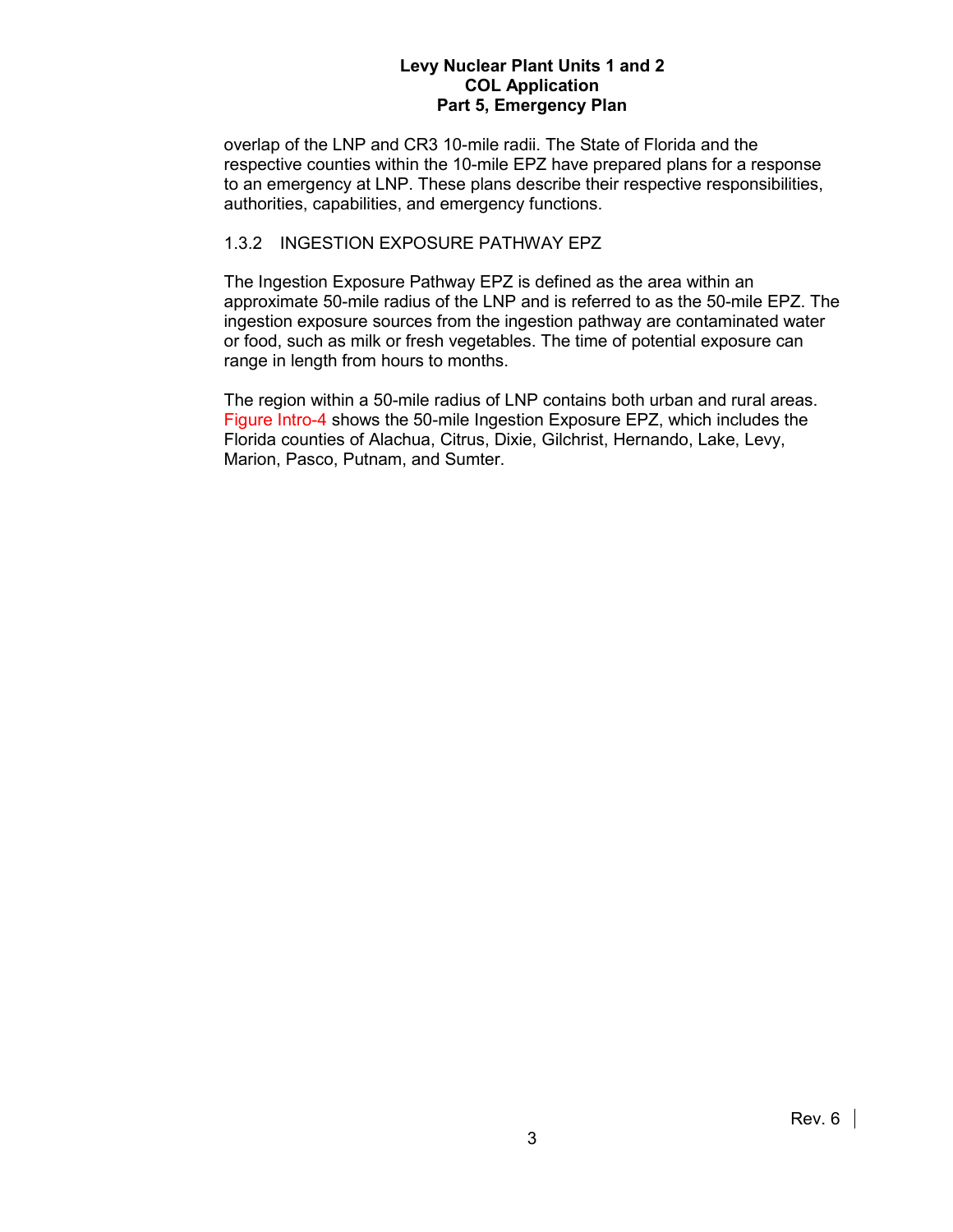# A. ASSIGNMENT OF RESPONSIBILITY (ORGANIZATIONAL CONTROL)

In the event of an emergency situation at the LNP, the activation of the emergency response organization will be required. Additionally, various state, local, federal, and private sector organizations may be required to contribute to the emergency response. This section describes the responsibilities of these organizations.

In the event of a simultaneous emergency at both Levy and CR3 (when CR3 offsite response capability requires and EOF) personnel assigned to each site's EOF emergency response organization will respond to the EOF. During the facility activation process, Duke Energy will assign one EOF Facility lead (EOF Director) for command and control of the EOF response. The facility lead will be a single point of contact to interface with State, county, and federal agencies for protective action decision-making and other EOF-related responsibilities during the simultaneous emergency. The EOF staff for each site will provide support as assigned.

Detailed information describing response to a simultaneous emergency event at both Levy and CR3 (when CR3 offsite response capability requires and EOF) will be located in Emergency Plan Implementing Procedures.

- 1. EMERGENCY ORGANIZATION
- a. State, Local, Federal, and Private Organizations

The principal state, county and municipal, and federal government organizations and other agencies interrelated to these local governments participating in emergency response activities within the 10-mile EPZ (plume exposure pathway) at LNP include the following:

- 1. State of Florida
- 2. State of Florida Department of Community Affairs, Division of Emergency Management (DEM)
- 3. Florida Department of Health's Bureau of Radiation Control (DHBRC)
- 4. Department of Natural Resources
- 5. Citrus County Emergency Management
- 6. Levy County Emergency Management
- 7. Marion County Emergency Management
- 8. Citrus Memorial Hospital
- 9. Seven Rivers Regional Medical Center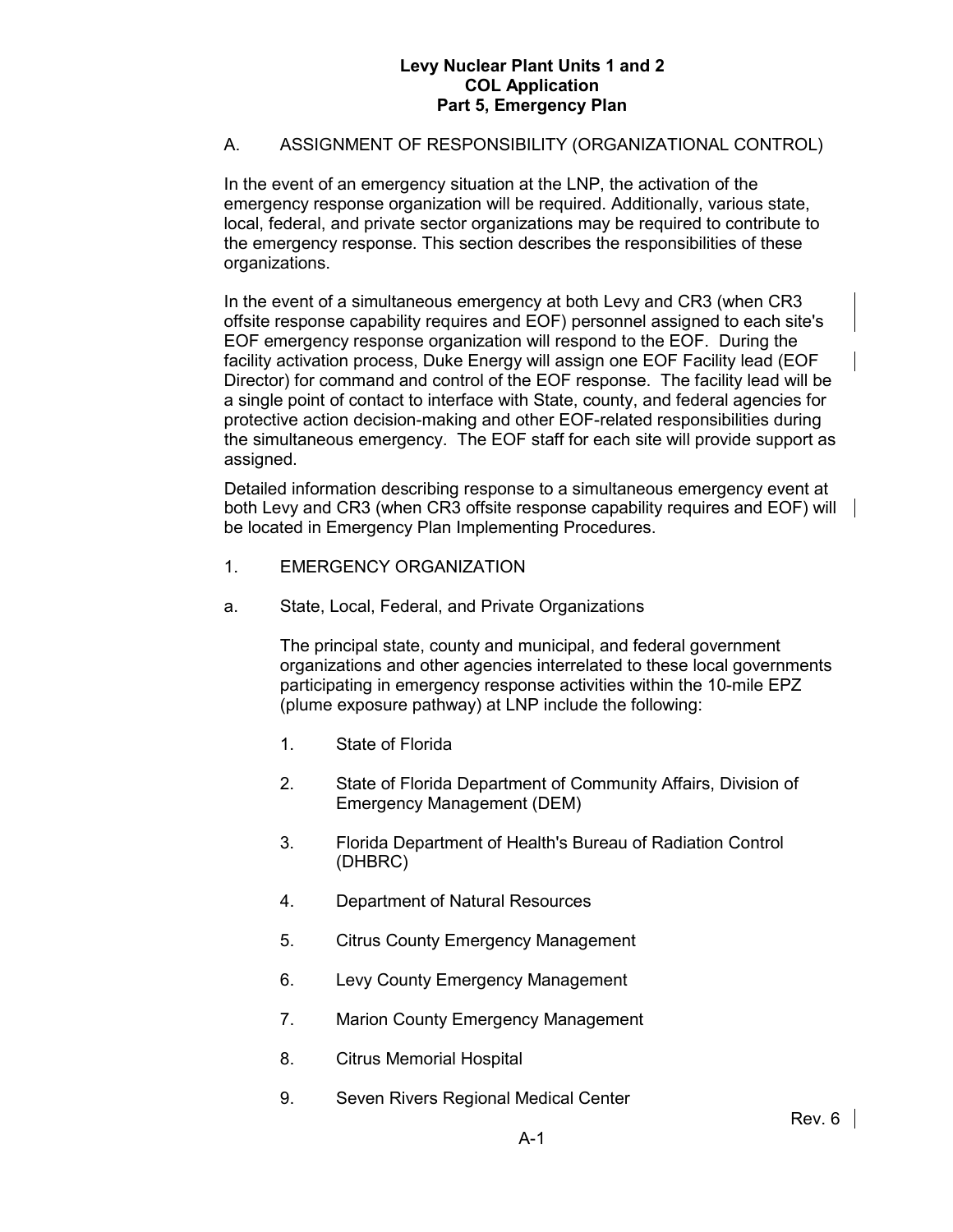- 10. Local Emergency Medical Services
- 11. Local Fire Departments
- 12. Local Law Enforcement Agencies (LLEA)
- 13. U.S. Department of Energy (DOE)
- 14. U.S. Nuclear Regulatory Commission (NRC)
- 15. U.S. Department of Homeland Security (DHS/Federal Emergency Management Agency (FEMA))
- 16. Federal Bureau of Investigation (FBI)
- 17. National Weather Service
- 18. Duke Energy LNP Emergency Response Organization (ERO)
- 19. Electric Power Research Institute (EPRI)
- 20. Institute of Nuclear Power Operations (INPO)
- 21. Westinghouse
- b. Concept of Operations

This section describes the relationships and the concept of operations for the organizations and agencies that are part of the overall LNP ERO that will respond to an emergency at LNP.

1. State of Florida

The State of Florida has primary responsibility for the local population and environs, including the possible need for evacuation. The principal state and county agencies having emergency responsibilities are described in the State Plan. The State Warning Point-Tallahassee (SWPT) is the primary notification point for activation of the State Plan.

The SWPT (or the Alternate SWPT – Tallahassee Weather Service: Florida State University Campus) is available on a 24 hour basis to receive emergency communications from LNP and, in turn, contact the state emergency response organizations.

Emergency notification is received from the LNP Emergency Coordinator via the State Hot Ringdown Telephone System. If the call to the SWPT is made from other than the State Hot Ringdown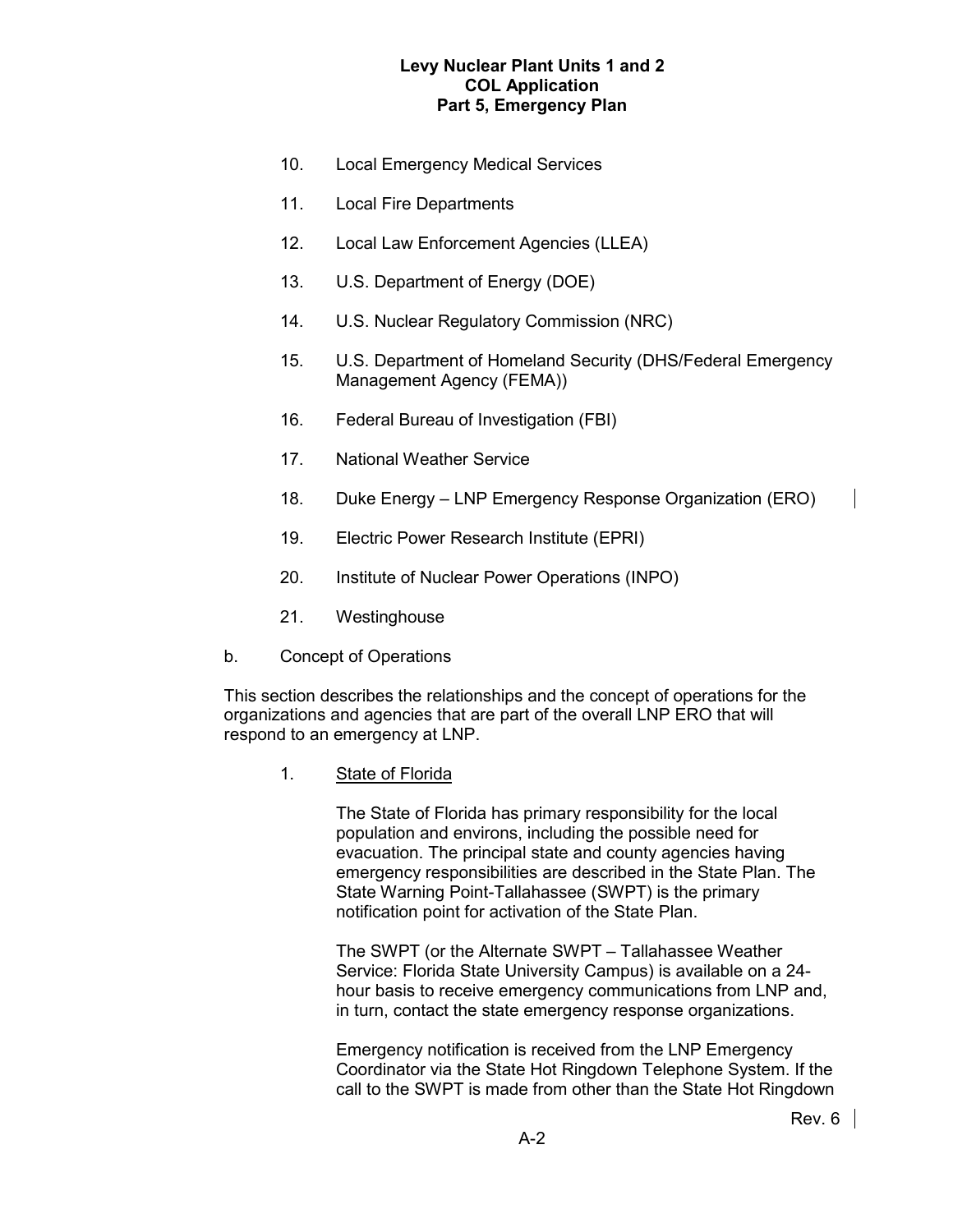Telephone System, the SWPT Duty Officer verifies, with the Emergency Coordinator or designee, the authenticity of the message before transmission. He also verifies receipt of the message by each of the Risk Counties and the DHBRC. The Duty Officer notifies the DEM. The Duty Officer, with assistance from the DEM, then notifies all state emergency organizations (as required) as identified in Figure A-1.

#### 2. State of Florida Department of Community Affairs, Division of Emergency Management (DEM)

The DEM is responsible for coordinating federal, state, and local radiological emergency response activities, and for preparing and maintaining the State Plan.

The DEM provides guidance and assistance in preparation of local emergency response procedures. The DEM provides personnel and equipment to emergency response facilities, and provides needed supplies to state and local political subdivisions.

The Director of the Division of Emergency Management is responsible for coordinating DEM emergency response. The DEM receives notification of an emergency at LNP via the SWPT; verifies the information contained in the notification messages; and alerts key state, local, and federal emergency response personnel, as appropriate.

The DEM coordinates initial off-site monitoring and assessment with Duke Energy until arrival of the DHBRC. The DEM also will initiate, if required, protective action responses, which could include evacuation of radiologically affected areas. The DEM is also responsible for providing a public information program for timely information regarding an emergency and for assisting local governments in providing warnings and instructions to the general public.

The DEM has a State Warning Point Duty Officer on duty on a 24-hour basis. With the availability of the State Emergency Management Communications Network, the State Hot Ringdown Telephone System, and the Florida Emergency Satellite Communications System (ESATCOM), it has the continuous means of instant liaison with the DHBRC, the state's Nuclear Power Plants, and the local and state agencies that would react to a radiological incident.

## 3. Florida Department of Health, Bureau of Radiation Control

The Director of the DHBRC is responsible for the evaluation and assessment of radiological emergencies in the State of Florida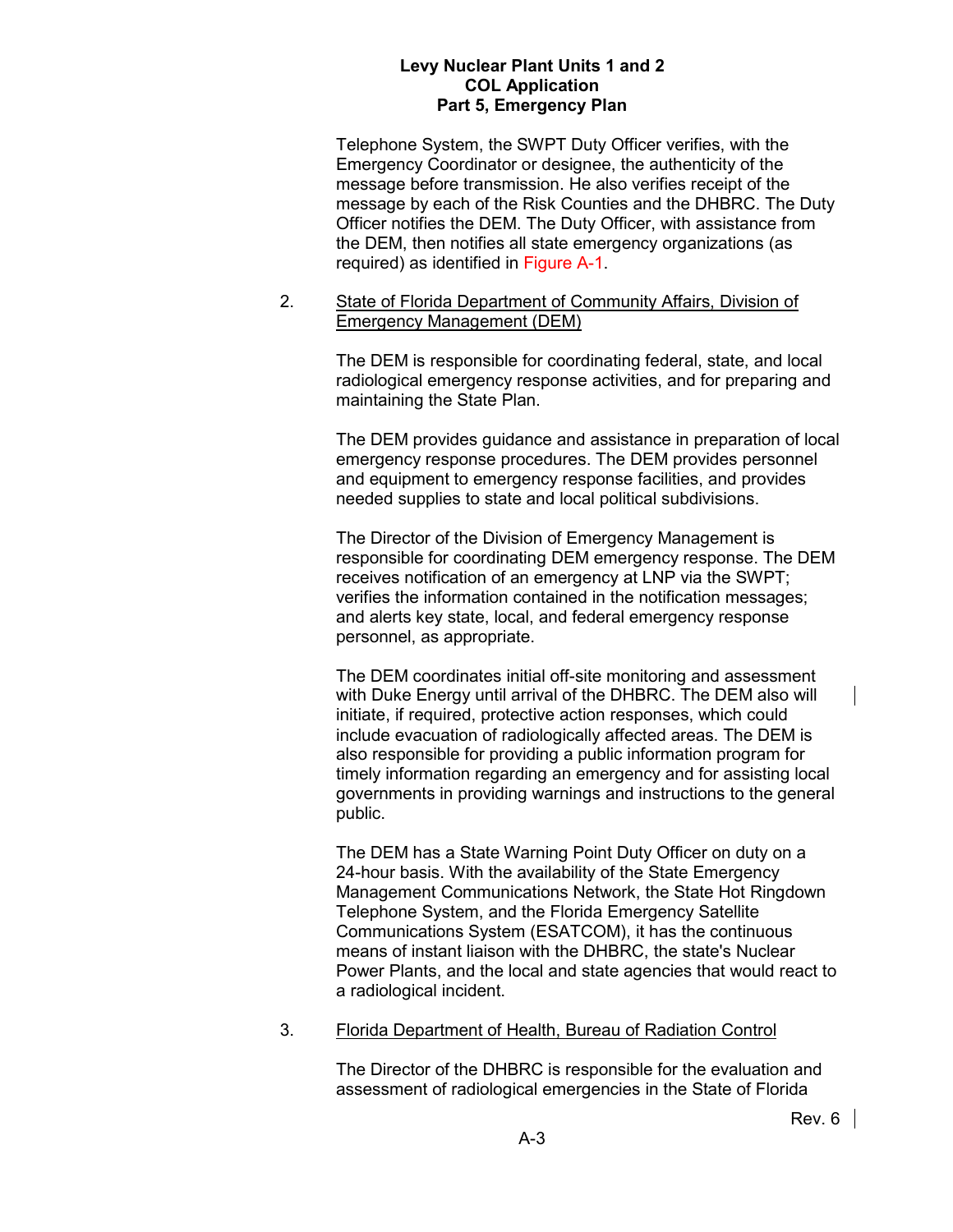and for providing recommendations for protective actions to the DEM. The DHBRC will respond to any emergency that involves possible or actual release of radiological materials in order to protect health, safety, and property.

The DHBRC, as the principal radiological assessment agency, provides technical consultation and advice to state officials and agencies regarding radiation and radiological health (e.g., determination of radiation levels, health hazards, and decontamination). It develops comprehensive policies and programs for decontamination and mitigation of radiological hazards. It determines the severity of radiological emergencies when an actual release of radioactive materials occurs and makes recommendations to state and local officials and agencies on protective actions to be taken based on technical analysis of the situation.

The DHBRC performs off-site monitoring, evaluates the extent of radiological contamination of the affected area, recommends protective actions for persons living within the 10-mile EPZ, and performs laboratory analyses of air, water, and food samples for the 50-mile ingestion EPZ. Other responsibilities are included in the following list.

- a. Coordinating distribution of radiological data to the state and county response organizations.
- b. Determining the severity of a radiological emergency when an actual radioactive release occurs, and making protective action recommendations to state and local officials and agencies.
- c. Responding to an LNP emergency by proceeding to the EOF.
- d. Maintaining liaison with state agencies, local governments, and nuclear power plants for planning and operational purposes.
- e. Providing criteria and technical support for the decision to relax protective actions and allow recovery and re-entry into the affected area.
- f. Providing radiological laboratory capability, including mobile laboratory facilities, such as the Mobile Emergency Radiological Laboratory (MERL) and field radiological instrumentation, equipment, and supplies to ensure measurements are properly and effectively carried out.
- 4. Department of Natural Resources (DNR)

The DNR is the lead for technical expertise regarding the protection of natural resources. The DNR administers regulatory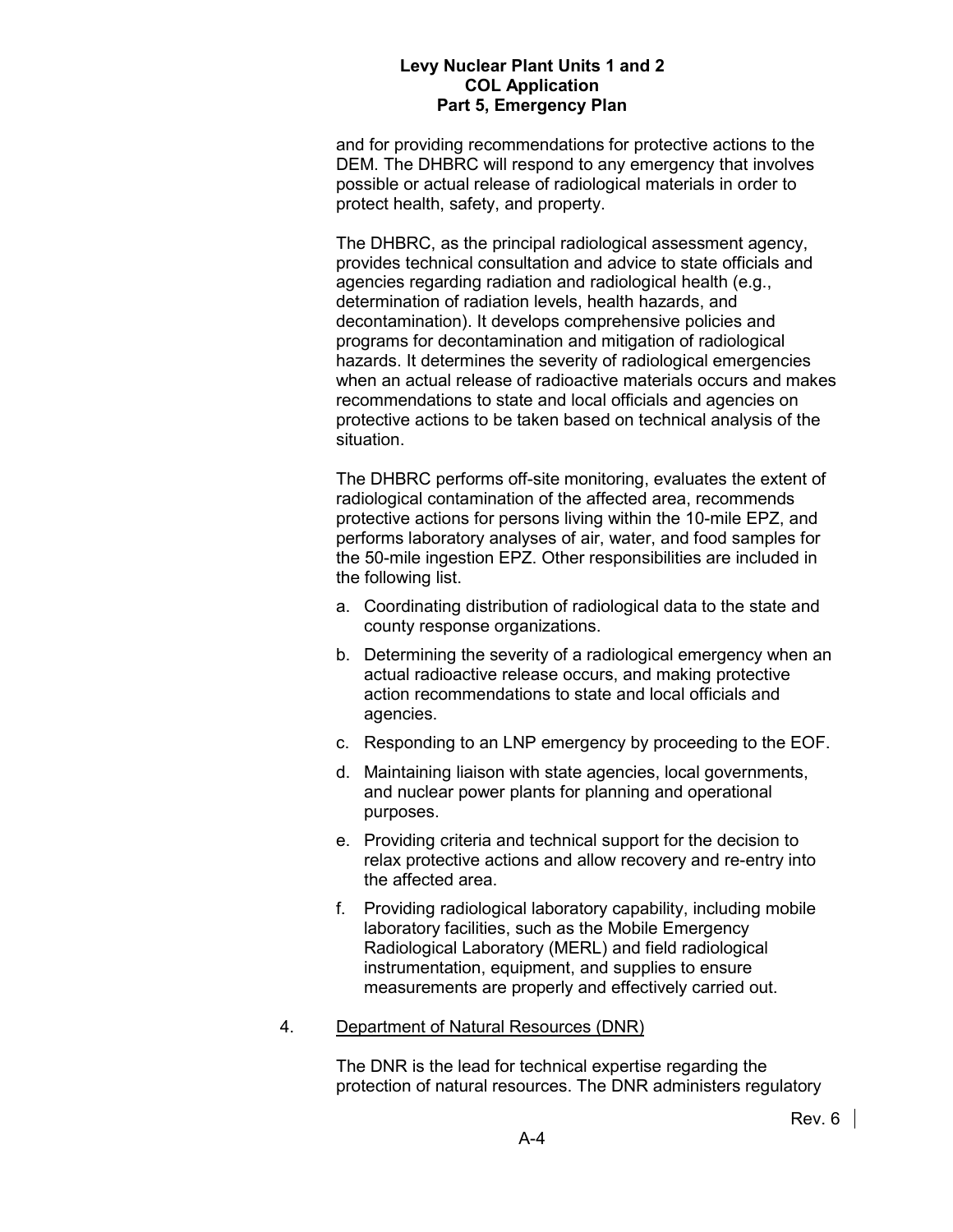programs designed to protect air quality, water quality, and the public's health. The DNR also works to protect fish, wildlife and wilderness areas.

#### 5. Citrus County Emergency Management

Citrus County Emergency Management is responsible for supporting any required evacuation of the public from portions of Citrus County, and for arranging for the housing of such evacuees.

The Chairperson of the Citrus County Board of County Commissioners, supported by the mayors of Crystal River and Inverness, Florida, has the responsibility for overall radiological emergency response planning. The Citrus County Emergency Operations Center (EOC) Director, or alternate, is responsible for coordinating emergency operations at the local level and for keeping local officials advised on the status of operations. The Director is also responsible for the coordination, development, and maintenance of procedures to implement the county emergency plan.

The Citrus County Emergency Management organization operates from the Citrus County EOC in Lecanto, Florida. It maintains daily communications through the County's Fire Dispatch/EOC on the State Hot Ringdown Telephone System, ESATCOM, and commercial telephone on a 24-hour basis. It carries out emergency activities based on its emergency plan (Appendix I of the State Plan) and recommendations from Duke Energy and state organizations.

#### 6. Levy County Emergency Management

Levy County Emergency Management is responsible for supporting any required evacuation of the public from Levy County, and for arranging for the housing of such evacuees.

The Chairperson of the Levy County Board of County Commissioners, in coordination with the mayors of Yankeetown and Inglis, Florida, has the responsibility for overall radiological emergency response planning. The Director, Levy County Emergency Management, or designee, is responsible for coordinating emergency operations at the local level and for keeping local officials advised of the status of operations. The Director also is responsible for the development and maintenance of procedures to implement the county emergency plan.

The Levy County Emergency Management organization operates from the Levy County EOC in Bronson, Florida. It maintains daily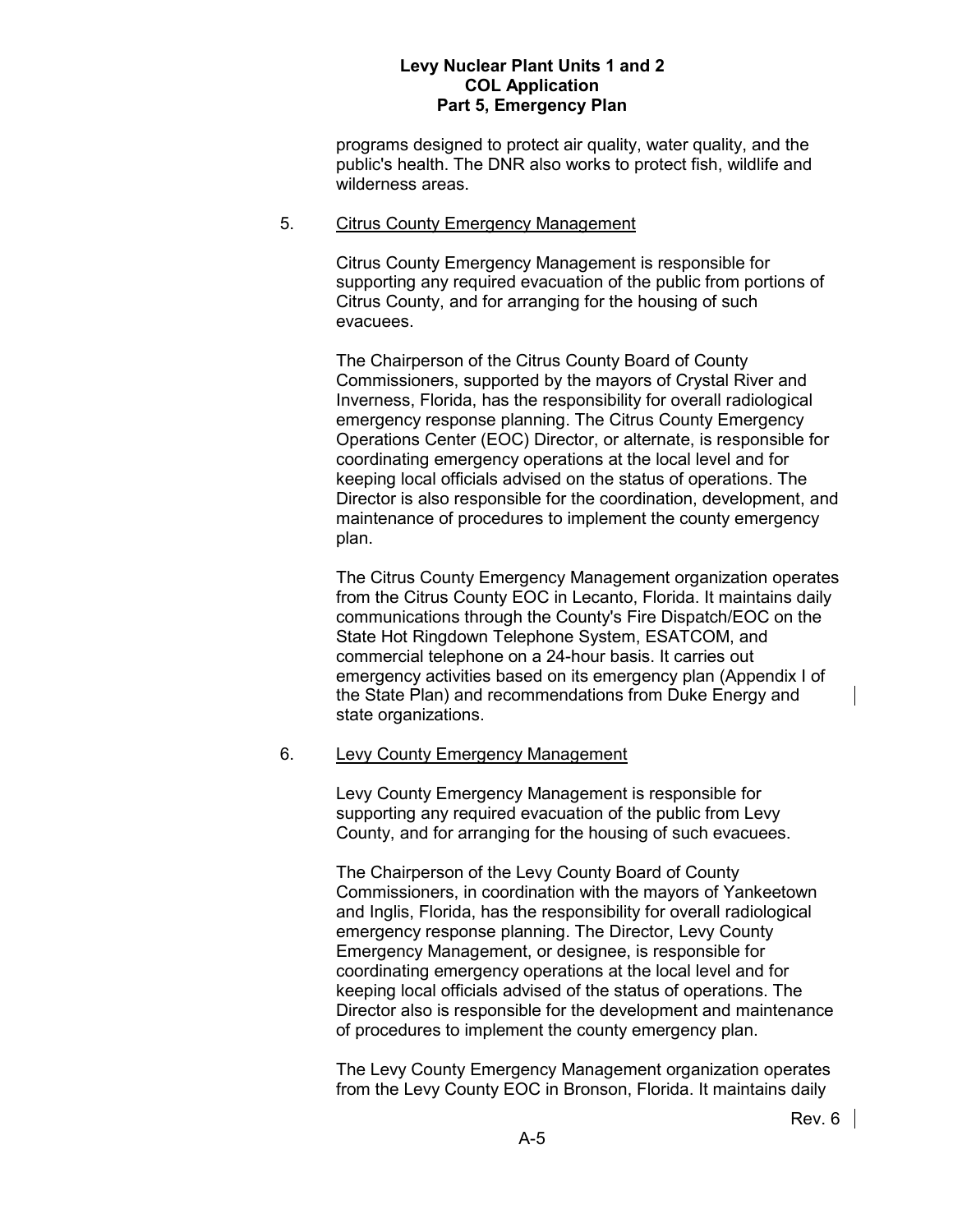communications provided through the Sheriff's Office via the State Hot Ringdown Telephone System, ESATCOM, and commercial telephone on a 24-hour basis. It carries out emergency activities based on its emergency plan (Appendix I of the State Plan) and recommendations from Duke Energy and state organizations.

#### 7. Marion County Emergency Management

Marion County Emergency Management is responsible for supporting any required evacuation of the public from Marion County, and for arranging for the housing of such evacuees.

The Chairperson of the Marion County Board of County Commissioners, in coordination with the mayor of Dunnellon, Florida, has the responsibility for overall radiological emergency response planning. The Director, Marion County Emergency Management, or designee, is responsible for coordinating emergency operations at the local level and for keeping local officials advised of the status of operations. The Director also is responsible for the development and maintenance of procedures to implement the county emergency plan.

The Marion County Emergency Management organization operates from the Marion County EOC in Ocala, Florida. It maintains daily communications provided through the Sheriff's Office via the State Hot Ringdown Telephone System, ESATCOM, and commercial telephone on a 24-hour basis. It carries out emergency activities based on its emergency plan (Appendix I of the State Plan) and recommendations from Duke Energy and state organizations.

## 8. U.S. Nuclear Regulatory Commission

The NRC is the primary federal agency providing coordination and support to the licensee in the event of an emergency at a nuclear power plant. NRC responsibilities are directed toward a coordination of federal efforts to provide assistance to the licensee and state and local governments in their planning and implementation of emergency preparedness procedures.

The NRC response must be regarded primarily as supportive of, and not a substitute for, responsible action by Duke Energy and other key response organizations. The NRC must be continually informed of plant status and possible radiological consequences, and be frequently updated on plans for emergency and recovery actions and needs for assistance.

In the event of an emergency at LNP, contact is established and maintained with the Region II Incident Response Center.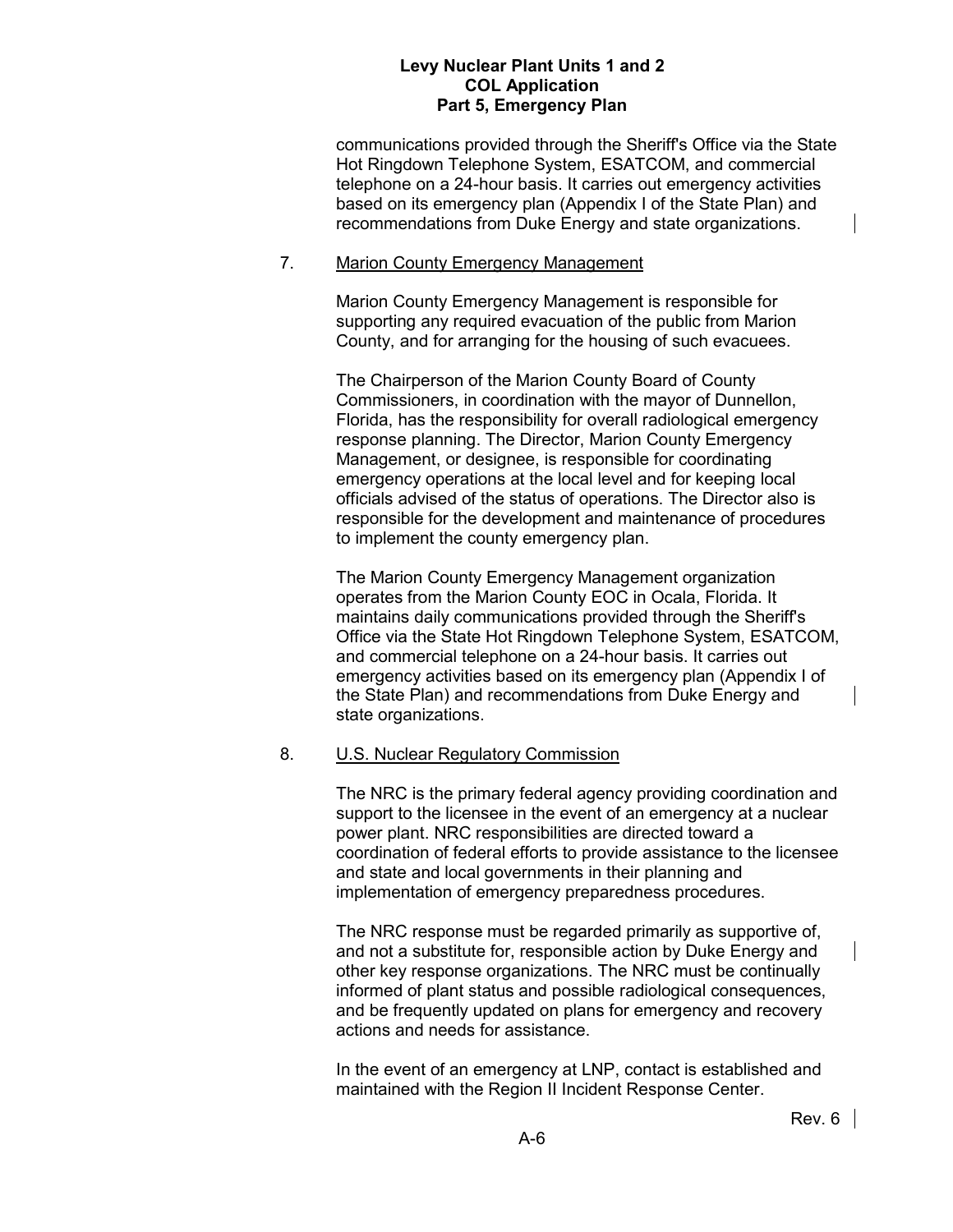Operational information and radiological information are communicated to this office over a dedicated telephone from LNP. Emergency notification and operational information is communicated through the Emergency Notification System (ENS) and the Emergency Response Data System (ERDS); radiological information is communicated via the Health Physics Network (HPN). Other plant information is communicated through normal telephone service.

## 9. Federal Bureau of Investigation (FBI)

The FBI is a recognized law enforcement or governmental agency that can provide notification or support in the case of security threats.

#### 10. National Weather Service (NWS)

The NWS will provide meteorological information during emergency situations, if required. Data available will include existing and forecasted surface wind directions, wind speed with azimuth variability, and ambient surface air temperature.

#### 11. Department of Homeland Security (DHS/Federal Emergency Management Agency (FEMA))

The U.S. Department of Homeland Security (DHS) and its subordinate agency FEMA are assigned lead responsibility for federal off-site nuclear emergency planning and response (per Title 44 CFR 351 and the Homeland Security Act of 2002).

The Homeland Security Act of 2002 established DHS as "a focal point regarding natural and manmade crises and emergency planning." DHS/FEMA is responsible for overall coordination of all actual and potential Incidents of National Significance. Incidents of National Security for commercial nuclear power plants include a declaring of a general emergency at a nuclear power plant resulting from an accident, or an emergency declaration (Alert or higher classification at a nuclear facility) resulting from a security-related threat.

DHS/FEMA has the lead responsibility for off-site emergency preparedness around nuclear facilities. To meet this role, DHS/FEMA establishes policy and provides leadership in the coordination of all federal assistance and guidance to local and state governments for developing, reviewing, assessing, and testing the local and state radiological emergency response plans.

In the event of an emergency at LNP, the primary role of DHS/FEMA is to assure that appropriate federal assistance is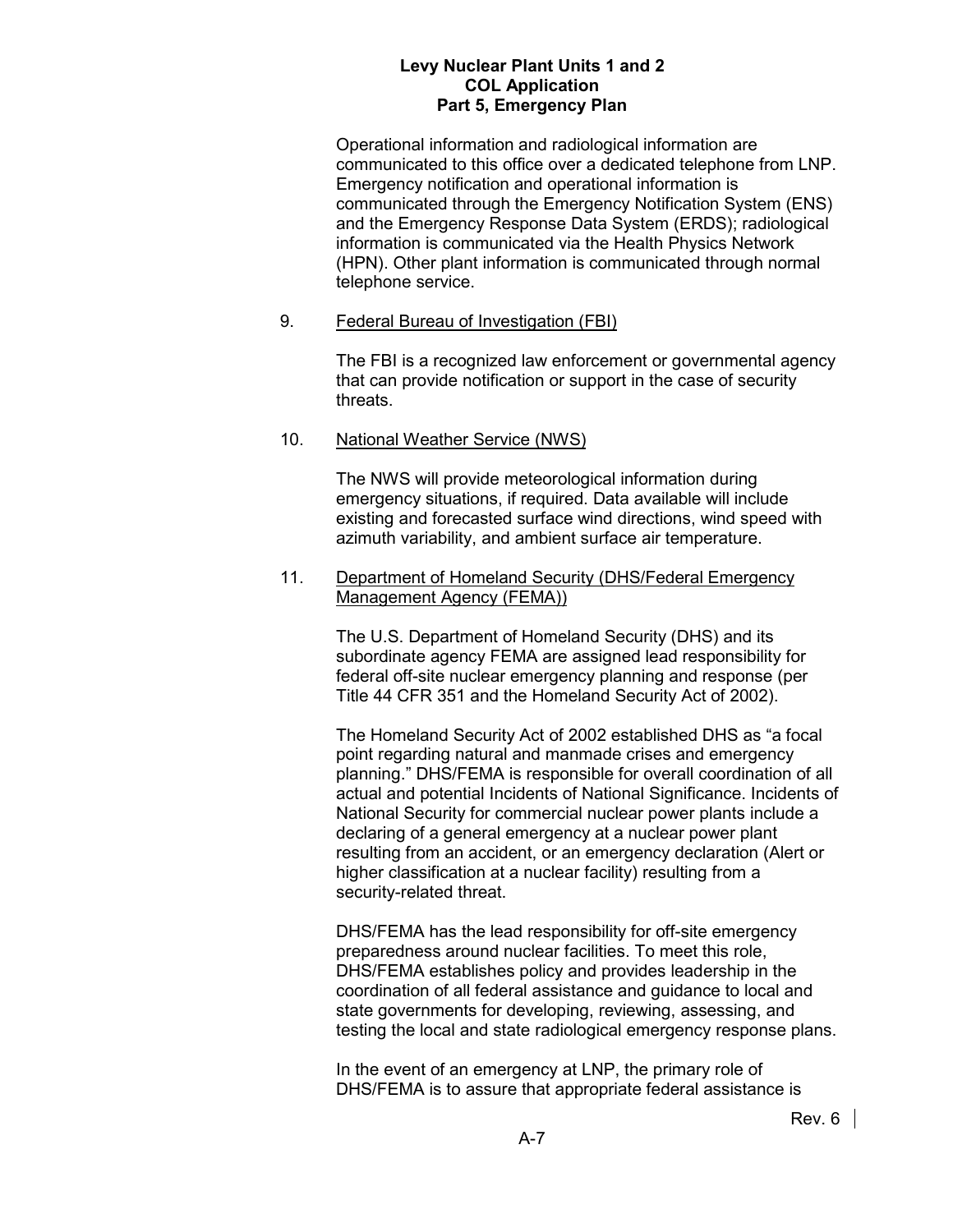available to local and state governments for implementing their radiological emergency response plans. DHS/FEMA Region IV will provide assistance and guidance jointly with other federal agencies.

#### 12. Duke Energy – LNP Emergency Response Organization (ERO)

The LNP staff has the immediate and continuing responsibility for emergency response and control of emergency activities at the Site.

The LNP ERO and its functions are predefined. Personnel assignments are specified and updated on a continuous basis to provide automatic, unambiguous staffing of the LNP ERO in order to respond effectively within the designated time.

The LNP ERO is prepared to function on a 24-hour basis and performs the initial and primary emergency technical, radiological, warning, and health support response. This organization also evaluates the emergency and initiates the necessary technical actions to control it. It is also supported on a broad scale by numerous off-site organizations in the local, state, federal, and private sectors.

The Shift Manager (SM) at LNP has the responsibility and authority to declare an emergency classification and initiate appropriate actions in accordance with written procedures to mitigate the consequences of that emergency. The SM also has the responsibility to notify the Plant Manager as soon as possible after an emergency classification has been determined. The SM serves as the Emergency Coordinator (EC) until the Plant Manager, or designated alternate, arrives to assume the position of EC.

The EC is responsible for the direction of all activities at the plant site during any emergency. Should the evaluation indicate that extreme measures must be taken, the EC has the authority to direct any or all personnel to evacuate the site, to place any or all site generating units in a safe shutdown condition, and to notify all applicable agencies of the site's status. The EC ensures that appropriate actions are taken to mobilize emergency teams and to notify corporate management and other off-site supporting organizations and regulatory agencies as necessary. The EC reports to the EOF Director after the EOF is operational.

## 13. Citrus Memorial Hospital

Citrus Memorial Hospital in Inverness, Florida, will provide definitive medical care for serious cases of radiation exposure or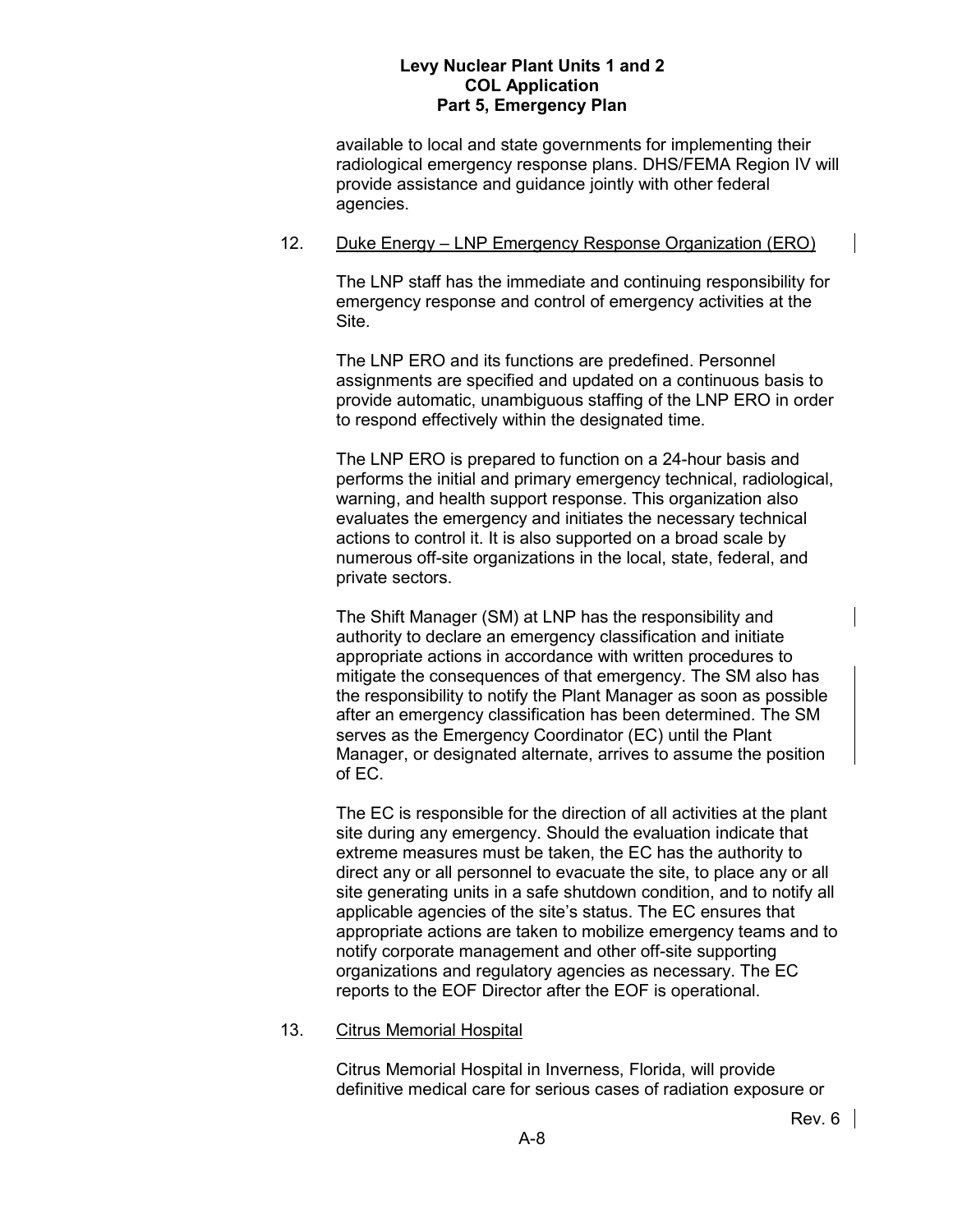contamination. To provide these services, the hospital offers fully equipped medical facilities with an adequate staff of physicians, nurses, and technical personnel skilled in the diagnosis and treatment of radiation injury and personnel contamination.

The plan designated by the hospital for emergency handling of radiation accident cases from LNP relates to the total effort by: (a) coordinating the medical disciplines committed to support the treatment of injuries involving radiation exposure and/or radioactive contamination; (b) providing plans, procedures, and training programs for the reception, diagnosis, and treatment of injured personnel; (c) designating the physical facilities and equipment to be used for initial emergency care and subsequent definitive care and treatment; and (d) designating physicians, medical support personnel, and alternatives to handle the radiation emergency patients.

The hospital will provide treatment, medical examinations, and laboratory services for Duke Energy employees and other persons designated by Duke Energy who have been involved in a radiation incident or who have been involved in actual or suspected exposure or contamination. When local hospital facilities are considered inadequate by the hospital because of the nature or severity of the injury sustained, the injured person may be transferred to a regional facility for hospitalization. Medical records, including bioassay records, will be maintained permanently by the hospital.

#### 14. Seven Rivers Regional Medical Center

Seven Rivers Regional Medical Center in Crystal River, Florida will receive and treat casualties resulting from any non-radiological or radiological emergency situation. This hospital will be used when it is the closest facility to provide the necessary services.

The hospital will acknowledge and respond to all emergency medical requests from those response organizations and management having key operational roles at LNP.

The hospital will furnish the services of physicians to Duke Energy employees and members of the public. The hospital will accept all non-radiological patients dispatched from LNP (or other sites within the EPZs) and will accept individuals involved in actual or suspected radiation exposure or contamination. Where necessary, the hospital will utilize the radiological support provided by the LNP staff (see Section L).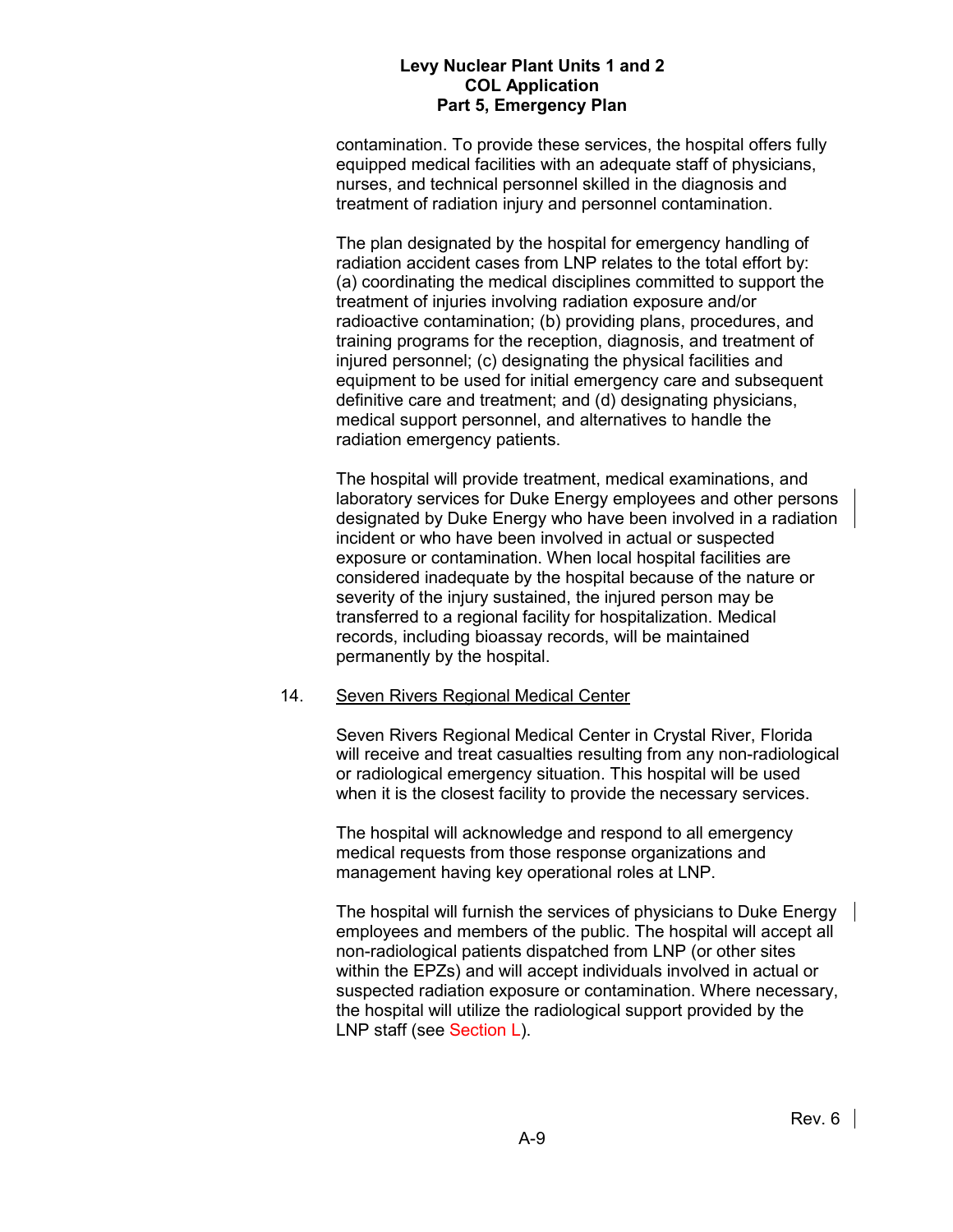#### 15. Local Emergency Medical Services

Ambulance service is available on a 24-hour basis through local county ambulance services to provide assistance in the event of an emergency at LNP.

Upon request, ambulance services will be provided immediately, including emergency medical treatment and/or transportation to a designated hospital facility. The service will provide emergency service to Duke Energy employees and members of the public and, where necessary, shall utilize the radiological support provided by the LNP staff.

#### 16. Local Fire Departments

In the event of a fire at LNP, the on-site Fire Brigade will respond initially to the fire and if necessary, call upon the local fire departments for assistance. The local fire departments are primarily comprised of volunteers. In the event of a large area fire at LNP, local fire departments will be called upon for assistance as will larger departments from outside the immediate area, as warranted.

## 17. Local Law Enforcement Agencies

Local law enforcement agencies (LLEA) maintain area security and law enforcement within the 10-mile Emergency Planning Zone and at reception centers and shelters located in Citrus, Marion and Levy County. LLEA also manage county-wide law enforcement activities including traffic control, controlling ingress and egress, establishing traffic control points to ensure safe passage of evacuees to shelter, and response to a hostile action event at LNP. If directed, the Sheriff's Office will coordinate operations to evacuate the population from the affected area to shelters. Local law enforcement agencies consist of:

- Citrus County Sheriff's Office Patrol Division
- **EDEVICOUNTY Sheriff's Office**
- **Marion County Sheriff's Office**
- **Inglis Police Department**
- Florida Department of Law Enforcement

Additional details for LLEA description of authority, responsibilities, and duties of each organization is presented in their respective State of Florida and/or County emergency plans.

18. Westinghouse Electric Company, LLC

Westinghouse provides technical and operational support to the LNP ERO specific to the designs of Units 1 and 2. Westinghouse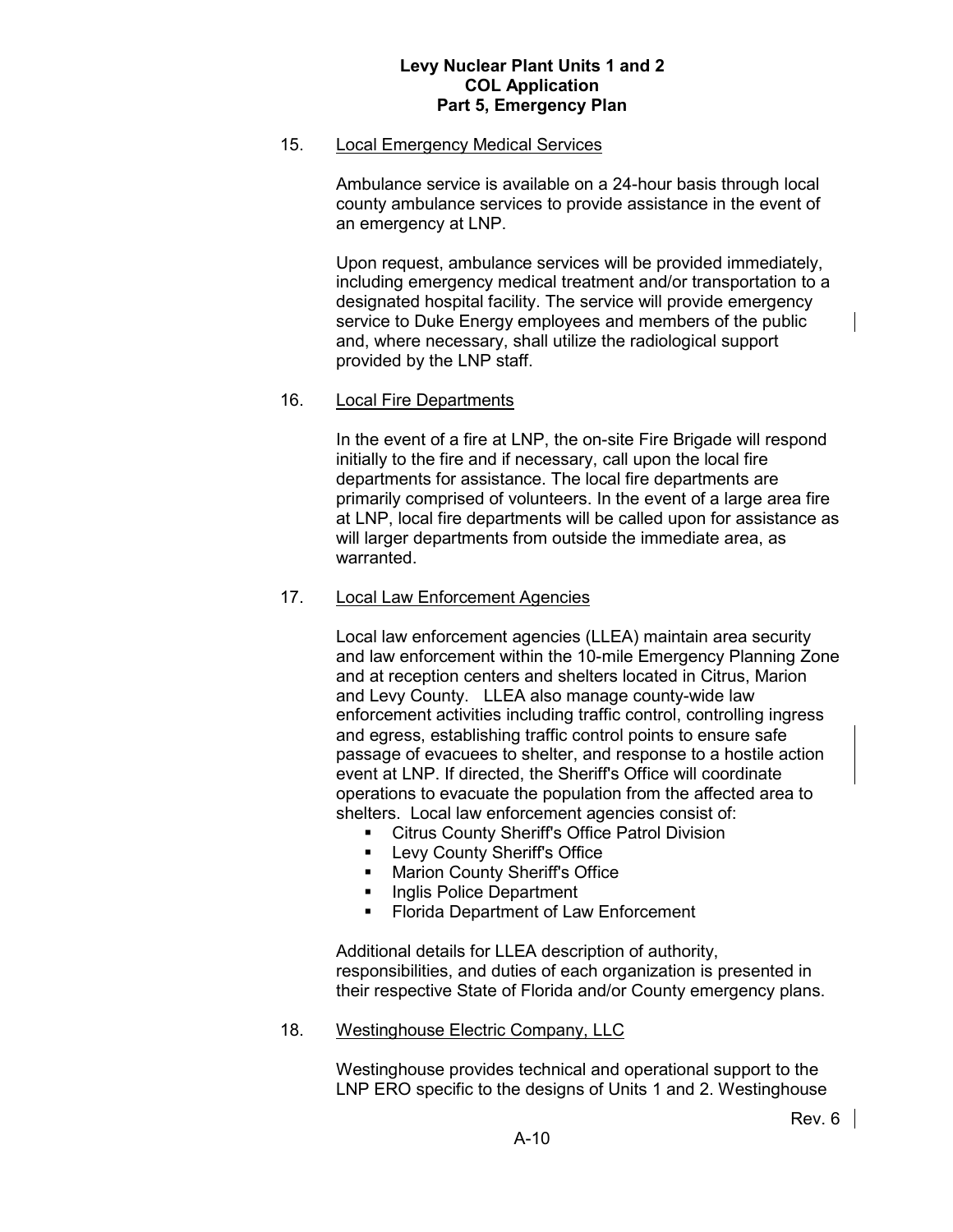will also provide and coordinate for other emergency support activities.

## 2. FUNCTIONS, RESPONSIBILITIES, AND LEGAL BASIS

The emergency preparedness program for LNP will require the coordinated response of several organizations. A summary of primary response organizations and the emergency title of the individual in charge is contained in Table A-1. Figures A-1 and A-2 illustrate the interrelationships between the key response organizations, and Figure A-3 illustrates the state organization for radiological response. The on-site emergency response organization, including functions, responsibilities, and key individuals is described in detail in Section B of this plan.

## 3. WRITTEN AGREEMENTS

Duke Energy Florida, Inc. (formerly doing business as Progress Energy Florida, Inc.) has established agreements in the form of certification letters with local emergency response support services, including firefighting, and medical and hospital services. Appendix 3 of this Plan provides a list of certification letters for organizations providing the required services.

The response functions for the state and county organizations are established in the Florida Statutes, Chapter 252 (Reference G).

## 4. CONTINUOUS OPERATIONS

Duke Energy maintains capability for continuous operations through training of multiple responders for key emergency response positions, consistent with the training requirements established in Section O of this Plan. The Emergency Coordinator or EOF Director, as appropriate, bears responsibility for ensuring continuity of technical, administrative, and material resources during emergency operations.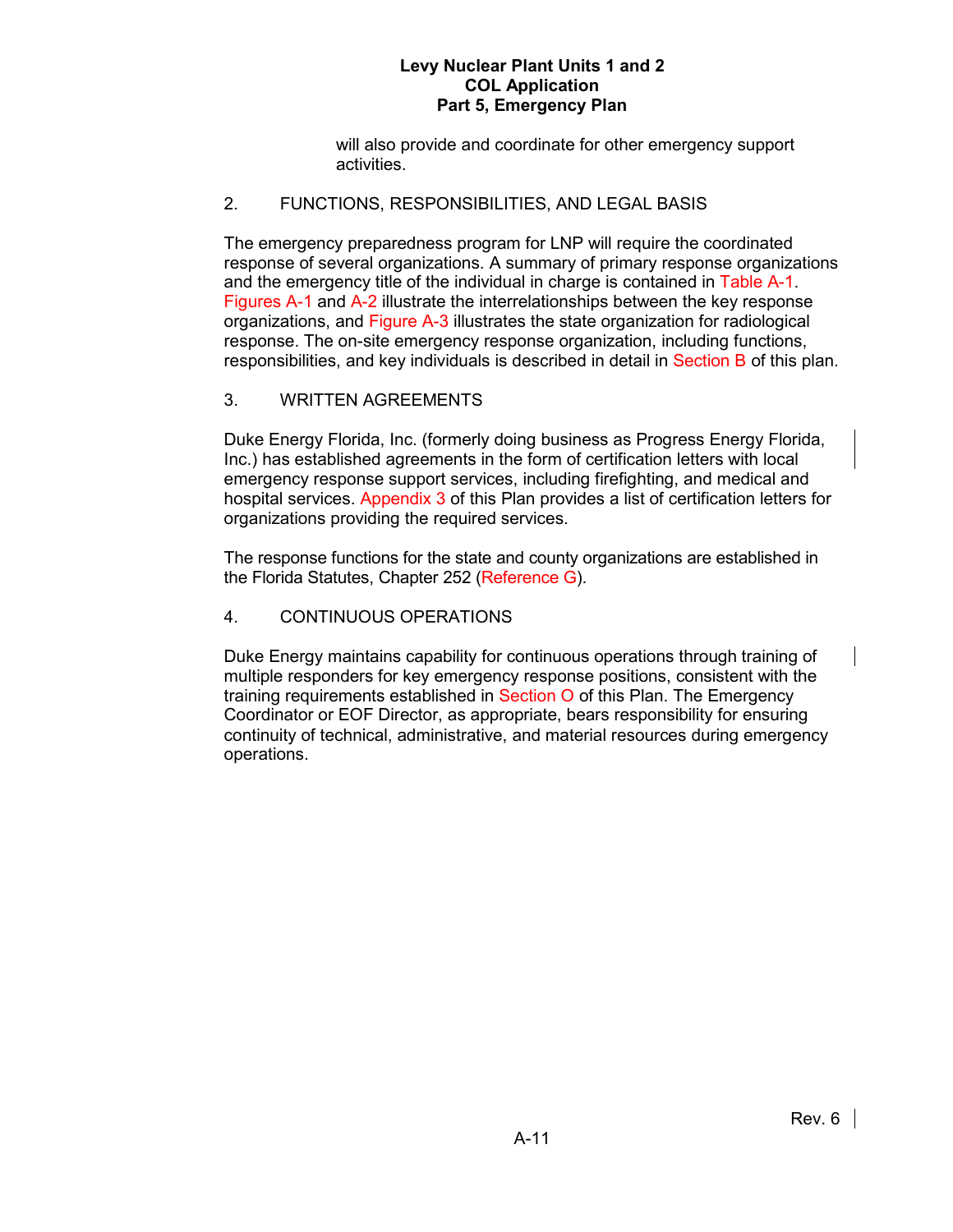# **Table A-1 (Sheet 1 of 2) Primary Emergency Response Organizations**

| Organization                                                           | <b>Contact</b>                                          | <b>General Location</b> | <b>Specific Location</b> | <b>Classification</b> |
|------------------------------------------------------------------------|---------------------------------------------------------|-------------------------|--------------------------|-----------------------|
| LNP ERO                                                                | <b>Emergency Coordinator</b>                            | On-site                 | Inglis, FL               | Corporate             |
| <b>EOF Staff</b>                                                       | <b>EOF Director</b>                                     | Off-site                | Crystal River, FL        | Corporate             |
| <b>State Warning Point-</b><br><b>Tallahassee</b>                      | <b>State Warning Point Duty</b><br>Officer              | Off-site                | Tallahassee, FL          | <b>State</b>          |
| Division of Emergency<br>Management (DEM)                              | Director, Division of Emergency<br>Management           | Off-site                | Tallahassee, FL          | <b>State</b>          |
| Department of Health,<br><b>Bureau of Radiation</b><br>Control (DHBRC) | <b>Operations Officer</b>                               | Off-site                | Orlando, FL              | <b>State</b>          |
| <b>Citrus County Emergency</b><br>Management                           | Director, Citrus County<br><b>Emergency Management</b>  | Off-site                | Lecanto, FL              | County                |
| Levy County Emergency<br>Management                                    | Director, Levy County<br><b>Emergency Management</b>    | Off-site                | Bronson, FL              | County                |
| <b>Marion County Emergency</b><br>Management                           | Director, Marion County<br><b>Emergency Management</b>  | Off-site                | Dunnellon, FL            | County                |
| <b>Citrus Memorial Hospital</b>                                        | <b>Director</b>                                         | Off-site                | Inverness, FL            | Local                 |
| Seven Rivers Regional<br><b>Medical Center</b>                         | <b>Director</b>                                         | Off-site                | Crystal River, FL        | Local                 |
| <b>Local Emergency Medical</b><br>and Fire Fighting Services           | <b>Director</b>                                         | Off-site                | Crystal River, FL        | Local                 |
| Nuclear Regulatory Comm.<br>(Site Team)                                | Director - Site Team Ops. or<br><b>Interim Director</b> | Off-site                | EOF, Crystal River, FL   | Federal               |
| <b>Nuclear Regulatory</b><br>Commission (Region II)                    | Regional Administrator,<br>Region II                    | Off-site                | Atlanta, GA              | Federal               |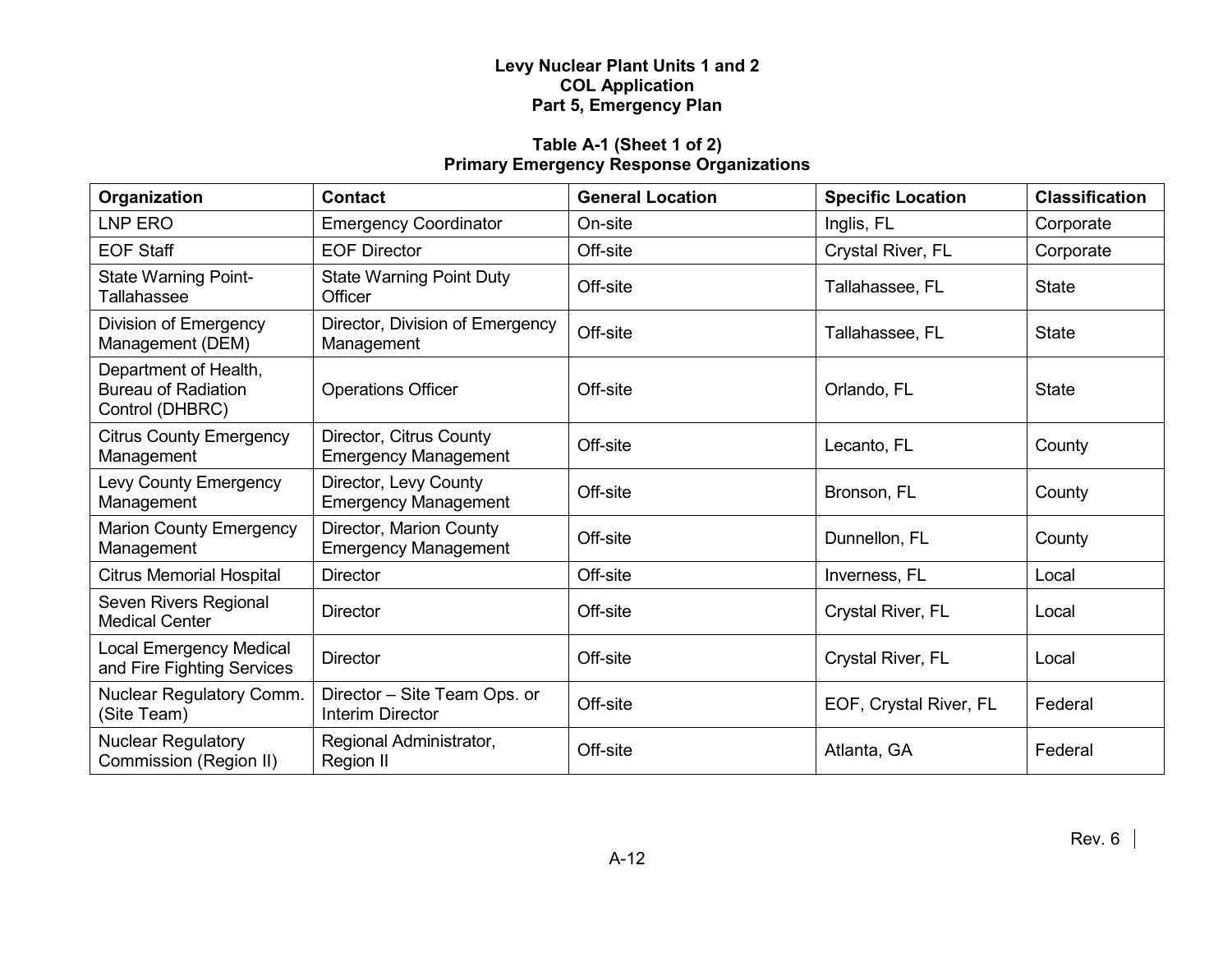# **Table A-1 (Sheet 2 of 2**) **Primary Emergency Response Organizations**

| Organization                                                                                                                   | <b>Contact</b>                     | <b>General Location</b> | <b>Specific Location</b>            | <b>Classification</b> |
|--------------------------------------------------------------------------------------------------------------------------------|------------------------------------|-------------------------|-------------------------------------|-----------------------|
| <b>Nuclear Regulatory</b><br>Commission (Ops. Center)                                                                          | <b>Project Manager</b>             | Off-site                | Rockville, MD                       | Federal               |
| <b>DHS/FEMA</b>                                                                                                                | Director, Region IV                | Off-site                | Atlanta, GA                         | Federal               |
| Florida Department of<br>Transportation                                                                                        | Director                           | Off-site                | Tallahassee, FL                     | <b>State</b>          |
| Westinghouse                                                                                                                   | <b>Emergency Response Director</b> | Off-site                | Monroeville, PA<br>(Command Center) | <b>Private</b>        |
| Institute of Nuclear Power<br>Operations (INPO)                                                                                | <b>Project Manager</b>             | Off-site                | Atlanta, GA                         | <b>Private</b>        |
| <b>Nuclear Safety</b><br>Department, Nuclear<br><b>Power Division of Electric</b><br><b>Power Research Institute</b><br>(EPRI) | <b>Project Manager</b>             | Off-site                | Palo Alto, CA                       | Private               |
| Contractors                                                                                                                    | Various                            | Off-site                | Various                             | Private               |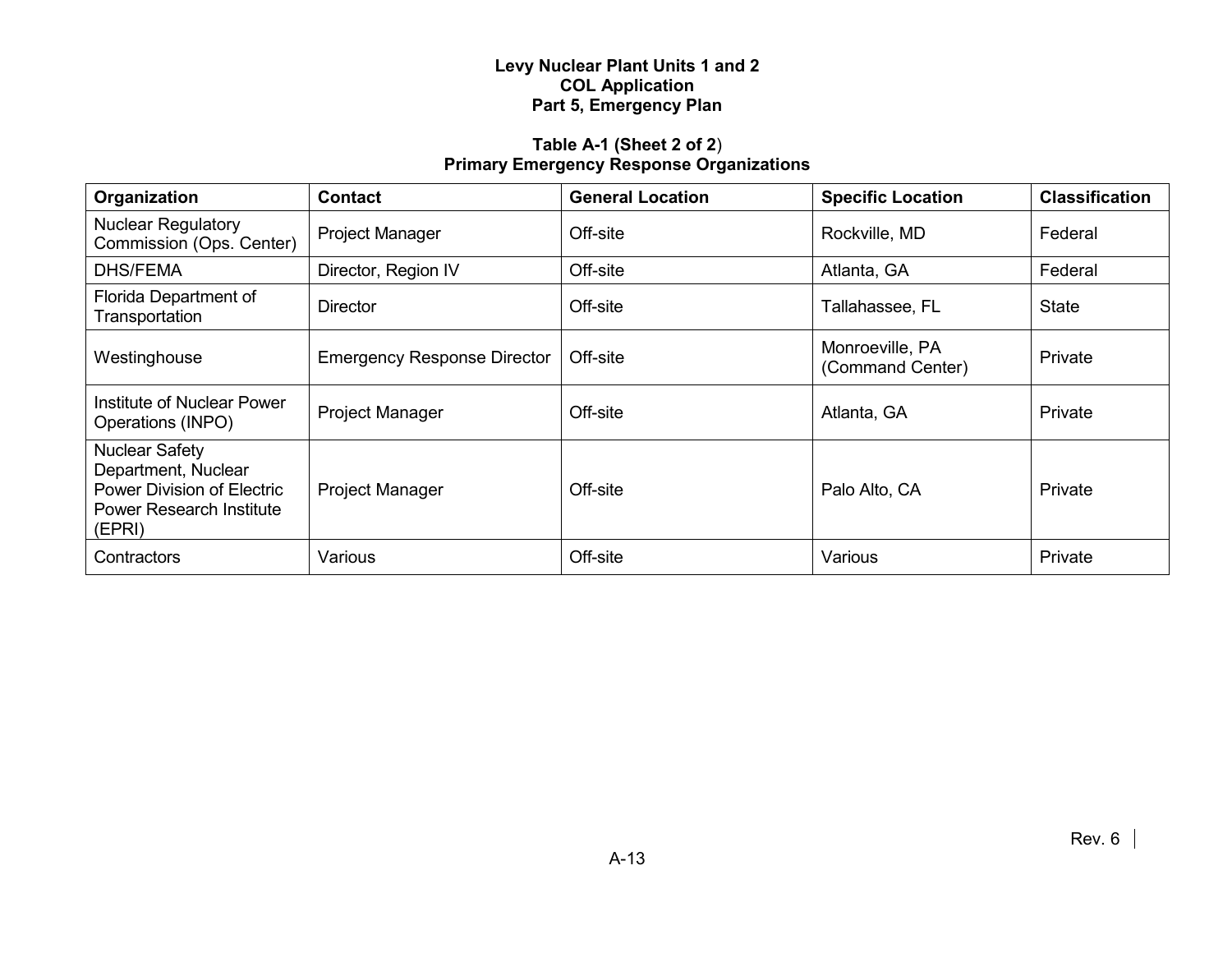# B. ON-SITE EMERGENCY ORGANIZATION

Initial staffing of the LNP Emergency Response Organization (ERO) is provided from personnel normally employed at the Site. The LNP ERO is shown in Figure B-1. If necessary, this staff will be augmented by additional Duke Energy personnel and other organizations.

General elements of the LNP organization are briefly described in Section A. This section provides additional detail and includes a description of the ERO, a discussion of command and control, and a description of ERO personnel responsibilities.

## 1. ON-SITE EMERGENCY ORGANIZATION

The personnel and resources of the LNP organization utilized for normal operations provide the basic capabilities that will be utilized in emergency situations. All plant activities are under the direction and control of the Plant Manager. To provide support in required areas, the normal organization is broken down into functional areas led by designated managers. As appropriate, these areas are further subdivided according to specific technical disciplines or support functions.

Table B-1 provides a full description of minimum staffing requirements for emergencies per number of units.

In addition to personnel listed in Table B-1, the full organizational complement of Chemistry, Health Physics, Maintenance, Technical Support, and Administrative personnel will be available during normal working hours.

Upon declaration of an emergency, designated members of the normal staff complement corresponding roles within the emergency response organization. For example, radiation protection personnel undertake radiation protection activities, security personnel undertake security activities, engineering personnel focus on plant assessment and technical support for operations, and operations personnel focus on plant operations.

## 2. EMERGENCY COORDINATOR

The Shift Manager will assume the position of Emergency Coordinator (EC) of the affected unit until relieved by the Plant Manager or designated alternate. Upon recognition of an emergency condition, the individual filling this position assumes the duties of the EC until relieved or until termination of the emergency condition, whichever comes first.

The individual filling the EC role has the responsibility and authority to initiate required emergency response actions, including notification of affected state, local, and federal authorities and provision of Protective Action Recommendations to off-site authorities.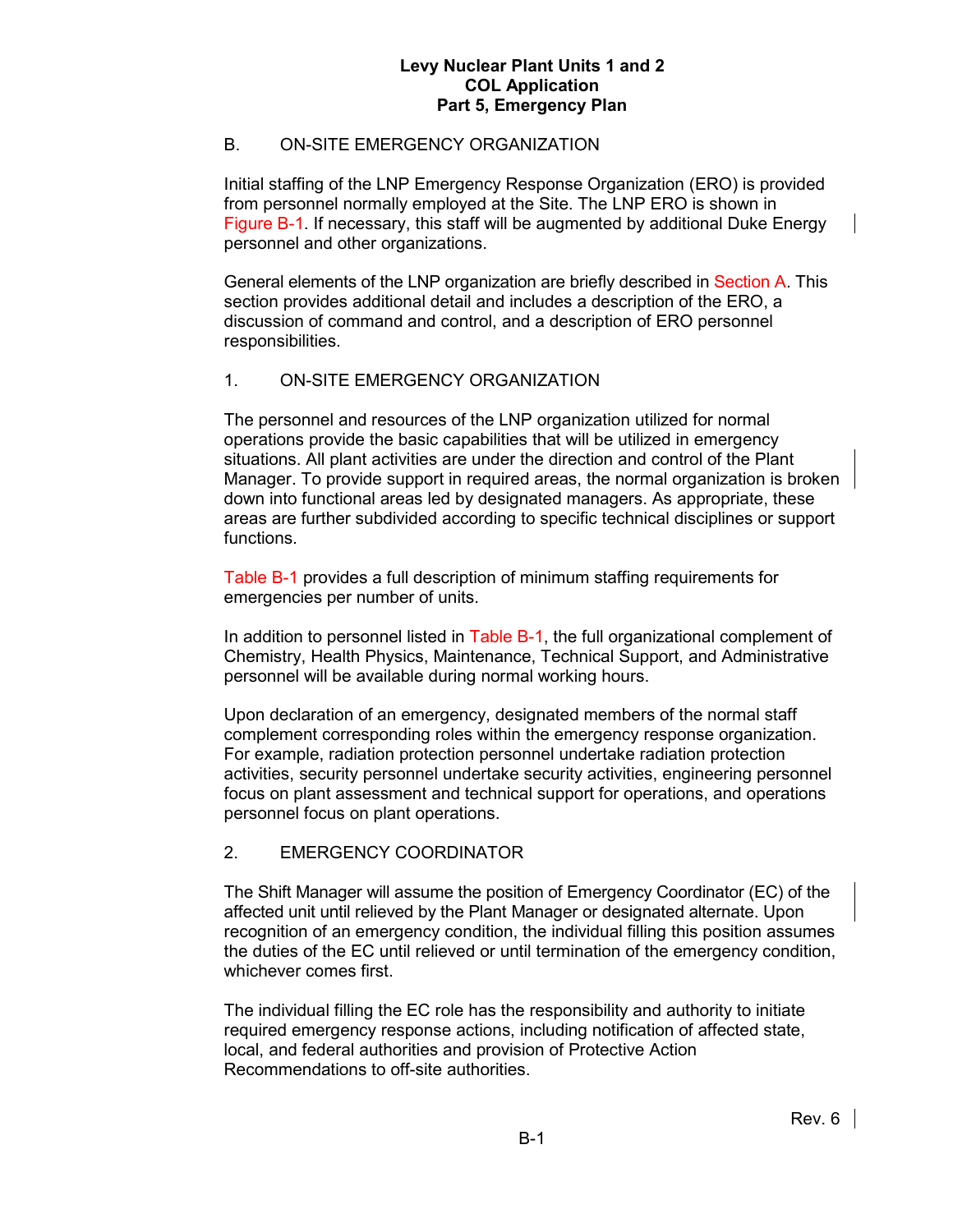# 3. EMERGENCY COORDINATOR LINE OF SUCCESSION

If the Shift Manager is rendered unable to fulfill the duties and responsibilities of the EC or becomes incapacitated for any reason, a designated alternate shall assume the position of EC. The Plant Manager or a designated alternate assumes the position of EC as soon as possible after an emergency classification has been determined.

## 4. EMERGENCY COORDINATOR RESPONSIBILITIES

The EC has the responsibility and authority to declare an emergency classification and to initiate appropriate actions in accordance with written procedures to mitigate the consequences of the emergency. The EC also has the responsibility to notify the Plant Manager, or the designated alternate, who shall assume the position of EC.

The EC is responsible for the direction of all activities at the LNP Site during any emergency. The EC shall also evaluate the emergency and take the necessary actions to maintain control. Should the EC's evaluation indicate that extreme measures must be taken, the EC has the authority to direct any or all personnel to evacuate the LNP Site, to direct a safe shutdown, to initiate accountability and evacuation of personnel, and to notify all applicable agencies of the plant status or required outside assistance. Should an emergency situation appear to require long-term response and support, the EC shall provide personnel assignments for continuing response. The highest level of authority for on-site emergency activities will remain with the EC who may delegate responsibilities to other personnel, as the EC deems necessary.

The EC shall not delegate the responsibility for decisions related to:

- 1. Emergency classification
- 2. Notifications of state, counties, and NRC
- 3. Protective action recommendations to state and local authorities responsible for off-site emergency measures
- 4. Approval of planned radiation exposures for LNP personnel in excess of 5 rem total effective dose equivalent (TEDE) or entry into radiation fields greater than 25 rem/hour
- 5. Review and approval of deviations from Technical Specifications or license conditions if the EC – TSC is a Shift Manager, or ensure that such deviations are approved by a Shift Manager
- 6. Authorization of the administration of potassium iodide to on-site emergency workers
- 7. Termination of the emergency.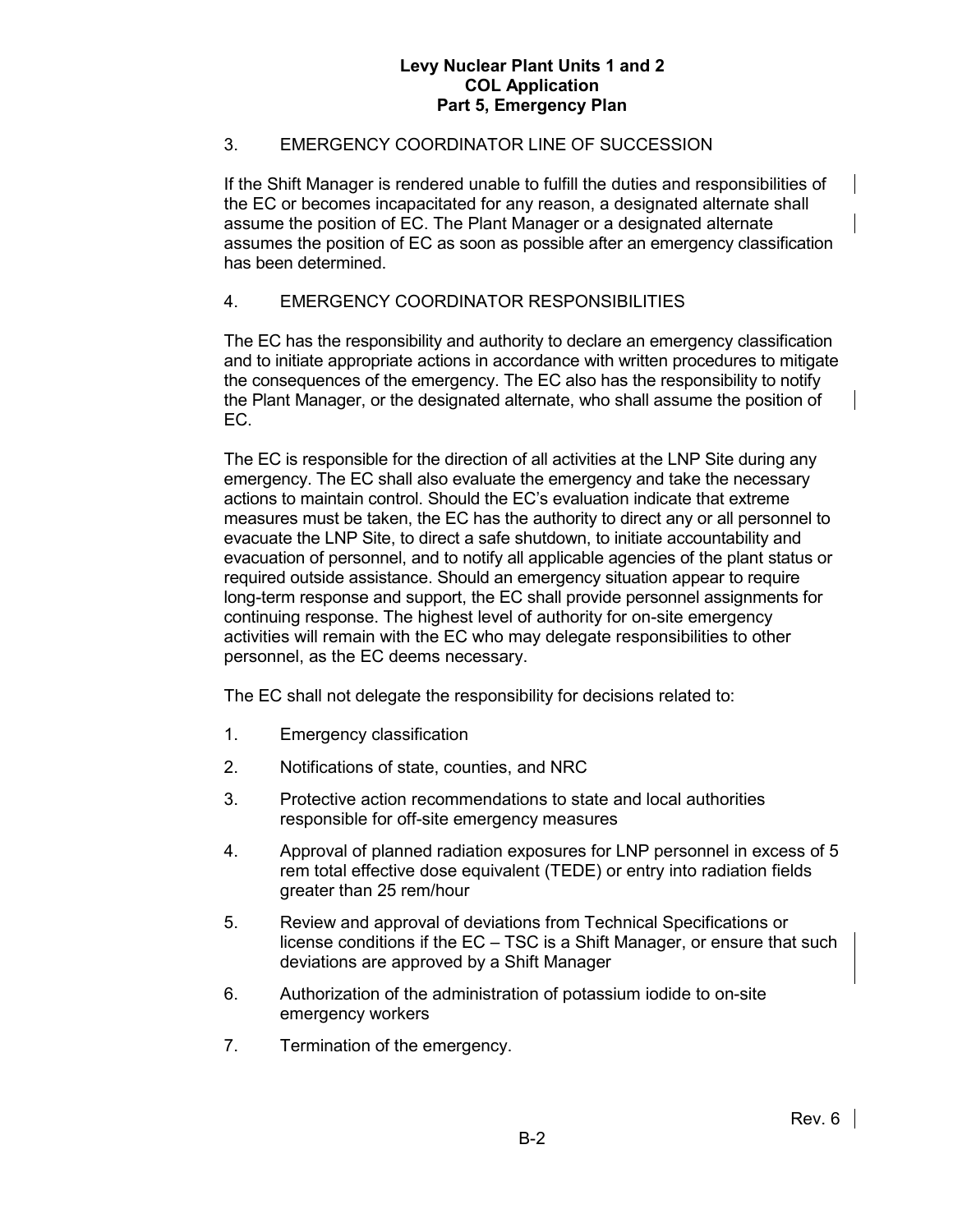When the EOF is declared operational and staffed by both Duke Energy and DEM personnel, the EOF Director will assume responsibility for protective action recommendations and notifications to state and county authorities (Items 2 and 3). The EC reports to the EOF Director.

# 5. PLANT EMERGENCY RESPONSE STAFF

The following sections describe the positions, titles, and major tasks of the personnel assigned to the functional areas of emergency activities. Table B-1 provides a complete summary of minimum staffing requirements for emergencies. Figures B-2 and B-3 describe augmented staffing to support activation of emergency response facilities, including minimum staffing and support positions.

# 5.1 ON-SITE EMERGENCY RESPONSE ORGANIZATION

In the event of an emergency, the Shift Manager assumes the role of Emergency Coordinator (EC), on the affected unit. In the event of a site-wide emergency (e.g., security event or natural phenomena), Unit 1 will take the lead, and the Shift Manager will assume the role of EC. During a classified emergency, only the TSC and OSC of the affected or lead unit will be activated.

- a. Shift Manager (SM): Until an emergency is declared, the Shift Manager has the following responsibilities relating to the Emergency Plan:
	- 1. Direct the activities of the Operations staff (Unit Supervisors, Control Room Operators, and Non-licensed Operators [NLOs]).
	- 2. Recognize an off-normal condition as indicated by instrument readings, direct observation of plant conditions, or an on-site/off-site report of conditions that may impact the plant.
	- 3. Implement any Emergency Operating Procedures.
	- 4. Determine when an Emergency Action Level has been met or exceeded, declare an emergency, and assume the position of EC – Control Room (CR) until relieved by the Plant Manager or designated alternate.
- b. **Unit Supervisor:** The Unit Supervisor is a licensed SRO whose primary function is to administratively support the SM and to supervise the licensed and non-licensed operators in carrying out actions, as directed by the SM. The Unit Supervisor reports directly to the SM. Other duties include:
	- 1. Maintaining awareness of maintenance and testing performed during the shift.
	- 2. Shutting down the reactor if conditions warrant.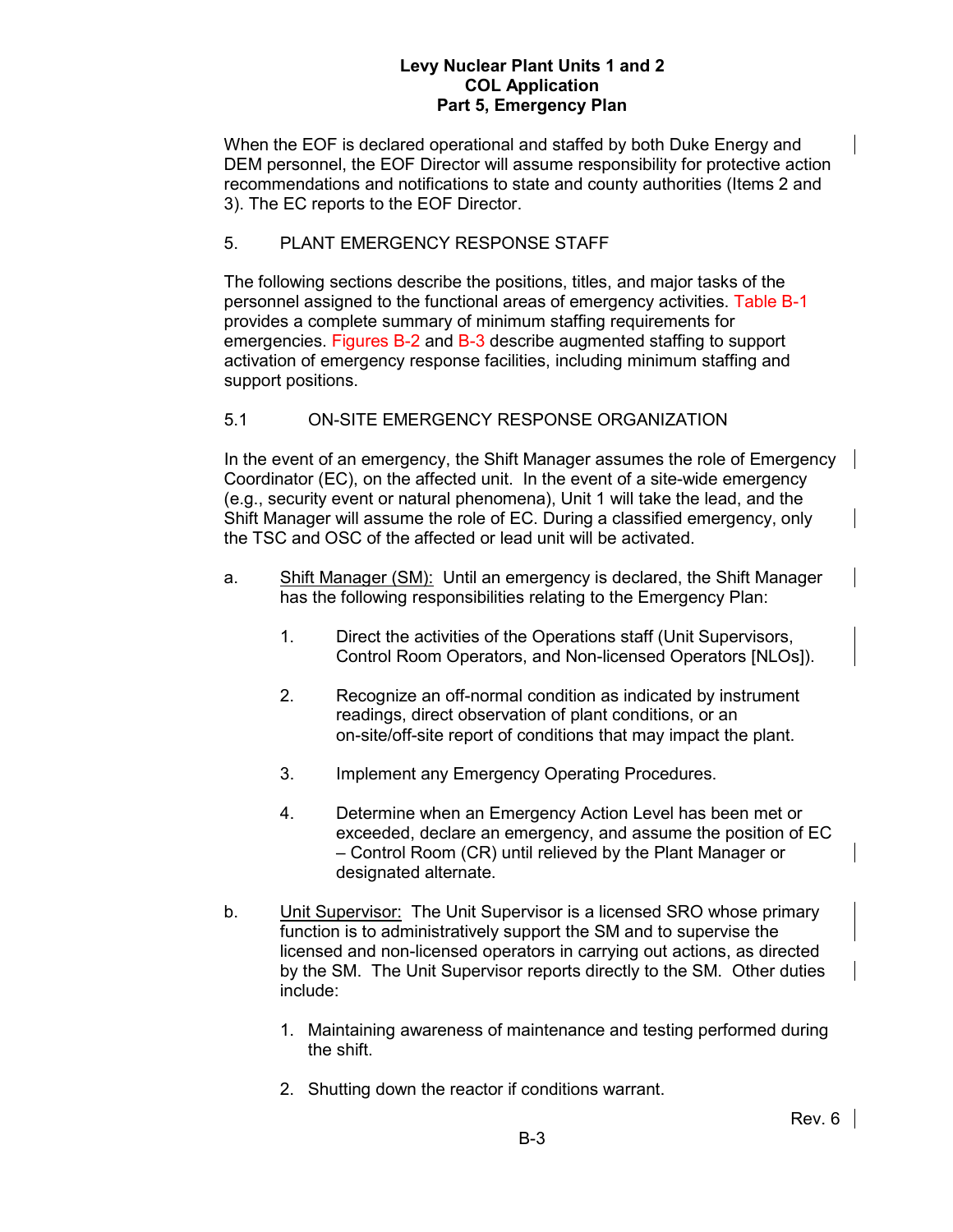- 3. Informing the SM and other plant management in a timely manner of conditions which might affect public safety, plant personnel safety, plant capacity or reliability, or cause a hazard to equipment.
- 4. Performing emergency response actions during a classified emergency as directed by the SM.
- c. Control Room Operators: The Control Room Operators are licensed reactor operators who report to the Unit Supervisor. They are responsible for routine plant operations and performance of major evolutions as directed. Other responsibilities include monitoring Control Room instrumentation; responding to plant or equipment abnormalities; directing activities of non-licensed operators; and initiating plant shutdowns or scrams or other compensatory actions when observation of plant conditions indicates a nuclear safety hazard, or when directed by procedures. Control Room Operators provide support during a classified emergency as directed by the Unit Supervisor.
- d. Non-Licensed Operators: Non-licensed operators are assigned to each shift and are responsible for operating plant equipment throughout the plant. Duties include assisting in plant startup, shutdown and surveillance activities as directed. During a classified emergency, Non-Licensed Operators are assigned to emergency repair and damage control teams or other emergency response functions, as necessary.
- e. Shift Technical Advisor (STA): The STA reports directly to the SM and provides advanced technical assistance to the operating shift complement during normal and abnormal operating conditions. Responsibilities include monitoring core power distribution and critical parameters and independently observing plant status and advising shift supervision of conditions that could compromise plant safety. During a classified emergency, the STA independently assesses plant conditions and provides technical assistance and advice to mitigate the incident.
- f. Emergency Coordinator CR: The primary person assigned to the position of EC during the initial stages of an emergency is the Shift Manager. The assigned alternates are on-shift Licensed Senior Reactor Operators, as designated in accordance with operations procedures.
- g. Emergency Communicator: Initially filled with on-shift personnel assigned to the Control Room, and subsequently by the Emergency Communicator assigned to the TSC. The Emergency Communicator is appointed by and reports to the EC and is responsible for communicating with the following:
	- 1. Local Immediate Response Organizations (e.g., medical, fire, and law enforcement), if their assistance is needed.
	- 2. The plant ERO when LNP emergency facilities are being activated.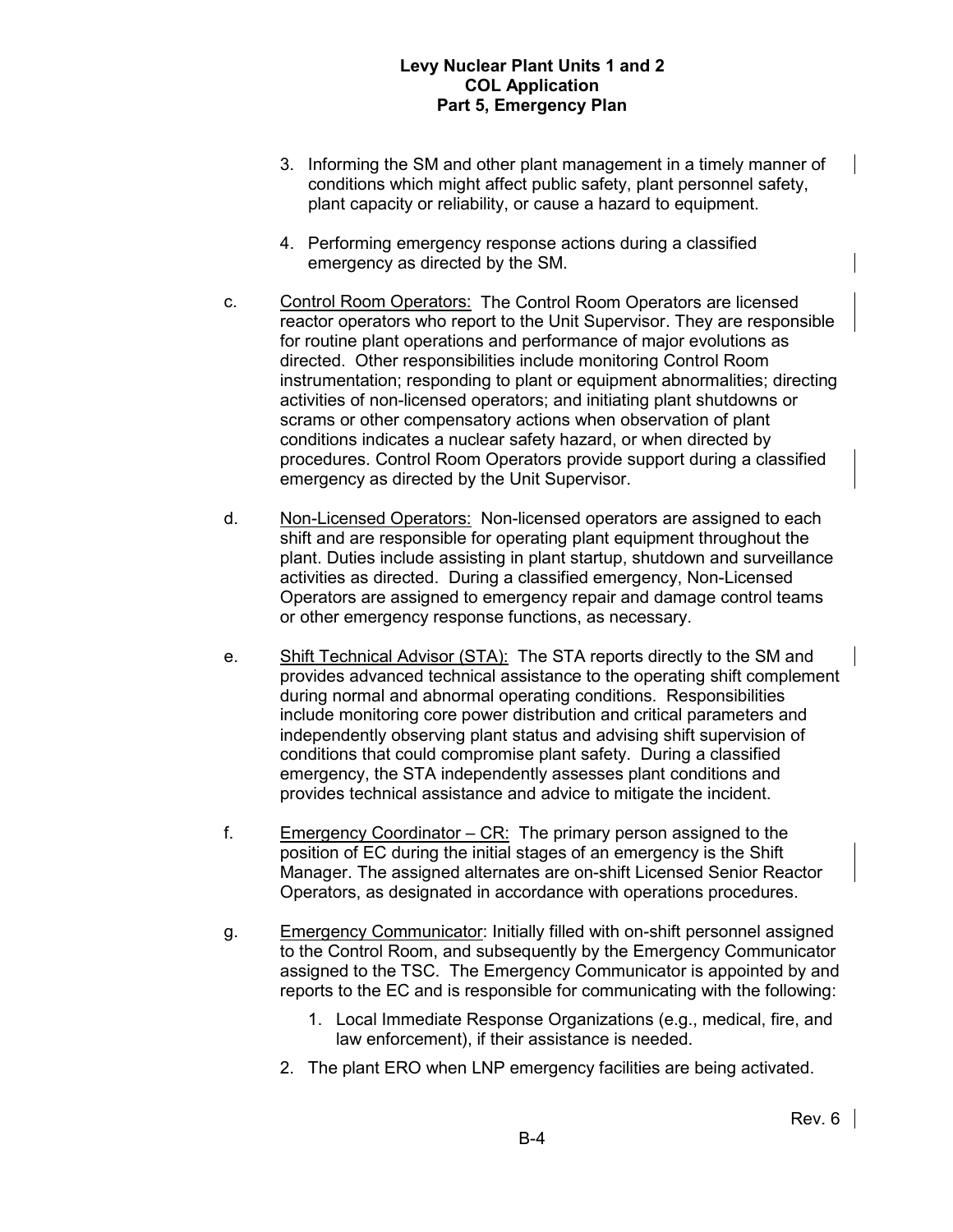3. Off-site authorities (e.g., state, counties, and the NRC) to perform required notifications of the declaration, upgrading, and termination of an emergency prior to the activation of the Technical Support Center (TSC) and EOF.

The Emergency Communicator is also responsible to ensure an open, continuous communications channel is maintained with the NRC Operations Center over the ENS and/or HPN circuits, if requested.

h. Emergency Coordinator – TSC: Once the EOF/TSC are activated, the EC – TSC is responsible for overall command and control of the on-site response to the emergency. The EC – TSC is also responsible for providing guidance to the Accident Assessment Coordinator, Radiation Controls Coordinator, Repairs Coordinator, Security Coordinator, and Communications/Report Coordinator.

Upon activation of the Technical Support Center, the EC – TSC relieves the EC – CR of the following major responsibilities:

- 1. Classification of the emergency.
- 2. Development of Protective Action Recommendations (PARs).
- 3. Notifications of State, counties, and NRC.
- 4. Establishment of on-site mission priorities in response to the emergency.
- 5. Approval of planned radiation exposures for on-site personnel in excess of 5 rem TEDE or entry into radiation fields greater than 25 rem/hr.
- 6. Review and approval of deviations from Technical Specifications or license conditions if the EC – TSC is a Shift Manager, or ensure that such deviations are approved by a Shift Manager.
- 7. Authorization of the administration of potassium iodide to on-site emergency workers.
- 8. A trained Severe Accident Management Guidelines (SAMG) decision maker whose focus is on the development and prioritization aspect of the SAMG strategy.
- 9. Termination of the emergency.
- i. Accident Assessment Coordinator: The Accident Assessment Coordinator is located in the TSC and reports to the EC-TSC; responsible for coordinating Accident Assessment Team strategies to support accident mitigation.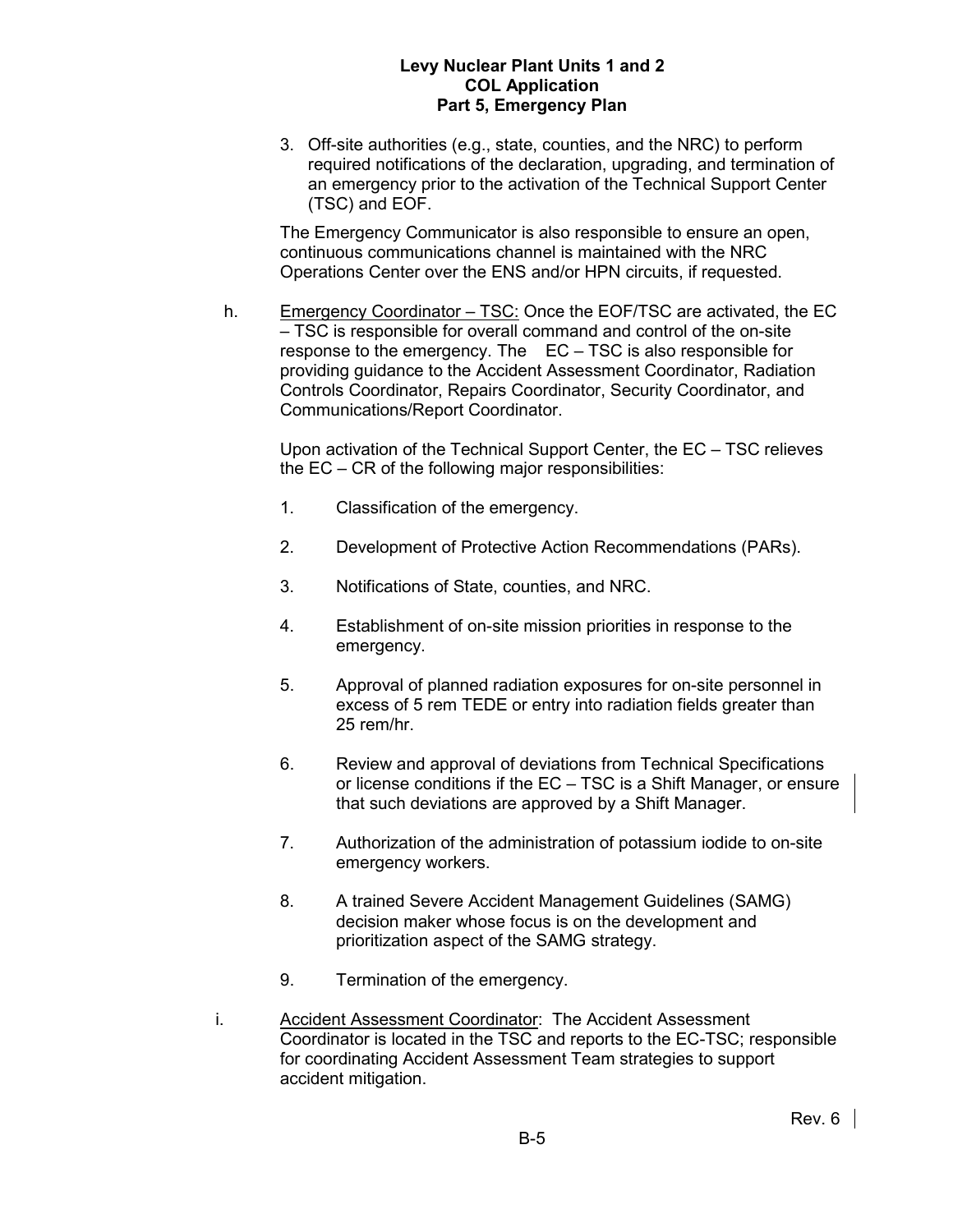- j. Repairs Coordinator: The Repairs Coordinator is located in the TSC and reports to the EC-TSC; responsible for coordinating equipment repair priorities with the TSC and ensuring dispatch of personnel through the OSC Manager.
- k. Radiation Controls Coordinator: The Radiation Controls Coordinator is located in the TSC and reports to the EC – TSC; responsible for ensuring that the EC and other coordinators in the TSC are kept informed of radiological/chemical conditions on and off-site; and providing direction for on-site health physics and chemistry response actions in the TSC and OSC.
- l. Security Coordinator: The Security Coordinator is located in the TSC and reports to the EC-TSC; responsible for maintaining plant security in accordance with the Safeguards Contingency Plan; and directing Security in the implementation of emergency response activities, including evacuation/accountability of personnel and access control.
- m. Communications/Report Coordinator: The Communications/Report Coordinator is located in the TSC and reports to the EC-TSC; responsible for notifications of emergency status to the state, county, and NRC.
- n. OSC Manager: The OSC Manager is located in the OSC and reports to the Repairs Coordinator in the TSC; responsible for providing direction to the total on-site maintenance and equipment restoration effort and coordinating dispatch of OSC teams with the OSC Maintenance, Chemistry, and Health Physics coordinators.
- o. Chemistry Team: Chemistry Teams report to the OSC Chemistry Coordinator and are composed of plant chemistry personnel. They assemble initially in the OSC and are subsequently dispatched to sampling stations and the laboratory.
- p. Radiological Control Teams: Radiological Control Teams report to the OSC Health Physics Coordinator and are composed of health physics personnel. They initially assemble in the OSC and are dispatched whenever radiation control and decontamination functions are needed (as determined by the TSC Radiation Controls Coordinator).

Radiological Control Team Personnel are typically composed of Radiation Control staff. Regardless if the Radiological Control Team Personnel assigned to in-plant protective actions per Table B-1 is composed of Radiation Control staff or other on-shift members each member will be trained in in-plant protective actions. Radiological Control Team Personnel will not have collateral emergency response duties that compete or conflict with in-plant protective actions or any other assigned emergency response function per Table B-1.

q. Radiological Monitoring Teams: Radiological Monitoring Teams report to the Radiation Control Coordinator. Teams assemble at the site and are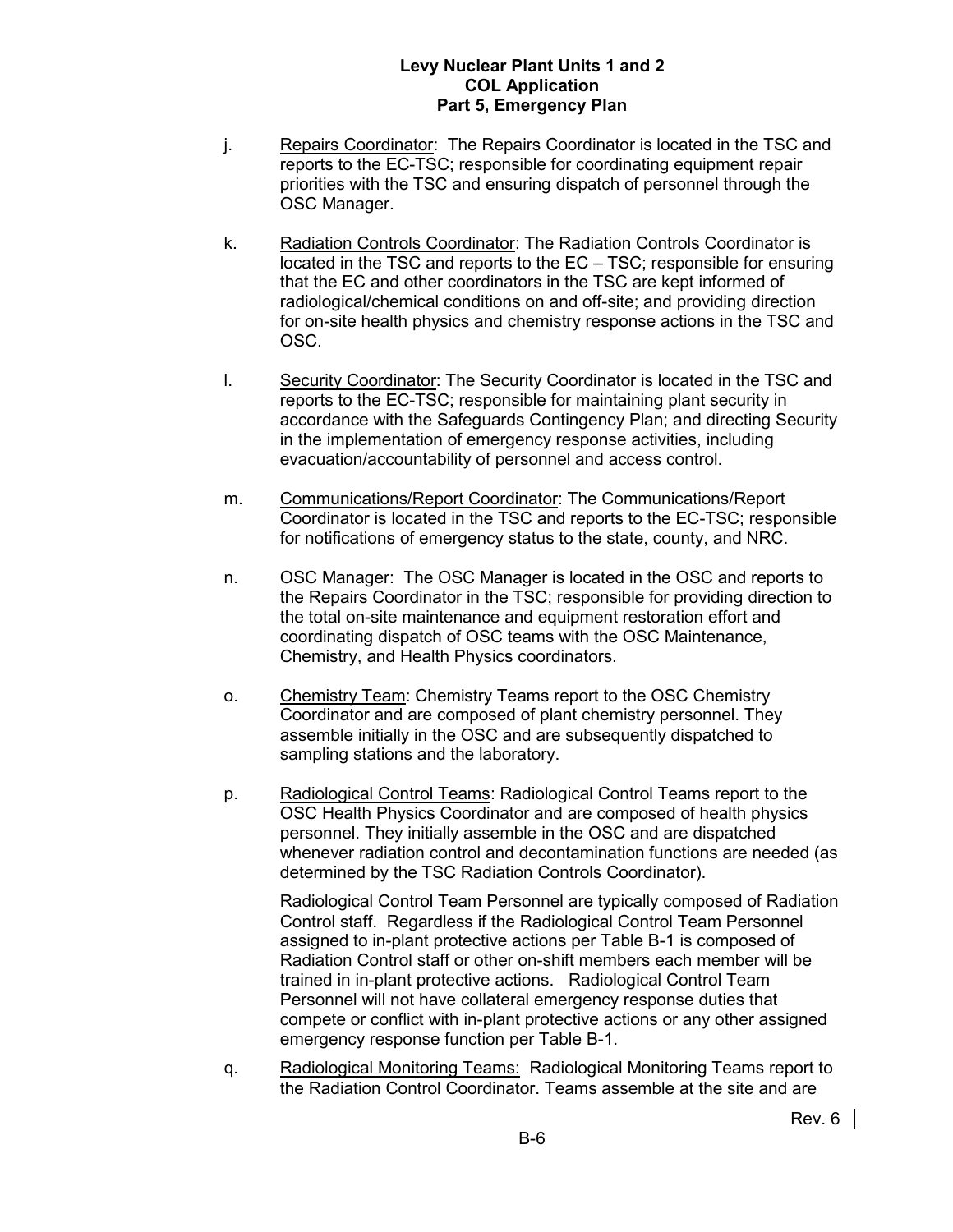subsequently dispatched in vehicles to the surrounding area. They are responsible for offsite plume tracking, monitoring and other sampling activities.

- r. Electrical/I&C Maintenance: The Electrical/I&C Maintenance member is located in the OSC and reports to the OSC Manager through the OSC Maintenance Coordinator; responsible for equipment repair and corrective action to lessen or terminate an emergency situation at or near the source of the problem, to prevent an uncontrolled release of radioactive material, or to reduce the magnitude of a release (e.g., equipment shutdown, repair, and damage control).
- s. Mechanical Maintenance: The Mechanical Maintenance member is located in the OSC and reports to the OSC Manager through the OSC Maintenance Coordinator; responsible for equipment repair and corrective action to lessen or terminate an emergency situation at or near the source of the problem, to prevent an uncontrolled release of radioactive material, or to reduce the magnitude of a release (e.g., equipment shutdown, repair, and damage control).
- t. Fire Brigade: When a fire is announced, the Fire Brigade reports to the Site Incident Commander. If a fire occurs, the Fire Brigade reports to the Fire Staging Area where fire-fighting equipment is located, and then responds to the fire scene. The Fire Brigade is typically composed of Operations Personnel. Regardless if the Fire Brigade is composed of Operations personnel or other on-shift members each member will be trained in fighting fires, as described in Section [O.4.](#page-118-0) Fire brigade members will not have collateral emergency response duties that compete or conflict with fire brigade response. The Fire Brigade reports to the EC – CR or OSC Manager after activation of the OSC.
- u. First Aid Team: A First Aid Team is established on all shifts. The First Aid Team performs/coordinates emergency first aid and search and rescue activities. The First Aid Team reports to the EC – CR or OSC Manager after activation of the OSC.

## 5.2 OFF-SITE EMERGENCY RESPONSE ORGANIZATION

The Off-site ERO is activated during an emergency classified as an Alert or higher. It functions under the direction of the EOF Director, and is responsible for off-site emergency response activities. These activities include providing information to, and interface with, off-site authorities, monitoring off-site results of the event, protecting plant personnel outside the Protected Area(s), supporting the on-site organization and coordinating the flow of information to the Public Information ERO.

In the event of a simultaneous emergency at both Levy and CR3 when CR3 offsite response capability requires an EOF, personnel assigned to each site's EOF emergency response organization will respond to the EOF. During the facility activation process, Duke Energy will assign one EOF Facility lead (EOF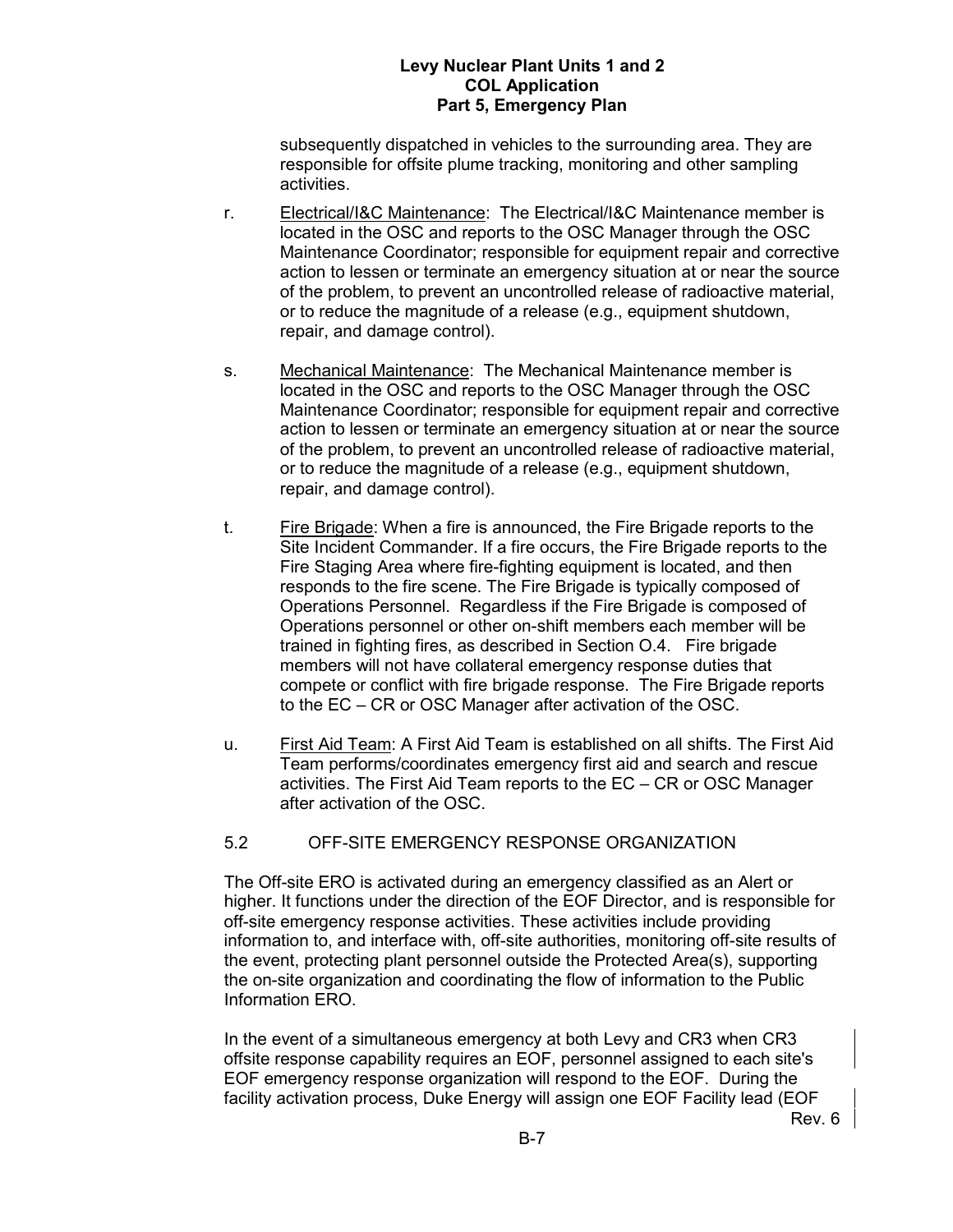Director) for command and control of the EOF response. The facility lead will be a single point of contact to interface with State, county, and federal agencies for protective action decision-making and other EOF-related responsibilities during the simultaneous emergency. The EOF staff for each site will provide support as assigned.

Detailed information describing response to a simultaneous emergency event at both Levy and CR3 (when CR3 offsite response capability requires an EOF) will be located in Emergency Plan Implementing Procedures.

a. EOF Director: The EOF Director, located in the Emergency Operations Facility (EOF), is responsible for overall command and control of the LNP response to the emergency. The EOF Director is also responsible for providing guidance to the Technical Support Coordinator, Radiation Controls Manager, and Report Preparation Director.

Upon activation of the EOF, the EOF Director relieves the EC – CR or EC – TSC, as applicable, of the following major responsibilities:

- 1. Approval of required notifications to the state/counties.
- 2. Approval of planned radiation exposures for off-site LNP personnel in excess of 5 rem TEDE or entry into radiation fields greater than 25 rem/hr.
- 3. Approval of the administration of potassium iodide to off-site LNP emergency workers.
- 4. Approval of Protective Action Recommendations.
- 5. Direct interface with off-site authorities.
- 6. Coordination of Dose Projection and Environmental Monitoring activities.
- 7. A trained SAMG decision maker whose focus is on the off-site consequences of the strategy recommended by the TSC. The EOF Director has the ultimate approval authority for strategy implementation.
- b. Radiation Controls Manager: The Radiation Controls Manager is located in the EOF and reports to the EOF Director; responsible for providing direction for dose assessment and environmental monitoring activities; and keeping the EOF staff informed of radiological conditions off-site.
- c. Dose Projection Team Leader: The Dose Projection Team Leader is located in the EOF and reports to the Radiation Controls Manager; responsible for coordinating off-site dose assessment activities; and generating actual and hypothetical off-site dose projections.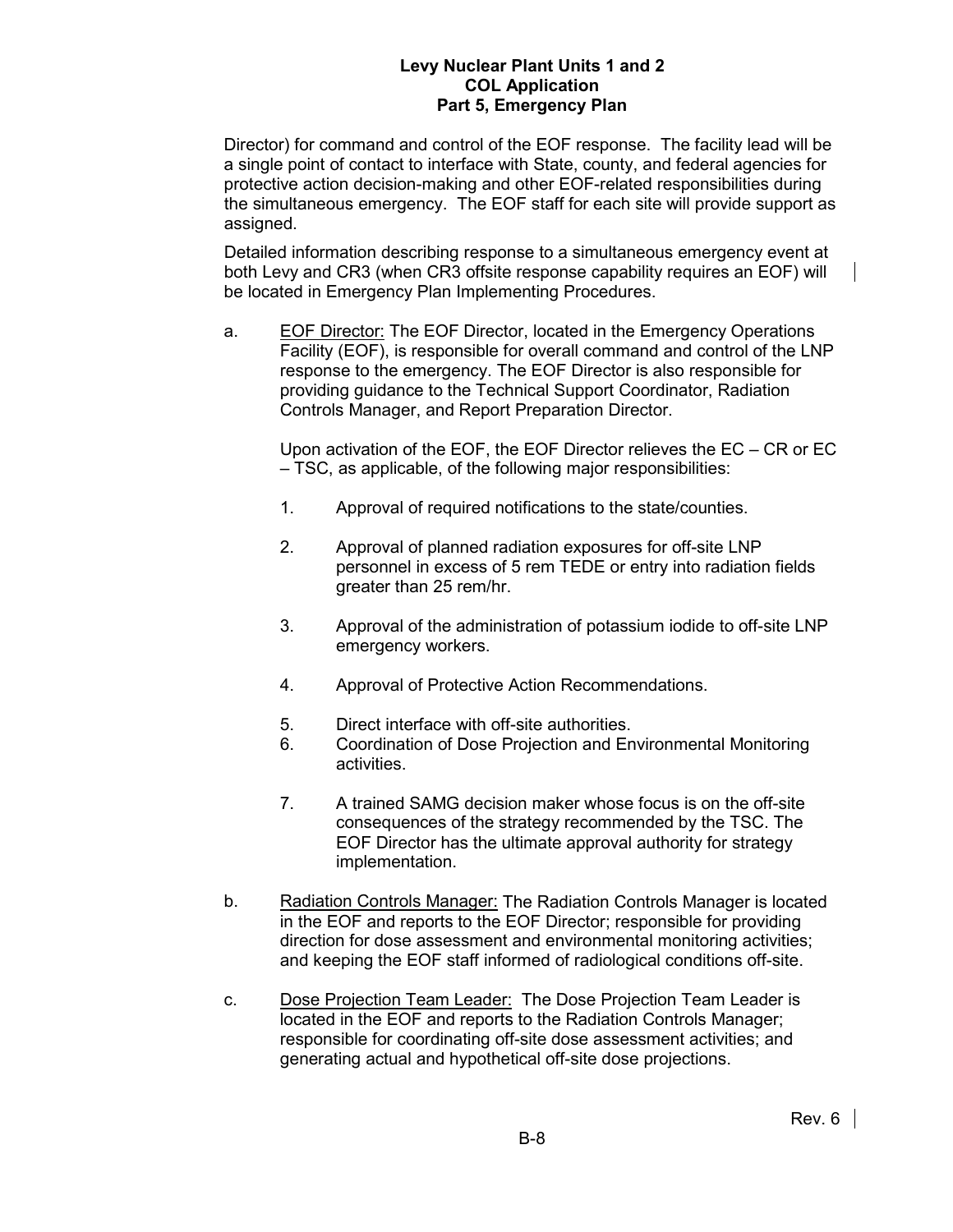- d. Report Preparation Director: The Report Preparation Director is located in the EOF and reports to the EOF Director; responsible for initiating notifications to the state and counties of emergency status.
- e. Technical Support Coordinator: The Technical Support Coordinator is located in the EOF and reports to the EOF Director; responsible for assisting the TSC Accident Assessment Team in identifying accident mitigation activities and monitoring critical safety system functions.
- f. Representatives to the State/County EOCs: The representatives to the State/County EOCs are located at the following:

| <b>FL State EOC</b>      | State Administrative Building in<br>Tallahassee, FL |
|--------------------------|-----------------------------------------------------|
| <b>Citrus County EOC</b> | Lecanto, FL                                         |
| Levy County EOC          | Bronson, FL                                         |
| <b>Marion County EOC</b> | Ocala, FL                                           |

These representatives act as technical liaisons to facilitate communications and the coordination of information flow between the EC or EOF Director and state/local authorities. They report to the Assistant EOF Director.

g. Emergency News Center (ENC): The ENC Staff is responsible for dissemination of information to the public and the news media under the direction of the Public Information Director.

Outside organizations that support LNP in an emergency are described in Section A, Assignment of Responsibility (Organizational Control).

6. INTERFACES BETWEEN FUNCTIONAL AREAS

Figure A-1 illustrates the interfaces among functional areas of LNP emergency response activity, Duke Energy corporate support, and the affected state, local, and federal government response organizations.

# 7. CORPORATE SUPPORT FOR THE PLANT STAFF

Within the overall corporate organization, additional elements exist to directly control and support the operation of LNP. The Plant Manager and the entire LNP staff are a part of the Nuclear Generation organization. The Plant Manager reports to the Site Executive, Plant Management, who, in turn, reports to the Executive – Nuclear Operations. The Executive – Nuclear Operations reports to the Chief Nuclear Officer, who, in turn, reports to the President – Duke Energy Nuclear. The President – Duke Energy Nuclear reports to the Chairman, President and Chief Executive Officer (CEO) – Duke Energy.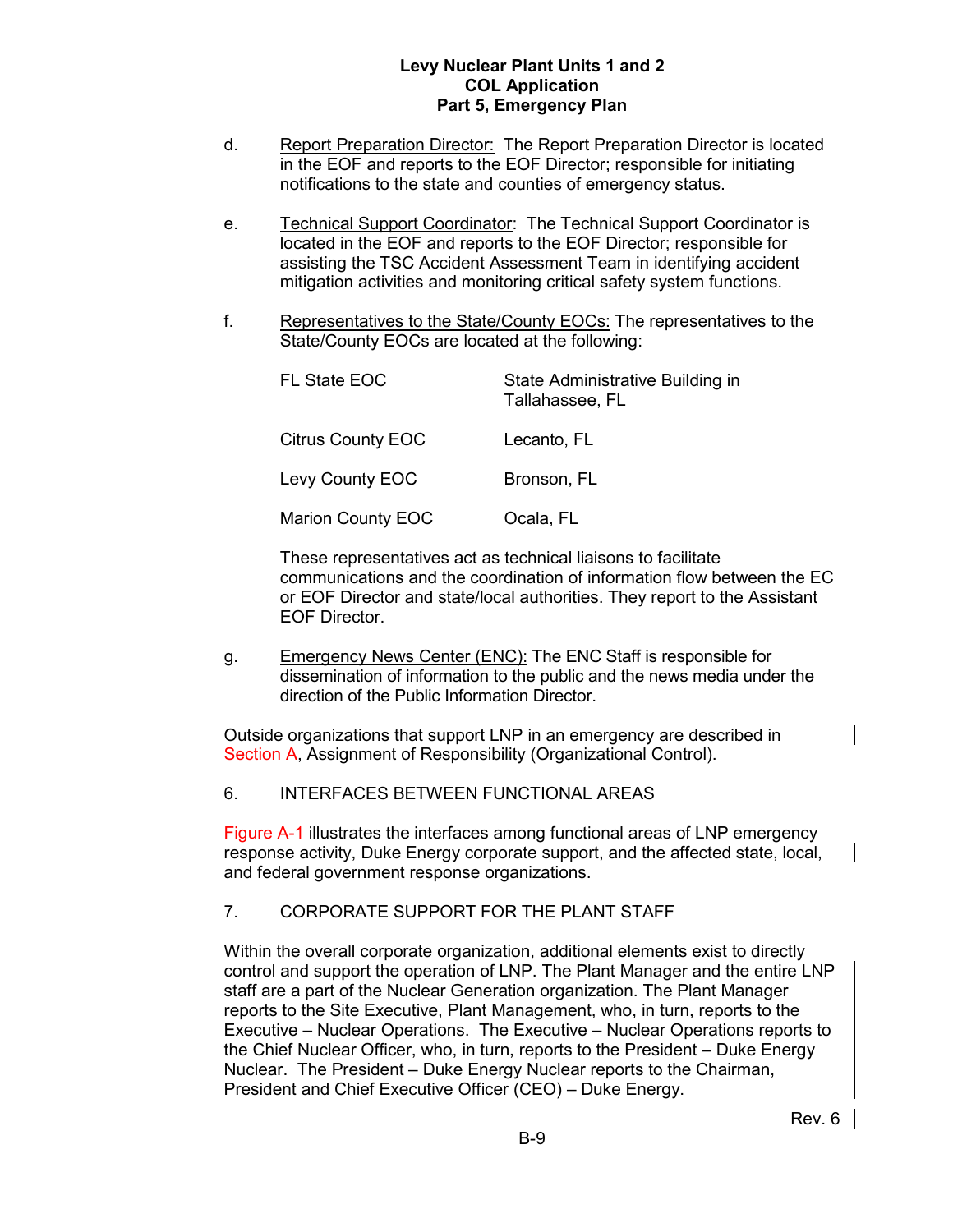The Nuclear Generation organization consists of organizational elements that provide additional administrative and technical support to ensure continued safe plant operation in compliance with operational commitments and applicable licensing requirements and regulations. These elements include Engineering, Support Services, Training, and Nuclear Oversight.

Upon declaration of an Alert, Site Area Emergency, General Emergency, or Unusual Event, if conditions warrant, the EC directs the activation and notification of the on-site and off-site Emergency Response Facilities (ERFs). Duke Energy management, technical, and administrative personnel staff the EOF and other facilities and provide augmented support for the plant staff as shown in Table B-1.

In addition to the minimum required staff, additional personnel report to the EOF to augment the minimum staff. This augmentation would occur within the required time specified in Table B-1.

In the event of an emergency at LNP that requires personnel and other support resources beyond those available within the LNP Emergency Organization, augmentation is available from various off-site organizations. Primary off-site support is available from the Nuclear Generation organization. This support is initiated upon activation of the EOF. Corporate support is also available as described in plant procedures. The following list describes other areas of support within this Plan.

- a. Logistics support for emergency personnel is addressed in Section A and Section B of this Plan.
- b. Technical support for planning and reentry/recovery operations is addressed in Section M of this Plan.
- c. The EOF Director has the ultimate responsibility for directing the corporate emergency response. Corporate support is coordinated between the Emergency Coordinator and the EOF Director. The EOF Director and staff serve as the point of contact among LNP personnel, the corporate emergency response staff, and governmental authorities.
- d. The Corporate Communications organization coordinates with governmental authorities and controls the release of information to news media during emergencies. Section G of this Plan discusses the public information function.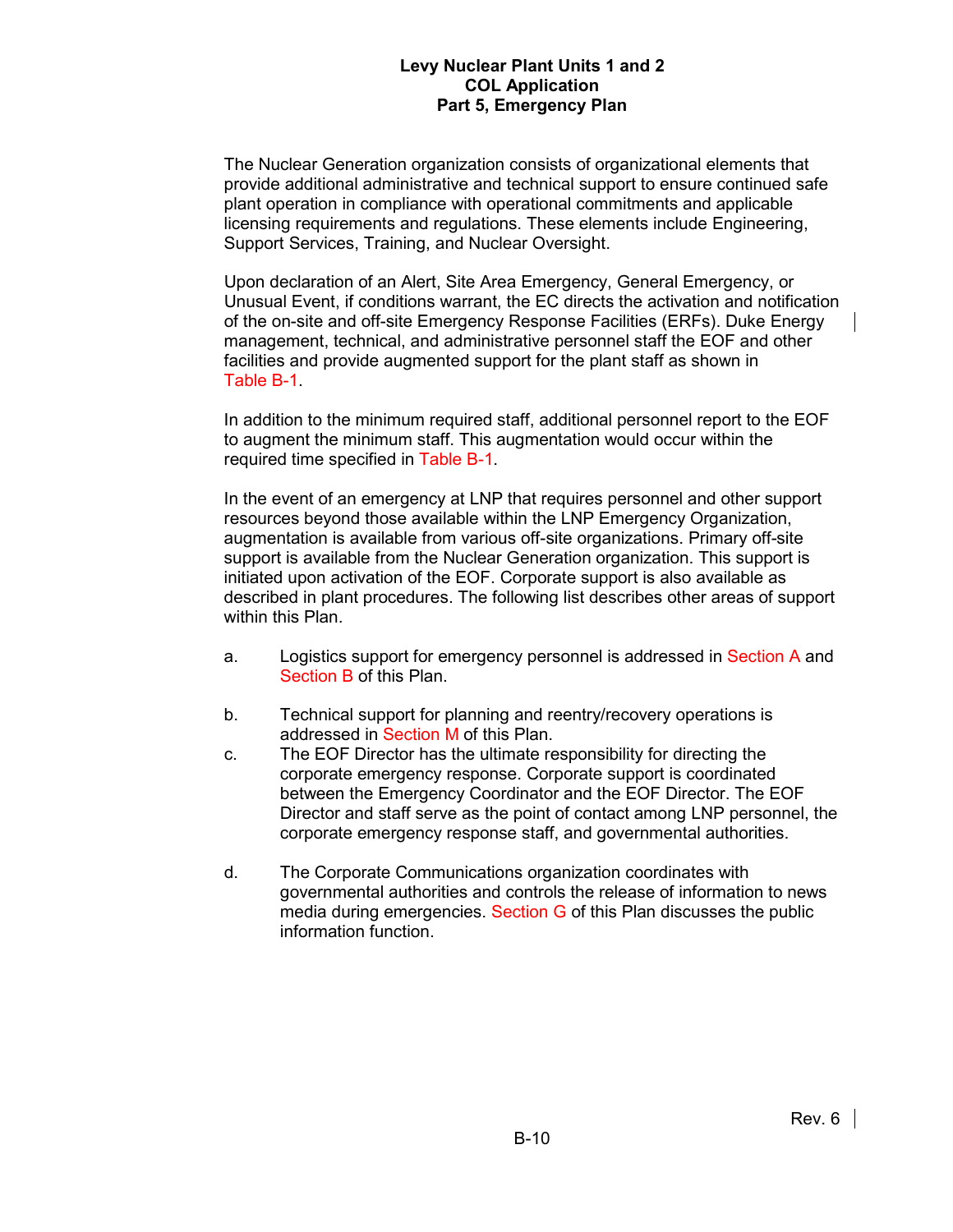## 8. SUPPORT FROM CONTRACTOR AND PRIVATE ORGANIZATIONS

Duke Energy obtains support from engineering/technical services firms, the reactor vendor, and other consultants and vendors, as needed, to respond to an emergency and recovery operations. Services include the following:

- a. Institute of Nuclear Power Operations (INPO): Experience has shown that a utility may need resources beyond in-house capabilities for the recovery from a nuclear plant emergency. One of the roles of INPO is to assist affected utilities by quickly applying the resources of the nuclear industry to meet the needs of an emergency. INPO has an emergency response plan that enables it to provide the following emergency support functions:
	- 1. Assistance to the affected utility in locating sources of emergency personnel, equipment, and operational analysis.
	- 2. INPO, Electric Power Research Institute (EPRI), and Nuclear Energy Institute (NEI) maintain a coordination agreement on emergency information with their member utilities.
	- 3. INPO provides the "Nuclear Network," or its replacement, electronic communications system to its members, participants, NEI, and Electric Power Research Institute to coordinate the flow of media and technical information about the emergency.
	- 4. Duke Energy may obtain utility industry information and assistance from any party to this agreement through the coordination of INPO.

To support these functions, INPO maintains the following emergency support capabilities:

- A dedicated emergency call number.
- Designated INPO representative(s) who can be quickly dispatched to the LNP ERO to coordinate INPO support activities and information flow.
- The 24-hour-per-day operation of an emergency response center at INPO headquarters.

INPO will be notified (via the designated emergency call number) for all situations involving an Alert, Site Area Emergency, or General Emergency declaration. INPO has coordinated the preparation of a voluntary assistance agreement for transportation accidents. Duke Energy Florida, Inc. (formerly doing business as Progress Energy Florida, Inc.) has signed this agreement, which establishes the rights and responsibilities of electric utilities in requesting or providing assistance for response to a transportation accident involving nuclear materials.

b. American Nuclear Insurers (ANI): ANI would assist Duke Energy by managing the insurance claims generated by the public who may be affected by an offsite radiological event.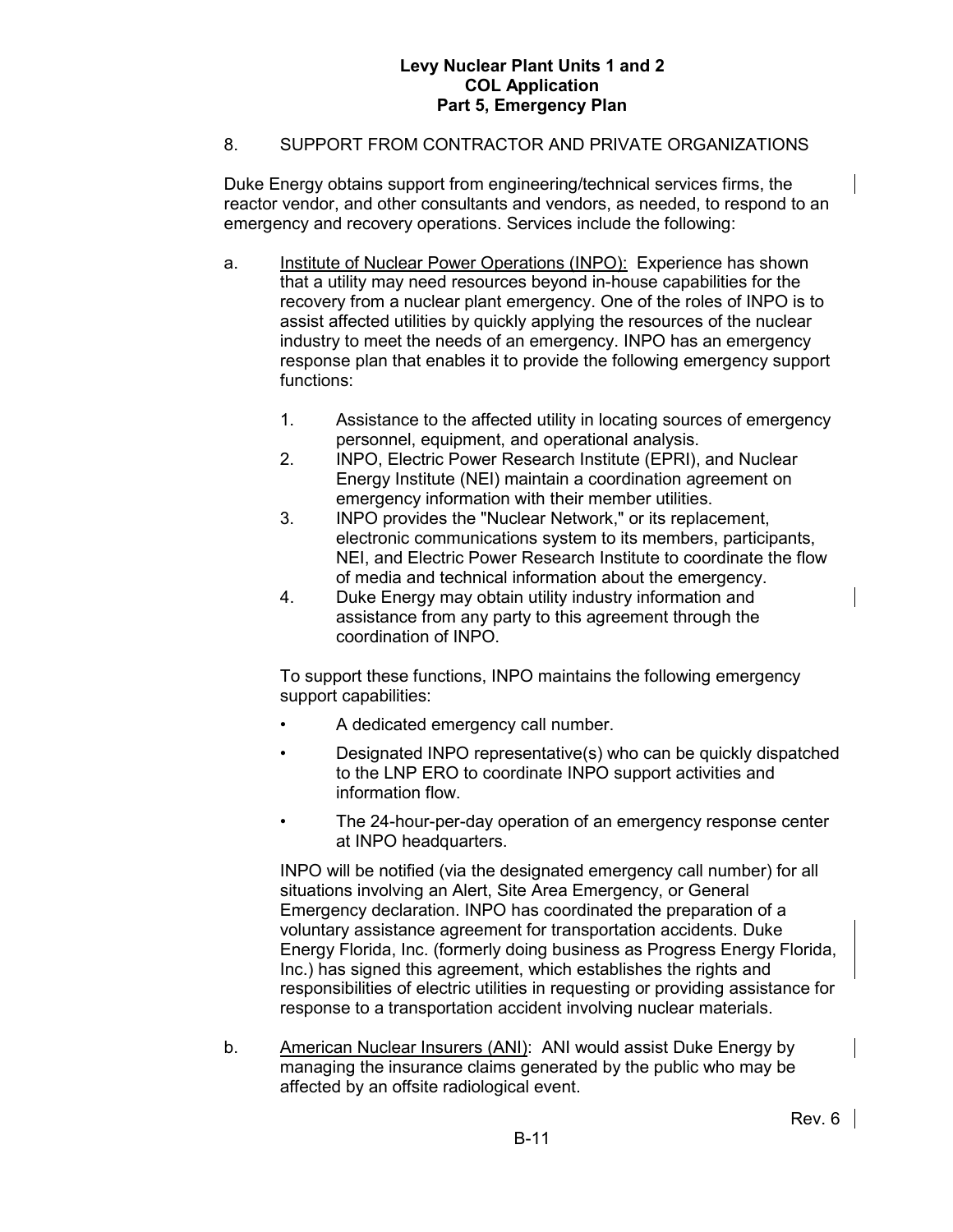- c. DOE Radiation Emergency Assistance Center/Training Site (REAC/TS): DOE REAC/TS provides services of medical and health physics support. REAC/TS advises on the health physics aspects of situations requiring medical assistance.
- d. Westinghouse Electric Company, LLC: Provides technical and operational support to the LNP ERO specific to the designs of Units 1 and 2. Westinghouse will also provide and coordinate other emergency support activities.

Other principal organizations in the private sector that are part of the overall response organization are as follows:

- a. Citrus Memorial Hospital
- b. Seven Rivers Regional Medical Center
- c. Local Emergency Medical Services
- d. Local Fire Departments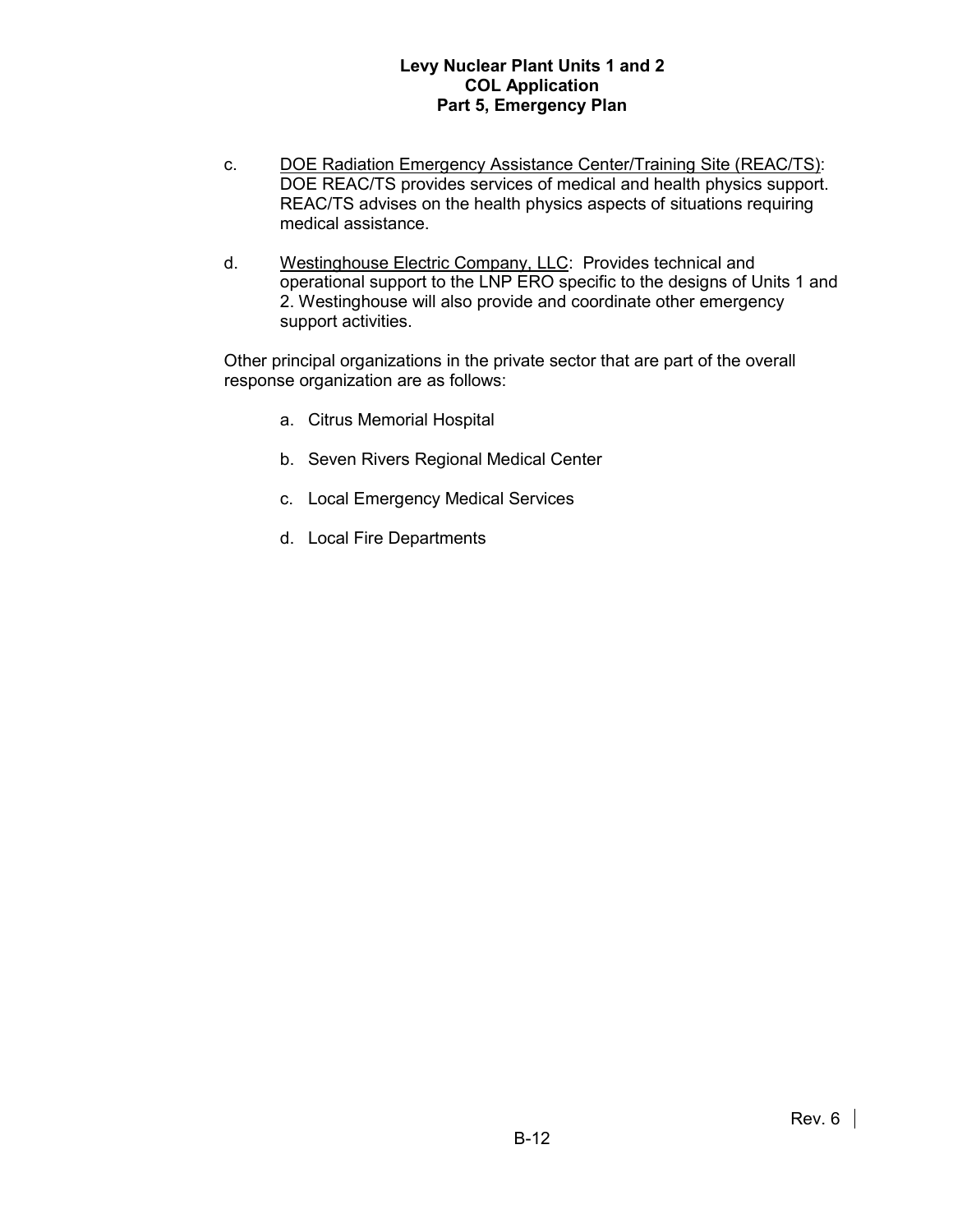### **Table B-1 (Sheet 1 of 2) Minimum Staffing Requirements for Emergencies**

|                                                                                      |                     |                             | <b>Minimum</b><br><b>Shift Size</b>                                                                             |                                     | <b>Minimum</b><br><b>Shift Size</b>   | <b>Capability for Additions</b><br>(from time of notification) |                |
|--------------------------------------------------------------------------------------|---------------------|-----------------------------|-----------------------------------------------------------------------------------------------------------------|-------------------------------------|---------------------------------------|----------------------------------------------------------------|----------------|
| <b>Functional Area</b>                                                               | Location            | <b>Major Tasks</b>          | <b>Emergency Positions</b>                                                                                      | (Unit 1)                            | (Units 1 & 2)                         | <b>30 min</b>                                                  | <b>60 min</b>  |
| $\vert$ 1.<br><b>Plant Operations</b><br>and Assessment<br>of Operational<br>Aspects | <b>Control Room</b> | Control Room Staff          | Shift Manager (SM) <sup>(a)</sup><br>Unit Supervisor<br><b>Control Room Operators</b><br>Non-Licensed Operators | 2<br>$2^{(b)}$                      | 4 <sup>(b)</sup>                      |                                                                |                |
| 2.<br>Emergency                                                                      | Control Room        |                             | $EC - CR$ (SM <sup>(c)</sup> )                                                                                  |                                     |                                       | $\hspace{0.05cm}$ – $\hspace{0.05cm}$                          |                |
| Direction and                                                                        | <b>EOF</b>          |                             | EOF Director <sup>(d)</sup>                                                                                     | $-$                                 | $\hspace{0.05cm}$                     | $\hspace{0.05cm}$ – $\hspace{0.05cm}$                          |                |
| <b>TSC</b><br>Control                                                                |                     | $EC - TSC^{(d)}$            | $\hspace{0.05cm}$ – $\hspace{0.05cm}$                                                                           | $\hspace{0.05cm}$ $\hspace{0.05cm}$ | $\hspace{0.05cm}$ – $\hspace{0.05cm}$ |                                                                |                |
| 3.<br>Notification and<br>Communication                                              | CR/TSC/EOF          | Emergency<br>Communicator   | <b>Plant Personnel</b>                                                                                          |                                     | 2                                     |                                                                | $\overline{2}$ |
| 4.<br>Radiological<br>Assessment                                                     | <b>EOF</b>          | Off-site Dose<br>Assessment | Dose Projection Team Leader                                                                                     |                                     |                                       |                                                                |                |
|                                                                                      | <b>EOF</b>          | Off-site Surveys            | Radiological Monitoring Team<br>Personnel                                                                       |                                     | $\hspace{0.05cm}$                     | 2                                                              | 2              |
|                                                                                      | <b>OSC</b>          | On-site Surveys             | Radiological Control Team<br>Personnel                                                                          |                                     | $\hspace{0.05cm}$                     |                                                                |                |
|                                                                                      | <b>OSC</b>          | In-plant Surveys            | Radiological Control Team<br>Personnel                                                                          |                                     | 2                                     |                                                                |                |
|                                                                                      | <b>OSC</b>          | Chemistry                   | Chemistry Team<br>Personnel                                                                                     |                                     | 2                                     |                                                                |                |

(Continued on next page)

NOTES:

- a) After activation of the EOF and TSC.
- b) One of the two non-licensed operators may be assigned to the Fire Brigade.
- c) On shift responsibility prior to activation of the EOF and TSC.
- d) Overall direction of facility response is assumed by the EOF Director when all facilities are activated. The direction of minute-to-minute facility operations remains with the EC – TSC.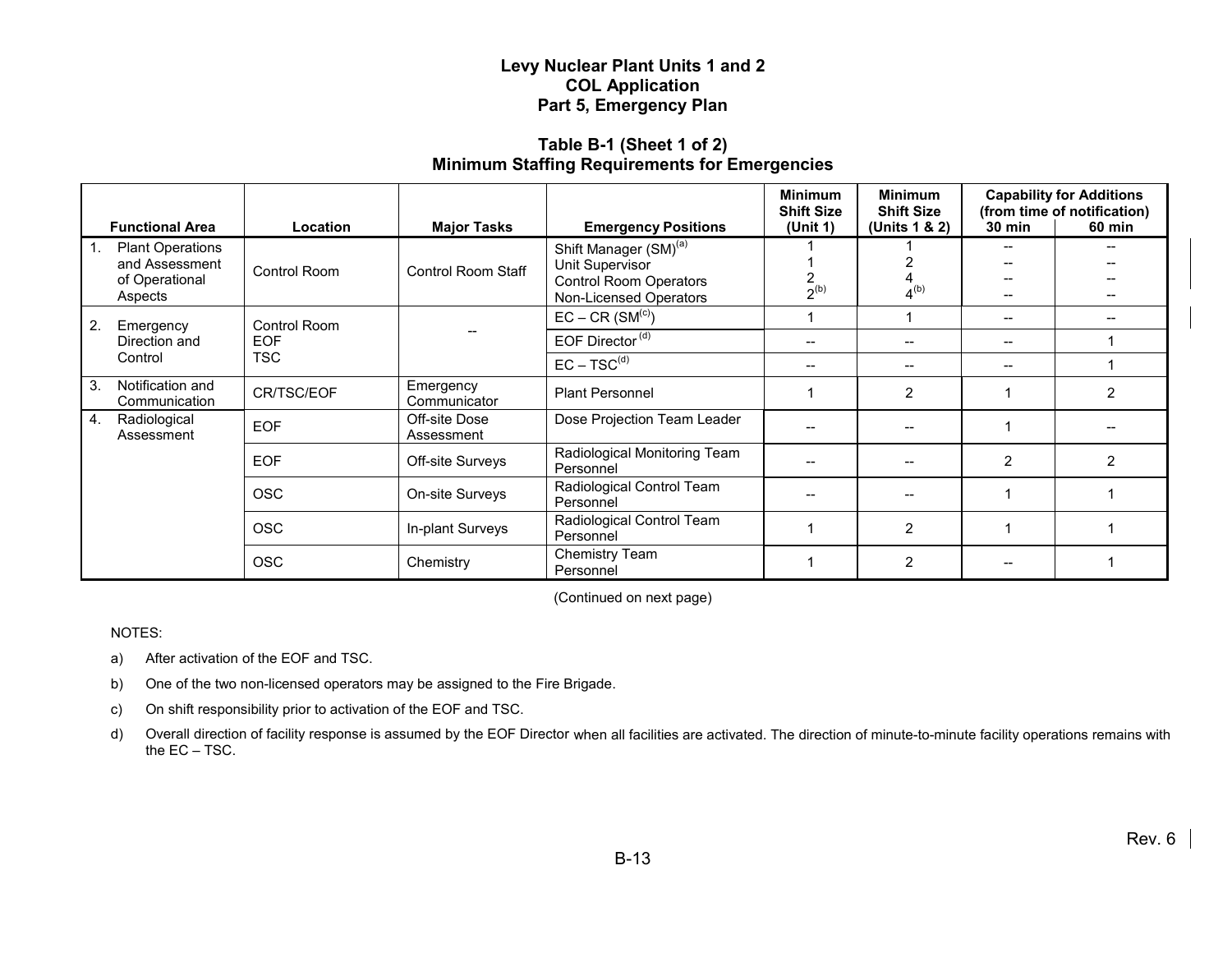## **Table B-1 (Sheet 2 of 2) Minimum Staffing Requirements for Emergencies**

| <b>Functional Area</b>                      | <b>Location</b>                  | <b>Major Tasks</b>                    | <b>Emergency Positions</b>                | <b>Minimum</b><br><b>Shift Size</b><br>(Unit 1) | <b>Minimum</b><br><b>Shift Size</b><br>(Units 1 & 2) | <b>Capability for Additions</b><br><b>30 min</b> | (from time of notification)<br>60 min |
|---------------------------------------------|----------------------------------|---------------------------------------|-------------------------------------------|-------------------------------------------------|------------------------------------------------------|--------------------------------------------------|---------------------------------------|
| Plant Engineering,<br>5.                    | <b>CR</b>                        | <b>Technical Support</b>              | Shift Technical Advisor <sup>(e)</sup>    |                                                 |                                                      |                                                  |                                       |
| Repair and<br><b>Corrective Actions</b>     | <b>TSC</b>                       |                                       | Core Performance Engineering              |                                                 | --                                                   |                                                  |                                       |
|                                             | <b>TSC</b>                       |                                       | <b>Mechanical Engineering</b>             | $- -$                                           | $- -$                                                | $\hspace{0.05cm}$                                |                                       |
|                                             | <b>TSC</b>                       |                                       | <b>Electrical Engineering</b>             | $- -$                                           | --                                                   | --                                               |                                       |
|                                             | <b>OSC</b>                       | Repair and<br>Corrective              | <b>Mechanical Maintenance</b>             |                                                 |                                                      |                                                  | 2                                     |
|                                             | <b>OSC</b>                       | Actions                               | Electrical/I&C Maintenance <sup>(1)</sup> |                                                 |                                                      | $\overline{2}$                                   |                                       |
| 6.<br>In-plant Protective<br>Actions        | <b>OSC</b>                       | <b>Radiation Protection</b>           | Radiological Control Team<br>Personnel    | $2^{(f)}$                                       | 3 <sup>(f)</sup>                                     | 2                                                | 2                                     |
| Fire Fighting<br>$7_{\cdot}$                | CR/OSC                           | $\hspace{0.05cm}$ – $\hspace{0.05cm}$ | $\hspace{0.05cm}$ – $\hspace{0.05cm}$     |                                                 | $5^{(g)}$                                            |                                                  | Local Support                         |
| 8.<br>First Aid and<br>Rescue<br>Operations | CR/OSC                           |                                       | <b>Plant Personnel</b>                    |                                                 | 2 <sup>(f)</sup>                                     |                                                  |                                       |
| 9.<br>Site Access<br>Control                | <b>Various Security</b><br>Posts | Security and<br>Accountability        | Security Team Personnel                   | (h)                                             | (h)                                                  | (h)                                              | (h)                                   |
| <b>LNP TOTAL (Less Security):</b>           |                                  |                                       |                                           | 15                                              | 24                                                   | 11                                               | 16                                    |

NOTES:

.

- e) One Shift Technical Advisor (STA) is assigned per shift during plant operation. A shift manager or another SRO on shift, who meets the qualifications for the combined Senior Reactor Operator/Shift Technical Advisor (SRO/STA) position, as specified for option 1 of Generic Letter 86-04, the commission's policy statement on engineering expertise on shift, may also serve as the STA. If this option is used for a shift, then the separate STA position may be eliminated for that shift. (Reference LNP FSAR 13.1.2.1.3.8 and FSAR Table 13.1-202)
- f) May be provided by shift personnel assigned other functions.
- g) Fire Brigade per FSAR.
- h) Per Security Plan
- i) The Minimum Shift and at least one of the additional Electrical/I&C Maintenance emergency positions are trained in digital component repair and corrective action tasks.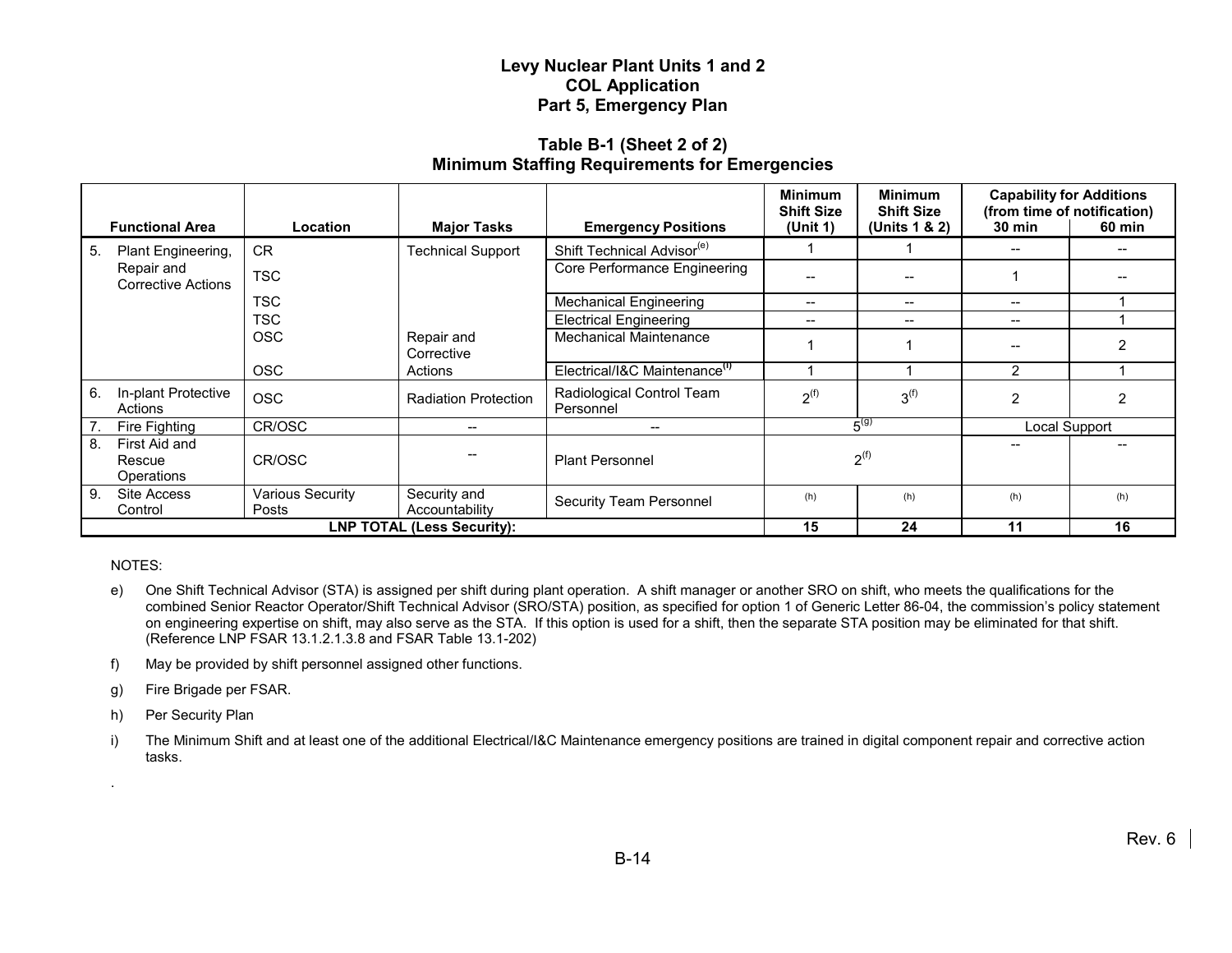# C. EMERGENCY RESPONSE SUPPORT AND RESOURCES

This section describes emergency support arrangements among state, local, and Duke Energy facilities and individuals providing emergency services other than those already cited. Those response support organizations from the state, local, federal, and private sectors available to assist in an emergency at LNP are identified and described in Section A, "Assignment of Responsibility (Organization Control)." Support from state, local, and federal agencies includes assistance for onsite activities in response to a hostile action event that is sufficient to cope with potential events.

## 1. FEDERAL RESPONSE CAPABILITY

Upon notification of a hazard to public health and safety by the Emergency Coordinator (EC), the U.S. Nuclear Regulatory Commission (NRC), acting as the cognizant federal agency, will initiate and coordinate federal response to the emergency. This response may also be initiated by request from state and/or local governments. Details of the federal response are outlined in the National Response Framework and include actions to be taken by as many as 12 federal agencies. These actions primarily include assistance in off-site monitoring and assessment, protective action recommendations, and assistance in implementation of protective actions.

- a. Under some complex circumstances, it may be necessary to obtain offsite radiological monitoring support from federal government agencies. The Emergency Operations Facility (EOF) Director may request assistance directly or through the NRC (federal coordinating agency).
- b. Upon request for support Duke Energy expects that NRC assistance from NRC's offices in Atlanta, Georgia, will arrive in the LNP site vicinity within approximately 8 hours following notification and drive time; the team may also reduce this time by use of aircraft.
- c. Duke Energy will provide facilities and resources needed to support the federal response through the EOF. Duke Energy will provide office space and telephone communications for NRC personnel in the TSC, EOF, and ENC.
- 2. OFF-SITE ORGANIZATION REPRESENTATION IN THE EMERGENCY OPERATIONS FACILITY

Each principal off-site organization will, upon request, dispatch a representative(s) to the EOF. The EOF organization will dispatch a representative to principal off-site local and state governmental EOCs to provide technical expertise and assistance to these organizations.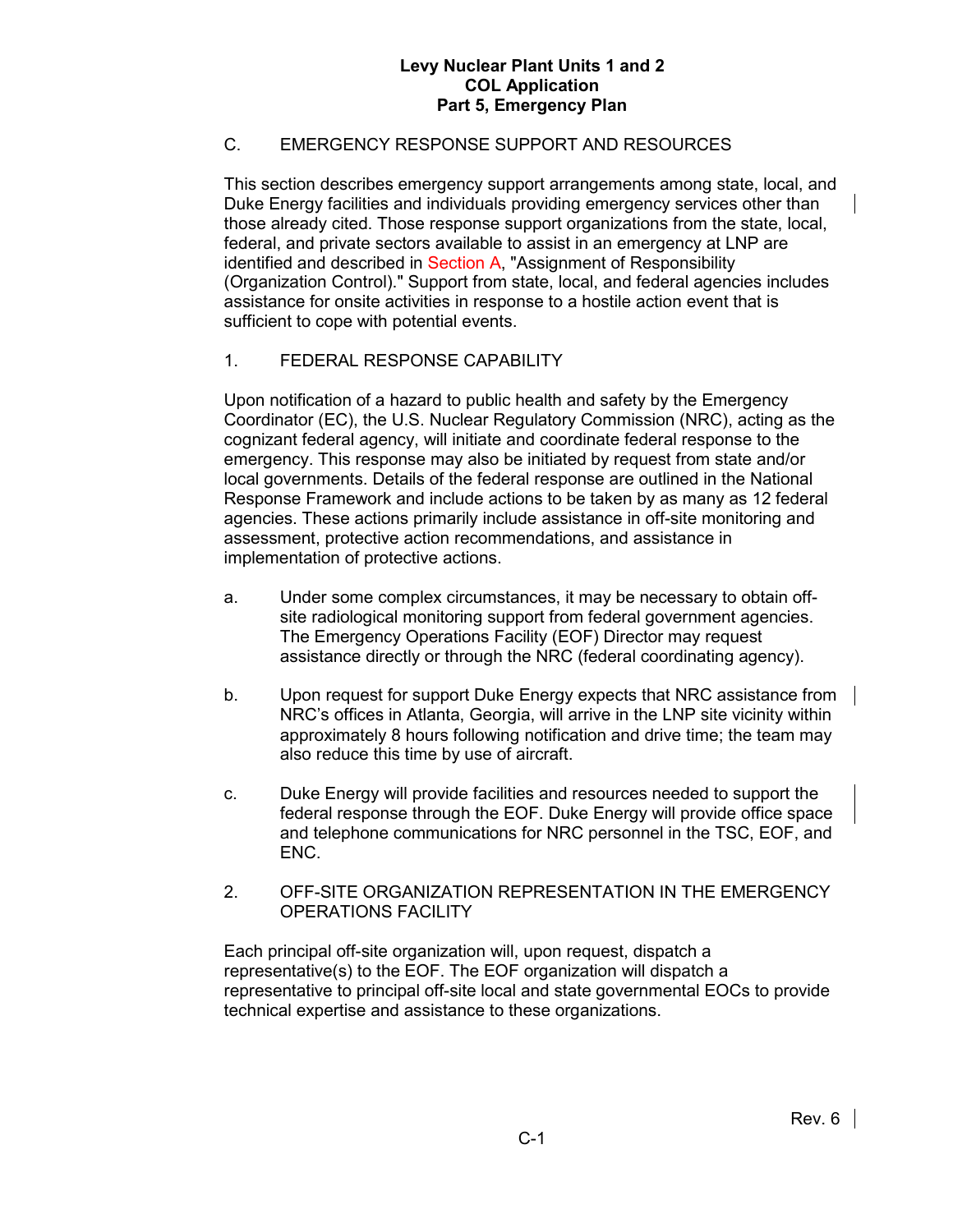## 3. RADIOLOGICAL LABORATORIES

Radiological laboratories, their capabilities are listed in Table C-1. These laboratories can be used by the LNP Emergency Response Organization (ERO) in an emergency situation and are expected to respond as soon as resources are available.

Duke Energy's H.B. Robinson Nuclear Plant, in Hartsville, South Carolina, has the capability to provide post-accident analytical services, particularly for highlevel radioactivity samples. The Department of Health, Bureau of Radiation Control (DHBRC) will provide services for low-level radioactivity samples and for environmental monitoring.

## 4. OTHER SUPPORTING ORGANIZATIONS

Nuclear and other facilities, organizations, and individuals, other than those already cited in Section A, which can be relied upon in an emergency to provide assistance include Oak Ridge Associated Universities (ORAU). ORAU is available to provide back-up support for the definitive care and treatment of seriously irradiated persons.

| <b>Radiological Laboratories</b>                            | <b>Capabilities</b>                                             |
|-------------------------------------------------------------|-----------------------------------------------------------------|
| H.B. Robinson Nuclear Plant                                 | High-level radioactivity samples<br>analytical services         |
| Department of Health,<br><b>Bureau of Radiation Control</b> | Low-level radioactivity samples<br>and environmental monitoring |

**Table C-1 Radiological Laboratories – Capabilities**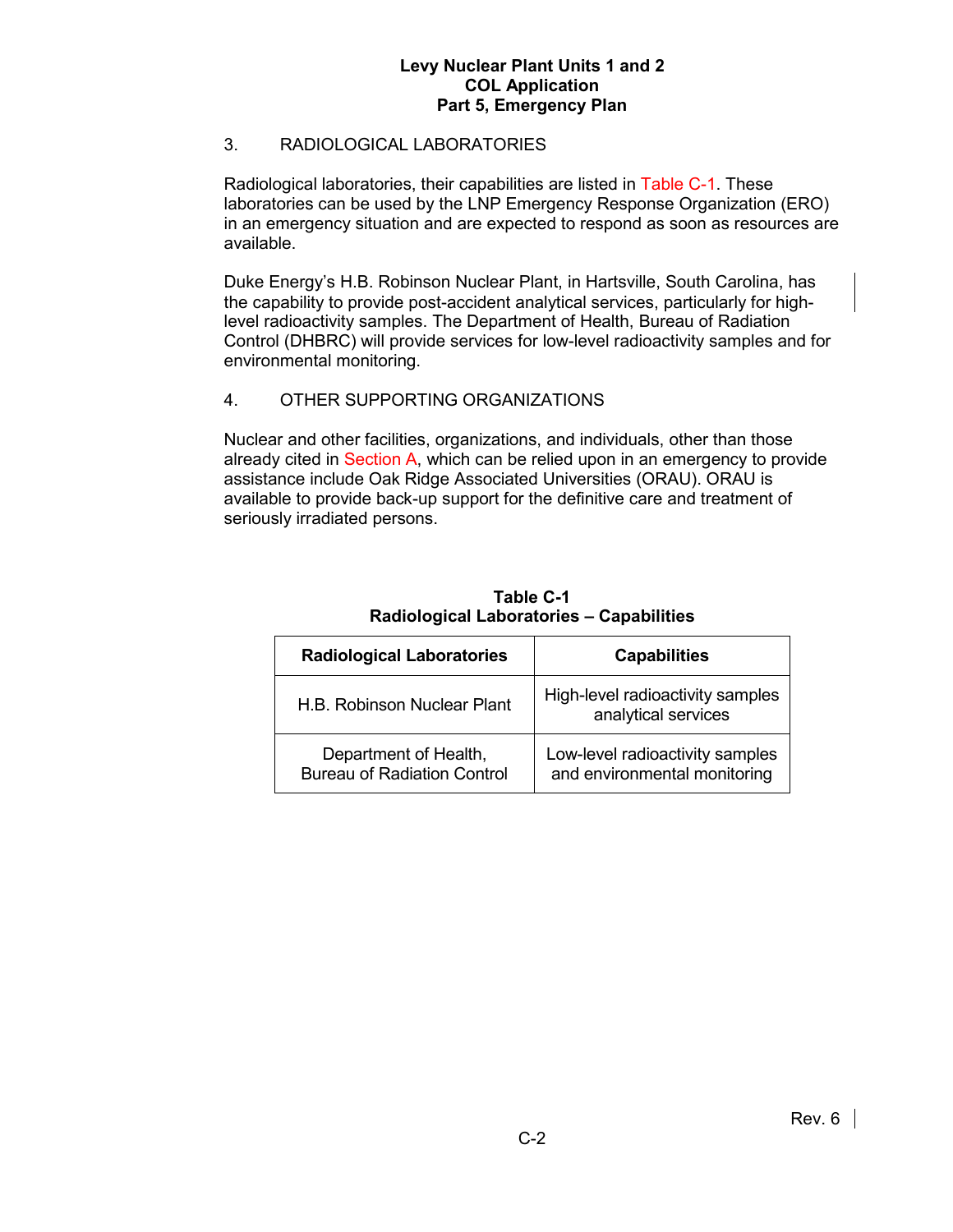# D. EMERGENCY CLASSIFICATION SYSTEM

This section describes the emergency classification system at LNP. The emergency classification system is based on the four emergency classes described in 10 CFR 50, Appendix E. These four emergency classes represent a hierarchy of emergencies based on potential or actual accidents presented to plant personnel and the general public. Their order of increasing severity, as discussed in the following subsections, is UNUSUAL EVENT, ALERT, SITE AREA EMERGENCY, and GENERAL EMERGENCY.

The system was established by the NRC to describe response to a formal set of threshold conditions that require site personnel to take specific actions regarding notifications to state and local governments and the public upon recognition of certain off-normal indicators or events.

1. CLASSIFICATION SYSTEM

## 1.1 UNUSUAL EVENT

Events are in process or have occurred which indicate a potential degradation of the level of safety of the plant or indicate a security threat to facility protection has been initiated. No releases of radioactive material requiring off-site response or monitoring are expected unless further degradation of safety systems occurs. Unusual Event is equivalent to the NRC designated class "Notification of Unusual Events."

Levy Plant actions undertaken at the Notification of Unusual Event include promptly informing State and local authorities of the event, augmenting on-shift resources as needed, assessment and response, and escalation to a more severe class, if appropriate. If the emergency class is not escalated to a more severe class, then State and local authorities will be notified of event termination in accordance with implementing procedures.

## 1.2 ALERT

Events are in process or have occurred which involve an actual or potential substantial degradation of the level of safety of the plant or a security event that involves probable life threatening risk to site personnel or damage to site equipment because of hostile action. Any releases are expected to be limited to small fractions of the EPA Protective Action Guideline exposure levels.

Levy Plant actions undertaken at the Alert emergency class include those described for the Notification of Unusual Event and activation of the TSC and OSC. In addition, EOF, ENC and other key emergency response personnel are alerted, on-site monitoring teams are dispatched, periodic plant status updates and meteorological assessments are provided to offsite authorities, as are dose estimates, if any event-related releases are occurring.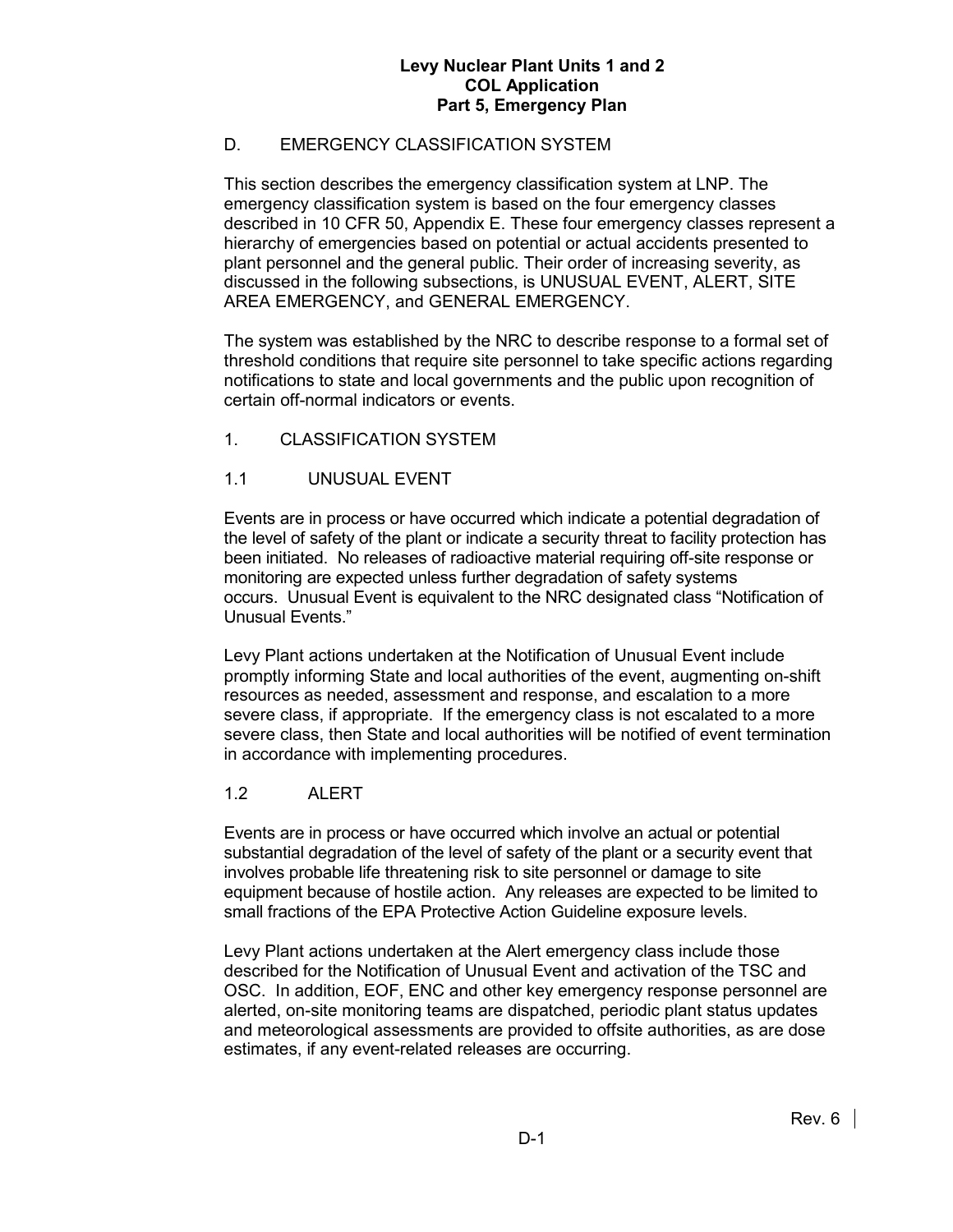## 1.3 SITE AREA EMERGENCY

Events are in process or have occurred which involve actual or likely major failures of plant functions needed for protection of the public or hostile action that results in intentional damage or malicious acts; 1) toward site personnel or equipment that could lead to the likely failure of or; 2) that prevent effective access to, equipment needed for the protection of the public. Any releases are not expected to result in exposure levels which exceed EPA Protective Action Guideline exposure levels beyond the site boundary.

Levy Plant actions undertaken at the Site Area Emergency class include those described for the Alert emergency class and activation of the EOF and ENC. In addition, an individual is dedicated to provide plant status updates to offsite authorities and periodic media briefings (jointly with offsite authorities when practicable), senior technical and management staff are made available for consultation with NRC and the State on a periodic basis, and release and dose projections based on available plant condition information and foreseeable contingencies are provided.

## 1.4 GENERAL EMERGENCY

Events are in process or have occurred which involve actual or imminent substantial core degradation or melting with potential for loss of containment integrity or hostile action that results in an actual loss of physical control of the facility. Releases can be reasonably expected to exceed EPA Protective Action Guideline exposure levels off-site for more than the immediate site area.

Levy Plant actions undertaken at the General Emergency class are identical to those described for the Site Area Emergency class except there is no more severe emergency class.

LNP Emergency Plan Implementing Procedure (EPIP), "Emergency Classification," provides recognition categories, the associated initiating condition matrices, and the emergency action levels.

## 2. EMERGENCY ACTION LEVELS (EALS)

LNP Emergency Plan Implementing Procedure, "Emergency Classification," provides the parameter values and equipment status that are indicative of each emergency class. Changes to LNP EPIP, "Emergency Classification" are developed and approved consistent with the requirements of 10 CFR 50.54(q).

## 3. EMERGENCY DECLARATION

LNP maintains the capability to assess, classify, and declare an emergency condition within 15 minutes following the availability of indications to cognizant facility staff that an emergency action level has been exceeded. The Shift Manager/Emergency Coordinator is responsible for promptly declaring the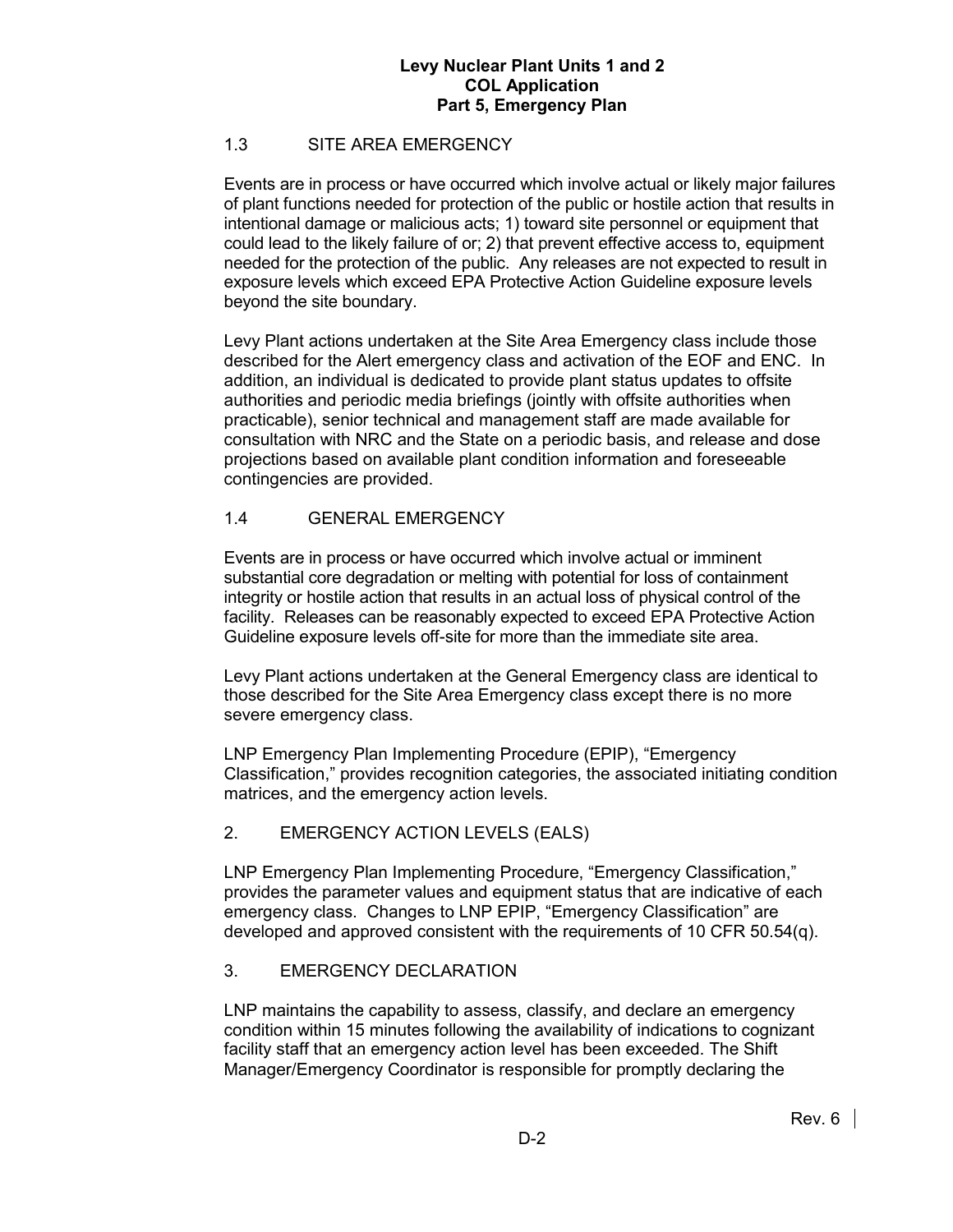emergency condition following identification of the appropriate emergency classification level, consistent with the need to provide for public health and safety.

The 15-minute criterion is not construed as a grace period to provide for an attempt to restore plant conditions to avoid declaring an EAL that has already been exceeded. Once an EAL has been recognized as being exceeded, the emergency declaration is made promptly without waiting for the 15-minute period to elapse. In addition, the 15-minute timeliness criterion is not construed as limiting response actions that may be necessary to protect health and safety provided that the delay in declaration will not deny the State and local authorities the opportunity to implement measures necessary to protect the public health and safety.

The 15-minute criterion commences when plant instrumentation, plant alarms, computer displays, or incoming verbal reports that correspond to an EAL first become available to any plant operator. For EAL thresholds related to the results of an analysis that are necessary to determine if a numerical EAL threshold has been exceeded, the 15-minute declaration period starts with the availability of analysis results that show the threshold to be exceeded. The emergency declaration process should run concurrently with the specified threshold duration for EAL thresholds that specify the duration of an off-normal condition. Once the off-normal condition has existed for the duration specified in the EAL, the declaration is made.

Details describing the timeliness of emergency declaration are contained in LNP Emergency Plan Implementing Procedures.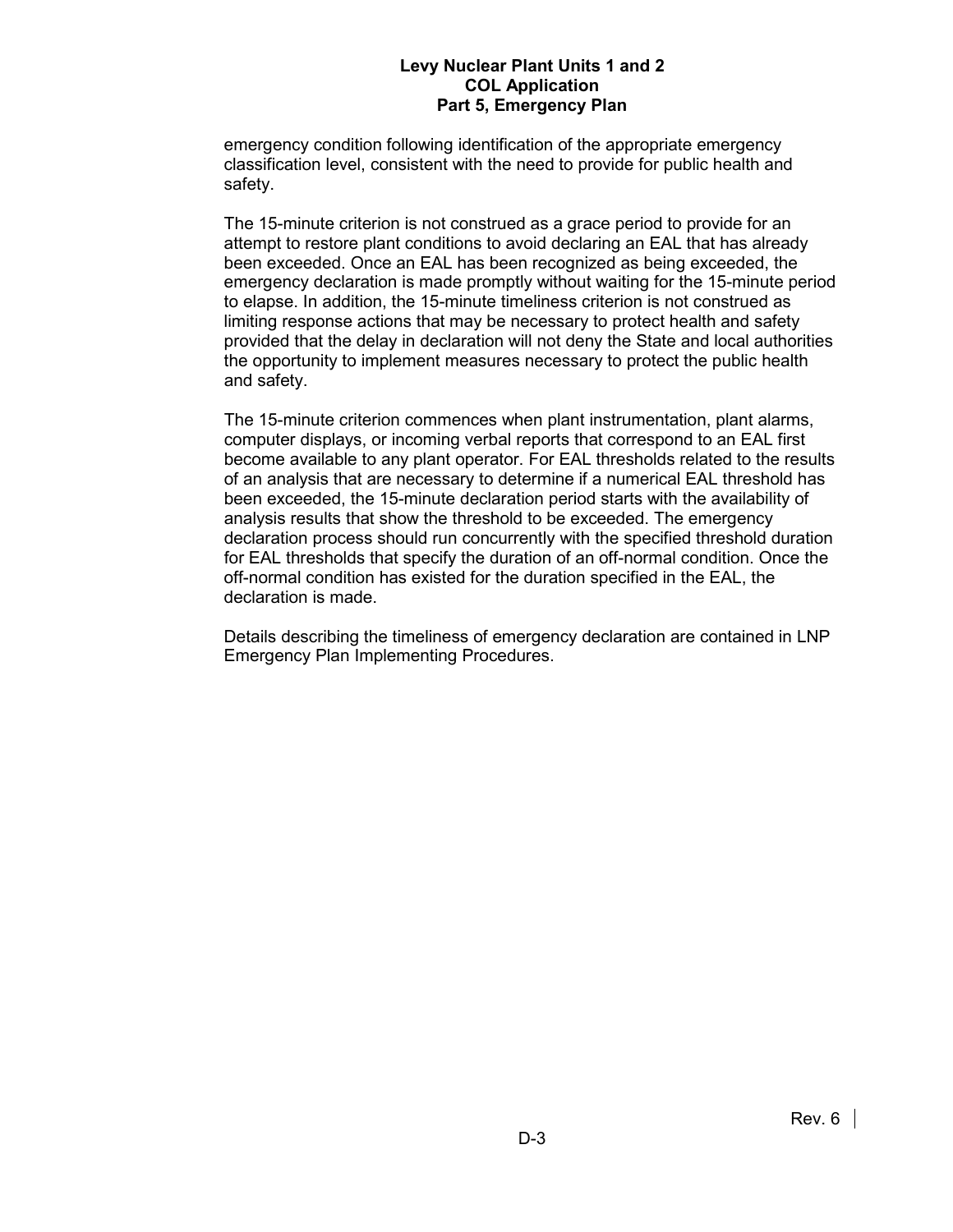## E. NOTIFICATION METHODS AND PROCEDURES

This section describes notification of emergency response organization personnel; state, local, and federal agencies; and the general public during a declared emergency at LNP. This section also outlines the content of initial and follow-up messages to response organizations in the 10-mile Plume Exposure Pathway Emergency Planning Zone (EPZ).

Duke Energy, in cooperation with state and county agencies, has established mutually agreeable methods and procedures for notification of off-site response organizations consistent with the emergency classification and action level scheme, as described in Section D, "Emergency Classification System." The use of emergency classifications as the primary basis for notification has been mutually agreed upon by applicable state, local and federal response organizations. Table E-1 describes the notification steps associated with each emergency classification.

Details regarding notification responsibilities, communications systems, and information required to be transmitted to off-site agencies, including provisions for message verification, are described in appropriate emergency plan implementing procedures (see Appendix 5, List of Emergency Plan Supporting Procedures).

1. NOTIFICATION AND MOBILIZATION OF EMERGENCY RESPONSE **PERSONNEL** 

## 1.1 DUKE ENERGY EMERGENCY RESPONSE ORGANIZATION

The Emergency Coordinator (EC) is responsible for classifying an event under the appropriate emergency classification and directing the notification and mobilization of on-site and off-site personnel.

The primary means for notification of personnel within the protected area is the Public Address (PA) system. The affected Control Room will make a PA announcement that an emergency has been declared and what actions should be taken.

Notifications will be made to personnel assigned to the Emergency Response Organization (ERO). ERO members are requested to respond, as directed by the Emergency Coordinator. If the emergency involves a Security Threat, alternate assembly areas may be used to protect the responding ERO members.

In addition to the PA system, the LNP Site staff is informed of an emergency condition through the use of both audible and visual alarms. Separate, distinct, audible alarms are available to alert personnel of a fire, building evacuation, and Site evacuation. The EC or designee will use the LNP PA System to inform personnel of specific emergency conditions or instructions, and to activate the LNP ERO. In the event that personnel required to staff emergency teams are not onsite, they may be contacted by commercial telephone and/or telephone-activated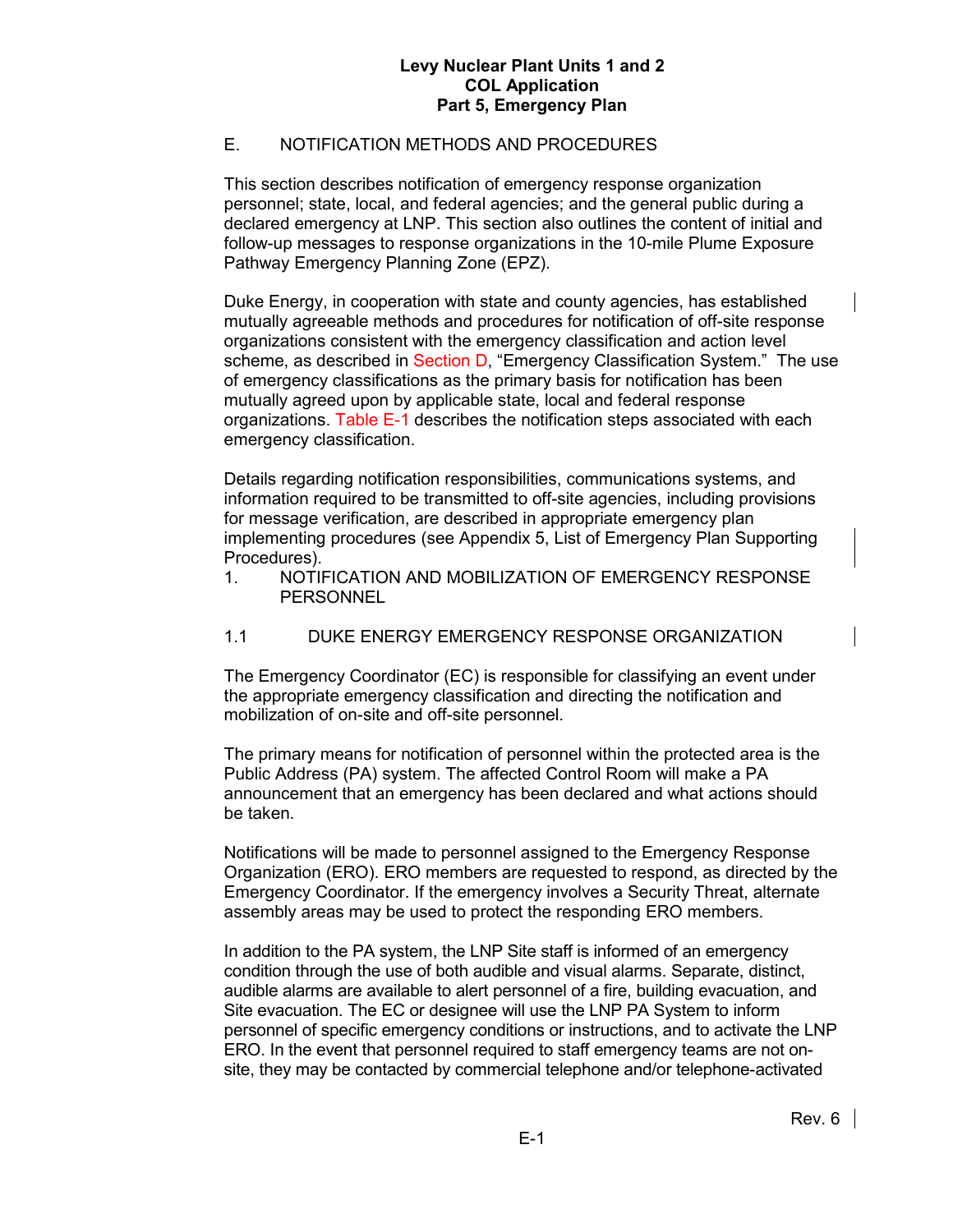pager. Telephone numbers of ERO personnel are available in the Emergency Telephone Directory.

Corporate personnel within the ERO will be notified of an emergency, in accordance with implementing procedures.

## 1.2 OFF-SITE EMERGENCY RESPONSE ORGANIZATIONS

a. State of Florida, Levy, Citrus, and Marion Counties

The EC in the Control Room or the TSC, as applicable, is responsible for notifying state and local agencies. Once the Emergency Operations Facility (EOF) is operational, this responsibility is transferred to the EOF Director. Once notified by LNP, state and local agencies are then responsible for notifying appropriate response personnel in accordance with their emergency plans and procedures.

A notification shall be made within fifteen (15) minutes of:

- Initial emergency classification;
- Classification escalation;
- Issuance of, or change to a Protective Action Recommendation (PAR) for the general public;
- Change in radiological release status, occurring outside of an event classification or PAR notification;
- Event termination.

The emergency warning points are simultaneously notified using a dedicated notification system. Commercial telephone lines and/or radios are available as backup notification methods.

b. Nuclear Regulatory Commission (NRC)

Event notifications to the NRC will be made as soon as possible, and within one hour of the emergency classification.

In the event of a hostile-action based threat to LNP the NRC will be notified within about 15 minutes immediately after notification of local law enforcement. (Reference T)

The primary means of communication between LNP and the NRC is the Emergency Notification System (ENS). Commercial telephone lines are available as backup notification methods. Specific actions to complete the NRC notification will be contained in emergency plan implementing procedures.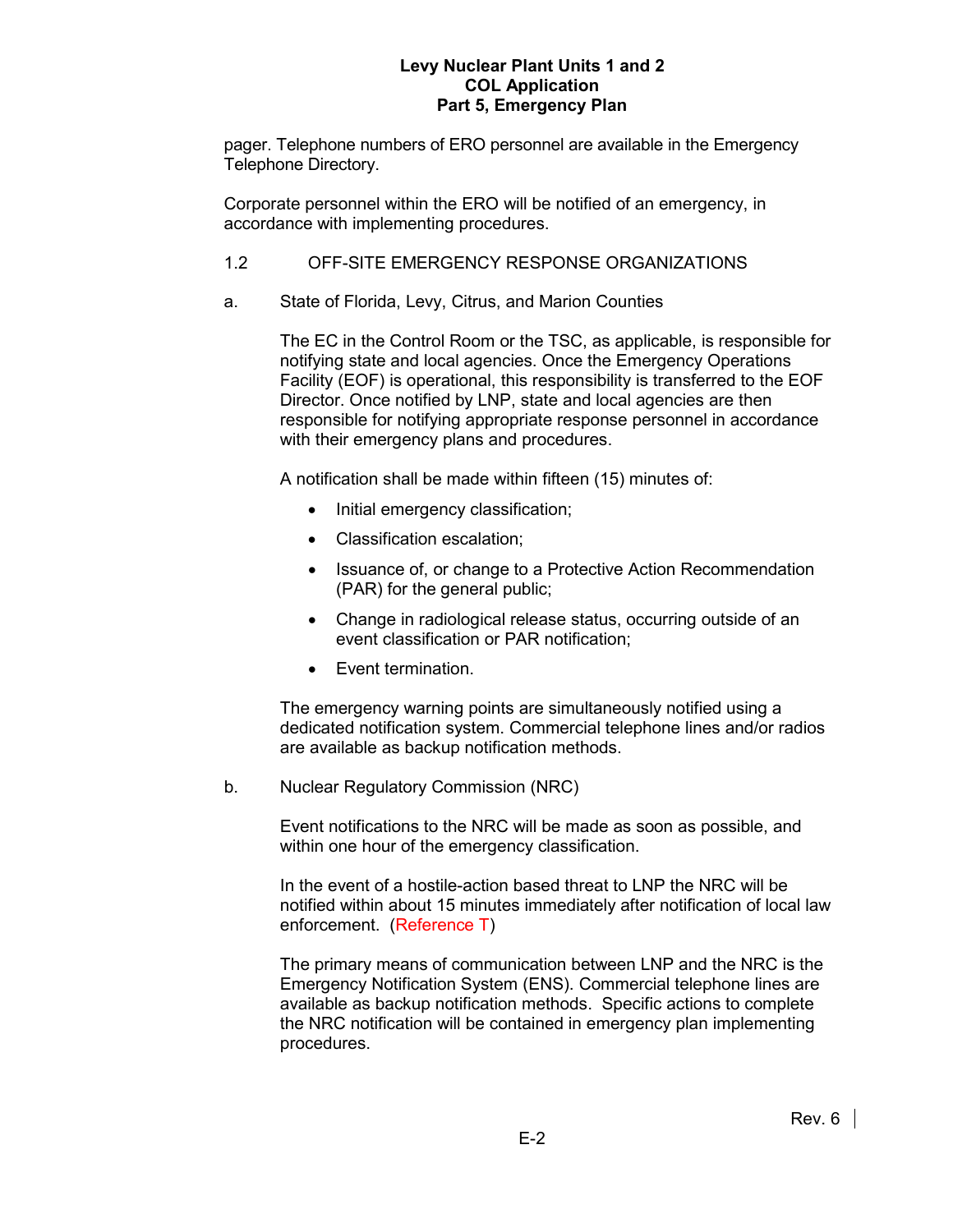If requested by the NRC, an open, continuous communications channel will be maintained with the NRC Operations Center over the ENS and/or HPN circuits.

c. Other Support Organizations

In the event that additional assistance for radiological assessments is required, health physics support from the Florida Department of Health, Bureau of Radiation Control (DHBRC) is available in accordance with the State Plan. Upon classification of an emergency as an UNUSUAL EVENT or ALERT, the DHBRC is notified and alerted of the possible need for assistance. If an emergency is classified as a SITE AREA EMERGENCY or GENERAL EMERGENCY, or threatens to escalate to these classifications, specific assistance for off-site radiological monitoring by the DHBRC is requested. The DHBRC will immediately mobilize its Radiological Emergency Team to assemble at the EOF to provide assistance through its Mobile Emergency Radiological Laboratory (MERL). The Emergency Preparedness Telephone Directory provides appropriate telephone numbers for off-site emergency contacts.

2. MESSAGE CONTENT

The content of the messages have been established in conjunction with the state and local governments and include the class of emergency, whether a release is taking place, basic meteorological data, potentially affected population/areas, and any recommended protective actions.

As additional information describing the emergency situation and local conditions becomes available, supplemental messages containing more detail than the initial notification will be provided.

# 3. FOLLOW-UP MESSAGES TO OFF-SITE AUTHORITIES

Follow-up messages from the plant to affected state and local authorities will be issued to provide further description of the emergency. The following information would be supplied, to the extent the information is available and appropriate:

- a. Incident location and name and contact information of caller.
- b. Incident date and time.
- c. Emergency classification.
- d. Information regarding any actual or potential radioactive releases, including medium (i.e., airborne, waterborne) and duration.
- e. Estimates of total and relative quantities and concentrations of noble gases, iodines, and particulates.
- f. Other available and pertinent information regarding the release.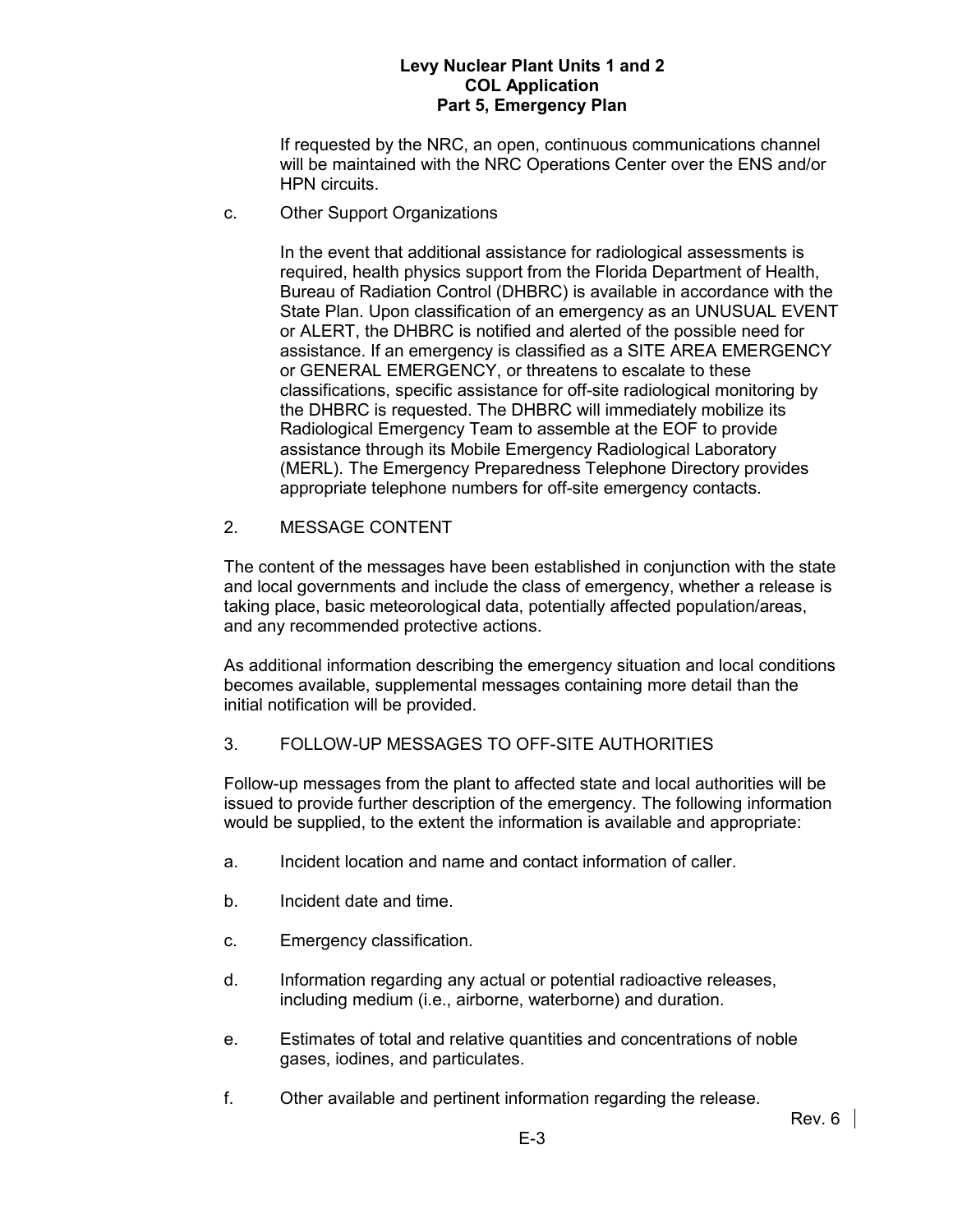- g. Meteorological conditions, including wind speed and direction, stability class, and precipitation.
- h. Projected doses at the LNP site boundary and at 2, 5, and 10 miles.
- i. Emergency response actions underway.
- j. Protective Action Recommendations.
- k. Requests for any on-site support by off-site organizations (e.g., firefighting or medical transportation support).
- l. Prognosis for changes in event classification or other conditions based on current assessments of plant conditions.

Additional remarks or comments may also be provided as warranted.

4. DISSEMINATING INFORMATION TO THE AFFECTED PUBLIC

The state and county emergency response plans describe procedures for state and county officials to make a public notification decision promptly on being informed by the plant of an emergency. The system for disseminating information to the public includes notification by pre-scripted messages through appropriate broadcast media such as the Emergency Alert System (EAS).

5. INSTRUCTIONS TO THE PUBLIC IN THE PLUME EXPOSURE EPZ

The primary method of alerting the public is by sounding the Alert and Notification System. The Alert and Notification System consists of a system of sirens that alert the public in the 10-mile EPZ of the recommendation to initiate protective actions. A description of the design of the Alert and Notification System is provided in Appendix 7, Public Alert and Notification System. Upon hearing the warning sirens, the public is instructed to tune their radios or televisions to emergency channels for further instructions. Local and state actions are then instituted in accordance with the State Plan to ensure the implementation of appropriate protective measures.

In the event of the failure of the primary means, back-up methods that may be implemented by the responsible offsite authorities with the administrative and physical means for alerting and providing prompt notification to the public exist. The primary alert system consists of fixed sirens and the backup is via route alerting. The primary notification system is the EAS and the backup is route alerting.

Notification of the public, particularly to take protective actions such as sheltering or evacuation, is the responsibility of local and State Emergency Management authorities. Recommendations for such actions may come from various local, state, and federal organizations, including Duke Energy. Plans, however, have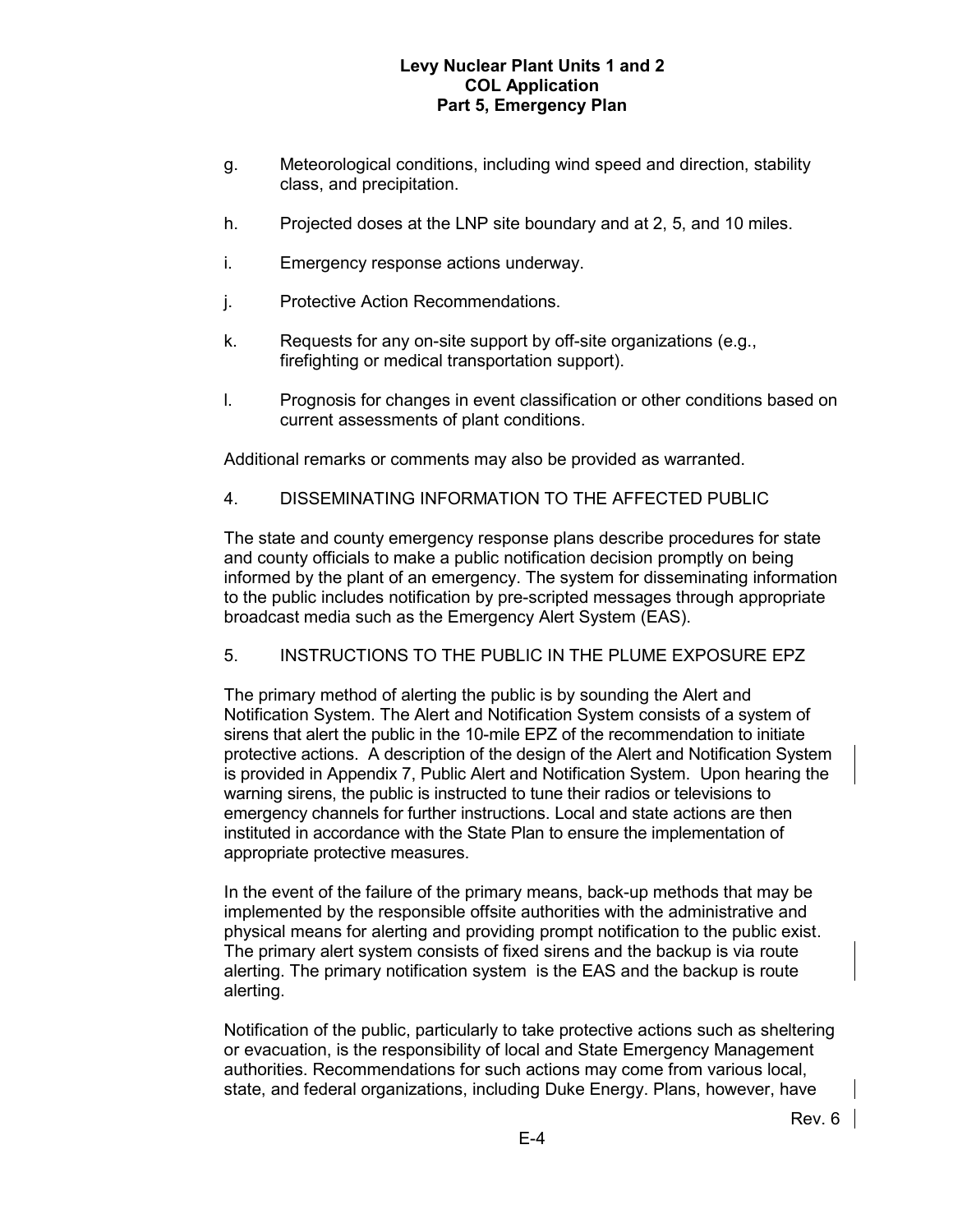been developed to notify and provide information to the public regarding the general nature of potential emergencies. This information will be provided through news releases or press conferences held at the Emergency News Center (ENC) in Crystal River, Florida. Section G of this Plan provides additional information regarding public education and information.

The Emergency News Center staff, under the direction of the Public Information Director, is responsible for the coordination and dissemination of information to the public and the media, including appropriate coordination with state, local, and federal organizations.

## 6. WRITTEN MESSAGES TO THE PUBLIC

Written pre-planned messages or EAS messages intended for transmittal to the public by radio and television stations are consistent with the classification scheme. Messages are released to the media by the State Director of Emergency Management or Local Director of Emergency Management or their designees. The messages give instruction with regard to specific actions to be taken by the occupants of the affected area. The messages provide information on the nature of the emergency and recommended protective actions, including sheltering, evacuation, and the use of potassium iodide, as appropriate.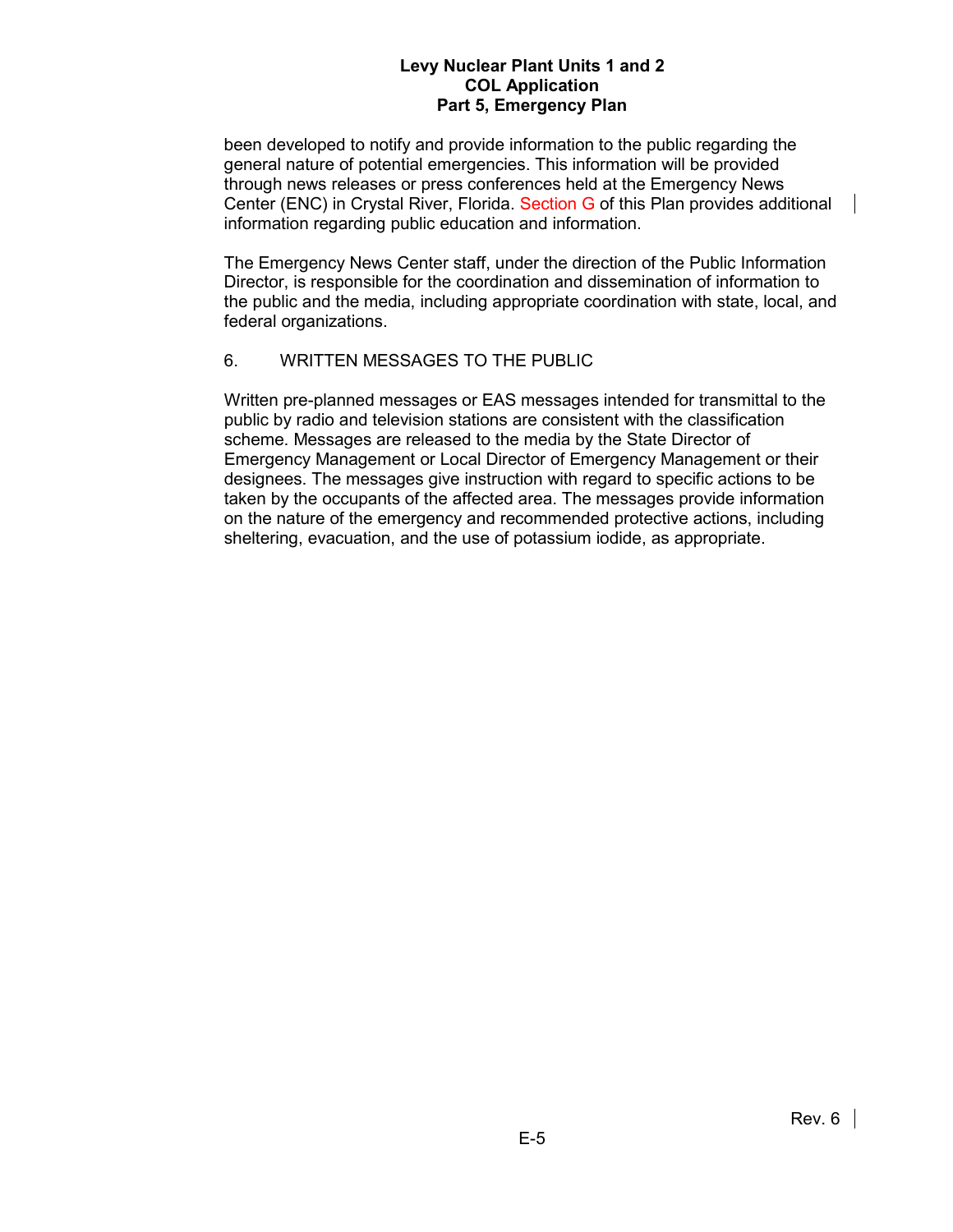## **Table E-1**

## **Notification of Response Organizations for Each Emergency Classification**

| <b>Notified Organization or</b>                        | <b>Emergency Classification</b>                |                    |                                      |                             |  |  |
|--------------------------------------------------------|------------------------------------------------|--------------------|--------------------------------------|-----------------------------|--|--|
| <b>Individual</b>                                      | <b>Unusual</b><br><b>Alert</b><br><b>Event</b> |                    | <b>Site Area</b><br><b>Emergency</b> | General<br><b>Emergency</b> |  |  |
| <b>LNP Personnel</b>                                   | X                                              | X                  | X                                    | X                           |  |  |
| Plant Manager <sup>(1)</sup>                           | X                                              | X                  | X                                    | X                           |  |  |
| <b>EOF Director</b>                                    | X                                              | $\mathbf{X}^{(2)}$ | $\mathbf{X}^{(2)}$                   | $\mathbf{X}^{(2)}$          |  |  |
| $NRC^{(3)}$                                            | X                                              | X                  | X                                    | X                           |  |  |
| <b>State Warning</b><br>Point-Tallahassee              | X                                              | X                  | X                                    | X                           |  |  |
| Citrus/Levy/Marion<br><b>County EOCs</b>               | X                                              | X                  | X                                    | X                           |  |  |
| Florida DHBRC <sup>(3)</sup>                           | $\mathbf{X}^{(4)}$                             | $\mathbf{X}^{(4)}$ | $X^{(4)}$                            | $\mathbf{X}^{(4)}$          |  |  |
| Westinghouse                                           | (5)                                            | (5)                | (5)                                  | (5)                         |  |  |
| <b>Medical Support</b><br>Organizations                | (5)                                            | (5)                | (5)                                  | (5)                         |  |  |
| <b>Institute of Nuclear Power</b><br>Operations (INPO) |                                                | $\mathbf{X}^{(6)}$ | $\mathsf{X}^{(6)}$                   | $\mathbf{X}^{(6)}$          |  |  |

NOTES:

- 1) If the Plant Manager has not already assumed the position of EC.
- 2) The EOF Director alerts/activates the EOF staff.
- 3) For any condition involving, or potentially involving, radioactive releases, property damage, or other specific events as indicated in emergency plan implementing procedures, NRC and DHBRC notification may be required.
- 4) The EC notifies the DHBRC only.
- 5) If the nature of the particular emergency requires specific assistance.
- 6) The EOF Director, or designee, notifies INPO.

 $\mathbf{I}$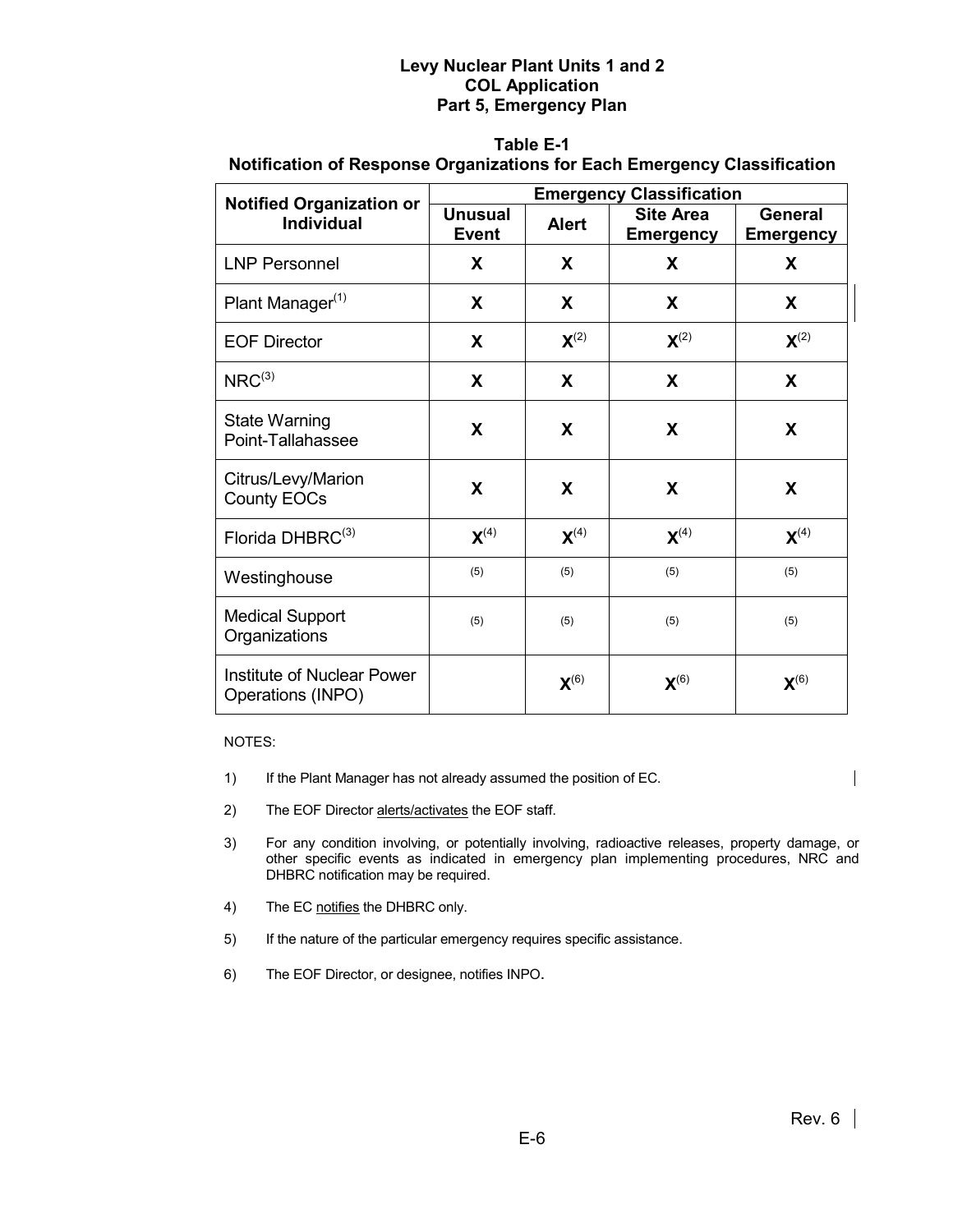## F. EMERGENCY COMMUNICATIONS

This section describes the communications systems and provisions for communications between the Site and principal response organizations, including state, local, and federal agencies and also describes communications between the emergency response facilities.

Details describing operation and testing of communications systems is located in emergency plan implementing procedures.

#### Public Address (PA) System and Plant Telephones

The PA system consists of a network of phones and speakers strategically located throughout the plant. The plant telephones are operated in three modes using a switch control, touch-tone (pushbutton) phones, and/or a dialing code.

#### Commercial Telephones

Commercial telephones are located throughout the LNP. These phones operate through the Florida Telephone switchboard located in Leesburg, Florida.

## DEF Voicenet System

The DEF Voicenet System interconnects all DEF plants, major substations, and main offices. Voicenet serves as the primary connection for ENS and is interconnected with the area public telephone system. This communication service is available throughout the DEF service area. The DEF Voicenet system routes calls independently of the local telephone lines that are used for the Emergency Notification System (ENS) function but will use these lines if available to route a call. This also allows the ENS function to be routed geographically independently of the local phone connections, thereby achieving the reliably required in RIS 2000-11, *NRC Emergency Telecommunications System*. Backup for Voicenet is commercial telephone lines. The Voicenet system is wholly owned and operated by Duke Energy.

## Portable UHF Radios

Portable UHF radios are available to emergency teams for limited communication on the LNP Site. During normal day shift operations, key plant staff personnel have UHF radios available for communication with the Control Rooms. These radios are the primary communications link during a fire.

This system utilizes UHF repeaters and antennas located in the plant to aid in radio communications. Earphones are provided in high noise areas.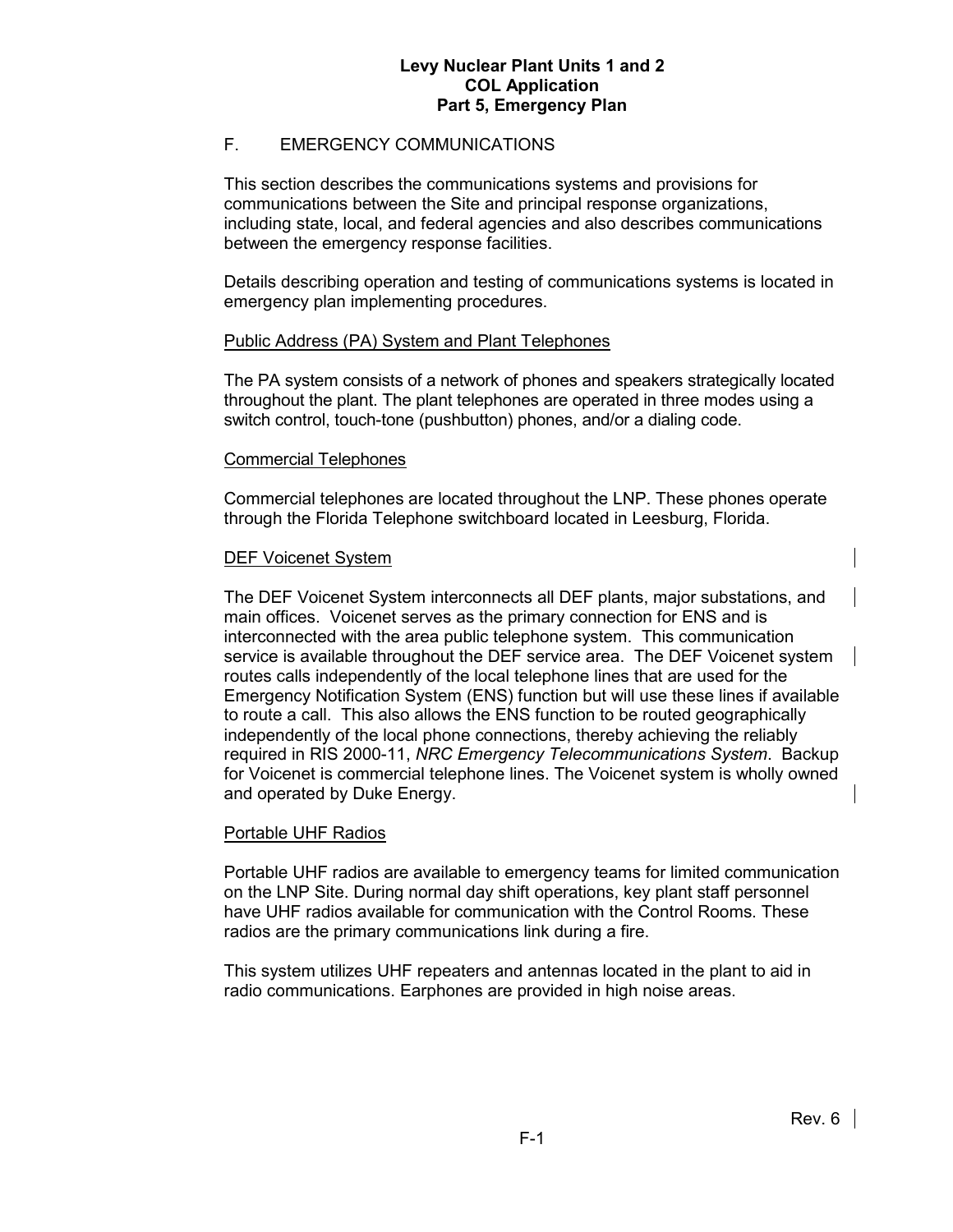## 1. DESCRIPTION OF COMMUNICATION LINKS

Duke Energy maintains reliable communications links both within the plant using the above mentioned systems, and between the plant and external emergency response organizations.

- a. Duke Energy maintains capabilities for 24-hour per day emergency notification to the state and county emergency response network. All state/county Warning Points are manned 24-hours per day.
- b. Communications with state/county governments within the emergency planning zones, consist of the following:
	- 1. The Florida Emergency Satellite Communications System (ESATCOM) is an intrastate communications system that is operated by the State of Florida Division of Emergency Management in Tallahassee, Florida. The system connects the State Warning Point-Tallahassee (SWPT), state agencies, all Florida counties; weather service forecast offices, nuclear facilities, and other select locations via a satellite communications link. Voice transmissions from any of the locations are received at all other locations. The satellite dish is located at LNP with connections to the Control Rooms, Technical Support Centers (TSCs), and Emergency Operations Facility (EOF). The LNP Control Room ESATCOM will provide back-up communications for notification of an emergency at LNP.
	- 2. Private telephone capability to the county and state warning points/Emergency Operation Centers (EOCs).
	- 3. Satellite telephone capability.
	- 4. Dedicated radio networks to the state and county warning points/EOCs.
	- 5. Florida Department of Law Enforcement (FDLE) radio. This is the Emergency Plan crisis management radio. The LNP portion of this radio system is powered by the normal 120-V ac power supply with the non-Class 1E dc and uninterruptible power supply system providing power on loss of the normal power supply.

Communication links are available from the Control Rooms, the Technical Support Centers, and the EOF.

- c. Separate telephone lines are dedicated for communications with the NRC and include the following:
	- 1. Emergency Notification System (ENS): Provides initial notifications to the NRC, as well as ongoing information about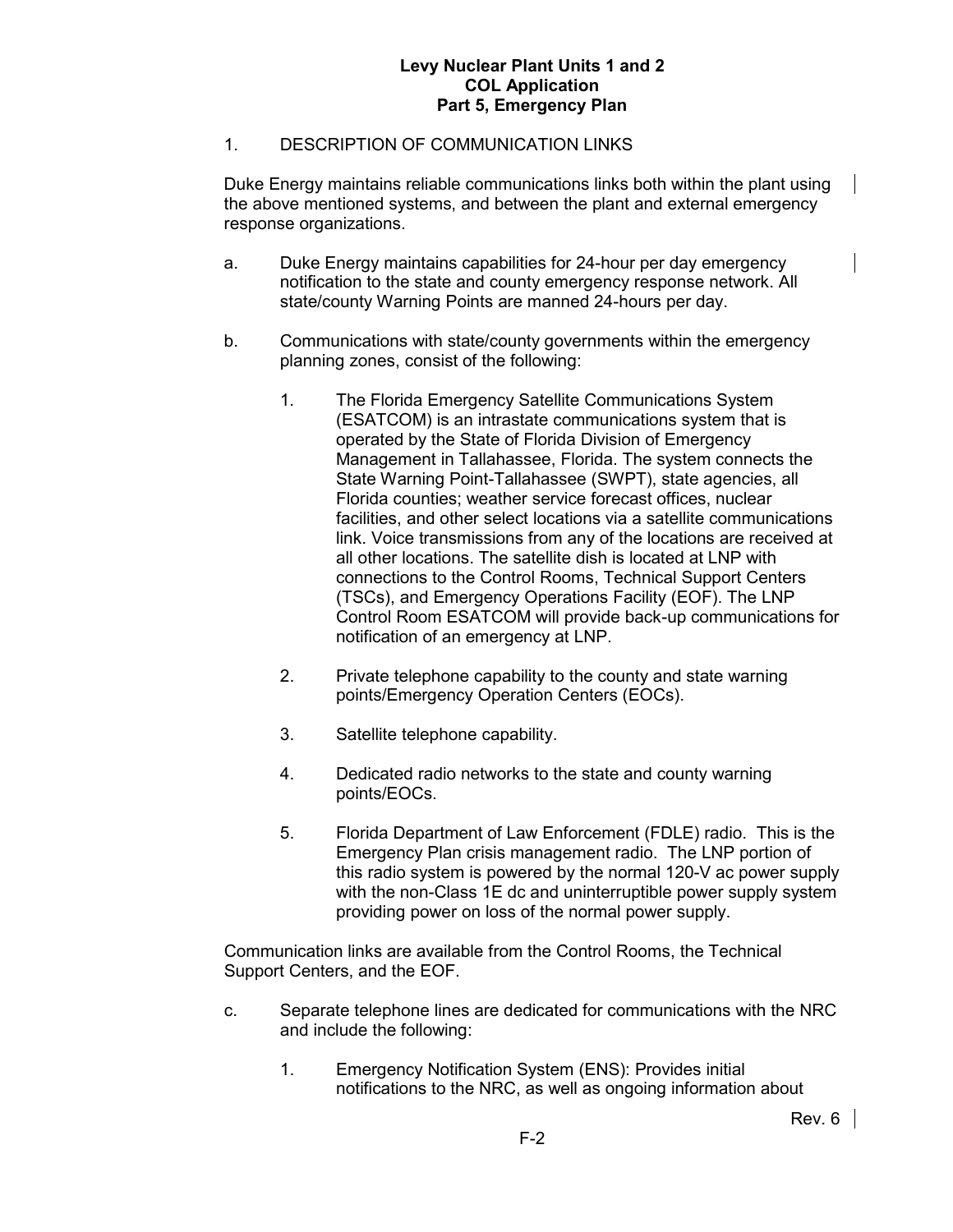plant systems, status, and parameters. ENS lines are located in the Control Rooms, TSCs, and EOF.

- 2. Health Physics Network (HPN): Provides communications regarding radiological and meteorological conditions, assessments, trends, and protective measures. HPN lines are located in the TSCs and EOF.
- 3. Reactor Safety Counterpart Link (RSCL): Allows for internal NRC discussions regarding plant and equipment conditions. Reactor Safety Counterpoint Links (RSCL) lines are located in the TSCs and EOF.
- 4. Protective Measures Counterpart Link (PMCL): Allows for conduct of internal NRC discussions on radiological releases, meteorological conditions, and protective measures. PMCL lines are located in the TSCs and EOF.
- 5. Emergency Response Data System (ERDS) Channel: Allows transmittal of reactor parametric data from LNP to the NRC. ERDS data is transmitted to the NRC Operations Center in accordance with the requirements of Section VI.2, Emergency Response Data System, of Appendix E to 10 CFR Part 50.
- 6. Management Counterpart Link (MCL): This system has been established for internal discussions between the NRC Executive Team Director/members and the NRC Site Team Director or Duke Energy management. MCL lines are located in the TSCs and EOF.
- 7. NRC Remote Access: Provides access to the NRC local area network. Modem access is provided in the TSCs and EOF for NRC access.
- d. Duke Energy provides capability for communications between Control Rooms or TSCs and the EOF, state and county EOCs, via the State of Florida Hot Ringdown Telephone System. This system has been established as the primary means of 24-hour per day communications among the LNP Control Rooms/TSCs/EOF; SWPT; DHBRC; and Citrus, Levy, and Marion County EOCs. The State Hot Ringdown Telephone System consists of three separate networks utilizing dedicated telephone circuits to communicate with the SWPT. LNP will be able to dial all stations on the circuit or call a selected station(s). Each network includes LNP; the SWPT; Citrus, Levy, and Marion County EOCs; the EOF; and the DHBRC. All stations on the network can call all or a selected number of other stations by utilizing a dial-up code.

The following three separate conference-line phone systems have been established: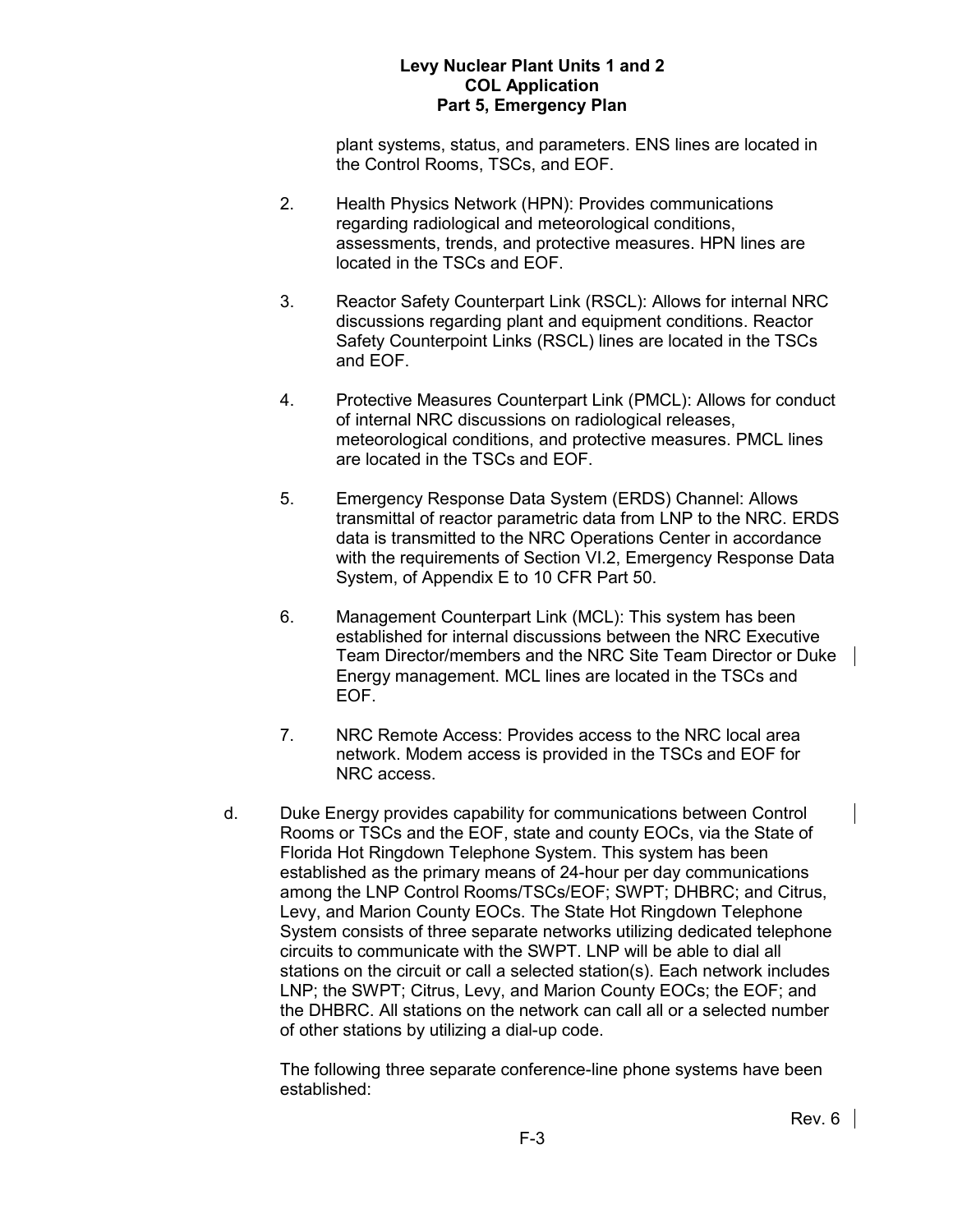- 1. Between the EOF and TSCs for emergency status information.
- 2. Between the Control Rooms, TSCs, and EOF for dose assessment information.
- 3. Between the TSCs and Control Rooms for accident assessment information.

Actuation of a phone in one center will actuate the phones located in the other two centers.

- e. Notification, alerting, and activation of emergency response personnel in the TSCs, OSCs, and EOF are described in Section E of this Plan.
- f. Communications between Control Rooms/TSCs/EOF to the NRC Operations Center is via the Emergency Telephone System (ETS) phone or private telephone. Communications from the Control Rooms/TSCs/EOF to the regional office is via normal private telephone capability.
- g. The Emergency Response Data System (ERDS) provides a real-time transfer of plant data from LNP information systems to the NRC Operations Center in Rockville, Maryland. Data transmitted will be representative of reactor core and coolant system conditions, reactor containment conditions, radioactivity release rates and plant meteorological data pursuant to the requirements of Section VI.2, Emergency Response Data System, of Appendix E to 10 CFR Part 50. Data points identified in the parameters listed in Section VI.2.a.(i) for pressurized water reactors will be transmitted.

Duke Energy will activate the ERDS within one hour of the declaration of an Alert or higher emergency classification in accordance with LNP implementing procedures.

- h. Duke Energy off-site Radiological Monitoring Team communications is via a separate radio communications channel installed to allow coordinated environmental monitoring and assessment during an emergency. This system consists of the necessary hardware to allow radio communication between the affected unit Control Room, TSC, EOF, and mobile units in Radiological Monitoring Team vehicles. Commercial cell phones, satellite phones, or other means are available as backup to the primary field team communications system.
- 2. COMMUNICATION WITH FIXED AND MOBILE MEDICAL SUPPORT **FACILITIES**

Duke Energy maintains communication systems that allow for communications between LNP and fixed and mobile medical support facilities. The communication systems include both commercial telephone communications with fixed facilities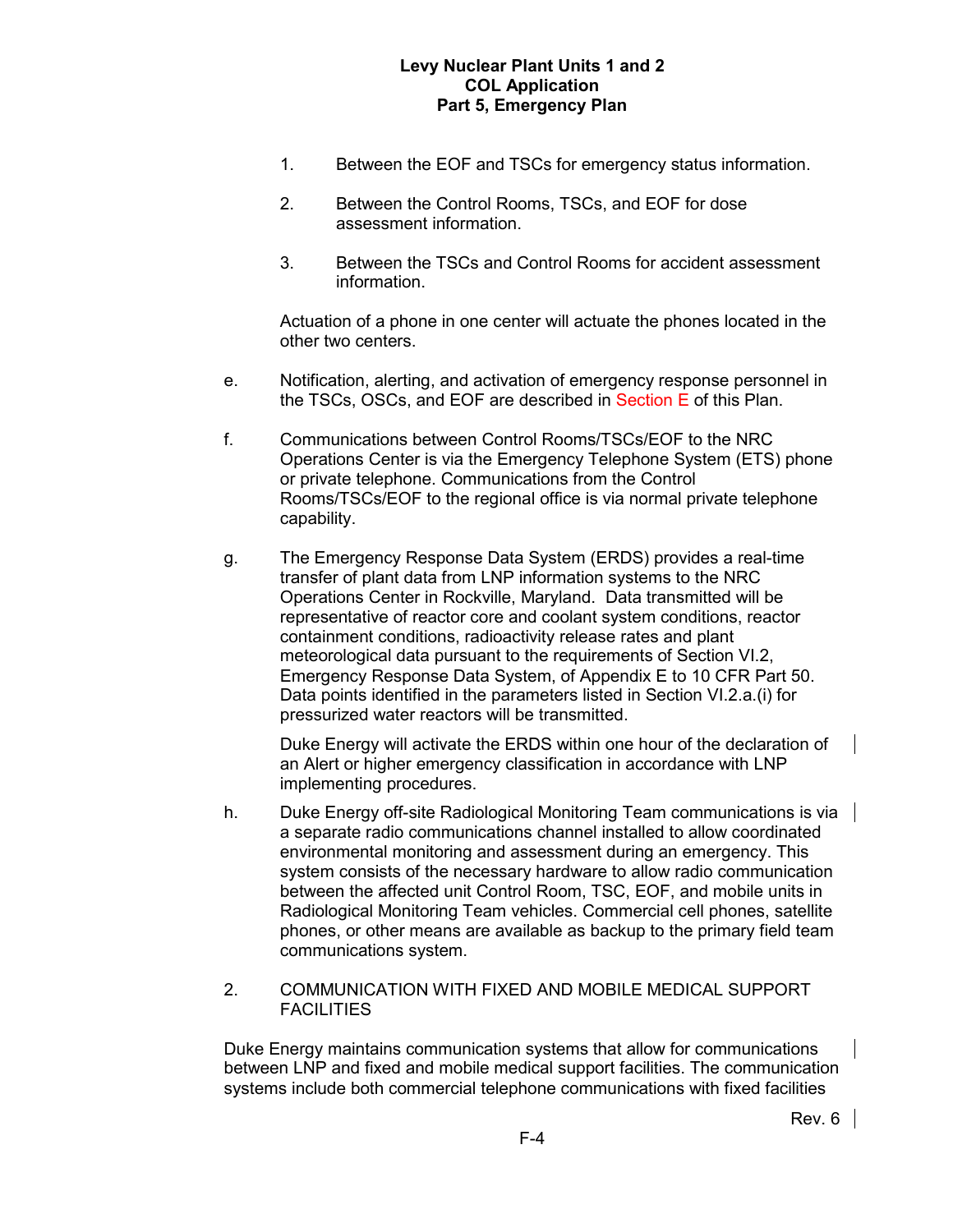and radio communications to the ambulance through the supporting dispatching center.

## 3. COMMUNICATION SYSTEM RELIABILITY

Communication from the Site to the State Warning Point, State EOC, and local government warning points within the plume exposure pathway EPZ shall be tested monthly. This shall include the aspect of understanding the content of messages.

Communications from the Control Rooms, TSCs, and the EOF to the NRC Headquarters Operations Center and appropriate NRC Regional Office Operations Center shall be tested monthly.

Communications between the nuclear facility, state, and local emergency operations centers, shall be tested annually.

Communications between the Control Rooms, the TSCs, and the EOF shall be tested quarterly.

Communications between the Control Room, TSC and EOF to the Duke Energy off-site radiological monitoring team vehicles shall be tested annually.

The multiplicity of on-site communication networks ensures the availability and reliability of adequate communications. The communication systems at LNP are normally in use and have diverse power supplies, including back-up power supplies.

Equipment for these systems is located in different areas of LNP thus ensuring that an accident in one area of LNP would not incapacitate all communication systems. Failure of normal power supplies will not deprive LNP of off-site communication capability since, backup power is provided. Dedicated telephone lines are checked according to specified schedules.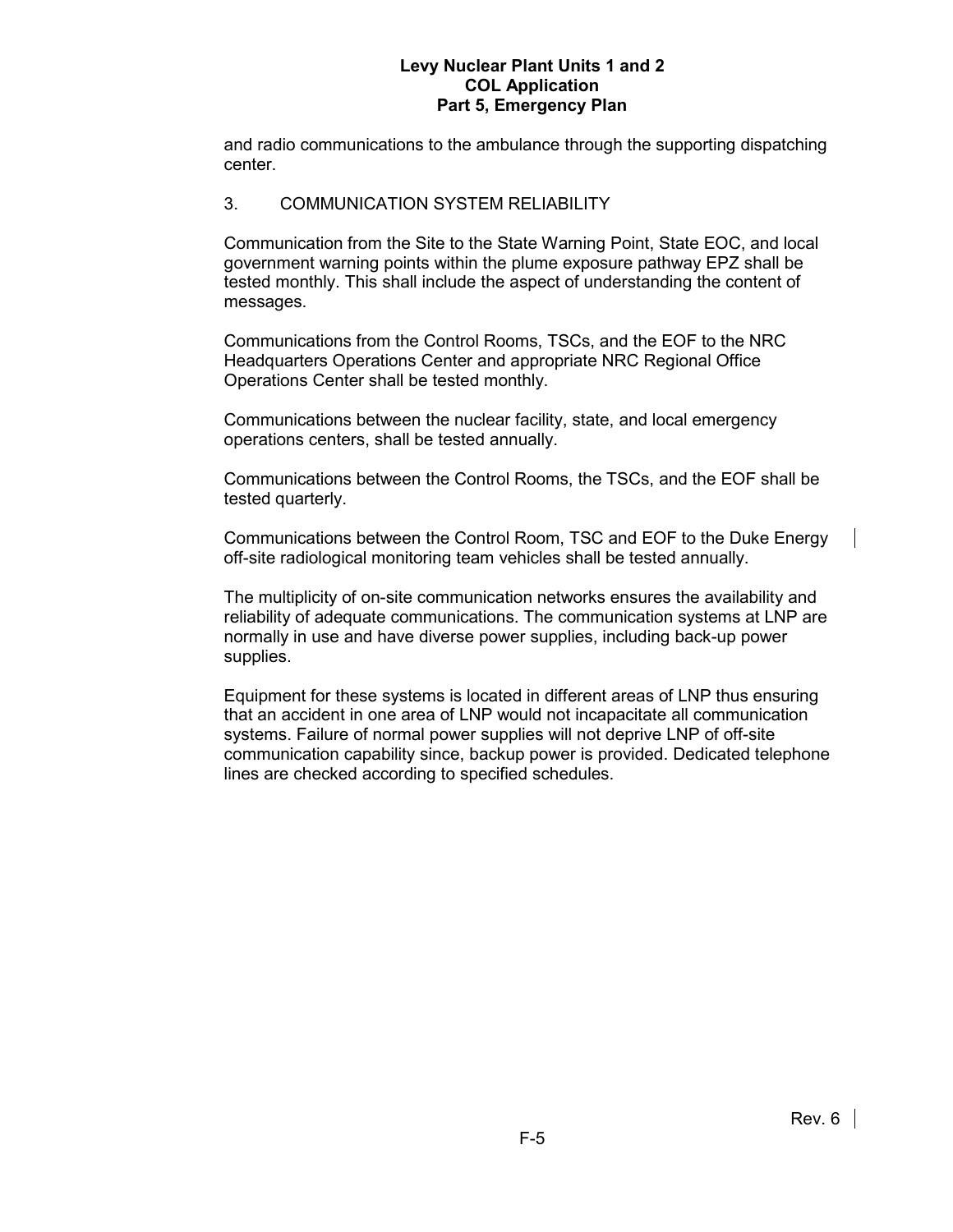# **Table F-1 On-site Communications**

| <b>COMMUNICATIONS</b><br><b>SYSTEM</b>        | <b>CONTROL</b><br><b>ROOM</b> | <b>TSC/OSC</b>                                     | <b>SECURITY</b><br><b>OPERATIONS</b><br><b>CENTER</b> | <b>NRC</b><br><b>RESIDENT</b><br><b>INSPECTOR'S</b><br><b>OFFICE (LNP)</b> |  |
|-----------------------------------------------|-------------------------------|----------------------------------------------------|-------------------------------------------------------|----------------------------------------------------------------------------|--|
| <b>Commercial Telephone</b>                   | X                             | X                                                  | X                                                     | X                                                                          |  |
| Voicenet System                               | X                             | X                                                  | X                                                     | X                                                                          |  |
| <b>FDLE Radio</b>                             | X                             |                                                    | X                                                     |                                                                            |  |
| <b>ESATCOM</b>                                | X                             | X                                                  |                                                       |                                                                            |  |
| <b>Emergency Notification</b><br>System (ENS) | X                             | $\pmb{\times}$                                     |                                                       |                                                                            |  |
| <b>ERDS</b>                                   | X                             |                                                    |                                                       |                                                                            |  |
| <b>Health Physics Network</b><br>(HPN)        |                               | X                                                  |                                                       |                                                                            |  |
| Site Telephone Page<br>System                 | X                             | X                                                  | X                                                     | X                                                                          |  |
| Wireless Telephones                           | X                             | X                                                  | X                                                     | X                                                                          |  |
| Portable UHF Radios                           | $X^{(1)}$                     | $\mathsf{X}^{\left(\mathsf{1}\right)}$             | $X^{(1)}$                                             |                                                                            |  |
| <b>Evacuation Alarms</b>                      | X                             | X                                                  | X                                                     | X                                                                          |  |
| State Hot Ringdown System                     | X                             | X                                                  |                                                       |                                                                            |  |
| <b>TSC/EOF Ringdown Phone</b>                 |                               | X                                                  |                                                       |                                                                            |  |
| <b>Accident Assessment</b><br>Ringdown        | X                             | X                                                  |                                                       |                                                                            |  |
| Dose Assessment<br>Ringdown                   | X                             | X                                                  |                                                       |                                                                            |  |
| <b>Facsimile Transmittal</b><br>System        | X                             | X                                                  |                                                       |                                                                            |  |
| <b>PRIMARY</b><br><b>COMMUNICATORS</b>        | <b>SHIFT MANAGER</b><br>(2)   | <b>EMERGENCY</b><br>COORDINATOR <sup>(</sup><br>2) | <b>SECURITY</b><br><b>SHIFT</b><br><b>SUPERVISOR</b>  | RESIDENT  <br><b>INSPECTOR</b>                                             |  |

NOTE: 1) Assigned as required by the Emergency Coordinator. 2) Or designees.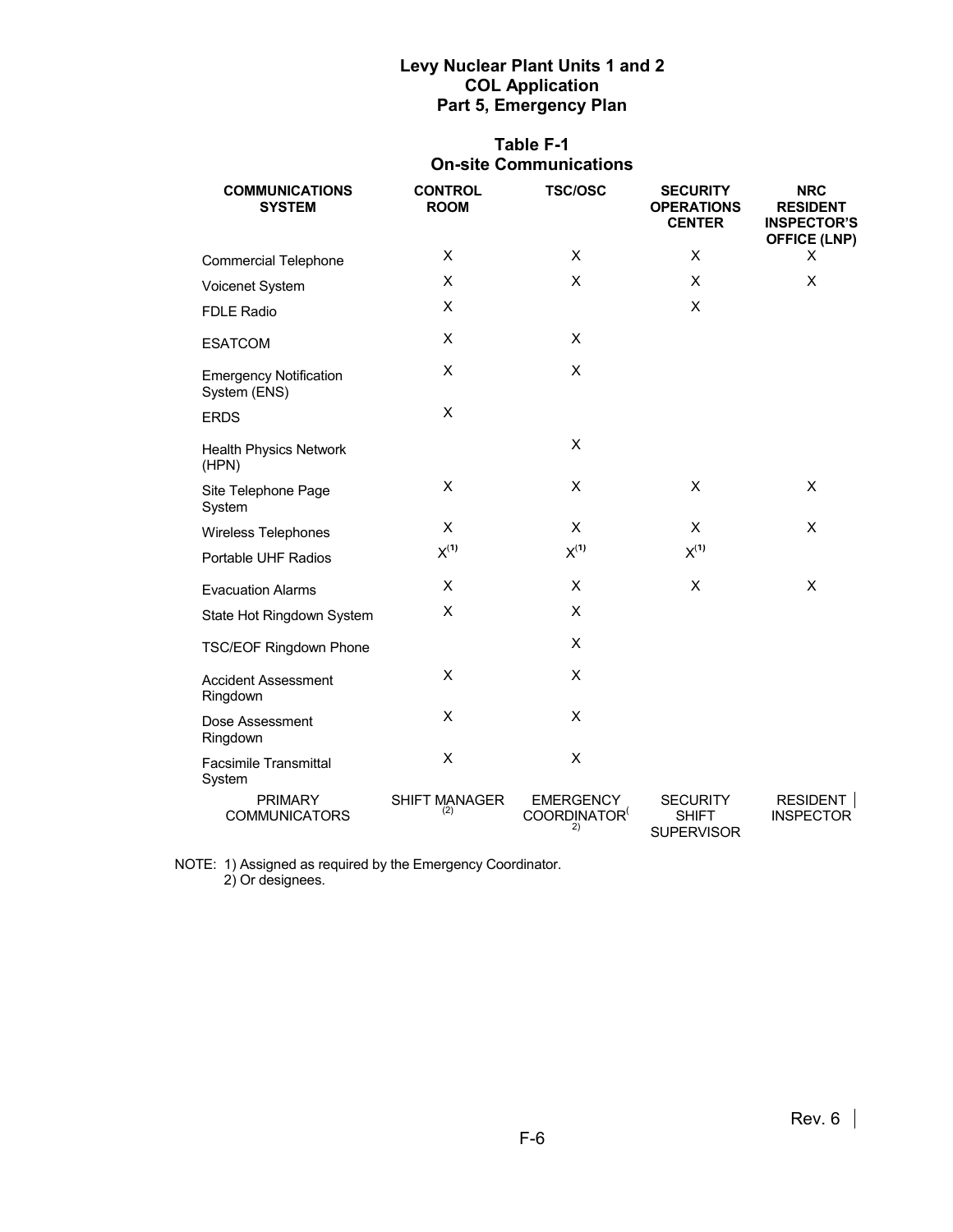# **Table F-2 Interfacility/Organization Communications**

| <b>COMMUNICATIONS SYSTEM</b>                  | <b>LNP</b>                                     | <b>EOF/ENC</b>                        | <b>NRC</b>                                 | <b>LEVY COUNTY</b><br><b>SHERIFF'S OFFICE</b> | <b>COUNTY EOCS</b>                  | <b>SWPT</b>  | <b>DHBRC</b> |
|-----------------------------------------------|------------------------------------------------|---------------------------------------|--------------------------------------------|-----------------------------------------------|-------------------------------------|--------------|--------------|
| <b>Commercial Telephone</b>                   | $\boldsymbol{\mathsf{X}}$                      | $\mathsf{x}$                          | $\mathsf{x}$                               | $\mathsf{x}$                                  | $\times$                            | $\mathsf{x}$ | X            |
| Voicenet System                               | X                                              | X                                     | X                                          | X                                             | X                                   | X            | X            |
| <b>Commercial Satellite</b><br>Telephone      | $\boldsymbol{\mathsf{X}}$                      | X                                     | X                                          | X                                             | X                                   | X            | X            |
| <b>FDLE Radio</b>                             | X                                              |                                       |                                            | X                                             |                                     |              |              |
| <b>ESATCOM</b>                                | $\times$                                       | $\sf X$                               |                                            |                                               | $\mathsf{x}$                        | $\mathsf{x}$ | X            |
| <b>Emergency Notification System</b><br>(ENS) | $\boldsymbol{\mathsf{X}}$                      | X                                     | X                                          |                                               |                                     |              |              |
| <b>ERDS</b>                                   | X                                              |                                       | X                                          |                                               |                                     |              |              |
| Health Physics Network (HPN)                  | $\mathsf{X}$                                   | $\mathsf{X}$                          | X                                          |                                               |                                     |              |              |
| State Hot Ringdown System                     | $\boldsymbol{\mathsf{X}}$                      | X                                     |                                            |                                               | $\mathsf{X}$                        | X            | $\mathsf{X}$ |
| TSC/EOF Ringdown Phone                        | X                                              | X                                     |                                            |                                               |                                     |              |              |
| Dose Assessment Ringdown                      | $\times$                                       | $\sf X$                               |                                            |                                               |                                     |              |              |
| Radiological Monitoring Team<br>Radio         | X                                              | X                                     |                                            |                                               |                                     |              |              |
| Facsimile Transmittal System                  | $\mathsf{X}$                                   | $\mathsf{X}$                          | $\mathsf{X}$                               | $\mathsf{X}$                                  | $\mathsf{X}$                        | X            | $\mathsf{X}$ |
| <b>PRIMARY</b><br><b>COMMUNICATIONS</b>       | <b>EMERGENCY</b><br>COORDINATOR <sup>(1)</sup> | <b>EOF</b><br>DIRECTOR <sup>(1)</sup> | <b>REGIONAL</b><br>DIRECTOR <sup>(1)</sup> | <b>SHERIFF</b>                                | <b>EMERGENCY</b><br><b>DIRECTOR</b> | <b>DEM</b>   | <b>DHBRC</b> |

NOTE: 1) Or designees.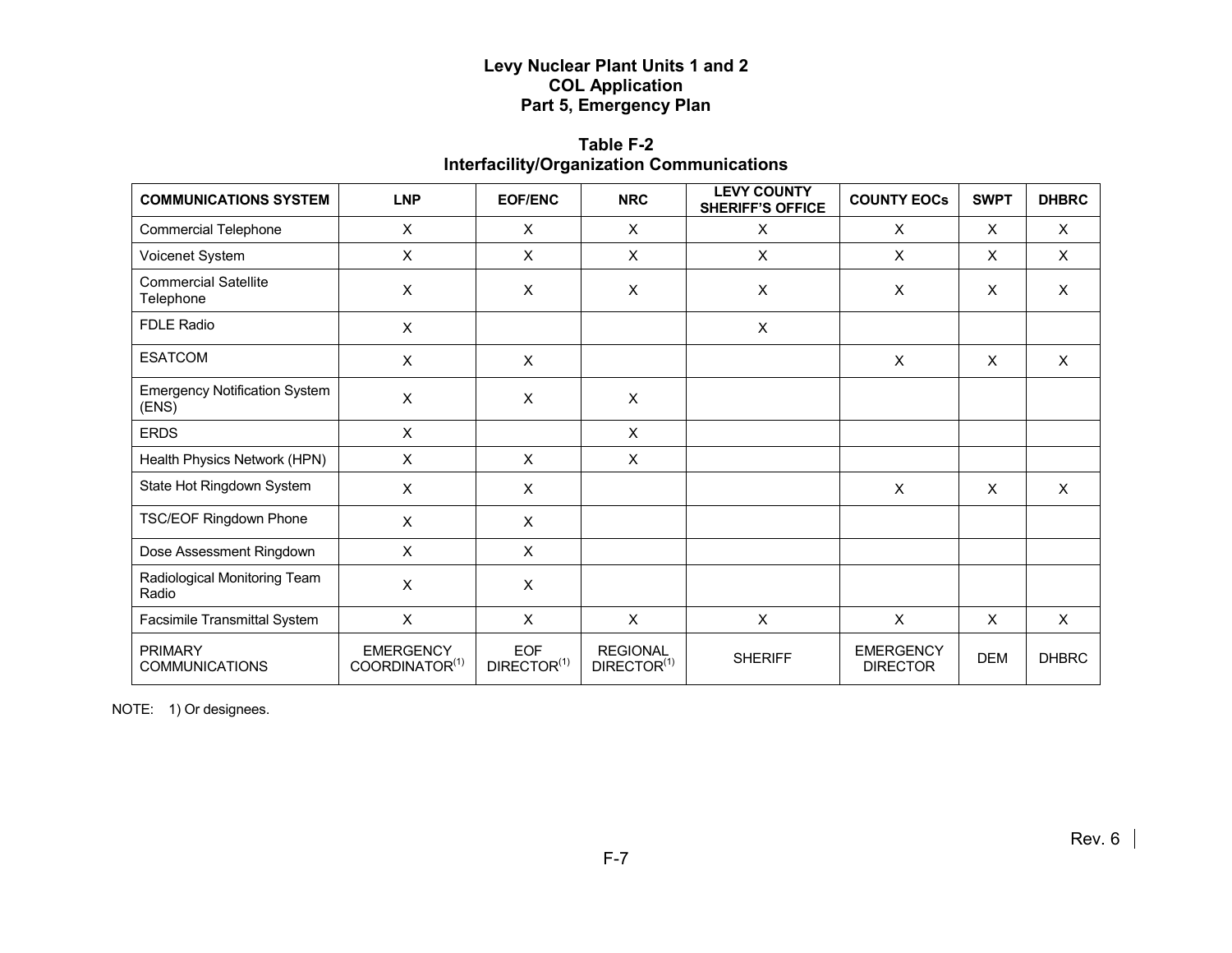## G. PUBLIC EDUCATION AND INFORMATION

This section describes Duke Energy's coordinated public education and information program, designed to educate members of the public regarding emergency notification methods and actions.

## 1. PUBLIC INFORMATION PROGRAM

Duke Energy, in coordination with state and county officials, will provide information to residents, businesses, and transients in the 10-mile Plume Exposure Pathway EPZ at least annually regarding how they will be notified and what their actions should be in an emergency. This information will include, but not necessarily be limited to the following:

- a. Educational information on radiation.
- b. Contact for additional information.
- c. Protective measures (e.g., evacuation routes and relocation centers, sheltering, respiratory protection, and radioprotective drugs).
- d. Special needs of the handicapped.

To accomplish the dissemination of this information, Duke Energy will support, but not necessarily be limited to, the following:

- a. A publication, in the form of brochures, calendars, and/or phone book pages that will be disseminated annually to the residents of Citrus, Levy, and Marion Counties within a 10-mile radius of LNP, and that will be available to the general public within the same area. The publication will include the following:
	- 1. All aspects of public emergency procedures, including evacuation routes, shelters, and other pertinent information that one should be aware of during an emergency.
	- 2. Easily comprehensible written terms for the public regarding radiation.

DEF will develop and distribute public safety information materials for resident, business and transient populations in the 10-mile EPZ for Levy.

# 2. DISTRIBUTION AND MAINTENANCE OF PUBLIC INFORMATION

The public education and information program provides the permanent and transient adult population within the plume exposure EPZ adequate opportunities to become aware of important emergency response information. To accomplish the dissemination of this information, Duke Energy will support, but not necessarily be limited to, publications to be provided in quantity at key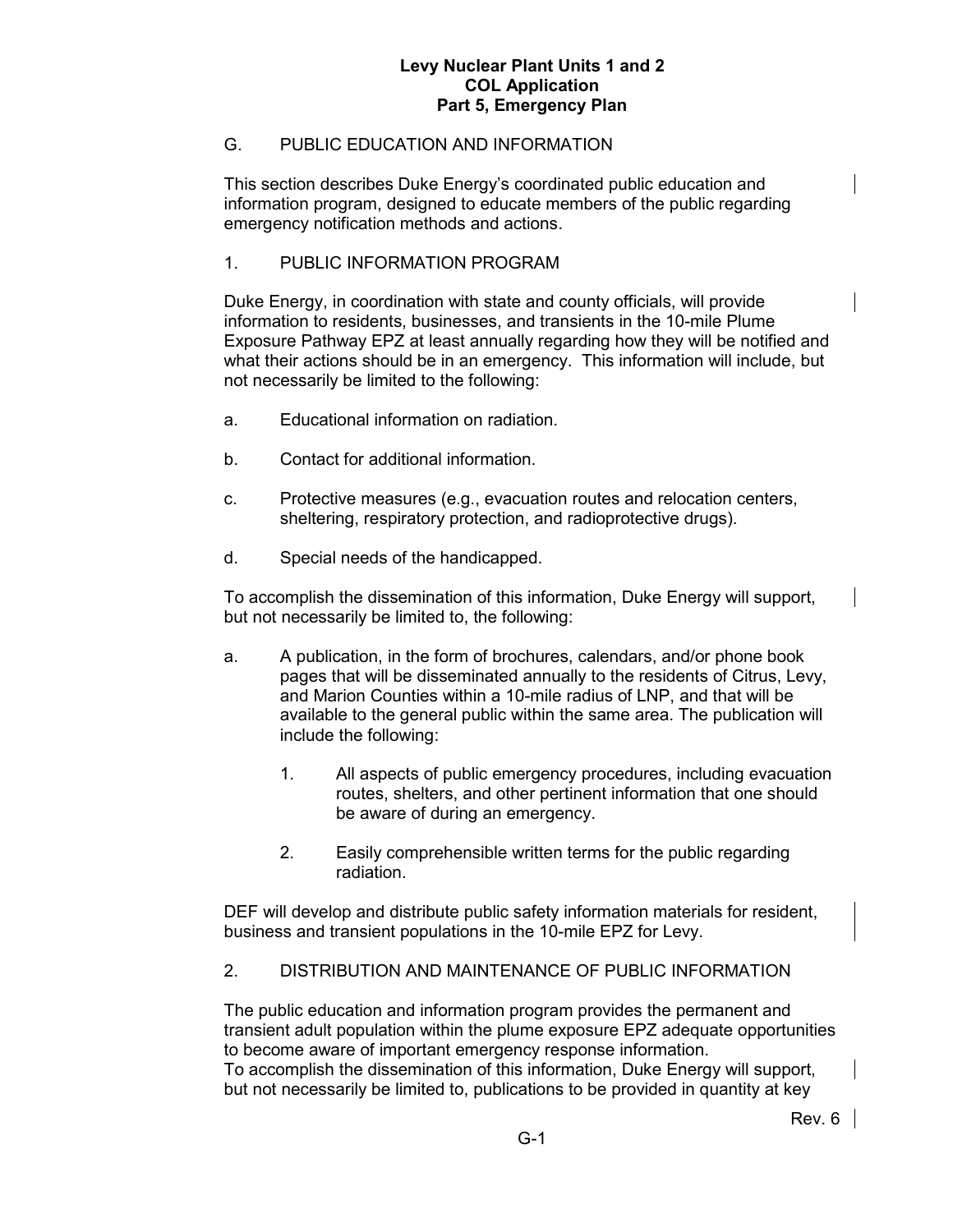locations, such as motels and various business locations, in order to reach any new or transient individuals in the area. These publications will provide appropriate information that would be helpful if an emergency or accident occurs. Such information will refer the new or transient individual to the telephone directory or other source of local emergency information, and provide guidance to appropriate radio and television frequencies.

## 3. NEWS MEDIA COORDINATION

An Emergency News Center (ENC), co-located with the LNP Emergency Operations Facility (EOF) approximately one-half mile east of U.S. 19 on West Venable Street, is designated for the local dissemination of information to the public and news media.

- 4. INFORMATION EXCHANGE
- a. The Emergency News Center (ENC) will be the principal point of contact with the news media during an emergency. Public information is coordinated and disseminated through the ENC. A News Coordinator who has access to all required information will provide plant status and company information during scheduled news conferences and media briefings.
- b. Throughout the emergency and recovery phases, LNP personnel (as designated in implementing procedures) and designated alternates shall periodically meet and/or have timely exchanges of information. These exchanges of information will extend to include other designated spokespersons of local, state, and federal agencies. This exchange will include awareness of media releases.
- c. This timely exchange of information among spokespersons will aid in dispelling most rumors. Additional rumor control is accomplished through obtaining and disseminating accurate information through the representatives in the ENC. Duke Energy customer inquiries are handled by Customer Service Centers. State and local plans and procedures also discuss control of rumors and other misinformation.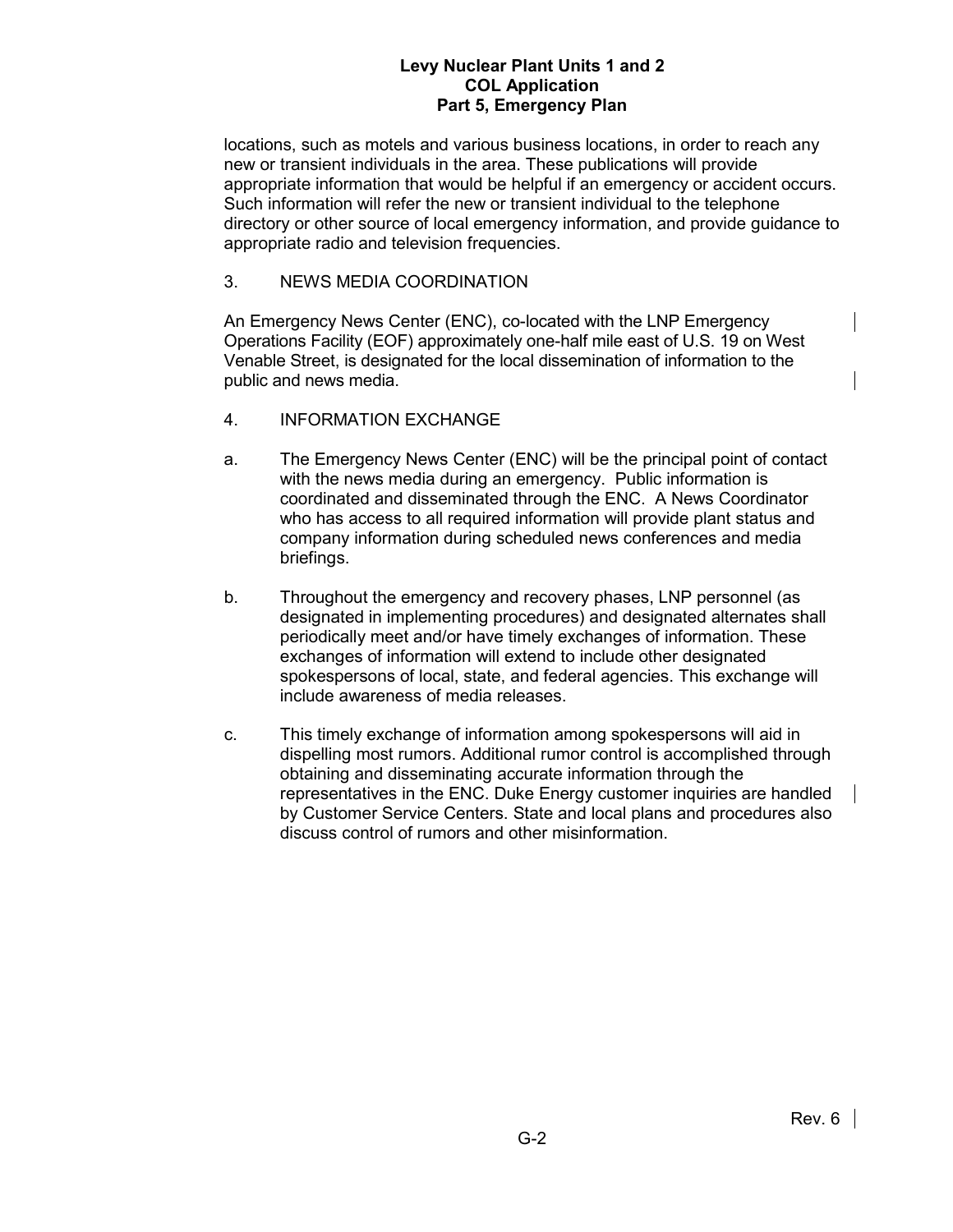### 5. NEWS MEDIA TRAINING

Duke Energy, in cooperation with state and county emergency management, conducts an annual program to acquaint the news media with the emergency plans; information concerning radiation and operation of the plant; and points of contact for release of public information during an emergency. These briefings may be in the form of a group presentation or may be accomplished by documented individual contacts throughout the year.

 $\mathbf{I}$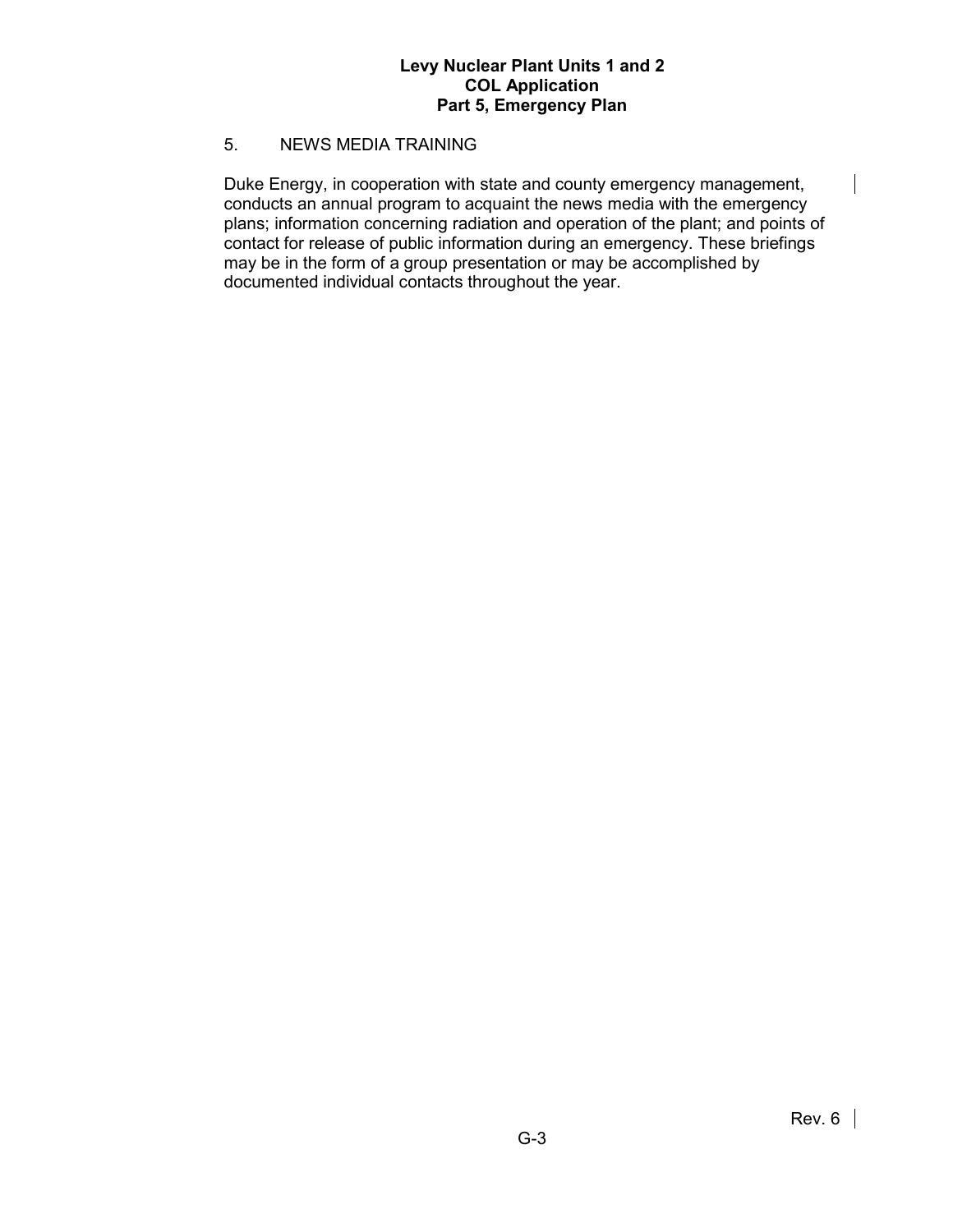## H. EMERGENCY FACILITIES AND EQUIPMENT

This section addresses emergency response facilities and equipment used, both on-site and off-site, to augment the LNP Emergency Response Organization (ERO) and effectively mitigate and control emergencies.

The purpose of emergency response facilities is to provide centralized locations for organized command and control of on-site and off-site activities performed during an emergency. The facilities provide a location for the ERO to direct or perform their responsible activities and coordinate activities with other organizations.

The following facilities will be discussed in this section, along with the associated equipment to support emergency response:

- a. Control Rooms (CRs).
- b. Technical Support Centers (TSCs).
- c. Operations Support Centers (OSCs).
- d. Emergency Operations Facility (EOF).
- e. Emergency News Center (ENC).

Where adequate description is provided in the LNP FSAR, such information will be incorporated by reference.

- 1. ON-SITE EMERGENCY RESPONSE FACILITIES
- 1.1 CONTROL ROOMS
- a. Characteristics
	- 1. Located in the Auxiliary Building (of each Unit 1 and 2), as shown in Figure Intro-2.
	- 2. Includes the main control area, operations staff areas, and offices for the shift.
	- 3. Control Room habitability and radiation protection is served by the nuclear island nonradioactive ventilation system (VBS) and the emergency habitability system (VES), as described in Sections 9.4 and 6.4 respectively, of the LNP FSAR.
- b. Functions
	- 1. Reactor and plant control.
	- 2. Interim location for Emergency Coordinator.
	- 3. Accident recognition, classification, and mitigation.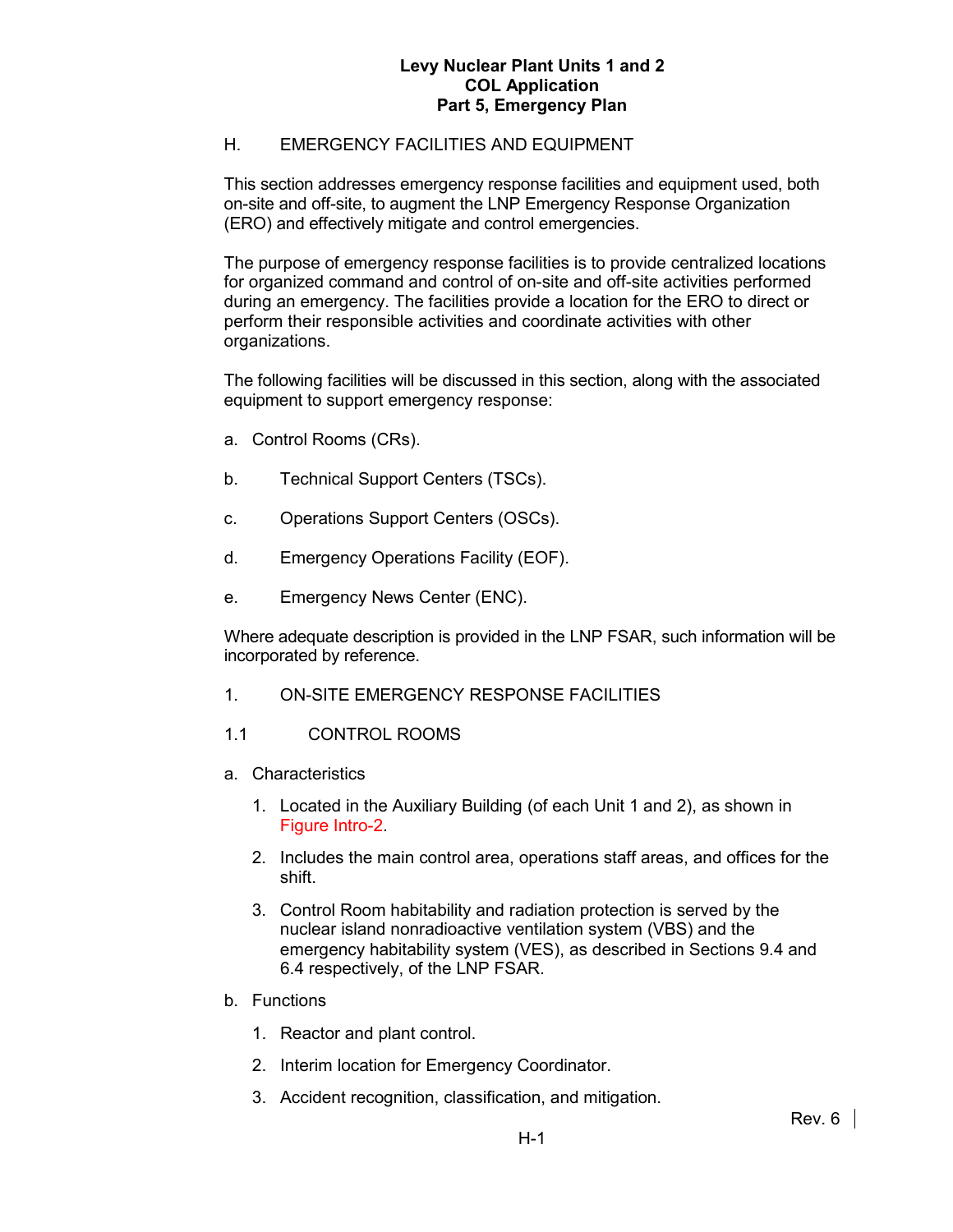- 4. Notification of off-site agencies.
- 5. Recommendations for immediate protective actions for the public.
- 6. Alerting of on-site personnel.
- 7. Initial dose projections.
- 8. Activation of LNP/Duke Energy emergency response facilities and recall of emergency personnel.
- 9. Activation of ERDS.
- c. Emergency Equipment and Supplies
	- 1. Qualified Data Processing Subsystem (QDPS).
	- 2. Safety Parameter Display System (SPDS is part of the Data Display System (DDS).
	- 3. Measurement and Indication of Regulatory Guide 1.97 variables (QDPS and DDS).
	- 4. Radiation Monitoring System (RMS) via DDS.
	- 5. Fire Detection System via DDS.
	- 6. Kitchen and sanitary facilities.
	- 7. Reliable voice communications with the TSCs, OSCs, EOF, NRC Operations Center, and state and local government 24-hour warning points and state EOC.
	- 8. Typical emergency supplies, as described in Table H-1; and emergency plan administrative procedures.
- 1.2 TECHNICAL SUPPORT CENTERS
- a. Characteristics
	- 1. Located within the Protected Area at Elevation 117.6" in the passage from the Annex Building to the Control Rooms (of each Unit 1 and 2), as shown in Figure Intro-2. Each TSC command room covers 2144 square feet with four (4) adjoining conference rooms which cover 988 square feet. Each TSC is sized for a minimum of 25 persons, including 20 persons designated by Duke Energy and five NRC personnel.
	- 2. The Technical Support Center has been established consistent with NUREG-0696 guidelines.
	- 3. Exterior walls, roof, and floor are built to Seismic Category II requirements.
	- 4. Served by the nuclear island nonradioactive ventilation system (VBS), as described in Section 9.4 of the LNP FSAR. Provided with radiation protection equivalent to Control Room habitability requirements, such that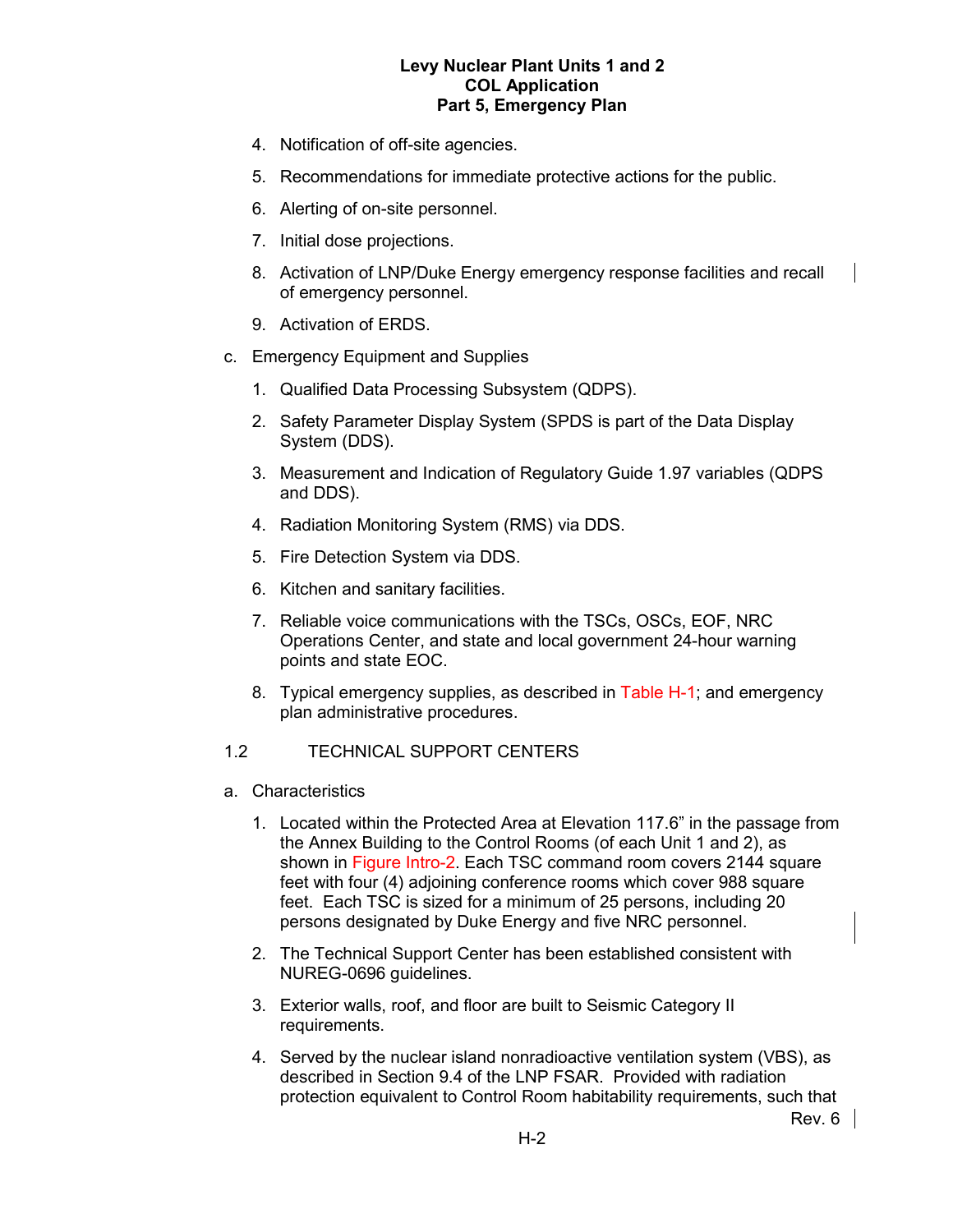the dose to an individual in the TSC for the duration of a design basis accident is less than 5 Rem TEDE.

- 5. Environmentally controlled to provide room air temperature, humidity and cleanliness appropriate for personnel and equipment.
- 6. Reliable power for habitability systems and battery pack emergency lighting are provided.
- 7. Equipment is non-safety related and nonredundant.
- 8. Designed using human factors criteria contained in APP-GW-GLR-136, *AP1000 Human Factors Program Implementation for the Emergency Operations Facility and the Technical Support Center*.
- 9. The TSC function will be relocated to the control room (or alternate location, as determined by the EC), if the primary TSC is uninhabitable.
- b. Functions
	- 1. Command and communications center for Emergency Coordinator (EC) and assigned staff upon TSC activation. The affected unit TSC is officially activated by the EC when the necessary personnel are assembled at the TSC to carry out an emergency response function required by the emergency conditions.
	- 2. Performs emergency classification; notification of off-site agencies (including the NRC); and protective action recommendations to off-site agencies.
	- 3. Provides plant management and technical support to plant operations personnel.
	- 4. Prioritizes emergency response team activities in the plant.
	- 5. Assists the Control Room in accident assessment.
- c. Emergency Equipment and Supplies
	- 1. Reliable voice communications with the Control Rooms, EOF, OSCs, NRC Operations Center, and state and local government 24-hour warning points and state EOC, as described in Section F.
	- 2. A visual display system capable of displaying plant data, SPDS, and RMS information.
	- 3. Reference materials, including Mechanical and Electrical Systems Drawings; Plant Operating Manual; FSAR; Corporate, Plant, State, and Local Emergency Plans, are available in hardcopy or online.
	- 4. Temporary decontamination and monitoring area as needed.
	- 5. Survey meter and area radiation monitor.
	- 6. Fax, photocopier equipment, computer networking, and printers.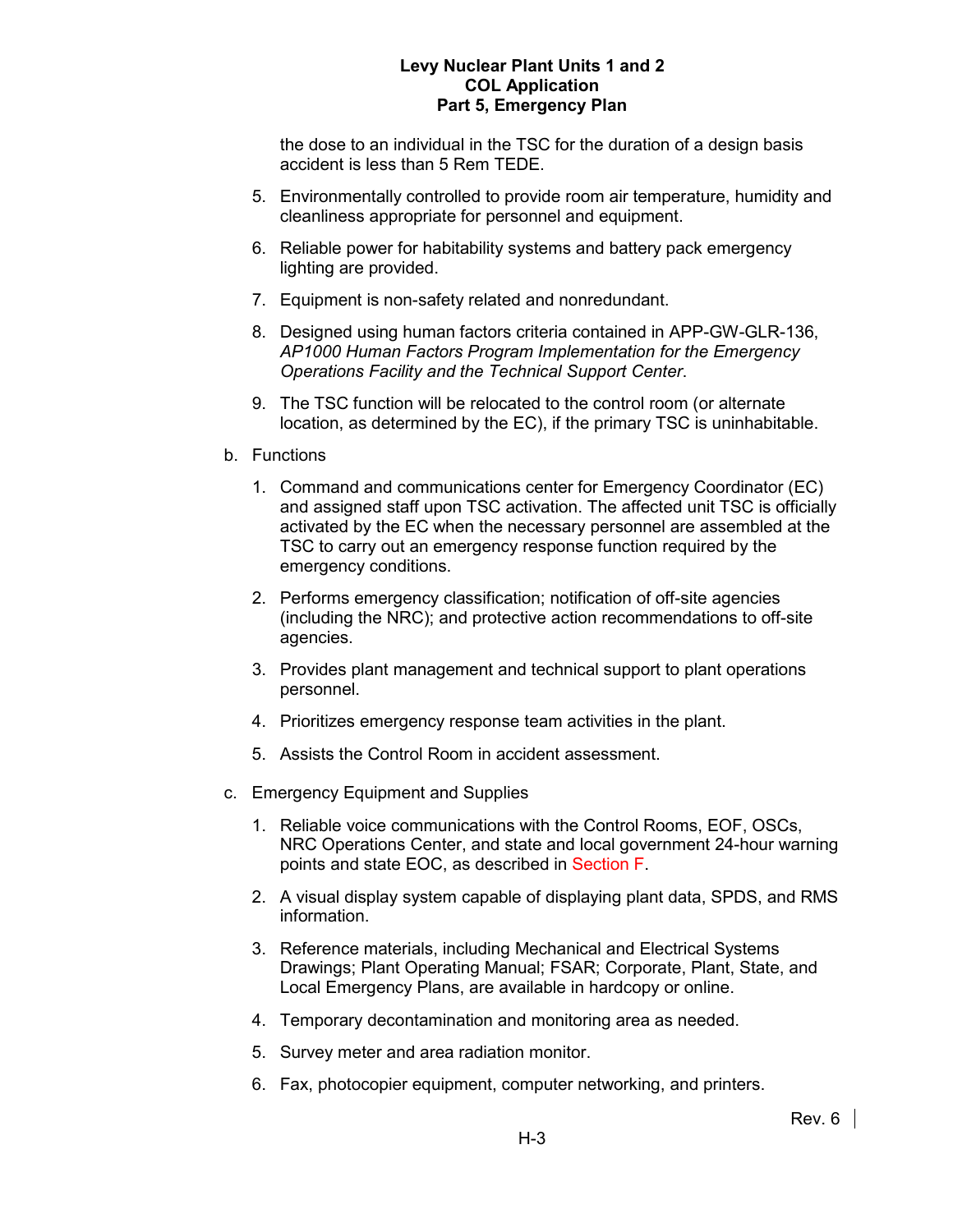- 7. Typical emergency supplies, as described in Table H-1, and emergency plan administrative procedures.
- 1.3 OPERATIONS SUPPORT CENTERS
- a. Characteristics
	- 1. Located inside the Protected Area on the second floor of the Annex Building (of each Unit 1 and 2), adjacent to the Unit 1 and 2 Control Rooms, as shown in Figure Intro-2.
	- 2. The total area for each OSC is approximately 2888 square feet in the ALARA Support Center and Office Area. This location includes separate areas for coordinating and planning OSC activities. Additional space is available in adjacent offices and locker rooms to accommodate additional personnel, as may be required.
	- 3. During an emergency, if the OSC becomes uninhabitable, an alternate location for OSC activities will be designated. Evacuation of the OSC will be conducted in accordance with emergency plan implementing procedures.
- b. Functions
	- 1. Assembly location for OSC manager and operational support personnel (such as maintenance, operations, radiation protection, chemistry) for receipt of equipment and assignments to aid in response to an emergency.
	- 2. Briefing and dispatch of emergency teams.
- c. Emergency Equipment and Supplies
	- 1. Reliable voice communications with the Control Rooms, TSCs, and EOF.
	- 2. Typical emergency supplies, as described in Table H-1 and emergency plan administrative procedures.
- 2. OFF-SITE EMERGENCY RESPONSE FACILITIES

In addition to on-site emergency response facilities, the following off-site facilities are available to provide support during an emergency.

- 2.1 EMERGENCY OPERATIONS FACILITY
- a. Characteristics
	- 1. Located outside the 10-mile EPZ, but within 20 miles of the LNP Technical Support Centers on West Venable Street in Crystal River, Florida. The facility is a shared EOF with the Crystal River Nuclear Plant (CR3) when CR3 offsite response capability requires an EOF.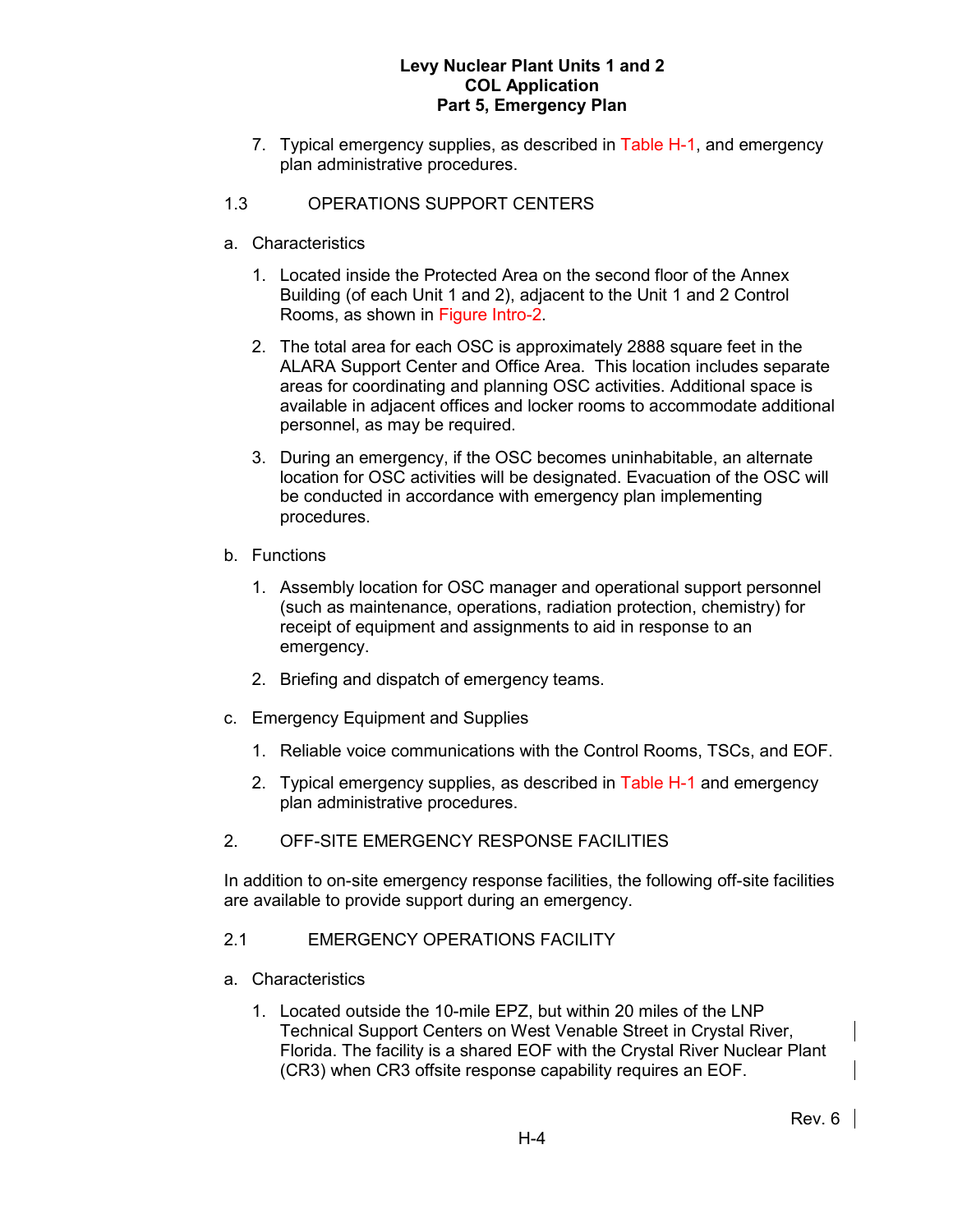- 2. The Emergency Operations Facility has been established consistent with NUREG-0696 (Reference W) guidelines.
- 3. Equipped with a kitchen and shower facilities, as well as an emergency electrical generator. Its classrooms, auditorium, and offices perform double duty to provide approximately 21,000 feet of working space for Duke Energy and other support personnel. Supplemental accommodations for working space may be arranged at local motels and commercial establishments if required.
- 4. Designed using human factors criteria contained in APP-GW-GLR-136, *AP1000 Human Factors Program Implementation for the Emergency Operations Facility and the Technical Support Center*.

#### b. Functions

- 1. Capable to acquire, display and evaluate radiological, meteorological, and plant system data pertinent to offsite protective measures for both LNP and CR3 (when CR3 offsite response capability requires an EOF) without decreasing effectiveness.
- 2. Capable of supporting extended emergency operations, including simultaneous activation with CR3 when CR3 offsite response capability requires an EOF.
- 3. Provide a near-site location for assembling the EOF Staff and representatives of federal, state, county, and industry emergency response agencies.
- 4. Upon activation, performs off-site notification, protective action recommendations, environmental monitoring, and dose projection.
- 5. Emergency communications systems monitoring and control.
- 6. Provides technical analysis and support.
- 7. Receives and displays site status and parameters data.
- 8. Serves as the Recovery Center during recovery operations.
- c. Emergency Equipment and Supplies
	- 1. Equipment will be available in adequate number with connection capability to facilitate unimpeded communication with offsite agencies, onsite emergency response facilities and the Emergency News Center.
	- 2. Equipped with communications systems previously noted in Table F-2. The facilities are equipped with commercial telephones, the DEF Voicenet system, and power base radio service to facilitate contact among the Plant, Corporate facilities, and off-site organizations. The EOF is further

Rev. 6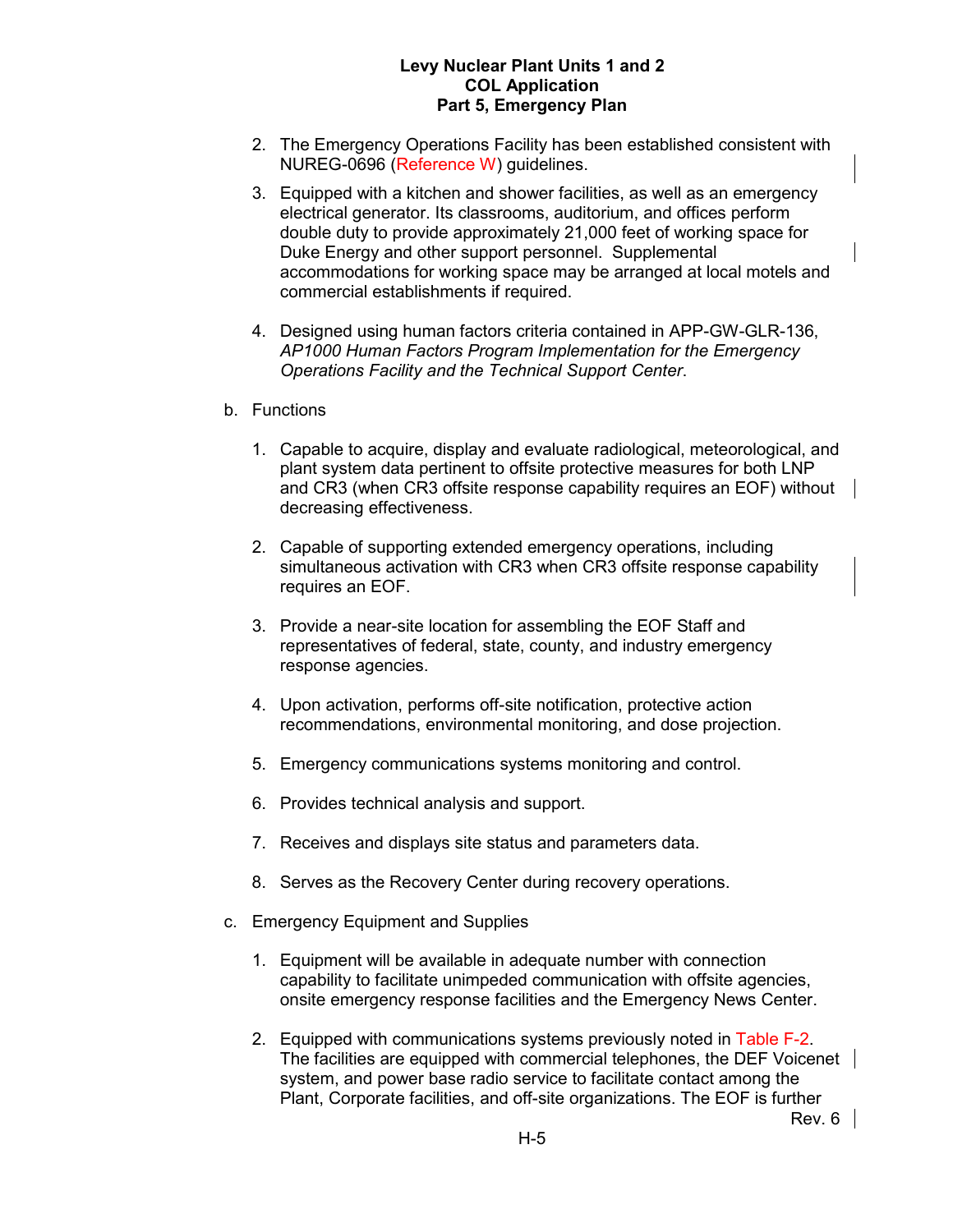equipped with an automatic ringdown telephone system that provides two-party communications between it and the TSCs.

- 3. Hard copy transmission of data is available through dedicated facsimile transmittal equipment located in the EOF and the TSCs/OSCs. Messages, technical data, and other emergency related information can rapidly and efficiently be communicated among the three response facilities. The equipment can also be used to communicate with the state and county EOCs, and any other location that possesses compatible equipment.
- 4. Special communications systems are available for non-Duke Energy support groups. The EOF is included in the State Hot Ringdown Telephone System which consists of four (4) separate networks utilizing dedicated telephone circuits. Each network connects one of the four Nuclear Power Plant sites in the state with the SWPT, the DHBRC, and the county EOCs.
- 5. Several special telephone links have also been installed for use by NRC personnel. These links are described in Section F.1.
- 6. A selection of technical documents is stored in the LNP EOF at all times so these documents will be available whenever the EOF is activated.
- 7. Radiological monitoring equipment will be provided by Health Physics if radiological conditions warrant.
- 8. The display of Plant and other technical data may be useful to the EOF Staff during assessment and mitigation activities. Several information displays are available.

# 2.2 EMERGENCY NEWS CENTER

- a. Characteristics
	- 1. Located at the LNP EOF on West Venable Street in Crystal River, Florida.
	- 2. Equipped with a kitchen and shower facilities, as well as an emergency electrical generator. Supplemental accommodations for working space may be arranged at local motels and commercial establishments if required.
- b. Functions
	- 1. Provide a near-site location for the local dissemination of information to the public and news media.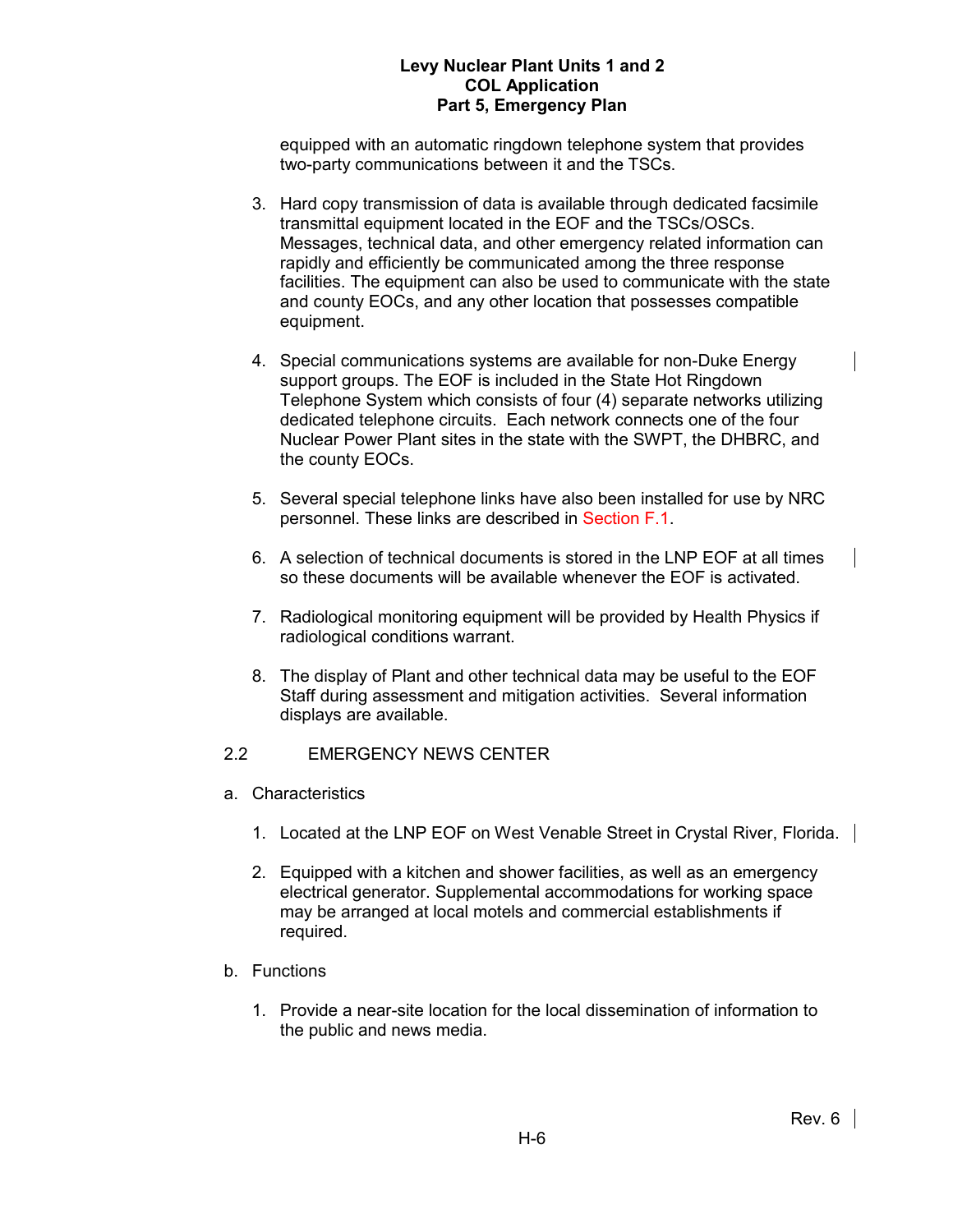- 2. The Public Information Director is responsible for dissemination of information by Duke Energy and for coordination of statements with local, state, and federal authorities from this location.
- c. Emergency Equipment and Supplies
	- 1. Equipped with communications systems previously noted in Table F-2.
	- 2. Hard copy transmission of data is available through dedicated facsimile transmittal equipment. Messages, technical data, and other emergency-related information can rapidly and efficiently be communicated among the three response facilities. The equipment can also be used to communicate with the state and county EOCs, and any other location that possesses compatible equipment.
	- 3. Special communications systems are available for non-Duke Energy support groups.
	- 4. Several special telephone links have also been installed for use by NRC personnel. These links are described in Section F.1.

# 2.3 ALTERNATE EMERGENCY RESPONSE FACILITY

The Alternate Emergency Response Facility is located away from the plant site in the EOF/ENC Facility and its purpose is to stage ERO personnel in a manner that supports rapid response to the LNP site to limit or mitigate site damage or the potential for a radiological release. The Facility will serve as a location for ERO members to assemble and activate in the event that access to the plant's onsite and alternate "onsite" Emergency Response Facilities (TSC and OSC) location is not possible due to a severe weather event, hostile-action or any other reason. The Facility is expected to be staffed short term when the onsite facilities are not accessible; but, it is capable of being staffed for an extended period of time should a hazard to emergency responders exist at the site, and it will contain adequate equipment necessary for supporting its operation. The facility will have at a minimum:

- Communication links with the EOF, control room and security
- Capability to notify offsite response organizations if the emergency operations facility staff is not performing the action
- Capability for engineering assessment activities including, damage control team planning and preparation (items such as general drawings and system information will be accessible to support this capability)
- Computer links to the site to access plant data

Specific setup criteria for the Alternate Emergency Response Facility are contained in the EPIP, Activation and Operation of the Alternate Emergency Response Facility.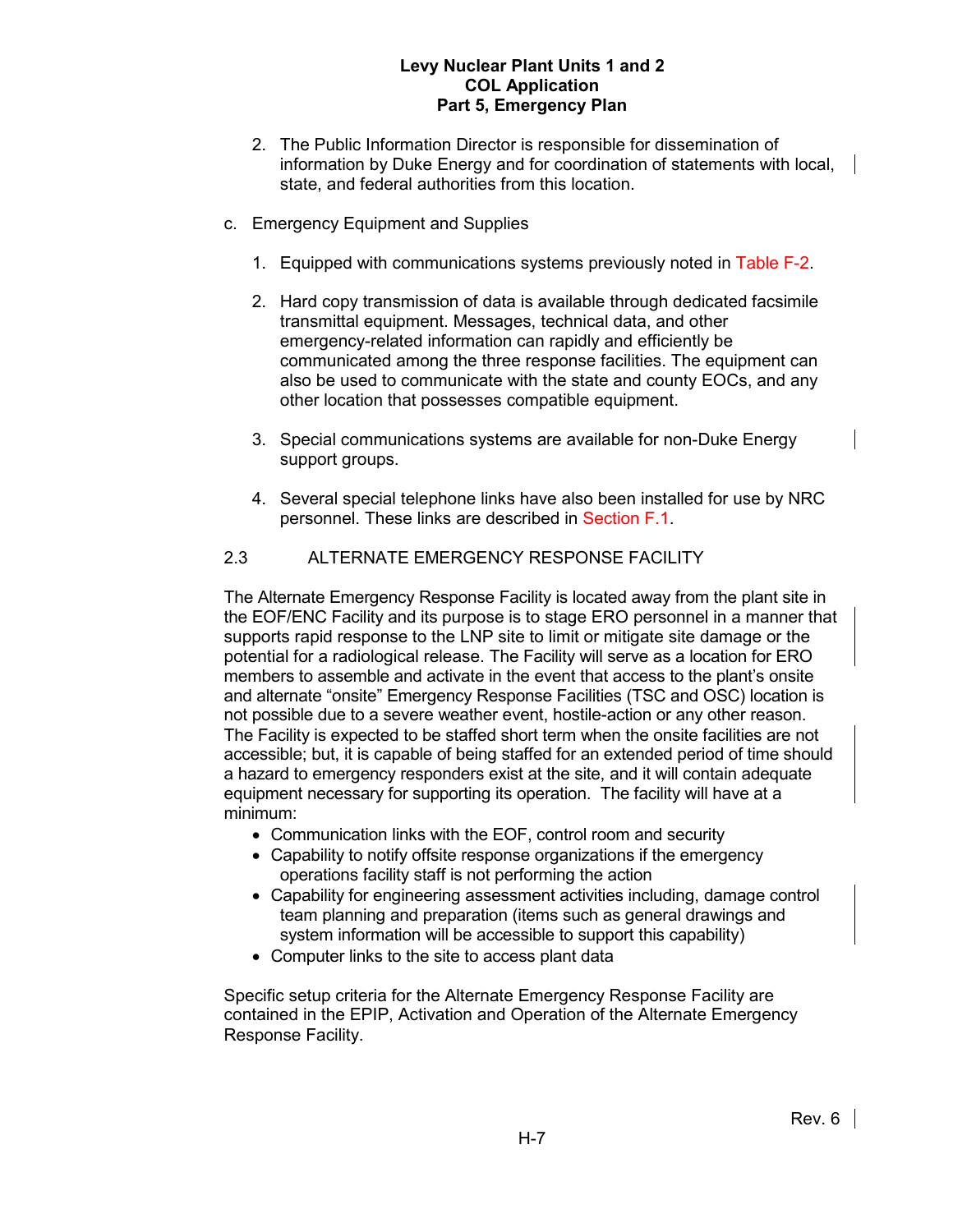# 3. STATE/COUNTY EMERGENCY OPERATIONS CENTERS

The State Emergency Operations Center (SEOC) is the primary center for coordination of state response for any major emergency or disaster. The State Warning Point-Tallahassee (SWPT) and the Citrus, Levy, and Marion County EOCs are also important facilities utilized in the event of an LNP emergency. The SWPT is the formal contact point between Duke Energy and the affected local areas, and the source of directives from the state government to the county EOCs. The inter-relationship of Duke Energy with these centers and federal agencies (see implementing procedures) assures prompt emergency response and appropriate actions for all affected organizations and the general public.

4. ACTIVATION AND STAFFING OF EMERGENCY RESPONSE **FACILITIES** 

NUREG-0654 Criterion II.B.5 states that the "licensee must be able to augment on-shift capabilities within a short period after declaration of an emergency." It further defines that short period as 30 and 60 minutes.

Duke Energy has put into place plans and procedures to ensure timely activation of the emergency response facilities. The Shift Manager, acting as Emergency Coordinator (EC), will initiate a call-out in accordance with emergency plan implementing procedures. The Emergency Response Organization (ERO) augmentation process identifies individuals who are capable of fulfilling the specific response functions that are listed in Table B-1, Minimum Staffing Requirements for Emergencies. This table was developed based on the functions listed in NUREG-0654, Table B-1. The "Capability for Additions" times shown in Table B-1, Minimum Staffing Requirements for Emergencies, are from time of notification.

Depending on the emergency, personnel with required expertise will be contacted on a priority basis, as shown in Table B-1. Additional personnel will be available to provide communications; onsite and offsite radiological assessment; repair and corrective actions; and technical support within a short period of time.

A goal of 60 minutes for minimum staffing, following the notification of an Alert has been established for the ERO personnel responding to the station emergency facilities. A goal of 60 minutes for minimum staffing, following the notification of a Site Area Emergency or higher emergency classification, has been established for the ERO personnel responding to the station emergency facilities and EOF. Additionally, plans have been developed to ensure timely functional activation and staffing of the ENC when the classification of a Site Area Emergency or higher emergency classification is declared.

It is the goal of the organization to be capable of declaring the applicable emergency response facility operational within 15 minutes of achieving minimum staffing. The facility can be declared operational when the following conditions are met:

• Minimum staffing has been achieved.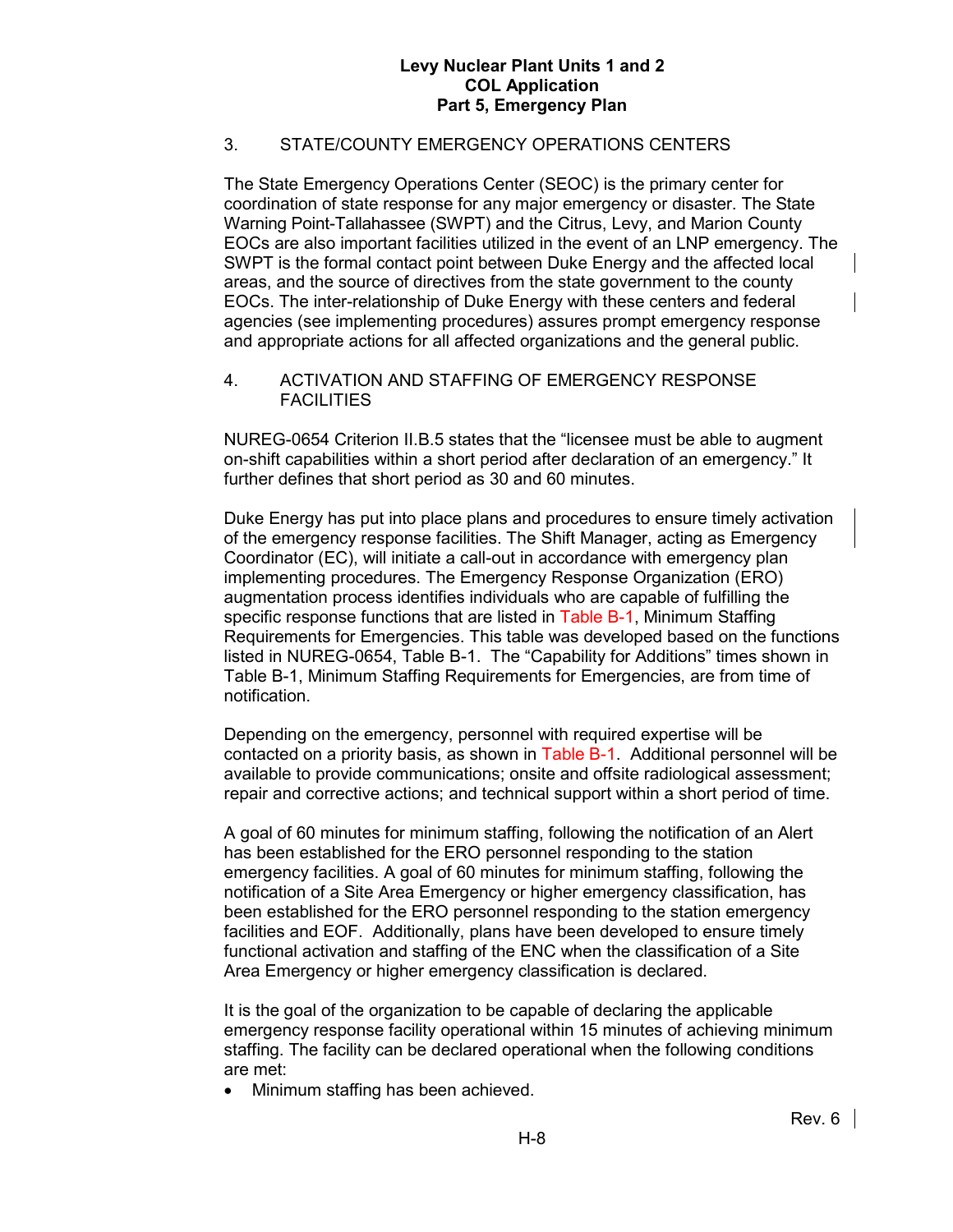- Personnel have been briefed on the situation and a proper turnover has been conducted.
- The facility is functionally capable of performing the appropriate emergency response activity.

The 60-minute response time and 15-minute activation times are not applicable to the ENC. ENC personnel must first coordinate the decision to activate the ENC with the appropriate offsite authorities responding to the facility.

Depending on the emergency classification declared at the site, State and local emergency response personnel will also staff and activate their emergency response facilities.

5. ON-SITE MONITORING SYSTEMS

Duke Energy maintains and operates on-site monitoring systems needed to provide data that is essential for initiating emergency measures and performing accident assessment. This includes monitoring systems for geophysical phenomena, radiological conditions, plant processes, and fire and combustion products.

- a. Subsection 3.7 of the LNP FSAR provides a description of the seismic monitoring system.
- b. Sections 11.5 and 12.3 of the LNP FSAR provide a description of the installed radiological monitoring systems. In addition to the installed systems, Duke Energy maintains an adequate supply of portable radiation monitoring and sampling equipment, including dedicated emergency response equipment, consistent with this section of this Plan.
- c. Section 11.5 of the LNP FSAR provides a description of the plant process monitoring systems.
- d. Section 9.5.1.8 of the LNP FSAR provides a description of the plant fire monitoring system.
- 6. ACCESS TO DATA FROM ENVIRONMENTAL MONITORING SYSTEMS
- a. Duke Energy acquires meteorological data from the National Weather Service (NWS) during periods when the primary system is unavailable. Back-up seismic data are available from the U.S. Geological Survey. Flooding data are available from the National Oceanic and Atmospheric Administration (NOAA) Hydro-Meteorological Reports. These data are shared with affected local, state, and federal authorities via the communications links discussed in Section F of this Plan.
- b. The LNP Off-site Dose Calculation Manual (ODCM) describes the LNP off-site monitoring systems. In addition to the monitoring systems, equipment, and radiological laboratory facilities provided at the plant,

Rev. 6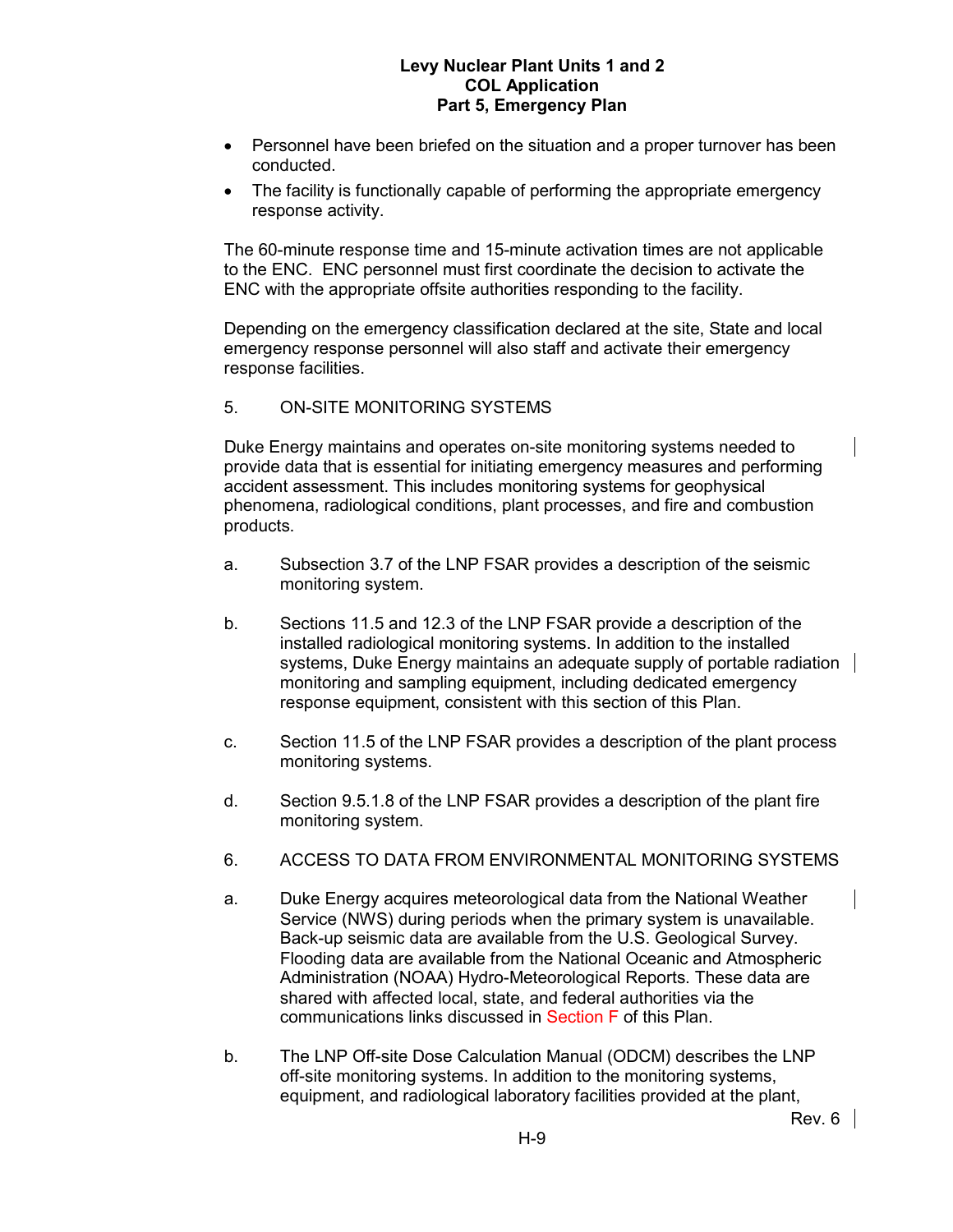Duke Energy maintains arrangements to obtain back-up radiological monitoring and analysis support from off-site organizations. Section A of this Plan provides a description of these arrangements and the capabilities of the affected organizations and facilities. Appendix 3 of this Plan provides information regarding certifications from these support organizations.

Environmental Radiological Monitoring equipment includes multiple radioiodine and particulate monitors and thermoluminescent dosimeters or other dose integrating devices. The dosimeters are posted and collected in accordance with Table 1, of NRC's Branch Technical Position for the Environmental Radiological Monitoring Program, Rev. 1 (Reference S). The LNP ODCM provides locations of posted dosimeters and air samplers.

- c. Section C.3 of this Plan provides a description of the available laboratory facilities.
- 7. OFF-SITE RADIOLOGICAL MONITORING EQUIPMENT

The Department of Health, Bureau of Radiation Control (DHBRC) is responsible for the evaluation and assessment of radiological emergencies in the State of Florida and for providing recommendations for protective actions to the DEM. DHBRC Standard Operating Procedures (Chapter 8 of the State Plan) contains inventories of radiation response emergency kits, radiological laboratory equipment, and mobile laboratory equipment available through the agency. The Mobile Emergency Radiological Laboratory (MERL) also contains wind speed and direction instruments. Additional assistance on meteorological conditions and forecasts is available per the State Plan through the NWS in Ruskin, Florida.

Duke Energy has capabilities and resources for field monitoring with additional dosimetry as specified in LNP's ODCM concerning the Environmental Radiological Monitoring Program. Thermoluminescent dosimeter (TLD) stations have been placed around the Site in each accessible sector at various distances.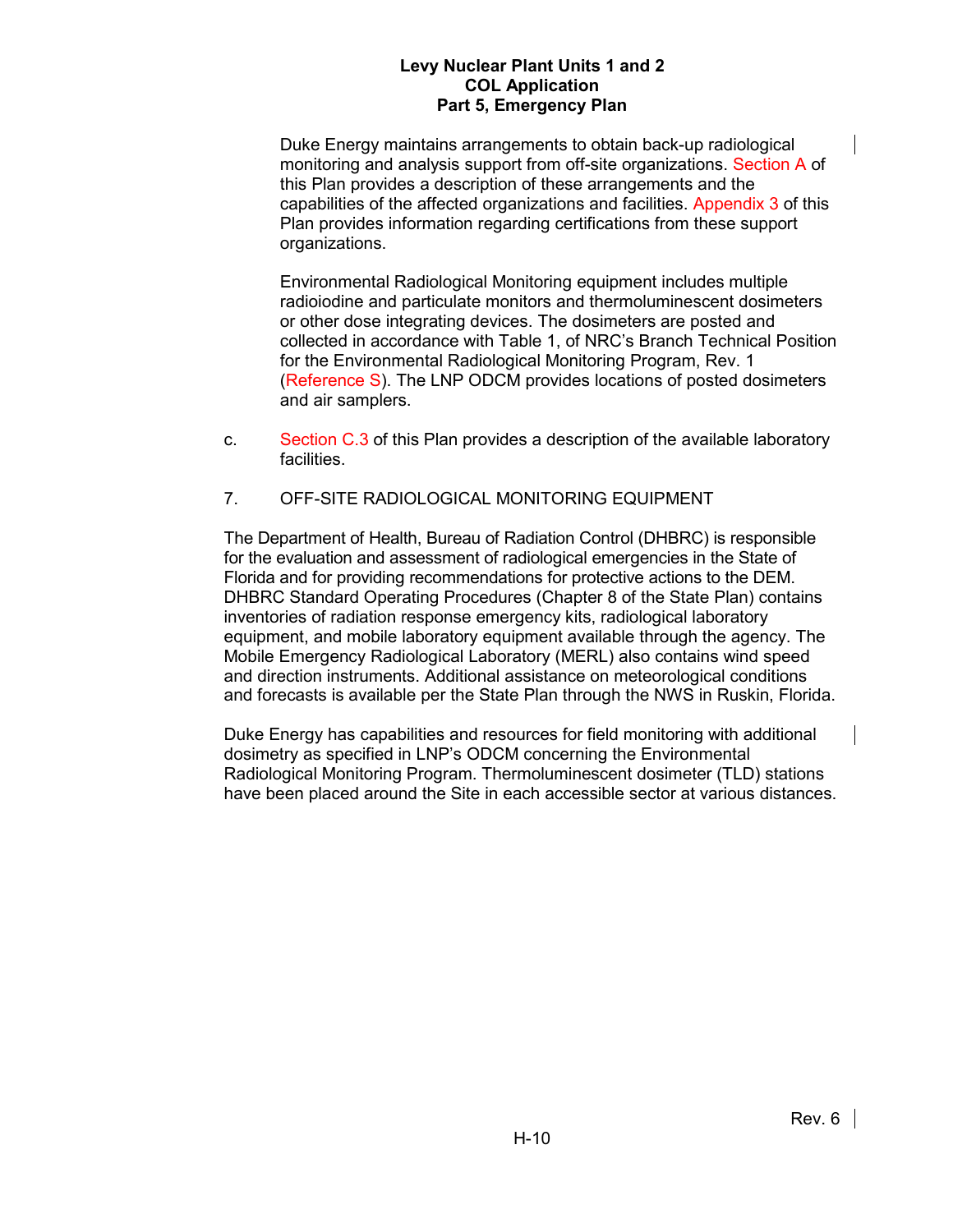# 8. METEOROLOGICAL INSTRUMENTATION AND PROCEDURES

Meteorological parameters required for dose assessments are measured by onsite instrumentation maintained by Duke Energy with readouts in the Control Rooms. Specific directions are provided in implementing procedures for incorporating on-site meteorological data into the dose assessment calculations. A 60.4-m (198-ft) meteorological tower is located on-site approximately 1500-m (4920-ft) west-southwest of the proposed LNP reactor locations. The following meteorological parameters are measured:

- 1. Wind Speed, 60-m (197-ft)
- 2. Wind Direction, 60-m (197-ft)
- 3. Wind Speed, 10-m (33-ft)
- 4. Wind Direction, 10-m (33-ft)
- 5. Ambient Temperature, 60-m (197-ft)
- 6. Ambient Temperature, 10-m (33-ft)
- 7. Delta Temperature (Stability Class), 60-m (197-ft) and 10-m (33-ft)

Real time meteorological data will be digitally displayed in the Control Rooms, with provisions for computerized historical storage and retrieval, for use in accident scenarios. Real time meteorological data will also be available in the EOF and TSCs. The system records 1-minute averages of wind speed, wind direction, ambient temperature, dew point temperature, and differential temperature, and calculates 15-minute and hourly averages of each of these parameters. Cumulative hourly precipitation is also recorded. The meteorological data from the tower is stored and maintained electronically for historical future retrieval and remote interrogation.

## 9. EMERGENCY EQUIPMENT AND SUPPLIES

Emergency facilities and equipment are inspected and inventoried in accordance with emergency preparedness administrative procedures. The purpose of the inventories is to maintain emergency supplies up-to-date. These procedures provide information on location and availability of emergency equipment and supplies. An inventory of all emergency equipment and supplies is performed on a quarterly basis and after each use in an actual emergency or drill. During this inventory, radiation monitoring equipment is checked to verify that required calibration period and location are in accordance with the inventory lists. Surveillances include an operational check of instruments and equipment. Equipment, supplies, and parts which have a shelf-life are identified, checked, and replaced as necessary. Sufficient reserves of instruments and equipment are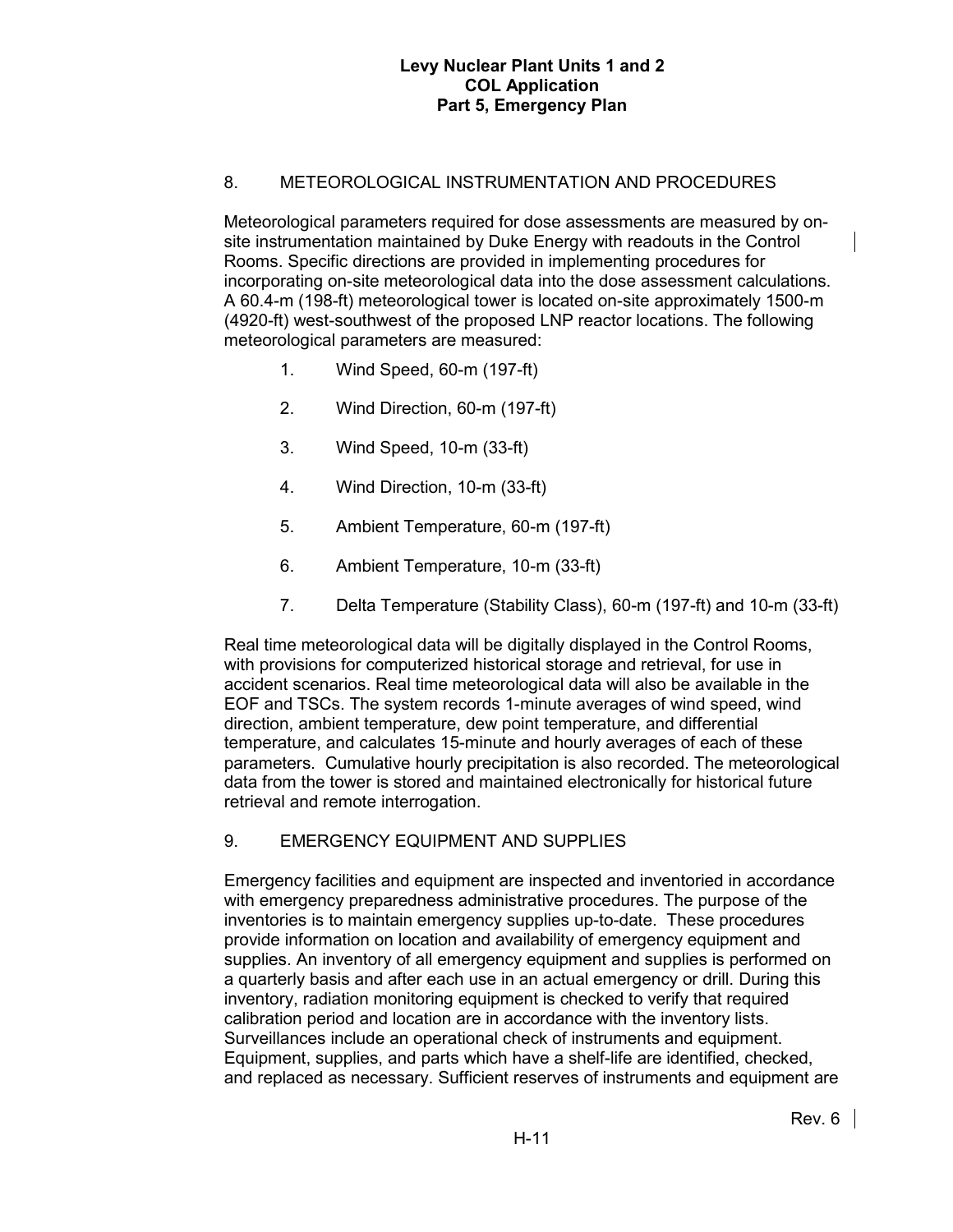maintained to replace those which are removed from emergency kits or lockers for calibration or repair.

## 10. EMERGENCY KITS

Table H-1 lists typical emergency equipment and supplies included in emergency kits, along with their locations.

#### 11. RECEIPT OF FIELD MONITORING DATA

Dose Assessment personnel located in the EOF are designated as the central point for the receipt of off-site monitoring data results and sample media analysis results collected by Duke Energy personnel. Resources exist within the organization to evaluate the information and make recommendations based upon the evaluations.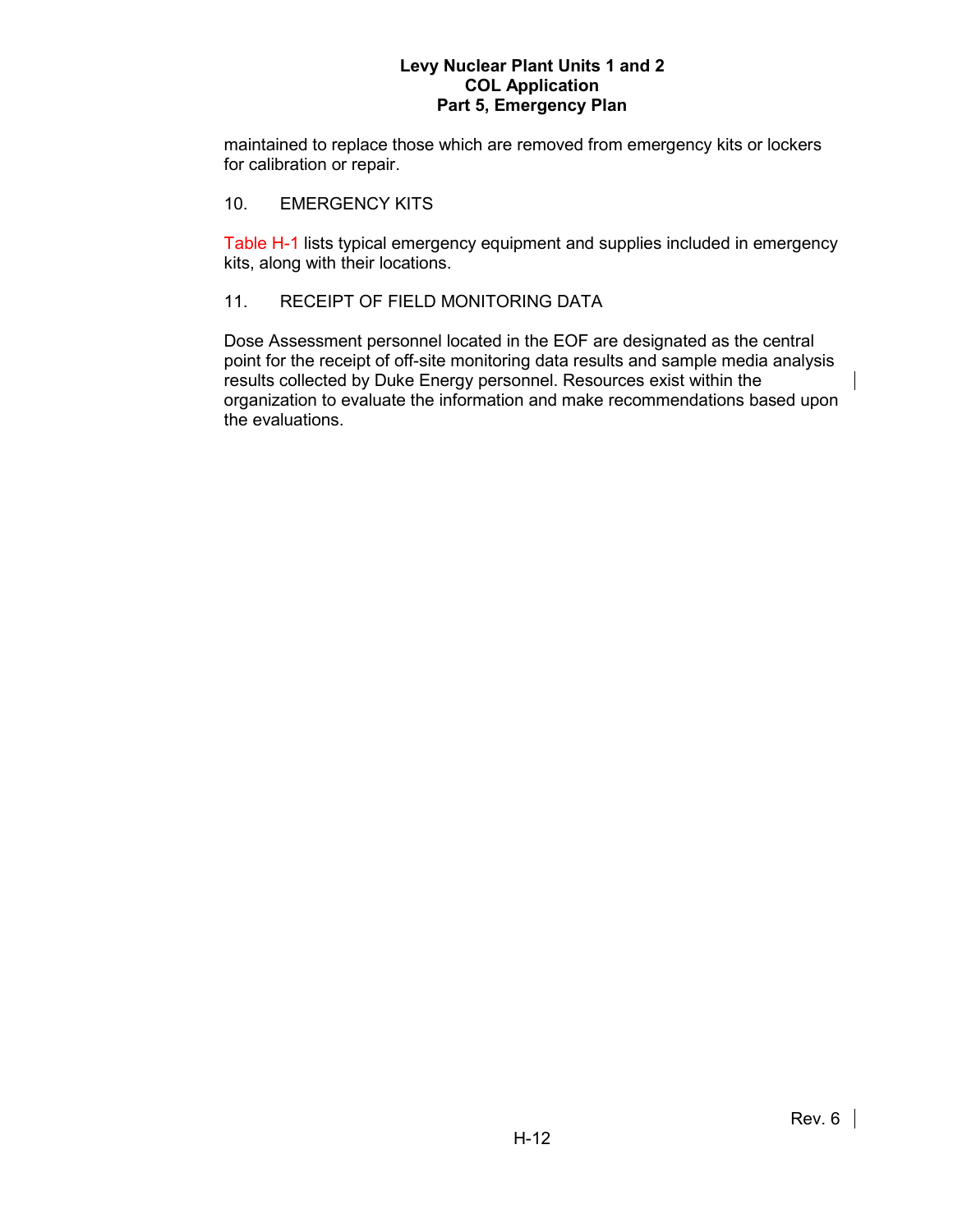# **Table H-1 Typical Emergency Kit Equipment/Supplies and Locations**

| <b>Kit Contents</b>  |                                                                  |                   |                                            |  |  |  |  |
|----------------------|------------------------------------------------------------------|-------------------|--------------------------------------------|--|--|--|--|
|                      | Compass                                                          |                   | Pens, Pencils                              |  |  |  |  |
|                      | <b>Protective Clothing</b>                                       |                   | Calculator<br><b>Plant Survey Map</b>      |  |  |  |  |
|                      | Air Sampler Heads                                                |                   |                                            |  |  |  |  |
| $\qquad \qquad -$    | Tape, Barricade                                                  | $\qquad \qquad -$ | Area Map                                   |  |  |  |  |
|                      | <b>TLD Badges</b>                                                |                   | <b>HP Probes</b>                           |  |  |  |  |
|                      | Tape, Masking                                                    |                   | <b>Check Source</b>                        |  |  |  |  |
|                      | <b>Radiation Signs</b><br><b>Plastic Rain Gear</b>               |                   | Area Monitor (or Electronic<br>Dosimeters) |  |  |  |  |
|                      |                                                                  |                   |                                            |  |  |  |  |
|                      | <b>Smears</b>                                                    | <b>Batteries</b>  |                                            |  |  |  |  |
|                      | <b>Electronic Dosimeters</b>                                     | —                 | Flashlight                                 |  |  |  |  |
|                      | Air Filters, Particulate                                         |                   | Felt Marker, Black                         |  |  |  |  |
|                      | <b>Charcoal Cartridges</b>                                       |                   | <b>Shoe Covers</b>                         |  |  |  |  |
|                      | <b>Silver Zeolite Cartridges</b>                                 |                   | Gloves                                     |  |  |  |  |
| $\qquad \qquad -$    | <b>Labeled Envelopes</b>                                         |                   | Pad Paper                                  |  |  |  |  |
|                      | SH-4 Sample Mount and Holder                                     |                   |                                            |  |  |  |  |
|                      | Bottle, for water samples                                        |                   |                                            |  |  |  |  |
|                      |                                                                  |                   |                                            |  |  |  |  |
| <b>Kit Locations</b> |                                                                  |                   |                                            |  |  |  |  |
|                      | <b>LNP Control Rooms</b>                                         |                   |                                            |  |  |  |  |
|                      | Technical Support Centers/Operations Support Centers (TSCs/OSCs) |                   |                                            |  |  |  |  |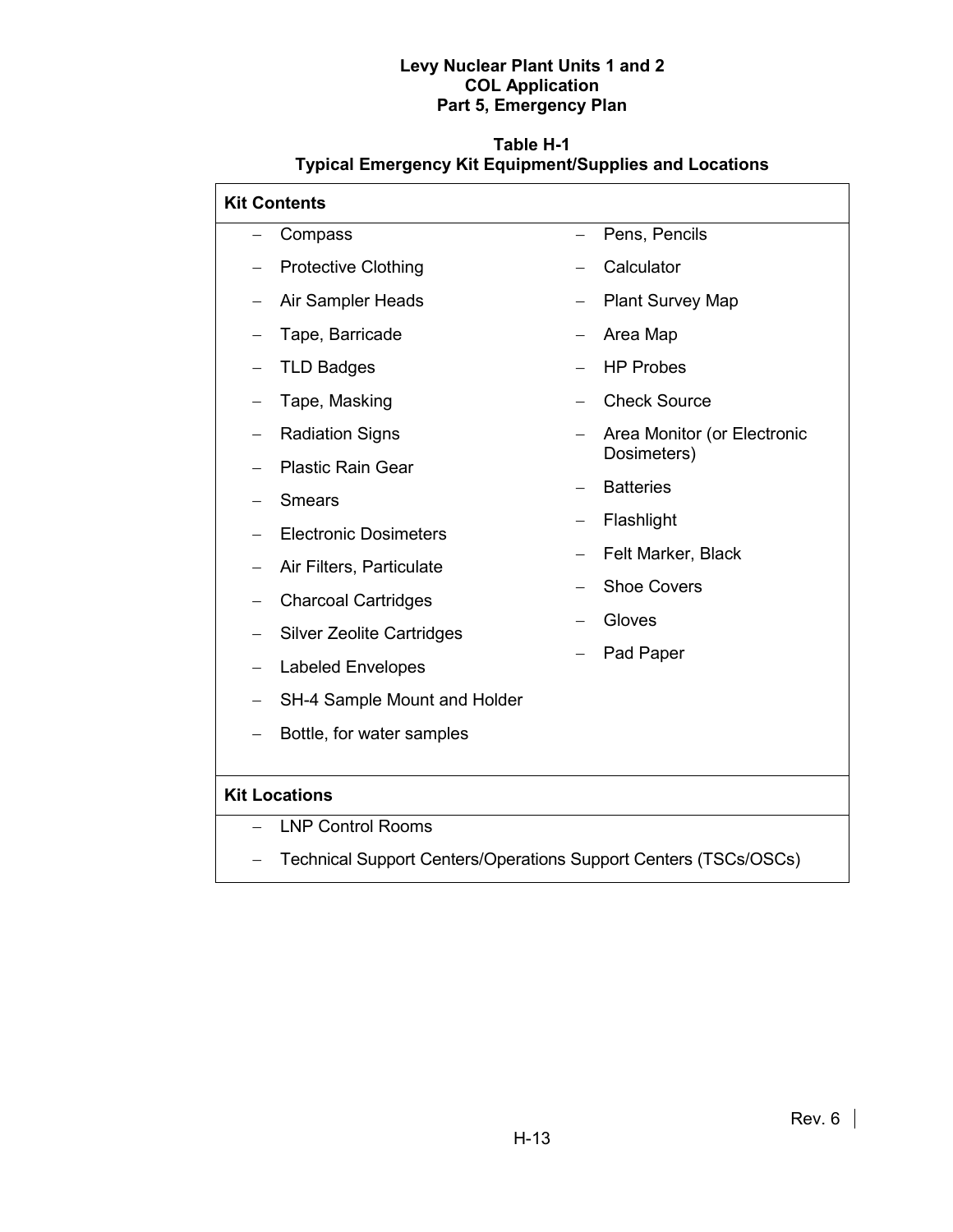### I. ACCIDENT ASSESSMENT

This section describes the methods, systems, and equipment available for assessing and monitoring actual or potential off-site consequences of a radiological emergency. Use of the equipment described in this section during an emergency is detailed in emergency plan implementing procedures.

## 1. PARAMETERS INDICATIVE OF EMERGENCY CONDITIONS

Plant system and effluent parameter values characteristic of the spectrum of off-normal conditions and accidents, and the manner in which these values are used to classify an emergency, are provided in Section D. Emergency response procedures and implementing procedures include methods for quickly assessing plant system and effluent parameter values, and classifying the emergency condition. Additional information describing on-site instrumentation is provided in Section I.2.

## 2. PLANT MONITORING SYSTEMS

Initial values and continuing assessment of plant conditions through the course of an emergency may rely on reactor coolant sample results, radiation and effluent monitors, in-plant iodine instrumentation, and containment radiation monitoring. Subsection 9.3.3 of the LNP FSAR describes provisions for obtaining samples under accident conditions. Section 11.5 of the LNP FSAR describes the LNP radiation monitoring systems.

## 2.1 RADIOLOGICAL MONITORING

The radiation monitoring system (RMS) provides plant effluent monitoring, process fluid monitoring, airborne monitoring, and continuous indication of the radiation environment in plant areas where such information is needed. Radiological monitors are provided for plant systems, as described in Section 3.11 of the LNP FSAR.

The radiation monitoring system is divided functionally into two subsystems:

- a. Process, airborne, and effluent radiological monitoring and sampling.
- b. Area radiation monitoring.

Fluid process radiological monitors are provided for the following:

- a. Steam Generator Blowdown.
- b. Component Cooling Water System.
- c. Main Steam Line.
- d. Service Water Blowdown.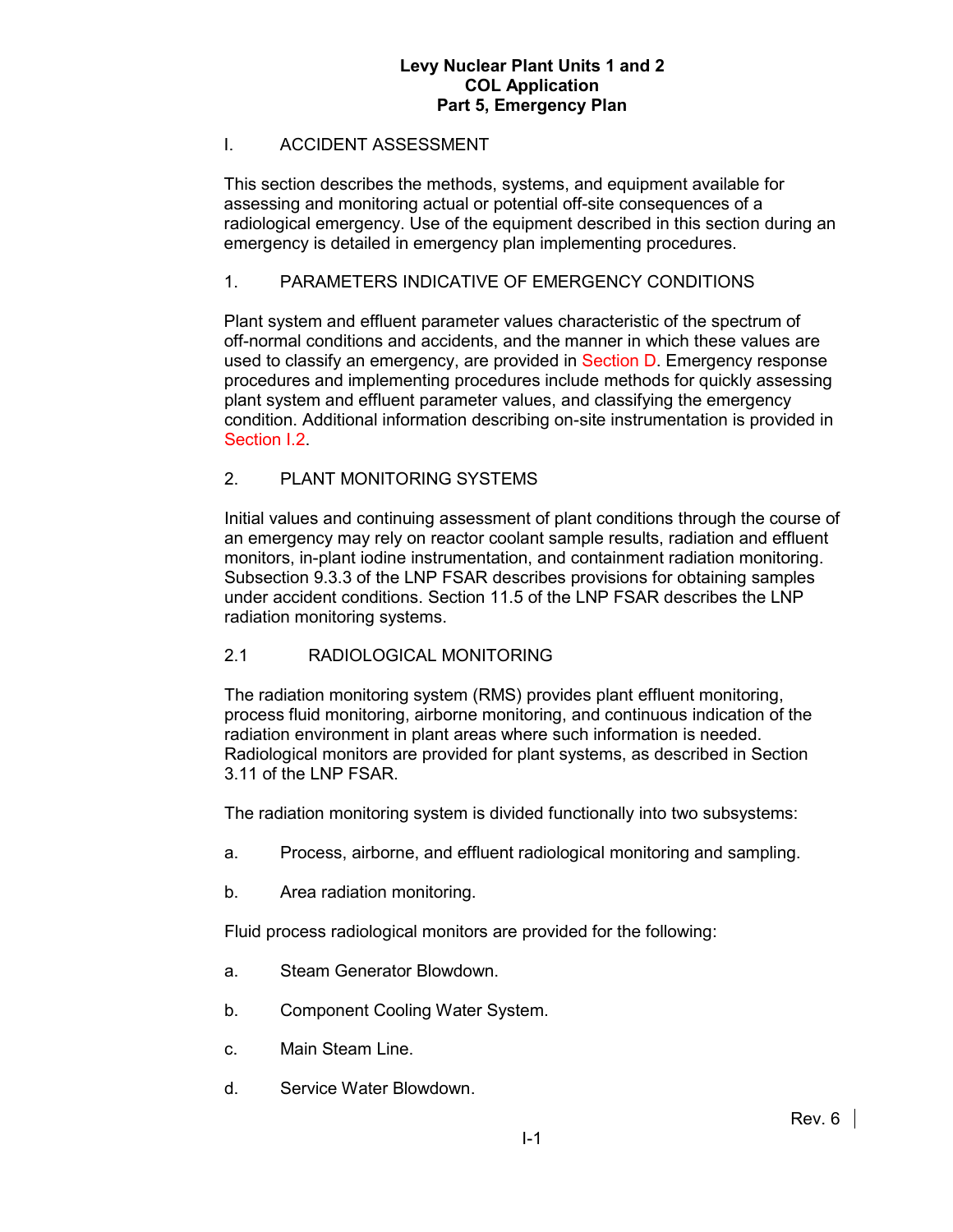- e. Primary Sampling.
- f. System Liquid Sample.
- g. Primary Sampling System Gaseous Sample.
- h. Control Room Supply Air Duct.
- i. Containment Air Filtration Exhaust.
- j. Gaseous Radwaste Discharge.
- k. Containment Atmosphere.

Airborne radiological monitors are provided for the following:

- a. Steam Generator Blowdown.
- b. Component Cooling Water System.
- c. Main Steam Line.
- d. Service Water Blowdown.
- e. Primary Sampling System Liquid Sample.
- f. Primary Sampling System Gaseous Sample.
- g. Control Room Supply Air Duct.
- h. Containment Air Filtration Exhaust.
- i. Gaseous Radwaste Discharge.
- j. Containment Atmosphere.

Liquid and gaseous effluent radiological monitors are provided for the following:

- a. Plant Vent.
- b. Turbine Island Vent Discharge.
- c. Liquid Radwaste Discharge.
- d. Waste Water Discharge.

The AP1000 tag numbers, types, and locations of these monitors are described in Section 3.11 of the LNP FSAR.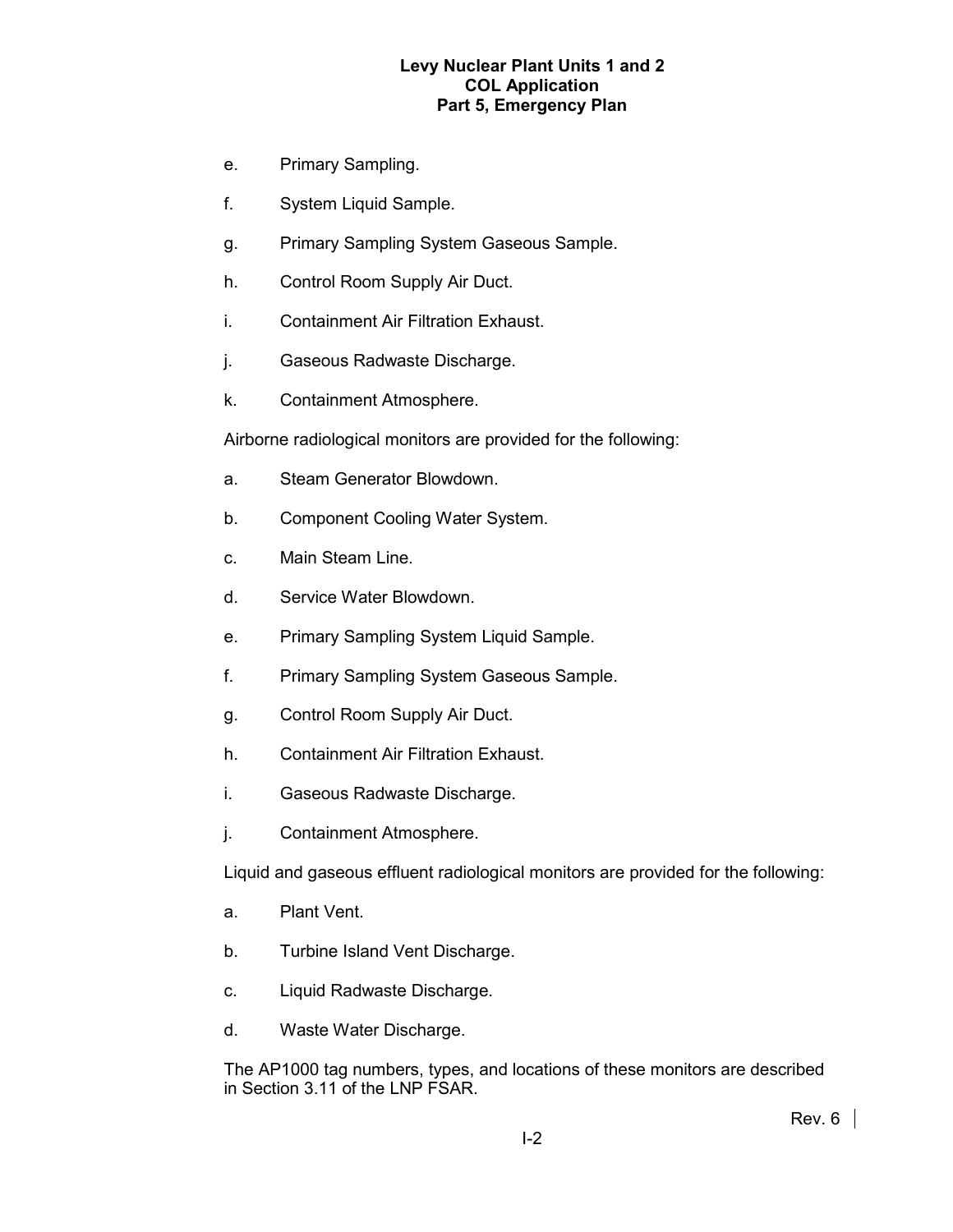The locations of the normal off-site and on-site environmental monitoring stations and the location of the thermoluminescent dosimeter (TLD) monitoring stations are described in the Off-Site Dose Calculation Manual. Additional predetermined emergency off-site monitoring locations are contained in environmental monitoring procedures.

The RMS provides the necessary activity or radiation levels required for determining source terms in dose projection procedures. Grab samples and onsite or off-site monitoring samples can then be analyzed to determine the true isotopic mix and the results used in the computerized dose projection software.

- 2.2 OTHER PLANT MONITORING EQUIPMENT
- a. Effluent Monitoring and Sampling.
- b. Process and Airborne Monitoring and Sampling.
- c. Post-accident Radiation Monitoring.
- d. Area Radiation Monitors.
- 3. DETERMINATION OF SOURCE TERM AND RADIOLOGICAL CONDITIONS

Implementing procedures provide means for relating various measured parameters, including the following:

- a. The source term available for release within plant systems, such as the relationship between the containment radiation monitor(s) reading(s), and the radioactive material available for release from containment.
- b. The magnitude of the release of radioactive materials based on plant system parameters and effluent monitor readings.
- 4. RELATIONSHIP BETWEEN EFFLUENT MONITOR READING AND EXPOSURE AND CONTAMINATION LEVELS

Dose assessment procedures include the relationship between effluent monitor readings, and on-site and off-site exposures and contamination for various meteorological conditions. The following two sections provide a description of the emergency dose assessment program used at LNP for both on-site and off-site. Information includes dose and dose rate determinations based on plant effluent monitors, and contamination estimates based on deposition assumptions and meteorological conditions.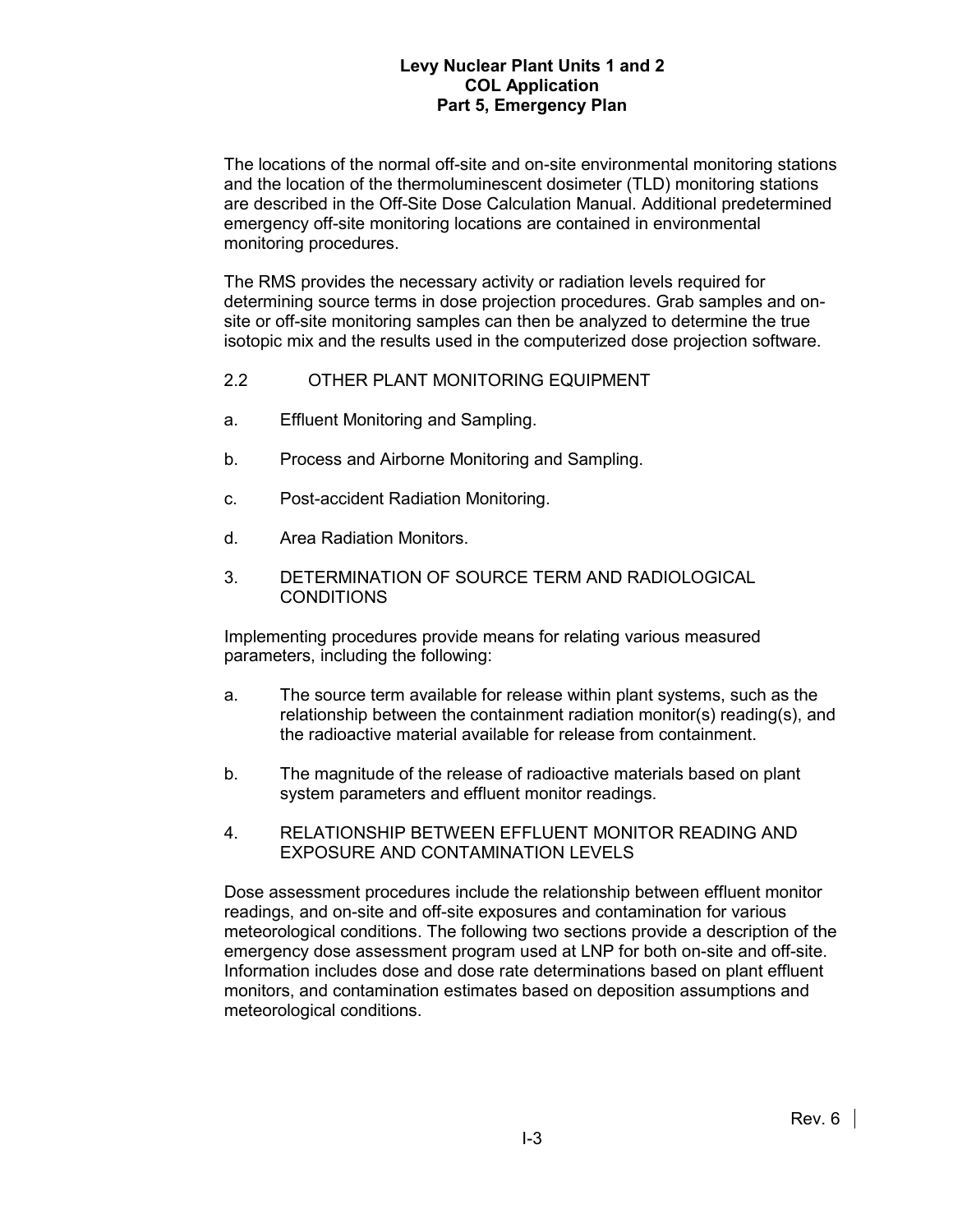## 4.1 ON-SITE DOSE ASSESSMENT

In addition to those on-site assessment activities being performed to control the plant and to mitigate the possible consequences of an emergency, methods have been established to monitor radiation levels in and around the plant and to determine the nature of actual or potential radioactive releases. These activities range from gross radiation surveys to confirm the emergency classification, to detailed measurement and analysis of liquid and gaseous samples to identify key isotopes or the nature of damage.

Radiological parameters are monitored by the operating staff to provide early indication of any release of radioactivity. The plant process and effluent radiological monitoring systems and associated alarms described in Section H, "Emergency Facilities and Equipment," are utilized for this purpose.

In-plant evaluations and radiological surveys are performed by the Radiological Control Team. Upon activation of this team and following preparation of team personnel and assembly of emergency kits and equipment, the Radiation Controls Coordinator and EC determine area(s) to be surveyed. As required, the Team conducts a general beta-gamma survey of the area, performs a gross particulate air sample and a gross iodine sample, collects and replaces TLDs at appropriate stations, conducts smear surveys, and establishes controlled access areas. Survey results are forwarded to the TSCs for evaluation and assessment. The Radiation Controls Coordinator will assess survey results and advise the EC of in-plant radiological status. The need for additional or continuing surveys is established by the EC. Specific instructions for in-plant radiological surveys are provided in implementing procedures.

It is important to determine radioactive levels at the site boundary, and beyond, as soon as possible following an accidental release. These activities are performed by the Radiological Monitoring Team in accordance with implementing procedures. TLDs have been strategically placed within the Exclusion Area Boundary. However, conditions at the time of occurrence of any emergency will dictate specific areas where intense radiological monitoring efforts will be required. Upon activation and preparation of the Radiological Monitoring Team, the Radiation Controls Coordinator and EC will determine area(s) to be monitored. The Radiological Monitoring Team has sole responsibility for plume monitoring until such time as the state monitoring teams arrive and assume this responsibility for areas beyond the site boundary. As required, a general beta-gamma survey, gross particulate air sampling, gross iodine sampling, TLD collection and replacement, if applicable, and smear surveys will be conducted. The need for additional or continuing surveys is established by the EC. Results of surveys are appropriately recorded and reported to the TSCs via portable transceiver. The TSCs transmit the results to the EOF for coordination of analysis, as appropriate, with state survey results.

The radiation monitoring results obtained from in-plant and environmental surveys can provide some information on the nature and quantities of radioactive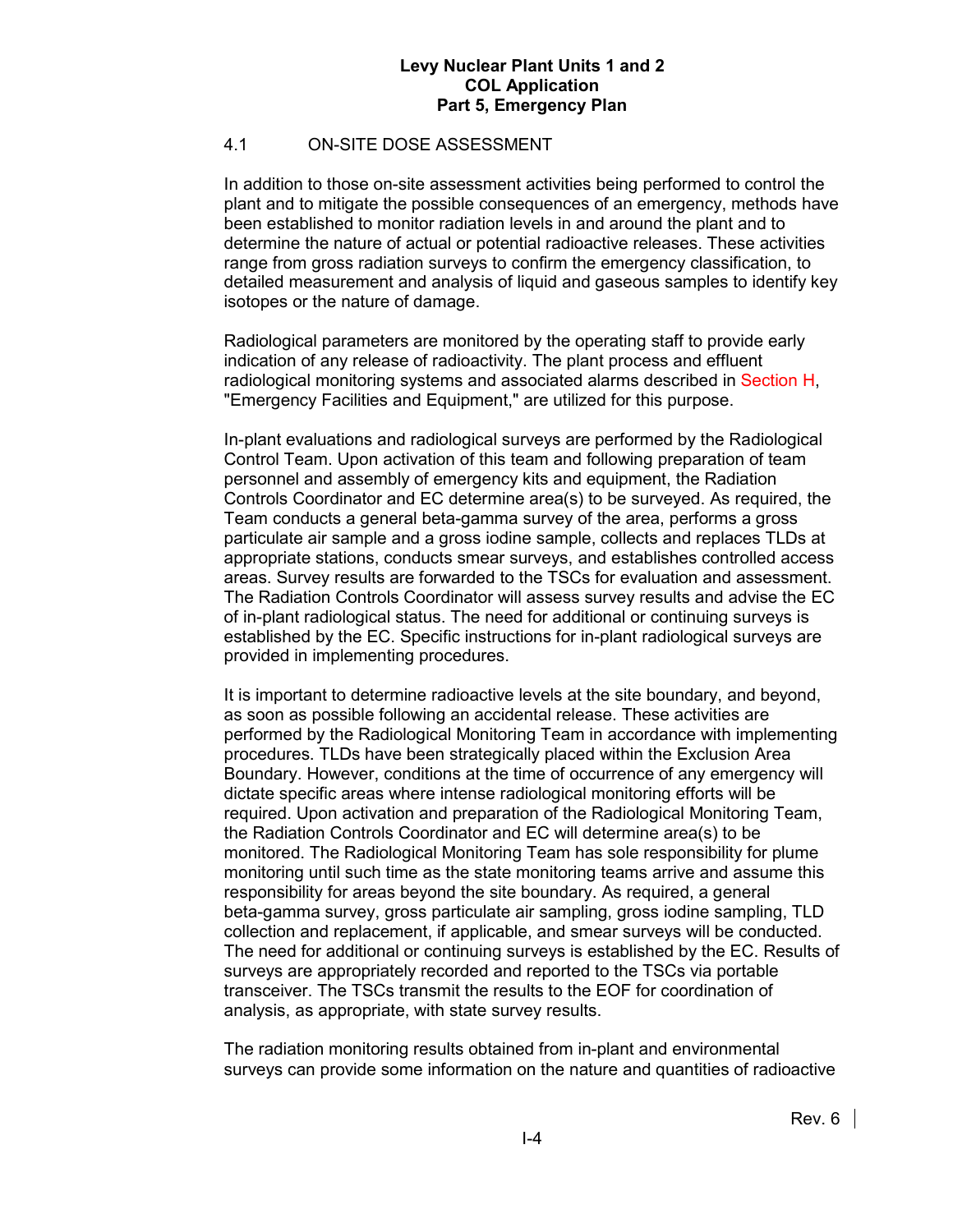releases, but in some instances additional sampling and analysis are required for quantitative assessment of potential source terms or the magnitude of a release.

Implementing procedures provide procedural guidance for the following assessment activities:

- a. Assessment and quantification of actual and potential releases.
- b. Obtaining samples.
- c. Performing isotopic analysis (evaluation of effluents).
- d. Sampling and analyzing the containment atmosphere for radionuclide concentration under accident conditions.
- e. Sampling and analyzing the containment atmosphere for hydrogen content under accident conditions.
- f. Estimate the types and quantities of radioactive material available for release.

## 4.2 OFF-SITE DOSE ASSESSMENT

In order to provide for protection of LNP personnel and the public, the radiological impact in terms of actual or projected doses to individuals and population groups must be determined. Emergency workers and monitoring stations are provided with dose measurement instrumentation, but for some groups and, in particular the affected population in the plume exposure EPZ, dose calculations or projections may be required.

An Emergency Plan Implementing Procedure (EPIP) will be used to assess the dose to personnel downwind of an accidental radioactive release. The EPIP will account for specific criteria such as meteorological regimes (e.g., seabreeze) and other topographical effects so the dose projections will be representative of the LNP site. The EPIP will provide Operations Staff with a rapid method of determining the magnitude of a radioactive release from LNP during an accident condition. The EPIP will be performed manually. The manual method contains a series of tables, which are used along with meteorological and radiological data displayed in the Control Room to quickly generate off-site dose information. It is intended that this procedure be used in the initial phases of the emergency to determine appropriate protective actions to be recommended to off-site authorities.

The EPIP will also provide Dose Assessment personnel guidance to determine the magnitude of the radioactive release and cumulative dose by distance and sector to aid in formulating protective action recommendations. The EPIP will prompt the user to provide meteorological data, source term data, and accident type for use in the dispersion model. The ability to project dose information may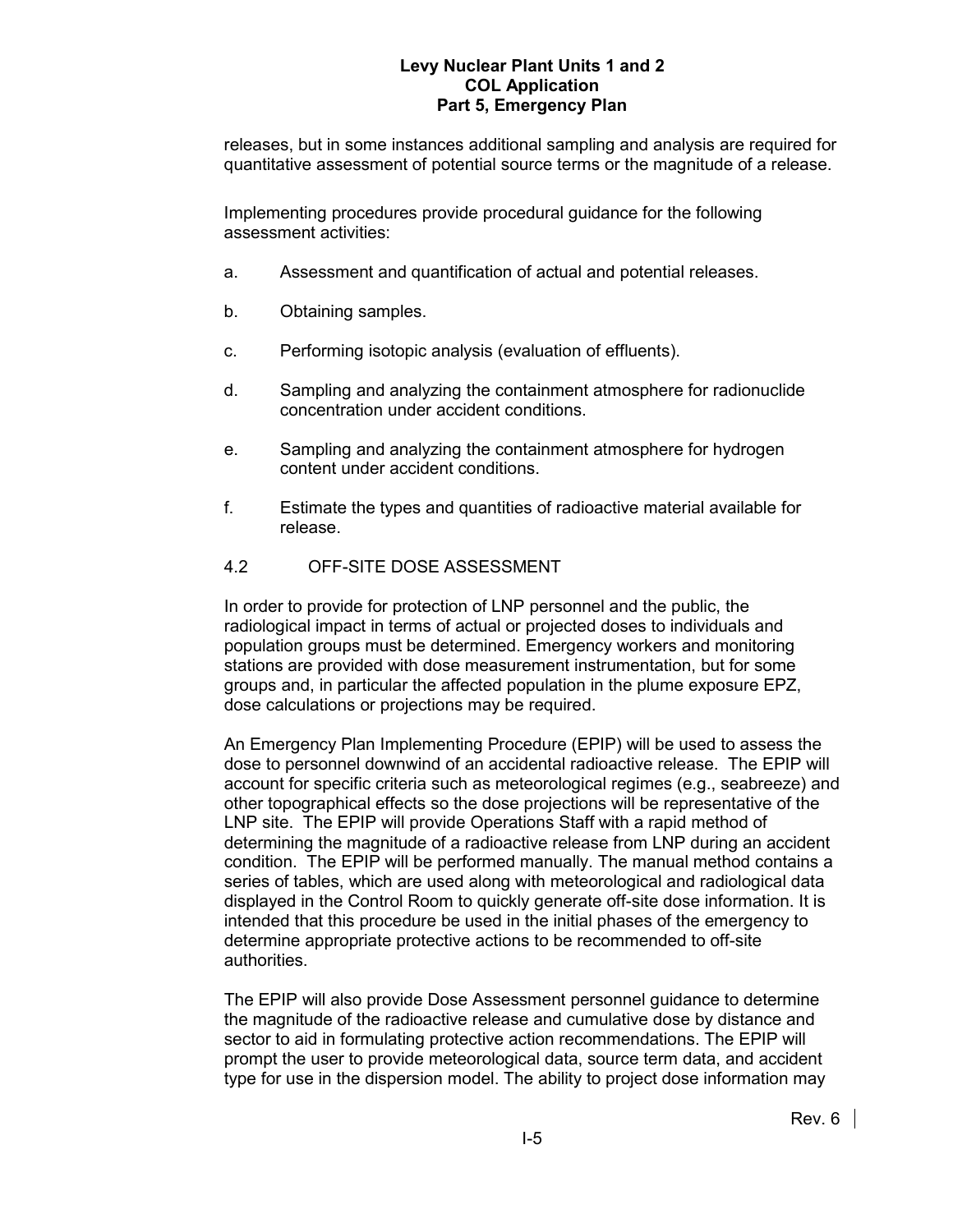also be accomplished through the use of a forecast mode to allow the user to predict future impact if conditions remain relatively stable.

The capability of performing dose assessment at both the TSCs and EOF provides the redundancy necessary to ensure timely estimation of off-site dose.

Data used for producing dose assessments, as well as the data generated, will be made available to both the NRC and the state for independent analysis.

#### 5. METEOROLOGICAL INFORMATION

The Site has a permanent meteorological monitoring station located within the Exclusion Area Boundary for display and recording of wind speed, wind direction, and differential temperature for use in making off-site dose projections.

Meteorological information is presented in the CRs, the TSCs, and the EOF by means of a computer. Additional information on the on-site meteorological monitoring system can be found in Section 2.3 of the LNP FSAR.

Duke Energy has the capability to access the NWS on a 24-hour basis to provide backup should the on-site system fail. This backup source of meteorological data is the closest location that can provide reliable representative meteorological information.

In the event that the on-site meteorological tower or monitoring instrumentation becomes inoperative and the contracted meteorologists cannot be contacted, meteorological data may be obtained directly from the NWS in Tallahassee, Florida.

## 6. DETERMINATION OF RELEASE RATES AND PROJECTED DOSES

Implementing procedures establish processes for estimating release rates and projected doses if the associated instrumentation is inoperable or off-scale. These procedures include the following considerations:

- a. Estimated releases based on field monitoring data.
- b. Surrogate instrumentation and methods to estimate extent of fuel damage.

## 7. FIELD MONITORING CAPABILITY

Radiological surveys and monitoring of the off-site environs are coordinated by the state and conducted by the State Radiological Emergency Team. In the event of an emergency at LNP, assistance for off-site monitoring and assessment can be requested from the state. State Radiological Emergency Team members are dispatched by the most expeditious transportation and assemble at the EOF. This team is supported by the Mobile Emergency Radiological Laboratory (MERL), which can reach the EOF within 2 hours of notification. The MERL is a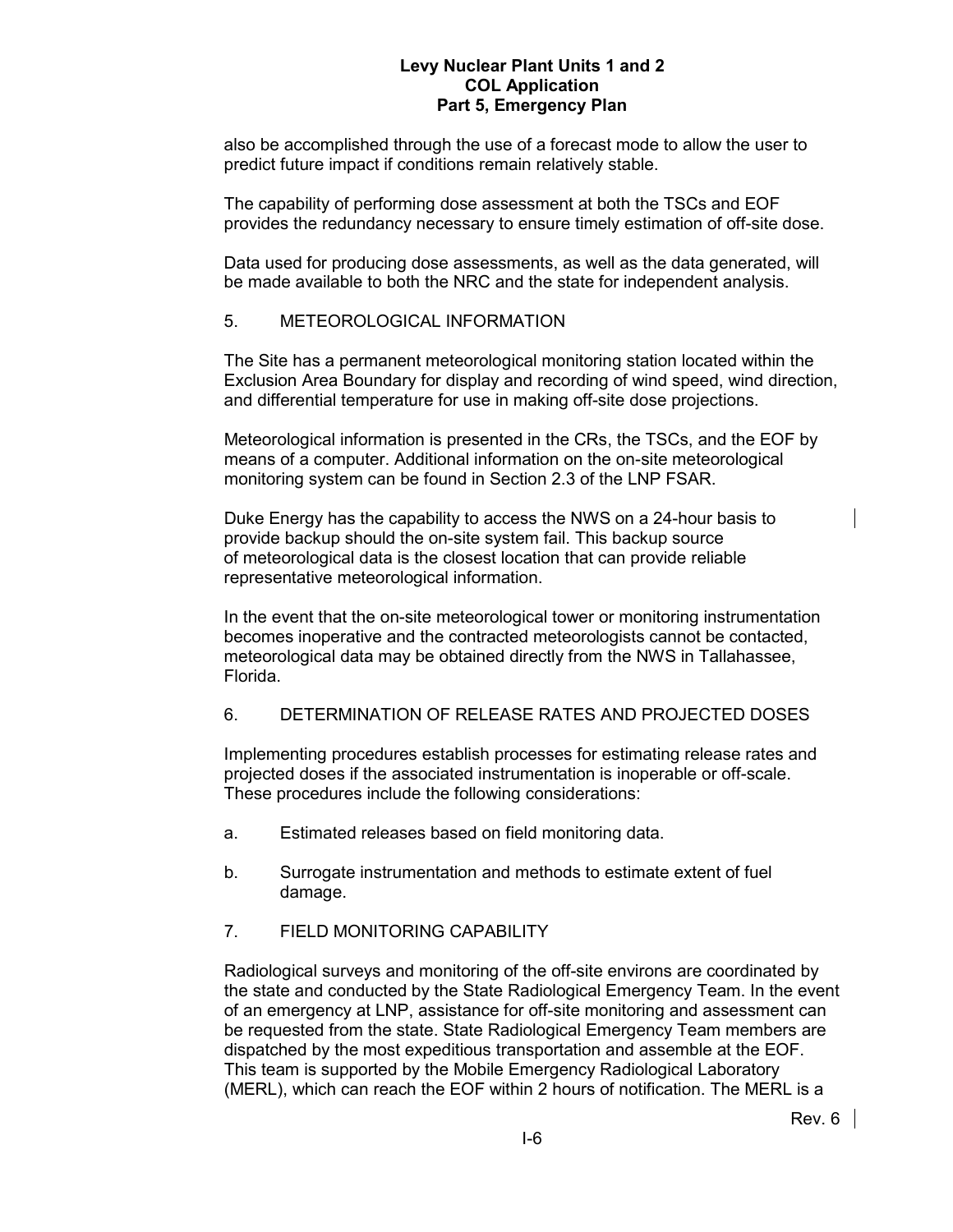vehicle that has been outfitted to provide radiological laboratory services in emergency situations and mobile laboratory services in routine operations.

Table I-1 describes the major instrumentation systems and equipment available on the MERL.

Upon arrival in the Crystal River area, and subsequent briefing of personnel at the EOF, the Radiological Emergency Team will immediately collect samples from fixed monitoring stations around the facility and perform surveys in accordance with the State Standard Operating Procedures. Any radiation exposure to the public will be estimated by the State Health Physicist. Other samples will be analyzed as soon as possible to provide estimates of levels of concentration in the air of particulates and/or halogens or other information.

## 8. ASSESSMENT HAZARDS THROUGH LIQUID OR GASEOUS RELEASE PATHWAYS

Duke Energy trains, designates, equips, dispatches, and coordinates field teams consistent with Section I.7 of this Plan. The field teams (both radiological and environmental) perform sampling of off-site media samples, as needed, to assess the actual or potential magnitude and locations of radiological hazards. Duke Energy notifies and activates field team personnel consistent with Section E of this Plan.

# 9. MEASURING RADIOIODINE CONCENTRATIONS

Duke Energy equips field teams with field monitoring equipment with the capability to detect and measure radioiodine concentrations in the vicinity of the Site as low as 1 x 10<sup>-7</sup> microcuries per cubic centimeter ( $\mu$ Ci/cm<sup>3</sup>). Interference from the presence of noble gas and background radiation will be minimized by ensuring that monitoring teams move to areas of low background prior to analyzing the sample cartridge. The collected air sample is measured by handheld survey meter as an initial check of the projection derived from the plant data to determine if significant quantities of elemental iodine have actually been released (the chemical form that would pose a health problem).

## 10. RELATING MEASURED PARAMETERS TO DOSE RATES

Implementing procedures establish the means for relating measured parameters, such as surface, airborne or waterborne activity levels, to dose rates for those key isotopes listed in Table 3 of NUREG-0654, Rev. 1. Implementing procedures also establish provisions for estimating the projected dose based on projected and actual dose rates. Radiation protection personnel are responsible for directing implementation of these procedures under emergency conditions.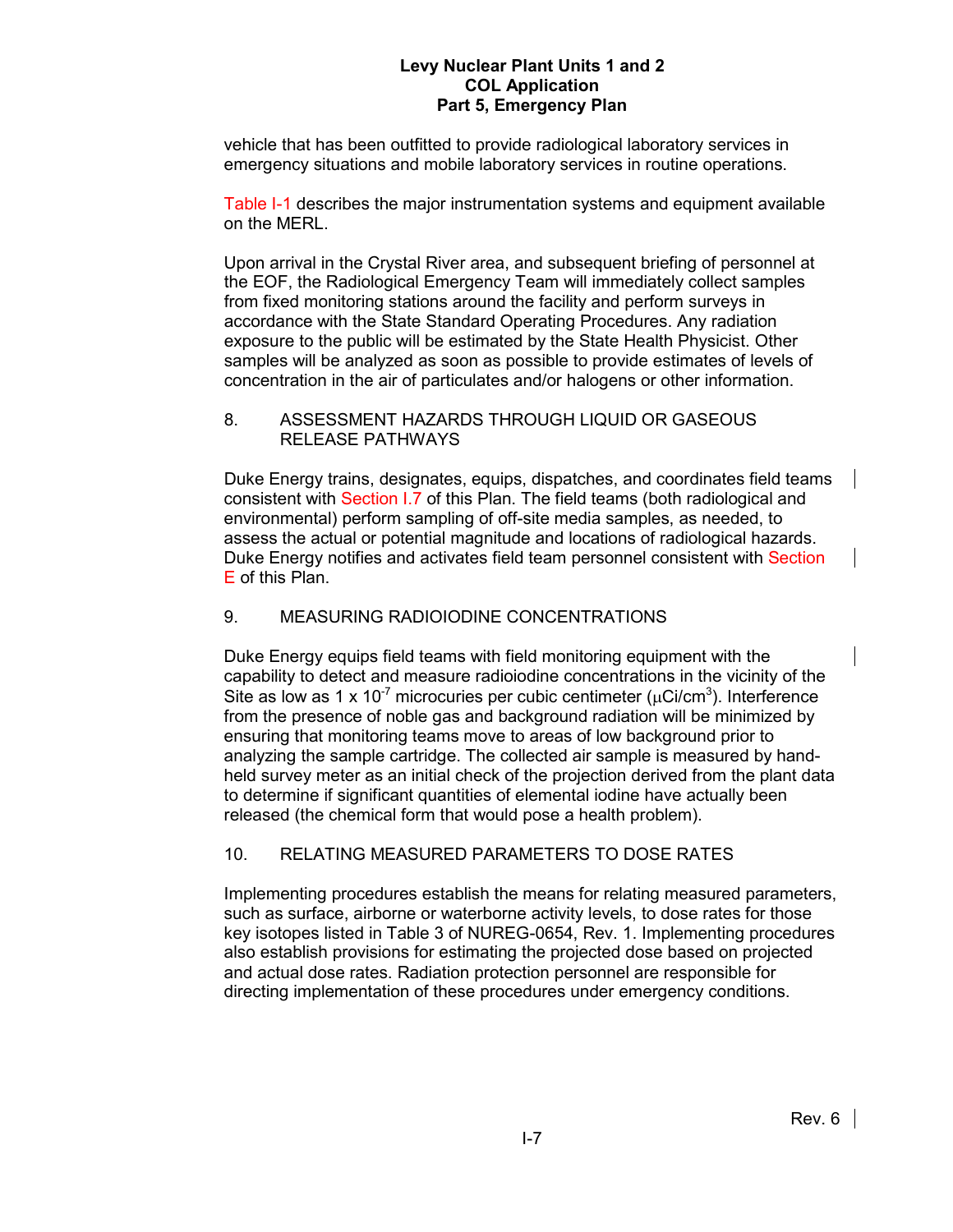## 11. TRACKING OF PLUME USING FEDERAL AND STATE RESOURCES

Duke Energy has made arrangements for both federal and state resources to assist in the location and tracking of the airborne radioactive plume. These resources include both the NRC and the Florida State Radiological Emergency Team.

## **Table I-1 Mobile Emergency Radiological Laboratory – Typical Instrumentation and Equipment**

| <b>Number</b>  | <b>Instrumentation and Equipment</b>                                                          |  |  |  |  |  |
|----------------|-----------------------------------------------------------------------------------------------|--|--|--|--|--|
| 1              | <b>Alternating Current Generator</b>                                                          |  |  |  |  |  |
| 2              | Gamma Spectroscopy System                                                                     |  |  |  |  |  |
| 3              | Low Volume Air Samplers, 12 V (DC)                                                            |  |  |  |  |  |
| 4              | Ludlum Model 12 Rate meters With Alpha Scintillators;<br>0-50,000 counts per minute (cpm)     |  |  |  |  |  |
| 5              | Ludlum 2200 Portable, Single Channel Analyzer; 0-500,000 cpm; with<br>Sodium Iodide Detectors |  |  |  |  |  |
| 6              | Self-Reading Pocket Dosimeters With Chargers: 0-200 mR, 0-20 R,<br>and $0-5R$                 |  |  |  |  |  |
| $\overline{7}$ | Victoreen 190 With Geiger-Müller (G-M) Pancake Probe;<br>0-350,000 cpm                        |  |  |  |  |  |
| 8              | CDV-718 Radiac Sets; 0-10,000 R/hr                                                            |  |  |  |  |  |
| 9              | Ludlum 177-45 Frisking Station With G-M Pancake Probe;<br>0-500,000 cpm                       |  |  |  |  |  |
| 10             | Eberline ASP-1 With G-M Pancake Probe; 0-3,600,000 cpm                                        |  |  |  |  |  |
| 11             | Merlin Gerin Model DMC90 Electronic Personnel Dosimeters                                      |  |  |  |  |  |

 $\mathbf{I}$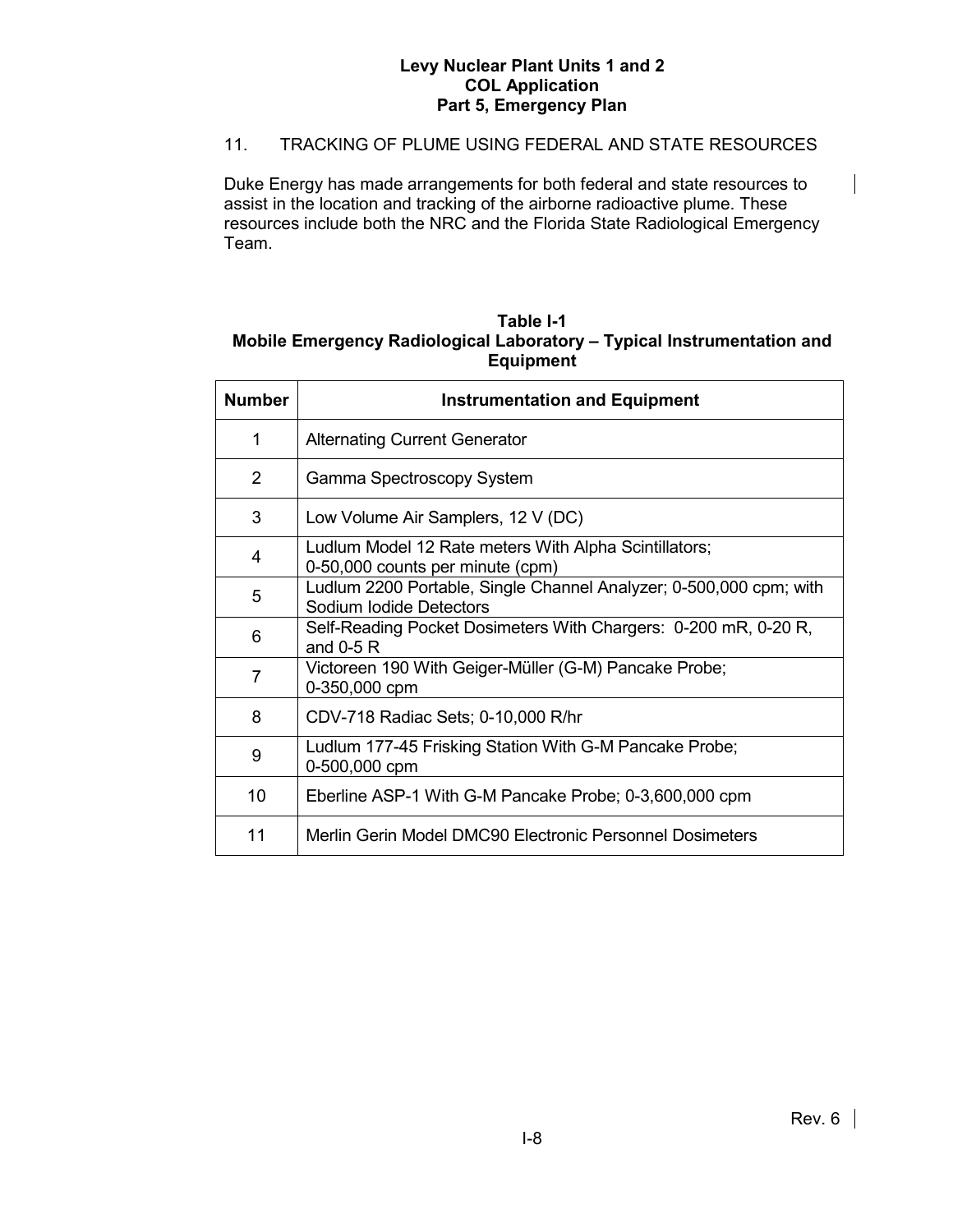## J. PROTECTIVE RESPONSE

This section describes the protective actions that have been developed to limit radiation exposure of site personnel and the public following an accident at the Site. In addition, protective actions developed to protect onsite personnel during a hostile action event are discussed in this section.

The Radiation Protection Program at LNP together with emergency plan implementing procedures and state and county responses assure that protective measures are provided for the purpose of safeguarding the health of all personnel working on-site and of the public outside the boundaries of the facility that may be radiologically threatened during an emergency. Additional information on the Radiation Protection Program is provided in Section K. The responsibility for the implementation of these protective measures is shared between Duke Energy and the State of Florida. Duke Energy is responsible for the implementation of these protective measures on-site; the state is responsible for implementation off-site. As appropriate, Duke Energy recommends off-site protective actions to the local and state authorities.

A range of protective actions are in place to protect onsite personnel during hostile action and ensure the continued ability to safely shutdown the reactor and perform the functions of the emergency plan.

#### 1. ON-SITE NOTIFICATION

LNP has established methods to inform personnel and others within the LNP site boundary, in a timely manner (about 15 minutes), of an emergency condition requiring individual action. These individuals may include the following:

- a. LNP personnel not having emergency assignments.
- b. Visitors.
- c. Contractors and construction personnel.
- d. Other individuals who may be in the public access areas, on or passing through the Site or within the owner controlled area.

Duke Energy informs the individuals located within the Protected Area primarily via use of the plant public announcement system and audible warning systems (see Section F). In high noise areas or other areas where these systems may not be audible, other measures, such as visible warning signals or personal notifications, may be used.

LNP informs individuals located outside of the Protected Area through audible warnings provided by warning systems and the activities of the Security Force (e.g., vehicle-mounted public address systems) and, if needed, local law enforcement personnel. LNP provides information regarding the meaning of the various warning systems, and the appropriate response actions, through plant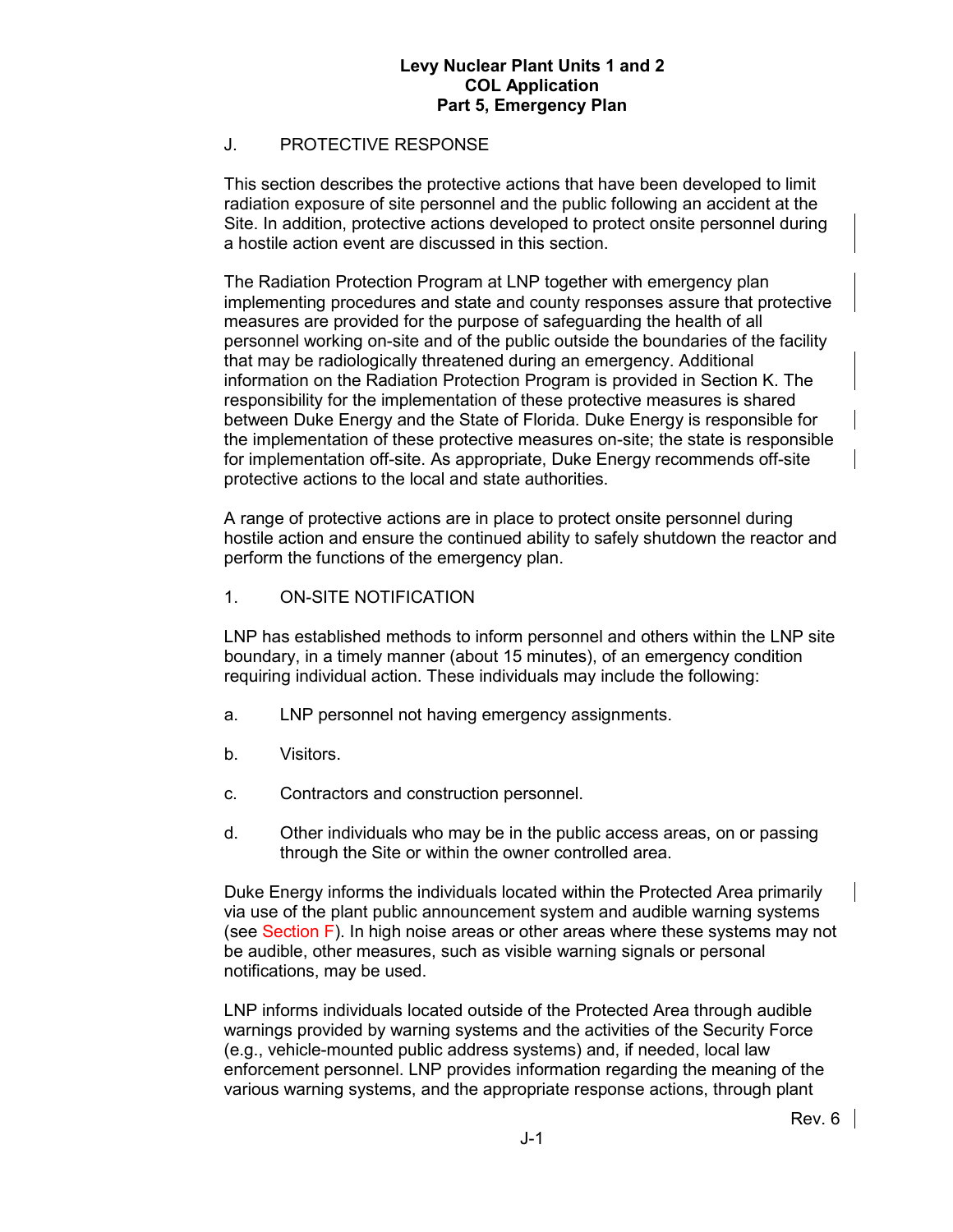training programs, visitor orientation, escort instructions, posted instructions, or within the content of audible messages.

Methods to notify and alert onsite personnel (essential and non-essential) during hostile action activities are described in LNP Emergency Plan Implementing **Procedures** 

# 2. EVACUATION ROUTES AND TRANSPORTATION

Evacuation of on-site personnel can be accomplished, in accordance with plant emergency procedures for the site or the Exclusion Area. The following provides more detail regarding Site, Exclusion Area, and local evacuations.

- a. A Site Evacuation involves evacuation of all nonessential personnel (that is, personnel not on the ERO or assisting with the emergency) within the Protected Area, Administration Building, parking lots, cooling tower area, and intake structures. The Site evacuation alarm will be sounded on the Site PA system. Nonessential personnel within the Protected Area will normally exit the Protected Area via the security buildings in accordance with normal Security procedures. Evacuating personnel may be monitored for contamination by the portal monitors as they exit the Protected Area or with portable friskers in the evacuation monitoring area, based on the situation. ERO personnel not assigned to emergency duties will travel to the EOF. Personnel not on the ERO or assisting with the emergency shall depart the Site using personal transportation and follow established evacuation routes.
- b. An evacuation may affect only the Protected Area, or the entire Owner Controlled Area. Personnel not assigned to the ERO or assisting with the emergency shall report to a pre-designated main assembly area located in the Levy Training Building or other suitable location as deemed appropriate based on the emergency situation.
- c. An Owner Controlled Area Evacuation involves evacuation of all nonessential personnel and the public within the Protected Area and the Site, as well as the surrounding areas controlled by Duke Energy within the Owner Controlled Area. In addition to sounding the Site evacuation alarm, personnel in outlying areas can be notified by patrol vehicles. If conditions warrant, evacuating personnel will be instructed to reassemble at the primary off-site remote assembly area at the EOF or other suitable location as deemed appropriate based on the emergency situation, until county monitoring and decontamination stations are established.
- d. Personnel without transportation will arrange for a ride from others.
- e. Nonessential personnel exiting the Site will be directed to either proceed to their homes, or if radiological conditions warrant, reassemble at a selected off-site assembly area, such as the EOF or other suitable location as deemed appropriate based on the emergency situation, until off-site monitoring and decontamination stations are in place. Personnel exiting evacuated areas will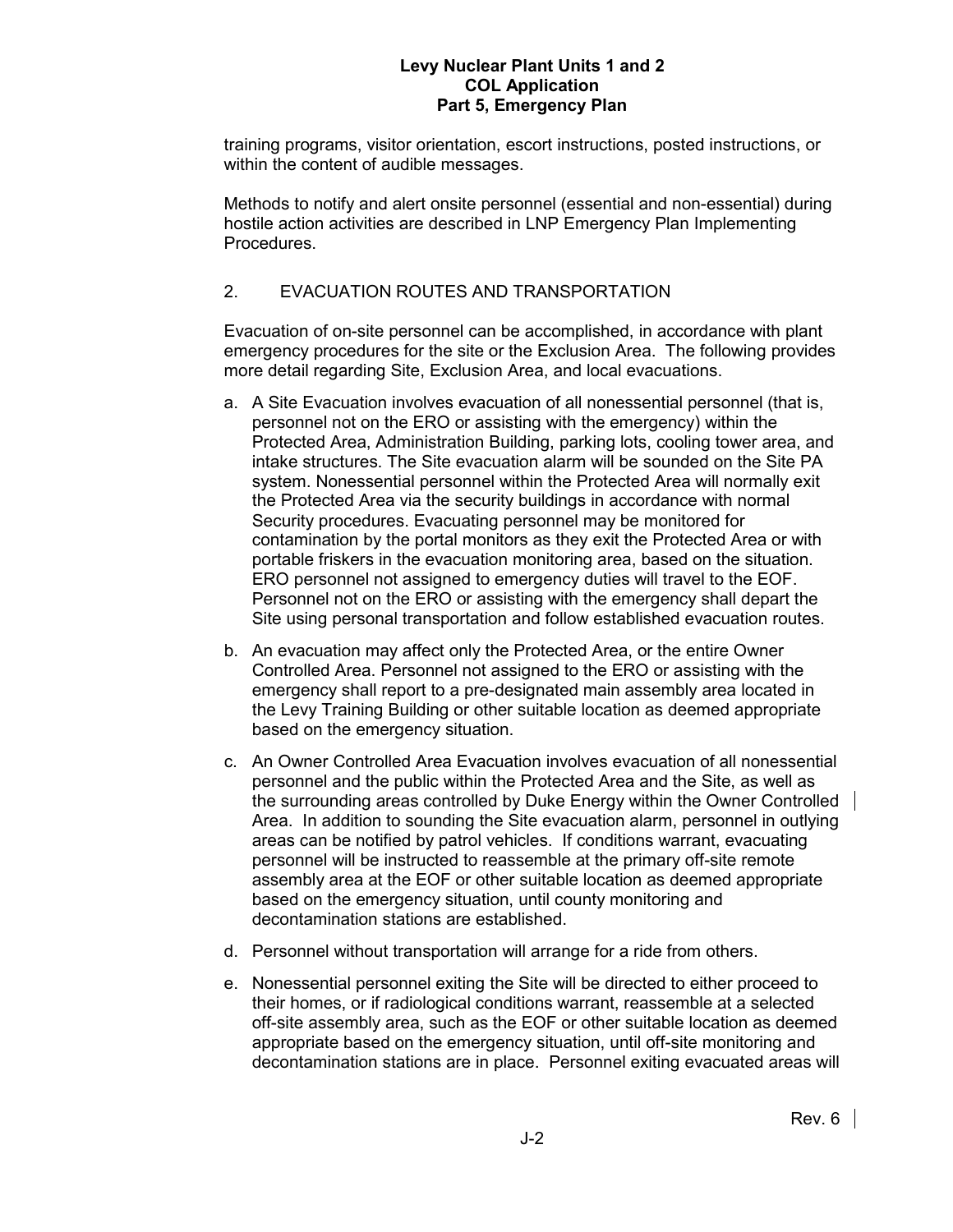be monitored and decontaminated, if necessary, at county monitoring stations.

f. Local evacuations relating to radiation control areas and fire protection are conducted in accordance with site procedures.

## 3. PERSONNEL MONITORING AND DECONTAMINATION

If a radiological release has occurred or is in progress, a representative sample of vehicles will be monitored for contamination prior to dismissing personnel to relocation sites. Duke Energy has established the relocation sites to provide a location for personnel monitoring. The EC directs contamination monitoring of personnel, vehicles, and personal property arriving at the assembly area when there is a possibility that individuals and their property may have become contaminated before or during the LNP site evacuation. Based on monitoring results, personnel will be cleared for unrestricted egress or dispatched to an offsite vehicle wash-down station. If it is necessary to dispatch personnel off-site, Duke Energy will coordinate this process with county emergency management personnel.

## 4. NON-ESSENTIAL PERSONNEL EVACUATION AND **DECONTAMINATION**

In the event of a Site Area Emergency or General Emergency, non-essential LNP personnel (i.e., personnel who do not have an emergency response assignment) will be evacuated consistent with the provisions of Section J.2 of this Plan. Appropriate equipment and supplies are provided from the facility to the assembly areas to facilitate contamination monitoring. All members of the general public who are on-site must be evacuated if there is a possibility of individual exposures.

When assembly is requested, members of the general public will proceed to the pre-designated assembly area(s); and non-essential personnel will stop work, shut down potentially hazardous equipment, and proceed to the pre-designated assembly area(s).

Assembly area accountability will take place and the results will be reported to the EC when requested. Members of the general public and LNP personnel will remain in assembly area(s) until instructed to return to work, to shelter in the assembly areas, or to evacuate.

# 5. PERSONNEL ACCOUNTABILITY

All personnel within the Protected Area will be evacuated at a Site Area Emergency or General Emergency declaration, or earlier if deemed necessary by the Emergency Coordinator (EC). Any personnel remaining in the Protected Area will be accounted for within 30 minutes of the declaration of a Site Area Emergency or higher and continuously thereafter during the emergency (accountability may be accomplished at any time prior to the declaration of a Site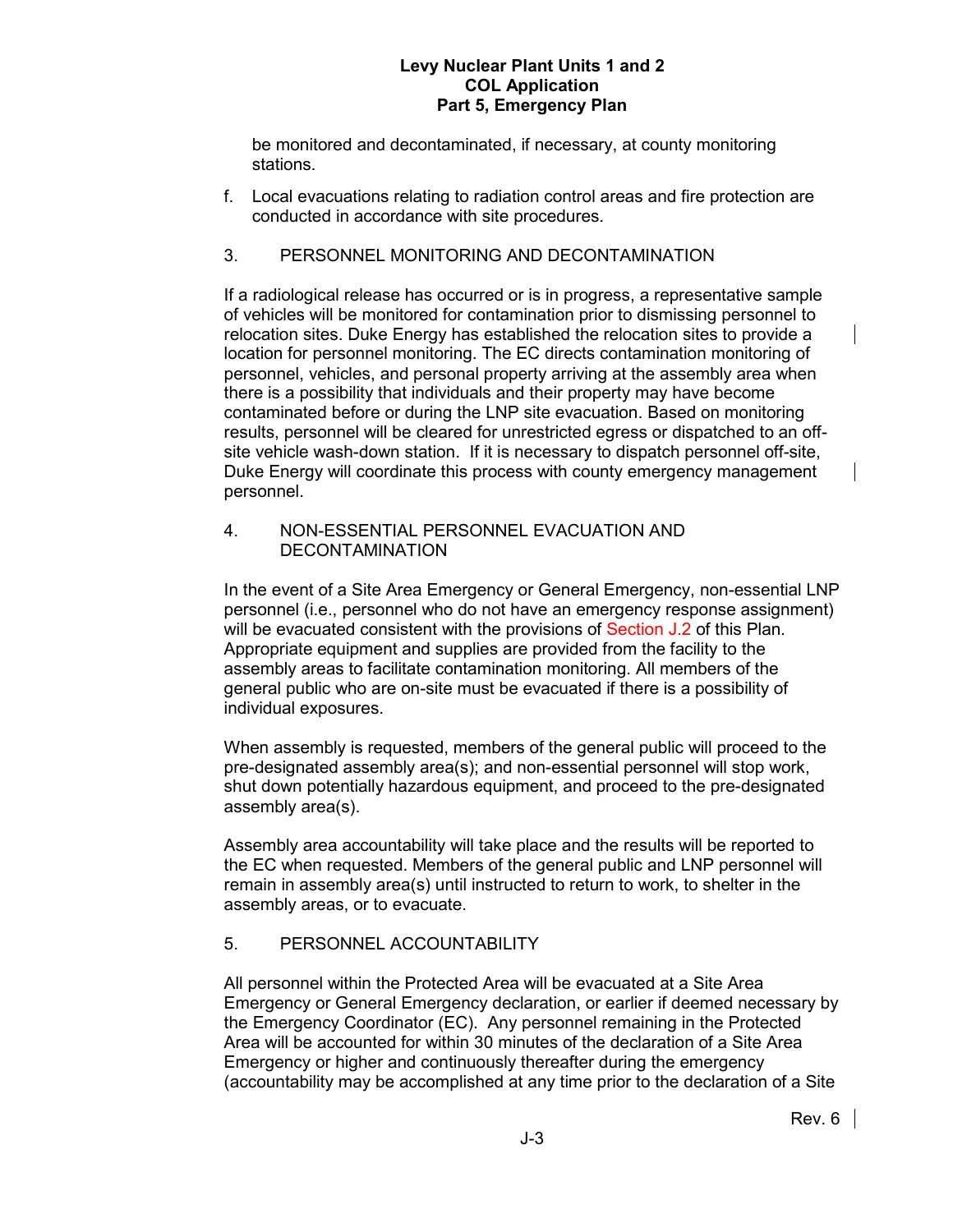Area Emergency, if deemed appropriate). In the event of a security event, conditions may dictate initiation of protective measures other than personnel evacuation, assembly, and accountability. The EC makes decisions regarding appropriate protective measures based on evaluation of site conditions, including input from Security. If based on EC judgment, personnel evacuation, assembly and accountability may result in undue hazards to site personnel; the EC may direct other protective measures including:

- Evacuation of site personnel, as appropriate
- Site evacuation while continuing to defend security gates
- Dispersal of key personnel
- Onsite sheltering as appropriate
- Staging of ERO personnel in alternate locations pending restoration of safe conditions
- Implementation of accountability measures following restoration of safe conditions.

Personnel within the Protected Area will be accounted for, and missing individual(s) will be identified by Security. Continuous accountability of personnel remaining inside the protected area will be maintained throughout the event. Plant emergency procedures describe the accountability methodology. Search procedures will be implemented to locate unaccounted persons.

Personnel accountability during hostile threat conditions is performed in accordance with the LNP Emergency Plant Implementing Procedures.

## 6. PROTECTIVE MEASURES

LNP distributes protective equipment and supplies to personnel remaining or arriving on-site during the emergency as needed to control radiological exposures or contamination. Protective measures to be utilized are as follows:

- a. Respiratory Protection and Engineering Controls:
	- 1. Protective measures will be utilized to minimize the ingestion and/or inhalation of radionuclides and to maintain internal exposure below the limits specified in 10 CFR 20, Appendix B.
	- 2. Engineering (ventilation) controls are utilized in the Technical Support Centers (TSCs) and Control Rooms (CRs) to control concentrations of radioactive material in air. Otherwise, when not practical to apply process or other engineering controls to limit intakes of radioactive material in air, one or more of the following protective measures will be utilized:

Control of access.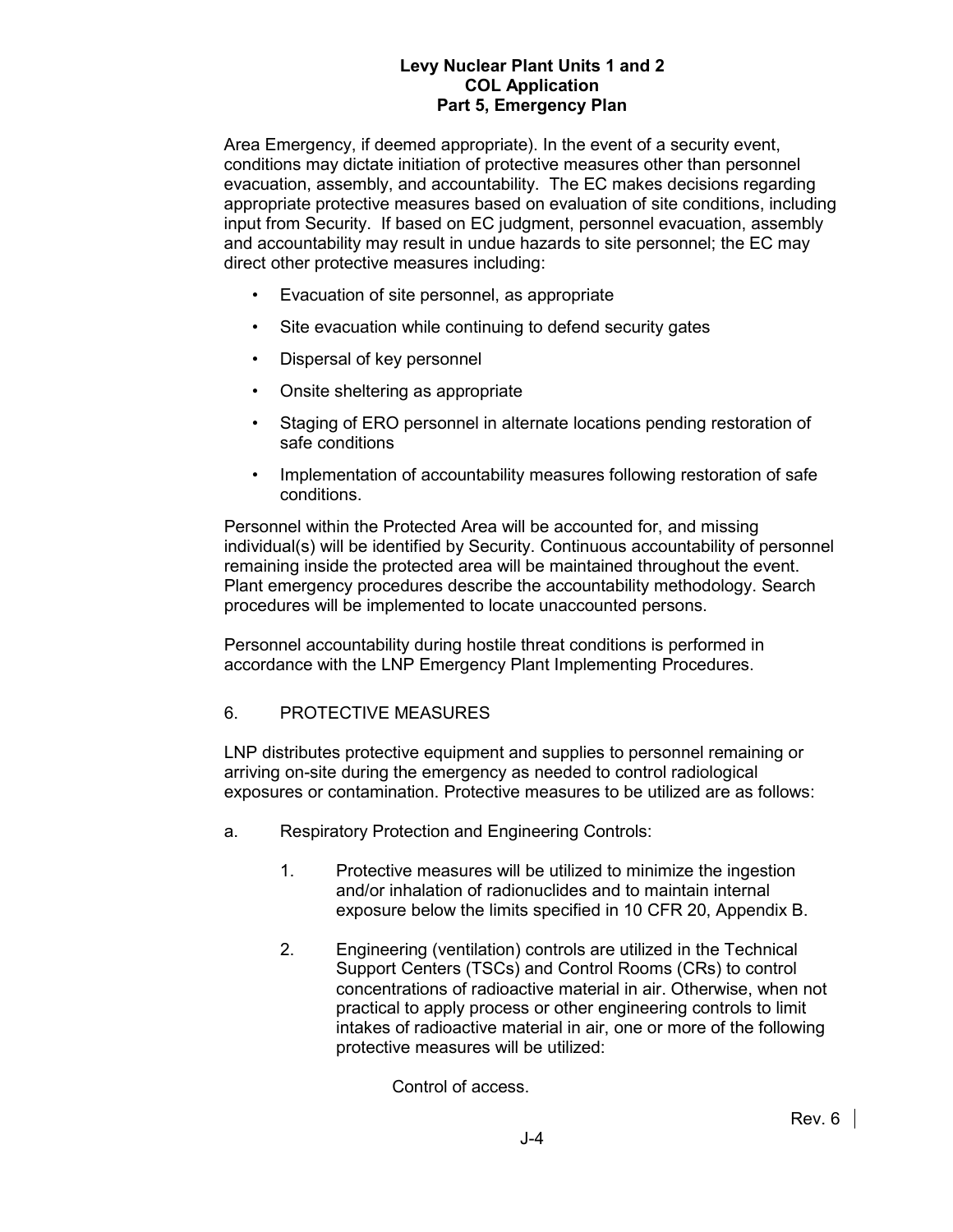Limitation of exposure times.

Use of individual respiratory protection equipment.

- 3. Self-contained breathing apparatus (SCBA) will be used in areas that are deficient in oxygen or when fighting fires. Respiratory protective equipment will be issued by Radiation Protection or Safety and Health Services. SCBAs are available with other firefighting equipment for use by the station fire brigade.
- b. Use of Protective Clothing:

Protective clothing will be issued when contamination levels exceed 1000 disintegrations per minute (dpm)/100 square centimeters (cm²) beta-gamma and 20 dpm/100 cm² alpha of smearable contamination. Protective clothing is available for emergency use only. Special firefighting protective clothing and equipment is available in designated station supply storage areas for use by fire brigade personnel.

c. Individual Thyroid Protection:

Protective measures will be utilized to minimize the ingestion and/or inhalation of radioactive iodine. However, if an unplanned incident involves the accidental or potential ingestion or inhalation of radioactive iodine, potassium iodide (KI) tablets are available for distribution in accordance with LNP procedures.

Section H of this Plan provides a description of the typical emergency response supplies and equipment available.

For hostile action events, a range of protective actions for onsite workers including evacuation of essential personnel from potential target buildings, timely evacuation of non-essential site personnel, dispersal of critical personnel to safe locations, sheltering of personnel away from potential site targets and accountability of personnel after the attack are provided in LNP Emergency Plan Implementing Procedures.

## 7. PROTECTIVE ACTION RECOMMENDATIONS AND BASES

The Emergency Operations Facility (EOF) Director or the EC (if the EOF is not yet activated) is responsible for recommending off-site protective actions to the state and affected counties. The state and local governments are responsible for notification of the public and implementation of the appropriate protective measures. Protective Action Recommendations (PARs) are required to be made to the state and affected counties within 15 minutes of declaring a General Emergency and also within 15 minutes of any change in the protective action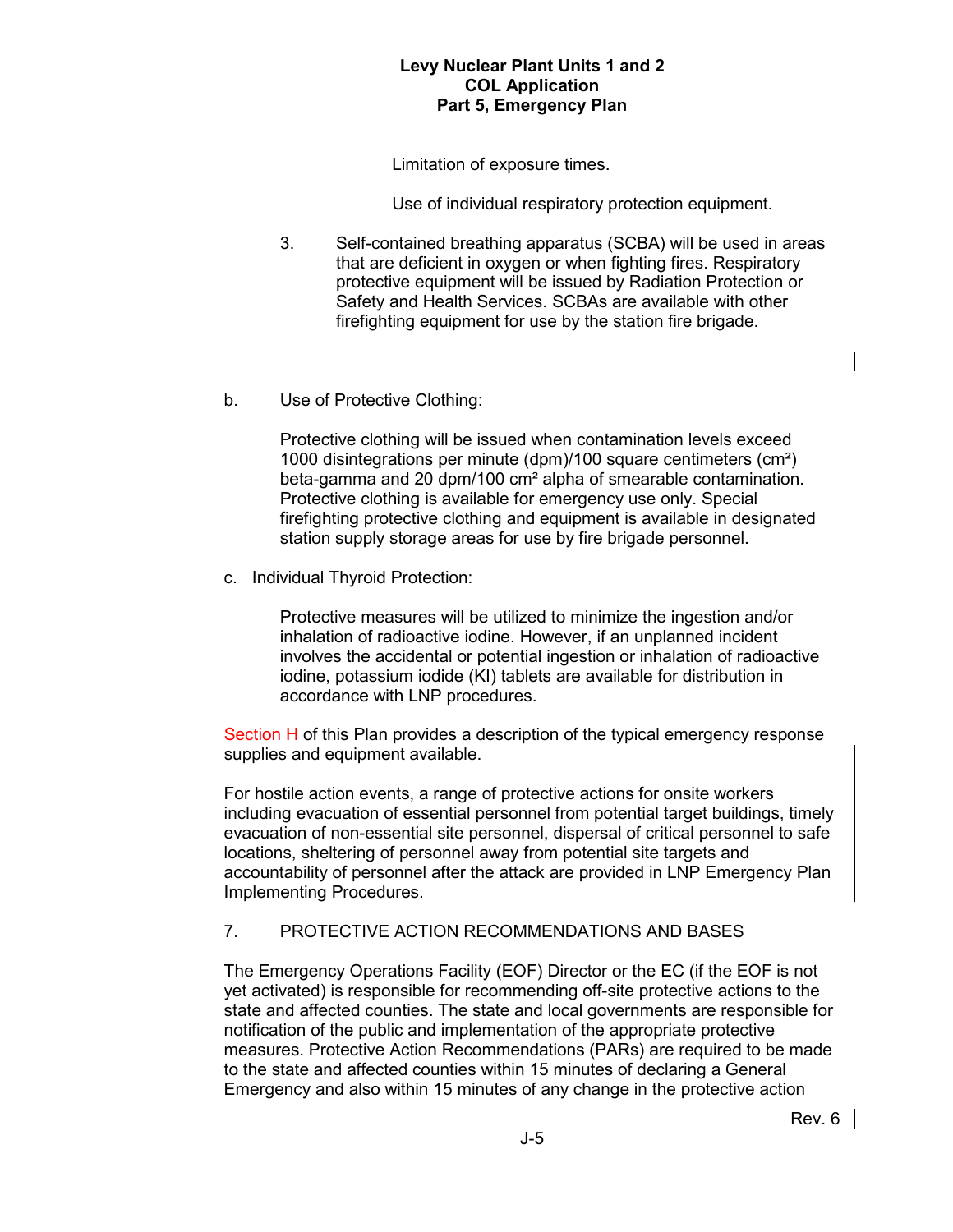recommendations. Specific protective action recommendations, tied to plant and meteorological conditions, are provided in an implementing procedure. This guidance is based on Supplement 3 (Criteria for Protective Action Recommendations for Severe Accidents) to NUREG-0654.

Public PARs are based on plant conditions, estimated off-site doses, or some combination of both. The Emergency Action Levels correspond to the projected dose to the population-at-risk and are determined consistent with the methodology discussed in NEI 07-01 (Reference K).

The initial PAR for any event classified as a General Emergency, at a minimum, will be to evacuate in all directions out to two miles and evacuation of the downwind protective action zones (PAZs). This PAR may vary depending upon meteorological conditions. Sheltering may be appropriate when a release is controlled or terminated and its radiological consequences fall below evacuation thresholds. Sheltering may be appropriate when known conditions make evacuation dangerous (e.g., severe weather or overriding threat to public safety). Follow-up protective action recommendations that the station may make to the state and counties will be based on current meteorological data such as wind direction, wind speed and stability class, and dose projections. Also, recommendations are made for use of potassium iodide by the public consistent with approved strategies.

In addition to the plant condition-based PARs, Duke Energy provides PARs based on off-site dose projections. The Dose Assessment Team is responsible for conducting off-site dose projections periodically throughout any emergency where there is an actual or potential release of radioactive material that may result in off-site consequences. Requirements for performing required calculations and projections are established in implementing procedures.

The Dose Assessment Team is responsible for making dose projections on a periodic basis. These calculations will use existing plant procedures to calculate projected dose to the population-at-risk for either potential or actual release conditions. For conditions in which a release has not occurred but fuel damage has taken place and radiation levels in the containment building atmosphere are significant, a scoping analysis will be performed to determine what recommendations would be made if containment integrity were lost at that time. A Total Effective Dose Equivalent (TEDE) and Committed Dose Equivalent (CDE) thyroid will be calculated at various distances from the plant (site boundary, 2 miles, 5 miles, 10 miles, and beyond, if needed). These dose projections are compared to Protective Action Guides shown in Table J-1, which are derived from USEPA 400-R-92-001 (Reference A). Based on these comparisons, protective action recommendations are developed by the Dose Assessment Team. If these recommendations involve sheltering or evacuation of the public around the plant, the Radiological Control Manager informs the EOF Director of the situation and recommendations for protective actions.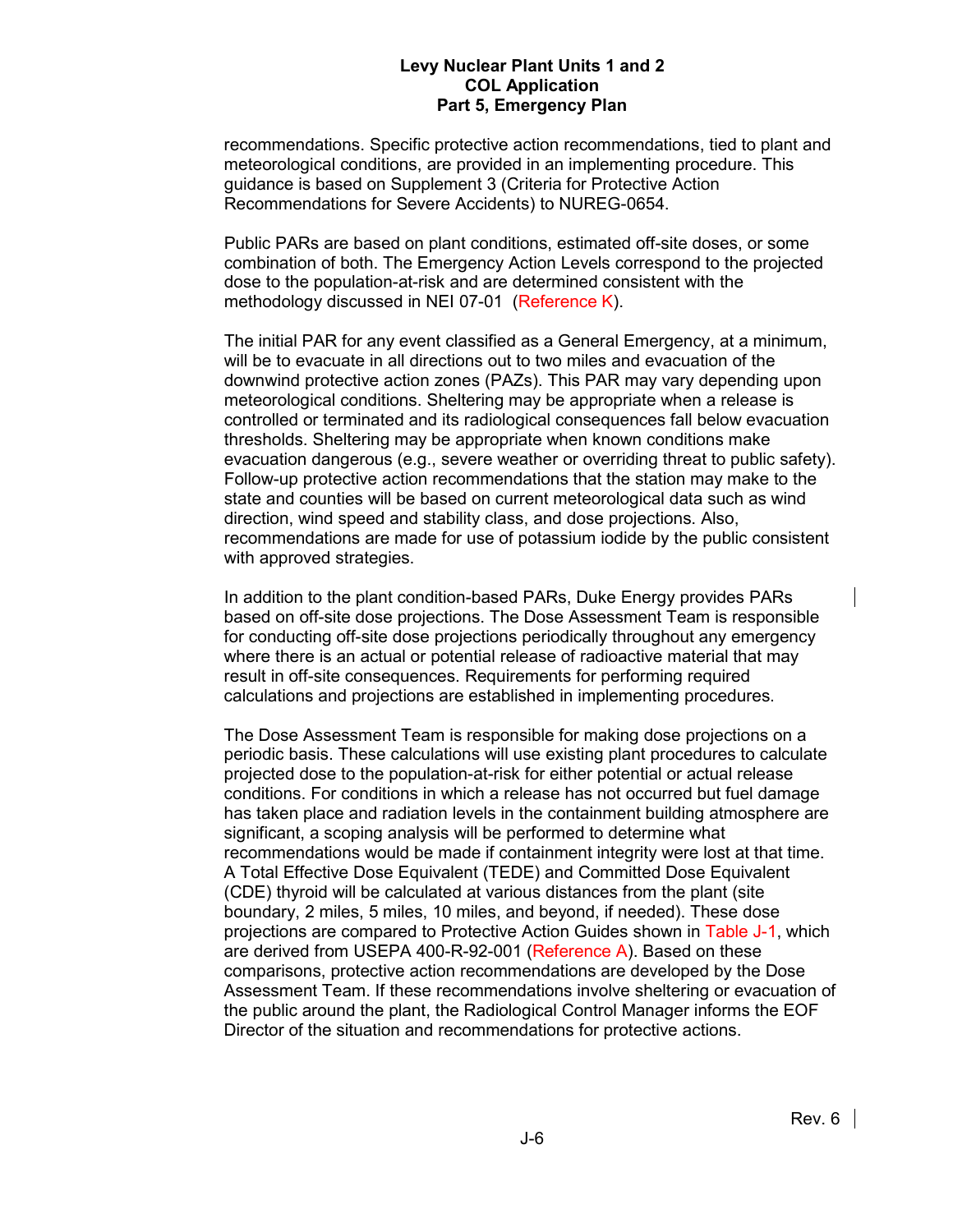## 8. EVACUATION TIME ESTIMATES

Duke Energy Florida, Inc. (formerly doing business as Progress Energy Florida, Inc.) conducted an Evacuation Time Estimate (ETE) Study that focused specifically within the plume exposure Emergency Planning Zone (EPZ) of the LNP Site (Reference I). The Evacuation Time Estimate (ETE) is consistent with the guidance provided in Appendix 4 of NUREG-0654 and NUREG/CR-6863, "Development of Evacuation Time Estimate Studies for Nuclear Power Plants" (Reference X). Table J-2 shows a summary of the evacuation time estimates. A summary of the ETE, complete with population distribution, is included in Appendix 6 of this Plan.

The distribution of resident population in the 10-mile EPZ is presented in Appendix 6, Table A6-1, and Figure A6-1. Special facilities (schools) within the 10-mile EPZ are depicted in Table A6-2.

LNP uses ETE updates for formulation of protective action recommendations; and, provides the ETE information to State and local authorities for their use in developing offsite protective action strategies.

The LNP ETE is updated and submitted for NRC review on a periodic basis for the following:

- Within 365 days of the release of new decennial census data; and,
- Within 365 days of a population change triggering a required update.

LNP ETE updates are submitted for NRC review at least 180 days before:

- Using it to formulate protective action recommendations; or,
- Providing the information to State and local government authorities for use in developing offsite protective action strategies.

Estimates of permanent resident population changes are performed once a year, not to exceed 365 days from the preceding estimate. These estimates are maintained for inspection during the period between decennial censuses and are included with updated ETE analyses submitted for NRC review.

9. STATE AND LOCAL GOVERNMENT IMPLEMENTATION OF PROTECTIVE MEASURES

If protective actions for any off-site location are deemed necessary, the emergency management agency of the affected county, in conjunction with the appropriate state agencies (Division of Emergency Management, Department of Health, Bureau of Radiation Control (DHBRC)) has the legal authority and responsibility for initiating protective measures for the general public in the plume exposure pathway EPZ, including evacuation of these areas. Public notification of the emergency, the resources used to determine if an evacuation is necessary, the evacuation routes, and the methods used for evacuating persons in the plume exposure pathway EPZ are outlined in the appropriate county and state emergency plans.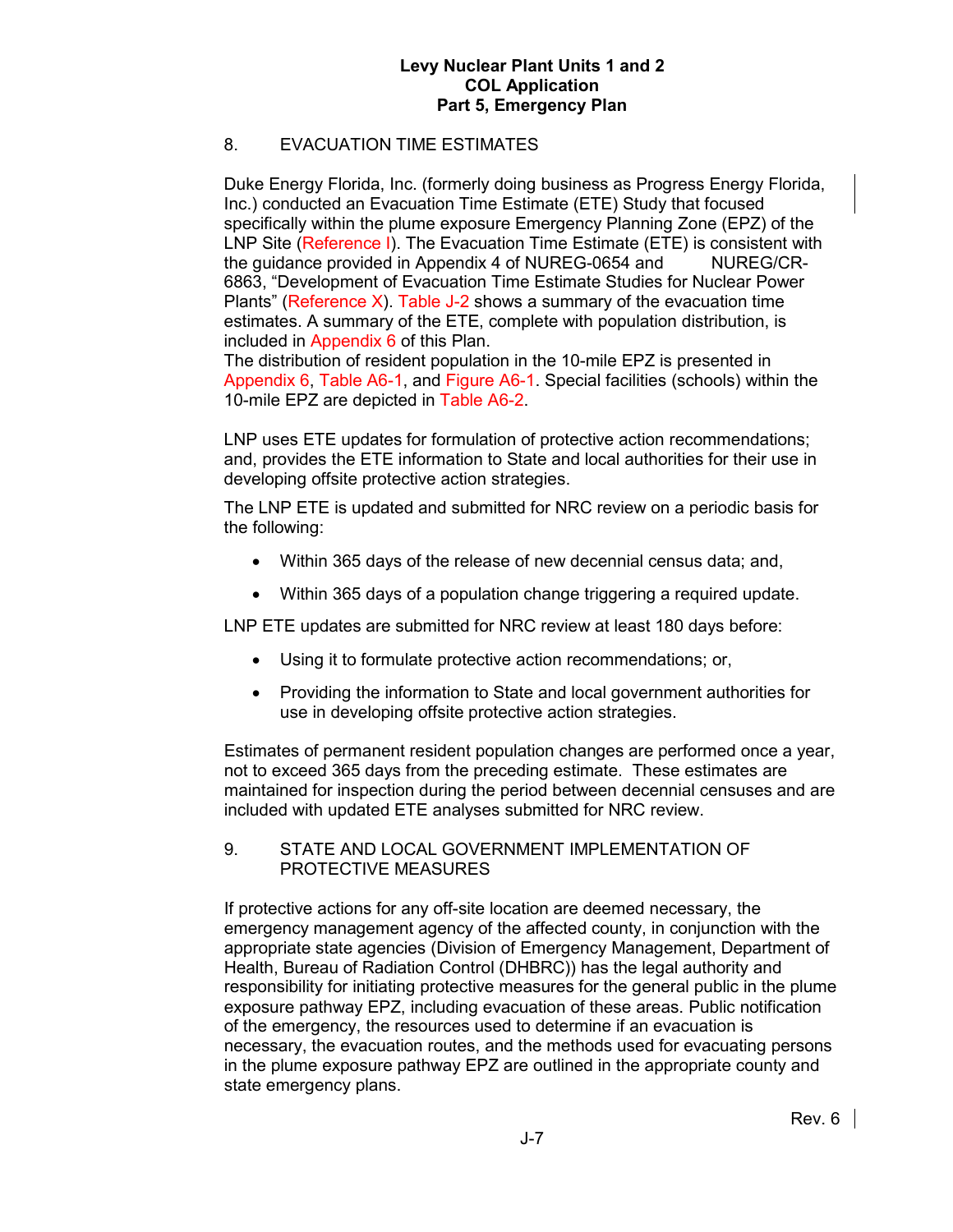## 10. PROTECTIVE MEASURES IMPLEMENTATION

Duke Energy has implemented protective measures for the plume exposure pathway, based upon NUREG-0654. The following list explains these protective measures, areas of this Plan where more specific information is available, and also lists areas where the state and county agencies are responsible for providing protective measures.

- a. Figure A6-2 provides a map of the Plume Exposure Pathway EPZ illustrating evacuation routes, evacuation areas, relocation centers in host areas, and shelter areas. Implementing procedures provide locations of pre-selected radiological sampling and monitoring points.
- b. Appendix 6 provides tables and figures of the Plume Exposure Pathway EPZ illustrating population distribution around the facility by evacuation area and in a sector format.
- c. Warnings to the public within the 10-mile EPZ are the responsibility of state and local officials. The primary method of warning the public is by the use of the Alert and Notification System. The Alert and Notification System consists of a system of sirens that alert the public in the 10-mile EPZ of the recommendation to initiate protective actions. In the event of the failure of the primary means, back-up methods that may be implemented by the responsible offsite authorities with the administrative and physical means for alerting and providing prompt notification to the public exist. The primary alert system consists of sirens and the backup is route alerting. The primary notification system is the EAS and the backup is route alerting.
- d. Protection of those persons, whose mobility may be impaired due to such factors as institutional or other confinement, is addressed in the state and county emergency plans.
- e. Provisions for the use of radioprotective drugs, particularly for emergency workers and institutionalized persons within the plume exposure EPZ, whose immediate evacuation may be infeasible or very difficult, are addressed in the state and county emergency plans.
- f. The state and county emergency plans address methods by which decisions are made to administer radioprotective drugs to the general population during an emergency, including predetermined conditions under which such drugs may be used by off-site emergency workers.
- g. Means of relocation are addressed in the state and county emergency plans.
- h. Figure A6-2 provides a map of the Plume Exposure Pathway EPZ illustrating relocation centers, as applicable.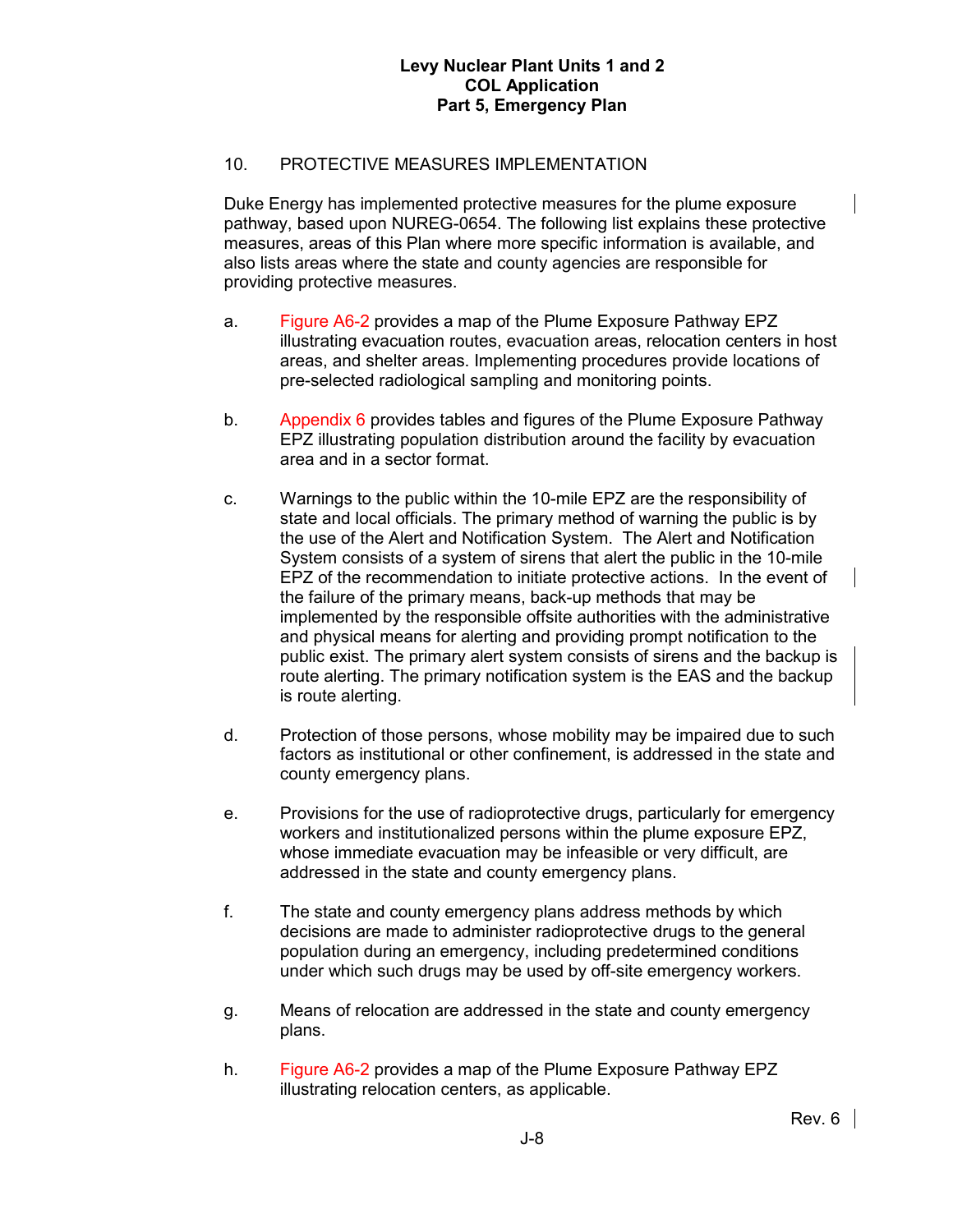- i. Projected traffic capacities of evacuation routes under emergency conditions, are provided in the Evacuation Time Estimate Study (Reference I).
- j. Control of access to evacuated areas and organization responsibilities for such control are addressed in the state and county emergency plans.
- k. Identification of and means for dealing with potential impediments (e.g., seasonal impassability of roads) to use of evacuation routes, and contingency measures are addressed in the state and county emergency plans.
- l. Time estimates for evacuation of various zones for the plume exposure pathway EPZ are summarized in Table J-2 of this Plan.
- m. The choices of recommended protective actions are based on the guidance provided in EPA-400-R-92-001. Section J.8 and Appendix 6 of this Plan provide a summary of the ETE that has been prepared for the Plume Exposure Pathway EPZ.
- 11. INGESTION PATHWAY PROTECTIVE MEASURES

The responsibility for specifying protective measures to be used for the ingestion pathway rests with the state, as addressed in the State of Florida Radiological Emergency Management Plan. These measures include the methods for protecting the public from exposure due to deposited radioactive materials and the consumption of contaminated water and foodstuffs.

#### 12. REGISTERING AND MONITORING EVACUEES

LNP has the means for registering and monitoring all evacuees at relocation centers. Personnel and monitoring equipment will be made available in order to monitor all residents and transients at relocation centers, arriving from within the plume exposure EPZ.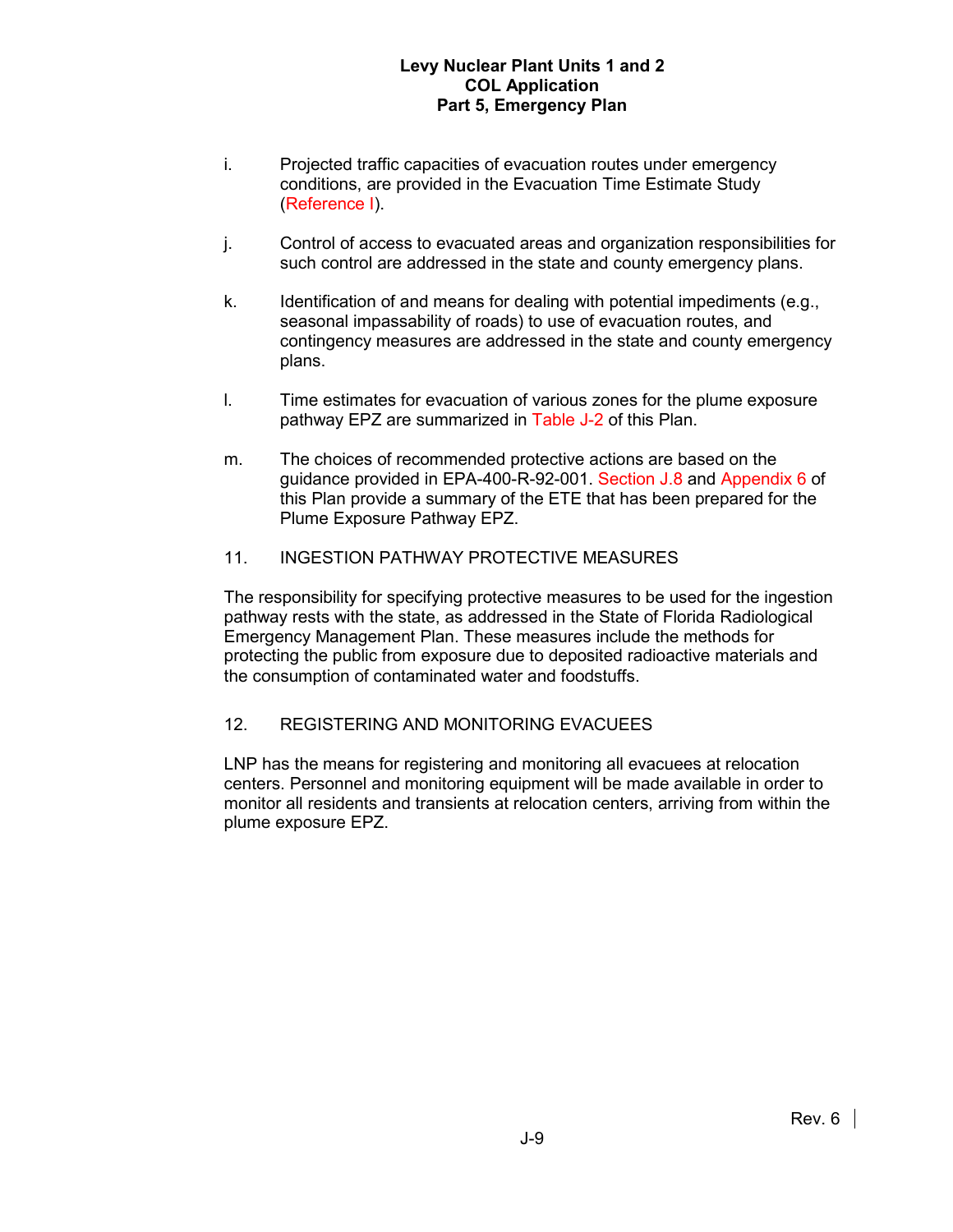# **Table J-1 Protective Action Guides**

|                                                                      | <b>Projected Dose</b>                                                         |                                                                                           |  |  |  |
|----------------------------------------------------------------------|-------------------------------------------------------------------------------|-------------------------------------------------------------------------------------------|--|--|--|
| <b>Total Effective</b><br><b>Dose</b><br><b>Equivalent</b><br>(TEDE) | <b>Committed Dose</b><br><b>Equivalent</b><br><b>Thyroid</b><br>(CDE Thyroid) | <b>Protective Action</b><br><b>Recommendation</b>                                         |  |  |  |
| $<$ 1 rem<br>$< 5$ rem                                               |                                                                               | No protective action required<br>based on projected dose                                  |  |  |  |
| $\geq$ 1 rem                                                         | $\geq 5$ rem                                                                  | Evacuate affected zones and<br>shelter the remainder of the<br>Plume Exposure Pathway EPZ |  |  |  |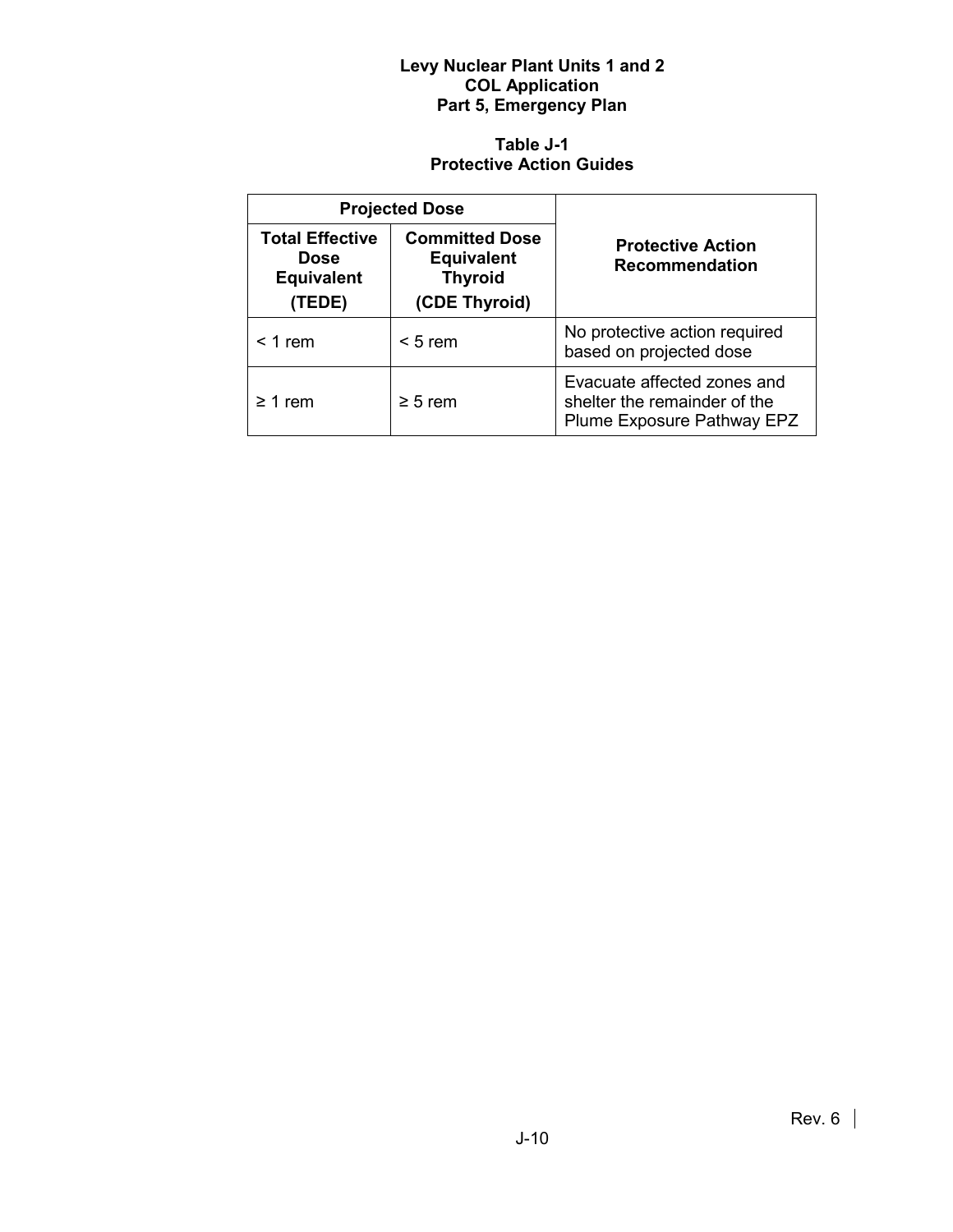# **Table J-2 10-Mile Emergency Planning Zone Evacuation Time Estimates (100 Percent) (Hr:Min)**

|                                                     | <b>Summer</b>   |      | <b>Summer</b>   |      | <b>Summer</b>             |                                                     | <b>Winter</b>   |      | <b>Winter</b>   |      | Winter                    |                                                     | <b>Winter</b>                           |
|-----------------------------------------------------|-----------------|------|-----------------|------|---------------------------|-----------------------------------------------------|-----------------|------|-----------------|------|---------------------------|-----------------------------------------------------|-----------------------------------------|
|                                                     | <b>Midweek</b>  |      | Weekend         |      | <b>Midweek</b><br>Weekend |                                                     | <b>Midweek</b>  |      | Weekend         |      | <b>Midweek</b><br>Weekend |                                                     | Weekend                                 |
| Scenario:                                           | (1)             | (2)  | (3)             | (4)  | (5)                       | Scenario:                                           | (6)             | (7)  | (8)             | (9)  | (10)                      | Scenario:                                           | (11)                                    |
| Region                                              | <b>Midday</b>   |      | <b>Midday</b>   |      | <b>Evening</b>            | <b>Region</b>                                       | <b>Midday</b>   |      | <b>Midday</b>   |      | Evening                   | Region                                              | <b>Midday</b>                           |
| <b>Wind Towards:</b>                                | Good<br>Weather | Rain | Good<br>Weather | Rain | Good<br><b>Weather</b>    | <b>Wind Towards:</b>                                | Good<br>Weather | Rain | Good<br>Weather | Rain | Good<br>Weather           | <b>Wind Towards:</b>                                | <b>New Plant</b><br><b>Construction</b> |
| Entire 2-Mile Region, 5-Mile Region, and EPZ        |                 |      |                 |      |                           |                                                     |                 |      |                 |      |                           |                                                     |                                         |
| <b>R01</b><br>2-mile ring                           | 5:00            | 5:00 | 5:00            | 5:00 | 5:00                      | <b>R01</b><br>2-mile ring                           | 5:00            | 5:00 | 5:00            | 5:00 | 5:00                      | <b>R01</b><br>2-mile ring                           | 5:00                                    |
| <b>R02</b><br>5-mile ring                           | 5:00            | 5:00 | 5:00            | 5:00 | 5:00                      | <b>R02</b><br>5-mile ring                           | 5:00            | 5:00 | 5:00            | 5:00 | 5:00                      | <b>R02</b><br>5-mile ring                           | 5:00                                    |
| <b>R03</b><br><b>Entire EPZ</b>                     | 5:10            | 5:10 | 5:10            | 5:10 | 5:10                      | <b>R03</b><br><b>Entire EPZ</b>                     | 5:10            | 5:10 | 5:10            | 5:10 | 5:10                      | <b>R03</b><br><b>Entire EPZ</b>                     | 5:10                                    |
| 2-Mile Ring and Downwind to 5 Miles                 |                 |      |                 |      |                           |                                                     |                 |      |                 |      |                           |                                                     |                                         |
| Same As R01<br>SSE, S, SSW, SW,<br>WSW, W           | 5:00            | 5:00 | 5:00            | 5:00 | 5:00                      | Same As R01<br>SSE, S, SSW, SW,<br>WSW, W           | 5:00            | 5:00 | 5:00            | 5:00 | 5:00                      | Same As R01<br>SSE, S, SSW, SW,<br>WSW, W           | 5:00                                    |
| Same As R02<br>WNW, NW, NNW, N,<br>NNE, NE, ENE, E, |                 |      |                 |      |                           | Same As R02<br>WNW, NW, NNW, N,<br>NNE, NE, ENE, E, |                 |      |                 |      |                           | Same As R02<br>WNW, NW, NNW, N,<br>NNE, NE, ENE, E, |                                         |
| ESE, SE                                             | 5:00            | 5:00 | 5:00            | 5:00 | 5:00                      | ESE, SE                                             | 5:00            | 5:00 | 5:00            | 5:00 | 5:00                      | ESE, SE                                             | 5:00                                    |
|                                                     |                 |      |                 |      |                           | 5-Mile Ring and Downwind to EPZ Boundary            |                 |      |                 |      |                           |                                                     |                                         |
| <b>R04</b><br>N                                     | 5:10            | 5:10 | 5:05            | 5:10 | 5:10                      | <b>R04</b><br>N                                     | 5:10            | 5:10 | 5:05            | 5:10 | 5:10                      | <b>R04</b><br>Ν                                     | 5:10                                    |
| <b>R05</b><br>NNE, NE                               | 5:10            | 5:10 | 5:05            | 5:10 | 5:10                      | <b>R05</b><br>NNE, NE                               | 5:10            | 5:10 | 5:05            | 5:10 | 5:10                      | <b>R05</b><br>NNE, NE                               | 5:10                                    |
| <b>R06</b><br>ENE, E                                | 5:10            | 5:10 | 5:05            | 5:10 | 5:05                      | <b>R06</b><br>ENE, E                                | 5:10            | 5:10 | 5:05            | 5:10 | 5:05                      | <b>R06</b><br>ENE, E                                | 5:10                                    |
| <b>R07</b><br>ESE, SE                               | 5:10            | 5:10 | 5:05            | 5:10 | 5:05                      | <b>R07</b><br>ESE, SE                               | 5:10            | 5:10 | 5:10            | 5:10 | 5:10                      | <b>R07</b><br>ESE, SE                               | 5:10                                    |
| <b>R08</b><br><b>SSE</b>                            | 5:10            | 5:10 | 5:10            | 5:10 | 5:10                      | <b>R08</b><br><b>SSE</b>                            | 5:10            | 5:10 | 5:10            | 5:10 | 5:10                      | <b>R08</b><br><b>SSE</b>                            | 5:10                                    |
| <b>R09</b><br>S, SSW                                |                 | 5:10 |                 | 5:10 |                           | <b>R09</b><br>S. SSW                                |                 |      |                 | 5:10 |                           | <b>R09</b><br>S, SSW                                |                                         |
| R <sub>10</sub>                                     | 5:10            |      | 5:10            |      | 5:10                      | R <sub>10</sub>                                     | 5:10            | 5:10 | 5:10            |      | 5:10                      | R <sub>10</sub>                                     | 5:10                                    |
| SW, WSW                                             | 5:10            | 5:10 | 5:10            | 5:10 | 5:10                      | SW, WSW                                             | 5:10            | 5:10 | 5:10            | 5:10 | 5:10                      | SW, WSW                                             | 5:10                                    |
| R <sub>11</sub><br>W                                | 5:10            | 5:10 | 5:10            | 5:10 | 5:10                      | R <sub>11</sub><br>W                                | 5:10            | 5:10 | 5:10            | 5:10 | 5:10                      | R <sub>11</sub><br>W                                | 5:10                                    |
| R <sub>12</sub><br><b>WNW</b>                       | 5:00            | 5:00 | 5:00            | 5:00 | 5:00                      | R <sub>12</sub><br><b>WNW</b>                       | 5:00            | 5:00 | 5:00            | 5:00 | 5:00                      | R <sub>12</sub><br><b>WNW</b>                       | 5:00                                    |
| R <sub>13</sub><br>NW,NNW                           | 5:00            | 5:05 | 5:00            | 5:00 | 5:05                      | R <sub>13</sub><br>NW,NNW                           | 5:05            | 5:05 | 5:00            | 5:05 | 5:05                      | R <sub>13</sub><br>NW,NNW                           | 5:05                                    |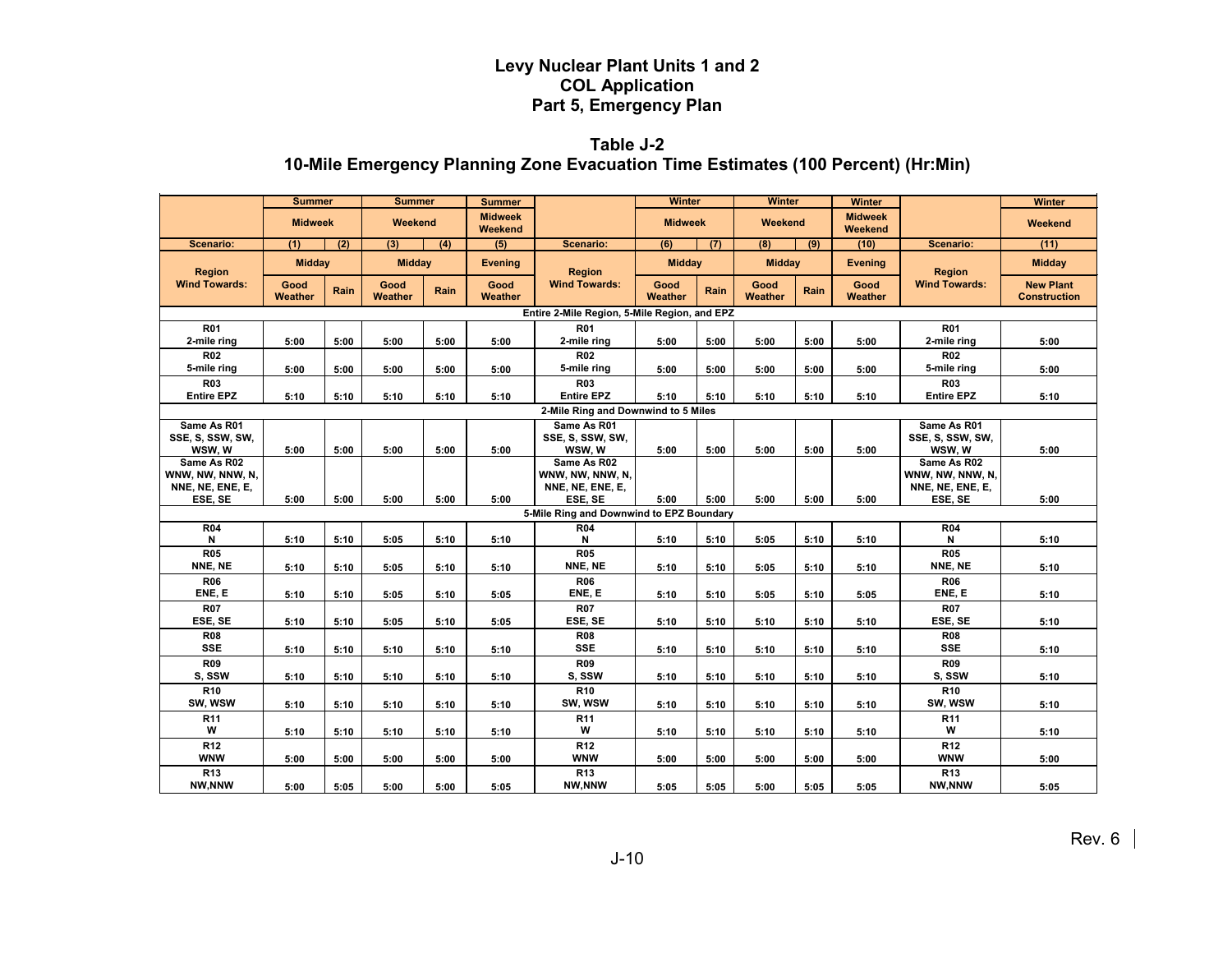# K. RADIOLOGICAL EXPOSURE CONTROL

This section describes the means for controlling emergency worker radiological exposures during an emergency, as well as the measures that are used by LNP to provide necessary assistance to persons injured or exposed to radiation and/or radioactive materials. Exposure guidelines in this section are consistent with EPA Emergency Worker and Lifesaving Activity Protective Action Guides described in EPA 400-R-92-001.

# 1. EMERGENCY EXPOSURES

Emergency exposures may be authorized for activities such as removal of injured personnel, undertaking corrective actions, performing assessment actions, providing first aid or medical treatment, performing personnel decontamination, or providing ambulance service. Guidelines for emergency response personnel exposure limits, including life-saving actions, are described in Table K-1.

The Emergency Coordinator (EC), in consultation with facility Radiation Protection personnel, is responsible for authorization of any emergency exposures resulting in doses exceeding the numerical values of the occupational dose limits provided in 10 CFR 20. If exposures in excess of the numerical values of the occupational dose limits provided in 10 CFR 20 are required, these exposures will be limited to individuals who are properly trained and knowledgeable of the tasks to be completed and the risks associated with the exposures. Selection criteria for volunteer emergency workers include consideration of those who are in good physical health, are familiar with the consequences of emergency exposure, and are not a "declared pregnant adult." Efforts are made to maintain personnel doses As Low As Reasonably Achievable (ALARA).

In the absence of the extenuating circumstances identified in Table K-1, LNP applies the routine radiation dose limits to each of the following activities:

- a. Removal of injured persons.
- b. Undertaking corrective actions.
- c. Performing assessment actions.
- d. Providing first aid.
- e. Performing personnel decontamination.
- f. Providing ambulance service.
- g. Providing medical treatment services.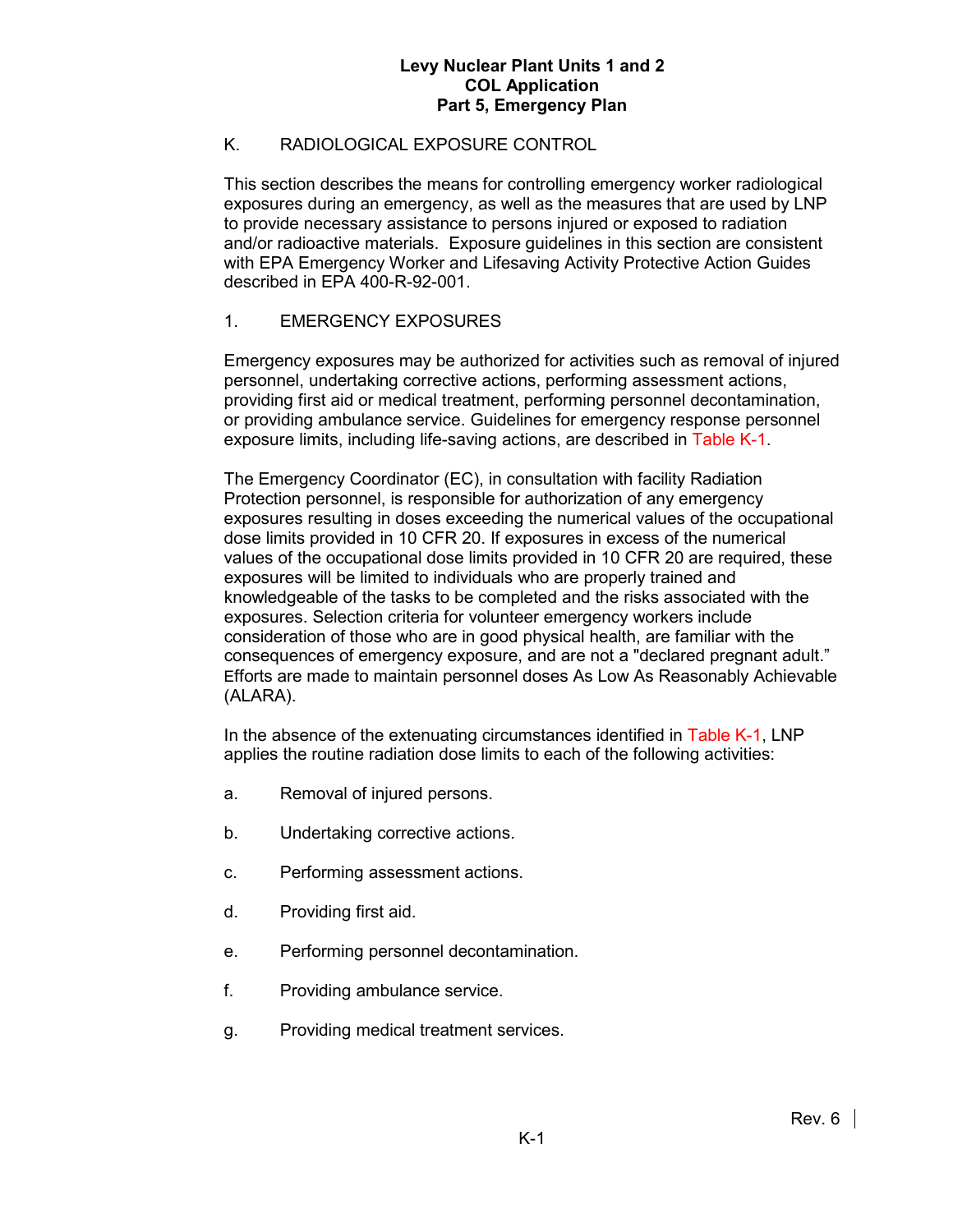If any of the extenuating circumstances identified in Table K-1 exist, then the associated exposure guidelines identified in Table K-1 may be applied, subject to proper authorization.

# 2. RADIATION PROTECTION PROGRAM

The purpose of a Radiation Protection Program (RPP) is to ensure that radiation doses received by personnel are kept as low as reasonably achievable and do not exceed the prescribed limits for both normal operating and emergency conditions. The established measures to provide this assurance include access control, personnel monitoring, and contamination control. Access control, personnel monitoring, and contamination control are discussed below in Section K.6.

Chapter 12 of the LNP FSAR provides additional detail regarding the RPP consistent with the requirements of 10 CFR 20. The RPP, combined with implementing procedures, includes provisions for implementing emergency exposure guidelines.

## 3. DOSIMETRY AND DOSE ASSESSMENT

To monitor the exposure of personnel during normal or emergency conditions, personal dosimeters are utilized. Adequate supplies of dosimeters are maintained by the Radiation Protection Section for use during an emergency.

- a. Implementing procedures describe in detail the types of personal dosimeter devices (both self-reading and permanent), the manner in which they are to be used, who is to wear them, and how they are to be cared for. The types of dosimeters include thermoluminescent dosimeters (TLDs), electronic alarming dosimeters, and special types of ring badges. In an emergency situation, special care shall be taken to assure proper reading frequency. Provisions have been established, both on-site and through service organizations, to provide 24-hour per day capability to read dosimeters to determine the doses received by emergency workers.
- b. When personal dosimeters indicate that an individual has been exposed to concentrations of radioactive materials, or in any case where it is suspected that radioactive materials may have entered the body, appropriate bioassay services and/or special tests shall be performed as stipulated in 10 CFR 20. The determination of the individual's exposure shall be based upon this evaluation.

The LNP RPP requires that individual exposure records be documented and maintained in order to:

- 1. Evaluate the effectiveness of the RPP.
- 2. Demonstrate and facilitate compliance with procedural requirements and applicable governmental regulations.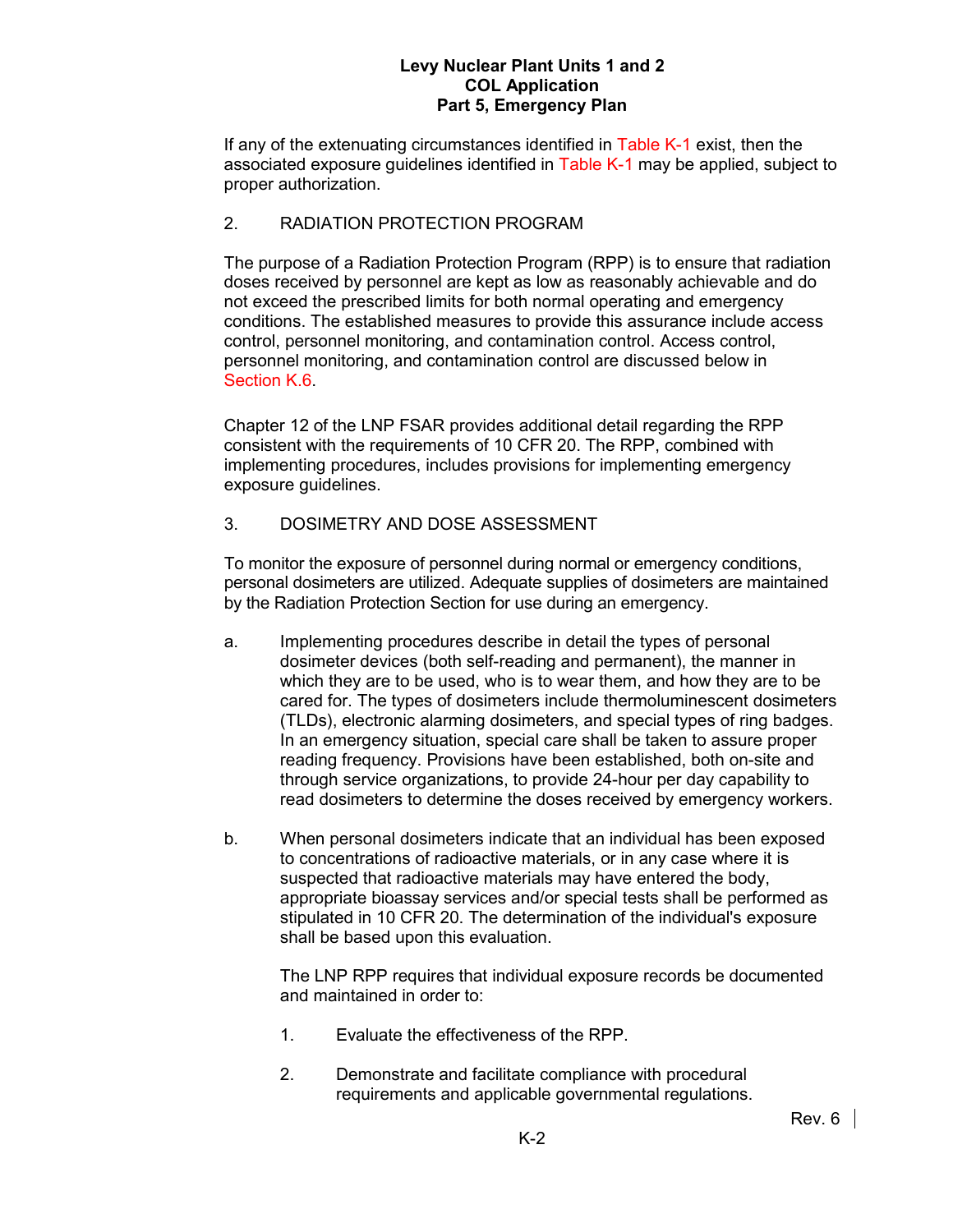3. Reconstruct for legal or medical purposes situations and conditions for analysis of radiation doses received.

# 4. STATE AND LOCAL RESPONDER EXPOSURE AUTHORIZATIONS

The State of Florida and the local counties of Citrus, Levy, and Marion address, in their respective radiological emergency plans, the decision chain for authorizing emergency workers to incur exposures in excess of the EPA General Public Protective Action Guides (i.e., EPA PAGs for emergency workers and lifesaving activities).

- 5. DECONTAMINATION ACTION LEVELS
- a. LNP implements procedures for decontamination of on-site emergency personnel wounds, supplies, instruments and equipment, and for waste disposal. LNP provides decontamination supplies with emergency kits consistent with Section K.7 of this Plan.
- b. Personnel found to be contaminated will normally be attended to at decontamination areas located onsite. Temporary decontamination areas can also be set up inside at various locations, including the TSC. Decontamination showers and supplies are provided onsite in the Health Physics area located in the Annex Building of the AP1000 units along with additional personnel decontamination equipment and capabilities. Basic decontamination supplies such as soaps, shampoo, mild detergent, 3% Hydrogen Peroxide solution, plastic bags, plastic suits, cotton swabs, oral hygiene products, and saline solution will be available in the Health Physics area.
- c. LNP implements requirements for personnel and area decontamination, including decontamination action levels and criteria for returning areas and items to normal use, in procedures supporting the RPP.
- 6. CONTAMINATION CONTROL MEASURES
- a. During either normal or emergency conditions, strict control of access to areas is a primary means to minimize radiation exposure. LNP implementing procedures have been established such that even during an emergency condition, measures can be quickly taken for identifying and controlling access to hazardous areas. The measures are initiated by the EC through the use of the Radiological Control Team as described in the implementing procedures.

In the event of a radiological emergency in which access to certain areas of the plant is required and hazardous radiation levels might be encountered, the Radiological Control Team is dispatched and, among other duties, identifies the need to establish Radiation Controlled Areas (RCAs) and appropriate access and work precautions. RCAs are established where elevated levels of radiation, contamination, and/or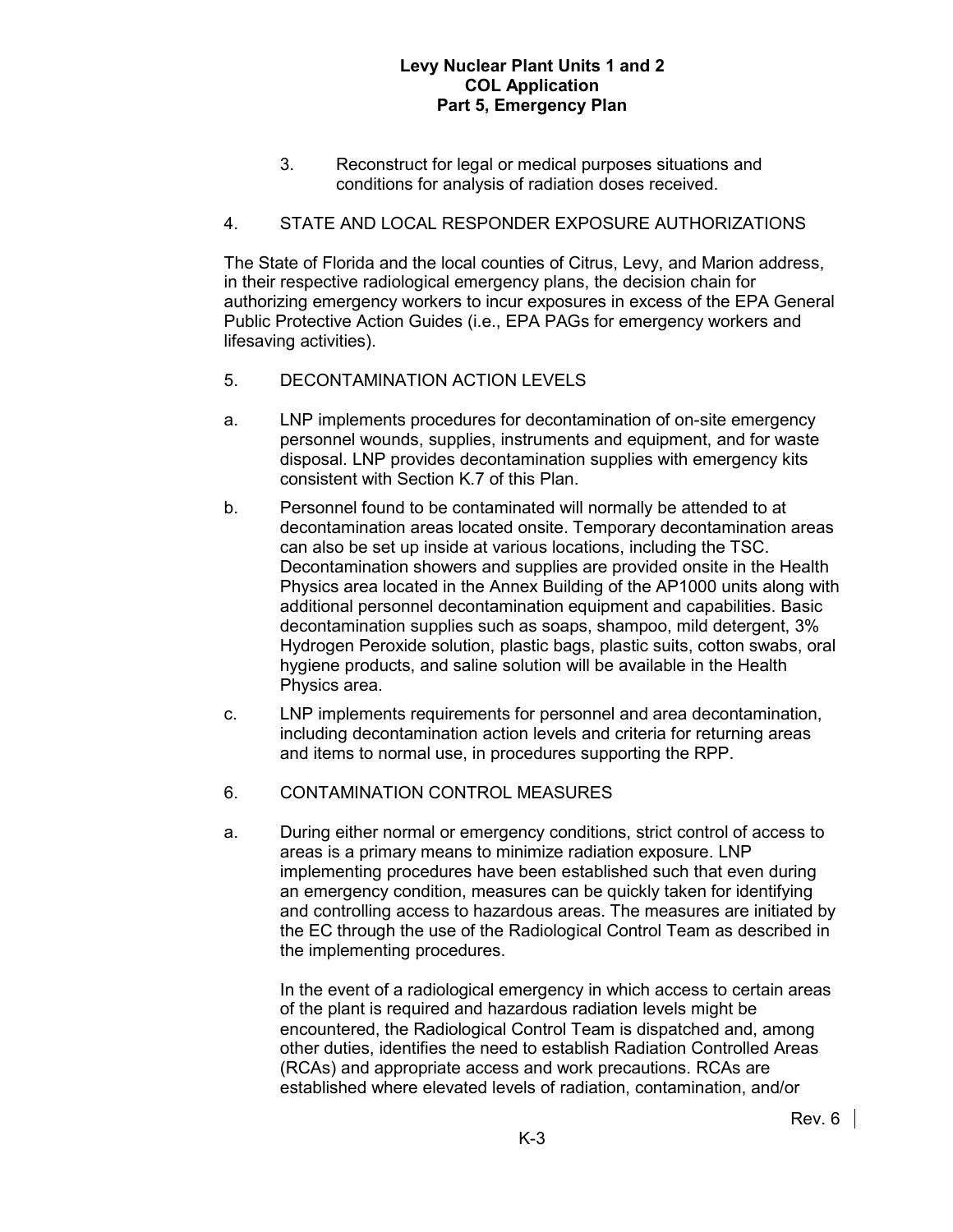airborne radioactivity may exist. Within the RCA, areas of varying hazards may be present; these are identified in one of the following five categories:

- 1. Radiation Area.
- 2. High Radiation Area.
- 3. Airborne Radioactivity Area.
- 4. Contaminated Area.
- 5. Radioactive Material.

Normally, RCAs are located within the Auxiliary, Turbine, and Reactor Buildings. However, during an emergency, a temporary RCA may be set up in other parts of the plant, as directed by the EC, by barricades, ropes, etc., and be conspicuously posted with precautionary signs. The "Radiological Protection Standard" states that any area exceeding 1R per hour at 30 centimeters (cm) whole body exposure must be locked, barricaded with flashing lights, or guarded to preclude unauthorized entry.

Radiation Work Permits (RWPs) are utilized to maintain control of personnel radiation exposures, to assure all personnel are aware of radiological conditions, and to assure awareness of the precautions to be taken. Entry into an RCA requires the use of a General or Specific RWP.

A Control Point is established, as appropriate, as the point of entrance to and exit from an RCA. This point is utilized to assure personnel are adequately attired with required protective clothing and have proper personnel monitoring devices, and to prevent the spread of radioactive contamination upon exiting.

- b. Control of potable water and food supplies from radioactive contamination on-site is affected by the following measures:
	- 1. All potable water for the plant comes from approved, surveyed locations.
	- 2. No food is permitted in the RCA.
	- 3. No drinking is permitted in the RCA.

In addition, selected water sources and vegetation around the plant are routinely analyzed for radioactivity. Also, external radiation field measurements and ambient air samples are analyzed.

The DHBRC will implement their PAGs in the event of an off-site radiological emergency to ensure that recovery operations restore food pathways. These guidelines provide for use of stored feed, isolation/condemnation of milk

Rev. 6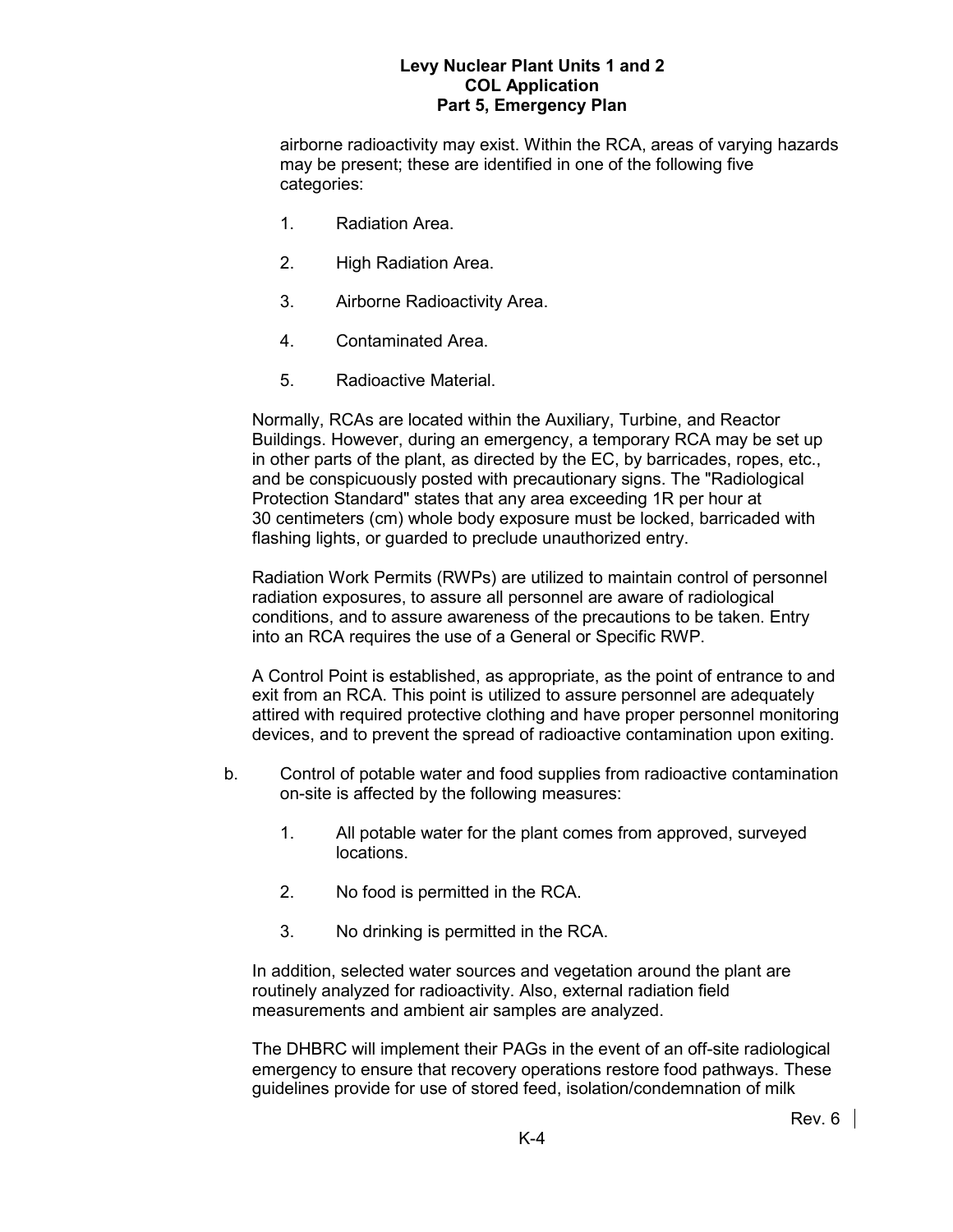products or crops, decontamination of crops, soil treatment, and/or designation of land use for non-food applications, as warranted.

c. LNP permits areas and items to be returned to normal (i.e., non-contaminated) use after appropriate surveys and verification have been conducted, verifying that the contamination levels meet the criteria provided in the RPP or its supporting procedures.

## 7. DECONTAMINATION OF RELOCATED LNP PERSONNEL

LNP has dedicated decontamination and clothing kits and decontamination stations on-site. The kits can be used when decontamination of relocated on-site personnel is required. The kits and clothing can also be taken to alternate locations providing extra clothing and decontaminants needed to support decontamination of relocated on-site personnel.

Personnel and equipment leaving contaminated areas are monitored to ensure that equipment, personnel or their clothing are not contaminated. If contaminated above acceptable levels, they will be decontaminated in accordance with plant procedures. Prompt removal of the contaminant, using the general procedures for personal cleanliness, will generally remove the contaminant and reduce the exposure. Stronger cleansing agents may be utilized, as necessary, and applied to the skin with needed caution to the risk of injury to skin surfaces.

| <b>Dose Limit</b><br>(rem TEDE) | <b>Activity</b>                                                                                                                                          | <b>Condition</b>                                                             |  |  |  |
|---------------------------------|----------------------------------------------------------------------------------------------------------------------------------------------------------|------------------------------------------------------------------------------|--|--|--|
| 5                               | Personnel should be kept within<br>normal 10 CFR 20 limits during bona<br>fide emergencies, except as<br>authorized for activities as indicated<br>below |                                                                              |  |  |  |
| 10                              | Protecting valuable property                                                                                                                             | Lower dose not practicable                                                   |  |  |  |
| 25                              | Lifesaving or protection of large<br>populations                                                                                                         | Lower dose not practicable                                                   |  |  |  |
| > 25                            | Lifesaving or protection of large<br>populations                                                                                                         | Only on a voluntary basis to<br>persons fully aware of the risks<br>involved |  |  |  |

#### **Table K-1 Emergency Worker Exposure Guidelines**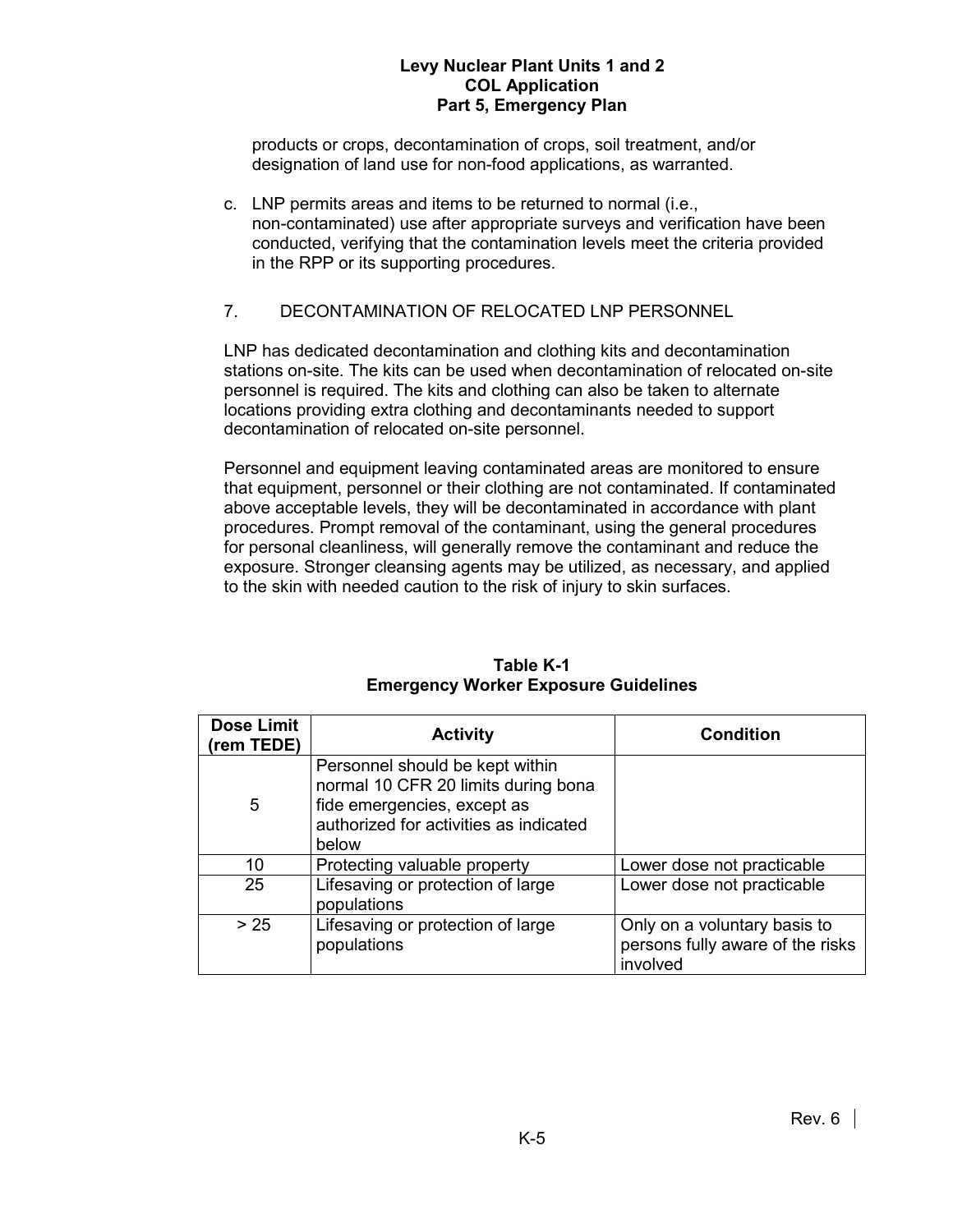## L. MEDICAL AND PUBLIC HEALTH SUPPORT

This section addresses medical assistance and support for both on-site and off-site treatment of LNP personnel. Table L-1 summarizes the types of medical treatment for various types of injuries.

A list of certification letters from off-site organizations that will provide medical support are provided in Appendix 3 of this Plan.

## 1. HOSPITAL AND MEDICAL SUPPORT

Since the possibility of on-site injuries covers such a large spectrum of injuries varying from minor to life-threatening, coupled with non-radiological to radiological, the following sections identify which facilities will handle the various types of injuries.

#### 1.1 SEVEN RIVERS REGIONAL MEDICAL CENTER

Persons with injuries of a non-radiological or radiological nature requiring off-site treatment will be sent to Seven Rivers Regional Medical Center in Crystal River, Florida.

#### 1.2 CITRUS MEMORIAL HOSPITAL

Persons with injuries of a non-radiological or radiological nature requiring off-site treatment will be sent to Citrus Memorial Hospital in Inverness, Florida when Seven Rivers Regional Medical Center is not available due to evacuation.

#### 1.3 OFF-SITE MEDICAL SUPPORT PLANS

The above hospitals will provide for treatment, medical examinations, and laboratory services for those Duke Energy employees, and other persons designated by Duke Energy, who have been involved in a radiation incident. When local facilities are considered inadequate by the hospital because of the nature or severity of the injury sustained, the injured person may be referred to a regional facility (Oak Ridge, Tennessee – REAC/TS) for hospitalization. Medical records, including bioassay records, will be maintained permanently by the hospital.

Both Seven Rivers Regional Medical Center and Citrus Memorial Hospital have plans for emergency handling of radiation accident cases from the LNP to carry out the terms of the hospital's agreement with Duke Energy Florida, Inc. (formerly doing business as Progress Energy Florida, Inc.). The plans will:

a. Coordinate the medical disciplines, which are committed to support the treatment of injuries involving radiation exposure and/or radioactive contamination.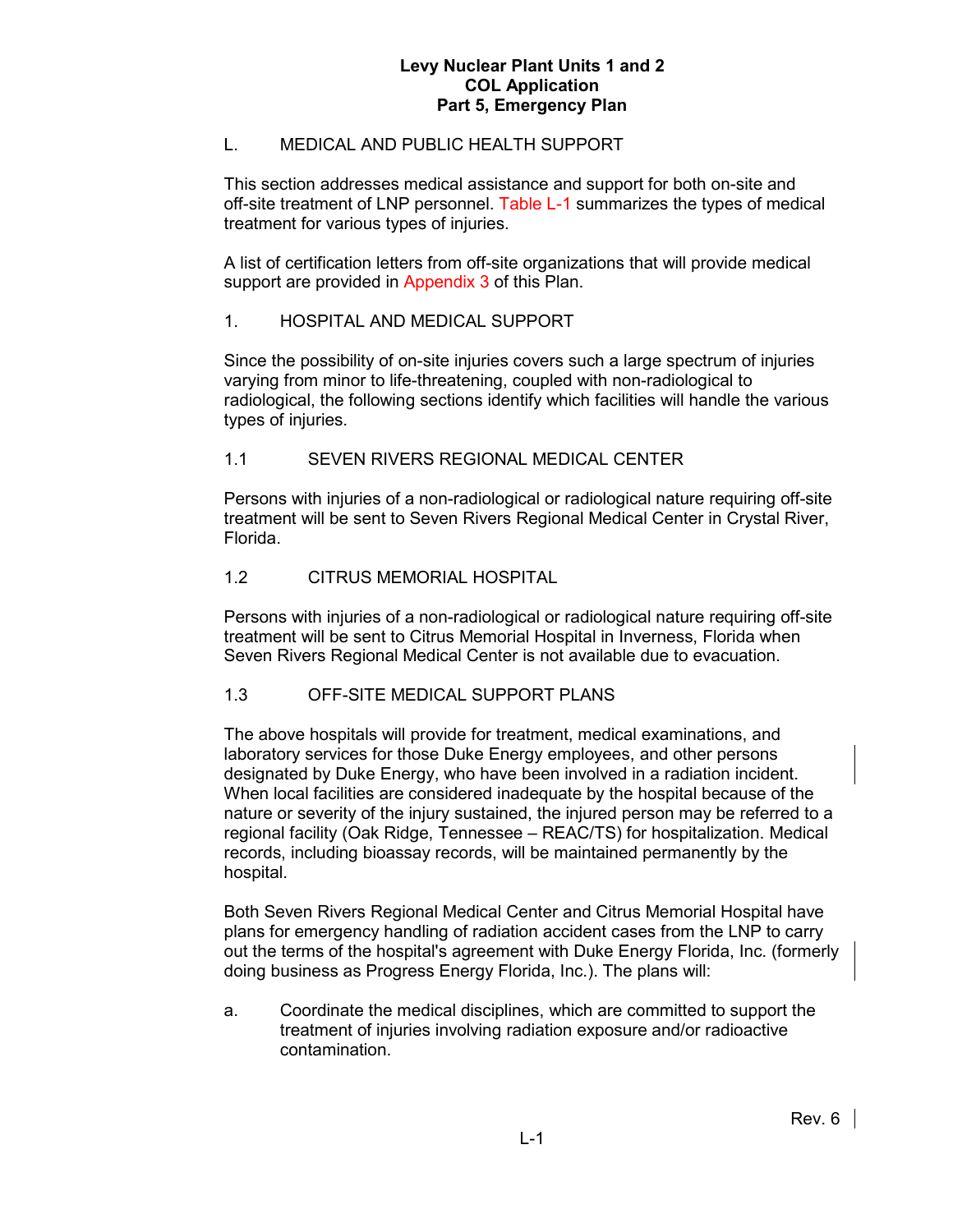- b. Develop plans, procedures, and training programs for the reception, diagnosis, and treatment of injured personnel.
- c. Designate the physical facilities and equipment to be used for initial emergency care and subsequent definitive care and treatment.
- d. Designate physicians and medical support personnel and alternates to handle radiation emergency patients.

Oak Ridge Associated Universities (ORAU) operates a research hospital in Oak Ridge, Tennessee for the U.S. Department of Energy (DOE). It studies radiation and radioactive materials in diagnosis, therapy, and research. Its specialized facilities are available for the care and treatment of possible accident victims transferred from the local hospitals.

# 2. ON-SITE FIRST AID CAPABILITY

First aid assistance at LNP is designed to handle a wide range of injuries from simple first aid to injuries requiring medical assistance. This task is accomplished by Medical Response Personnel.

First aid facilities at LNP are designed to provide basic first responder aid to injured or ill personnel before arrival of offsite medical support. Emergency treatment areas are located in each of the units and are located at the Health Physics area near the work exits. The first aid facilities also contain the personnel contamination monitoring equipment, decontamination shower facilities, and first-aid equipment. Medical equipment and supplies are available at these locations. Additional first aid facilities and supplies will be located onsite as needed.

## 2.1 MEDICAL RESPONSE PERSONNEL

The Medical Response Personnel are on-site individuals trained in basic medical procedures and certified by the State of Florida Department of Health, Bureau of Emergency Medical Services (EMS) and Community Health Resources as described in Section O, "Radiological Emergency Response Training," of this Plan. They are trained to handle injured personnel, with or without radiological considerations, in accordance with implementing procedures.

# 2.2 FIRST AID KITS

First Aid kits are located in various areas of the Site. The First Aid Stations/Kits contain various equipment/items necessary to treat injured personnel until off-site agencies can transport patients to appropriate treatment centers, if applicable.

## 3. EMERGENCY MEDICAL FACILITIES (STATE OF FLORIDA)

The State of Florida has identified public, private, and other emergency medical services facilities within the state that are capable of providing medical support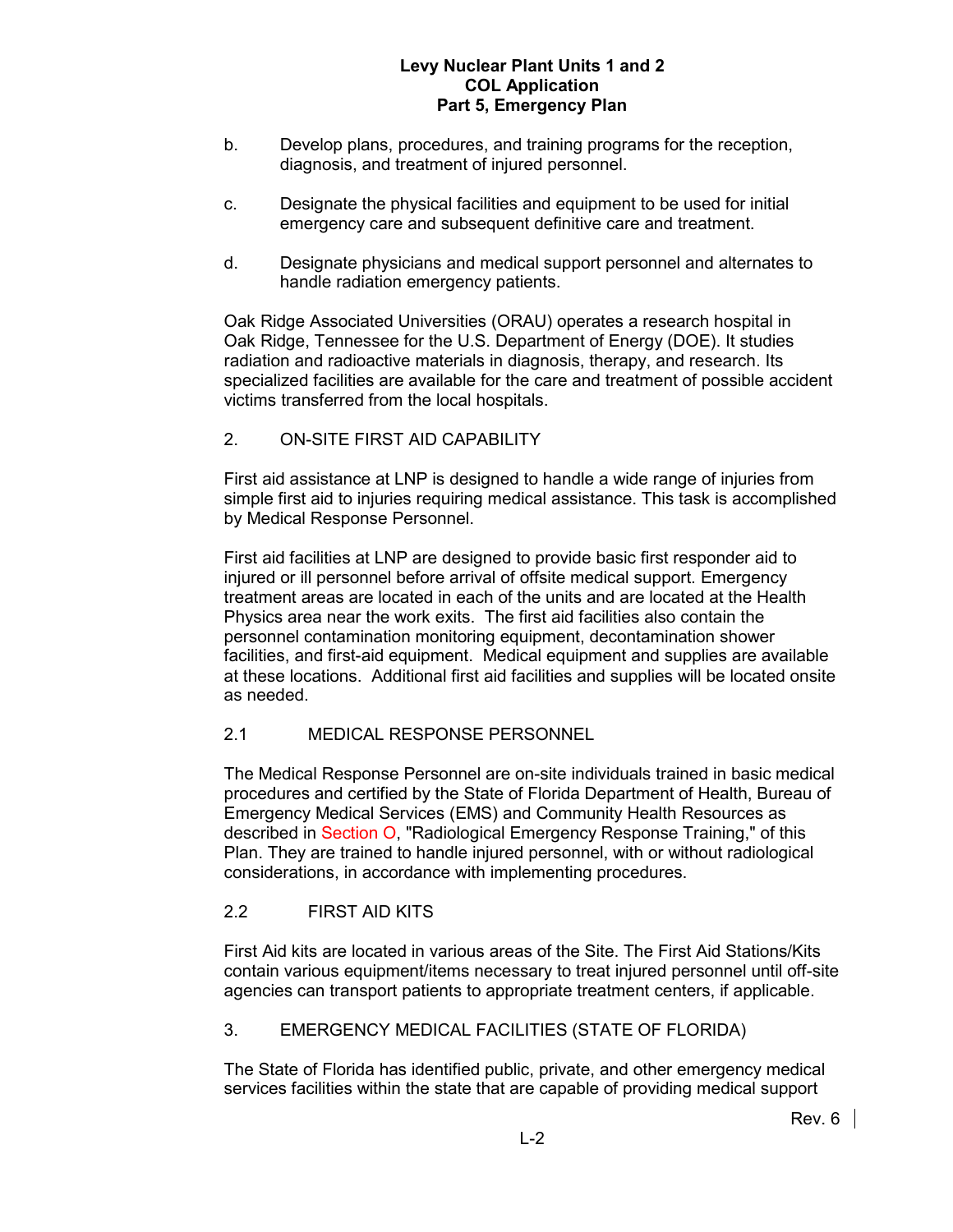for any contaminated injured individual. This information is available in the State of Florida Radiological Emergency Management Plan (herein referred to as the State Plan). The State Plan includes the name, location, type of facility and capacity, and any special radiological capabilities.

# 4. MEDICAL EMERGENCY TRANSPORTATION

Transportation for injured personnel at LNP is available via local emergency medical services, other Duke Energy vehicles, or private vehicles. Instructions, including maps, for transportation of personnel to local hospitals are provided in implementing procedures.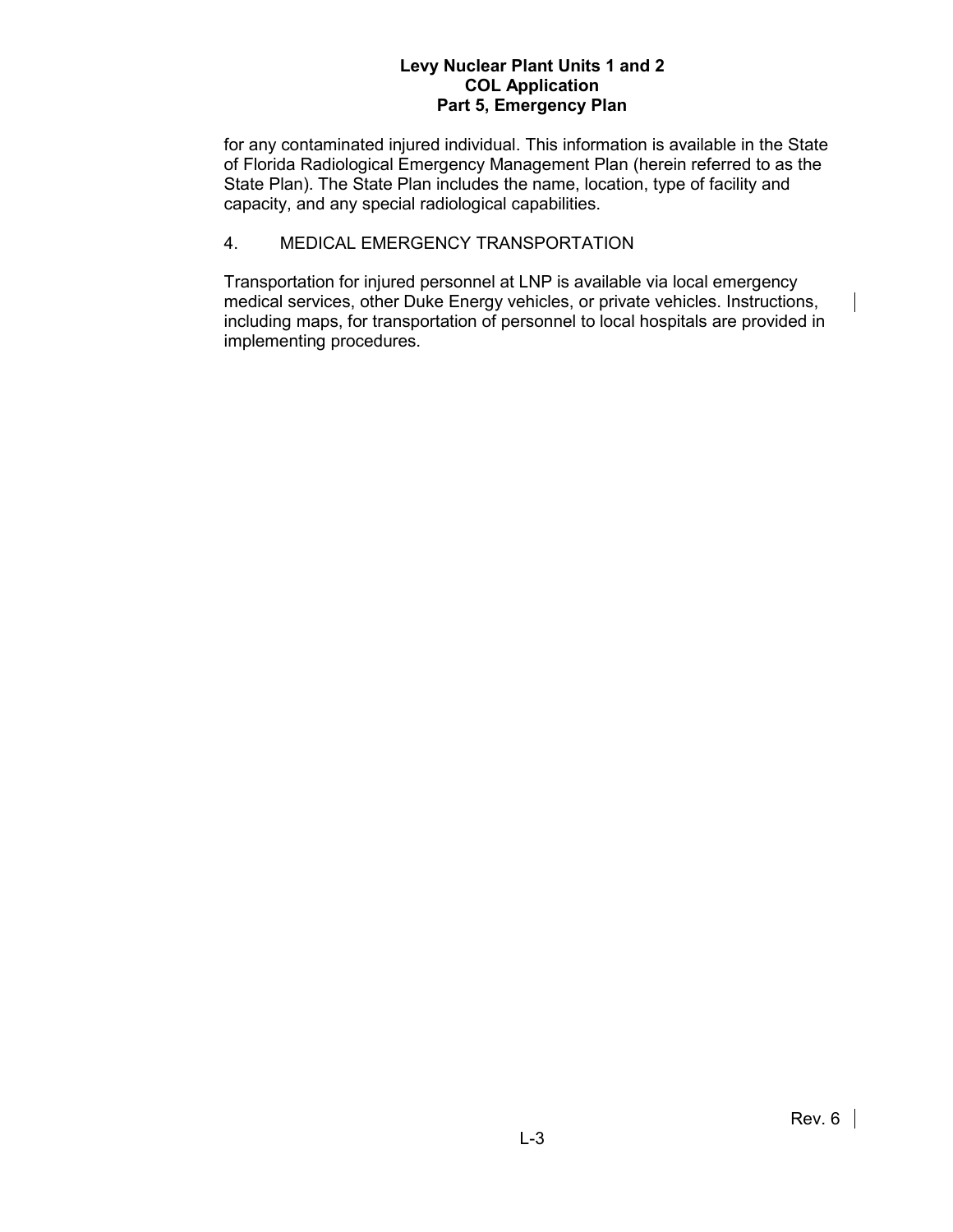#### **Table L-1 Summary of Actions for Emergency Medical Treatment (Degree of Contamination)**

| <b>Type of Injury</b>                                  | <b>Non-Contaminated</b>                                                                                     | <b>Contaminated</b><br>Treat on-site.<br>Notify Control Room or<br>transport off-site.                      |  |
|--------------------------------------------------------|-------------------------------------------------------------------------------------------------------------|-------------------------------------------------------------------------------------------------------------|--|
| Minor Injury Not Requiring<br>Doctor                   | Treat on-site.                                                                                              |                                                                                                             |  |
| Minor Injury<br><b>Requiring Medical</b><br>Assistance | Notify Control Room or<br>transport off-site.                                                               |                                                                                                             |  |
| Serious Injury                                         | Notify, then transport to<br>Seven Rivers Regional<br><b>Medical Center or Citrus</b><br>Memorial Hospital. | Notify, then transport to<br>Seven Rivers Regional<br><b>Medical Center or Citrus</b><br>Memorial Hospital. |  |
| Over exposure (15 Rem)                                 | Notify, then transport to<br>Seven Rivers Regional<br><b>Medical Center.</b>                                | Notify, then transport to<br>Seven Rivers Regional<br><b>Medical Center or Citrus</b><br>Memorial Hospital. |  |
| Life or Death Situation                                | Notify, then transport to<br>Seven Rivers Regional<br><b>Medical Center.</b>                                | Notify, then transport to<br>Seven Rivers Regional<br><b>Medical Center or Citrus</b><br>Memorial Hospital. |  |

**Note:** If Seven Rivers Regional Medical Center or Citrus Memorial Hospital personnel are unable to treat injured person(s) because of serious contamination/ingestion or excessive exposure to radiation, the injured person(s) may be referred to REAC/TS for backup treatment and support.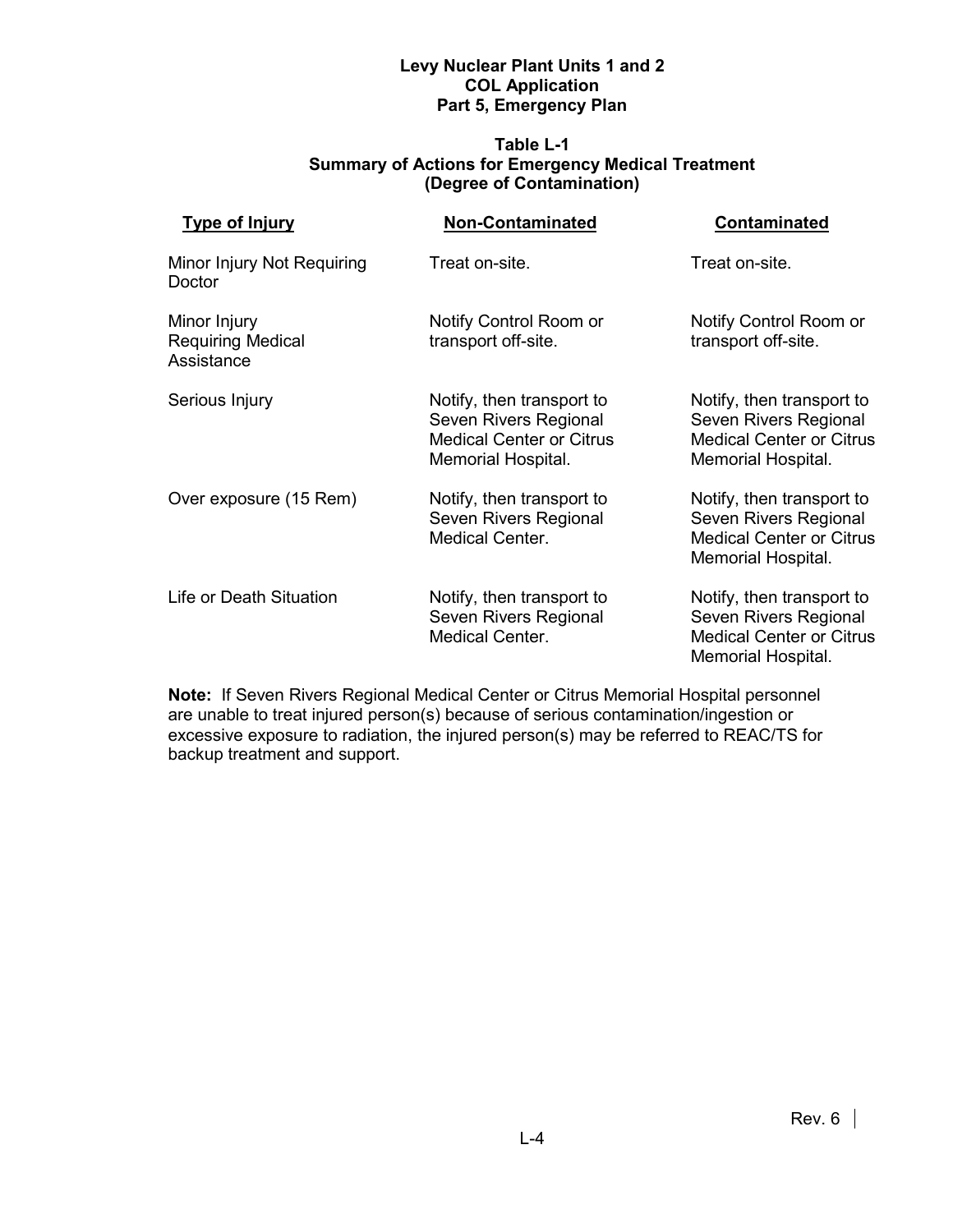### M. RECOVERY AND REENTRY PLANNING AND POST-ACCIDENT **OPERATIONS**

This section addresses the general plans for recovering from emergencies and reentry. Recovery is defined as those steps taken to return the Site to its pre-accident condition. The overall goals of the recovery effort are to assess the in-plant consequences of the emergency and perform cleanup and repair operations. This effort includes the utilization of Duke Energy corporate resources and interfacing with outside agencies. All recovery actions will be pre-planned in order to minimize radiation exposure or other hazards to recovery personnel.

# 1. RECOVERY PLANS AND PROCEDURES

Duke Energy implements recovery plans and procedures that provide guidance for a range of recovery and re-entry activities, including:

- a. Recovery/re-entry organization.
- b. Responsibilities for recovery/re-entry decision-making, including decisions for relaxing protective measures based on existing and potential hazardous conditions.
- c. Means for informing members of the emergency response organization that recovery operations are to be initiated and related changes in the organizational structure.
- d. Methods for periodically updating estimates of total population exposure.
- 2. RECOVERY OPERATIONS

This organization may be modified during the recovery/re-entry process to better respond to the conditions at the Site.

The state will be the lead organization for off-site recovery operations. The state's recovery organization will be set up in accordance with the State of Florida Radiological Emergency Management Plan (Annex A to the State of Florida Comprehensive Emergency Management Plan) (Reference O).

The Emergency Coordinator (EC) acts as site liaison with the recovery organization. Other LNP management and supervisory personnel interface with recovery operations, as necessary and as warranted.

The basic organization may be modified, as required, to address the needs of the given situation. The EOF Director assumes control and direction of the recovery/re-entry operation with the authority and responsibilities set forth in implementing procedures.

The recovery organization develops plans and procedures designed to address both immediate and long-term actions. The necessity to maintain protective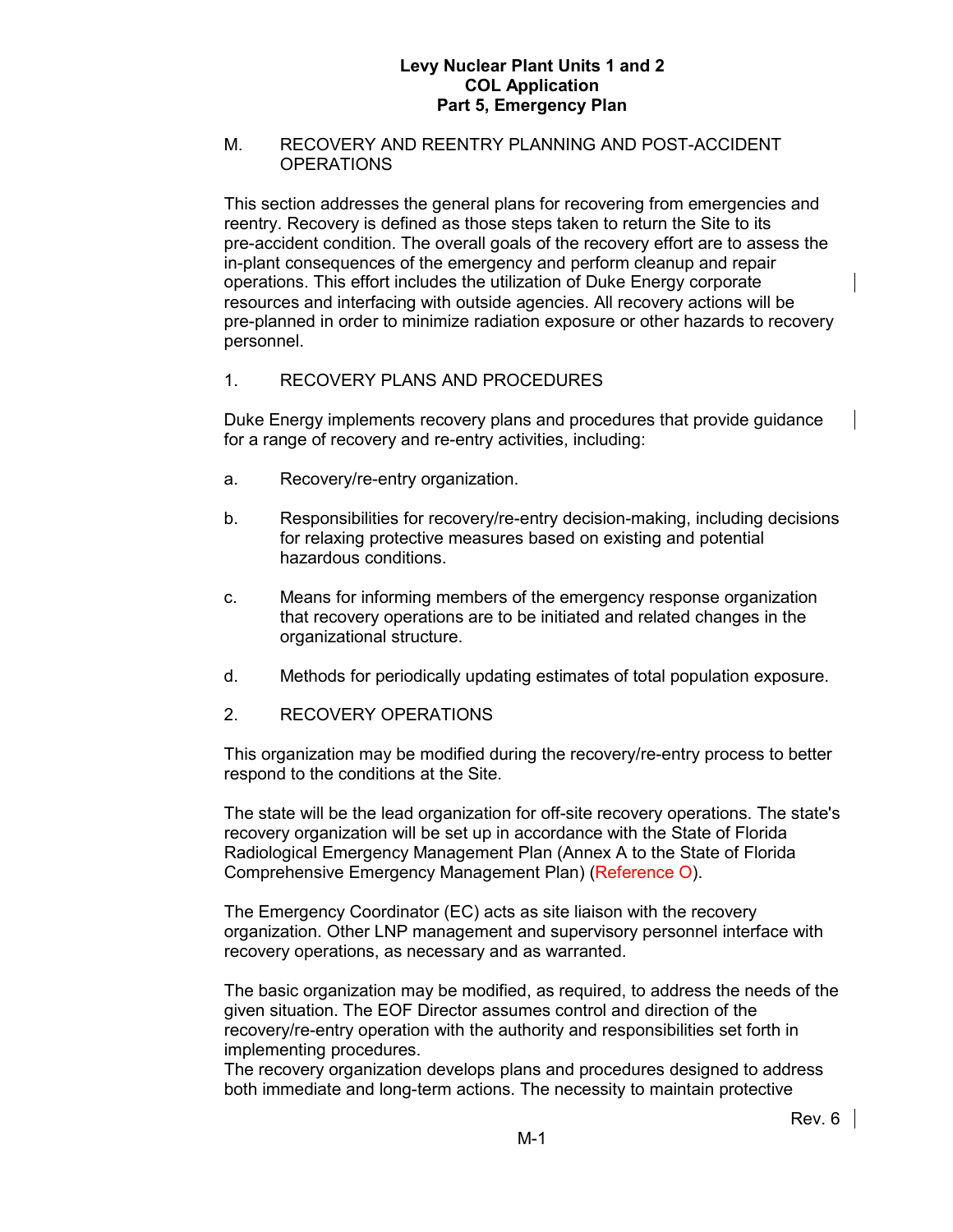measures implemented during the emergency will be evaluated, and, if deemed appropriate, the recovery organization will recommend relaxation of the protective measures.

The following conditions are considered appropriate for the recommendation to relax protection measures:

- a. Site parameters of operation no longer indicate a potential or actual emergency exists.
- b. The release of radioactivity from the Station is controllable, no longer exceeds permissible levels, and does not present a credible danger to the public.
- c. The Site is capable of sustaining itself in a long-term shutdown condition.

Because it is not possible to foresee all of the consequences of an event, specific recovery/re-entry procedures may need to be written to address specialized requirements. Where possible, existing implementing procedures are utilized in the areas of operations, maintenance, and radiological controls. Any special recovery procedures receive the same review and approval process accorded other implementing procedures.

Depending on plant conditions and the scope of required activities, the recovery organization may discharge its activities from one or more designated emergency response facilities or from other locations. As recovery operations progress, the recovery organization may be augmented or reduced, as needed, to ensure effectiveness in fulfilling ongoing operational needs.

The recovery process is implemented when the LNP emergency response organization managers, with concurrence of state and federal agencies, have determined the Site to be in a stable and controlled condition. Upon the determination, the EOF Director notifies the NRC Operations Center, the State Emergency Operations Center (EOC), and the local EOCs that the emergency has been terminated and any required recovery has commenced.

# 3. UPDATING TOTAL POPULATION EXPOSURE

Total population exposure is periodically estimated in the affected sectors and zones utilizing population distribution data from within the emergency planning zones. The Radiological Control Manager, or designee, will periodically update estimates of total population exposure consistent with the provisions of Section I.10 of this Plan.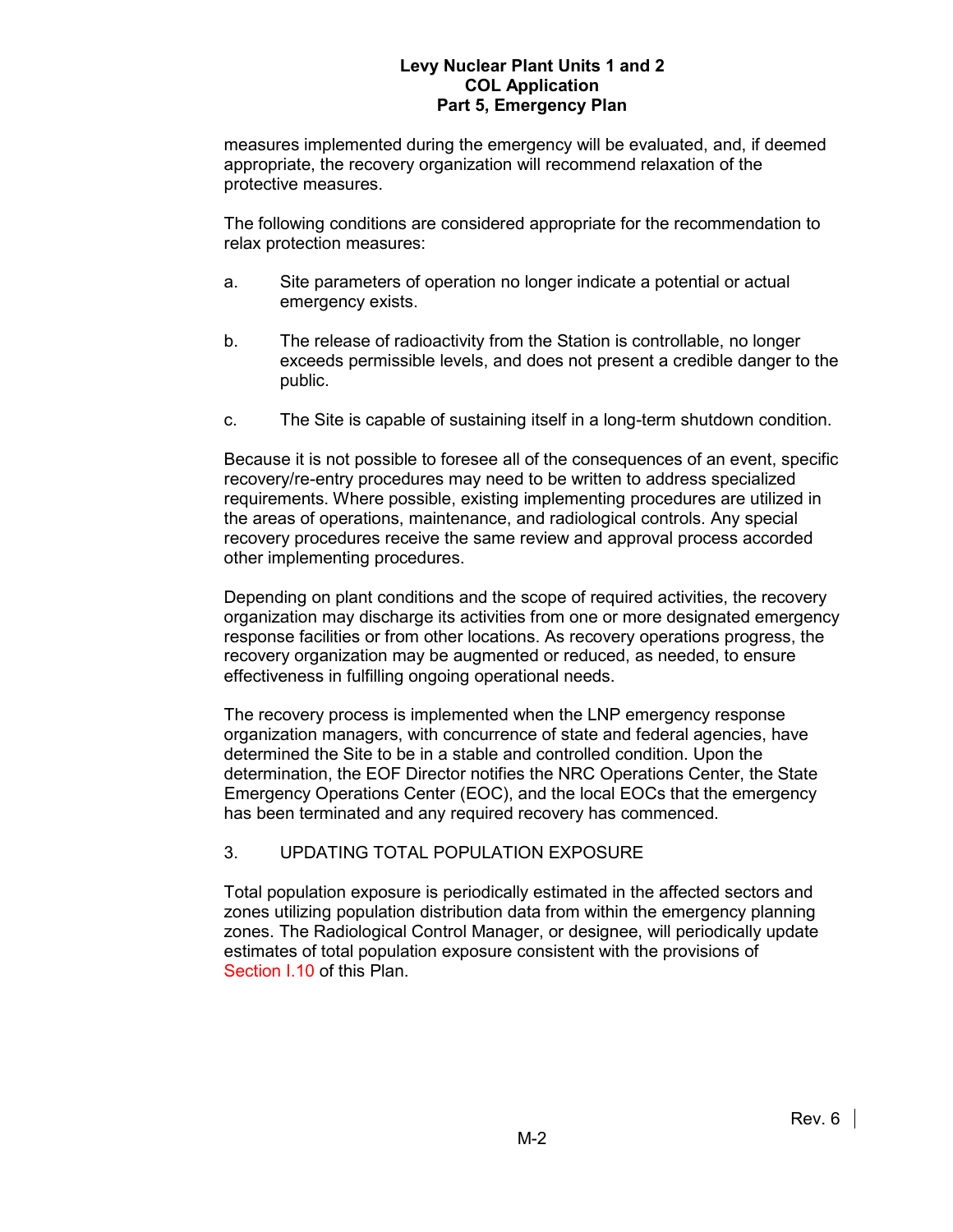### N. EXERCISES AND DRILLS

This section addresses exercises and drills conducted to evaluate emergency response capabilities. Duke Energy implements a program of periodic exercises and drills to evaluate major portions of emergency response capabilities and to develop and maintain key emergency response skills. Any identified deficiencies are evaluated and corrected.

Details describing administration of exercises and drills are located in LNP Emergency Plan Administrative Procedures.

#### 1. EXERCISES

An exercise is an event that tests the integrated capability and a major portion of the basic elements existing within emergency preparedness plans and organizations. Exercises are conducted as set forth in NRC and FEMA rules. In addition exercises shall be designed to:

- Test the adequacy of timing and content of implementing procedures and methods,
- Test emergency equipment, communication networks, and the public alert and notification system, and
- Ensure members of the ERO are familiar with their duties
- a. Exercise Scope and Frequency

Exercises demonstrate the key skills of response organizations to adequately respond to an incident scenario such that the major elements of the plans and preparedness organizations are tested within an eight-year exercise cycle. Each scenario variation is demonstrated at least once during the eight-year exercise cycle and includes, but is not limited to, the following:

- 1. Hostile action directed at the plant site involving the integration of offsite resources with onsite response;
- 2. An initial classification of, or rapid escalation to, a Site Area Emergency or General Emergency;
- 3. Implementation of strategies, procedures, and guidance developed under  $§ 50.54(hh)(2);$
- 4. No radiological release or an unplanned minimal radiological release that requires the site to declare a Site Area Emergency, but does not require declaration of a General Emergency.

An emergency response exercise is conducted every two (2) years. One drill or exercise starts between 6:00 p.m. and 4:00 a.m. at least once in every eight-year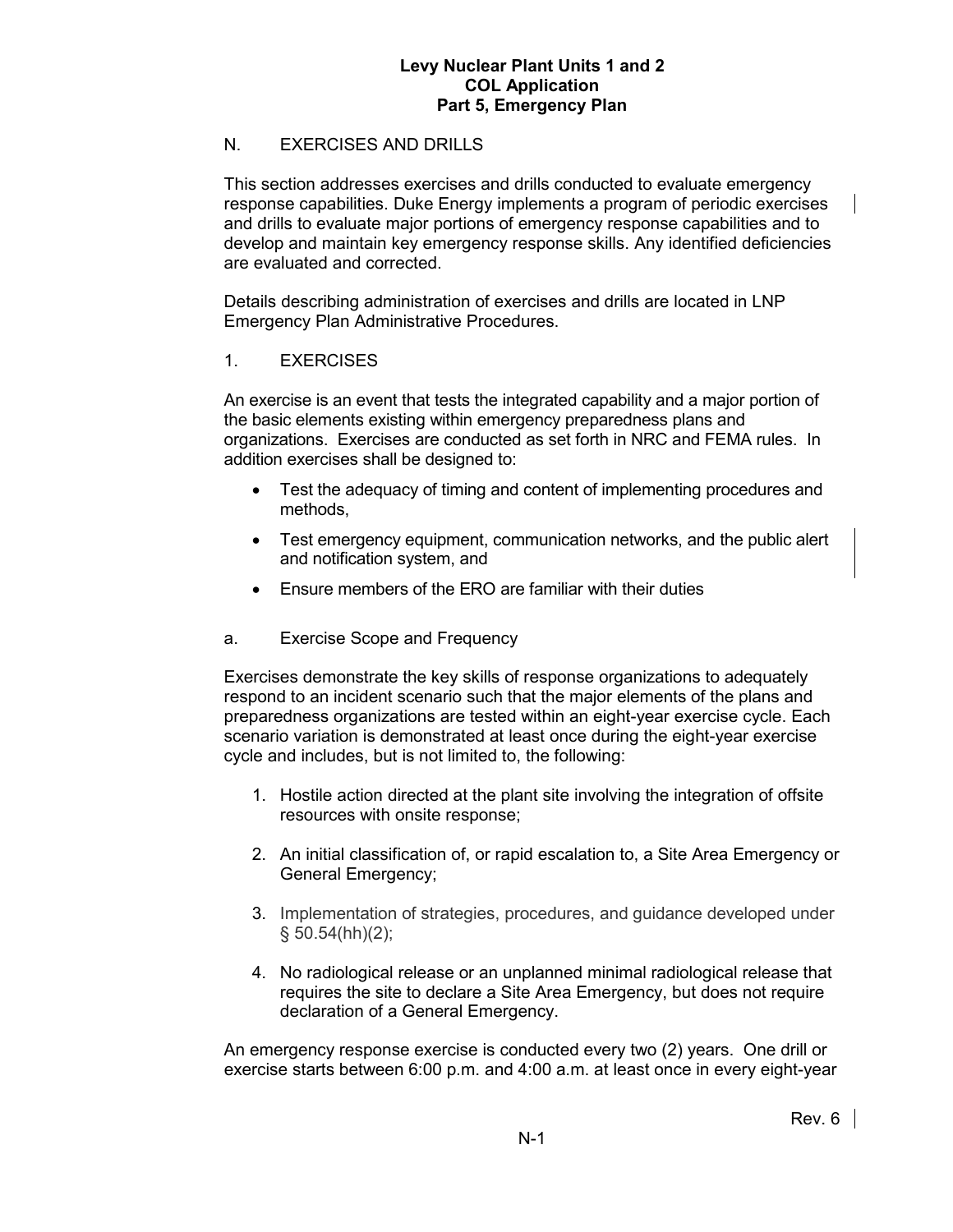exercise cycle. Exercises are conducted during different seasons of the year to vary weather conditions. Some drills or exercises are unannounced.

During the interval between biennial Exercises, at least one (1) drill is conducted involving principal areas of on-site emergency response capabilities. These areas include management and coordination of emergency response, accident assessment, protective action decision-making, and Plant system repair and corrective action. State and local agencies are invited to participate in the "offyear" drills. Plan elements may be tested during "off-year" drills. Provisions for drills and exercises using terrorist based events are also part of the Drill and Exercise Program.

#### b. Exercise Scenarios and Participation

Exercise scenarios are developed in a manner that provides reasonable assurance that preconditioning of participants is avoided. The scenarios include a wide spectrum of radiological releases and events, including hostile action. When appropriate to the objective, exercise scenarios emphasize coordination among onsite and offsite response organizations. All biennial exercises include demonstration of response to at least the Site Area Emergency ECL.

Exercise scenarios are submitted to NRC in accordance with 10 CFR 50.4 at least 60 days prior to use. LNP maintains a record of exercises conducted during each eight-year exercise cycle that documents the content of scenarios used to provide for demonstration of the scenario elements.

Chapter 14 of the State Plan delineates the frequency in which the State of Florida will participate in an exercise with Duke Energy. This participation may be either full or partial depending on the objectives of the exercise and the degree to which the state and local plans will be tested. The State Division of Emergency Management is responsible for implementing Chapter 14 and assuring that exercises are conducted as set forth in NRC and FEMA rules. These exercises must be preceded by written plans and briefings with affected agencies. They shall be evaluated by personnel familiar with the operation and cognizant of the expected results with the ability to demonstrate on-the-spot correction of erroneous performance. Post-exercise meetings should be conducted with participants and observers to provide a preliminary assessment of emergency response actions. Comments resulting from these sessions should serve as input to the critique.

#### 2. DRILLS

Duke Energy maintains adequate emergency response capabilities between biennial exercises by conducting drills, including at least one drill involving a combination of some of the principal functional areas of on-site emergency response capabilities. Such drills would include activities such as management and coordination of emergency response, accident assessment, protective action decision-making, plant system repair, and corrective actions. Upon request, Duke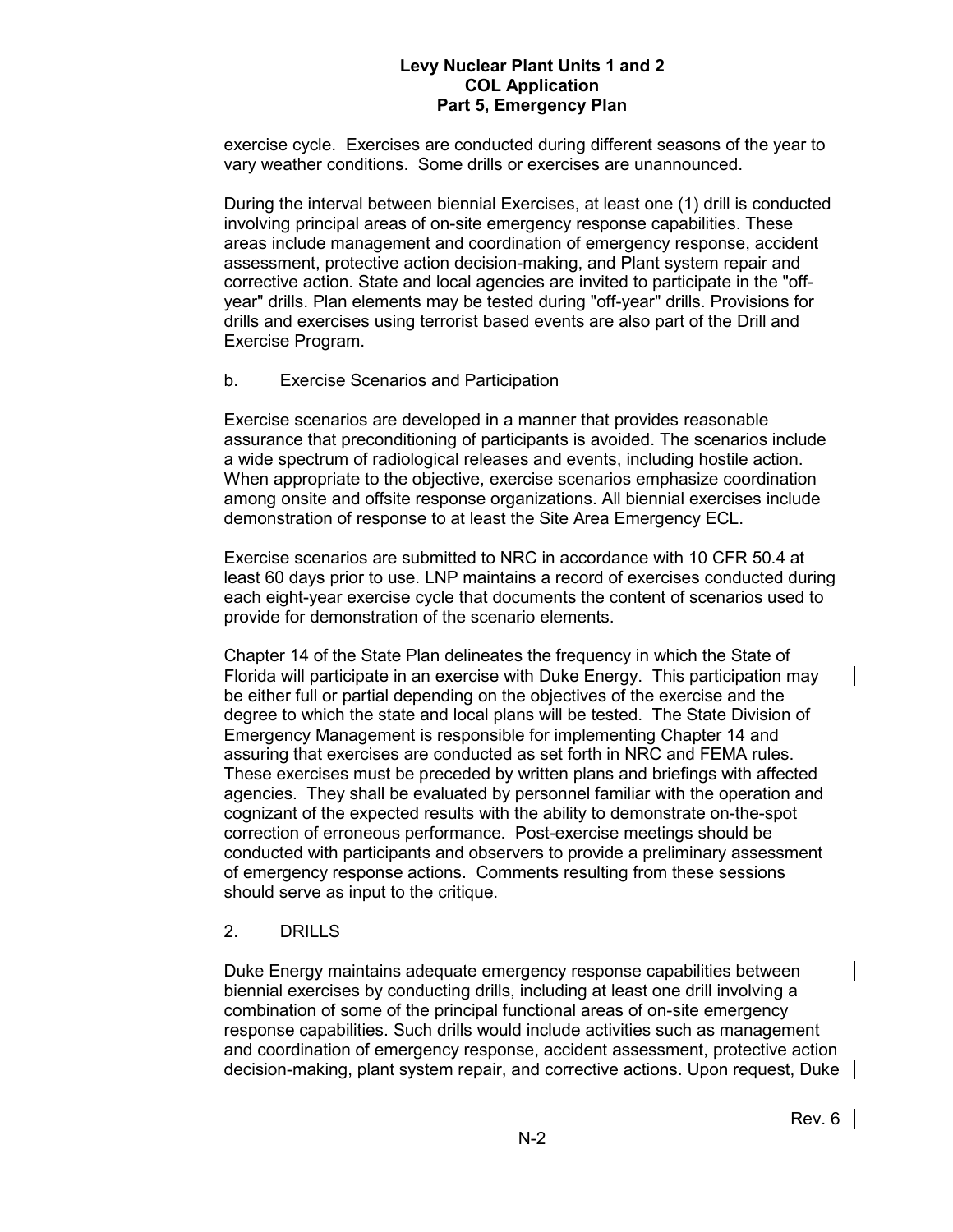Energy allows affected state and local governments located within the plume exposure pathway EPZ to participate in the drills.

During these drills, activation of all of the emergency response facilities may not be necessary. Duke Energy may use the drills to consider accident management strategies, provide supervised instruction, allow the operating staff to resolve problems and focus on internal training objectives. Duke Energy may include one or more drills as portions of an exercise. In at least one drill or exercise per LNP exercise cycle, the LNP and CR3 EOF staff will demonstrate the ability to perform consolidated EOF functions established in this plan and regulatory guidance when CR3 offsite response capability requires an EOF.

The drill program includes the following:

a. Communications Drills

Duke Energy tests communications with state and local governments within the Plume Exposure Pathway EPZ monthly, as identified in Section F.3 of this Plan.

Duke Energy tests communications with federal emergency response organizations and states within the Ingestion Pathway EPZ monthly, as identified in Section F.3 of this Plan. Examples of this testing includes that of the Emergency Telephone System (ETS) and the Emergency Response Data System (ERDS).

Duke Energy tests communications between the facility, state, and local Emergency Operations Centers (EOCs), and field assessment teams annually.

Communications drills evaluate both the operability of the communications system(s) and the ability to understand message content.

The communications undertaken in the event of an actual declared emergency may be used to satisfy these emergency communications drill requirements, provided that these communications demonstrate both system operability and understanding of message content.

b. Fire Drills

Duke Energy conducts fire drills as discussed in Section 9.5.1.8.2.2 of the LNP FSAR.

c. Medical Emergency Drills

Duke Energy conducts medical emergency drills that include a simulated contaminated injured individual and may involve participation by the local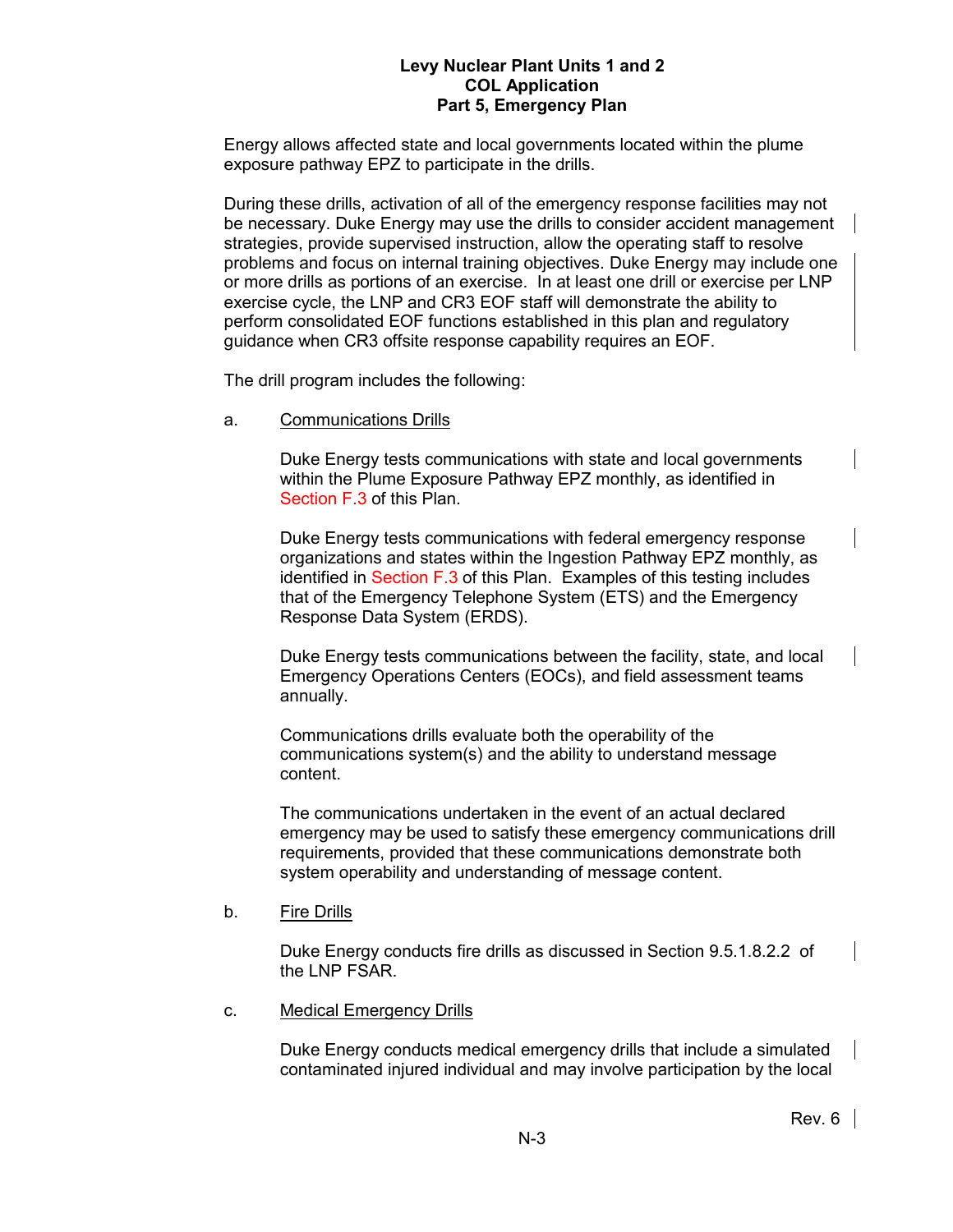support services agencies (e.g., medical transportation and off-site medical treatment facility) annually.

### d. Radiological Monitoring Drills/Health Physics Drills

Duke Energy conducts radiological monitoring drills, involving both on-site and off-site radiological monitoring activities, annually. Radiological monitoring drills include the following:

- 1. Use of the appropriate procedures for collecting and analyzing samples and recording results.
- 2. Collection and analysis of all sample media for which the facility is responsible.
- 3. Communications with monitoring teams.
- 4. Recordkeeping activities.

Duke Energy may coordinate radiological monitoring drills with those drills conducted by state and local government entities or may conduct these drills independently.

#### e. Sampling Drills

Duke Energy conducts on-site Radiation Protection drills at least semiannually. Radiation Protection drills include the following:

- 1. Response to, and analysis of, simulated elevated airborne and liquid activity levels.
- 2. Response to simulated elevated area radiation levels.
- 3. Analysis of the simulated radiological situation using the appropriate procedures.

# 3. CONDUCT OF DRILLS AND EXERCISES

Emergency Preparedness is responsible for the overall development and direction of exercises and drills. Designated personnel develop exercise and drill scenarios, messages, and simulated data for the Site and off-site areas. The Exercise Director develops an exercise plan for each exercise. This exercise plan includes the following:

- a. Objectives of the exercise and evaluation criteria.
- b. The date, time, place, and participating organizations.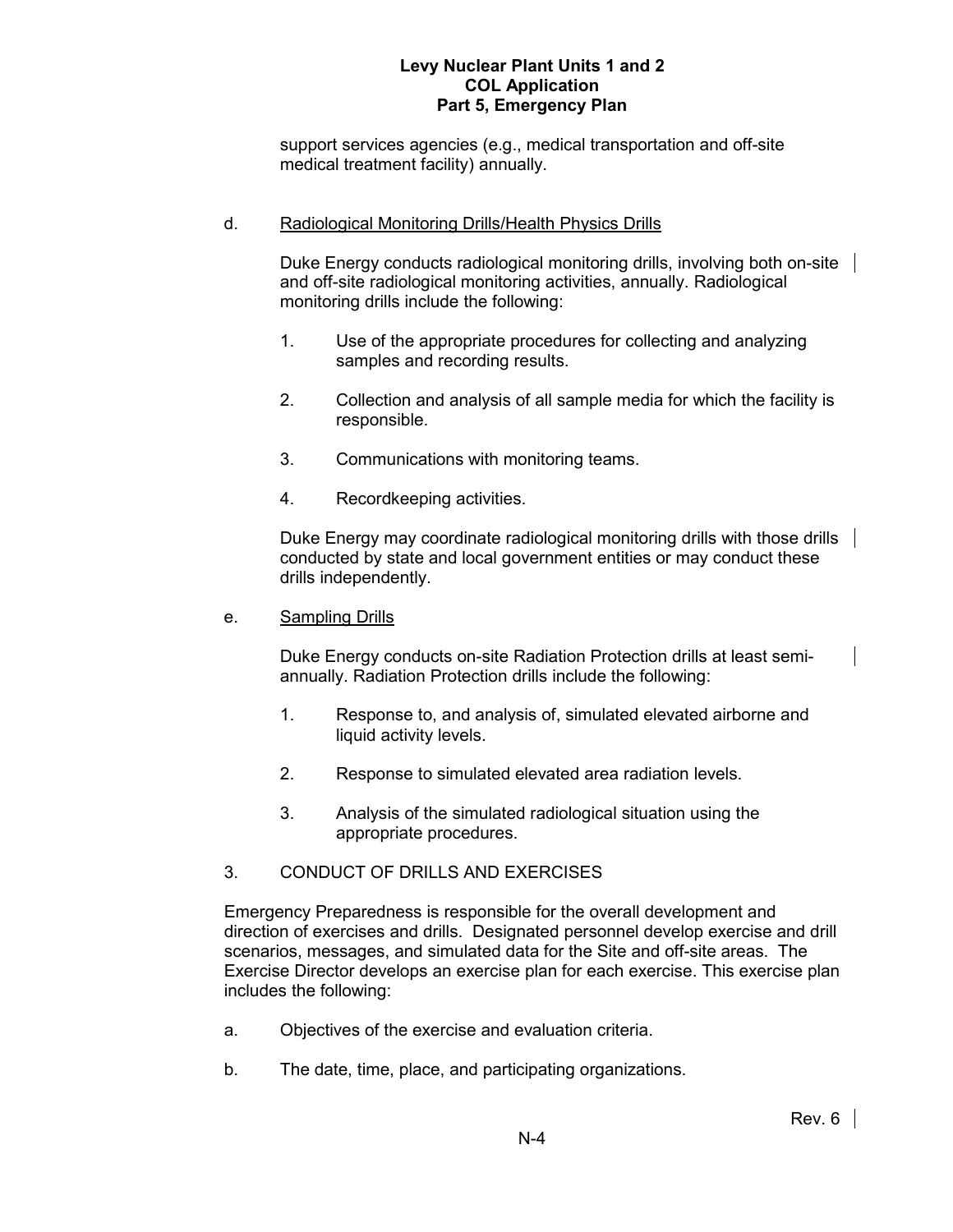- c. The exercise scenario, including a time schedule of real and simulated events.
- d. A narrative summary of the event including such things as emergency classification at various times in the simulated accident, off-site assistance, some detail on plant conditions.
- e. A description of the arrangements for official observers.

Large-scale integrated drills that involve participation and facility activation by both onsite and offsite agencies should also include a plan that contains content listed in N.3 a-e above.

4. EXERCISE AND DRILL EVALUATION

One, or more, qualified Duke Energy instructor(s)/evaluator(s) supervises and evaluates drills and exercises. A qualified instructor/evaluator is an individual whose knowledge, skills, and abilities have been evaluated by the Emergency Planning Manager or designee and determined to be sufficient for observing and evaluating the planned activities against the established criteria. For example, a qualified instructor/evaluator may be an individual who has been trained to fill the emergency response position to be observed or may be a supervisor or instructor for the position. Specific areas to be observed by the evaluators will be defined in the form of pre-printed critique sheets.

Duke Energy conducts a critique following each drill and exercise. Exercise participants include selected Duke Energy, NRC, state, local, and other participants and observers/evaluators. Biennial exercises are evaluated and critiqued as required.

Remedial exercises will be required if the emergency plan is not satisfactorily tested during the biennial exercise, such that NRC, in consultation with FEMA, cannot find reasonable assurance that adequate protective measures can be taken in the event of a radiological emergency or determine that the Emergency Response Organization (ERO) has maintained key skills specific to emergency response. The extent of State and local participation in remedial exercises must be sufficient to show that appropriate corrective measures have been taken regarding the elements of the plan not properly tested in the previous exercise.

# 5. EXERCISE AND DRILL CRITIQUES

Duke Energy records the input from the critique participants; evaluates the need for changes to the Plan, training program, procedures, equipment, facilities, and other components of the emergency preparedness and response program; and develops an action plan to address the identified substantive issues.

Duke Energy tracks identified corrective actions to completion using the facility's corrective action program. The exercise and drill scenario package and Post-Exercise/Drill Critiques are filed as records.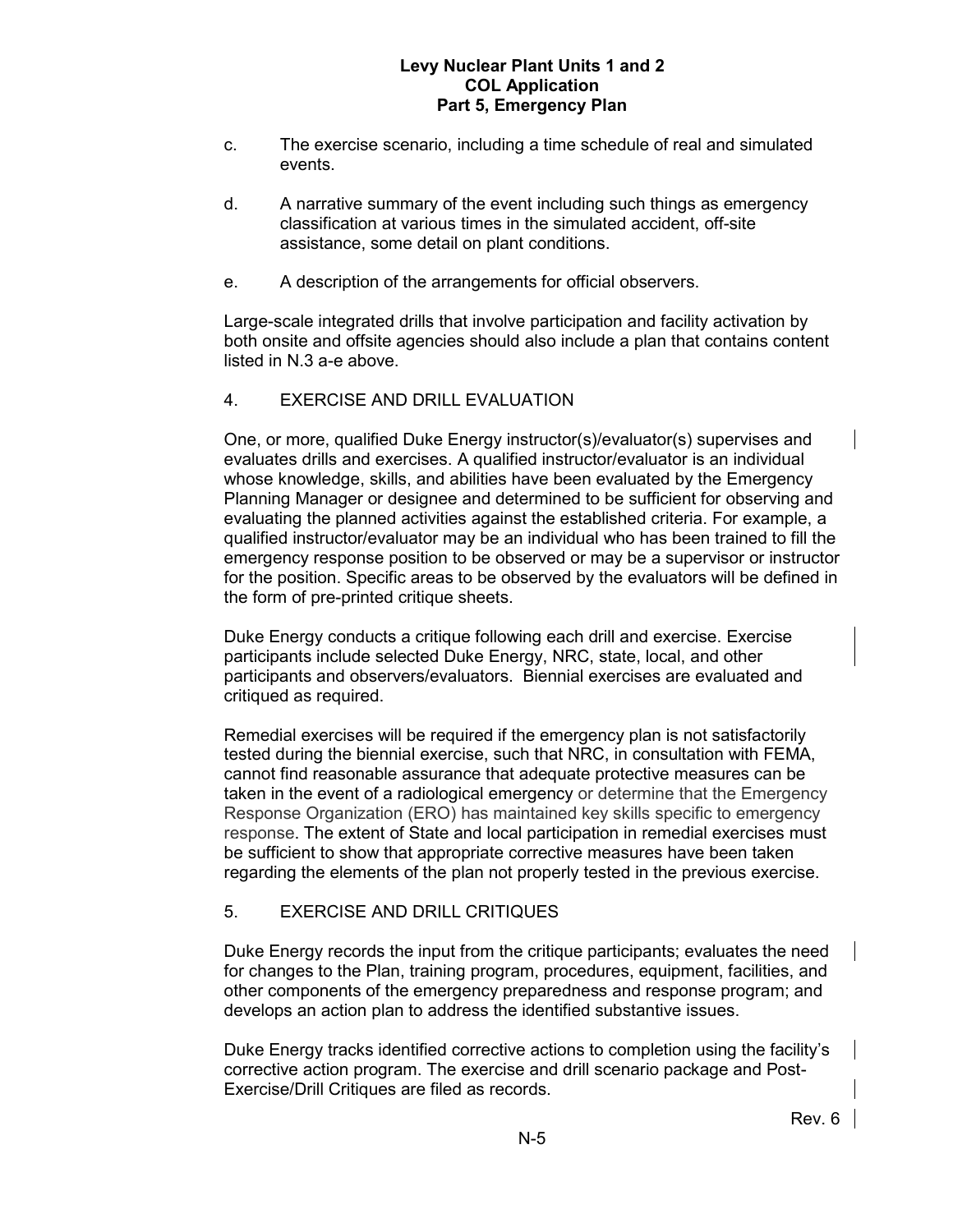# O. RADIOLOGICAL EMERGENCY RESPONSE TRAINING

This section addresses training of radiological emergency response personnel, including both on-site staff and off-site individuals who may be called on to provide assistance in the event of an emergency.

### 1. GENERAL REQUIREMENTS

Duke Energy implements a training program that provides for initial training and retraining for individuals and organizations who have been assigned emergency response duties.

Personnel who may be required to fill emergency response positions receive initial and annual training in their functional responsibilities. Training is also provided for various off-site organizations that have agreed to support responses to an emergency. Periodic drills and a biennial exercise are conducted for training and to identify program strengths and weaknesses.

### a. Off-site Emergency Response Training

Duke Energy conducts, or supports the conduct of, site-specific training for off-site personnel who may be called upon to provide assistance in the event of an emergency. This includes emergency responders employed by agencies identified in Section A of this Plan.

Duke Energy provides or supports training for affected hospital, ambulance/rescue, police, and firefighting personnel that includes their expected emergency response roles, notification procedures, and radiation protection precautions. For these and any other off-site emergency responders who may be required to enter the LNP Site under emergency conditions, Duke Energy provides or supports training that addresses LNP access procedures and identifies (by position) the individual who will control on-site activities.

# 2. DUKE ENERGY EMERGENCY RESPONSE TRAINING

The emergency response training program includes Duke Energy personnel who may be called upon to respond to an emergency. Each individual completes the required training prior to being assigned to a position in the emergency response organization

# 3. FIRST AID TRAINING

Duke Energy provides First Aid Training to all individuals assigned to Medical Response teams in accordance with approved procedures.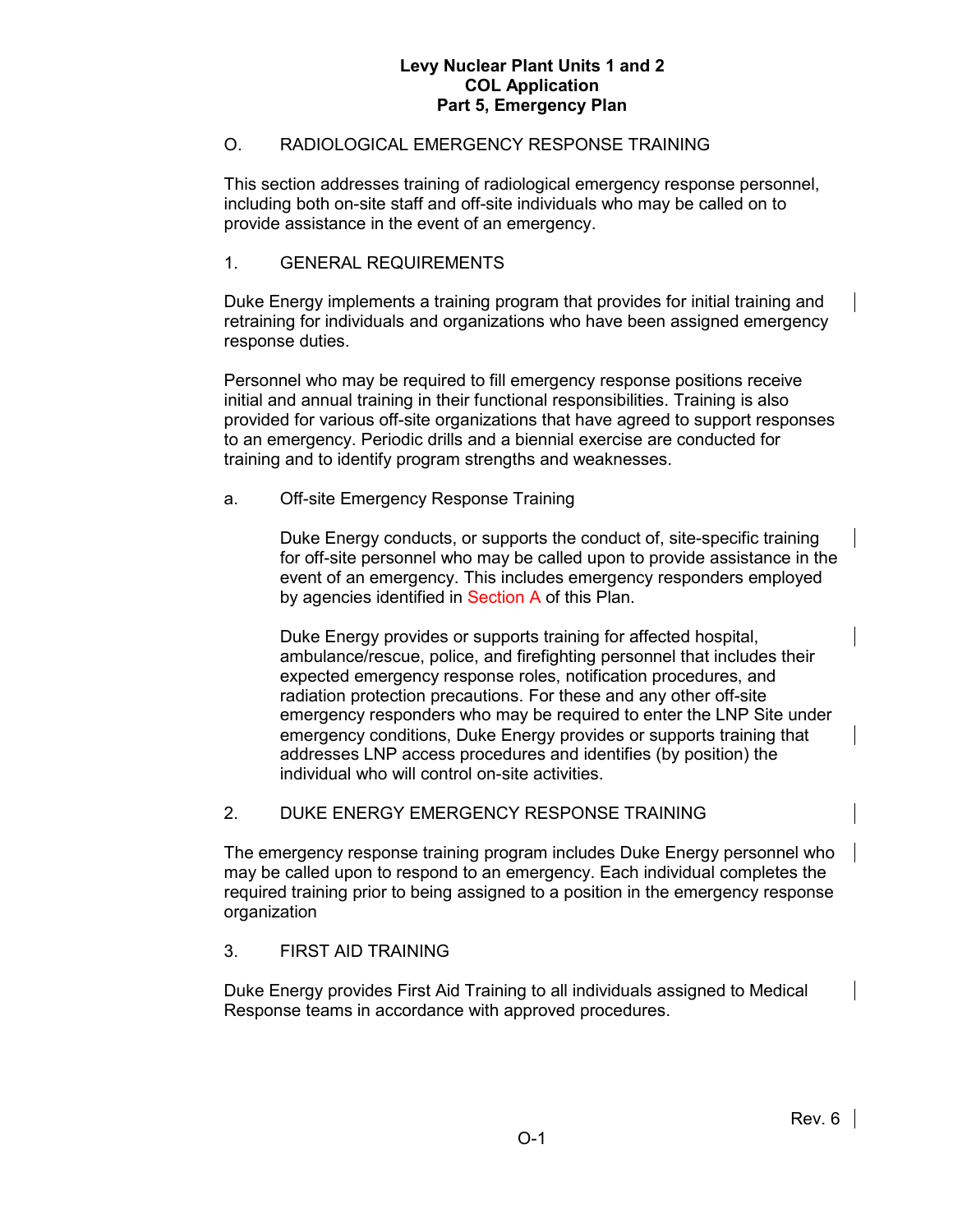# 4. EMERGENCY RESPONSE TRAINING AND QUALIFICATION

Duke Energy conducts a program for instructing and qualifying all personnel who implement this Plan. Each individual completes the required training prior to assignment to a position in the emergency response organization. The training program establishes the scope, nature, and frequency of the required training and qualification measures.

Duke Energy implements a program to provide position-specific emergency response training for designated members of the emergency response organization. The content of the training program is appropriate for the duties and responsibilities of the assigned position. The affected positions, and the scope of the associated training programs, include the following:

- a. Directors, Coordinators and Managers in the emergency response organization: Emergency condition assessment and classification, notification systems and procedures, organizational interfaces, LNP site evacuation, radiation exposure controls, off-site support, and recovery.
- b. Control Room (Operations) Staff to include Shift Technical Advisor: Emergency condition assessment and classification, notification systems and procedures, organizational interfaces, LNP site evacuation, offsite dose assessment, offsite support, and recovery.
- c. Accident Assessment Personnel: Emergency condition assessment and classification, notification systems and procedures, and organizational interfaces.
- d. Radiological Control Personnel: Dose assessment, emergency exposure evaluation, protective measures, protective actions, contamination control and decontamination, monitoring systems, and procedures.
- e. Police, Security, and Firefighting Personnel: Notification of station personnel, facility activation, personnel accountability and evacuation, and access control. (Note: Off-site police and firefighting personnel will receive training consistent with Section O.1.a of this Plan.)
- f. Damage Control/Emergency Repair Teams: Damage control organization, communication systems, and planning and coordination of damage control tasks.
- g. First Aid/Fire Brigade/Rescue Personnel: Emergency organizational interfaces, firefighting, search and rescue procedures, and communications systems.
- h. Local Support Services/Emergency Service Personnel: Training consistent with Section O.1.a of this Plan.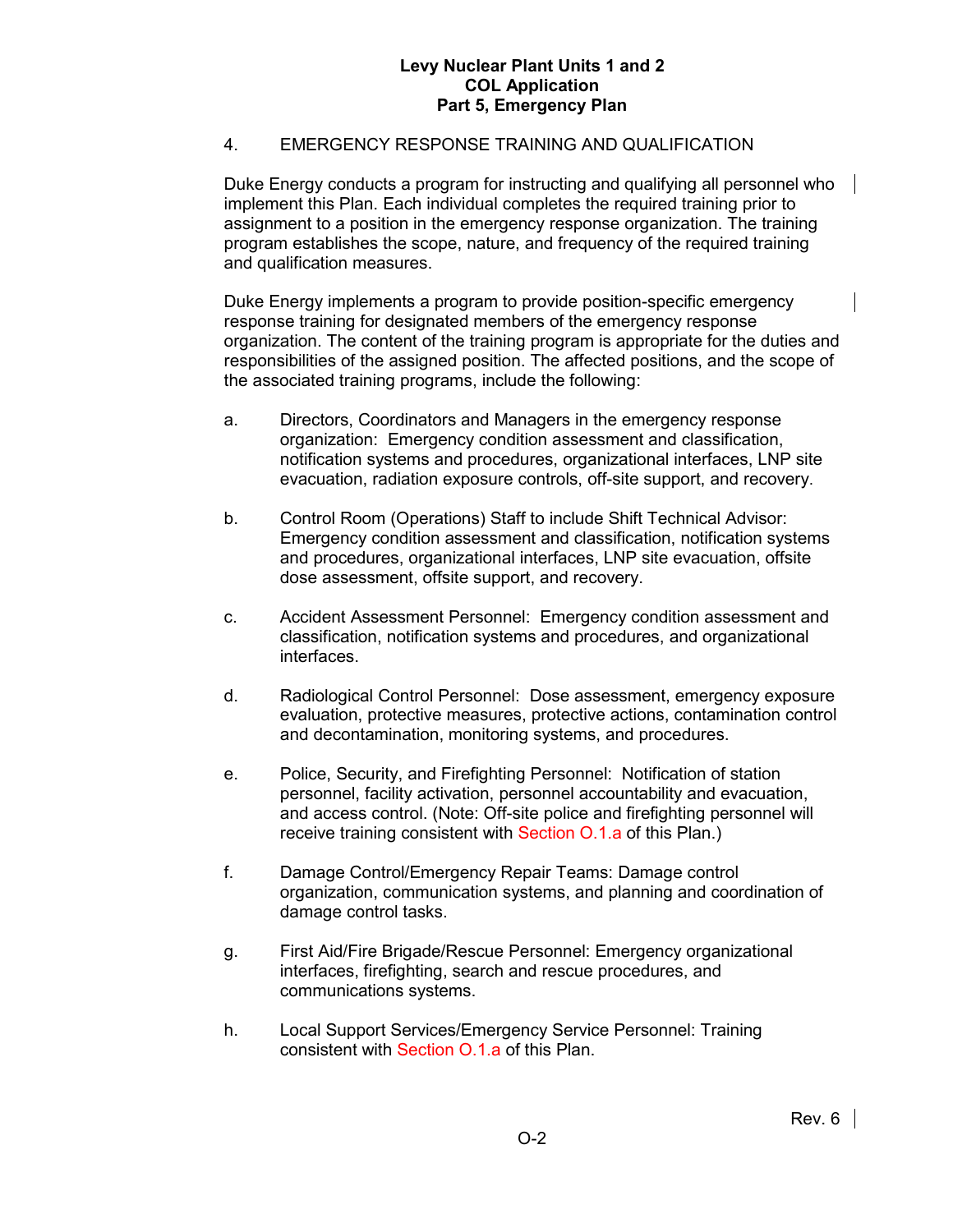- i. Radiological Monitoring Team: Equipment and equipment checks, plume tracking and map reading, field measurement of airborne radioactivity, radiation levels and contamination in the EPZ, environmental sample collection, record keeping, communications and procedures.
- j. Offsite Medical Support Personnel: Training consistent with Section O.1.a of this Plan. All Medical Response Personnel are, at a minimum, certified by the State of Florida as Emergency Medical Technicians. Training topics are established as per the State certification requirements
- k. Emergency communicators: Notifications and reports to off-site authorities and communication systems as appropriate for individual position assignments.
- l. Personnel responsible for communicating with the media and public: Development and issuance of news releases, coordination and conduct of media briefings, rumor control, and media monitoring and correction of misinformation.

Company personnel not assigned to the Site are utilized and trained as members of the program.

Section O.5 of this Plan discusses provisions for periodic retraining of ERO personnel.

5. RETRAINING

Duke Energy conducts, or supports the conduct of, annual retraining for personnel with emergency response responsibilities, in accordance with the plant training program. Failure to successfully complete this training in a timely manner as specified in plant training program requirements results in the individual's removal from the ERO pending completion of the required training.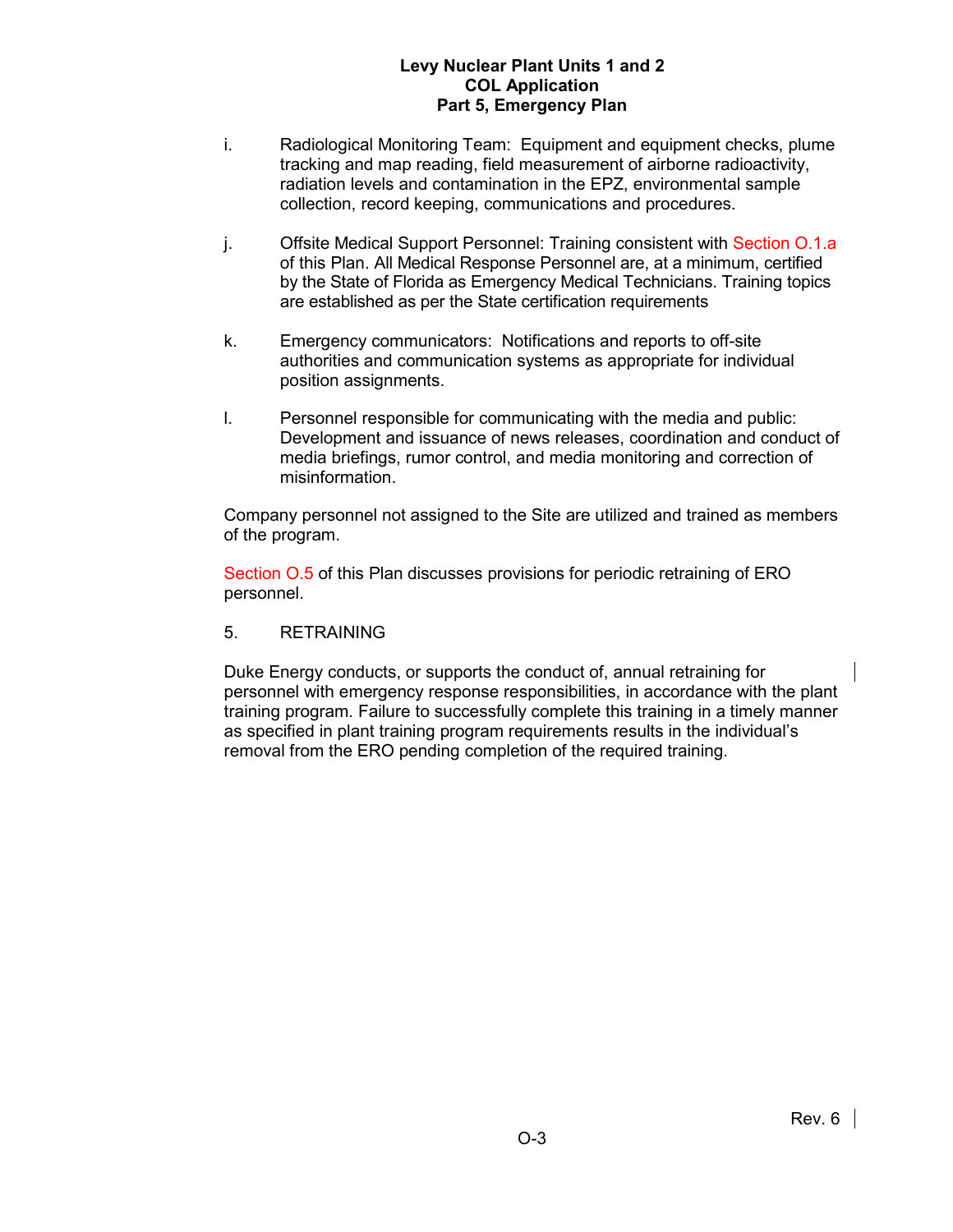## P. RESPONSIBILITY FOR THE PLANNING EFFORT: DEVELOPMENT, PERIODIC REVIEW AND DISTRIBUTION OF EMERGENCY PLANS

This section addresses responsibilities associated with planning efforts. For example, Duke Energy implements an organizational structure and processes to ensure that this Plan is periodically reviewed, updated, audited, distributed, and controlled consistent with facility quality assurance and document control requirements. Duke Energy also implements a program to ensure personnel responsible for the emergency planning effort receive training appropriate to their duties and responsibilities.

# 1. TRAINING

Duke Energy develops and implements a process to ensure the Emergency Preparedness Supervisor and support staff are properly trained for effective implementation of the emergency planning effort, consistent with applicable regulatory requirements and guidance, license conditions, other commitments, and accepted good practices. Training is primarily through on-the-job related to Plan preparation, periodic revisions, or drills and exercises. Other training may include formal education, professional seminars, plant-specific training, industry meetings, and other activities and forums that provide for an exchange of pertinent information.

2. RESPONSIBILITY FOR RADIOLOGICAL EMERGENCY RESPONSE TRAINING

The Vice President, Corporate Governance and Operations Support holds the overall authority and responsibility for ensuring that an adequate level of emergency preparedness is maintained. Responsibility for the planning effort is delegated to the Emergency Preparedness Supervisor.

# 3. EMERGENCY PLANNING COORDINATION

The Emergency Preparedness Supervisor is designated as the Emergency Planning Coordinator, having lead responsibility for emergency planning. This individual is responsible for developing and updating the LNP Emergency Plan and coordination of this Plan with other response organizations. The Duke Energy corporate staff may augment these on-site efforts, as needed, to ensure a comprehensive emergency preparedness effort.

# 4. PLAN REVIEWS AND UPDATES

The Emergency Planning Coordinator will coordinate the updating of the Emergency Plan, Plant Emergency Procedures (PEPs), and Supporting Agreements, as needed, and will review and certify them to be current on an annual basis. Any revisions to the Plan will be reviewed in accordance with 10 CFR 50.54(q) requirements.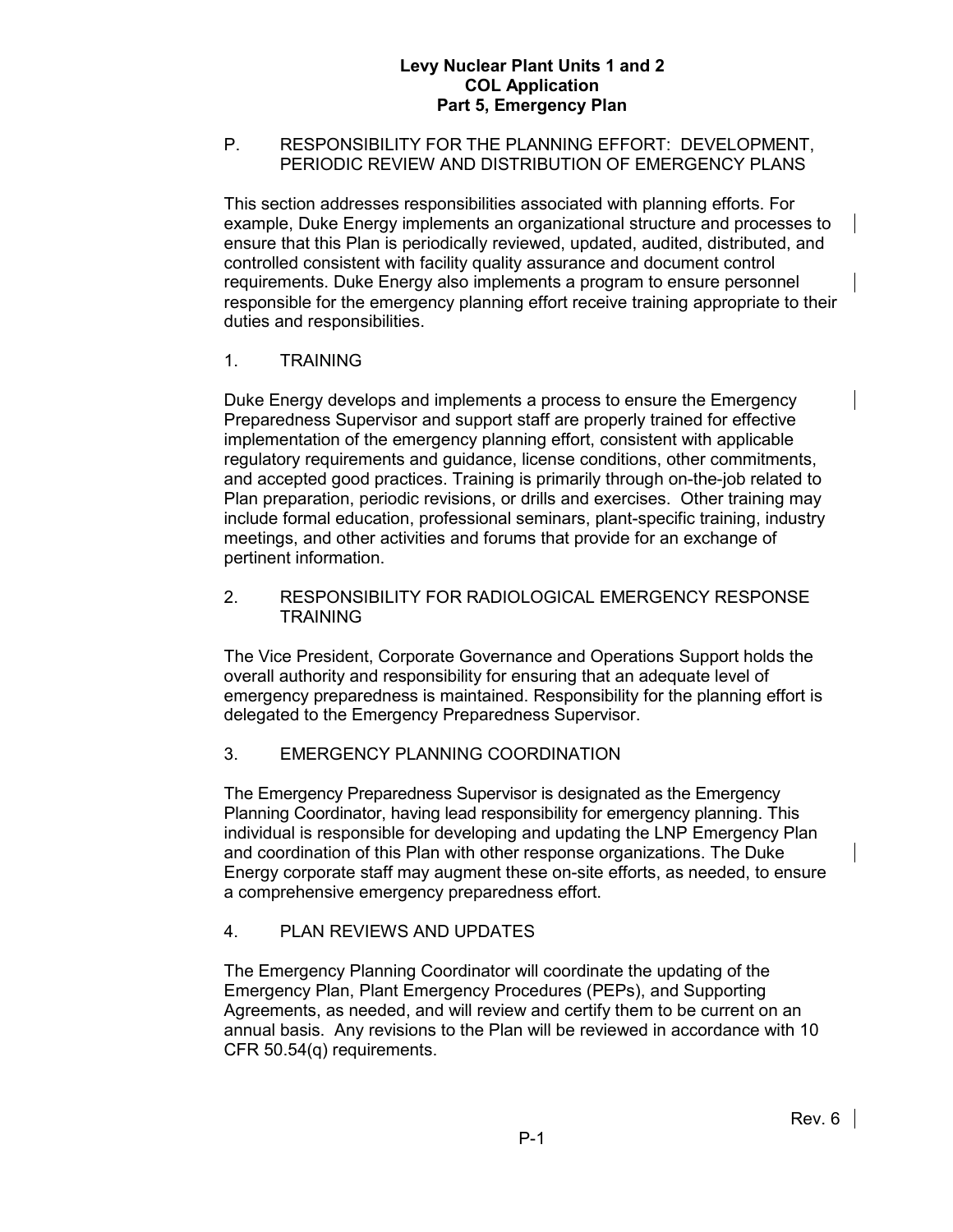On an annual basis, the Emergency Planning Coordinator reviews the LNP procedures for emergency classification with the state and any affected local organizations. The annual review includes the content of the EALs with the state and county authorities.

# 5. DISTRIBUTION OF REVISED PLANS

Upon completion of the annual review, the Emergency Planning Coordinator or designee incorporates any necessary changes. Changed pages are marked and dated to highlight the changes.

Following approval of the updated plan by the Site Executive, Levy Nuclear Plant, the LNP document control organization distributes the updated plan to organizations/individuals with responsibility for implementing the plans.

# 6. SUPPORTING PLANS

Other plans that support this Plan are:

- a. The State of Florida Radiological Emergency Management Plan (Annex A to the State of Florida Comprehensive Emergency Management Plan) (Reference O).
- b. Appendix VI of the State Plan (Levy Nuclear Plant Site Plan) (Reference O).
- c. Citrus County Sheriff's Office Radiological Emergency Preparedness (Rep) Plan For Crystal River and Levy Nuclear Power Plants (Reference EE).
- d. Levy County Emergency Management Radiological Emergency Preparedness Plan (Reference FF).
- e. Marion County Emergency Management Radiological Emergency Preparedness (REP) Plan For the Levy Nuclear Power Plant (Reference GG).
- f. U.S. Nuclear Regulatory Commission, NUREG-0728, NRC Incident Response Plan (Reference Y).
- g. National Response Framework (Reference J).
- h. NRC Region II Incident Response Plan.
- i. Institute of Nuclear Power Operations (INPO) Emergency Response Plan.
- j. Citrus Memorial Hospital "Nuclear Accident Plan"
- k. Seven Rivers Regional Medical Center "Radioactive Material Contamination Response Plan"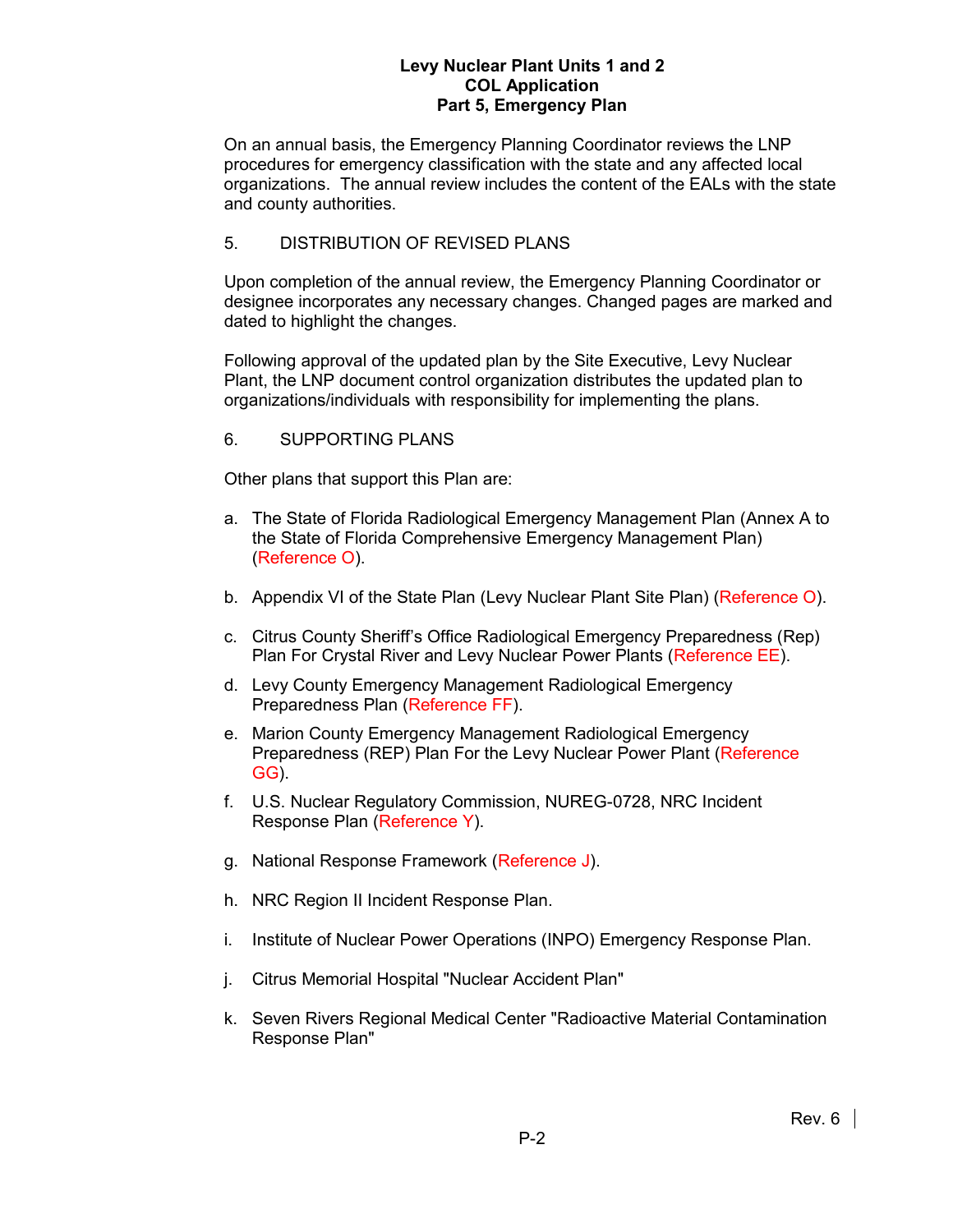# 7. IMPLEMENTING PROCEDURES

Appendix 5 of this Plan provides a topical listing of implementing procedures and administrative procedures that support this Plan and includes the section(s) of the Plan to be implemented by each procedure.

Certain emergency plan features recommended by NUREG-0654 (e.g., Evaluation Criterion I.3, which addresses methods and techniques for determining source terms and the magnitude of releases) are procedural in nature and have been appropriately placed in LNP procedures. Changes to the affected portions of these procedures are developed and approved consistent with the requirements of 10 CFR 50.54(q) and the guidance provided in NRC Regulatory Information Summary 2005-02, "Clarifying the Process for Making Emergency Plan Changes (Ref III.A. 28)."

8. TABLE OF CONTENTS AND NUREG-0654 CROSS REFERENCE

This Plan contains a specific table of contents. Additionally, the format for this Emergency Plan directly follows the format of NUREG-0654, Rev. 1.

9. EMERGENCY PLAN AUDITS

Duke Energy's Nuclear Oversight organization performs, or oversees the performance of, periodic independent audits of the Emergency Preparedness Program consistent with the requirements of 10 CFR 50.54(t). The audits include, at a minimum, the following:

- a. The Emergency Plan.
- b. Emergency Plan Implementing Procedures and practices.
- c. The Emergency Preparedness Training Program.
- d. Readiness testing (e.g., drills and exercises).
- e. Emergency response facilities, equipment, and supplies.
- f. Interfaces with state and local government agencies.
- g. Required records and documentation.

Duke Energy's Nuclear Oversight organization ensures that all audit findings are subject to management controls consistent with the facility's corrective action program.

Duke Energy establishes and maintains the frequency of the periodic audits based on an assessment of performance as compared to performance indicators; however, the audit frequency may not be less than once every 24 months. In addition, Duke Energy conducts a program audit as soon as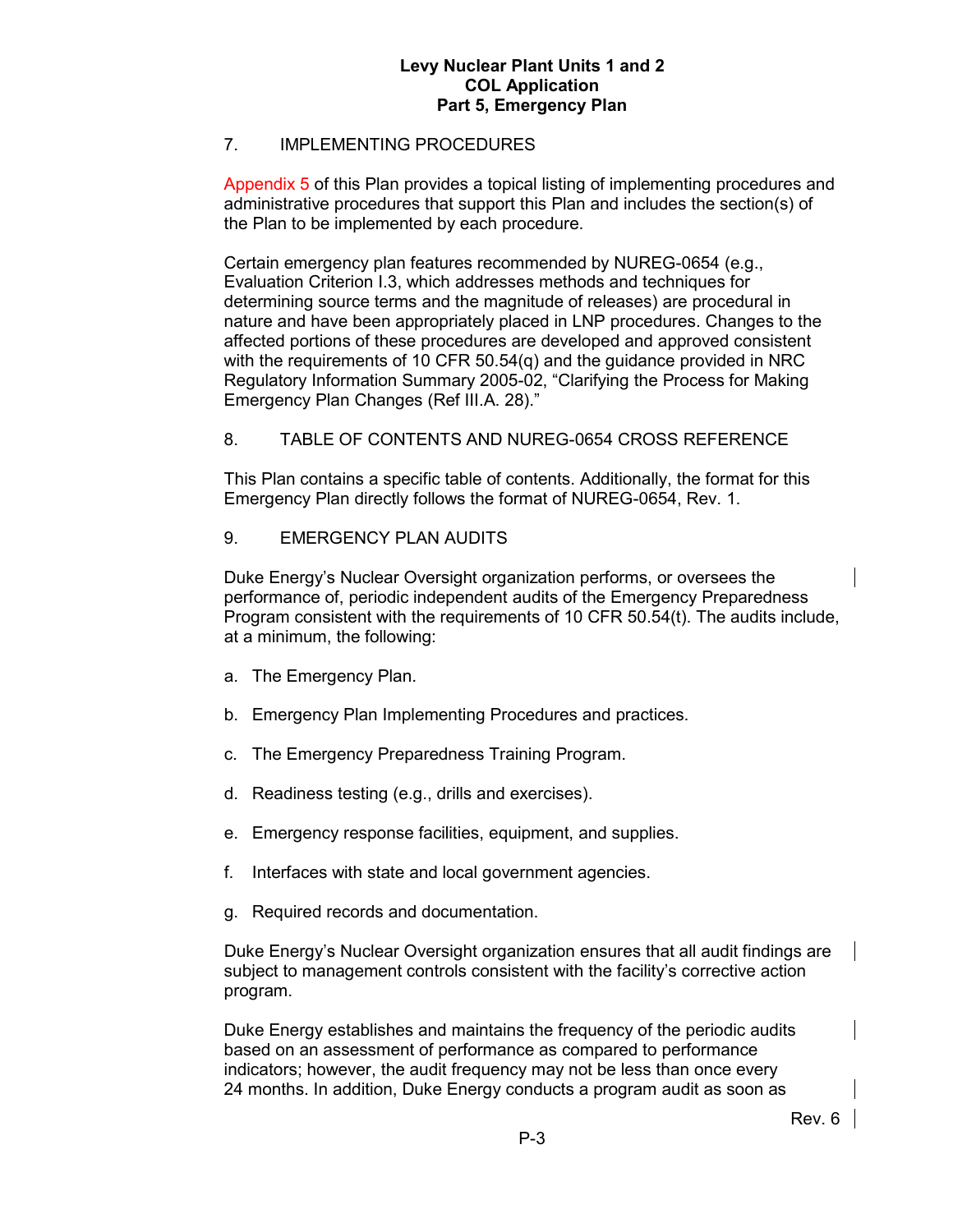reasonably practicable after a change occurs in personnel, procedures, equipment, or facilities that could potentially adversely affect emergency preparedness, but no longer than 12 months after the change.

Duke Energy's Nuclear Oversight organization documents audit results and improvement recommendations and reports these results to the LNP facility and Duke Energy management. Duke Energy makes those portions of the audits that address the adequacy of interfaces with state and local governments available to the affected governments.

Records Management shall file and maintain the following records for 5 years:

- a. The review results and recommended improvements.
- b. The answers to the recommended improvements.
- c. A description of the corrective actions taken.
- 10. EMERGENCY TELEPHONE NUMBERS

The Emergency Planning Coordinator, or designee, is responsible for performing a quarterly review of the telephone numbers in emergency response procedures and for ensuring required revisions are completed.

•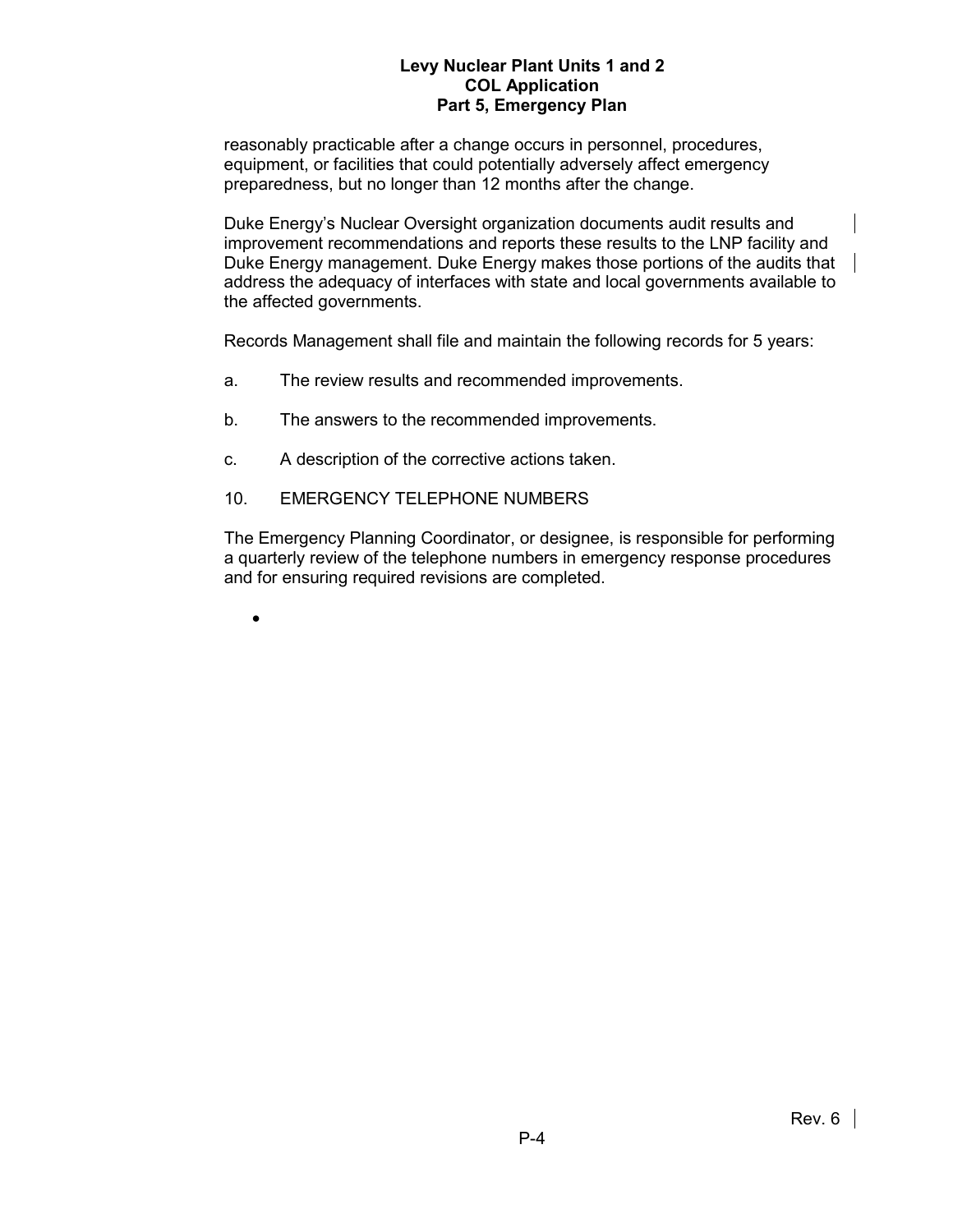### APPENDIX 1 GLOSSARY OF TERMS

Accident Assessment – Accident assessment consists of a variety of actions taken to determine the nature, effects, and severity of an accident and includes evaluation of reactor operator status reports, damage assessment reports, meteorological observations, seismic observations, fire reports, radiological dose projections, in-plant radiological monitoring, and environmental monitoring.

Alerting/Warning, Public – The process of signaling the public, as with sirens, to turn on their TVs or radios and listen for information or instructions broadcast by state or local government authorities on the Emergency Alert System (EAS).

Assessment Actions – Those actions taken during or after an accident to obtain and process information necessary to make decisions to implement specific emergency measures.

Bomb - An explosive device suspected of having sufficient force to damage Plant systems or structures.

Cognizant Facility Staff – Any member of the facility staff who, by virtue of training and experience, is qualified to assess the indications or reports for validity and to compare the same to the EALs in the LNP classification scheme. (This does not include staff whose positions require they report rather than assess abnormal conditions.)

Committed Dose Equivalent (CDE) – The dose equivalent to organs or tissues of reference that will be received from an intake of radioactive material by an individual during the 50-year period following the intake.

Control Room – The operations center of a nuclear power plant from which the plant can be monitored and controlled.

Corrective Action – Those emergency measures taken to lessen or terminate an emergency situation at or near the source of the problem, to prevent an uncontrolled release of radioactive material, or to reduce the magnitude of a release. Corrective action includes equipment repair or shutdown, installation of emergency structures, fire fighting, repair, and damage control.

County(ies) – When used in the context of the LNP, 10-mile Emergency Planning Zone (EPZ) means Citrus, Levy, or Marion County(ies).

Credible Site-Specific Security Threat Notification – A threat confirmed and validated by Site Security or received over the Emergency Notification System (ENS) from the NRC. Notification may be received from recognized law enforcement or governmental agencies (e.g. Federal Bureau of Investigation (FBI), Florida Department of Law Enforcement (FDLE), Division of Emergency Management (DEM), Nuclear Regulatory Commission (NRC).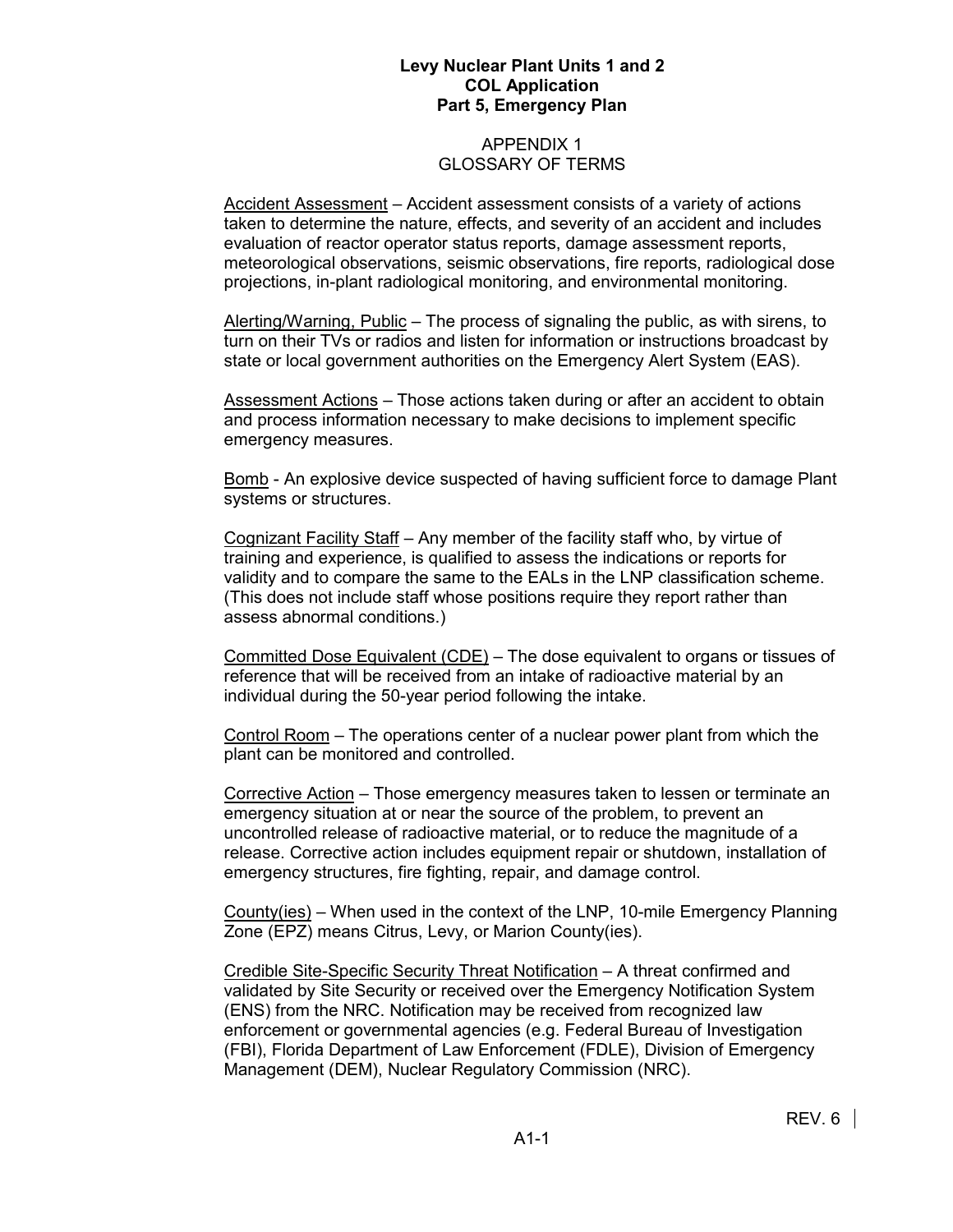### APPENDIX 1 GLOSSARY OF TERMS

Damage Assessment – Estimates and descriptions of the nature and extent of damages resulting from an emergency or disaster, of actions that can be taken to prevent or mitigate further damage, and of assistance required in response and recovery efforts based on actual observations by qualified engineers and inspectors.

Damage Control – The process of preventing further damage to occur and preventing the increase in severity of the accident.

Decontamination – The reduction or removal of contaminated radioactive material from a structure, area, material, object, or person. Decontamination may be accomplished by (1) treating the surface so as to remove or decrease the contamination, (2) letting the material stand so that the radioactivity is decreased as a result of natural decay, and (3) covering the contamination.

DEM – An abbreviation standing for State of Florida Department of Community Affairs, Division of Emergency Management. DEM is responsible for coordinating federal, state, and local radiological emergency response activities, and for preparing and maintaining the State Plan.

Dose Projection – The calculated estimate of a radiation dose to individuals at a given location (normally off-site), determined from the source term/quantity of radioactive material (Q) released, and the appropriate meteorological dispersion parameters  $(χ/Q)$ .

Dose Rate – The amount of ionizing (or nuclear) radiation to which an individual would be exposed per unit of time. As it would apply to dose rate to a person, it is usually expressed as rem per hour or in submultiples of this unit, such as millirem per hour. The dose rate is commonly used to indicate the level of radioactivity in a contaminated area.

Dosimeter – An instrument such as a thermoluminescent dosimeter (TLD), self-reading pocket dosimeter (SRPD), or electronic dosimeter (ED) for measuring, registering, or evaluating total accumulated dose or exposure to ionizing radiation.

Drill – A supervised instruction period aimed at testing, developing, and maintaining skills in a particular operation.

Early Phase – The period at the beginning of a nuclear incident when immediate decisions for effective use of protective actions are required and must be based primarily on predictions of radiological conditions in the environment. This phase may last from hours to days. For the purposes of dose projections, it is assumed to last four days.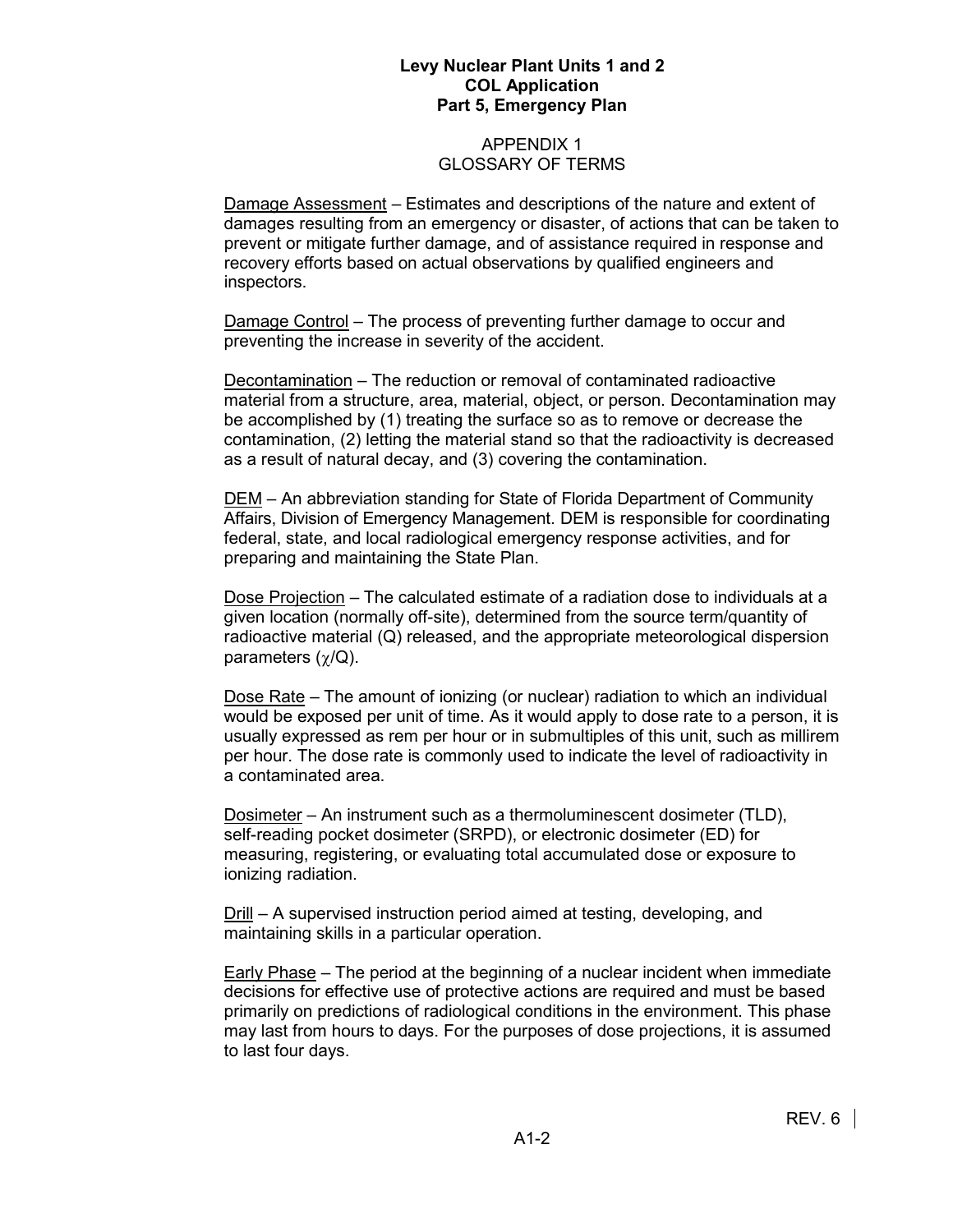### APPENDIX 1 GLOSSARY OF TERMS

Emergency Alert System (EAS) – A network of broadcast stations and interconnecting facilities which have been authorized by the Federal Communications Commission to operate in a controlled manner during a war, state of public peril or disaster, or other national emergency, as provided by the Emergency Alert System Plan. In the event of a nuclear reactor accident, instructions/notifications to the public on conditions or protective actions would be broadcast by state or local government authorities on the EAS.

Emergency Operating Procedures (EOPs) – Step-by-step procedures for direct actions taken by licensed reactor operators to mitigate and/or correct an off normal plant condition through the control of plant systems.

Emergency Operations Center (EOC) – A facility designed and equipped for effective coordination and control of emergency operations carried out within an organization's jurisdiction. The site from which civil government officials (municipal, county, state, and federal) exercise direction and control in a civil defense emergency.

Emergency Operations Facility (EOF) – LNP facility near the plant that is provided for the management of overall LNP emergency response in the event of a nuclear accident at the plant. Upon activation, the EOF assumes responsibility for coordination of emergency response activities with state, federal, and local emergency response officials, including off-site radiological and environmental assessments; recommendations for public protective actions; and direction of recovery operations.

Emergency Planning Zone (EPZ) – A generic area defined about a nuclear plant to facilitate emergency planning off-site. The plume exposure EPZ is described as an area with approximately a 10-mile radius and the ingestion exposure EPZ is described as an area with approximately a 50-mile radius, both of which are centered at the plant site.

Emergency Preparedness – A state of readiness that provides reasonable assurance that adequate protective measures can and will be taken upon implementation of the emergency plan in the event of a radiological emergency.

Evacuation – The urgent removal of people from an area to avoid or reduce highlevel, short-term exposure usually from the plume or from deposited activity.

Evacuation, Exclusion Area – The evacuation of nonessential personnel from the Exclusion Area.

Evacuation, Local – The evacuation of personnel from a particular area, such as a room or building.

Evacuation, Site – The evacuation of nonessential personnel from the plant site.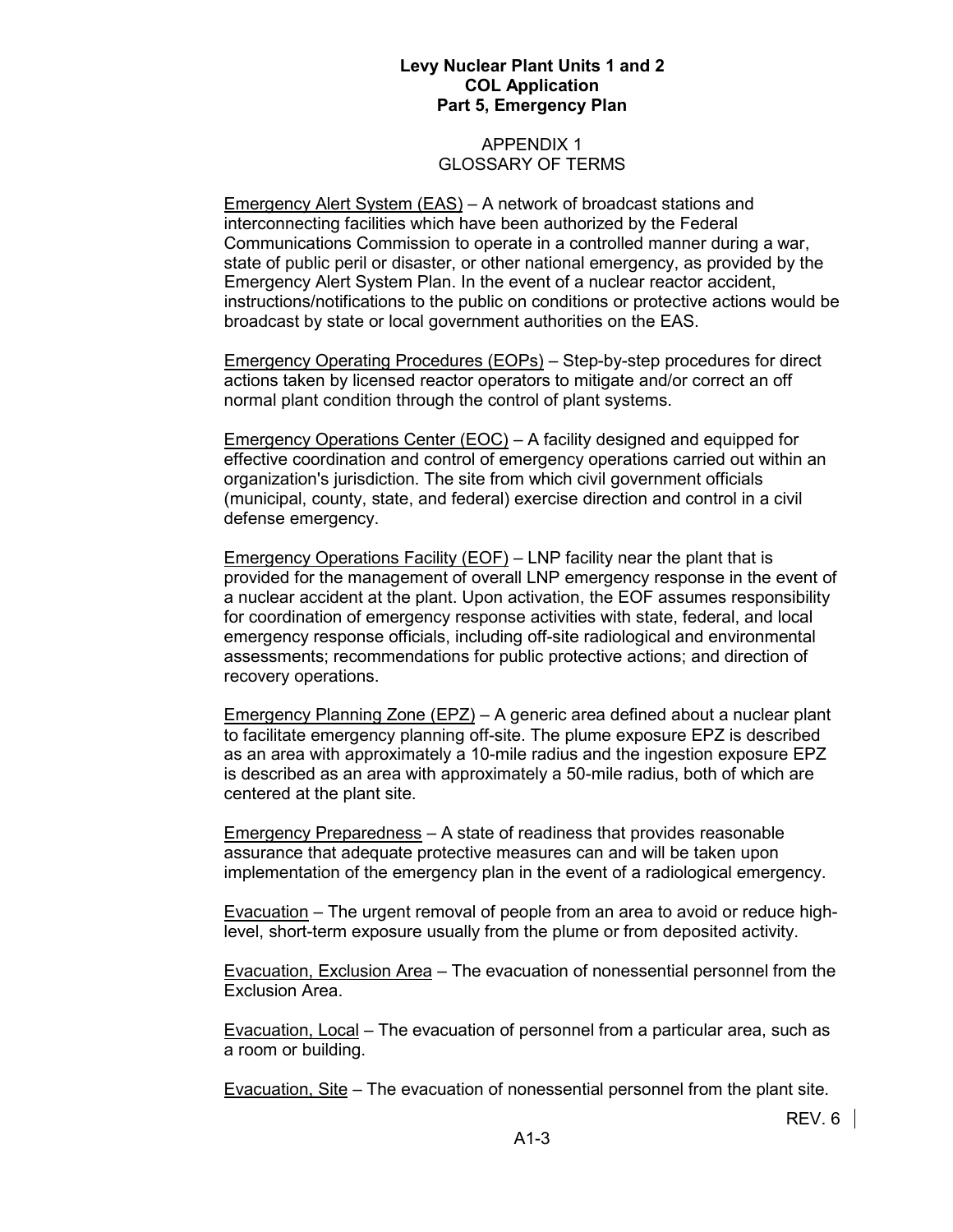### APPENDIX 1 GLOSSARY OF TERMS

Exercise – An event that tests the integrated capability of a major portion of the basic elements existing within emergency preparedness plans and organizations.

Exclusion Area – An Exclusion Area is an area specified for the purpose of reactor site evaluation in accordance with 10 CFR 100. It is an area of such size that an individual located at any point on its boundary for two hours immediately following onset of the postulated release would not receive a total radiation dose to the whole body in excess of 25 rem or a total radiation dose of 300 rem to the thyroid from iodine exposure. The exclusion area around LNP is Duke Energyowned property with a radius of approximately 3600 feet.

Fission Product Barrier – The fuel cladding, reactor coolant system boundary, or the containment boundary.

Fission Product Barrier Status –

- a. Breached The fission product barrier is incapable of sufficiently retaining radioactive materials to protect the public.
- b. Jeopardy Conditions exist that are likely to result in fission product barrier breach, but the barrier is intact at the present time.
- c. Intact The fission product barrier retains the ability to protect the public from a harmful release of radioactive materials.

Health Physics Network (HPN) Line – Activated by the NRC Operations Center in Bethesda, Maryland. This phone is part of a network that includes the NRC Regional Office and the NRC Operations Headquarters in Bethesda, Maryland. This system is dedicated to the transmittal of radiological information by plant personnel to the NRC Operations Center and the regional office. HPN phones are located in the TSCs and EOF.

Hostage - A person or object held as leverage against the station to ensure that demands will be met by LNP.

Hostile Action - An act toward a Nuclear Power Plant or its personnel that includes the use of violent force to destroy equipment, take hostages, and/or intimidate the licensee to achieve an end. This includes attack by air, land, or water using guns, explosives, projectiles, vehicles, or other devices used to deliver destructive force. Other acts that satisfy the overall intent may be included.

"Hostile Action" should not be construed to include acts of civil disobedience or felonious acts that are not part of a concerted attack on the Nuclear Power Plant. Non-terrorism-based EALs should be used to address such activities, (e.g., violent acts between individuals in the owner controlled area).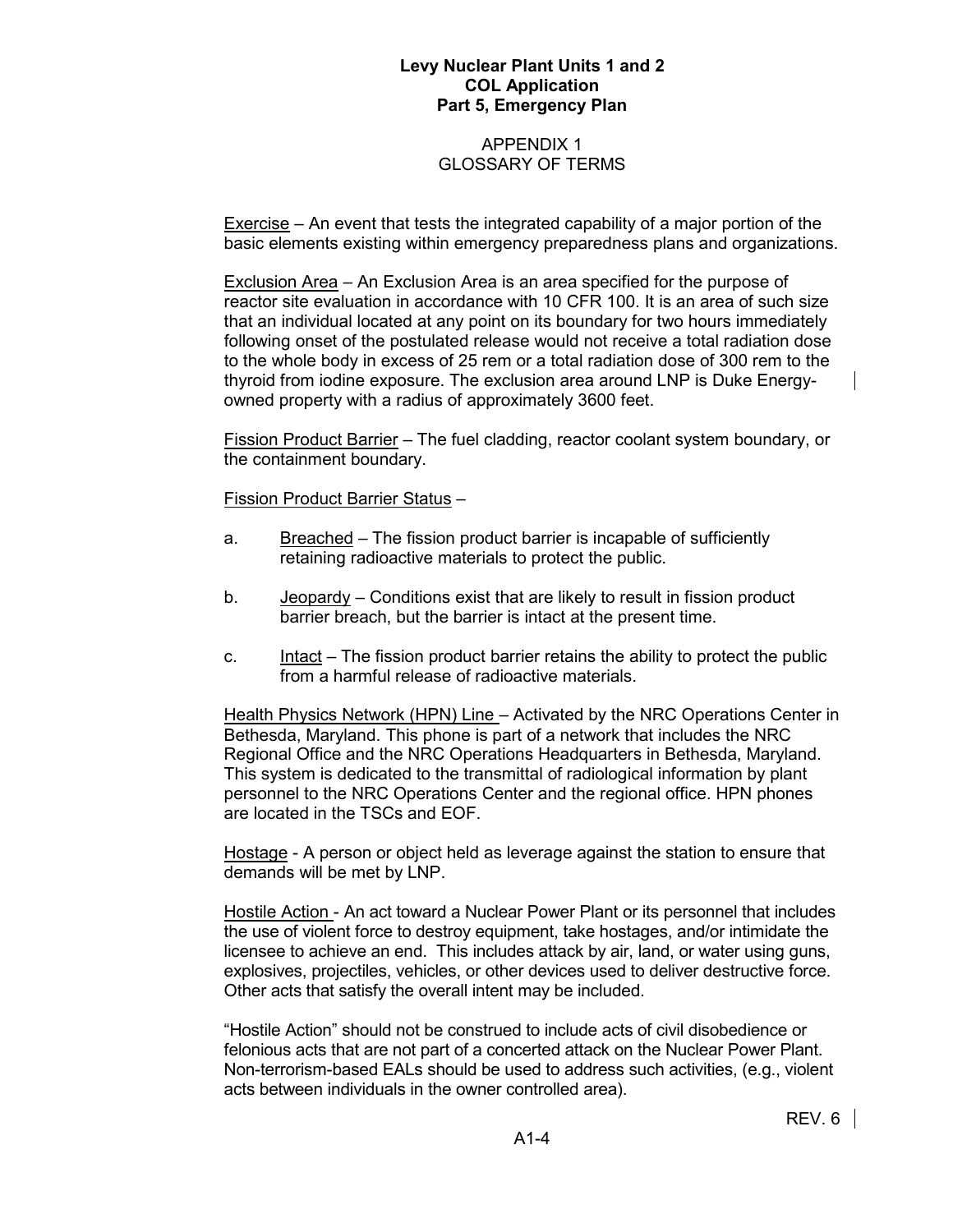### APPENDIX 1 GLOSSARY OF TERMS

Hostile Force - One or more individuals who are engaged in a determined assault, overtly or by stealth and deception, equipped with suitable weapons capable of killing, maiming, or causing destruction.

Ingestion Exposure Pathway – The potential pathway of radioactive materials to the public through consumption of radiologically contaminated water and foods such as milk or fresh vegetables. Specific to a nuclear power plant, this is typically described in connection with the 50-mile radius Emergency Planning Zone (50-mile EPZ).

Intermediate Phase – The period beginning after the source and releases have been brought under control, and reliable environmental measurements are available for use as a basis for decisions on additional protective actions.

Emergency News Center (ENC) – An Emergency Facility activated by Duke Energy and staffed by Duke Energy, state, county, and federal personnel. This facility serves as the single point of contact for the media and public to obtain information about an emergency.

Late Phase – The period beginning when recovery action designed to reduce radiation levels in the environment to acceptable levels for unrestricted use are commenced and ending when all recovery actions have been completed. This period may extend from months to years (also referred to as the recovery phase).

Monitoring, Environmental – The use of radiological instruments or sample collecting devices to measure and assess background radiation levels and/or the extent and magnitude of radiological contamination in the environment around the plant. This may be done in various stages such as pre-operational, operational, emergency, and post-operational.

Monitoring, Personnel – The determination of the degree of radioactive contamination on individuals, using standard survey meters, and/or the determination of dosage received by means of dosimetry devices.

Notification, Public – Public notification means to communicate instructions on the nature of an incident that prompted the public alerting/warning and on protective or precautionary actions that should be taken by the recipients of the alert. A state and local government process for providing information promptly to the public over radio and TV at the time of activating the alerting (warning) signal (sirens). Initial notifications of the public might include instructions to stay inside, close windows, and doors, and listen to radio and TV for further instructions. Commercial broadcast messages are the primary means for advising the general public of the conditions of any nuclear accident. (See Emergency Alert System.)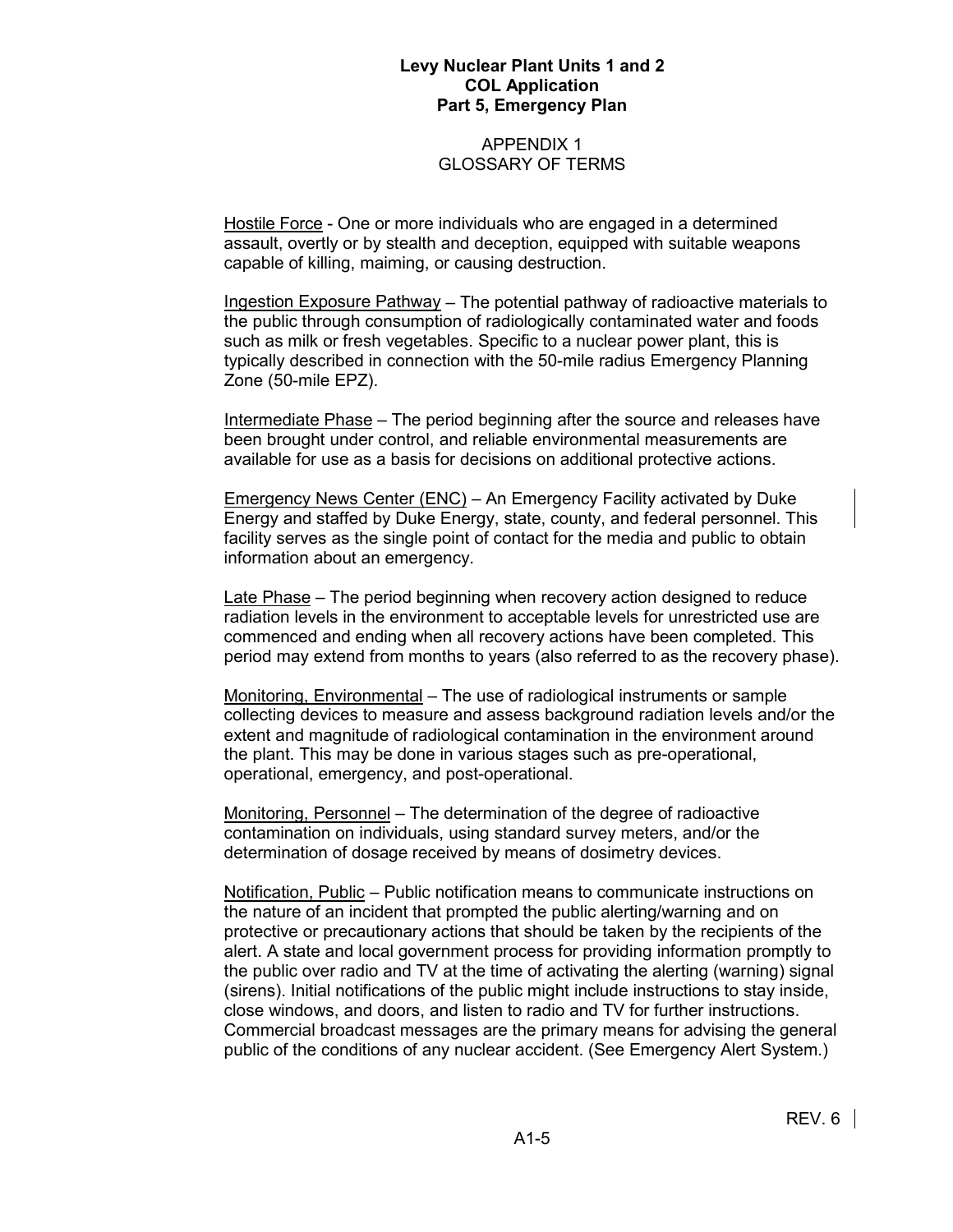### APPENDIX 1 GLOSSARY OF TERMS

NRC Emergency Telecommunications System (ETS) – The NRC Emergency Telecommunications System is an integrated telephone system that connects the plant with NRC headquarters in Rockville, Maryland. It utilizes Voicenet for primary communications and commercial telephone line as the backup. It is directly used for reporting emergency conditions to NRC personnel. The system has six essential telecommunications functions; Emergency Notification System (ENS), Health Physics Network (HPN), Reactor Safety Counterpart Link (RSCL), Protective Measures Counterpart Link (PMCL), Management Counterpart Link (MCL), and the Operations Center Local Area Network (OCLAN) line.

Operations Support Center (OSC) – An on-site emergency response facility to which support personnel report and stand by for deployment during an emergency situation.

Plume Exposure Pathway – The potential pathway of radioactive materials to the public through (a) whole body external exposure from the plume and from deposited materials, and (b) inhalation of radioactive materials.

Population-at-Risk – Those persons for whom protective actions are being or would be taken. In the 10-mile EPZ, the population-at-risk consists of resident population, transient population, special facility population, and industrial population.

Potassium Iodide – (Symbol KI) A chemical compound that readily enters the thyroid gland when ingested. If taken in a sufficient quantity prior to exposure to radioactive iodine, it can prevent the thyroid from absorbing any of the potentially harmful radioactive Iodine-131.

Projected Dose – An estimate of the potential radiation dose which affected population groups could receive.

Protected Area – An area of the plant site encompassed by physical barriers to which access is controlled.

Protection Factor (PF) – The relation between the amounts of radiation that would be received by a completely unprotected person compared to the amount which would be received by a protected person such as a person in a shielded area. PF = Unshielded dose rate  $\div$  shielded dose rate.

Protective Action – Sometimes referred to as protective measure. An activity conducted in response to an incident or potential incident to avoid or reduce radiation dose to members of the public.

Protective Action Guide (PAG) – The projected dose to reference person or other defined individual from an accidental release of radioactive material at which a specific protective action to reduce or avoid that dose is warranted.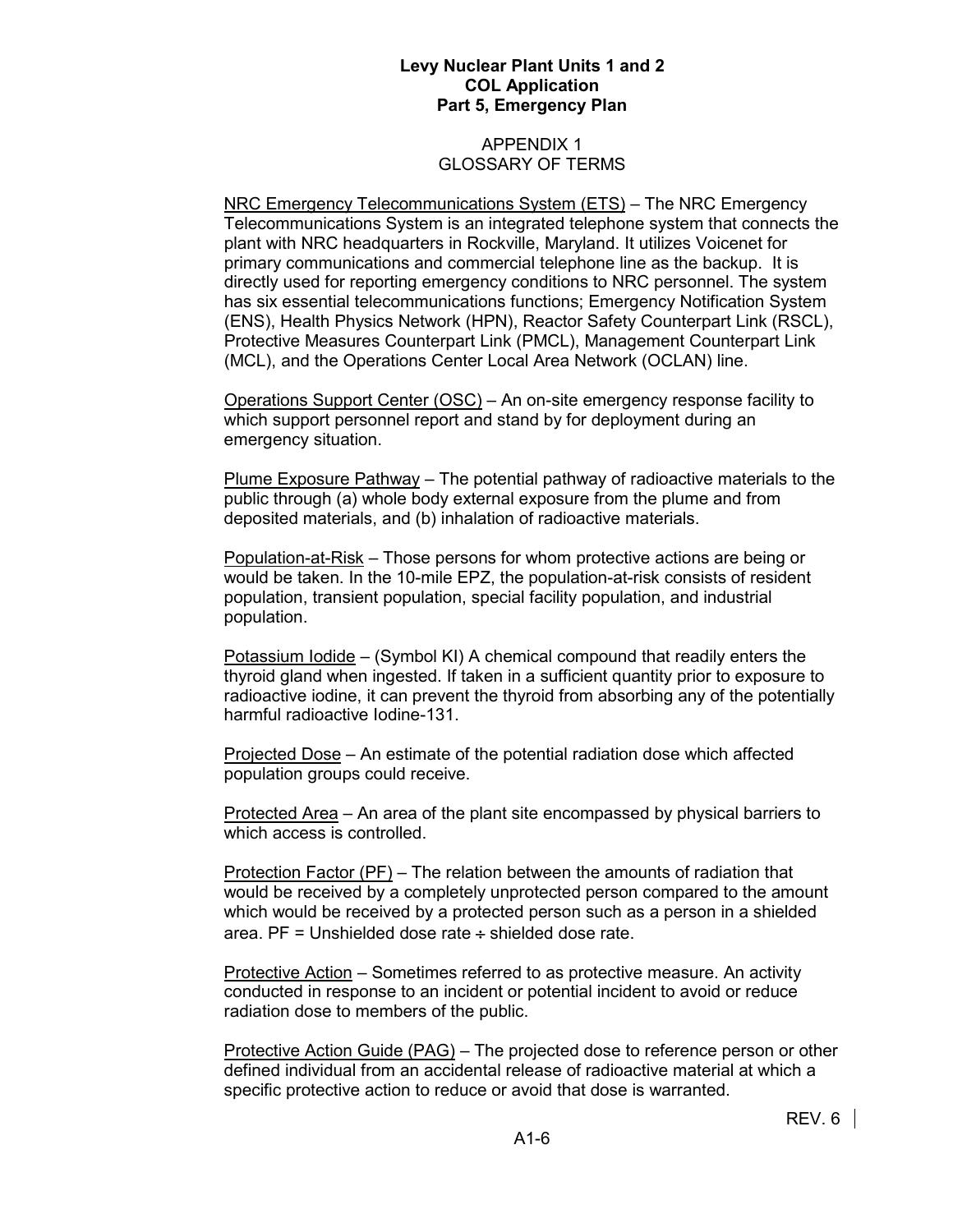### APPENDIX 1 GLOSSARY OF TERMS

Recovery – The process of reducing radiation exposure rates and concentrations of radioactive material in the environment to levels acceptable for unconditional occupancy or use.

Release – Escape of radioactive materials into the uncontrolled environment.

Restricted Area – Any area where access to which is controlled by Duke Energy for purposes of protection of individuals from exposure to radiation and radioactive materials.

Safety Analysis Report, Final (FSAR) – Comprehensive report that a utility is required to submit to the NRC as a prerequisite and as part of the application for an operating license for a nuclear power plant. The multivolume report contains detailed information on the plant's design and operation, with emphasis on safety-related matters.

Safety-related – As used in this plan and in Plant Emergency Procedures when describing areas, equipment, systems or components, the term "safety-related" means the following:

- 1. Forming a part of the Reactor Coolant System pressure boundary, or
- 2. Used to mitigate the consequences of an abnormal condition, or
- 3. Necessary to achieve or maintain safe shutdown of the plant.

SERT – State Emergency Response Team (Florida). (See also DEM.)

Shelter – A habitable structure or space used to protect its occupants from radiation exposure. The radiation protection factor (PF) of the shelter will vary as a function of the density of structural materials located between its occupants and the source of radiation.

Shielding – Any material or barrier that attenuates (stops or reduces the intensity of) radiation.

Source Term – Radioisotope inventory of the reactor core, or amount of radioisotope released to the environment, often as a function of time.

State – The State of Florida.

Technical Support Center (TSC) – A center outside of the Control Room (CR) in which information is supplied on the status of the plant to those individuals who are knowledgeable or responsible for engineering and management support of reactor operations in the event of an emergency, and to those persons who are responsible for management of the on-site emergency response.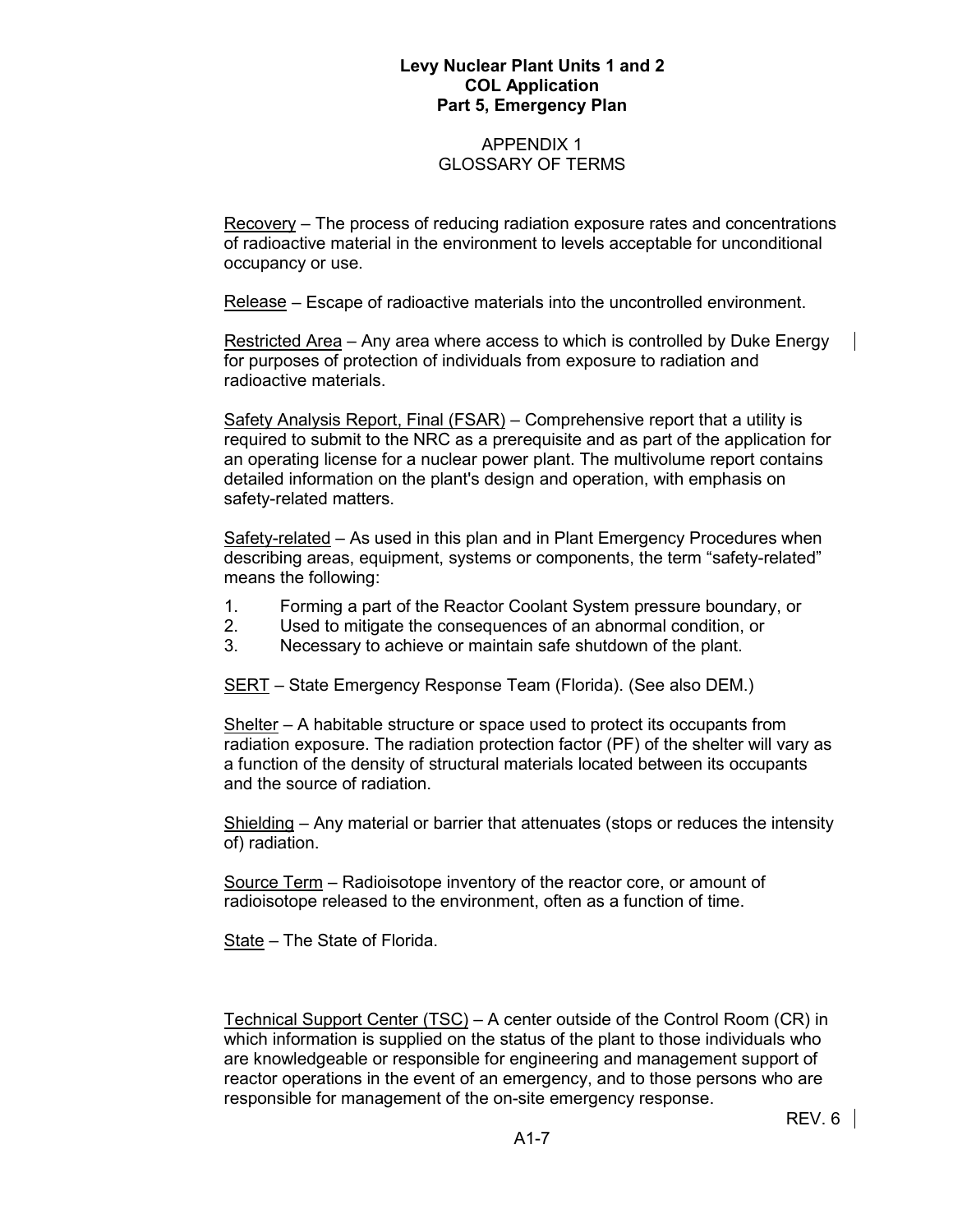## APPENDIX 1 GLOSSARY OF TERMS

Total Effective Dose Equivalent (TEDE) – The sum of external and internal ionizing radiation exposure.

Unrestricted Area – Any area to which access is not controlled by the licensee for protecting individuals from exposure to radiation and radioactive materials, and any area used for residential quarters.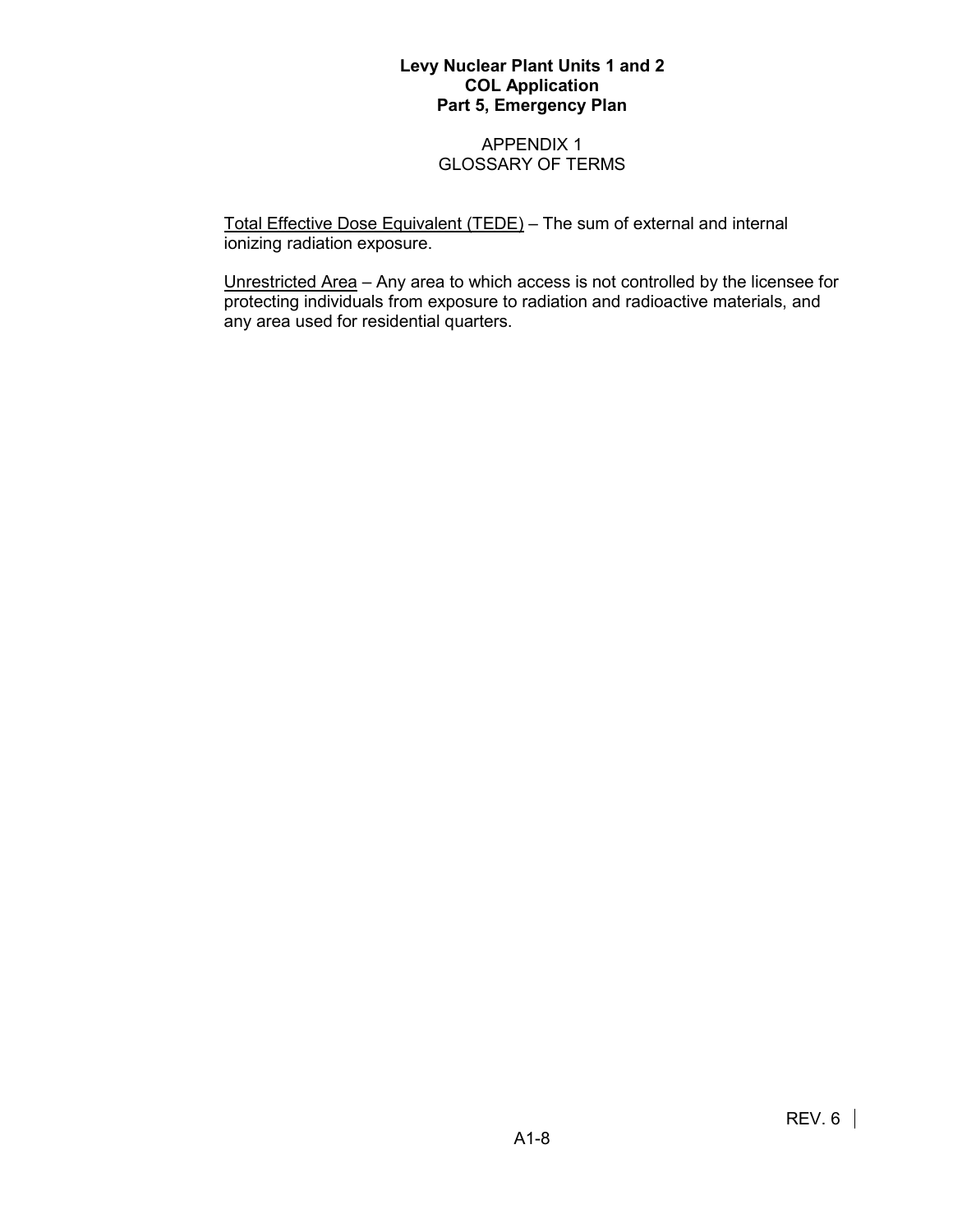## APPENDIX 2 REFERENCES

- A. EPA 400-R-92-001, "Manual of Protective Action Guides and Protective Actions for Nuclear Incidents," U.S. Environmental Protection Agency. May 1992.
- B. EPPOS No. 1, "Emergency Preparedness Position (EPPOS) on Acceptable Deviations from Appendix 1 of NUREG-0654 Based Upon the Staff's Regulatory Analysis of NUMARC/NESP-007, 'Methodology for Development of Emergency Action Levels'", June 5, 1995.
- C. Deleted.
- D. EPPOS No. 3, "Emergency Preparedness Position (EPPOS) on Requirement for Onshift Dose Assessment Capability," November 8, 1995.
- E. Federal Register, Vol. 43, No. 242, December 15, 1978, U.S. Food and Drug Administration, Accidental Radioactive Contamination of Human Food and Animal Feeds.
- F. Federal Emergency Management Agency, 1986, Guidance Memorandum MS-1, "Medical Services," Federal Emergency Management Agency, November 13.
- G. Florida Statutes, Title XVII, Military Affairs and Related Matters, Chapter 252 - Emergency Management.
- H. IE Information Notice 85-55, "Revised Emergency Exercise Frequency Rule," July 15, 1985.
- I. Levy Nuclear Plant Development of Evacuation Time Estimates, KLD Associates Inc., August, 2009.
- J. National Response Framework, March 2008.
- K. NEI 07-01, Methodology for Development of Emergency Action Levels Advanced Passive Light Water Reactors, Revision 0, March 2008.
- L. NGGM-PM-0002, Progress Energy Radiation Control Protection Manual.
- M. Regulatory Issue Summary 2002-21, "National Guard and Other Emergency Responders Located in the Licensee's Controlled Area".
- N. Safety Evaluation by the Office of Nuclear Reactor Regulation Related to WCAP-14986, "Westinghouse Owners Group Post Accident Sampling System Requirements" Westinghouse Owners Group Project No. 694.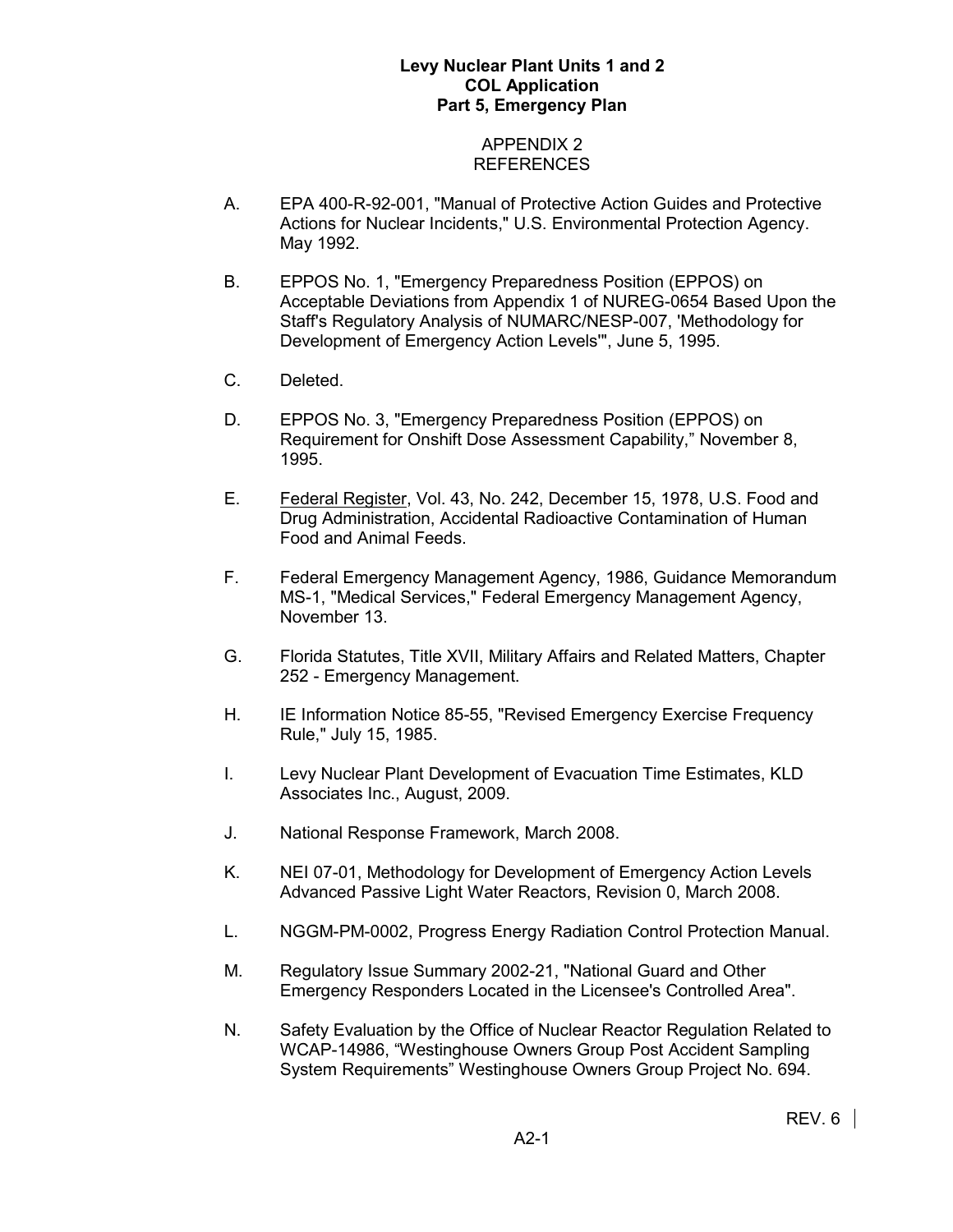### APPENDIX 2 REFERENCES

- O. The State of Florida Radiological Emergency Management Plan (Annex to the State of Florida Comprehensive Emergency Management Plan), November 2011 and Appendix for Levy Nuclear Plant Site Plan.
- P. U.S. Nuclear Regulatory Commission, Title 10, Code of Federal Regulations, Part 20, Standards for Protection Against Radiation.
- Q. U.S. Nuclear Regulatory Commission, Title 10, Code of Federal Regulations; Part 50, Domestic Licensing of Production and Utilization Facilities.
- R. U.S. Nuclear Regulatory Commission, Title 10, Code of Federal Regulations; Part 52, Early Site Permits; Standard Design Certifications; and Combined Licenses For Nuclear Power Plants.
- S. U.S. Nuclear Regulatory Commission, 1979, Branch Technical Position for the Environmental Radiological Monitoring Program, Rev. 1, November 1979.
- T. U.S. Nuclear Regulatory Commission Bulletin 2005-02, Emergency Preparedness and Response Actions for Security-Based Events.
- U. U.S. Nuclear Regulatory Commission Correspondence: SECY 88-147, SECY 89-012, Generic Letter 88-20.
- V. U.S. Nuclear Regulatory Commission, NUREG-0654/FEMA-REP-1, Criteria for Preparation and Evaluation of Radiological Emergency Response Plans and Preparedness in Support of Nuclear Power Plants, November 1980, Revision 1.
- W. U.S. Nuclear Regulatory Commission, 1981, NUREG-0696, Functional Criteria for Emergency Response Facilities, Final Report, February 1981 (as amended by NSIR/DPR-ISG-01, Emergency Planning for Nuclear Power Plants, Revision 0).
- X. U.S. Nuclear Regulatory Commission, 2005, NUREG/CR-6863, "Development of Evacuation Time Estimate Studies for Nuclear Power Plants, January 2005.
- Y. U.S. Nuclear Regulatory Commission, 2005, NUREG-0728, NRC Incident Response Plan, Revision 4. April 2005.
- Z. U.S. Nuclear Regulatory Commission, 1980, NUREG-0737, Clarification of TMI Action Plan Requirements, October 1980.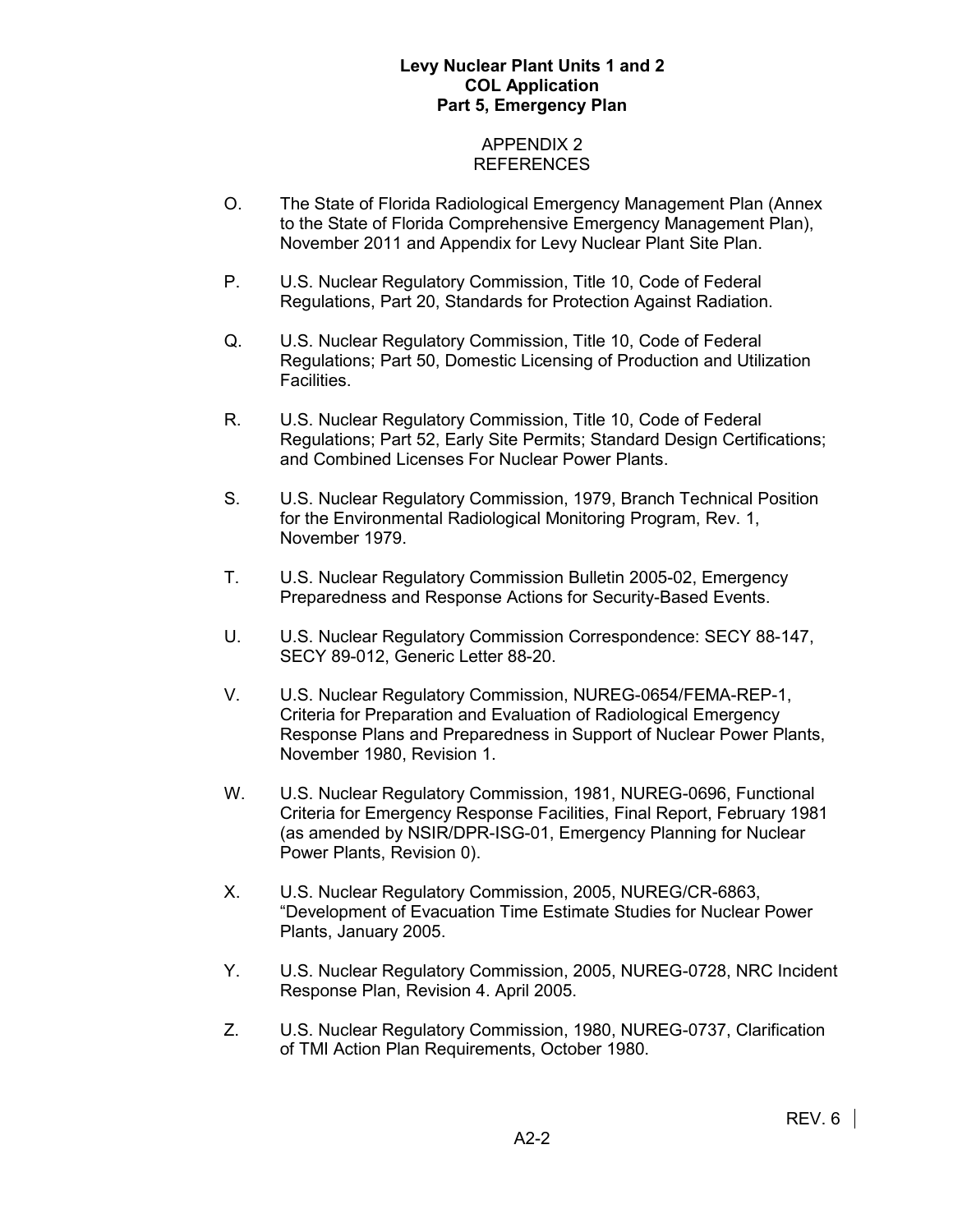### APPENDIX 2 REFERENCES

- AA. U.S. Nuclear Regulatory Commission, 1982, NUREG-0737, Supplement 1, Requirements for Emergency Response Capability, December 1982.
- BB. U.S. Nuclear Regulatory Commission, 1992, RTM-92, Response Technical Manual.
- CC. U.S. Nuclear Regulatory Commission Order, Implementation Guidance for Interim Safeguards and Security Compensatory Measures for the Order, February 25, 2002.
- DD. Regulatory Issue Summary 2000-11, "NRC Emergency Telecommunications System"
- EE. Citrus County Sheriff's Office Radiological Emergency Preparedness (Rep) Plan For Crystal River and Levy Nuclear Power Plants, Table of Contents dated June April 2009.
- FF. Levy County Emergency Management Radiological Emergency Preparedness Plan, June 2009.
- GG. Marion County Emergency Management Radiological Emergency Preparedness (REP) Plan For the Levy Nuclear Power Plant, Revision 0, August 3, 2009.
- HH. Citrus Memorial Hospital "Nuclear Accident Plan"
- II. Seven Rivers Regional Medical Center "Radioactive Material Contamination Response Plan"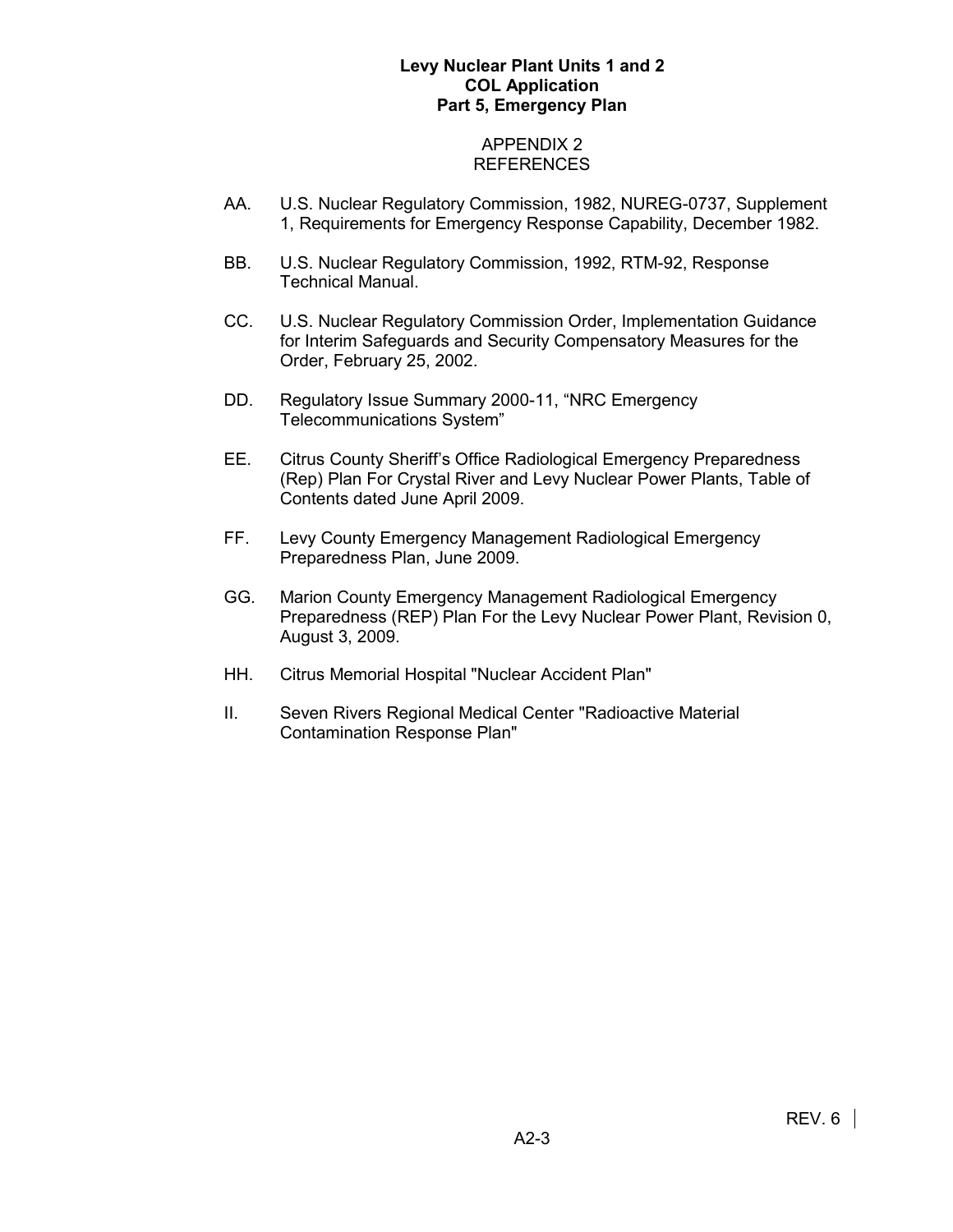# APPENDIX 3 CERTIFICATION LETTERS

This Appendix contains a list of certifications between Duke Energy Florida, Inc. (formerly doing business as Progress Energy Florida, Inc.)and other organizations that may be required to provide support to the LNP in the event of a classified emergency. Copies of the original agreements are kept on file by LNP Emergency Preparedness or Duke Energy Contract Services.

# **Organizations**

- 1. Citrus County Emergency Management
- 2. Levy County Emergency Management
- 3. Marion County Emergency Management
- 4. State of Florida Division of Emergency Management
- 5. Citrus Memorial Hospital
- 6. Seven Rivers Regional Medical Center
- 7. Citrus County Dept. of Public Safety Fire Rescue Division
- 8. Nature Coast Emergency Medical Services Fire Department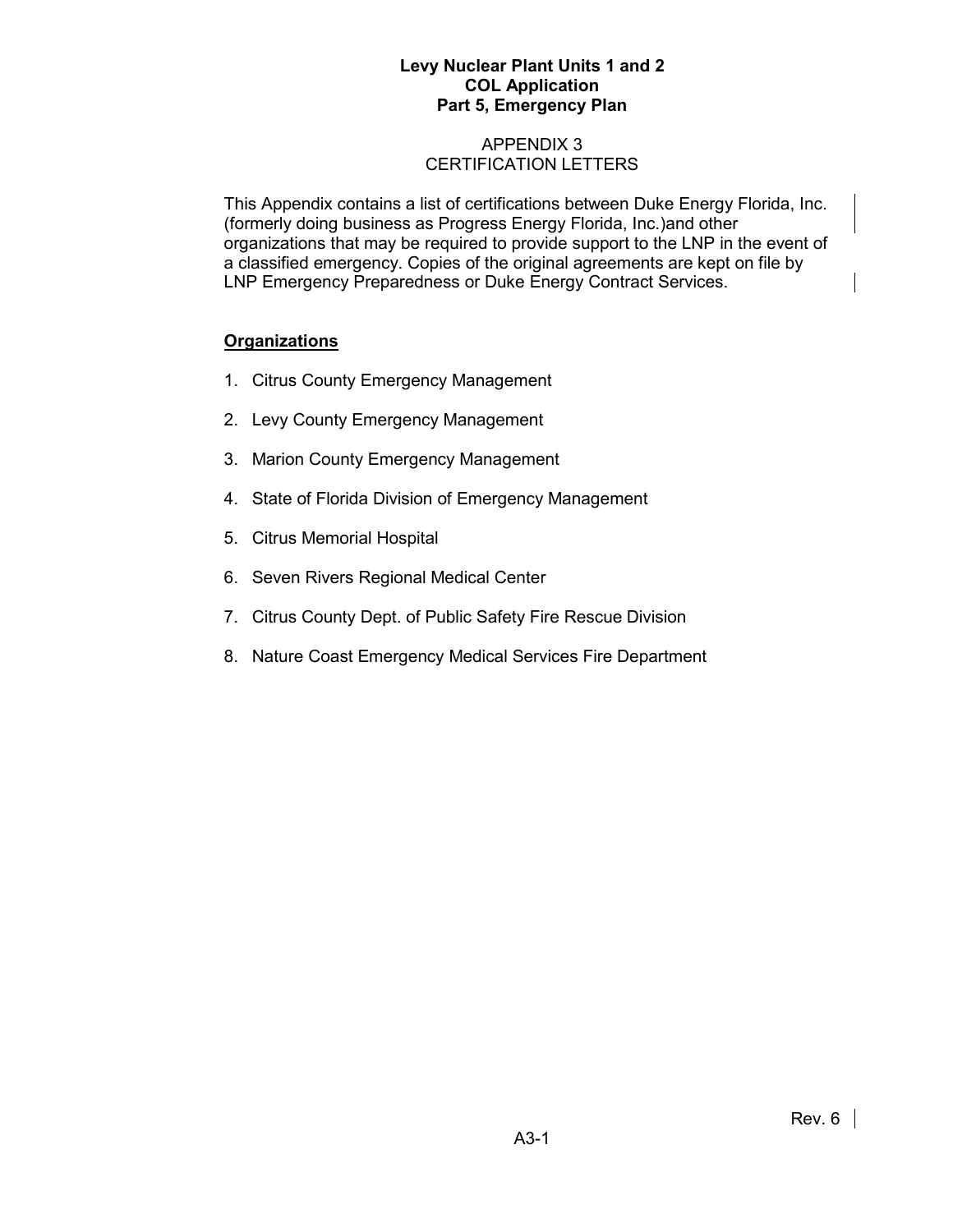APPENDIX 4

[NOT USED]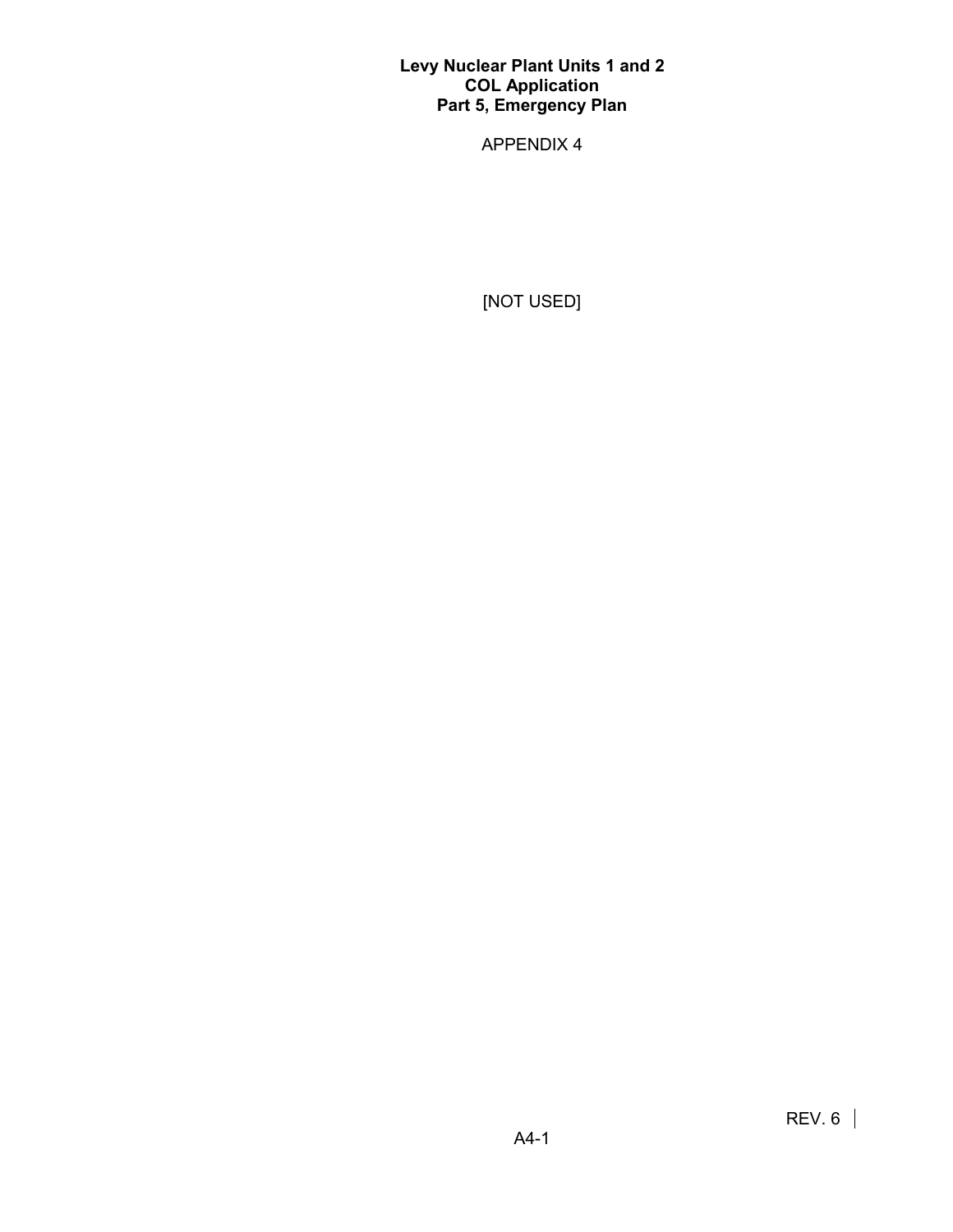# APPENDIX 5 LIST OF EMERGENCY PLAN SUPPORTING PROCEDURES

| <b>Implementing Procedures</b>                                                  | <b>Affected Sections of</b><br><b>This Plan</b> |
|---------------------------------------------------------------------------------|-------------------------------------------------|
| <b>Emergency Classification</b>                                                 | Section D                                       |
| Notification and Communication                                                  | Section E & F                                   |
| <b>Protective Action Recommendations</b>                                        | Section J                                       |
| Dose Assessment                                                                 | Section I                                       |
| Radiological Exposure Control                                                   | <b>Section K</b>                                |
| <b>Off-site Radiological Monitoring</b>                                         | Section I                                       |
| Core Damage                                                                     | Section I                                       |
| <b>Evacuation and Accountability</b>                                            | Section J                                       |
| <b>Medical Response</b>                                                         | Section L                                       |
| <b>Recovery and Reentry</b>                                                     | Section M                                       |
| Activation and Operation of the Technical Support<br>Center                     | Sections B & H                                  |
| Activation and Operation of the Operational Support<br>Center                   | Sections B & H                                  |
| Activation and Operation of the Emergency<br><b>Operations Facility</b>         | Sections A, B & H                               |
| Activation and Operation of the Emergency News<br>Center                        | Sections B & H                                  |
| Activation and Operation of the Alternate Emergency<br><b>Response Facility</b> | Section H                                       |
| Duties of the LNP Nuclear Security Organization                                 | Section B & J                                   |
| <b>Administrative Procedures</b>                                                |                                                 |
| <b>Maintaining Emergency Preparedness</b>                                       | Section P                                       |
| <b>Emergency Response Facilities and Equipment</b>                              | Sections B, C, & H                              |
| <b>Drills and Exercises</b>                                                     | <b>Section N</b>                                |
| <b>Emergency Preparedness Training</b>                                          | Section O                                       |
| <b>Public Information</b>                                                       | Section G                                       |
| <b>Emergency Preparedness Telephone Directory</b>                               | Section E                                       |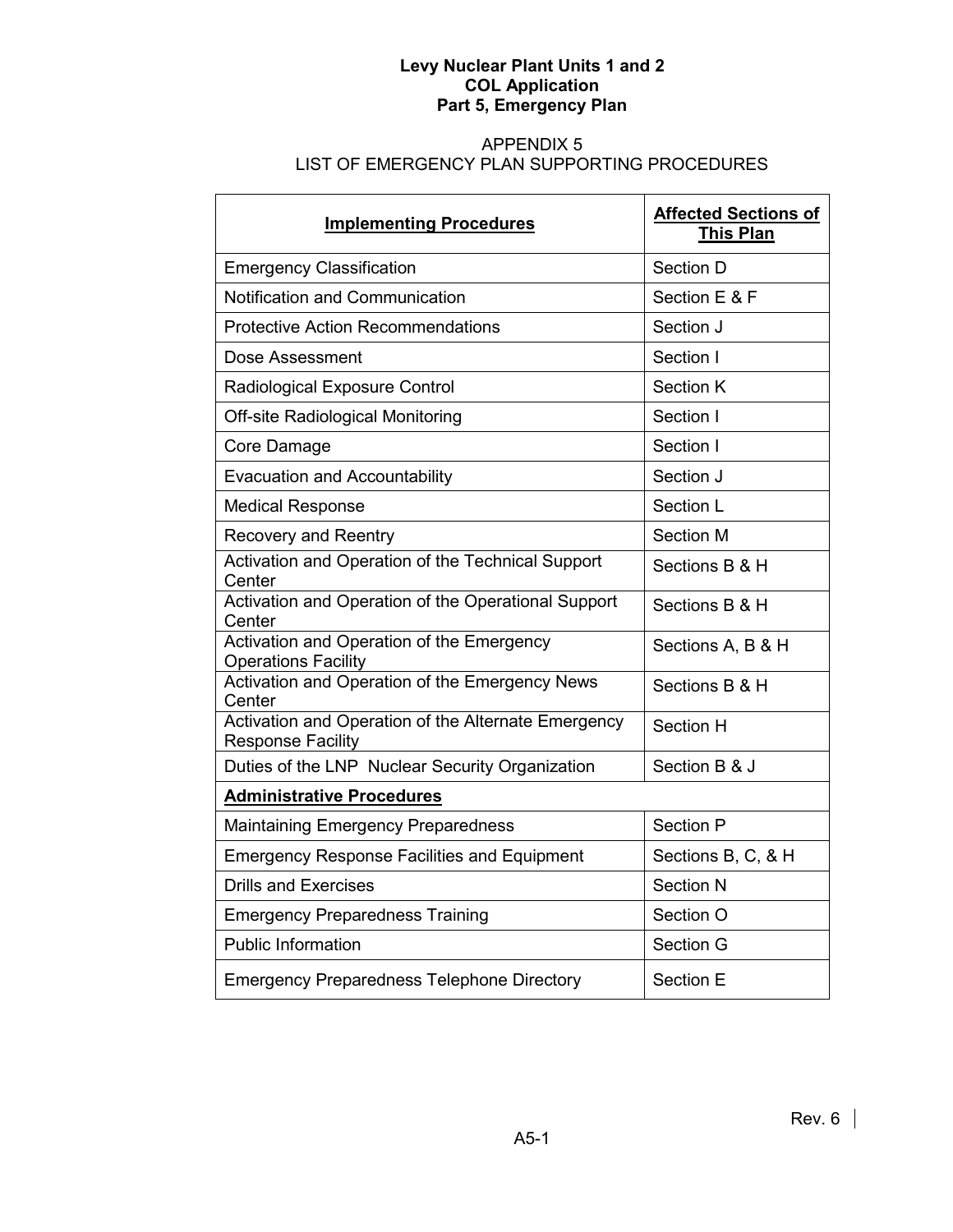#### APPENDIX 6 EVACUATION TIME ESTIMATE STUDY SUMMARY

The Evacuation Time Estimate Study (Reference I) describes the analyses undertaken and the results obtained by a study to develop Evacuation Time Estimates (ETEs) for the Levy Nuclear Plant (LNP). ETEs are part of the required planning basis and provide LNP and state and local governments with sitespecific information needed for Protective Action decision-making.

All relevant existing ETE documentation specific to LNP was reviewed. The main federal guidance followed in the development of the ETEs included the following:

- Criteria for Preparation and Evaluation of Radiological Emergency Response Plans and Preparedness in Support of Nuclear Power Plants, NUREG 0654/FEMA-REP-1, Rev. 1, November 1980 (Reference V).
- Analysis of Techniques for Estimating Evacuation Times for Emergency Planning Zones, NUREG/CR-1745, November 1980.
- Development of Evacuation Time Estimates for Nuclear Power Plants, NUREG/CR-6863, January 2005 (Reference X).

### **Overview of Project Activities**

The major activities performed are briefly described in chronological sequence:

- Kick-off meetings were held with state and local governments.
- Crystal River Nuclear Plant reports were reviewed and U.S. Census Bureau data files for the year 2000 were accessed. Geographical Information Systems (GIS) maps of the area in the vicinity of LNP were studied, and a detailed field survey of the highway network was conducted.
- An analysis network representing the highway system topology and capacities within the EPZ was developed, plus a "Shadow" area extending 15 miles radially from the plant.
- A telephone survey of residents within the EPZ was conducted to gather focused data needed for this ETE study that were not contained within the census database.
- GIS files from the Levy County Office of Emergency Management providing data on employment, traffic control points, and the locations of special facilities were collected. Data collection forms (provided to the counties at the kick-off meeting) were returned with data pertaining to employment, transients, and special facilities in each county.
- The traffic demand and trip-generation rates of evacuating vehicles were estimated from the gathered data. The trip generation rates reflected the estimated mobilization time (i.e., the time required by evacuees to prepare for the evacuation trip) computed using the results of the telephone survey of EPZ residents.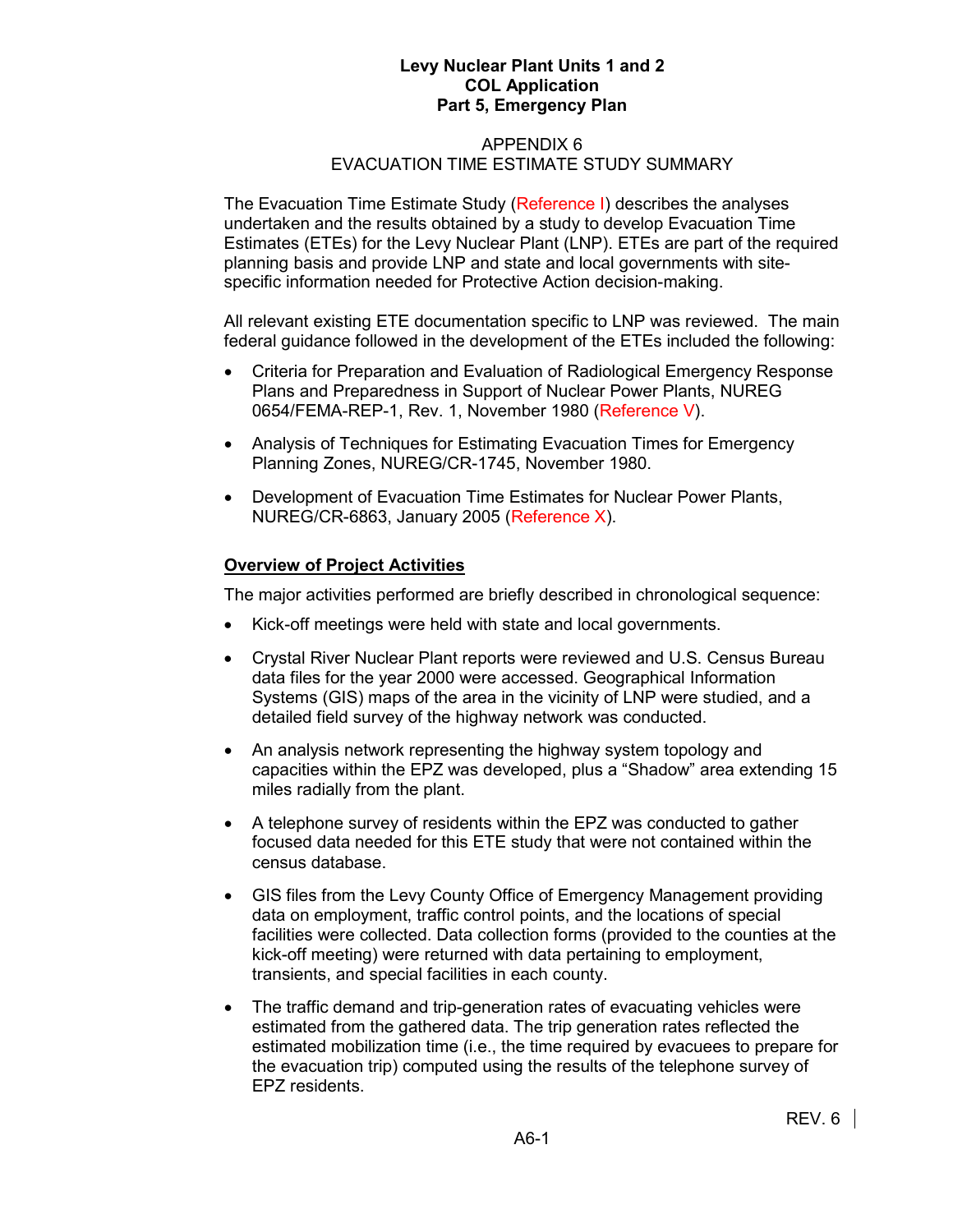#### APPENDIX 6 EVACUATION TIME ESTIMATE STUDY SUMMARY

- Similar to prior Crystal River ETE data, the EPZ is subdivided into 8 subzones. These sub-zones were then grouped within circular areas or "keyhole" configurations (circles plus radial sectors) that define a total of 13 Evacuation Regions.
- The time-varying external circumstances are represented as Evacuation Scenarios, each described in terms of the following factors: (1) Season (Summer, Winter); (2) Day of Week (Midweek, Weekend); (3) Time of Day (Midday, Evening); and (4) Weather (Good, Rain, Ice). One special scenario involving construction of a new unit at the LNP site was considered.
- The Planning Basis for the calculation of ETE is:
	- − A rapidly escalating accident at LNP that quickly assumes the status of General Emergency such that the Advisory to Evacuate is virtually coincident with the siren alert.
	- − While an unlikely accident scenario, this planning basis will yield ETE, measured as the elapsed time from the Advisory to Evacuate until the last vehicle exits the impacted Region, that represent "upper bound" estimates. This conservative Planning Basis is applicable for all initiating events.
- If the emergency occurs while schools are in session, the ETE study assumed that the children will be evacuated by bus directly to specified host schools located outside the EPZ. Parents, relatives, and neighbors are advised to not pick up their children at school prior to the arrival of the buses dispatched for that purpose. The ETE for school children are calculated separately.
- Evacuees who do not have access to a private vehicle will either ride-share with relatives, friends, or neighbors, or be evacuated by buses provided as specified in the county evacuation plans. Those in special facilities will likewise be evacuated with public transit, as needed: bus, van, or ambulance, as required. Separate ETEs were calculated for the transit-dependent evacuees and for those evacuated from special facilities.

# **Computation of ETE**

A total of 143 ETEs were computed for the evacuation of the general public. Each ETE quantifies the aggregate evacuation time estimated for the population within one of the 13 Evacuation Regions to completely evacuate from that Region, under the circumstances defined for one of the 11 Evacuation Scenarios (13 x 11 = 143). Separate ETEs are calculated for transit-dependent evacuees, including school children for applicable scenarios.

Except for Region R03, which is the evacuation of the entire EPZ, only a portion of the people within the EPZ would be advised to evacuate. That is, the Advisory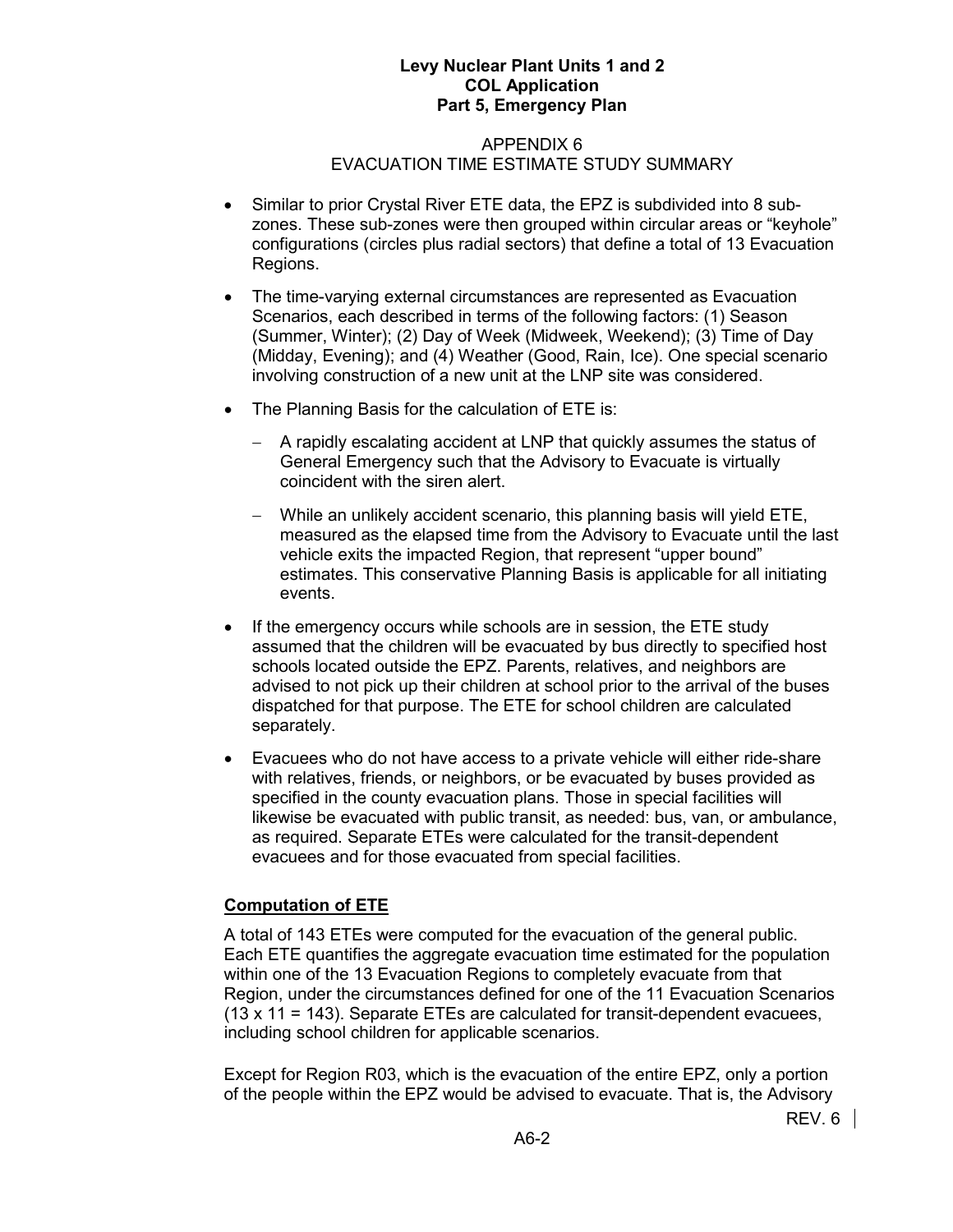#### APPENDIX 6 EVACUATION TIME ESTIMATE STUDY SUMMARY

to Evacuate applies only to those people occupying the specified impacted region. It is assumed that 100 percent of the people within the impacted region will evacuate in response to this Advisory. The people occupying the remainder of the EPZ outside the impacted region may be advised to take shelter.

The computation of ETEs assumed that a portion of the population within the EPZ but outside the impacted region will elect to "voluntarily" evacuate. In addition, it was assumed that a portion of the population in the "Shadow" region beyond the EPZ that extends a distance of 15 miles from LNP would also elect to evacuate. These voluntary evacuees could impede those who are evacuating from within the impacted region. The impedance that could be caused by voluntary evacuees is considered in the computation of ETEs for the impacted region.

The ETE statistics provide the elapsed times for 50 percent, 90 percent, 95 percent and 100 percent, respectively, of the population within the impacted region, to evacuate from within the impacted region. These statistics are presented in tabular and graphical formats.

# **Traffic Management**

This study includes the development of a comprehensive traffic management plan designed to expedite the evacuation of people from within an impacted region. This plan, which was reviewed with state and local law enforcement personnel, is also designed to control access into the EPZ after returning commuters have rejoined their families.

The plan is documented in the form of detailed schematics specifying: (1) the directions of evacuation travel to be facilitated, and other traffic movements to be discouraged; (2) the traffic control personnel and equipment needed (cones, barricades) and their deployment; (3) the locations of these "Traffic Control Points" (TCP); (4) the priority assigned to each traffic control point indicating its relative importance and how soon it should be manned relative to others; and (5) the number of traffic control personnel required.

# **Selected Results**

The following is a list and brief description of important figures and tables within the ETE report:

- Figure 3-1 displays a map of the LNP site showing the layout of the 8 protective action zones (PAZ) that comprise, in aggregate, the EPZ.
- Table 3-1 presents the estimates of permanent resident population in each subzone based on the 2000 Census data. Extrapolation to the year 2007 reflects population growth rates in each county derived from census data.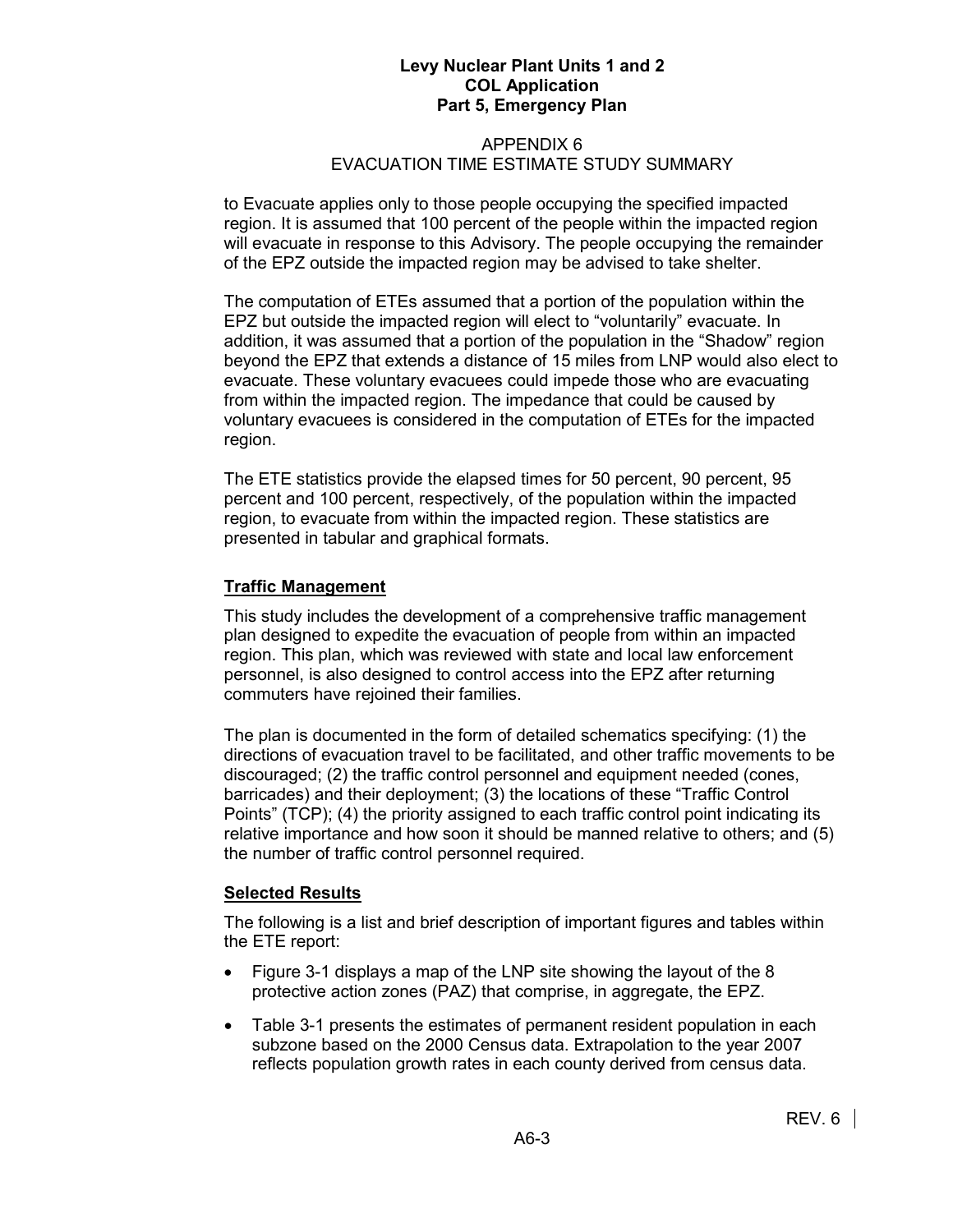#### APPENDIX 6 EVACUATION TIME ESTIMATE STUDY SUMMARY

- Table 6-1 defines each of the 13 Evacuation Regions in terms of their respective groups of sub-zones.
- Table 6-2 lists the 11 Evacuation Scenarios.
- Tables 7-1C and 7-1D are compilations of Evacuation Time Estimates (ETE). These data are the times needed to *clear the indicated regions* of 95 and 100 percent of the population occupying these regions, respectively. These computed ETE include consideration of mobilization time and of estimated voluntary evacuations from other regions within the EPZ and from the shadow region.
- Table 8-5A presents ETE for the school children in good weather.
- Table 8-7A presents ETE for the transit-dependent population in good weather.

# **Conclusion**

The ETE report presents the methodological details supporting the results obtained and recommendations for consideration by local emergency responders. The following tables, A6-1 and A6-2, depict the EPZ population distribution by subzone and special facilities within the 10-Mile EPZ, respectively. Figure A6-1 provides resident population within the 10-Mile EPZ and Figure A6-2 provides a map of the Plume Exposure Pathway EPZ illustrating evacuation routes, evacuation areas, relocation centers in host areas, and shelter areas. Implementing procedures provide locations of pre-selected radiological sampling and monitoring points.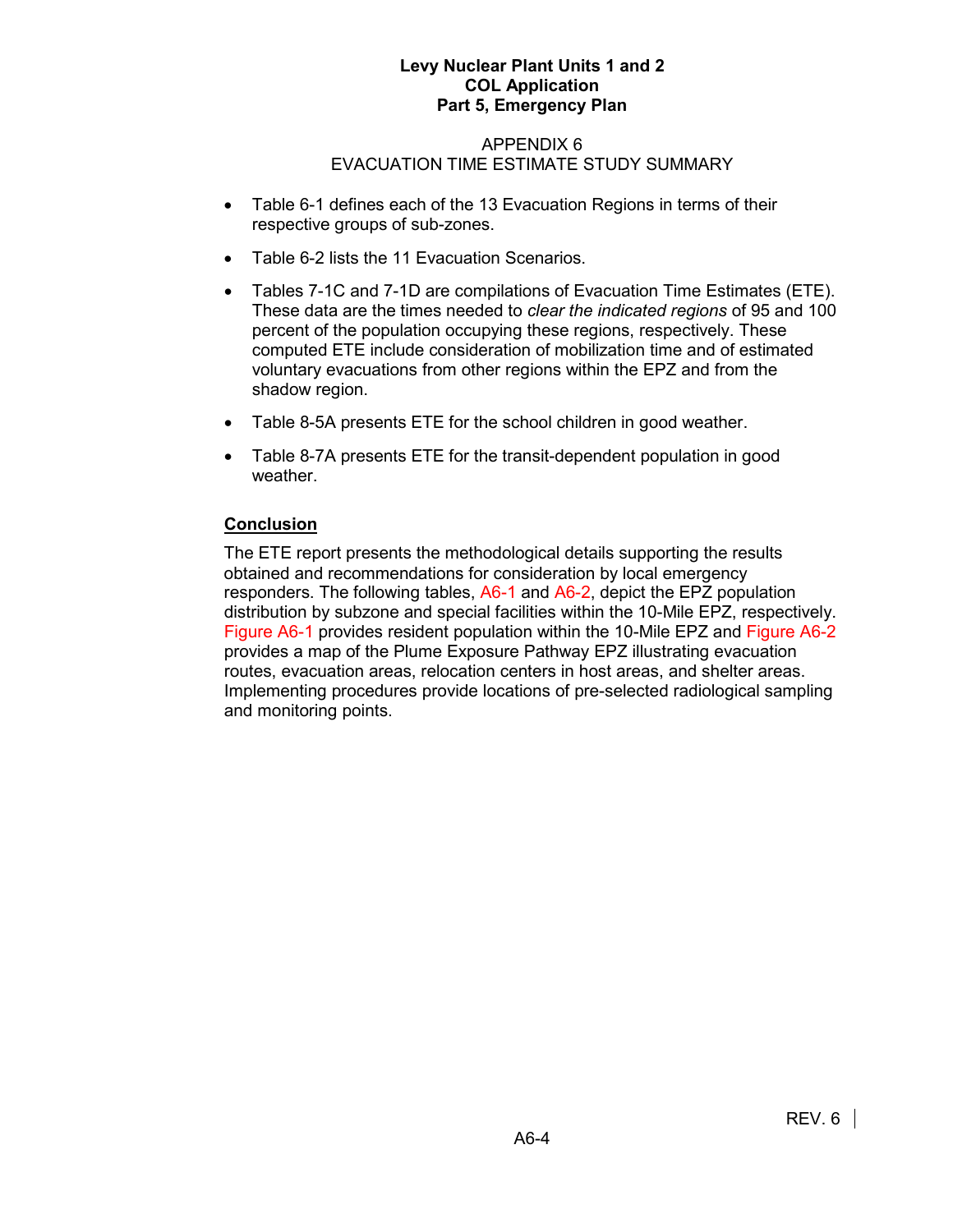# APPENDIX 6 EVACUATION TIME ESTIMATE STUDY SUMMARY

# **Table A6-1 EPZ Population Distribution (by Subzone)**

| <b>Subzone</b> | 2007 Population <sup>(a)</sup><br>2000 Population |        |  |
|----------------|---------------------------------------------------|--------|--|
| C <sub>1</sub> | 1,434                                             | 1,776  |  |
| C <sub>3</sub> | 4,422                                             | 5,476  |  |
| C <sub>4</sub> | 2,795                                             | 3,461  |  |
| L5             | 3,004                                             | 3,601  |  |
| L <sub>6</sub> | 545                                               | 653    |  |
| L7             | 14                                                | 17     |  |
| L <sub>8</sub> | 245                                               | 294    |  |
| M <sub>9</sub> | 5,866                                             | 7,480  |  |
| <b>TOTAL</b>   | 18,325                                            | 22,758 |  |

(a): The data in this table are based on the "Levy Nuclear Plant Development of Evacuation Time Estimates, August 2009" (Reference I) and presents the estimates of permanent resident population in each sub-zone based on the 2000 Census data.

| <b>Special Facility</b>          | Quadrant | <b>Distance from Plant</b><br>(Miles) | County        |
|----------------------------------|----------|---------------------------------------|---------------|
| <b>Citrus Springs Elementary</b> | C4       | 9.9                                   | Citrus        |
| <b>Yankeetown School</b>         | L5       | 5                                     | Levy          |
| Dunnellon Christian<br>Academy   | M9       | 9.4                                   | Marion        |
| Romeo Elementary School          | M9       | 11.9                                  | Marion        |
| Dunnellon Middle School          | M9       | 9.4                                   | <b>Marion</b> |

**Table A6-2 Special Facilities (Schools) within the 10-Mile EPZ**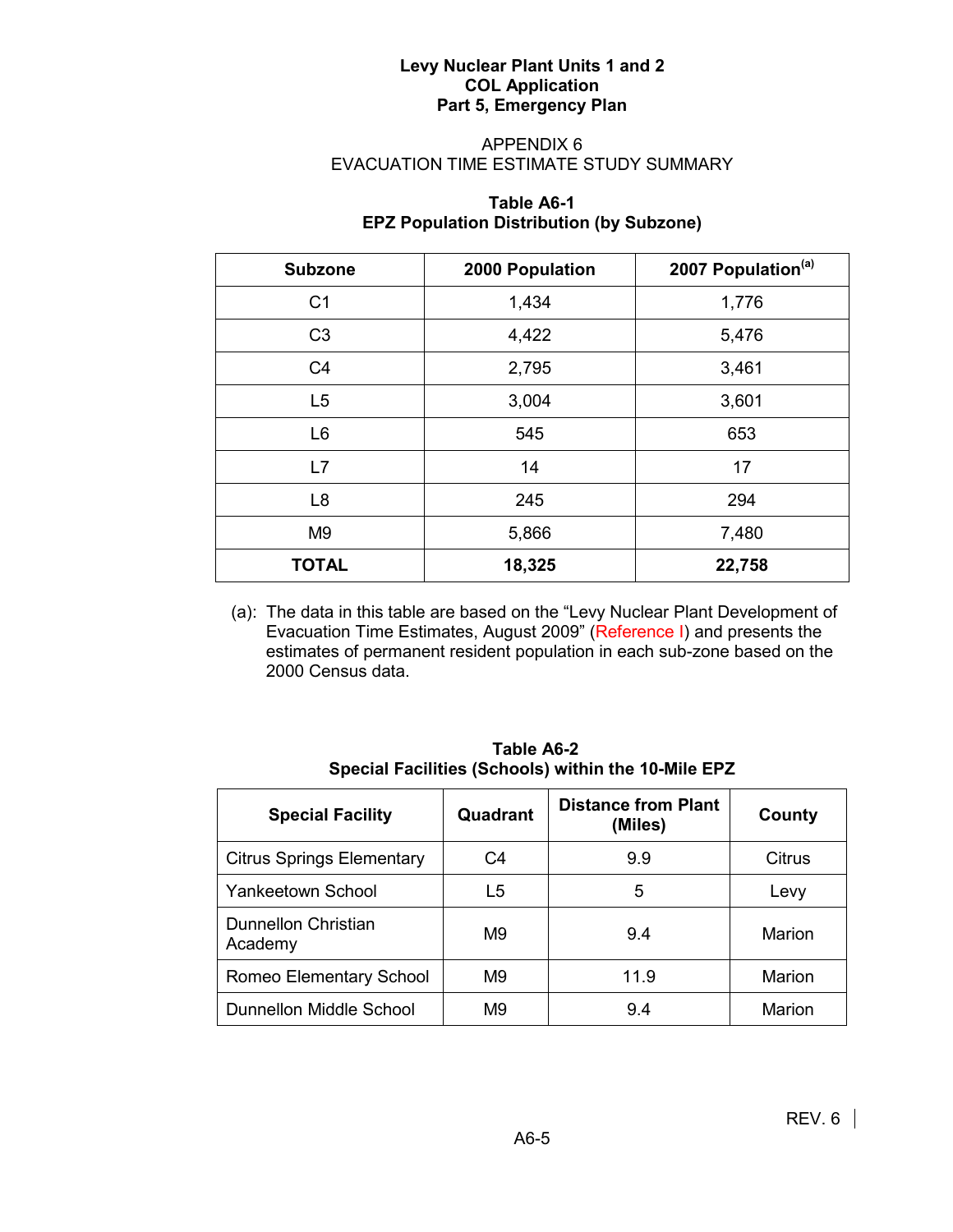#### APPENDIX 7 PUBLIC ALERT AND NOTIFICATION SYSTEM

### 1.0 SUMMARY

This appendix provides a design for the prompt notification system used for alerting the public in the event of a radiological emergency at the Levy Nuclear Plant. Historically a system of outdoor warning devices (i.e., sirens) has been used for this purpose in the plume exposure pathway emergency planning zones of nuclear power stations.

# 2.0 DESIGN OBJECTIVE/BASIS

The design parameters are intended to meet or exceed the applicable criteria in Appendix 3 of NUREG-0654/FEMA-REP-1, "Criteria for the Preparation and Evaluation of Radiological Emergency Response Plans and Preparedness in Support of Nuclear Power Plants."

# 2.1 INPUTS/ASSUMPTIONS/CRITERIA

### INPUTS

Initial inputs for the design of the siren system are based on projected population estimates and local topography. Initial inputs include:

- Local population demographics
- Local topography
- Local meteorological conditions

The final parameters of the siren system are based on a detailed sound engineering study of the plume exposure pathway emergency planning zone (EPZ). Siren locations are based on the sound engineering study, necessary rights-of-way, and electrical power availability.

# ASSUMPTIONS

This design is based on technology currently used for promptly alerting the public at existing nuclear power stations (i.e., fixed sirens) and current guidance from the NRC and Federal Emergency Management Agency (FEMA).

Emergency Planning Zone (EPZ): The Plume Exposure Pathway EPZ is defined in the Introduction of this plan.

Population Demographics: NUREG-0654/FEMA-REP-1 provides specific guidance for sound coverage in areas with population densities greater than 2000 persons/mi² within the EPZ. No areas meeting this criterion have been identified in the Levy Plume Exposure Pathway EPZ; therefore, this guidance does not apply to the Levy public alert and notification system.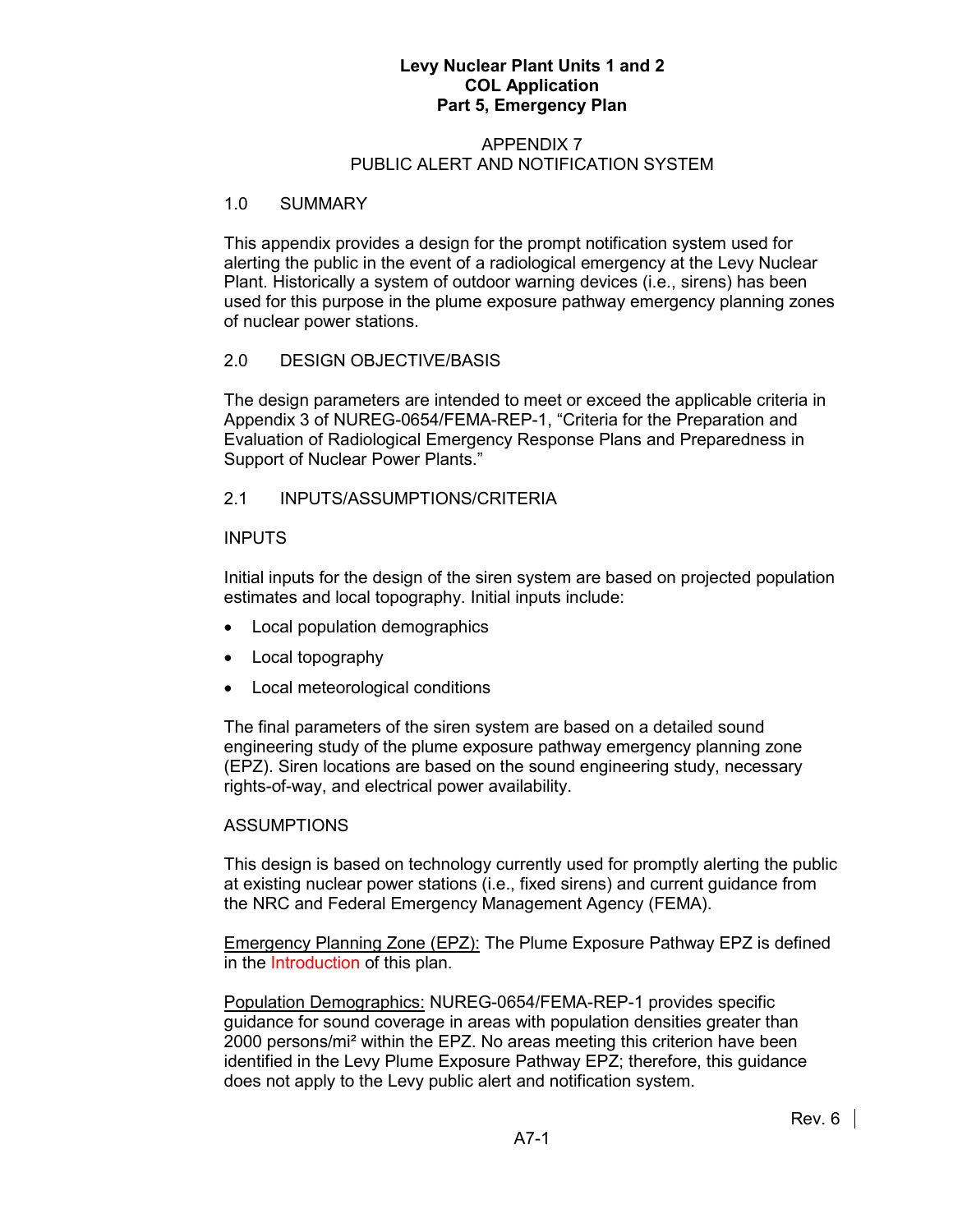### APPENDIX 7 PUBLIC ALERT AND NOTIFICATION SYSTEM

Capability beyond fixed sirens: In the event of a partial or complete failure of the fixed sirens, the backup means for public alerting and notification is route alerting. Additional methods for alerting and notifying institutional facilities may be provided.

#### CRITERIA

Alerting criteria are delineated in NUREG-0654/FEMA-REP-1 (Appendix 3) which also references Civil Preparedness Guide 1-17 (CPG 1-17). Additional guidance is provided in FEMA-REP-10. The following performance criteria are used to consider the system functional:

Reliability: The system is designed to allow activation by at least two separate (redundant) methods and will be available 24 hours per day. Backup power supplies are provided for the activation system. Fixed siren design is sufficient to withstand the environmental conditions expected at the emplacement (e.g., wind loading, precipitation).

Signal Parameters: The siren signal is a 3 to 5 minute steady signal capable of repetition. The strength of the signal is at least 10 db above average ambient noise level but not more than 123 db at the receptor.

Coverage: The siren system alerts the population on an area-wide basis within the Plume Exposure Pathway EPZ within 15 minutes. The system provides direct coverage of essentially 100% of the population within 10 miles of the site. Backup means to alert the population within the plume exposure pathway EPZ in a reasonable time are provided in the event of a partial or complete failure of the primary method.

### 2.2 METHODOLOGY

A detailed sound engineering study, including acoustic surveys, is used to determine optimum siren site locations. Site selection is also based on population density, ambient noise levels, topography, electric power availability, and existing/interfaced siren locations. Siren site selection is subject to obtaining necessary rights of way.

Public information is provided to transient populations within the EPZ to advise them on actions to be taken if the sirens are sounded.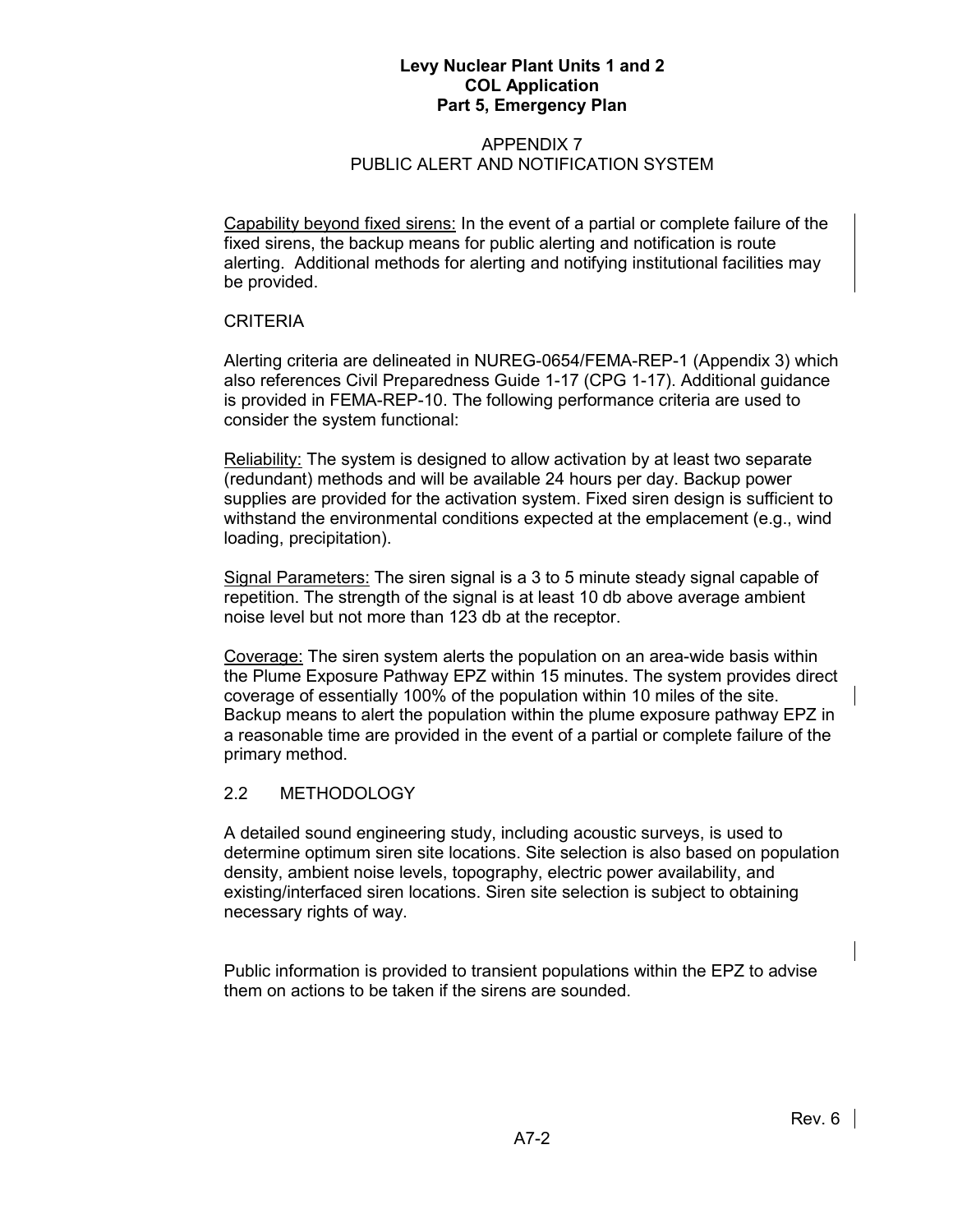#### APPENDIX 7 PUBLIC ALERT AND NOTIFICATION SYSTEM

#### 3.0 SYSTEM DESCRIPTION

The siren system consists of redundantly power supplied sirens that are activated by Levy County emergency response officials (coordinated with Citrus and Marion County emergency response officials). A redundant activation method is available. A method to activate individual sirens for maintenance and testing is provided. Backup capabilities are provided for alert and notification of the entire EPZ in the event of a partial or complete failure of the primary methods.

#### SYSTEM COMPONENTS

The fixed sirens/controllers are an integrated package from a single vendor to promote reliability of system operations and component compatibility.

#### SYSTEM OPERATION

Procedures based on vendor-supplied operating manuals are provided. Levy County produces and approves specific operating procedures to be used to operate the system. Training on procedures and protocols to be used to operate the system is provided.

### SYSTEM MAINTENANCE

The vendor provides procedures and recommendations for preventative maintenance, inspections, and testing which are used to produce maintenance and test procedures. An adequate supply of parts and components is maintained to facilitate corrective and preventative maintenance.

### **TESTS**

Tests are performed as indicated in NUREG-0654/FEMA-REP-1, Appendix 3 as follows:

- Silent Test every 2 weeks
- Growl Test (or equivalent) Quarterly and when preventative maintenance is performed
- Complete Cycle Test Annually, and as required for formal exercises

#### INSPECTIONS

An annual inspection is performed for each siren and control point. The sirens' electronics, batteries and transmitters/antennas are tested to vendor specifications. In addition, visual inspections of fixed siren connections and installation are performed annually.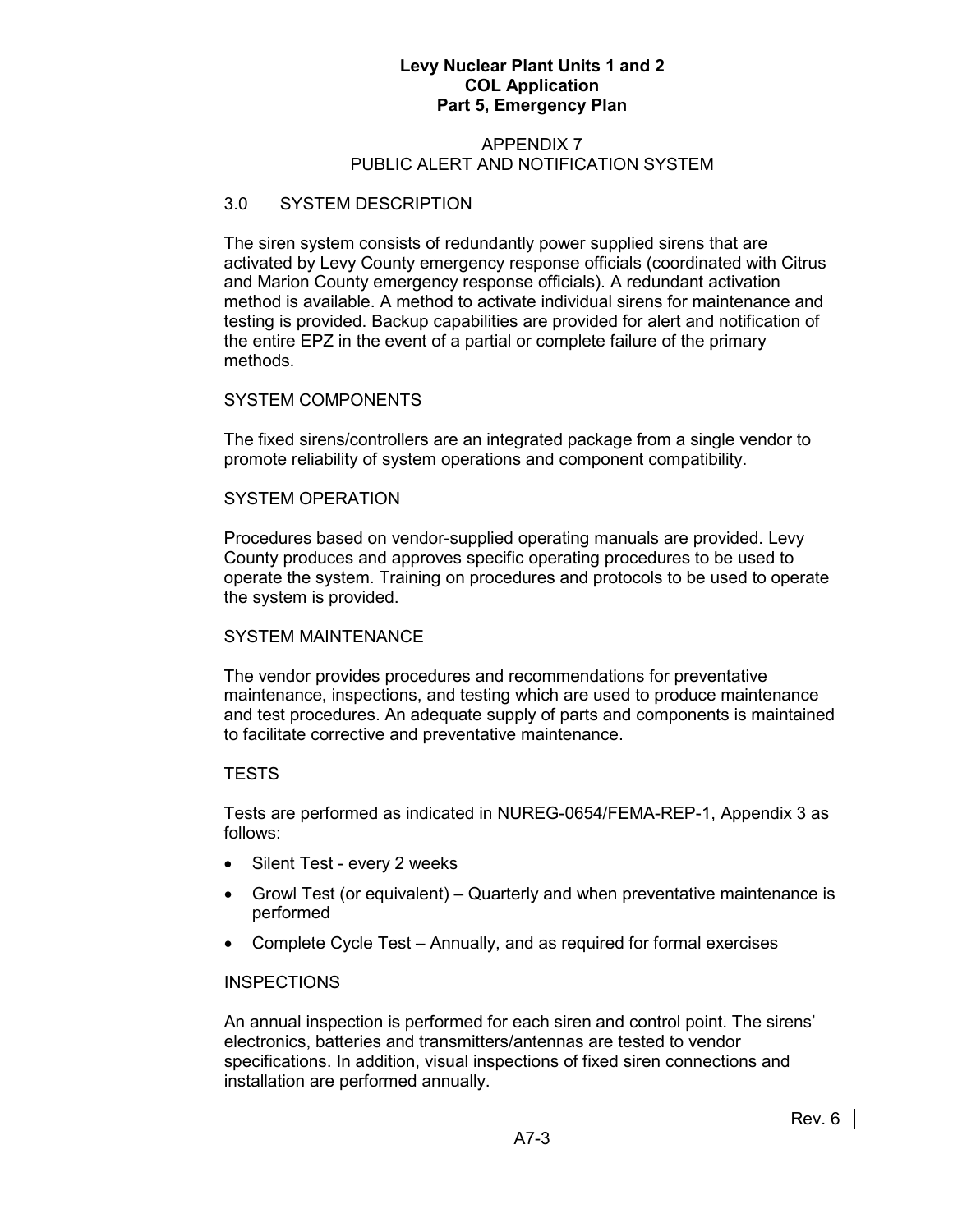#### APPENDIX 7 PUBLIC ALERT AND NOTIFICATION SYSTEM

### DETAILED DESIGN REQUIREMENTS

This layout is based on sirens that provide a sound level of at least 70 dB at a distance of 6,000 ft from the siren. A detailed acoustical/sound engineering study identifying optimal placement of sirens provides information for final placement of sirens. Availability of power and the ability to obtain necessary rights of way also affect actual siren placement. Unusual topography as well as adjacent river areas are considered in this study.

### 4.0 RESULTS AND CONCLUSIONS

The siren system and administrative controls meet current applicable regulations and guidance and address applicable regional considerations (e.g., demographics and topography). The system provides flexibility to add additional capabilities as future conditions/regulations dictate.

- 5.0 REFERENCES
- 1. NUREG-0654/FEMA-REP-1 (Addenda 2002) "Criteria for the Preparation and Evaluation of Radiological Emergency Response Plans and Preparedness in Support of Nuclear Power Plants," 1980.
- 2. Civil Preparedness Guide 1-17 (CPG 1-17), "Outdoor Warning Systems Guide," 1980.
- 3. FEMA REP 10, "Guide for the Evaluation of Alert & Notification Systems for Power Plants," 1985.
- 4. NUREG-0654/FEMA-REP-1, Rev. 1., "Supplement 4: Criteria for National Preparedness Initiative Integration, Exercise Enhancement, and Backup Alert and Notification Systems," October 2011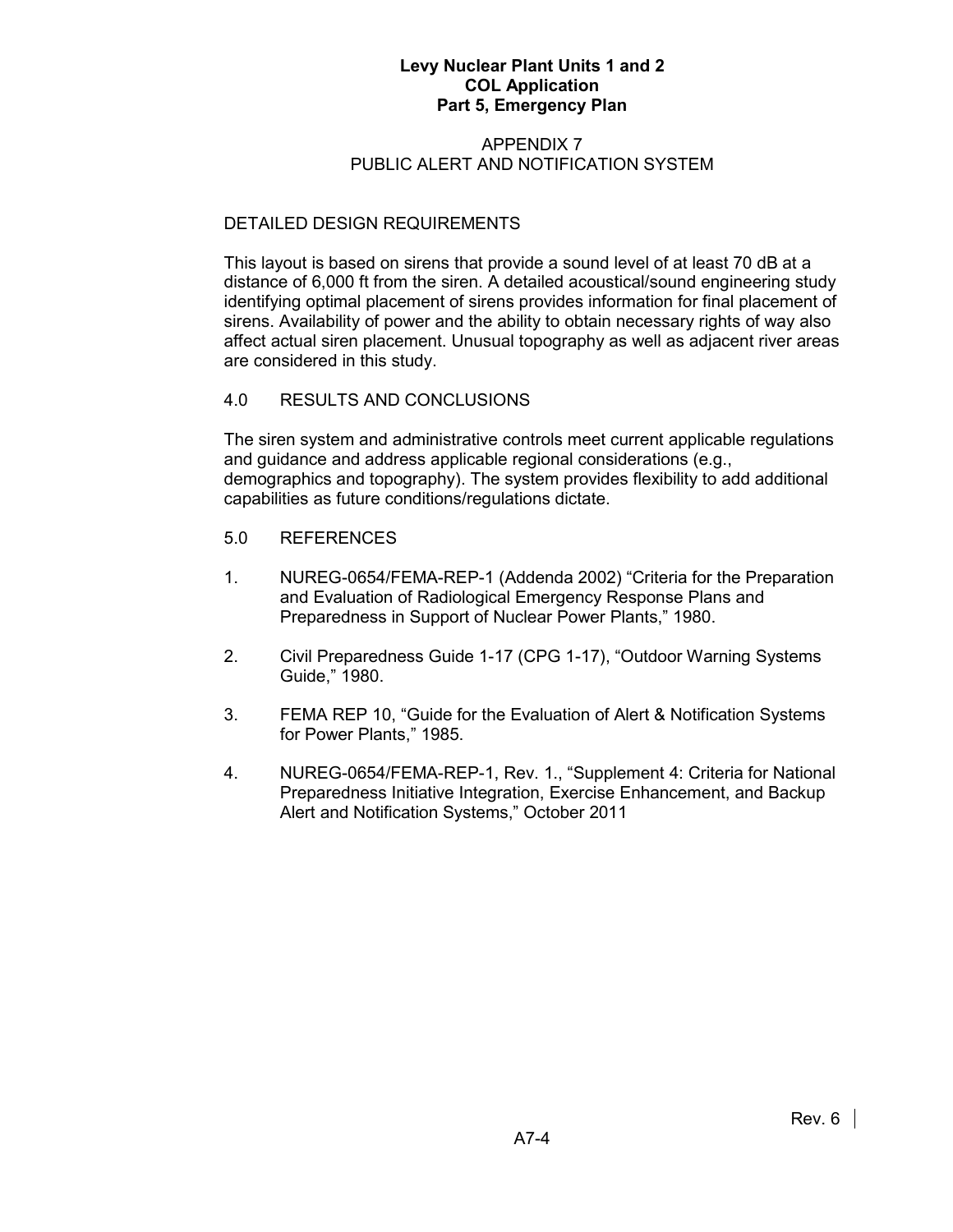| <b>Comments</b>                                                                                                                           |
|-------------------------------------------------------------------------------------------------------------------------------------------|
|                                                                                                                                           |
|                                                                                                                                           |
|                                                                                                                                           |
|                                                                                                                                           |
|                                                                                                                                           |
|                                                                                                                                           |
|                                                                                                                                           |
|                                                                                                                                           |
| See respective state and local plans for details of their respective concept of operations<br>and their relationship to the total effort. |
|                                                                                                                                           |
|                                                                                                                                           |
|                                                                                                                                           |
|                                                                                                                                           |
|                                                                                                                                           |
| See respective state and local plans for details of 24-hour per day manning for<br>communication links.                                   |
| See respective state and local plans for additional details related to assignment of<br>responsibilities.                                 |
|                                                                                                                                           |
|                                                                                                                                           |
|                                                                                                                                           |
|                                                                                                                                           |
|                                                                                                                                           |
|                                                                                                                                           |
| See respective state plan for details related to the legal basis for their plan.                                                          |
|                                                                                                                                           |
|                                                                                                                                           |
|                                                                                                                                           |
|                                                                                                                                           |
|                                                                                                                                           |
| Rev. 6                                                                                                                                    |
|                                                                                                                                           |

| <b>NUREG 0654 Criteria (10 CFR 50.47(b))</b>                                                                                                                                                                                                                                                                                                                                                                                                                                                                                                                                                                                                                                                                                                                                                                                               | <b>LNP Emergency Plan Section(s)</b>                                         | <b>Comments</b>                                                                            |
|--------------------------------------------------------------------------------------------------------------------------------------------------------------------------------------------------------------------------------------------------------------------------------------------------------------------------------------------------------------------------------------------------------------------------------------------------------------------------------------------------------------------------------------------------------------------------------------------------------------------------------------------------------------------------------------------------------------------------------------------------------------------------------------------------------------------------------------------|------------------------------------------------------------------------------|--------------------------------------------------------------------------------------------|
| Section A: Assignment of Responsibility (Organization Control)<br>Primary responsibilities for emergency response by the nuclear facility<br>licensee, and by State and local organizations within the Emergency Planning<br>Zones have been assigned, the emergency responsibilities of the various<br>supporting organizations have been specifically established, and each<br>principal response organization has staff to respond and to augment its initial<br>response on a continuous basis. (10 CFR 50.47[b][1])                                                                                                                                                                                                                                                                                                                   |                                                                              |                                                                                            |
| Criteria A.1.a.                                                                                                                                                                                                                                                                                                                                                                                                                                                                                                                                                                                                                                                                                                                                                                                                                            | A.1.a, State, Local, Federal, and Private Organizations                      |                                                                                            |
| Each plan shall identify the State, local, Federal, and private sector organizations<br>(including utilities), that are intended to be part of the overall response organization<br>for Emergency Planning Zones.                                                                                                                                                                                                                                                                                                                                                                                                                                                                                                                                                                                                                          | Table A-1, Primary Emergency Response Organizations                          |                                                                                            |
| Criteria A.1.b.                                                                                                                                                                                                                                                                                                                                                                                                                                                                                                                                                                                                                                                                                                                                                                                                                            | A.1.b, Concept of Operations                                                 | See respective state and local plans for details of their respective concept of operations |
| Each organization and sub-organization having an operational role shall specify its<br>concept of operations, and its relationship to the total effort.                                                                                                                                                                                                                                                                                                                                                                                                                                                                                                                                                                                                                                                                                    |                                                                              | and their relationship to the total effort.                                                |
| Criteria A.1.c.                                                                                                                                                                                                                                                                                                                                                                                                                                                                                                                                                                                                                                                                                                                                                                                                                            | Figure A-1, Interrelationships Between Key Response Organizations            |                                                                                            |
| Each plan shall illustrate these interrelationships in a block diagram.                                                                                                                                                                                                                                                                                                                                                                                                                                                                                                                                                                                                                                                                                                                                                                    | Figure A-2, Functional Interrelationships Between Key Response Organizations |                                                                                            |
| Criteria A.1.d.                                                                                                                                                                                                                                                                                                                                                                                                                                                                                                                                                                                                                                                                                                                                                                                                                            | A.2, Functions, Responsibilities, and Legal Basis                            |                                                                                            |
| Each organization shall identify a specific individual by title who shall be in charge of<br>the emergency response.                                                                                                                                                                                                                                                                                                                                                                                                                                                                                                                                                                                                                                                                                                                       |                                                                              |                                                                                            |
| Criteria A.1.e.                                                                                                                                                                                                                                                                                                                                                                                                                                                                                                                                                                                                                                                                                                                                                                                                                            | A.1.b, Concept of Operations                                                 | See respective state and local plans for details of 24-hour per day manning for            |
| Each organization shall provide for 24-hour per day emergency response, including<br>24-hour per day manning of communications links.                                                                                                                                                                                                                                                                                                                                                                                                                                                                                                                                                                                                                                                                                                      |                                                                              | communication links.                                                                       |
| Criteria A.2.a.                                                                                                                                                                                                                                                                                                                                                                                                                                                                                                                                                                                                                                                                                                                                                                                                                            | A.1.b, Concept of Operations                                                 | See respective state and local plans for additional details related to assignment of       |
| Each organization shall specify the functions and responsibilities for major elements<br>and key individuals by title, of emergency response, including the following:<br>Command and Control, Alerting and Notification, Communications, Public<br>Information, Accident Assessment, Public Health and Sanitation, Social Services,<br>Fire and Rescue, Traffic Control, Emergency Medical Services, Law Enforcement,<br>Transportation, Protective Response (including authority to request Federal<br>assistance and to initiate other protective actions), and Radiological Exposure<br>Control. The description of these functions shall include a clear and concise<br>summary such as a table of primary and support responsibilities using the agency as<br>one axis, and the function as the other. (See Section B for licensee). | A.2, Functions, Responsibilities, and Legal Basis                            | responsibilities.                                                                          |
| Criteria A.2.b.                                                                                                                                                                                                                                                                                                                                                                                                                                                                                                                                                                                                                                                                                                                                                                                                                            | A.2, Functions, Responsibilities, and Legal Basis                            | See respective state plan for details related to the legal basis for their plan.           |
| Each plan shall contain (by reference to specific acts, codes or statutes) the legal<br>basis for such authorities.                                                                                                                                                                                                                                                                                                                                                                                                                                                                                                                                                                                                                                                                                                                        |                                                                              |                                                                                            |
| <b>Criteria A.3</b>                                                                                                                                                                                                                                                                                                                                                                                                                                                                                                                                                                                                                                                                                                                                                                                                                        | A.3, Written Agreements                                                      |                                                                                            |
| Each plan shall include written agreements referring to the concept of operations<br>developed between Federal, State, and local agencies and other support<br>organizations having an emergency response role within the Emergency Planning<br>Zones. The agreements shall identify the emergency measures to be provided and                                                                                                                                                                                                                                                                                                                                                                                                                                                                                                             | Appendix 3, Certification Letters                                            |                                                                                            |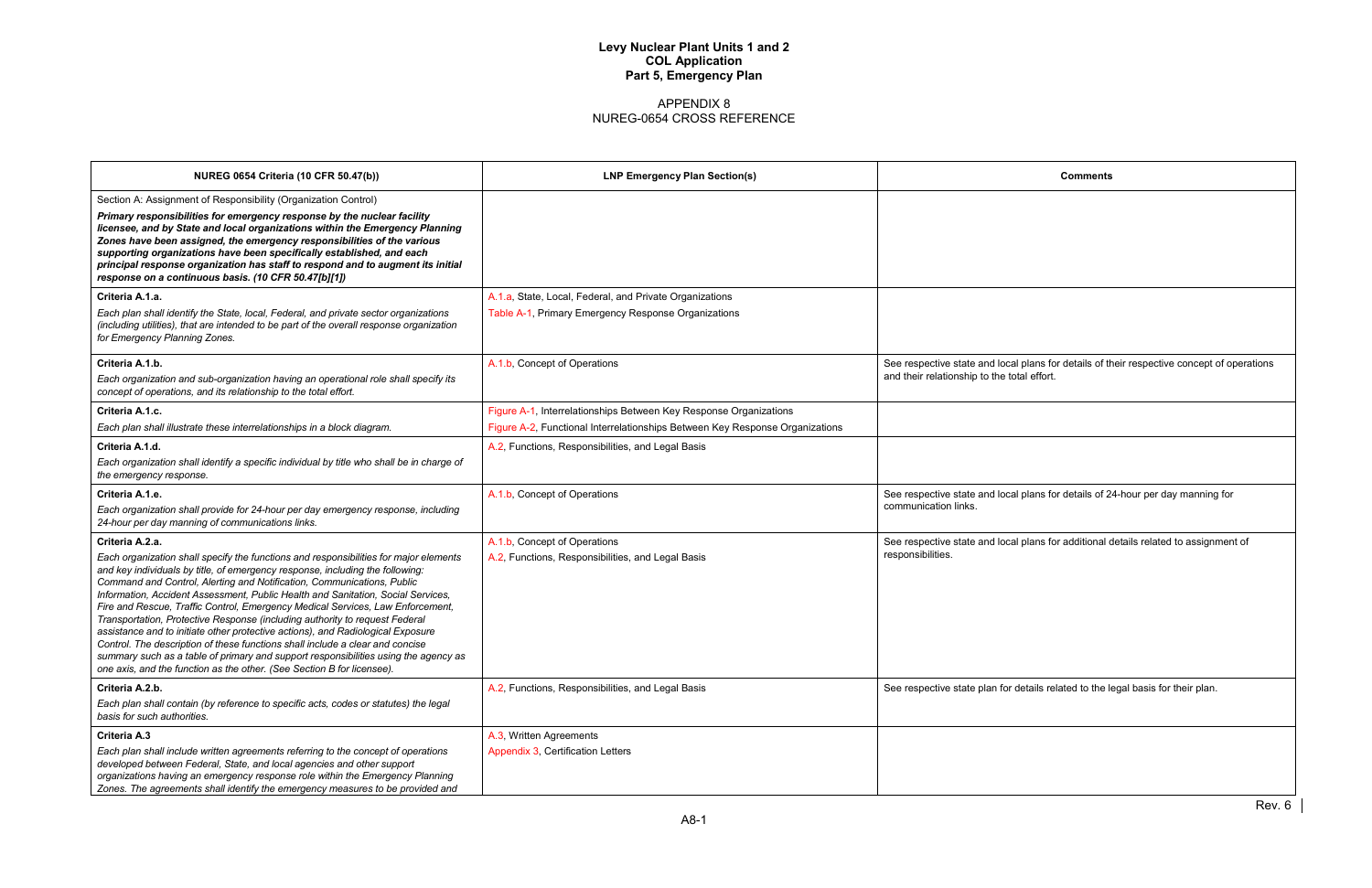| <b>Comments</b>                                                                                                                                                                                                                         |  |  |
|-----------------------------------------------------------------------------------------------------------------------------------------------------------------------------------------------------------------------------------------|--|--|
|                                                                                                                                                                                                                                         |  |  |
|                                                                                                                                                                                                                                         |  |  |
|                                                                                                                                                                                                                                         |  |  |
| The site emergency response will be initiated and completed under the direction of the<br>on-site emergency organization. Further details of on-site emergency personnel are<br>provided in Section B (On-site Emergency Organization). |  |  |
| See respective state and local plans for details of 24-hour per day manning for<br>communication links.                                                                                                                                 |  |  |
|                                                                                                                                                                                                                                         |  |  |
|                                                                                                                                                                                                                                         |  |  |
|                                                                                                                                                                                                                                         |  |  |
|                                                                                                                                                                                                                                         |  |  |
|                                                                                                                                                                                                                                         |  |  |
|                                                                                                                                                                                                                                         |  |  |
|                                                                                                                                                                                                                                         |  |  |
|                                                                                                                                                                                                                                         |  |  |
|                                                                                                                                                                                                                                         |  |  |
|                                                                                                                                                                                                                                         |  |  |

| <b>NUREG 0654 Criteria (10 CFR 50.47(b))</b>                                                                                                                                                                                                                                                                                                                                                                                                                                                                                       | <b>LNP Emergency Plan Section(s)</b>                     | <b>Comments</b>                                                                                                                                                              |
|------------------------------------------------------------------------------------------------------------------------------------------------------------------------------------------------------------------------------------------------------------------------------------------------------------------------------------------------------------------------------------------------------------------------------------------------------------------------------------------------------------------------------------|----------------------------------------------------------|------------------------------------------------------------------------------------------------------------------------------------------------------------------------------|
| the mutually acceptable criteria for their implementation, and specify the<br>arrangements for exchange of information. These agreements may be provided in an<br>appendix to the plan or the plan itself may contain descriptions of these matters and<br>a signature page in the plan may serve to verify the agreements. The signature page<br>format is appropriate for organizations where response functions are covered by<br>laws, regulations or executive orders where separate written agreements are not<br>necessary. |                                                          |                                                                                                                                                                              |
| Criteria A.4                                                                                                                                                                                                                                                                                                                                                                                                                                                                                                                       | A.1.b, Concept of Operations                             | The site emergency response will be initiated and completed under the direction of the<br>on-site emergency organization. Further details of on-site emergency personnel are |
| Each principal organization shall be capable of continuous (24-hour) operations for a<br>protracted period. The individual in the principal organization who will be responsible                                                                                                                                                                                                                                                                                                                                                   |                                                          | provided in Section B (On-site Emergency Organization).                                                                                                                      |
| for assuring continuity of resources (technical, administrative, and material) shall be<br>specified by title.                                                                                                                                                                                                                                                                                                                                                                                                                     |                                                          | See respective state and local plans for details of 24-hour per day manning for<br>communication links.                                                                      |
| Section B: On-site Emergency Organization                                                                                                                                                                                                                                                                                                                                                                                                                                                                                          |                                                          |                                                                                                                                                                              |
| On-shift facility licensee responsibilities for emergency response are<br>unambiguously defined, adequate staffing to provide initial facility accident<br>response in key functional areas is maintained at all times, timely<br>augmentation of response capabilities is available, and the interfaces among<br>various on-site response activities and off-site support and response<br>activities are specified. (10 CFR 50.47[b][2])                                                                                          |                                                          |                                                                                                                                                                              |
| Criteria B.1.                                                                                                                                                                                                                                                                                                                                                                                                                                                                                                                      | B.1, On-site Emergency Organization                      |                                                                                                                                                                              |
| Each licensee shall specify the on-site emergency organization of plant staff                                                                                                                                                                                                                                                                                                                                                                                                                                                      | Table B-1, Minimum Staffing Requirements for Emergencies |                                                                                                                                                                              |
| personnel for all shifts and its relation to the responsibilities and duties of the<br>normal staff complement.                                                                                                                                                                                                                                                                                                                                                                                                                    | Figure B-1, Levy Emergency Response Organization         |                                                                                                                                                                              |
| Criteria B.2.                                                                                                                                                                                                                                                                                                                                                                                                                                                                                                                      | B.2, Emergency Coordinator                               |                                                                                                                                                                              |
| Each licensee shall designate an individual as emergency coordinator who shall be<br>on shift at all times and who shall have the authority and responsibility to immediately<br>and unilaterally initiate any emergency actions, including providing protective action<br>recommendations to authorities responsible for implementing off-site emergency<br>measures.                                                                                                                                                             |                                                          |                                                                                                                                                                              |
| Criteria B.3.                                                                                                                                                                                                                                                                                                                                                                                                                                                                                                                      | B.3, Emergency Coordinator Line of Succession            |                                                                                                                                                                              |
| Each licensee shall identify a line of succession for the emergency coordinator<br>position and identify the specific conditions for higher level utility officials assuming<br>this function.                                                                                                                                                                                                                                                                                                                                     |                                                          |                                                                                                                                                                              |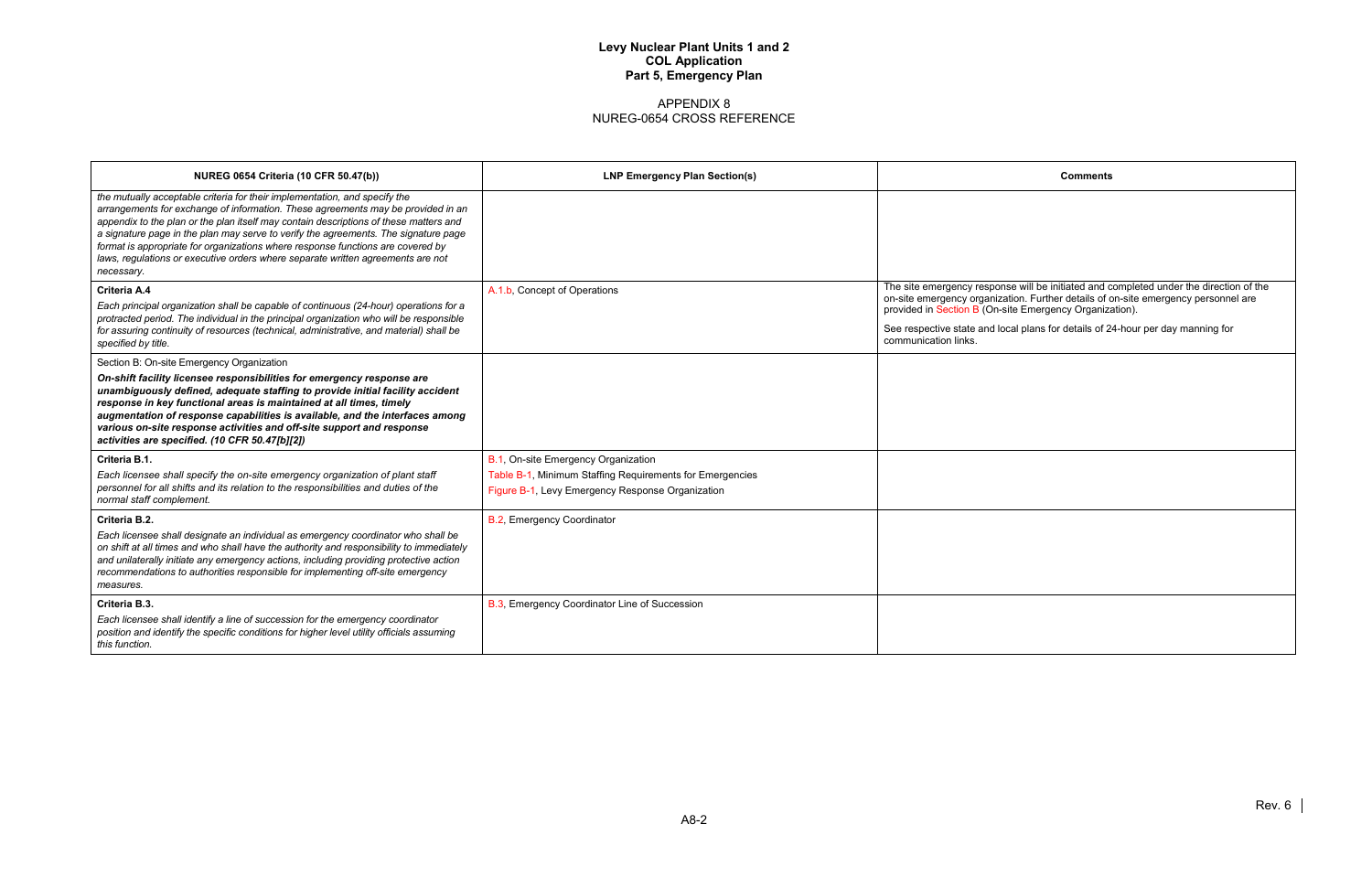| <b>Comments</b> |
|-----------------|
|                 |
|                 |
|                 |
|                 |
|                 |
|                 |
|                 |
|                 |
|                 |
|                 |
|                 |
|                 |
|                 |
|                 |
|                 |
|                 |
|                 |
|                 |
|                 |
|                 |
|                 |
|                 |

| <b>NUREG 0654 Criteria (10 CFR 50.47(b))</b>                                                                                                                                                                                                                                                                                                                                                                                                                                                                                                                                                                                                                                                                                                                                                                                                                                                                                                                                                                                                                                                                                                                                   | <b>LNP Emergency Plan Section(s)</b>                                                                                                                      | Comments |
|--------------------------------------------------------------------------------------------------------------------------------------------------------------------------------------------------------------------------------------------------------------------------------------------------------------------------------------------------------------------------------------------------------------------------------------------------------------------------------------------------------------------------------------------------------------------------------------------------------------------------------------------------------------------------------------------------------------------------------------------------------------------------------------------------------------------------------------------------------------------------------------------------------------------------------------------------------------------------------------------------------------------------------------------------------------------------------------------------------------------------------------------------------------------------------|-----------------------------------------------------------------------------------------------------------------------------------------------------------|----------|
| Criteria B.4.<br>Each licensee shall establish the functional responsibilities assigned to the<br>emergency coordinator and shall clearly specify which responsibilities may not be<br>delegated to other elements of the emergency organization. Among the<br>responsibilities which may not be delegated shall be the decision to notify and to<br>recommend protective actions to authorities responsible for off-site emergency<br>measures.                                                                                                                                                                                                                                                                                                                                                                                                                                                                                                                                                                                                                                                                                                                               | B.4, Emergency Coordinator Responsibilities                                                                                                               |          |
| Criteria B.5.<br>Each licensee shall specify the positions or title and major tasks to be performed by<br>the persons to be assigned to the functional areas of emergency activity. For<br>emergency situations, specific assignments shall be made for all shifts and for plant<br>staff members, both on-site and away from the site. These assignments shall cover<br>the emergency functions in Table B-1 entitled, "Minimum Staffing Requirements for<br>Nuclear Power Plant Emergencies." The minimum on-shift staffing levels shall be as<br>indicated in Table B-1. The licensee must be able to augment on-shift capabilities<br>within a short period after declaration of an emergency. This capability shall be as<br>indicated in Table B-1. The implementation schedule for licensed operators, auxiliary<br>operators and the shift technical advisor on shift shall be as specified in the July 31,<br>1980 letter to all power reactor licensees. Any deficiencies in the other staffing<br>requirements of Table B-1 must be capable of augmentation within 30 minutes by<br>September 1, 1981, and such deficiencies must be fully removed by July 1, 1982. | B.5, Plant Emergency Response Staff                                                                                                                       |          |
| Criteria B.6.<br>Each licensee shall specify the interfaces between and among the on-site<br>functional areas of emergency activity, licensee headquarters support, local<br>services support, and State and local government response organization. This<br>shall be illustrated in a block diagram and shall include the on-site technical<br>support center and the operational support (assembly) center and the licensee's<br>Emergency Operations Facility (EOF).                                                                                                                                                                                                                                                                                                                                                                                                                                                                                                                                                                                                                                                                                                        | B.6, Interfaces Between Functional Areas<br>Figure A-1, Interrelationships Between Key Response Organization                                              |          |
| Criteria B.7.<br>Each licensee shall specify the corporate management, administrative, and<br>technical support personnel who will augment the plant staff as specified in the<br>table entitled "Minimum Staffing Requirements for Nuclear Power Plant<br>Emergencies," (Table B-1) and in the following areas:                                                                                                                                                                                                                                                                                                                                                                                                                                                                                                                                                                                                                                                                                                                                                                                                                                                               | B.7, Corporate Support for the Plant Staff                                                                                                                |          |
| Criteria B.7.a.<br>Logistics support for emergency personnel, e.g., transportation, communications,<br>temporary quarters, food and water, sanitary facilities in the field, and special<br>equipment and supplies procurement.                                                                                                                                                                                                                                                                                                                                                                                                                                                                                                                                                                                                                                                                                                                                                                                                                                                                                                                                                | A, Assignment of Responsibility (Organizational Control)<br>B, On-site Emergency Organization<br>Table B-1, Minimum Staffing Requirements for Emergencies |          |
| Criteria B.7.b.<br>Technical support for planning and reentry/recovery operations.                                                                                                                                                                                                                                                                                                                                                                                                                                                                                                                                                                                                                                                                                                                                                                                                                                                                                                                                                                                                                                                                                             | <b>B.7.b</b><br>M, Recovery and Re-entry Planning                                                                                                         |          |
| Criteria B.7.c.<br>Management level interface with governmental authorities.                                                                                                                                                                                                                                                                                                                                                                                                                                                                                                                                                                                                                                                                                                                                                                                                                                                                                                                                                                                                                                                                                                   | <b>B.7.c</b>                                                                                                                                              |          |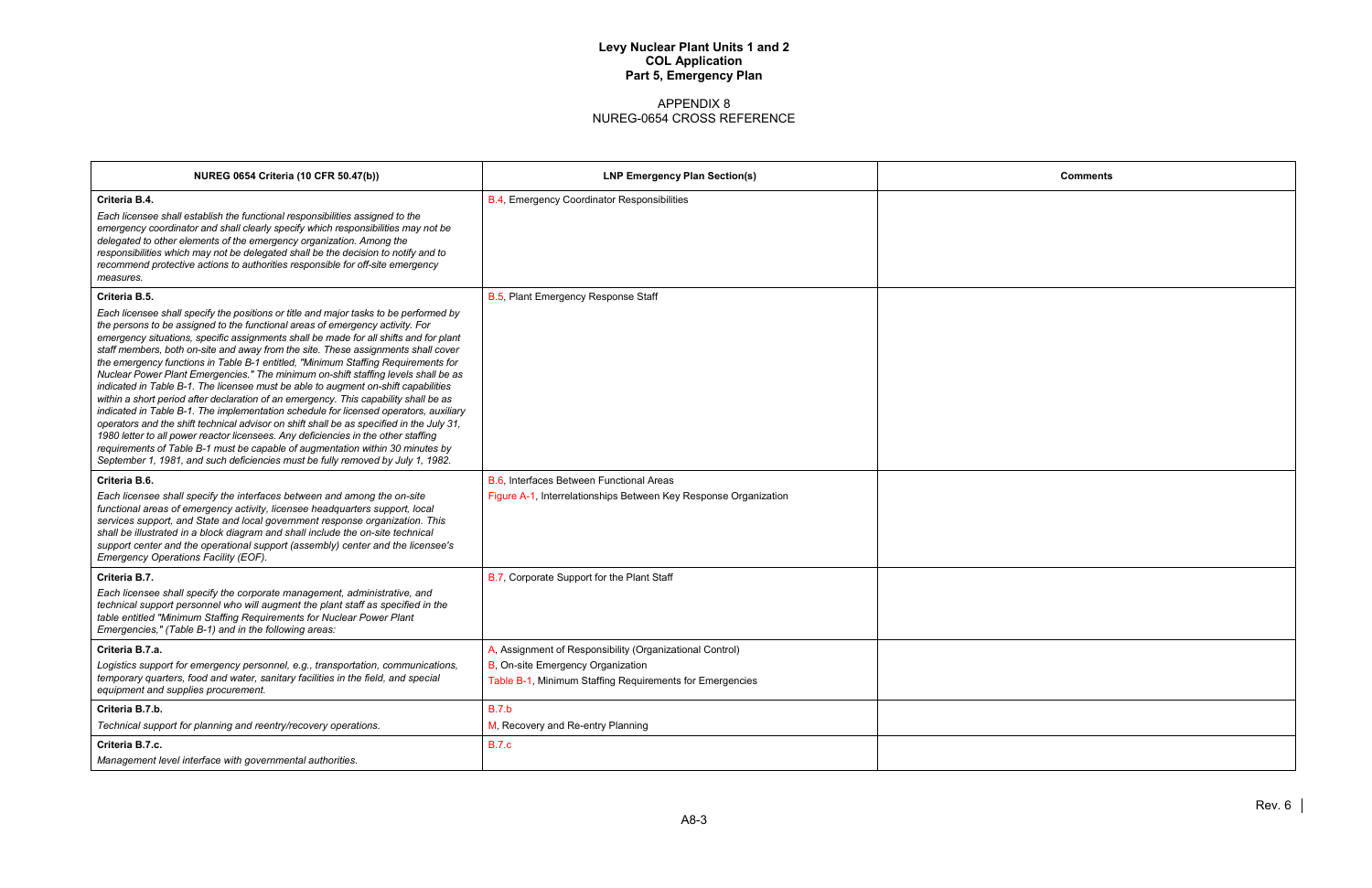| <b>Comments</b>                            |
|--------------------------------------------|
|                                            |
|                                            |
|                                            |
|                                            |
|                                            |
|                                            |
|                                            |
|                                            |
|                                            |
|                                            |
|                                            |
|                                            |
|                                            |
|                                            |
| for state authorization.                   |
|                                            |
| county plans for state and county details. |
|                                            |
| county plans for state and county details. |
|                                            |
| county plans for state and county details. |
|                                            |
|                                            |

| <b>NUREG 0654 Criteria (10 CFR 50.47(b))</b>                                                                                                                                                                                                                                                                                                                                                                                                                                                                                                                                                                                                           | <b>LNP Emergency Plan Section(s)</b>                   | <b>Comments</b>                                                     |
|--------------------------------------------------------------------------------------------------------------------------------------------------------------------------------------------------------------------------------------------------------------------------------------------------------------------------------------------------------------------------------------------------------------------------------------------------------------------------------------------------------------------------------------------------------------------------------------------------------------------------------------------------------|--------------------------------------------------------|---------------------------------------------------------------------|
| Criteria B.7.d                                                                                                                                                                                                                                                                                                                                                                                                                                                                                                                                                                                                                                         | B.7.d                                                  |                                                                     |
| Release of information to news media during an emergency (coordinated with<br>governmental authorities).                                                                                                                                                                                                                                                                                                                                                                                                                                                                                                                                               | G, Public Education and Information                    |                                                                     |
| Criteria B.8.                                                                                                                                                                                                                                                                                                                                                                                                                                                                                                                                                                                                                                          | B.8, Support from Contractor and Private Organizations |                                                                     |
| Each licensee shall specify the contractor and private organizations that may be<br>requested to provide technical assistance to and augmentation of the emergency<br>organization.                                                                                                                                                                                                                                                                                                                                                                                                                                                                    |                                                        |                                                                     |
| Criteria B.9.                                                                                                                                                                                                                                                                                                                                                                                                                                                                                                                                                                                                                                          | B.8, Support from Contractor and Private Organizations |                                                                     |
| Each licensee shall identify the services to be provided by local agencies for<br>handling emergencies, e.g., police, ambulance, medical, hospital, and fire-fighting<br>organizations shall be specified. The licensee shall provide for transportation and<br>treatment of injured personnel who may also be contaminated. Copies of the<br>arrangements and agreements reached with contractor, private, and local support<br>agencies shall be appended to the plan. The agreements shall delineate the<br>authorities, responsibilities, and limits on the actions of the contractor, private<br>organization, and local services support groups. | Appendix 3, Certification Letters                      |                                                                     |
| Section C: Emergency Response Support and Resources                                                                                                                                                                                                                                                                                                                                                                                                                                                                                                                                                                                                    |                                                        |                                                                     |
| Arrangements for requesting and effectively using assistance resources<br>have been made, arrangements to accommodate State and local staff at the<br>licensee's Emergency Operations Facility have been made, and other<br>organizations capable of augmenting the planned response have been<br>identified. (10CFR 50.47[b][3])                                                                                                                                                                                                                                                                                                                      |                                                        |                                                                     |
| Criteria C.1.                                                                                                                                                                                                                                                                                                                                                                                                                                                                                                                                                                                                                                          | C.1, Federal Response Capability                       |                                                                     |
| The Federal government maintains in-depth capability to assist licensees, States,<br>and local governments through the National Response Framework. Each State<br>and licensee shall make provisions for incorporating the Federal response<br>capability into its operation plan, including the following:                                                                                                                                                                                                                                                                                                                                            |                                                        |                                                                     |
| Criteria C.1.a.                                                                                                                                                                                                                                                                                                                                                                                                                                                                                                                                                                                                                                        | C.1.a                                                  | See respective state plan for state authorization.                  |
| Specific persons by title authorized to request Federal assistance; see A.1.d and<br>A.2.a                                                                                                                                                                                                                                                                                                                                                                                                                                                                                                                                                             |                                                        |                                                                     |
| Criteria C.1.b.                                                                                                                                                                                                                                                                                                                                                                                                                                                                                                                                                                                                                                        | C.1.b                                                  | See respective state and county plans for state and county details. |
| Specific Federal resources expected, including expected times of arrival at specific<br>nuclear facility sites.                                                                                                                                                                                                                                                                                                                                                                                                                                                                                                                                        |                                                        |                                                                     |
| Criteria C.1.c.                                                                                                                                                                                                                                                                                                                                                                                                                                                                                                                                                                                                                                        | C.1.c                                                  | See respective state and county plans for state and county details. |
| Specific licensee, State, and local resources available to support the Federal<br>response, e.g., air fields, command posts, telephone lines, radio frequencies, and<br>telecommunications centers.                                                                                                                                                                                                                                                                                                                                                                                                                                                    |                                                        |                                                                     |
| Criteria C.2.b.                                                                                                                                                                                                                                                                                                                                                                                                                                                                                                                                                                                                                                        | C.2, Off-site Organization Representation in the EOF   | See respective state and county plans for state and county details. |
| The licensee shall prepare for the dispatch of a representative to principal off-site<br>governmental emergency operations centers.                                                                                                                                                                                                                                                                                                                                                                                                                                                                                                                    |                                                        |                                                                     |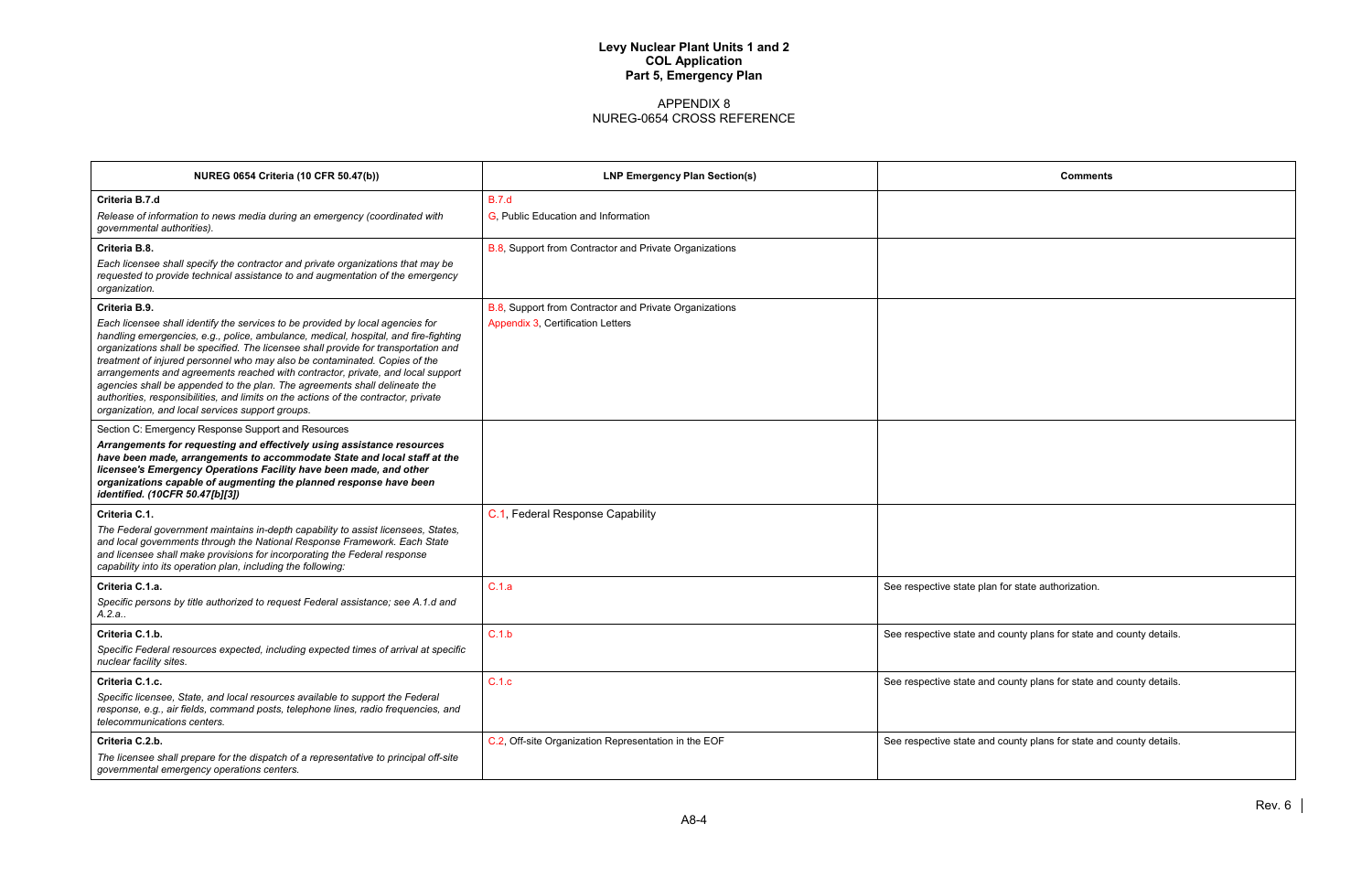| <b>Comments</b>                          |
|------------------------------------------|
| unty plans for state and county details. |
|                                          |
| unty plans for state and county details. |
|                                          |
|                                          |
|                                          |
|                                          |
|                                          |
|                                          |
|                                          |
|                                          |
|                                          |
|                                          |
| ined in NEI 07-01.                       |
|                                          |
|                                          |
| ined in NEI 07-01.                       |
|                                          |
|                                          |
| unty plans.                              |
|                                          |
| unty plans.                              |
|                                          |
|                                          |
|                                          |

| <b>NUREG 0654 Criteria (10 CFR 50.47(b))</b>                                                                                                                                                                                                                                                                                                                                                                                    | <b>LNP Emergency Plan Section(s)</b>        | <b>Comments</b>                                                     |
|---------------------------------------------------------------------------------------------------------------------------------------------------------------------------------------------------------------------------------------------------------------------------------------------------------------------------------------------------------------------------------------------------------------------------------|---------------------------------------------|---------------------------------------------------------------------|
| Criteria C.3.<br>Each organization shall identify radiological laboratories and their general<br>capabilities and expected availability to provide radiological monitoring and<br>analyses services which can be used in an emergency.                                                                                                                                                                                          | C.3, Radiological Laboratories              | See respective state and county plans for state and county details. |
| Criteria C.4.<br>Each organization shall identify nuclear and other facilities, organizations or<br>individuals which can be relied upon in an emergency to provide assistance. Such<br>assistance shall be identified and supported by appropriate letters of agreement.                                                                                                                                                       | C.4, Other Supporting Organizations         | See respective state and county plans for state and county details. |
| Criteria C.5<br>The offsite response organization* shall identify liaison personnel to advise and<br>assist State and local officials during an actual emergency in implementing those<br>portions of the offsite plan where State and local response is identified.                                                                                                                                                            |                                             | Not Applicable.                                                     |
| Criteria C.6<br>Each organization shall make provisions to enable onsite response support from<br>OROs in a hostile action based incident as needed.                                                                                                                                                                                                                                                                            | C, Emergency Response Support and Resources |                                                                     |
| Section D: Emergency Classification System<br>A standard emergency classification and action level scheme, the bases of<br>which include facility system and effluent parameters, is in use by the nuclear<br>facility licensee, and State and local response plans call for reliance on<br>information provided by facility licensees for determinations of minimum initial<br>off-site response measures. (10CFR 50.47[b][4]) |                                             |                                                                     |
| Criteria D.1.<br>An emergency classification and emergency action level scheme as set forth in<br>Appendix 1 must be established by the licensee. The specific instruments,<br>parameters, or equipment status shall be shown for establishing each emergency<br>class, in the in-plant emergency procedures. The plan shall identify the parameter<br>values and equipment status for each emergency class.                    | D.1, Classification System                  | AP1000 EAL guidance contained in NEI 07-01.                         |
| Criteria D.2.<br>The initiating conditions shall include the example conditions found in Appendix I<br>and all postulated accidents in the Final Safety Analysis Report (FSAR) for the<br>nuclear facility.                                                                                                                                                                                                                     | D.2, Emergency Action Levels                | AP1000 EAL guidance contained in NEI 07-01.                         |
| Criteria D.3.<br>Each State and local organization shall establish an emergency classification and<br>emergency action level scheme consistent with that established by the facility<br>licensee.                                                                                                                                                                                                                               |                                             | See respective state and county plans.                              |
| Criteria D.4.<br>Each State and local organization should have procedures in place that provide for<br>emergency actions to be taken which are consistent with the emergency actions<br>recommended by the nuclear facility licensee, taking into account local off-site<br>conditions that exist at the time of the emergency.                                                                                                 |                                             | See respective state and county plans.                              |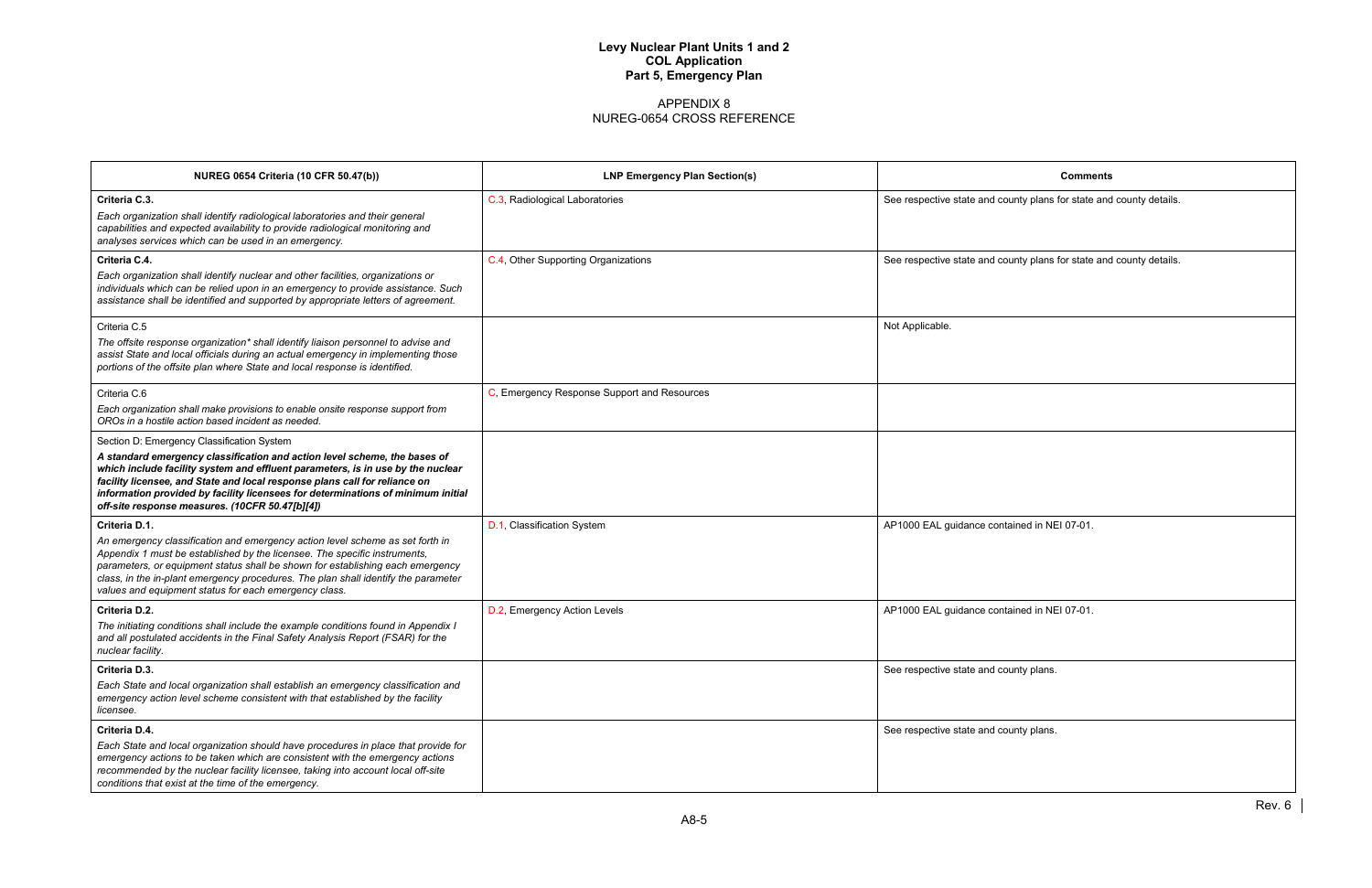| <b>Comments</b>       |
|-----------------------|
|                       |
|                       |
|                       |
|                       |
| ntained in NEI 07-01. |
|                       |
|                       |
|                       |
|                       |
|                       |
| and county plans.     |
|                       |
|                       |
|                       |
|                       |
|                       |
|                       |
|                       |
|                       |
|                       |
|                       |
|                       |
|                       |
|                       |
|                       |
|                       |

| <b>NUREG 0654 Criteria (10 CFR 50.47(b))</b>                                                                                                                                                                                                                                                                                                                                                                                                                                                                                                                | <b>LNP Emergency Plan Section(s)</b>                                                                   | Comments                                    |
|-------------------------------------------------------------------------------------------------------------------------------------------------------------------------------------------------------------------------------------------------------------------------------------------------------------------------------------------------------------------------------------------------------------------------------------------------------------------------------------------------------------------------------------------------------------|--------------------------------------------------------------------------------------------------------|---------------------------------------------|
| Section E: Notification Methods and Procedures<br>Procedures have been established for notification, by the licensee of State<br>and local response organizations and for notification of emergency<br>personnel by all response organizations; the content of initial and follow-up<br>messages to response organizations and the public has been established;<br>and means to provide early notification and clear instruction to the populace<br>within the plume exposure pathway Emergency Planning Zone have been<br>established. (10CFR 50.47[b][5]) |                                                                                                        |                                             |
| Criteria E.1.<br>Each organization shall establish procedures which describe mutually agreeable<br>bases for notification of response organizations consistent with the emergency<br>classification and action level scheme set forth in Appendix 1. These procedures<br>shall include means for verification of messages. The specific details of verification<br>need not be included in the plan.                                                                                                                                                        | E.1, Notification and Mobilization of Emergency Response Personnel                                     | AP1000 EAL guidance contained in NEI 07-01. |
| Criteria E.2.<br>Each organization shall establish procedures for alerting, notifying, and mobilizing<br>emergency response personnel.                                                                                                                                                                                                                                                                                                                                                                                                                      | E.1.1, Duke Energy Emergency Response Organization<br>E.1.2, Off-site Emergency Response Organizations |                                             |
| Criteria E.3.<br>The licensee in conjunction with State and local organizations shall establish the<br>contents of the initial emergency messages to be sent from the plant. These<br>measures shall contain information about the class of emergency, whether a<br>release is taking place, potentially affected population and areas, and whether<br>protective measures may be necessary.                                                                                                                                                                | E.2, Message Content                                                                                   | Also see respective state and county plans. |
| Criteria E.4.<br>Each licensee shall make provisions for follow-up messages from the facility to<br>off-site authorities, which shall contain the following information if it is known and<br>appropriate:                                                                                                                                                                                                                                                                                                                                                  | E.3, Follow-up Messages to Off-site Authorities                                                        |                                             |
| Criteria E.4.a.<br>Location of incident and name and telephone number (or communications channel<br>identification) of caller.                                                                                                                                                                                                                                                                                                                                                                                                                              | E.3.a                                                                                                  |                                             |
| Criteria E.4.b.<br>Date/time of incident.                                                                                                                                                                                                                                                                                                                                                                                                                                                                                                                   | E.3.b                                                                                                  |                                             |
| Criteria E.4.c.<br>Class of emergency.                                                                                                                                                                                                                                                                                                                                                                                                                                                                                                                      | E.3.c                                                                                                  |                                             |
| Criteria E.4.d.<br>Type of actual or projected release (airborne, waterborne, surface spill), and<br>estimated duration/impact times.                                                                                                                                                                                                                                                                                                                                                                                                                       | E.3.d                                                                                                  |                                             |
| Criteria E.4.e.<br>Estimate of quantity of radioactive material released or being released and the                                                                                                                                                                                                                                                                                                                                                                                                                                                          | E.3.e                                                                                                  |                                             |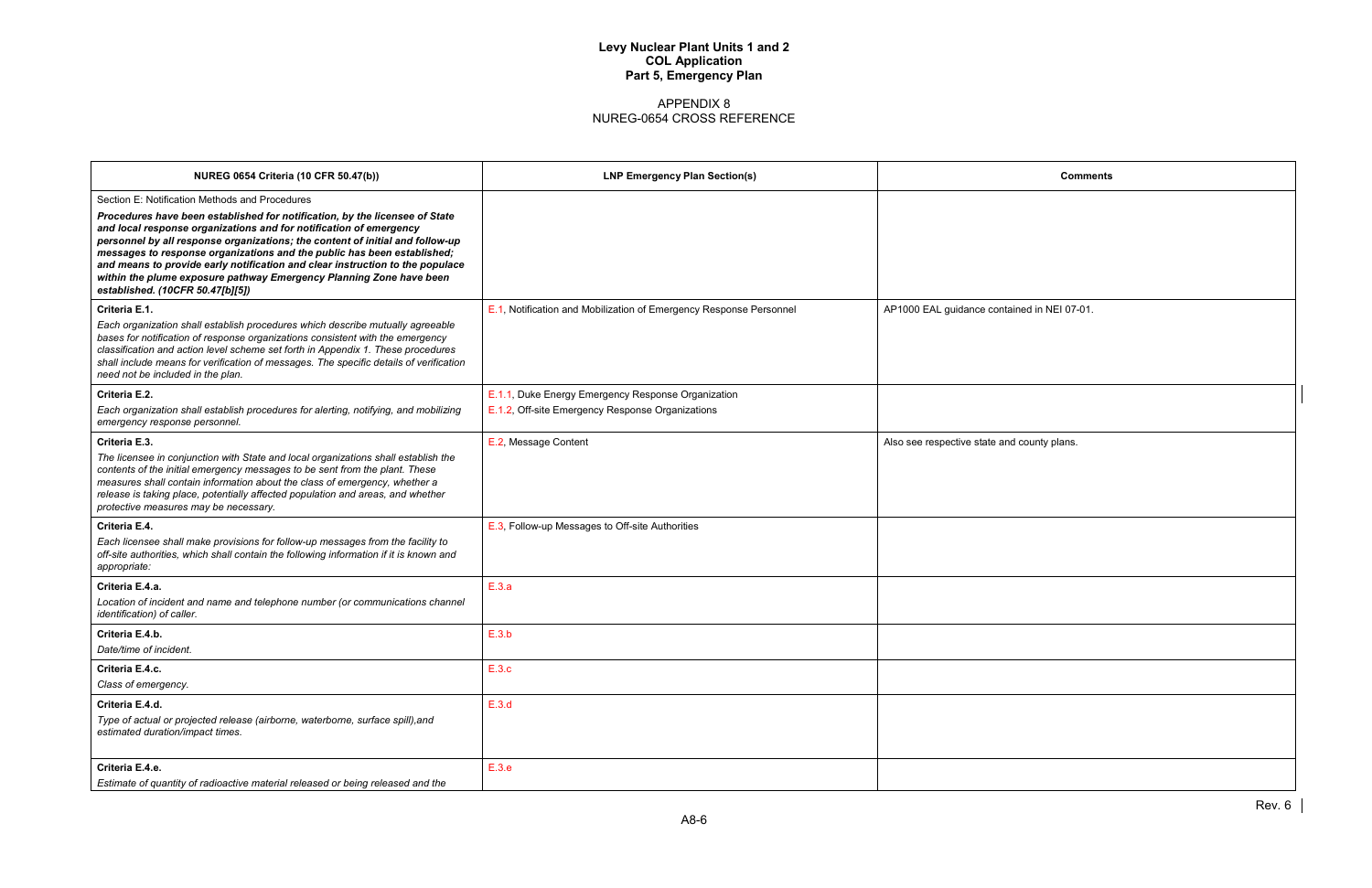| <b>Comments</b> |  |
|-----------------|--|
|                 |  |
|                 |  |
|                 |  |
|                 |  |
|                 |  |
|                 |  |
|                 |  |
|                 |  |
|                 |  |
|                 |  |
|                 |  |
|                 |  |
|                 |  |
|                 |  |
|                 |  |
|                 |  |
|                 |  |
|                 |  |
| county plans.   |  |
|                 |  |
|                 |  |
| ounty plans.    |  |
|                 |  |
|                 |  |
|                 |  |
| ounty plans.    |  |
|                 |  |
|                 |  |

| <b>NUREG 0654 Criteria (10 CFR 50.47(b))</b>                                                                                                                                                                                                                                                                                                                                                                                                                                  | <b>LNP Emergency Plan Section(s)</b>                              | Comments                               |
|-------------------------------------------------------------------------------------------------------------------------------------------------------------------------------------------------------------------------------------------------------------------------------------------------------------------------------------------------------------------------------------------------------------------------------------------------------------------------------|-------------------------------------------------------------------|----------------------------------------|
| points and height of releases.                                                                                                                                                                                                                                                                                                                                                                                                                                                |                                                                   |                                        |
| Criteria E.4.f.<br>Chemical and physical form of released material, including estimates of the relative<br>quantities and concentration of noble gases, iodines, and particulates.                                                                                                                                                                                                                                                                                            | E.3.f                                                             |                                        |
| Criteria E.4.g.<br>Meteorological conditions at appropriate levels (wind speed, direction (to and<br>from), indicator of stability, precipitation, if any).                                                                                                                                                                                                                                                                                                                   | E.3.g                                                             |                                        |
| Criteria E.4.h.<br>Actual or projected dose rates at site boundary; projected integrated dose at site<br>boundary.                                                                                                                                                                                                                                                                                                                                                            | E.3.h                                                             |                                        |
| Criteria E.4.i.<br>Projected dose rates and integrated dose at the projected peak and at 2, 5 and 10<br>miles, including sector(s) affected.                                                                                                                                                                                                                                                                                                                                  | E.3.h                                                             |                                        |
| Criteria E.4.j.<br>Estimate of any surface radioactive contamination in-plant, on-site or off-site.                                                                                                                                                                                                                                                                                                                                                                           | E.3.h                                                             |                                        |
| Criteria E.4.k.<br>Licensee emergency response actions underway.                                                                                                                                                                                                                                                                                                                                                                                                              | E.3.i                                                             |                                        |
| Criteria E.4.I.<br>Recommended emergency actions, including protective measures.                                                                                                                                                                                                                                                                                                                                                                                              | $E.3$ .j                                                          |                                        |
| Criteria E.4.m.<br>Request for any needed on-site support by off-site organizations.                                                                                                                                                                                                                                                                                                                                                                                          | E.3.k                                                             |                                        |
| Criteria E.4.n.<br>Prognosis for worsening or termination of event based on plant information.                                                                                                                                                                                                                                                                                                                                                                                | E.3.1                                                             |                                        |
| Criteria E.5.<br>State and local government organizations shall establish a system for<br>disseminating to the public appropriate information contained in initial and follow-<br>up messages received from the licensee including the appropriate notification to<br>appropriate broadcast media, e.g., the Emergency Alert System (EAS).                                                                                                                                    | E.4, Disseminating Information to the Affected Public             | See respective state and county plans. |
| Criteria E.6.<br>Each organization shall establish administrative and physical means, and the time<br>required for notifying and providing prompt instructions to the public within the<br>plume exposure pathway EPZ. (See Appendix 3.) It shall be the licensee's<br>responsibility to demonstrate that such means exist, regardless of who implements<br>this requirement. It shall be the responsibility of the State and local governments to<br>activate such a system. | E.5, Instructions to the Public In the Plume Exposure Pathway EPZ | See respective state and county plans. |
| <b>Criteria E.7</b><br>Each organization shall provide written messages intended for the public,<br>consistent with the licensee's classification scheme. In particular, draft messages                                                                                                                                                                                                                                                                                       | E.6, Written Messages to the Public                               | See respective state and county plans. |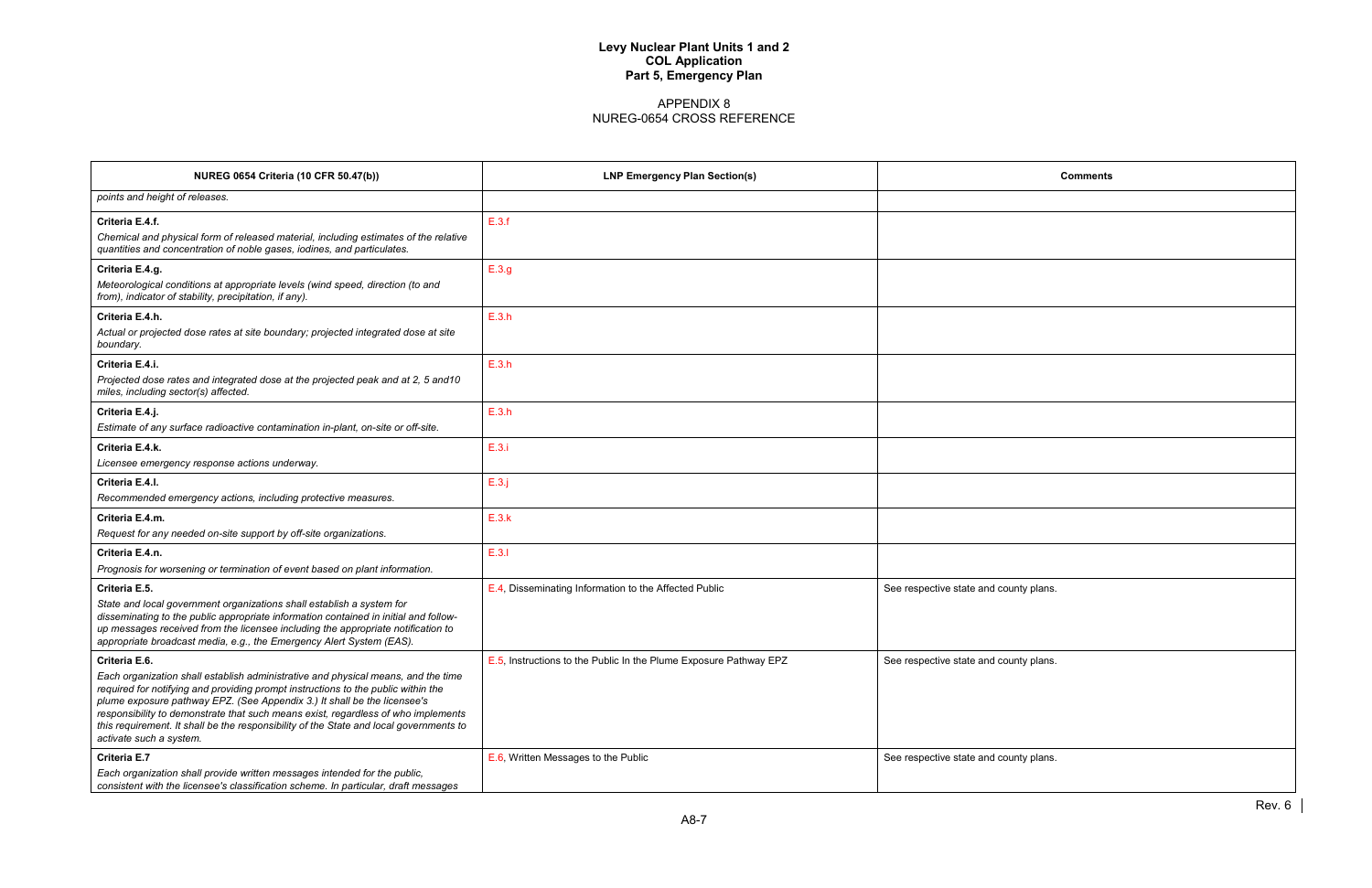| <b>Comments</b>                     |        |
|-------------------------------------|--------|
|                                     |        |
|                                     |        |
|                                     |        |
|                                     |        |
|                                     |        |
| ounty plans for additional details. |        |
|                                     |        |
|                                     |        |
| ounty plans for additional details. |        |
|                                     |        |
|                                     |        |
|                                     |        |
| ounty plans for additional details. |        |
|                                     |        |
|                                     |        |
|                                     |        |
| ounty plans for additional details. |        |
|                                     |        |
|                                     |        |
|                                     |        |
|                                     |        |
|                                     |        |
|                                     | Rev. 6 |

| <b>NUREG 0654 Criteria (10 CFR 50.47(b))</b>                                                                                                                                                                                                                                                                                                                                                                                                                                                                                                                                                                | <b>LNP Emergency Plan Section(s)</b>                                 | <b>Comments</b>                                               |
|-------------------------------------------------------------------------------------------------------------------------------------------------------------------------------------------------------------------------------------------------------------------------------------------------------------------------------------------------------------------------------------------------------------------------------------------------------------------------------------------------------------------------------------------------------------------------------------------------------------|----------------------------------------------------------------------|---------------------------------------------------------------|
| to the public giving instruction with regard to specific protective actions to be taken<br>by occupants of affected areas shall be prepared and included as part of the State<br>and local plans. Such messages should include the appropriate aspects of<br>sheltering, ad hoc, respiratory protection, e.g., handkerchief over mouth, thyroid<br>blocking or evacuation. The role of the licensee is to provide supporting information<br>for the messages. For ad hoc respiratory protection, see "Respiratory Protective<br>Devices Manual" American Industrial Hygiene Association, 1963, pp. 123-126. |                                                                      |                                                               |
| Section F: Emergency Communications                                                                                                                                                                                                                                                                                                                                                                                                                                                                                                                                                                         |                                                                      |                                                               |
| Provisions exist for prompt communications among principal response<br>organizations to emergency Personnel and to the public. (10CFR 50.47[b][6])                                                                                                                                                                                                                                                                                                                                                                                                                                                          |                                                                      |                                                               |
| Criteria F.1.                                                                                                                                                                                                                                                                                                                                                                                                                                                                                                                                                                                               | F, Emergency Communications                                          | See respective state and county plans for additional details. |
| The communication plans for emergencies shall include organizational titles and<br>alternates for both ends of the communication links. Each organization shall<br>establish reliable primary and backup means of communication for licensees, local,<br>and State response organizations. Such systems should be selected to be<br>compatible with one another. Each plan shall include:                                                                                                                                                                                                                   |                                                                      |                                                               |
| Criteria F.1.a.                                                                                                                                                                                                                                                                                                                                                                                                                                                                                                                                                                                             | F.1.a                                                                | See respective state and county plans for additional details. |
| Provision for 24-hour, per day notification to and activation of the State/local<br>emergency response network; and at a minimum, a telephone link and alternate,<br>including 24-hour per day manning of communications links that initiate emergency<br>response actions.                                                                                                                                                                                                                                                                                                                                 |                                                                      |                                                               |
| Criteria F.1.b.                                                                                                                                                                                                                                                                                                                                                                                                                                                                                                                                                                                             | F.1.b                                                                |                                                               |
| Provision for communications with continuous State/local governments within the<br><b>Emergency Planning Zones.</b>                                                                                                                                                                                                                                                                                                                                                                                                                                                                                         |                                                                      |                                                               |
| Criteria F.1.c.                                                                                                                                                                                                                                                                                                                                                                                                                                                                                                                                                                                             | F.1.c                                                                | See respective state and county plans for additional details. |
| Provision for communications as needed with Federal emergency response<br>organizations.                                                                                                                                                                                                                                                                                                                                                                                                                                                                                                                    |                                                                      |                                                               |
| Criteria F.1.d.                                                                                                                                                                                                                                                                                                                                                                                                                                                                                                                                                                                             | F.1.d, F.1.h                                                         |                                                               |
| Provision for communications between the nuclear facility and the licensee's<br>Emergency Operations Facility, State and local emergency operations center, and<br>radiological monitoring teams.                                                                                                                                                                                                                                                                                                                                                                                                           |                                                                      |                                                               |
| Criteria F.1.e.                                                                                                                                                                                                                                                                                                                                                                                                                                                                                                                                                                                             | F.1.e                                                                | See respective state and county plans for additional details. |
| Provision for alerting or activating emergency personnel in each response<br>organization.                                                                                                                                                                                                                                                                                                                                                                                                                                                                                                                  |                                                                      |                                                               |
| Criteria F.1.f.                                                                                                                                                                                                                                                                                                                                                                                                                                                                                                                                                                                             | F.1.f                                                                |                                                               |
| Provision for communication by the licensee with NRC headquarters and NRC<br>Regional Office Emergency Operations Centers and the licensee's Emergency<br>Operations Facility and radiological monitoring team assembly area.                                                                                                                                                                                                                                                                                                                                                                               |                                                                      |                                                               |
| Criteria F.2.                                                                                                                                                                                                                                                                                                                                                                                                                                                                                                                                                                                               | F.2, Communications with Fixed and Mobile Medical Support Facilities |                                                               |
| Each organization shall ensure that a coordinated communication link for fixed and<br>mobile medical support facilities exists.                                                                                                                                                                                                                                                                                                                                                                                                                                                                             |                                                                      |                                                               |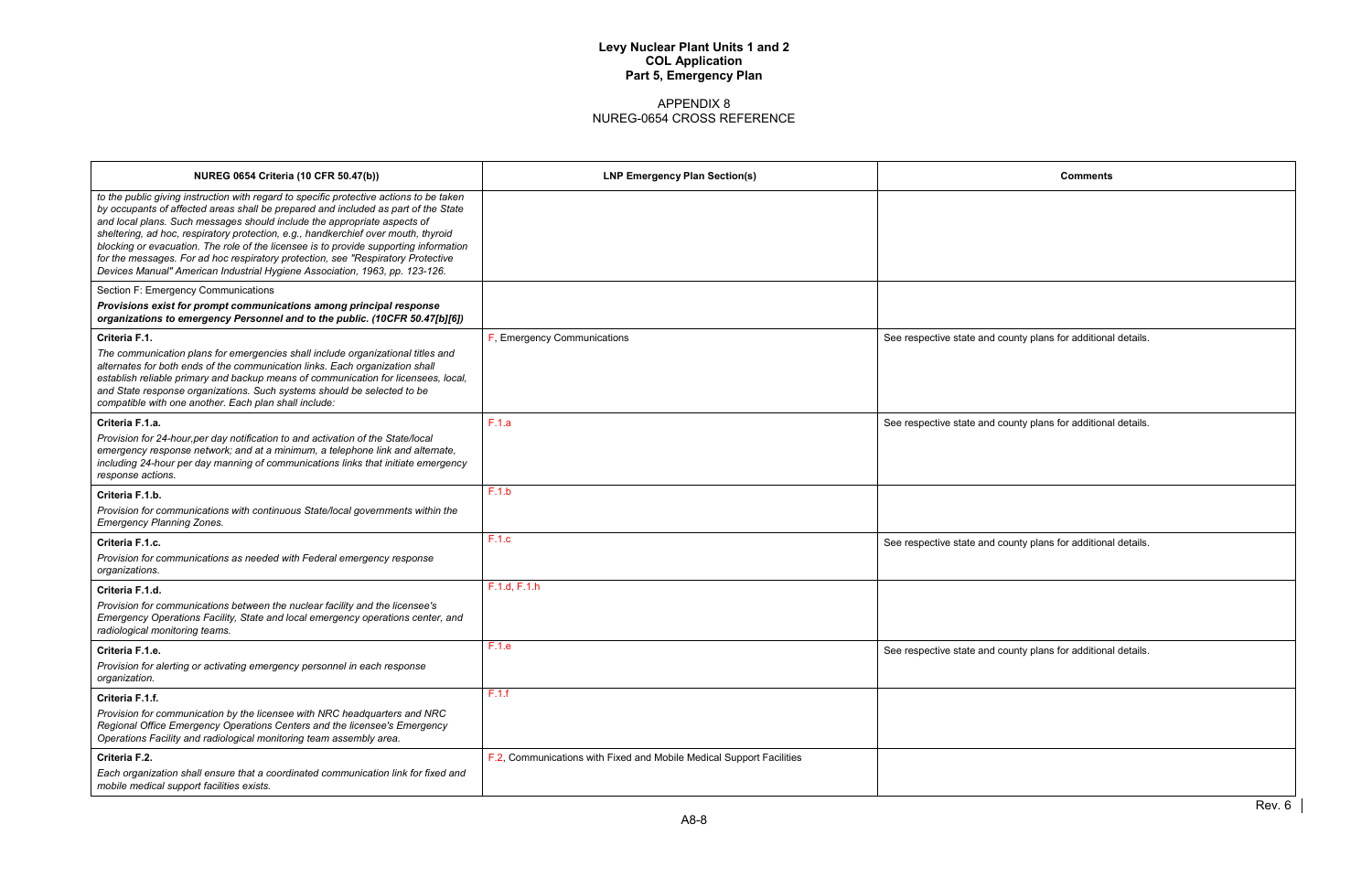| <b>Comments</b>                      |
|--------------------------------------|
| county plans for additional details. |
|                                      |
|                                      |
|                                      |
|                                      |
|                                      |
|                                      |
|                                      |
|                                      |
|                                      |
|                                      |
|                                      |
|                                      |
|                                      |
|                                      |
|                                      |
|                                      |
|                                      |
|                                      |
|                                      |
|                                      |
|                                      |
|                                      |
|                                      |

| <b>NUREG 0654 Criteria (10 CFR 50.47(b))</b>                                                                                                                                                                                                                                                                                                                                                                                                                                                                                                                                                                                                                                                                                                                                                                                                                                                                                                | <b>LNP Emergency Plan Section(s)</b>                    | <b>Comments</b>                                               |
|---------------------------------------------------------------------------------------------------------------------------------------------------------------------------------------------------------------------------------------------------------------------------------------------------------------------------------------------------------------------------------------------------------------------------------------------------------------------------------------------------------------------------------------------------------------------------------------------------------------------------------------------------------------------------------------------------------------------------------------------------------------------------------------------------------------------------------------------------------------------------------------------------------------------------------------------|---------------------------------------------------------|---------------------------------------------------------------|
| Criteria F.3.                                                                                                                                                                                                                                                                                                                                                                                                                                                                                                                                                                                                                                                                                                                                                                                                                                                                                                                               | F.3, Communications System Reliability                  | See respective state and county plans for additional details. |
| Each organization shall conduct periodic testing of the entire emergency<br>communications system (see evaluation criteria H.10, N.2.a and Appendix 3).                                                                                                                                                                                                                                                                                                                                                                                                                                                                                                                                                                                                                                                                                                                                                                                     |                                                         |                                                               |
| Section G: Public Education and Information                                                                                                                                                                                                                                                                                                                                                                                                                                                                                                                                                                                                                                                                                                                                                                                                                                                                                                 |                                                         |                                                               |
| Information is made available to the public on a periodic basis on how they<br>will be notified and what their initial actions should be in an emergency (e.g.,<br>listening to a local broadcast station and remaining indoors), the principal<br>points of contact with the news media for dissemination of information<br>during an emergency (including the physical location or locations) are<br>established in advance, and procedures for coordinated dissemination of<br>information to the public are established. (10CFR 50.47[b][7])                                                                                                                                                                                                                                                                                                                                                                                            |                                                         |                                                               |
| Criteria G.1.                                                                                                                                                                                                                                                                                                                                                                                                                                                                                                                                                                                                                                                                                                                                                                                                                                                                                                                               | G.1, Public Information Program                         |                                                               |
| Each organization shall provide a coordinated periodic (at least annually)<br>dissemination of information to the public regarding how they will be notified and<br>what their actions should be in an emergency. This information shall include, but<br>not necessarily be limited to:                                                                                                                                                                                                                                                                                                                                                                                                                                                                                                                                                                                                                                                     |                                                         |                                                               |
| Educational information on radiation;<br>a.                                                                                                                                                                                                                                                                                                                                                                                                                                                                                                                                                                                                                                                                                                                                                                                                                                                                                                 |                                                         |                                                               |
| Contact for additional information;<br>b.                                                                                                                                                                                                                                                                                                                                                                                                                                                                                                                                                                                                                                                                                                                                                                                                                                                                                                   |                                                         |                                                               |
| Protective measures, e.g., evacuation routes and relocation centers,<br>c.<br>sheltering, respiratory protection, radioprotective drugs; and                                                                                                                                                                                                                                                                                                                                                                                                                                                                                                                                                                                                                                                                                                                                                                                                |                                                         |                                                               |
| Special needs of the handicapped.<br>d.                                                                                                                                                                                                                                                                                                                                                                                                                                                                                                                                                                                                                                                                                                                                                                                                                                                                                                     |                                                         |                                                               |
| Means for accomplishing this dissemination may include, but are not necessarily<br>limited to information in the telephone book, periodic information in utility bills,<br>posting in public areas, and publications distributed on an annual basis.                                                                                                                                                                                                                                                                                                                                                                                                                                                                                                                                                                                                                                                                                        |                                                         |                                                               |
| Criteria G.2.                                                                                                                                                                                                                                                                                                                                                                                                                                                                                                                                                                                                                                                                                                                                                                                                                                                                                                                               | G.2, Distribution and Maintenance of Public Information |                                                               |
| The public information program shall provide the permanent and transient adult<br>population within the plume exposure EPZ an adequate opportunity to become<br>aware of the information annually. The programs should include provision for<br>written material that is likely to be available in a residence during an emergency.<br>Updated information shall be disseminated at least annually. Signs or other<br>measures (e.g., decals, posted notices or other means, placed in hotels, motels,<br>gasoline stations and phone booths) shall also be used to disseminate to any<br>transient population within the plume exposure pathway EPZ appropriate<br>information that would be helpful if an emergency or accident occurs. Such notices<br>should refer the transient to the telephone directory or other source of local<br>emergency information and guide the visitor to appropriate radio and television<br>frequencies. |                                                         |                                                               |
| Criteria G.3.a.                                                                                                                                                                                                                                                                                                                                                                                                                                                                                                                                                                                                                                                                                                                                                                                                                                                                                                                             | G.3, News Media Coordination                            |                                                               |
| Each principal organization shall designate the points of contact and physical<br>locations for use by news media during an emergency.                                                                                                                                                                                                                                                                                                                                                                                                                                                                                                                                                                                                                                                                                                                                                                                                      |                                                         |                                                               |
| Criteria G.3.b.<br>Each licensee shall provide space which may be used for a limited number of the                                                                                                                                                                                                                                                                                                                                                                                                                                                                                                                                                                                                                                                                                                                                                                                                                                          | G.3, News Media Coordination                            |                                                               |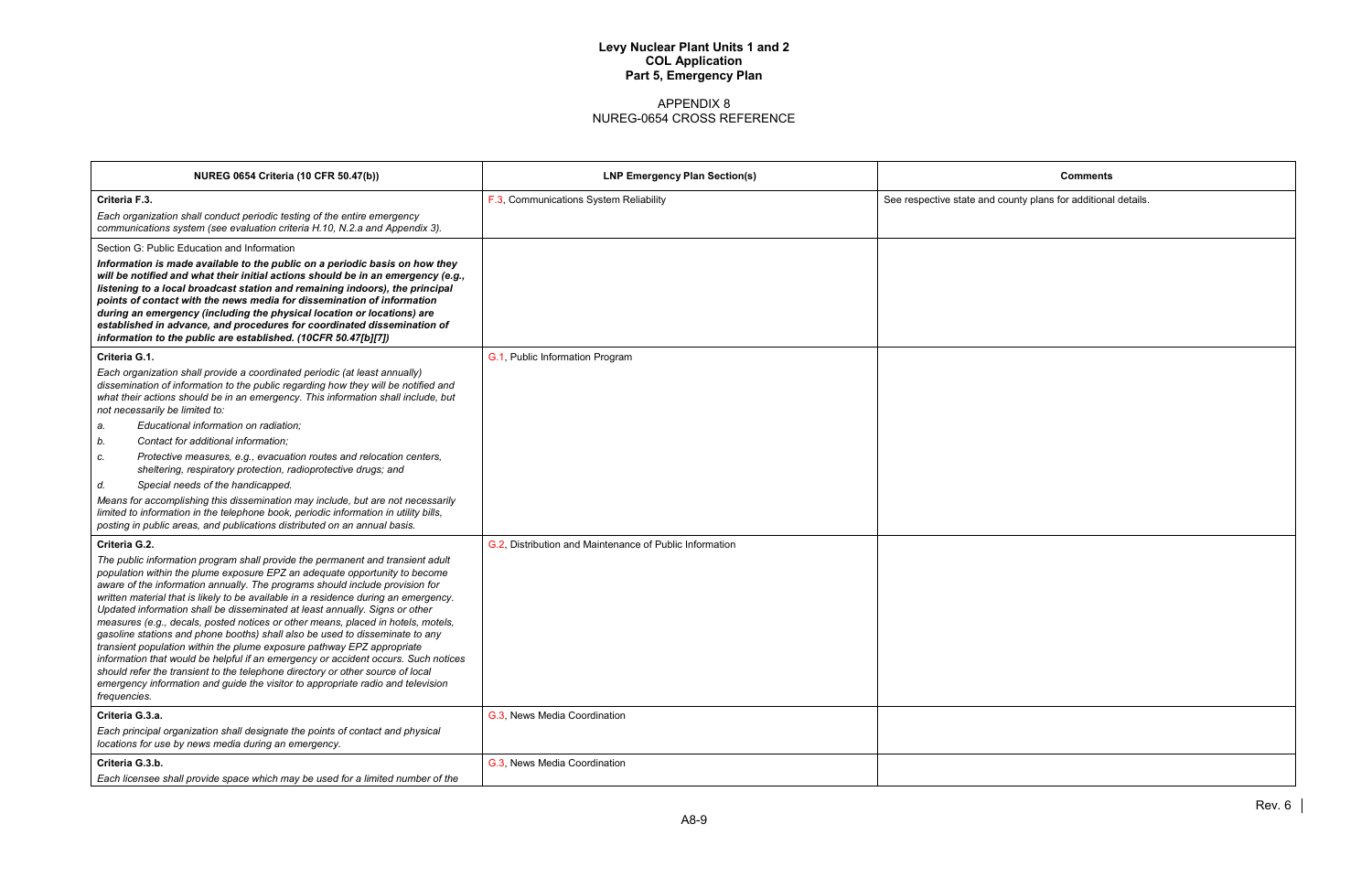| <b>Comments</b>                                                  |
|------------------------------------------------------------------|
|                                                                  |
|                                                                  |
|                                                                  |
|                                                                  |
|                                                                  |
|                                                                  |
|                                                                  |
|                                                                  |
|                                                                  |
|                                                                  |
|                                                                  |
|                                                                  |
|                                                                  |
|                                                                  |
|                                                                  |
|                                                                  |
|                                                                  |
| d county plans for a description of emergency operation centers. |
|                                                                  |
|                                                                  |
|                                                                  |
|                                                                  |
|                                                                  |
|                                                                  |

| <b>NUREG 0654 Criteria (10 CFR 50.47(b))</b>                                                                                                                                                                                                                                                                                                                                   | <b>LNP Emergency Plan Section(s)</b>                                  | <b>Comments</b>                                                                         |
|--------------------------------------------------------------------------------------------------------------------------------------------------------------------------------------------------------------------------------------------------------------------------------------------------------------------------------------------------------------------------------|-----------------------------------------------------------------------|-----------------------------------------------------------------------------------------|
| news media at the Emergency Operations Facility.                                                                                                                                                                                                                                                                                                                               |                                                                       |                                                                                         |
| Criteria G.4.a.<br>Each principal organization shall designate a spokesperson who should have<br>access to all necessary information.                                                                                                                                                                                                                                          | G.4.a                                                                 |                                                                                         |
| Criteria G.4.b.<br>Each organization shall establish arrangements for timely exchange of information<br>among designated spokespersons.                                                                                                                                                                                                                                        | G.4.b                                                                 |                                                                                         |
| Criteria G.4.c.<br>Each organization shall establish coordinated arrangements for dealing with<br>rumors.                                                                                                                                                                                                                                                                      | G.4.c                                                                 |                                                                                         |
| Criteria G.5.<br>Each organization shall conduct coordinated programs at least annually to<br>acquaint news media with the emergency plans, information concerning radiation,<br>and points of contact for release of public information in an emergency.                                                                                                                      | G.5, News Media Training                                              |                                                                                         |
| Section H: Emergency Facilities and Equipment<br>Adequate emergency facilities and equipment to support the emergency<br>response are provided and maintained. (10CFR 50.47[b][8])                                                                                                                                                                                             |                                                                       |                                                                                         |
| Criteria H.1.<br>Each licensee shall establish a Technical Support Center and an on-site<br>operations support center (assembly area) in accordance with NUREG-0696.                                                                                                                                                                                                           | H.1.2, Technical Support Centers<br>H.1.3, Operations Support Centers |                                                                                         |
| Criteria H.2.<br>Each licensee shall establish an Emergency Operations Facility from which<br>evaluation and coordination of all licensee activities related to an emergency is to<br>be carried out and from which the licensee shall provide information to Federal,<br>State and local authorities responding to radiological emergencies in accordance<br>with NUREG-0696. | H.2, Off-site Emergency Response Facilities                           |                                                                                         |
| Criteria H.3.<br>Each organization shall establish an emergency operations center for use in<br>directing and controlling response functions.                                                                                                                                                                                                                                  | H.3, State/Counties Emergency Operations Centers                      | See respective state and county plans for a description of emergency operation centers. |
| Criteria H.4.<br>Each organization shall provide for timely activation and staffing of the facilities and<br>centers described in the plan.                                                                                                                                                                                                                                    | H.4, Activation and Staffing of Emergency Response Facilities         |                                                                                         |
| Criteria H.5.<br>Each licensee shall identify and establish on-site monitoring systems that are to be<br>used to initiate emergency measures in accordance with Appendix 1, as well as<br>those to be used for conducting assessment.<br>The equipment shall include the following:                                                                                            | H.5, On-site Monitoring Systems                                       |                                                                                         |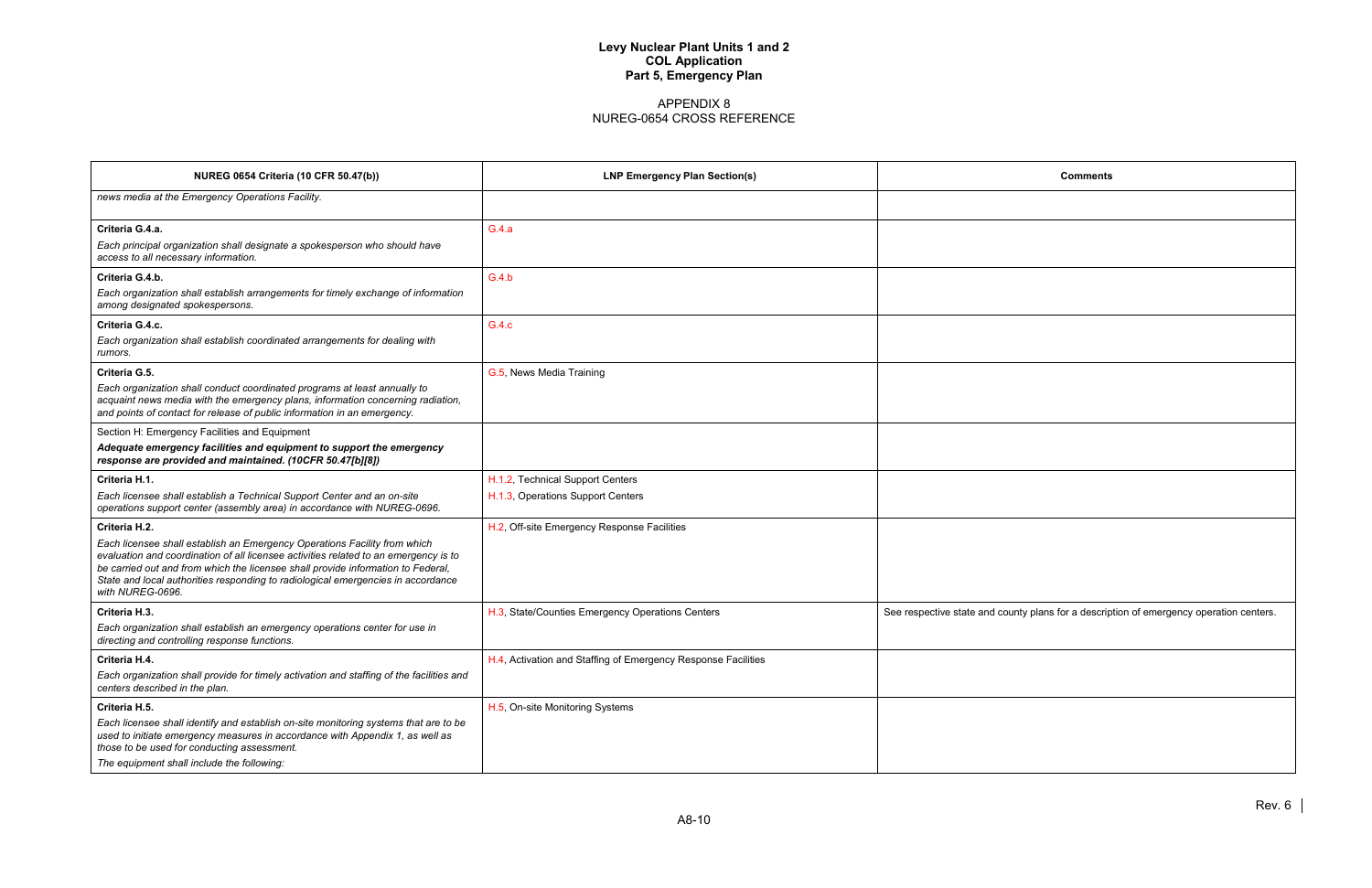| <b>Comments</b> |  |
|-----------------|--|
|                 |  |
|                 |  |
|                 |  |
|                 |  |
|                 |  |
|                 |  |
|                 |  |
|                 |  |
|                 |  |
|                 |  |
|                 |  |
|                 |  |
|                 |  |
|                 |  |
|                 |  |
|                 |  |
|                 |  |
|                 |  |
|                 |  |

| <b>NUREG 0654 Criteria (10 CFR 50.47(b))</b>                                                                                                                                                                                                                                                                                                                         | <b>LNP Emergency Plan Section(s)</b>               | Comments |
|----------------------------------------------------------------------------------------------------------------------------------------------------------------------------------------------------------------------------------------------------------------------------------------------------------------------------------------------------------------------|----------------------------------------------------|----------|
| Criteria H.5.a.                                                                                                                                                                                                                                                                                                                                                      | H.5.a                                              |          |
| Geophysical phenomena monitors, (e.g., meteorological, hydrologic, seismic);                                                                                                                                                                                                                                                                                         |                                                    |          |
| Criteria H.5.b.                                                                                                                                                                                                                                                                                                                                                      | H.5.b                                              |          |
| Radiological monitors, (e.g., process, area, emergency, effluent, wound and<br>portable monitors and sampling equipment);                                                                                                                                                                                                                                            |                                                    |          |
| Criteria H.5.c.                                                                                                                                                                                                                                                                                                                                                      | H.5.c                                              |          |
| Process monitors, (e.g., reactor coolant system pressure and temperature,<br>containment pressure and temperature, liquid levels, flow rates, status or lineup of<br>equipment components); and                                                                                                                                                                      |                                                    |          |
| Criteria H.5.d.                                                                                                                                                                                                                                                                                                                                                      | H.5.d                                              |          |
| Fire and combustion products detectors.                                                                                                                                                                                                                                                                                                                              |                                                    |          |
| Criteria H.6.                                                                                                                                                                                                                                                                                                                                                        |                                                    |          |
| Each licensee shall make provision to acquire data from or for emergency access<br>to off-site monitoring and analysis equipment including:                                                                                                                                                                                                                          |                                                    |          |
| Criteria H.6.a.                                                                                                                                                                                                                                                                                                                                                      | H.6.a                                              |          |
| Geophysical phenomena monitors, (e.g., meteorological, hydrologic, seismic);                                                                                                                                                                                                                                                                                         |                                                    |          |
| Criteria H.6.b.                                                                                                                                                                                                                                                                                                                                                      | H.6.b                                              |          |
| Radiological monitors including rate meters and sampling devices. Dosimetry shall<br>be provided and shall meet, as a minimum, the NRC Radiological Assessment<br>Branch Technical position for the Environmental Radiological Monitoring Program;<br>and                                                                                                            |                                                    |          |
| Criteria H.6.c.                                                                                                                                                                                                                                                                                                                                                      | H.6.c                                              |          |
| Laboratory facilities, fixed or mobile.                                                                                                                                                                                                                                                                                                                              | C.3, Radiological Laboratories                     |          |
| Criteria H.7.                                                                                                                                                                                                                                                                                                                                                        | H.7, Off-site Radiological Monitoring Equipment    |          |
| Each organization, where appropriate, shall provide for off-site radiological<br>monitoring equipment in the vicinity of the nuclear facility.                                                                                                                                                                                                                       |                                                    |          |
| Criteria H.8.                                                                                                                                                                                                                                                                                                                                                        | H.8, Meteorological Instrumentation and Procedures |          |
| Each licensee shall provide meteorological instrumentation and procedures which<br>satisfy the criteria in Appendix 2, and provisions to obtain representative current<br>meteorological information from other sources.                                                                                                                                             |                                                    |          |
| Criteria H.9.                                                                                                                                                                                                                                                                                                                                                        | H.1.3, Operations Support Center                   |          |
| Each licensee shall provide for an on-site operations support center (assembly<br>area) which shall have adequate capacity, and supplies, including, for example,<br>respiratory protection, protective clothing, portable lighting, portable radiation<br>monitoring equipment, cameras and communications equipment for personnel<br>present in the assembly area. |                                                    |          |
|                                                                                                                                                                                                                                                                                                                                                                      |                                                    |          |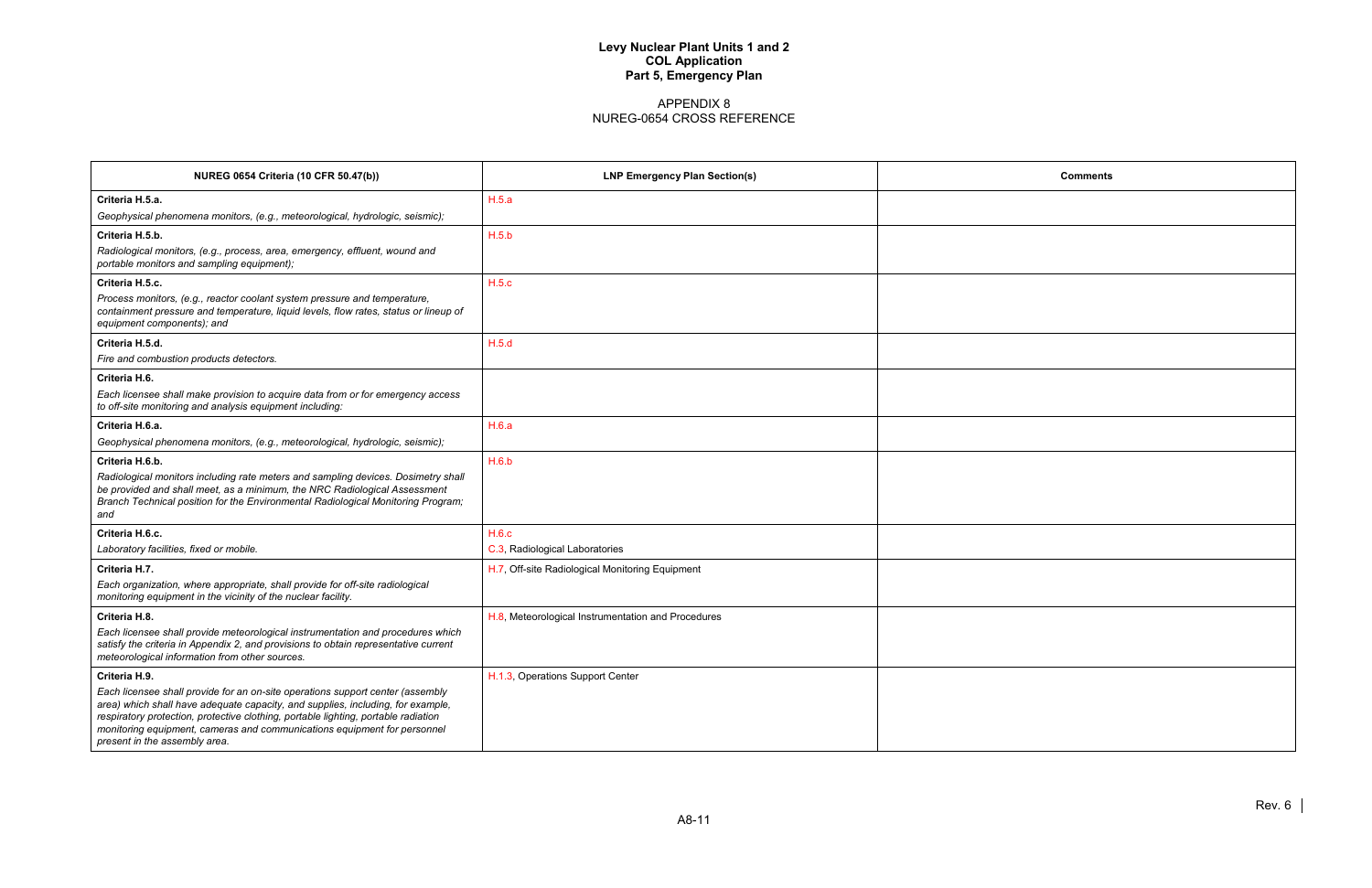| <b>Comments</b> |  |
|-----------------|--|
|                 |  |
|                 |  |
|                 |  |
|                 |  |
|                 |  |
|                 |  |
|                 |  |
|                 |  |
|                 |  |
|                 |  |
|                 |  |
|                 |  |
|                 |  |
|                 |  |
|                 |  |
|                 |  |
|                 |  |
|                 |  |
|                 |  |
|                 |  |
|                 |  |

| <b>NUREG 0654 Criteria (10 CFR 50.47(b))</b>                                                                                                                                                                                                                                                                                                                                                                                                                                                                                                                    | <b>LNP Emergency Plan Section(s)</b>                                                      | Comments |
|-----------------------------------------------------------------------------------------------------------------------------------------------------------------------------------------------------------------------------------------------------------------------------------------------------------------------------------------------------------------------------------------------------------------------------------------------------------------------------------------------------------------------------------------------------------------|-------------------------------------------------------------------------------------------|----------|
| Criteria H.10.<br>Each organization shall make provisions to inspect, inventory, and operationally<br>check emergency equipment/instruments at least once each calendar quarter and<br>after each use. There shall be sufficient reserves of instruments/equipment to<br>replace those which are removed from emergency kits for calibration or repair.<br>Calibration of equipment shall be at intervals recommended by the supplier of the<br>equipment.                                                                                                      | H.9, Emergency Equipment and Supplies                                                     |          |
| Criteria H.11.<br>Each plan shall, in an appendix, include identification of emergency kits by general<br>category (protective equipment, communications equipment, radiological<br>monitoring equipment and emergency supplies).                                                                                                                                                                                                                                                                                                                               | H.10, Emergency Kits<br>Table H-1, Typical Emergency Kit Equipment/Supplies and Locations |          |
| Criteria H.12.<br>Each organization shall establish a central point (preferably associated with the<br>licensee's Emergency Operations Facility), for the receipt and analysis of all field<br>monitoring data and coordination of sample media.                                                                                                                                                                                                                                                                                                                | H.11, Receipt of Field Monitoring Data                                                    |          |
| Section I: Accident Assessment<br>Adequate methods, systems, and equipment for assessing and monitoring<br>actual or potential off-site consequences of a radiological emergency<br>condition are in use. (10CFR 50.47[b][9])                                                                                                                                                                                                                                                                                                                                   |                                                                                           |          |
| Criteria I.1.<br>Each licensee shall identify plant system and effluent parameter values<br>characteristic of a spectrum of off-normal conditions and accidents, and shall<br>identify the plant parameter values or other information which correspond to the<br>example initiating conditions of Appendix 1. Such parameter values and the<br>corresponding emergency class shall be included in the appropriate facility<br>emergency procedures. Facility emergency procedures shall specify the kinds of<br>instruments being used and their capabilities. | I.1, Parameters Indicative of Emergency Conditions                                        |          |
| Criteria I.2.<br>On-site capability and resources to provide initial values and continuing assessment<br>throughout the course of an accident shall include post-accident sampling capability,<br>radiation and effluent monitors, in-plant iodine instrumentation, and containment<br>radiation monitoring in accordance with NUREG-0737, "Clarification of TMI Action<br>Plan Requirements," November 1980, and Supplement 1 to NUREG-0737, January<br>1983.                                                                                                  | I.2, Plant Monitoring Systems                                                             |          |
| Criteria I.3.<br>Each licensee shall establish methods and techniques to be used for determining:                                                                                                                                                                                                                                                                                                                                                                                                                                                               |                                                                                           |          |
| Criteria I.3.a.<br>The source term of releases of radioactive material within plant systems. An<br>example is the relationship between the containment radiation monitor(s)<br>reading(s) and radioactive material available for release from containment.                                                                                                                                                                                                                                                                                                      | 1.3, Determination of Source Terms and Radiological Conditions                            |          |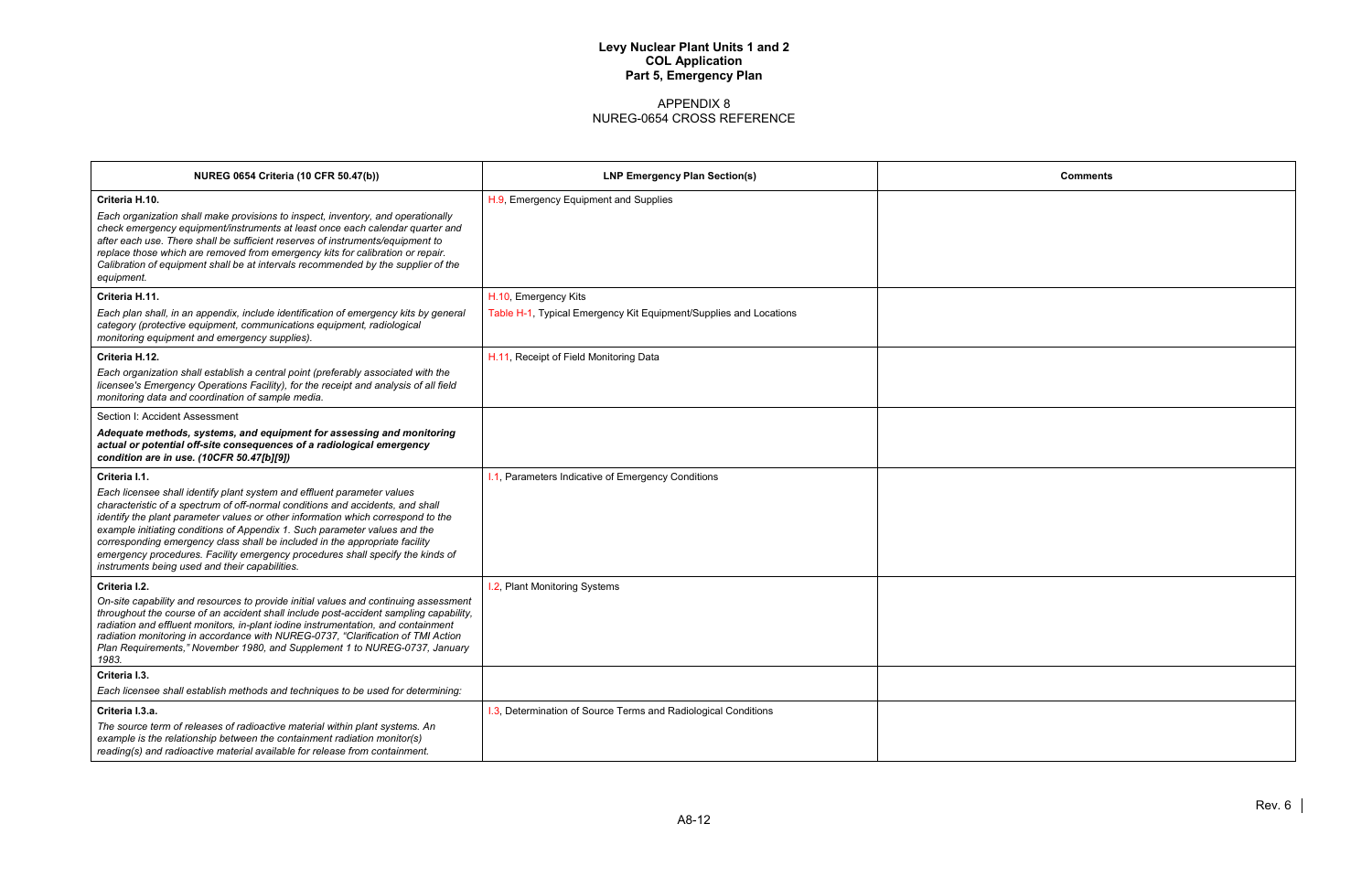| <b>Comments</b> |
|-----------------|
|                 |
|                 |
|                 |
|                 |
|                 |
|                 |
|                 |
|                 |
|                 |
|                 |
|                 |
|                 |
|                 |
|                 |
|                 |
|                 |
|                 |
|                 |
|                 |

| <b>NUREG 0654 Criteria (10 CFR 50.47(b))</b>                                                                                                                                                                                                                                                                                                                                                                                                                                                                                                                                                                                                     | <b>LNP Emergency Plan Section(s)</b>                                                                   | <b>Comments</b> |
|--------------------------------------------------------------------------------------------------------------------------------------------------------------------------------------------------------------------------------------------------------------------------------------------------------------------------------------------------------------------------------------------------------------------------------------------------------------------------------------------------------------------------------------------------------------------------------------------------------------------------------------------------|--------------------------------------------------------------------------------------------------------|-----------------|
| Criteria I.3.b.<br>The magnitude of the release of radioactive materials based on plant system<br>parameters and effluent monitors.                                                                                                                                                                                                                                                                                                                                                                                                                                                                                                              | 1.3, Determination of Source Terms and Radiological Conditions                                         |                 |
| Criteria I.4.<br>Each licensee shall establish the relationship between effluent Monitor readings<br>and on-site and off-site exposures and contamination for various meteorological<br>conditions.                                                                                                                                                                                                                                                                                                                                                                                                                                              | 1.4, Relationship Between Effluent Monitor Reading and Exposure and<br><b>Contamination Levels</b>     |                 |
| Criteria I.5.<br>Each licensee shall have the capability of acquiring and evaluating meteorological<br>information sufficient to meet the criteria of Appendix 2. There shall be provisions<br>for access to meteorological information by at least the Emergency Operations<br>Facility, the Technical Support Center, the Control Room and an off-site NRC<br>center. The licensee shall make available to the State suitable meteorological data<br>processing interconnections which will permit independent analysis by the State, of<br>facility generated data in those States with the resources to effectively use this<br>information. | 1.5, Meteorological Information                                                                        |                 |
| Criteria I.6.<br>Each licensee shall establish the methodology for determining the release<br>rate/projected doses if the instrumentation used for assessment are offscale or<br>inoperable.                                                                                                                                                                                                                                                                                                                                                                                                                                                     | I.6, Determination of Release Rates and Projected Doses                                                |                 |
| Criteria I.7.<br>Each organization shall describe the capability and resources for field monitoring<br>within the plume exposure EPZ which are an intrinsic part of the concept of<br>operations for the facility.                                                                                                                                                                                                                                                                                                                                                                                                                               | I.7, Field Monitoring Capability                                                                       |                 |
| Criteria I.8.<br>Each organization, where appropriate, shall provide methods, equipment and<br>expertise to make rapid assessments of the actual or potential magnitude and<br>locations of any radiological hazards through liquid or gaseous release pathways.<br>This shall include activation, notification means, field team composition,<br>transportation, communication, monitoring equipment, and estimated deployment<br>times.                                                                                                                                                                                                        | I.7, Field Monitoring Capability<br>1.8, Assessment Hazards through Liquid or Gaseous Release Pathways |                 |
| Criteria I.9.<br>Each organization shall have a capability to detect and measure radioiodine<br>concentrations in air in the plume exposure EPZ as low as $10^{-7}$ µCi/cm <sup>3</sup><br>(microcuries per cubic centimeter) under field conditions. Interference from the<br>presence of noble gas and background radiation shall not decrease the stated<br>minimum detectable activity.                                                                                                                                                                                                                                                      | <b>I.9, Measuring Radioiodine Concentrations</b>                                                       |                 |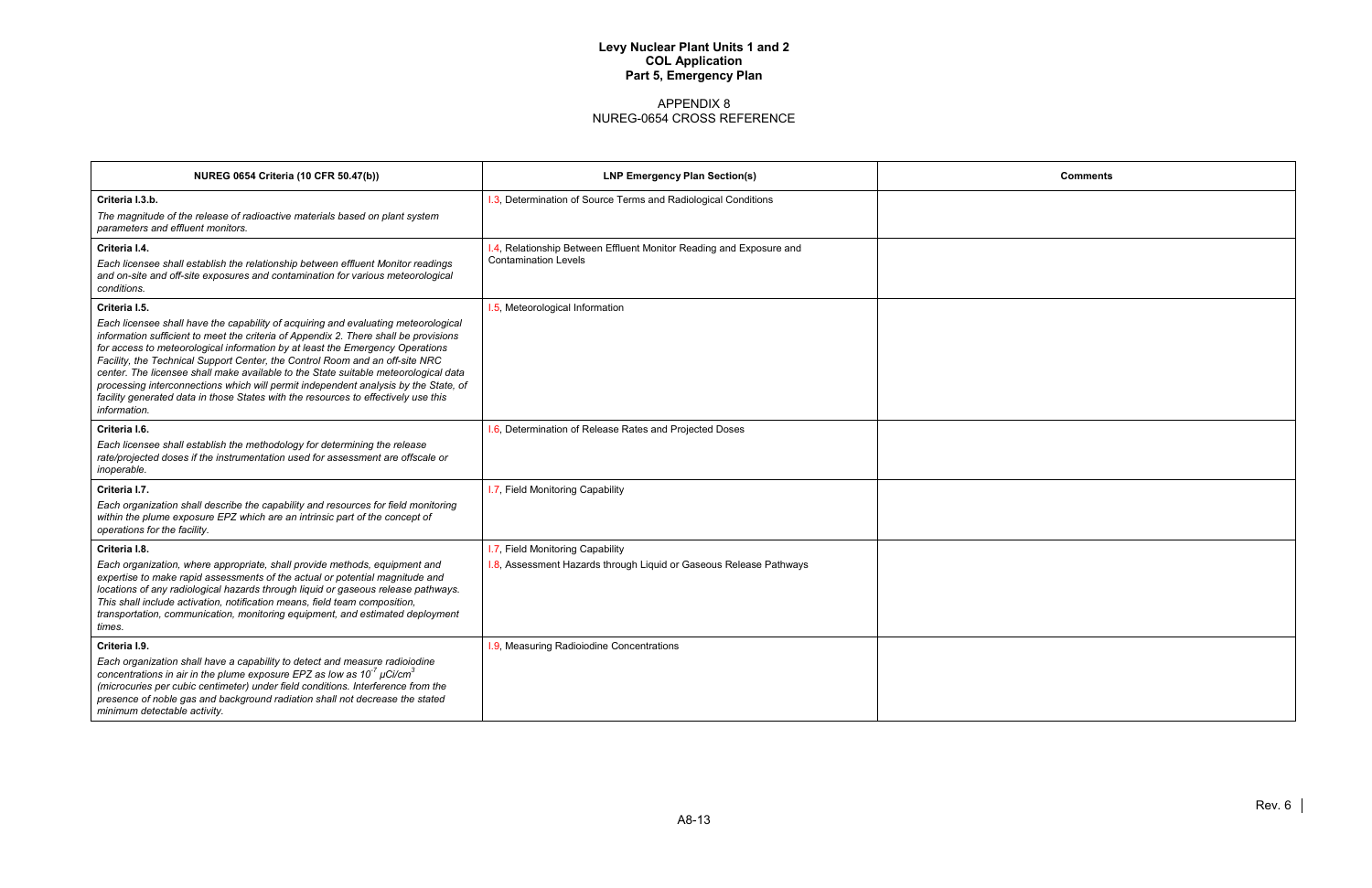| <b>Comments</b> |
|-----------------|
|                 |
|                 |
|                 |
|                 |
|                 |
|                 |
|                 |
|                 |
|                 |
|                 |
|                 |
|                 |
|                 |
|                 |
|                 |
|                 |
|                 |
|                 |
|                 |

| <b>NUREG 0654 Criteria (10 CFR 50.47(b))</b>                                                                                                                                                                                                                                                                                                                                                                                                                                                                                                                                                                                                                                                                                                                              | <b>LNP Emergency Plan Section(s)</b>                      | Comments                   |
|---------------------------------------------------------------------------------------------------------------------------------------------------------------------------------------------------------------------------------------------------------------------------------------------------------------------------------------------------------------------------------------------------------------------------------------------------------------------------------------------------------------------------------------------------------------------------------------------------------------------------------------------------------------------------------------------------------------------------------------------------------------------------|-----------------------------------------------------------|----------------------------|
| Criteria I.10.<br>Each organization shall establish means for relating the various measured<br>parameters (e.g., contamination levels, water and air activity levels) to dose rates<br>for key isotopes (i.e., those given in Table 3, Page 18) and gross radioactivity<br>measurements. Provisions shall be made for estimating integrated dose from the<br>projected and actual dose rates and for comparing these estimates with the<br>protective action guides. The detailed provisions shall be described in separate<br>procedures.                                                                                                                                                                                                                                | I.10, Relating Measured Parameters to Dose Rates          |                            |
| Criteria I.11.<br>Arrangements to locate and track the airborne radioactive plume shall be made,<br>using either or both Federal and State resources.                                                                                                                                                                                                                                                                                                                                                                                                                                                                                                                                                                                                                     | I.11, Tracking of Plume Using Federal and State Resources | See respective state plan. |
| Section J: Protective Response<br>A range of protective actions have been developed for the plume exposure<br>pathway EPZ for emergency Workers and the public. In developing this range<br>of actions, consideration has been given to evacuation, sheltering, and as a<br>supplement to these, the prophylactic use of potassium iodide (KI), as<br>appropriate. Evacuation time estimates have been developed by applicants<br>and licensees and must be updated on a periodic basis. Guidelines for the<br>choice of protective actions during an emergency, consistent with Federal<br>guidance, are developed and in place, and protective actions for the<br>ingestion exposure pathway EPZ appropriate to the locale have been<br>developed. (10CFR 50.47[b][10]) |                                                           |                            |
| Criteria J.1.<br>Each licensee shall establish the means and time required to warn or advise on-<br>site individuals and individuals who may be in areas controlled by the operator,<br>including:                                                                                                                                                                                                                                                                                                                                                                                                                                                                                                                                                                        | J.1, On-site Notification                                 |                            |
| Criteria J.1.a.<br>Employees not having emergency assignments;                                                                                                                                                                                                                                                                                                                                                                                                                                                                                                                                                                                                                                                                                                            | J.1, On-site Notification                                 |                            |
| Criteria J.1.b.<br>Visitors;                                                                                                                                                                                                                                                                                                                                                                                                                                                                                                                                                                                                                                                                                                                                              | J.1, On-site Notification                                 |                            |
| Criteria J.1.c.<br>Contractor and construction personnel; and                                                                                                                                                                                                                                                                                                                                                                                                                                                                                                                                                                                                                                                                                                             | J.1, On-site Notification                                 |                            |
| Criteria J.1.d.<br>Other persons who may be in the public access areas on or passing through the<br>site or within the owner controlled area.                                                                                                                                                                                                                                                                                                                                                                                                                                                                                                                                                                                                                             | J.1, On-site Notification                                 |                            |
| Criteria J.2.<br>Each licensee shall make provisions for evacuation routes and transportation for<br>on-site individuals to some suitable off-site location, including alternatives for<br>inclement weather, high traffic density and specific radiological conditions.                                                                                                                                                                                                                                                                                                                                                                                                                                                                                                  | J.2, Evacuation Routes and Transportation                 |                            |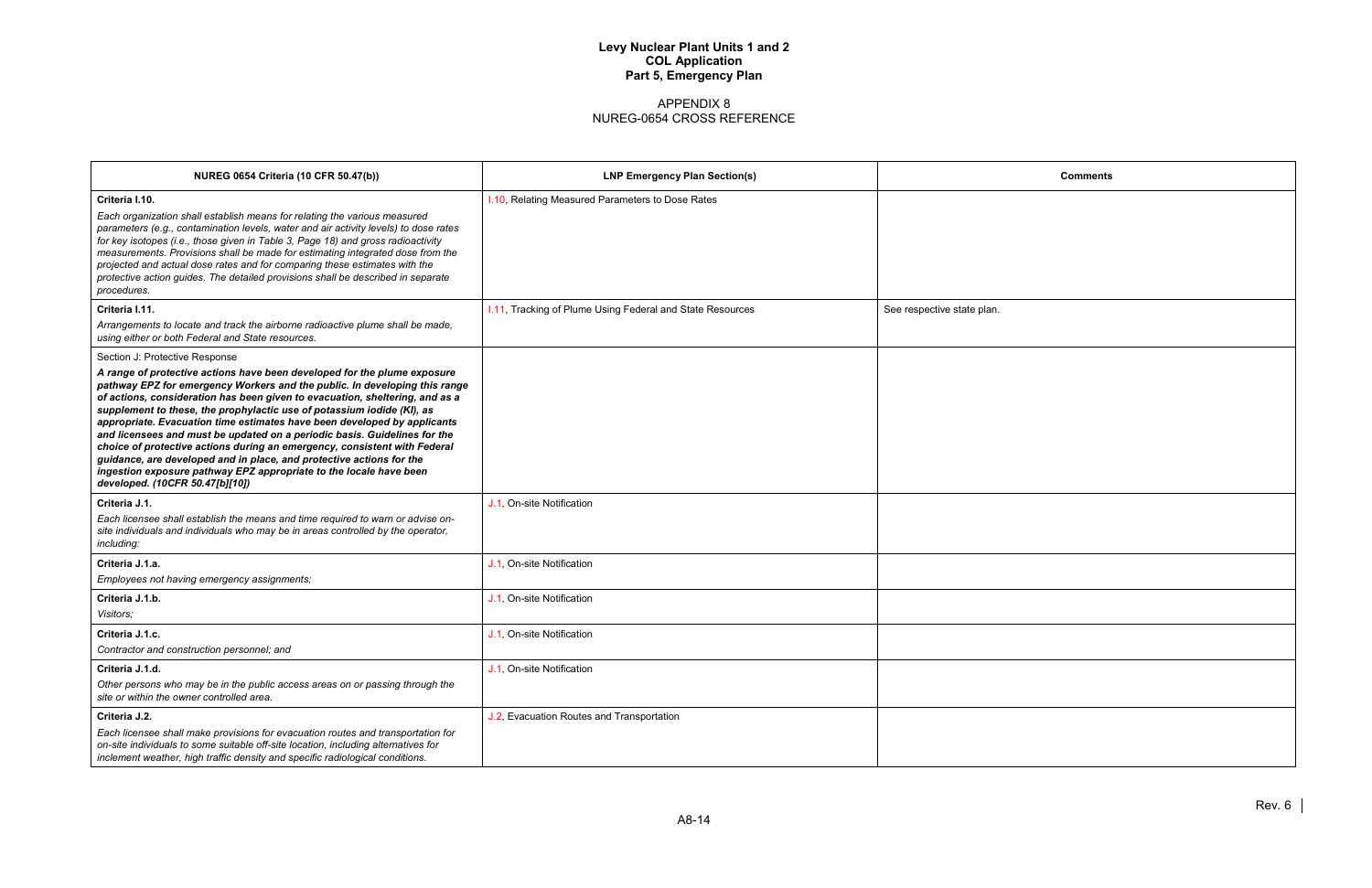| <b>Comments</b>       |  |
|-----------------------|--|
|                       |  |
|                       |  |
|                       |  |
|                       |  |
|                       |  |
|                       |  |
|                       |  |
|                       |  |
|                       |  |
|                       |  |
|                       |  |
| ntained in NEI 07-01. |  |
|                       |  |
|                       |  |
|                       |  |
|                       |  |
|                       |  |

| <b>NUREG 0654 Criteria (10 CFR 50.47(b))</b>                                                                                                                                                                                                                                                                                                                                                                                                                                                                                                                                                                                                                                      | <b>LNP Emergency Plan Section(s)</b>                        | Comments                                    |
|-----------------------------------------------------------------------------------------------------------------------------------------------------------------------------------------------------------------------------------------------------------------------------------------------------------------------------------------------------------------------------------------------------------------------------------------------------------------------------------------------------------------------------------------------------------------------------------------------------------------------------------------------------------------------------------|-------------------------------------------------------------|---------------------------------------------|
| Criteria J.3.                                                                                                                                                                                                                                                                                                                                                                                                                                                                                                                                                                                                                                                                     | J.3, Personnel Monitoring and Decontamination               |                                             |
| Each licensee shall provide for radiological monitoring of people evacuated from<br>the site.                                                                                                                                                                                                                                                                                                                                                                                                                                                                                                                                                                                     |                                                             |                                             |
| Criteria J.4.                                                                                                                                                                                                                                                                                                                                                                                                                                                                                                                                                                                                                                                                     | J.4, Non-essential Personnel Evacuation and Decontamination |                                             |
| Each licensee shall provide for the evacuation of on-site non-essential personnel in<br>the event of a Site or General Emergency and shall provide a decontamination<br>capability at or near the monitoring point specified in J.3.                                                                                                                                                                                                                                                                                                                                                                                                                                              |                                                             |                                             |
| Criteria J.5.                                                                                                                                                                                                                                                                                                                                                                                                                                                                                                                                                                                                                                                                     | J.5, Personnel Accountability                               |                                             |
| Each licensee shall provide for a capability to account for all individuals on-site at<br>the time of the emergency and ascertain the names of missing individuals within 30<br>minutes of the start of an emergency and account for all on-site individuals<br>continuously thereafter.                                                                                                                                                                                                                                                                                                                                                                                          |                                                             |                                             |
| Criteria J.6.                                                                                                                                                                                                                                                                                                                                                                                                                                                                                                                                                                                                                                                                     |                                                             |                                             |
| Each licensee shall, for individuals remaining or arriving on-site during the<br>emergency, make provisions for:                                                                                                                                                                                                                                                                                                                                                                                                                                                                                                                                                                  |                                                             |                                             |
| Criteria J.6.a.                                                                                                                                                                                                                                                                                                                                                                                                                                                                                                                                                                                                                                                                   | J.6.a, Respiratory Protection and Engineering Controls      |                                             |
| Individual respiratory protection;                                                                                                                                                                                                                                                                                                                                                                                                                                                                                                                                                                                                                                                |                                                             |                                             |
| Criteria J.6.b.                                                                                                                                                                                                                                                                                                                                                                                                                                                                                                                                                                                                                                                                   | J.6.b, Use of Protective Clothing                           |                                             |
| Use of protective clothing; and                                                                                                                                                                                                                                                                                                                                                                                                                                                                                                                                                                                                                                                   |                                                             |                                             |
| Criteria J.6.c.                                                                                                                                                                                                                                                                                                                                                                                                                                                                                                                                                                                                                                                                   | J.6.c, Individual Thyroid Protection                        |                                             |
| Use of radioprotective drugs, (e.g., individual thyroid protection).                                                                                                                                                                                                                                                                                                                                                                                                                                                                                                                                                                                                              |                                                             |                                             |
| Criteria J.7.                                                                                                                                                                                                                                                                                                                                                                                                                                                                                                                                                                                                                                                                     | J.7, Protective Action Recommendations and Bases            | AP1000 EAL guidance contained in NEI 07-01. |
| Each licensee shall establish a mechanism for recommending protective actions to<br>the appropriate State and local authorities. These shall include Emergency Action<br>Levels corresponding to projected dose to the population-at-risk, in accordance<br>with Appendix 1 and with the recommendations set forth in Tables 2.1 and 2.2 of<br>the Manual of Protective Action Guides and Protective Actions for Nuclear<br>Incidents (EPA-400-R-92-001). As specified in Appendix 1, prompt notification<br>shall be made directly to the off-site authorities responsible for implementing<br>protective measures within the plume exposure pathway Emergency Planning<br>Zone. |                                                             |                                             |
| Criteria J.8.                                                                                                                                                                                                                                                                                                                                                                                                                                                                                                                                                                                                                                                                     | J.8, Evacuation Time Estimates                              |                                             |
| Each licensee's plan shall contain time estimates for evacuation within the plume<br>exposure EPZ. These shall be in accordance with Appendix 4.                                                                                                                                                                                                                                                                                                                                                                                                                                                                                                                                  |                                                             |                                             |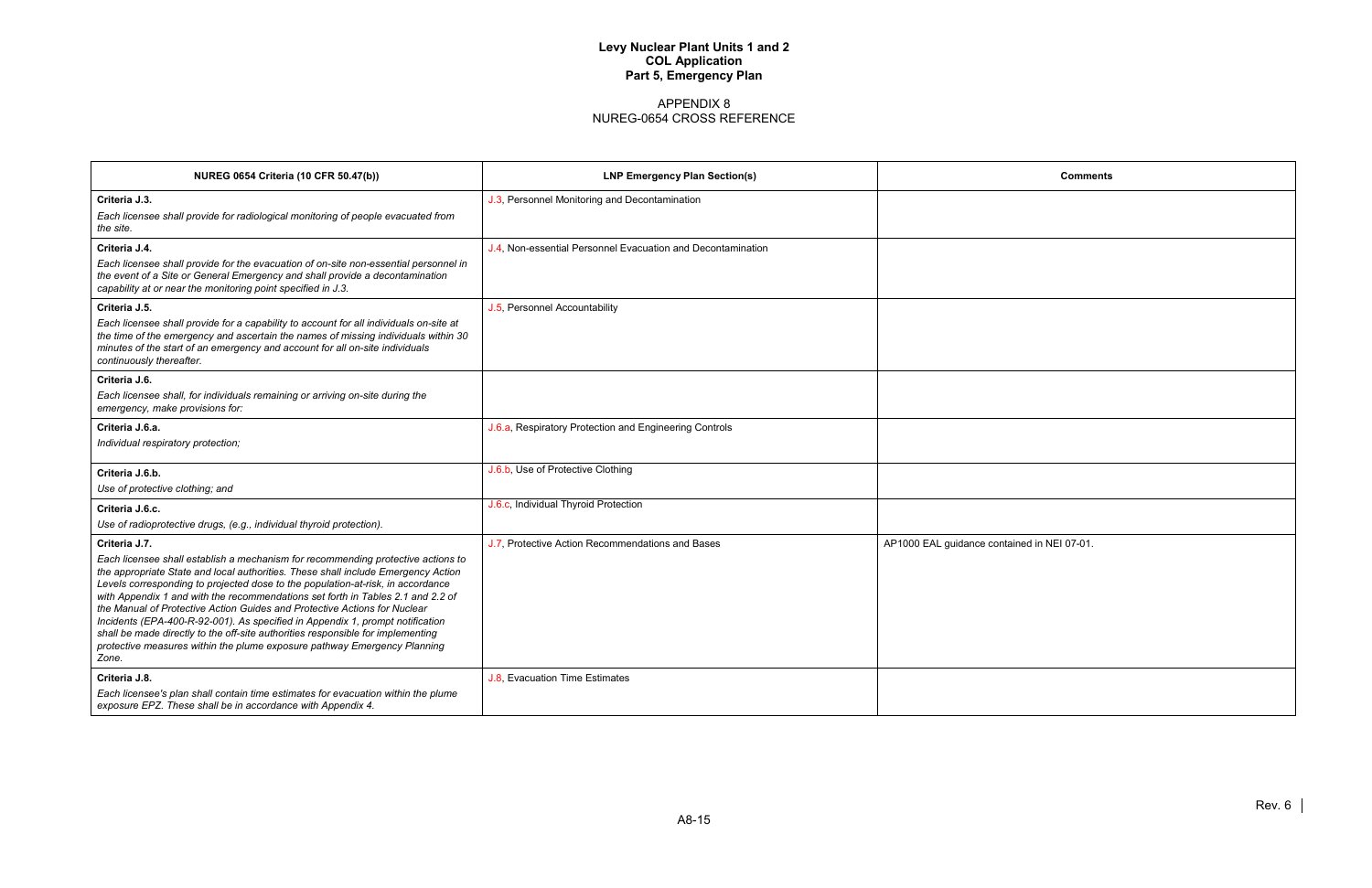| <b>Comments</b>                     |
|-------------------------------------|
| ounty plans.                        |
|                                     |
|                                     |
|                                     |
|                                     |
|                                     |
|                                     |
|                                     |
|                                     |
|                                     |
|                                     |
|                                     |
|                                     |
|                                     |
|                                     |
|                                     |
|                                     |
|                                     |
| ounty plans for additional details. |
|                                     |
|                                     |
| ounty plans.                        |
|                                     |
|                                     |
|                                     |
| ounty plans.                        |
|                                     |

| <b>NUREG 0654 Criteria (10 CFR 50.47(b))</b>                                                                                                                                                                                                                                                                                                                                                                                                                                                                                    | <b>LNP Emergency Plan Section(s)</b>                                                      | <b>Comments</b>                                               |
|---------------------------------------------------------------------------------------------------------------------------------------------------------------------------------------------------------------------------------------------------------------------------------------------------------------------------------------------------------------------------------------------------------------------------------------------------------------------------------------------------------------------------------|-------------------------------------------------------------------------------------------|---------------------------------------------------------------|
| Criteria J.9.<br>Each State and local organization shall establish a capability for implementing<br>protective measures based upon protective action guides and other criteria. This<br>shall be consistent with the recommendations of EPA regarding exposure resulting<br>from passage of radioactive airborne plumes, (EPA-400-R-92-001) and with those<br>of DHEW (HHS)/FDA regarding radioactive contamination of human food and<br>animal feeds as published in the Federal Register of August 13, 1998 (63 FR<br>43402). | J.9, State and Local Government Implementation of Protective Measures                     | See respective state and county plans.                        |
| Criteria J.10.                                                                                                                                                                                                                                                                                                                                                                                                                                                                                                                  | J.10, Protective Measures Implementation                                                  |                                                               |
| The organization's plans to implement protective measures for the plume exposure<br>pathway shall include:                                                                                                                                                                                                                                                                                                                                                                                                                      |                                                                                           |                                                               |
| Criteria J.10.a.                                                                                                                                                                                                                                                                                                                                                                                                                                                                                                                | J.10.a                                                                                    |                                                               |
| Maps showing evacuation routes, evacuation areas, preselected radiological<br>sampling and monitoring points, relocation centers in host areas, and shelter<br>areas; (identification of radiological sampling and monitoring points shall include<br>the designators in Table J-1 or an equivalent uniform system described in the<br>plan);                                                                                                                                                                                   | Figure A6-2, Levy Evacuation Routes and Shelters<br><b>Evacuation Time Estimate Study</b> |                                                               |
| Criteria J.10.b.                                                                                                                                                                                                                                                                                                                                                                                                                                                                                                                | J.10.b                                                                                    |                                                               |
| Maps showing population distribution around the nuclear facility. This shall be by<br>evacuation areas (licensees shall also present the information in a sector format);                                                                                                                                                                                                                                                                                                                                                       | <b>Evacuation Time Estimate Study</b>                                                     |                                                               |
| Criteria J.10.c.                                                                                                                                                                                                                                                                                                                                                                                                                                                                                                                | J.10.c                                                                                    |                                                               |
| Means for notifying all segments of the transient and resident population;                                                                                                                                                                                                                                                                                                                                                                                                                                                      |                                                                                           |                                                               |
| Criteria J.10.d.                                                                                                                                                                                                                                                                                                                                                                                                                                                                                                                | J.10.d                                                                                    |                                                               |
| Means for protecting those persons whose mobility may be impaired due to such<br>factors as institutional or other confinement:                                                                                                                                                                                                                                                                                                                                                                                                 |                                                                                           |                                                               |
| Criteria J.10.e.<br>Provisions for the use of radioprotective drugs, particularly for emergency workers<br>and institutionalized persons within the plume exposure EPZ whose immediate<br>evacuation may be infeasible or very difficult, including quantities, storage, and<br>means of distribution:                                                                                                                                                                                                                          | J.10.e                                                                                    | See respective state and county plans for additional details. |
| Criteria J.10.f.                                                                                                                                                                                                                                                                                                                                                                                                                                                                                                                | J.10.f                                                                                    | See respective state and county plans.                        |
| State and local organizations' plans should include the method by which decisions<br>by the State Health Department for administering radioprotective drugs to the<br>general population are made during an emergency and the pre-determined<br>conditions under which such drugs may be used by off-site emergency workers;                                                                                                                                                                                                    |                                                                                           |                                                               |
| Criteria J.10.g.<br>Means of relocation:                                                                                                                                                                                                                                                                                                                                                                                                                                                                                        | J.10.g                                                                                    | See respective state and county plans.                        |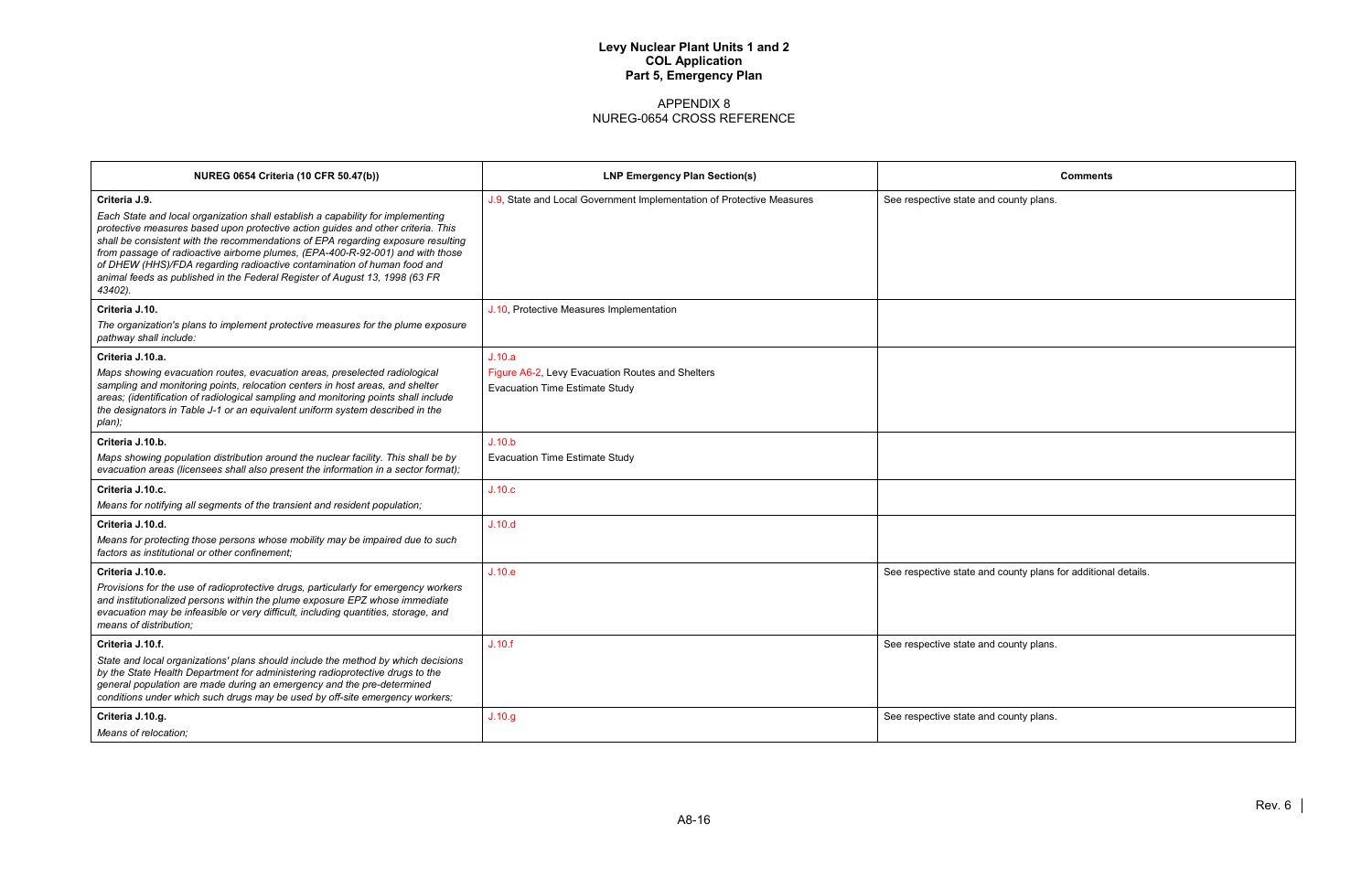|               | <b>Comments</b> |
|---------------|-----------------|
|               |                 |
|               |                 |
| county plans. |                 |
|               |                 |
| county plans. |                 |
| county plans. |                 |
|               |                 |
|               |                 |
|               |                 |
|               |                 |
|               |                 |
|               |                 |
| county plans. |                 |
|               |                 |
|               |                 |
|               |                 |
|               |                 |
|               |                 |
|               |                 |
|               |                 |

| <b>NUREG 0654 Criteria (10 CFR 50.47(b))</b>                                                                                                                                                                                                                                                                                                                                                                                                                                                                                                                                                                                                                                                                                                                                                                                                                                                                                                                                                                                                                                                                                                                                                                                                                                                                                                 | <b>LNP Emergency Plan Section(s)</b>             | <b>Comments</b>                        |
|----------------------------------------------------------------------------------------------------------------------------------------------------------------------------------------------------------------------------------------------------------------------------------------------------------------------------------------------------------------------------------------------------------------------------------------------------------------------------------------------------------------------------------------------------------------------------------------------------------------------------------------------------------------------------------------------------------------------------------------------------------------------------------------------------------------------------------------------------------------------------------------------------------------------------------------------------------------------------------------------------------------------------------------------------------------------------------------------------------------------------------------------------------------------------------------------------------------------------------------------------------------------------------------------------------------------------------------------|--------------------------------------------------|----------------------------------------|
| Criteria J.10.h.                                                                                                                                                                                                                                                                                                                                                                                                                                                                                                                                                                                                                                                                                                                                                                                                                                                                                                                                                                                                                                                                                                                                                                                                                                                                                                                             | J.10.h                                           |                                        |
| Relocation centers in host areas, which are at least 5 miles, and preferably 10<br>miles, beyond the boundaries of the plume exposure emergency planning zone;<br>(See J.12)                                                                                                                                                                                                                                                                                                                                                                                                                                                                                                                                                                                                                                                                                                                                                                                                                                                                                                                                                                                                                                                                                                                                                                 | Figure A6-2, Levy Evacuation Routes and Shelters |                                        |
| Criteria J.10.i.                                                                                                                                                                                                                                                                                                                                                                                                                                                                                                                                                                                                                                                                                                                                                                                                                                                                                                                                                                                                                                                                                                                                                                                                                                                                                                                             | J.10.i                                           | See respective state and county plans. |
| Projected traffic capacities of evacuation routes under emergency conditions;                                                                                                                                                                                                                                                                                                                                                                                                                                                                                                                                                                                                                                                                                                                                                                                                                                                                                                                                                                                                                                                                                                                                                                                                                                                                | Figure A6-2, Levy Evacuation Routes and Shelters |                                        |
|                                                                                                                                                                                                                                                                                                                                                                                                                                                                                                                                                                                                                                                                                                                                                                                                                                                                                                                                                                                                                                                                                                                                                                                                                                                                                                                                              | <b>Evacuation Time Estimate Study</b>            |                                        |
| Criteria J.10.j.                                                                                                                                                                                                                                                                                                                                                                                                                                                                                                                                                                                                                                                                                                                                                                                                                                                                                                                                                                                                                                                                                                                                                                                                                                                                                                                             | J.10.j                                           | See respective state and county plans. |
| Control of access to evacuated areas and organization responsibilities for such<br>control;                                                                                                                                                                                                                                                                                                                                                                                                                                                                                                                                                                                                                                                                                                                                                                                                                                                                                                                                                                                                                                                                                                                                                                                                                                                  | <b>Evacuation Time Estimate Study</b>            |                                        |
| Criteria J.10.k.                                                                                                                                                                                                                                                                                                                                                                                                                                                                                                                                                                                                                                                                                                                                                                                                                                                                                                                                                                                                                                                                                                                                                                                                                                                                                                                             | J.10.k                                           | See respective state and county plans. |
| Identification of and means for dealing with potential impediments (e.g., seasonal<br>impassability of roads) to use of evacuation routes, and contingency measures;                                                                                                                                                                                                                                                                                                                                                                                                                                                                                                                                                                                                                                                                                                                                                                                                                                                                                                                                                                                                                                                                                                                                                                         | <b>Evacuation Time Estimate Study</b>            |                                        |
| Criteria J.10.I                                                                                                                                                                                                                                                                                                                                                                                                                                                                                                                                                                                                                                                                                                                                                                                                                                                                                                                                                                                                                                                                                                                                                                                                                                                                                                                              | J.10.1                                           |                                        |
| Time estimates for evacuation of various sectors and distances based on a<br>dynamic analysis (time-motion study under various conditions) for the plume<br>exposure pathway emergency planning zone (see Appendix 4); and                                                                                                                                                                                                                                                                                                                                                                                                                                                                                                                                                                                                                                                                                                                                                                                                                                                                                                                                                                                                                                                                                                                   | <b>Evacuation Time Estimate Study</b>            |                                        |
| Criteria J.10.m.                                                                                                                                                                                                                                                                                                                                                                                                                                                                                                                                                                                                                                                                                                                                                                                                                                                                                                                                                                                                                                                                                                                                                                                                                                                                                                                             | J.10.m                                           |                                        |
| The bases for the choice of recommended protective actions from the plume<br>exposure pathway during emergency conditions. This shall include expected local<br>protection afforded in residential units or other shelter for direct and inhalation<br>exposure, as well as evacuation time estimates.                                                                                                                                                                                                                                                                                                                                                                                                                                                                                                                                                                                                                                                                                                                                                                                                                                                                                                                                                                                                                                       |                                                  |                                        |
| Criteria J.11.                                                                                                                                                                                                                                                                                                                                                                                                                                                                                                                                                                                                                                                                                                                                                                                                                                                                                                                                                                                                                                                                                                                                                                                                                                                                                                                               | J.11, Ingestion Pathway Protective Measures      | See respective state and county plans. |
| Each State shall specify the protective measures to be used for the ingestion<br>pathway, including the methods for protecting the public from consumption of<br>contaminated food stuffs. This shall include criteria for deciding whether dairy<br>animals should be put on stored feed. The plan shall identify procedures for<br>detecting contamination, for estimating the dose commitment consequences of<br>uncontrolled ingestion, and for imposing protection procedures such as<br>impoundment, decontamination, processing, decay, product diversion, and<br>preservation. Maps for recording survey and monitoring data, key land use data<br>(e.g., farming), dairies, food processing plants, water sheds, water supply intake<br>and treatment plants and reservoirs shall be maintained. Provisions for maps<br>showing detailed crop information may be by including reference to their availability<br>and location and a plan for their use. The maps shall start at the facility and include<br>all of the 50-mile ingestion pathway EPZ. Up-to-date lists of the name and location<br>of all facilities which regularly process milk products and other large amounts of<br>food or agricultural products originating in the ingestion pathway Emergency<br>Planning Zone, but located elsewhere, shall be maintained. |                                                  |                                        |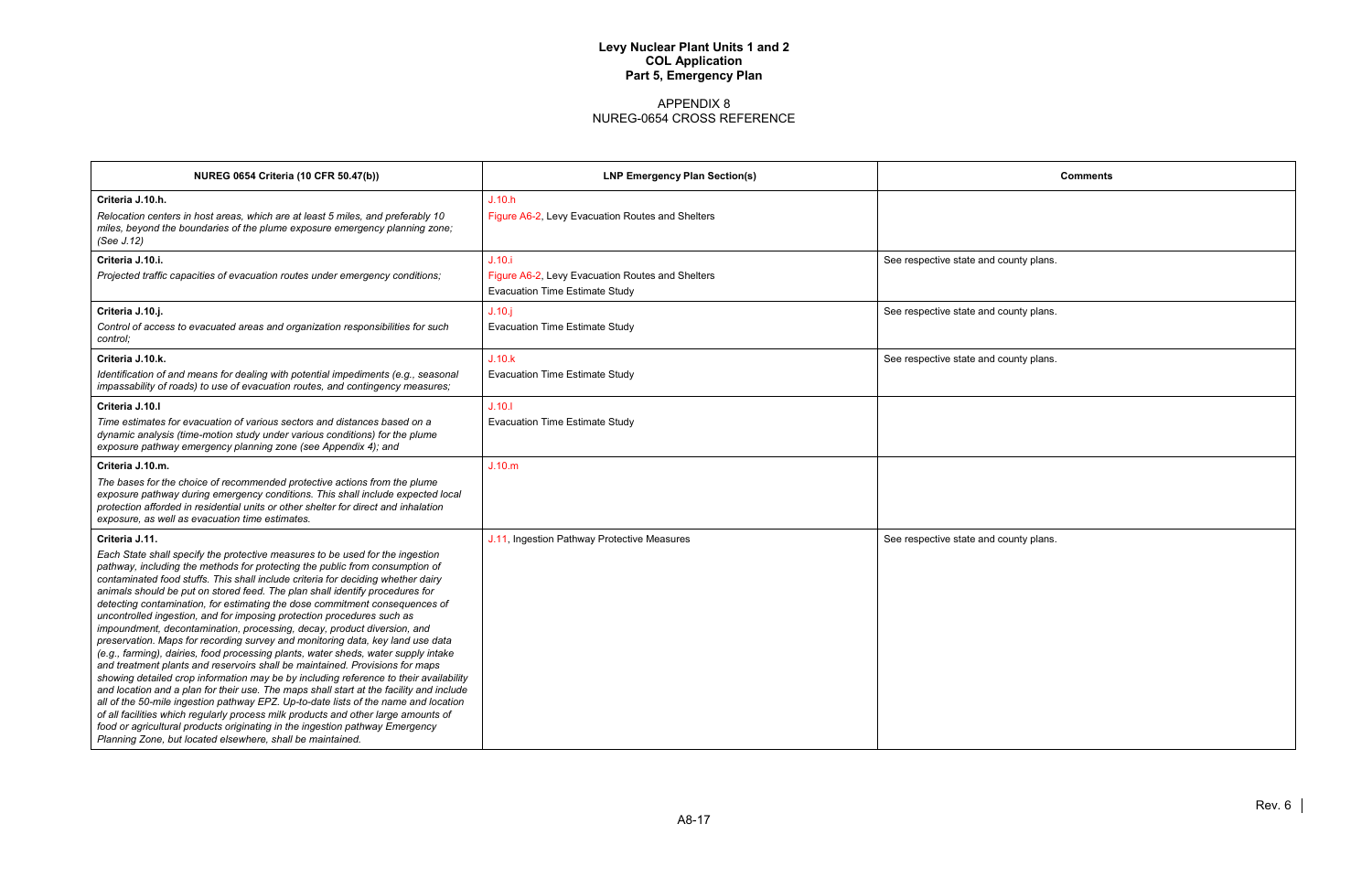| <b>Comments</b> |
|-----------------|
| ounty plans.    |
|                 |
|                 |
|                 |
|                 |
|                 |
|                 |
|                 |
|                 |
|                 |
|                 |
|                 |
|                 |
|                 |
| ounty plans.    |
| ounty plans.    |
|                 |
|                 |
|                 |
|                 |
|                 |

| <b>NUREG 0654 Criteria (10 CFR 50.47(b))</b>                                                                                                                                                                                                                                                                                                                                                                                                                                                                                                                                                                                                               | <b>LNP Emergency Plan Section(s)</b>                                        | <b>Comments</b>                        |
|------------------------------------------------------------------------------------------------------------------------------------------------------------------------------------------------------------------------------------------------------------------------------------------------------------------------------------------------------------------------------------------------------------------------------------------------------------------------------------------------------------------------------------------------------------------------------------------------------------------------------------------------------------|-----------------------------------------------------------------------------|----------------------------------------|
| Criteria J.12.<br>Each organization shall describe the means for registering and monitoring of<br>evacuees at relocation centers in host areas. The personnel and equipment<br>available should be capable of monitoring within about a 12-hour period all<br>residents and transients in the plume exposure EPZ arriving at relocation centers.                                                                                                                                                                                                                                                                                                           | J.12, Registering and Monitoring Evacuees                                   | See respective state and county plans. |
| Section K: Radiological Exposure Control<br>Means for controlling radiological exposures, in an emergency, are<br>established for emergency workers. The means for controlling radiological<br>exposures shall include exposure guidelines consistent with EPA<br><b>Emergency Worker and Lifesaving Activity Protective Action Guides. (10CFR</b><br>50.47[b][11])                                                                                                                                                                                                                                                                                        |                                                                             |                                        |
| Criteria K.1.<br>Each licensee shall establish on-site exposure guidelines consistent with EPA<br>Emergency Worker and Lifesaving Activity Protective Action Guides for:                                                                                                                                                                                                                                                                                                                                                                                                                                                                                   | K.1, Emergency Exposures<br>Table K-1, Emergency Worker Exposure Guidelines |                                        |
| Criteria K.1.a.<br>removal of injured persons;                                                                                                                                                                                                                                                                                                                                                                                                                                                                                                                                                                                                             | K.1.a                                                                       |                                        |
| Criteria K.1.b.<br>undertaking corrective actions;                                                                                                                                                                                                                                                                                                                                                                                                                                                                                                                                                                                                         | K.1.b                                                                       |                                        |
| Criteria K.1.c<br>performing assessment actions;                                                                                                                                                                                                                                                                                                                                                                                                                                                                                                                                                                                                           | K.1.c                                                                       |                                        |
| Criteria K.1.d<br>providing first aid;                                                                                                                                                                                                                                                                                                                                                                                                                                                                                                                                                                                                                     | K.1.d                                                                       |                                        |
| Criteria K.1.e<br>performing personnel decontamination;                                                                                                                                                                                                                                                                                                                                                                                                                                                                                                                                                                                                    | K.1.e                                                                       |                                        |
| Criteria K.1.f<br>providing ambulance service; and                                                                                                                                                                                                                                                                                                                                                                                                                                                                                                                                                                                                         | K.1.f                                                                       | See respective state and county plans. |
| Criteria K.1.g<br>Providing medical treatment services.                                                                                                                                                                                                                                                                                                                                                                                                                                                                                                                                                                                                    | K.1.g                                                                       | See respective state and county plans. |
| Criteria K.2.<br>Each licensee shall provide an on-site radiation protection program to be<br>implemented during emergencies, including methods to implement exposure<br>guidelines. The plan shall identify individual(s), by position or title, who can<br>authorize emergency workers to receive doses in excess of 10 CFR Part 20 limits.<br>Procedures shall be worked out in advance for permitting on-site volunteers to<br>receive radiation exposures in the course of carrying out lifesaving and other<br>emergency activities. These procedures shall include expeditious decision making<br>and a reasonable consideration of relative risks. | K.2, Radiation Protection Program                                           |                                        |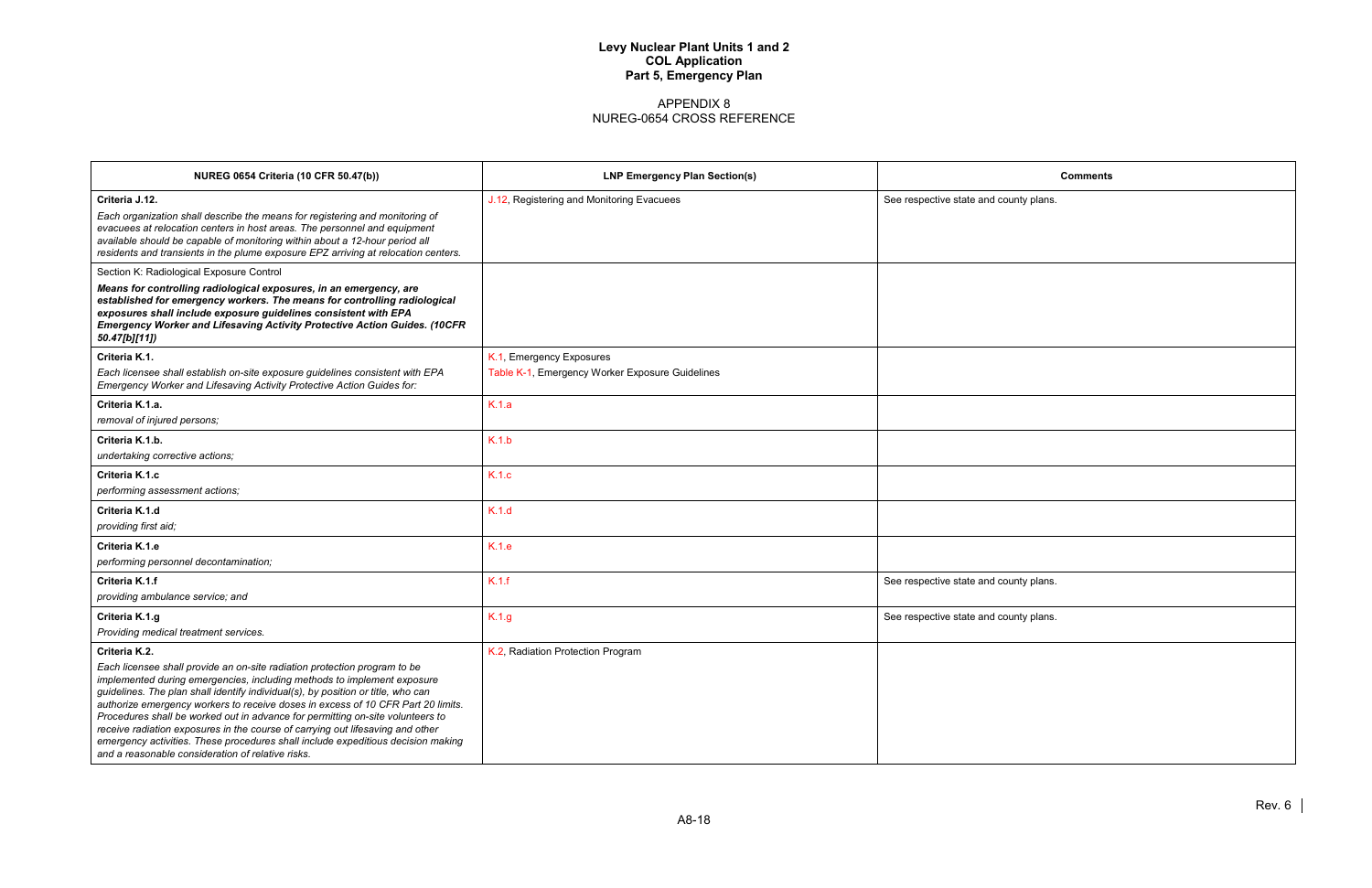| <b>Comments</b> |
|-----------------|
|                 |
|                 |
|                 |
|                 |
|                 |
| county plans.   |
|                 |
|                 |
|                 |
|                 |
|                 |
|                 |
|                 |
|                 |
|                 |
|                 |
|                 |
|                 |
|                 |
|                 |
|                 |
|                 |

| <b>NUREG 0654 Criteria (10 CFR 50.47(b))</b>                                                                                                                                                                                                                                                                                             | <b>LNP Emergency Plan Section(s)</b>                   | Comments                               |
|------------------------------------------------------------------------------------------------------------------------------------------------------------------------------------------------------------------------------------------------------------------------------------------------------------------------------------------|--------------------------------------------------------|----------------------------------------|
| Criteria K.3.a.<br>Each organization shall make provision for 24-hour-per-day capability to determine<br>the doses received by emergency personnel involved in any nuclear accident,<br>including volunteers. Each organization shall make provisions for distribution of<br>dosimeters, both self-reading and permanent record devices. | K.3.a                                                  |                                        |
| Criteria K.3.b.<br>Each organization shall ensure that dosimeters are read at appropriate frequencies<br>and provide for maintaining dose records for emergency workers involved in any<br>nuclear accident.                                                                                                                             | K.3.b                                                  |                                        |
| Criteria K.4.<br>Each State and local organization shall establish the decision chain for authorizing<br>emergency workers to incur exposures in excess of the EPA General Public<br>Protective Action Guides (i.e., EPA PAGs for emergency workers and lifesaving<br>activities).                                                       | K.4, State and Local Responder Exposure Authorizations | See respective state and county plans. |
| Criteria K.5.a.<br>Each organization as appropriate shall specify action levels for determining the<br>need for decontamination.                                                                                                                                                                                                         | K.5, Decontamination Action Levels                     |                                        |
| Criteria K.5.b.<br>Each organization, as appropriate, shall establish the means for radiological<br>decontamination of emergency personnel wounds, supplies, instruments and<br>equipment, and for waste disposal.                                                                                                                       | K.5, Decontamination Action Levels                     |                                        |
| Criteria K.6.<br>Each licensee shall provide on-site contamination control measures including:                                                                                                                                                                                                                                           | K.6, Contamination Control Measures                    |                                        |
| Criteria K.6.a.<br>area access control:                                                                                                                                                                                                                                                                                                  | K.6.a                                                  |                                        |
| Criteria K.6.b.<br>drinking water and food supplies; and                                                                                                                                                                                                                                                                                 | K.6.b                                                  |                                        |
| Criteria K.6.c.<br>Criteria for permitting return of areas and items to normal use, see Draft EPA-400-<br>R-92-001.                                                                                                                                                                                                                      | K.6.c                                                  |                                        |
| Criteria K.7.<br>Each licensee shall provide the capability for decontaminating relocated on-site<br>personnel, including provisions for extra clothing and decontaminants suitable for<br>the type of contamination expected, with particular attention given to radioiodine<br>contamination of the skin.                              | K.7, Decontamination of Relocated LNP Personnel        |                                        |
| Section L: Medical and Public Health Support<br>Arrangements are made for medical services for contaminated injured<br>individuals. (10 CFR 50.47[b][12])                                                                                                                                                                                |                                                        |                                        |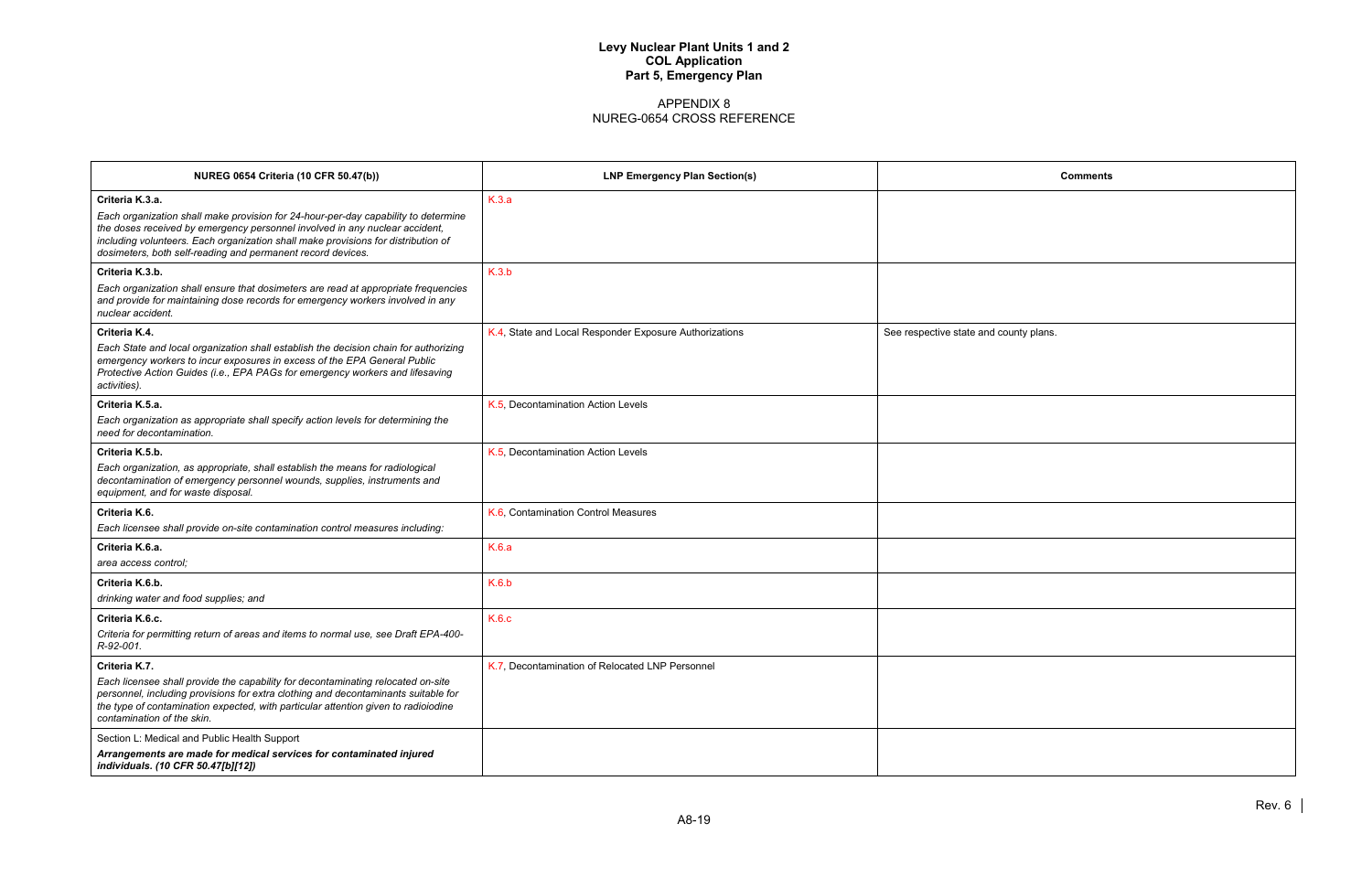| <b>Comments</b> |
|-----------------|
|                 |
|                 |
|                 |
|                 |
|                 |
|                 |
|                 |
|                 |
|                 |
|                 |
|                 |
|                 |
|                 |
|                 |
|                 |
|                 |
|                 |
|                 |
|                 |

| <b>NUREG 0654 Criteria (10 CFR 50.47(b))</b>                                                                                                                                                                                                                                                                                                                                                                                                                                                                                                                                                                                                               | <b>LNP Emergency Plan Section(s)</b>                                   | <b>Comments</b>            |
|------------------------------------------------------------------------------------------------------------------------------------------------------------------------------------------------------------------------------------------------------------------------------------------------------------------------------------------------------------------------------------------------------------------------------------------------------------------------------------------------------------------------------------------------------------------------------------------------------------------------------------------------------------|------------------------------------------------------------------------|----------------------------|
| Criteria L.1.<br>Each organization shall arrange for local and backup hospital and medical services<br>having the capability for evaluation of radiation exposure and uptake, including<br>assurance that persons providing these services are adequately prepared to<br>handle contaminated individuals.                                                                                                                                                                                                                                                                                                                                                  | L.1, Hospital and Medical Support<br>Appendix 3, Certification Letters |                            |
| Criteria L.2.<br>Each licensee shall provide for on-site first aid capability.                                                                                                                                                                                                                                                                                                                                                                                                                                                                                                                                                                             | L.2, On-site First Aid Capability                                      |                            |
| Criteria L.3.<br>Each State shall develop lists indicating the location of public, private and military<br>hospitals and other emergency medical services facilities within the State or<br>contiguous States considered capable of providing medical support for any<br>contaminated injured individual. The listing shall include the name, location, type of<br>facility and capacity and any special radiological capabilities. These emergency<br>medical services should be able to radiologically monitor contamination personnel,<br>and have facilities and trained personnel able to care for contaminated injured<br>persons.                   | L.3, Emergency Medical Facilities (State of Florida)                   | See respective state plan. |
| Criteria L.4.<br>Each organization shall arrange for transporting victims of radiological accidents to<br>medical support facilities.                                                                                                                                                                                                                                                                                                                                                                                                                                                                                                                      | L.4, Medical Emergency Transportation                                  |                            |
| Section M: Recover and Reentry Planning and Post accident Operations<br>General plans for recovery and reentry are developed. (10CFR 50.47(b)(13))                                                                                                                                                                                                                                                                                                                                                                                                                                                                                                         |                                                                        |                            |
| Criteria M.1.<br>Each organization, as appropriate, shall develop general plans and procedures for<br>reentry and recovery and describe the means by which decisions to relax<br>protective measures (e.g., allow reentry into an evacuated area) are reached. This<br>process should consider both existing and potential conditions.                                                                                                                                                                                                                                                                                                                     | M.1, Recovery Plans and Procedures                                     |                            |
| Criteria M.2.<br>Each licensee plan shall contain the position/title, authority and responsibilities of<br>individuals who will fill key positions in the facility recovery organization. This<br>organization shall include technical personnel with responsibilities to develop,<br>evaluate and direct recovery and reentry operations. The recovery organization<br>recommended by Functional Criteria for Emergency Response Facilities, NUREG-<br>0696 (February 1981) and Clarification of TMI Action Plan Requirements,<br>Requirements for Emergency Response Capability, NUREG-0737, Supplement 1<br>(January 1983), is an acceptable framework. | M.2, Recovery Operations                                               |                            |
| Criteria M.3.<br>Each licensee and State plan shall specify means for informing members of the<br>response organizations that a recovery operation is to be initiated, and of any<br>changes in the organizational structure that may occur.                                                                                                                                                                                                                                                                                                                                                                                                               | M.2, Recovery Operations                                               |                            |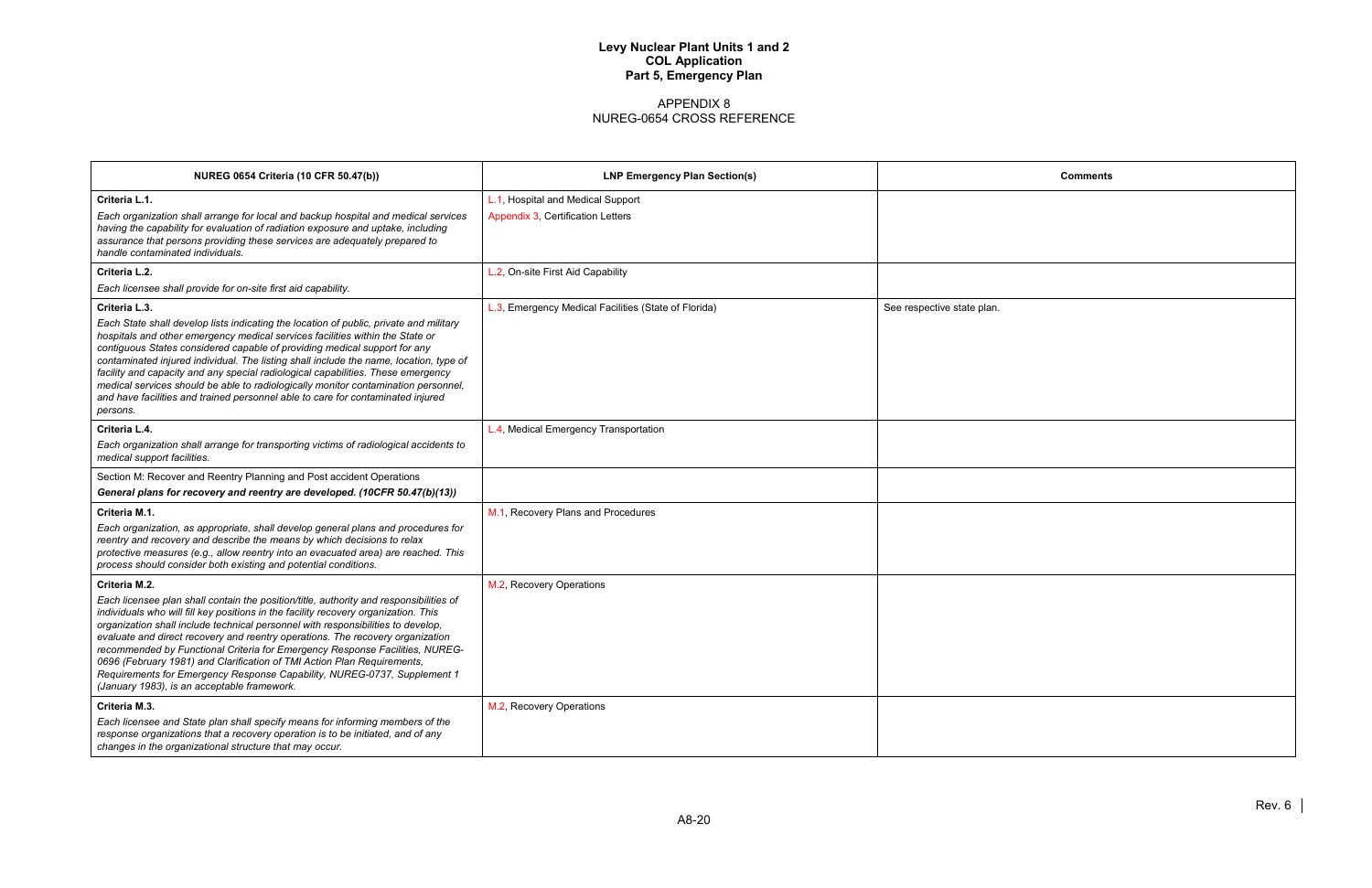| <b>Comments</b> |        |
|-----------------|--------|
|                 |        |
|                 |        |
|                 |        |
|                 |        |
|                 |        |
|                 |        |
|                 |        |
|                 |        |
|                 |        |
|                 |        |
|                 |        |
|                 |        |
|                 |        |
|                 |        |
|                 |        |
|                 |        |
|                 |        |
|                 |        |
|                 |        |
|                 |        |
|                 |        |
|                 | Rev. 6 |

| <b>NUREG 0654 Criteria (10 CFR 50.47(b))</b>                                                                                                                     | <b>LNP Emergency Plan Section(s)</b>    | <b>Comments</b> |
|------------------------------------------------------------------------------------------------------------------------------------------------------------------|-----------------------------------------|-----------------|
| Criteria M.4.                                                                                                                                                    | M.3, Updating Total Population Exposure |                 |
| Each plan shall establish a method for periodically estimating total population                                                                                  |                                         |                 |
| exposure.                                                                                                                                                        |                                         |                 |
| Section N: Exercises and Drills                                                                                                                                  |                                         |                 |
| Periodic exercises are (will be) conducted to evaluate major portions of                                                                                         |                                         |                 |
| emergency response capabilities, periodic drills are (will be) conducted to                                                                                      |                                         |                 |
| develop and maintain key skills, and deficiencies identified as a result of<br>exercises or drills are (will be) corrected. (10CFR 50.47[b][14])                 |                                         |                 |
|                                                                                                                                                                  |                                         |                 |
| Criteria N.1.a.                                                                                                                                                  | N. Exercises and Drills                 |                 |
| An exercise is an event that tests the integrated capability and a major portion of<br>the basic elements existing within emergency preparedness plans and       | N.1, Exercises                          |                 |
| organizations. Exercises shall be conducted as set forth in NRC and FEMA rules                                                                                   |                                         |                 |
| and policy.                                                                                                                                                      |                                         |                 |
| Criteria N.1.b.                                                                                                                                                  | N.1, Exercises                          |                 |
| An exercise shall demonstrate the key skills of response organizations to                                                                                        |                                         |                 |
| adequately respond to an incident scenario. Scenarios shall vary such                                                                                            |                                         |                 |
| that the major elements of the plans and preparedness organizations are                                                                                          |                                         |                 |
| exercised within an eight-year exercise cycle. Each scenario variation<br>shall be demonstrated at least once during the eight-year exercise cycle               |                                         |                 |
| and shall include, but not be limited to, the following:                                                                                                         |                                         |                 |
| a. Hostile action directed at the plant site involving the integration of                                                                                        |                                         |                 |
| offsite resources with onsite response;                                                                                                                          |                                         |                 |
| b. An initial classification of, or rapid escalation to, a Site Area Emergency or                                                                                |                                         |                 |
| General Emergency;<br>c. No radiological release or an unplanned minimal radiological release that                                                               |                                         |                 |
| requires the site to declare a Site Area Emergency, but does not require                                                                                         |                                         |                 |
| declaration of a General Emergency. For this scenario variation the                                                                                              |                                         |                 |
| following conditions shall apply:<br>The licensee is required to demonstrate the ability to respond to a                                                         |                                         |                 |
| no/minimal radiological release scenario at least once within the eight-year                                                                                     |                                         |                 |
| exercise cycle. State, Tribal, and local response organizations have the                                                                                         |                                         |                 |
| option, and are encouraged, to participate jointly in this demonstration.                                                                                        |                                         |                 |
| ii. When planning for a joint no/minimal radiological release exercise, affected<br>State, Tribal, and local jurisdictions, the licensee, and FEMA will identify |                                         |                 |
| offsite capabilities that may still need to be evaluated and agree upon                                                                                          |                                         |                 |
| appropriate alternative evaluation methods to satisfy FEMA's biennial                                                                                            |                                         |                 |
| criteria requirements. Alternative evaluation methods that could be                                                                                              |                                         |                 |
| considered during the extent of play negotiations include expansion of the                                                                                       |                                         |                 |
| exercise scenario, out-of-sequence activities, plan reviews, staff assistance<br>visits, or other means as described in FEMA guidance.                           |                                         |                 |
| iii. If the offsite organizations elect not to participate in the licensee's required                                                                            |                                         |                 |
| minimal or no release exercise, they will still be obligated to fully                                                                                            |                                         |                 |
| participate in an integrated exercise at least every 2 years to meet the<br>requirements as specified in 44 CFR 350.9.                                           |                                         |                 |
|                                                                                                                                                                  |                                         |                 |
|                                                                                                                                                                  |                                         |                 |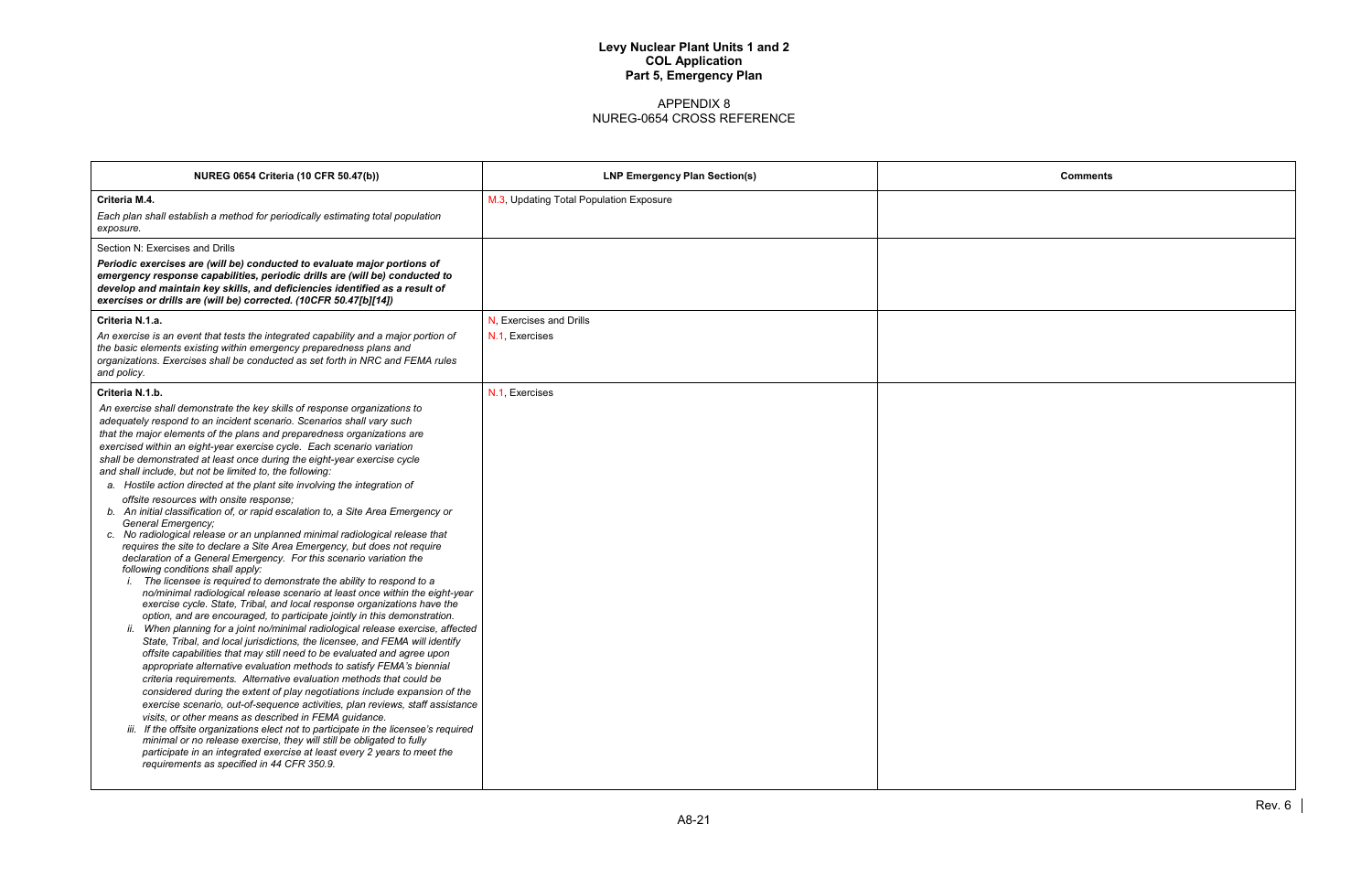| <b>Comments</b> |  |
|-----------------|--|
|                 |  |
|                 |  |
| d county plans. |  |
|                 |  |
|                 |  |
|                 |  |
|                 |  |
|                 |  |
|                 |  |
|                 |  |
|                 |  |
|                 |  |
|                 |  |
|                 |  |
|                 |  |
|                 |  |
|                 |  |
|                 |  |
|                 |  |
|                 |  |
|                 |  |

| <b>NUREG 0654 Criteria (10 CFR 50.47(b))</b>                                                                                                                                                                                                                                                                                                                                                                                                                                                                                                                                                                                                                                         | <b>LNP Emergency Plan Section(s)</b> | Comments                               |
|--------------------------------------------------------------------------------------------------------------------------------------------------------------------------------------------------------------------------------------------------------------------------------------------------------------------------------------------------------------------------------------------------------------------------------------------------------------------------------------------------------------------------------------------------------------------------------------------------------------------------------------------------------------------------------------|--------------------------------------|----------------------------------------|
| Criteria N.1.c.<br>Provisions must be made to start a drill or exercise between 6:00 p.m. and 4:00 a.m.<br>at least once in every eight-year exercise cycle. Some drills or exercises should be<br>unannounced.                                                                                                                                                                                                                                                                                                                                                                                                                                                                      | N.1, Exercises                       |                                        |
| Criteria N.1.d                                                                                                                                                                                                                                                                                                                                                                                                                                                                                                                                                                                                                                                                       |                                      | See respective state and county plans. |
| An exercise shall include mobilization and implementation of State and local (as<br>appropriate) personnel and resources adequate to verify the capability and<br>response to a large radiological release requiring ingestion pathway protective<br>actions beyond the 10 mile EPZ at least once every 8 years. Organizations shall<br>specify who is responsible for the decision-making process. OROs shall reference<br>or include the organization's procedures for making PADs and implementing<br>protective actions based upon PAGs that are consistent with EPA<br>recommendations, and the process for ensuring coordination of PADs with all<br>applicable jurisdictions. |                                      |                                        |
| Criteria N.2.                                                                                                                                                                                                                                                                                                                                                                                                                                                                                                                                                                                                                                                                        | N.2, Drills                          |                                        |
| A drill is a supervised instruction period aimed at testing, developing and<br>maintaining skills in a particular operation. A drill is often a component of an<br>exercise. A drill shall be supervised and evaluated by a qualified drill instructor.<br>Each organization shall conduct drills, in addition to the annual exercise at the<br>frequencies indicated below:                                                                                                                                                                                                                                                                                                         |                                      |                                        |
| Criteria N.2.a.                                                                                                                                                                                                                                                                                                                                                                                                                                                                                                                                                                                                                                                                      | N.2.a, Communication Drills          |                                        |
| <b>Communication Drills</b><br>Communications with State and local governments within the plume exposure<br>pathway EPZ shall be tested monthly. Communications with Federal emergency<br>response organizations and States within the ingestion pathway shall be tested<br>quarterly. Communications between the nuclear facility, State and local emergency<br>operations centers, and field assessment teams shall be tested annually.<br>Communication drills shall also include the aspect of understanding the content of<br>messages.                                                                                                                                         |                                      |                                        |
| Criteria N.2.b.                                                                                                                                                                                                                                                                                                                                                                                                                                                                                                                                                                                                                                                                      | N.2.b, Fire Drills                   |                                        |
| <b>Fire Drills</b><br>Fire drills shall be conducted in accordance with the plant (nuclear facility)<br>technical specifications.                                                                                                                                                                                                                                                                                                                                                                                                                                                                                                                                                    |                                      |                                        |
| Criteria N.2.c.                                                                                                                                                                                                                                                                                                                                                                                                                                                                                                                                                                                                                                                                      | N.2.c, Medical Emergency Drills      |                                        |
| <b>Medical Emergency Drills</b>                                                                                                                                                                                                                                                                                                                                                                                                                                                                                                                                                                                                                                                      |                                      |                                        |
| A medical emergency drill involving a simulated contaminated individual which<br>contains provisions for participation by the local support services agencies (i.e.,<br>ambulance and off-site medical treatment facility) shall be conducted annually. The<br>off-site portions of the medical drill may be performed as part of the required<br>biennial exercise.                                                                                                                                                                                                                                                                                                                 |                                      |                                        |
|                                                                                                                                                                                                                                                                                                                                                                                                                                                                                                                                                                                                                                                                                      |                                      |                                        |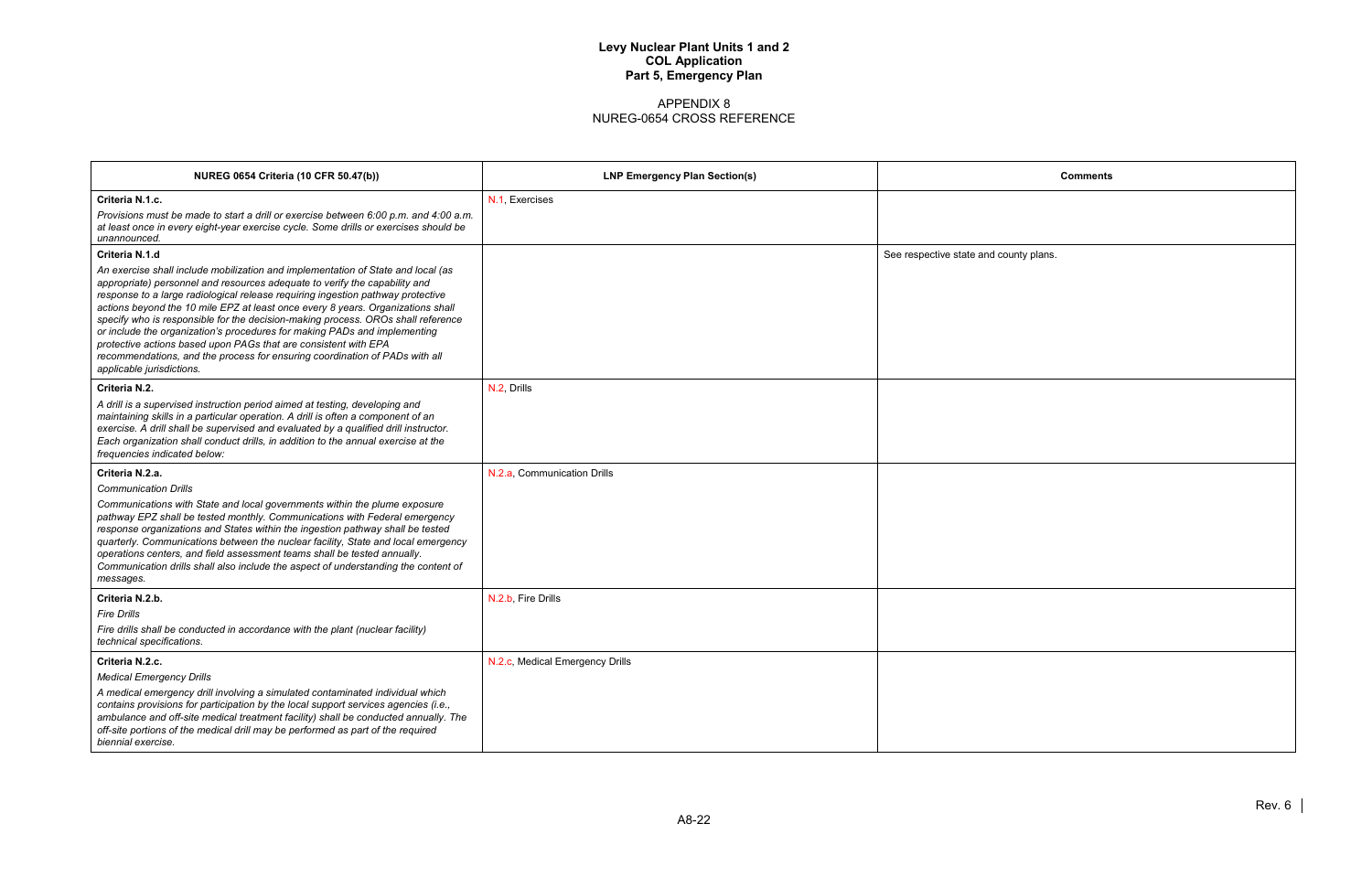| <b>Comments</b> |  |
|-----------------|--|
|                 |  |
|                 |  |
|                 |  |
|                 |  |
|                 |  |
|                 |  |
|                 |  |
|                 |  |
|                 |  |
|                 |  |
|                 |  |
|                 |  |
|                 |  |
|                 |  |
|                 |  |
|                 |  |
|                 |  |
|                 |  |
|                 |  |
|                 |  |

| <b>NUREG 0654 Criteria (10 CFR 50.47(b))</b>                                                                                                                                                                                                                                                                                                                                                                                                                                   | <b>LNP Emergency Plan Section(s)</b>                        | Comments |
|--------------------------------------------------------------------------------------------------------------------------------------------------------------------------------------------------------------------------------------------------------------------------------------------------------------------------------------------------------------------------------------------------------------------------------------------------------------------------------|-------------------------------------------------------------|----------|
| Criteria N.2.d.<br>Radiological Monitoring Drills<br>Plant environs and radiological monitoring drills (on-site and off-site) shall be<br>conducted annually. These drills shall include collection and analysis of all sample<br>media (e.g., water, vegetation, soil and air), and provisions for communications<br>and record keeping. The State drills need not be at each site. Where appropriate,<br>local organizations shall participate.                              | N.2.d, Radiological Monitoring Drills/Health Physics Drills |          |
| Criteria N.2.e.<br><b>Health Physics Drills</b><br>Health Physics drills shall be conducted semi-annually which involve<br>(1)<br>response to, and analysis of, simulated elevated airborne and liquid samples and<br>direct radiation measurements in the environment. The State drills need not be at<br>each site.<br>(2)<br>Analysis of in plant liquid samples with actual elevated radiation levels<br>shall be included in Health Physics drills by licensees annually. | N.2.e, Sampling Drills                                      |          |
| Criteria N.3.<br>Each organization shall describe how exercises and drills are to be carried out to<br>allow free play for decision making and to meet the following objectives. Pending<br>the development of exercise scenarios and exercise evaluation guidance by NRC<br>and FEMA, the scenarios for use in exercises and drills shall include, but not be<br>limited to, the following:                                                                                   | N.3, Conduct of Drills and Exercises                        |          |
| Criteria N.3.a.<br>The basic objective(s) of each drill and exercise and appropriate evaluation criteria;                                                                                                                                                                                                                                                                                                                                                                      | N.3.a                                                       |          |
| Criteria N.3.b.<br>The date(s), time period, place(s) and participating organizations;                                                                                                                                                                                                                                                                                                                                                                                         | N.3.b                                                       |          |
| Criteria N.3.c.<br>The simulated events:                                                                                                                                                                                                                                                                                                                                                                                                                                       | N.3.c                                                       |          |
| Criteria N.3.d.<br>A time schedule of real and simulated initiating events;                                                                                                                                                                                                                                                                                                                                                                                                    | N.3.c                                                       |          |
| Criteria N.3.e.<br>A narrative summary describing the conduct of the exercises or drills to include<br>such things as simulated casualties, off-site fire department assistance, rescue of<br>personnel, use of protective clothing, deployment of radiological monitoring teams,<br>and public information activities; and                                                                                                                                                    | N.3.d                                                       |          |
| Criteria N.3.f.<br>A description of the arrangements for and advance materials to be provided to<br>official observers.                                                                                                                                                                                                                                                                                                                                                        | N.3.e                                                       |          |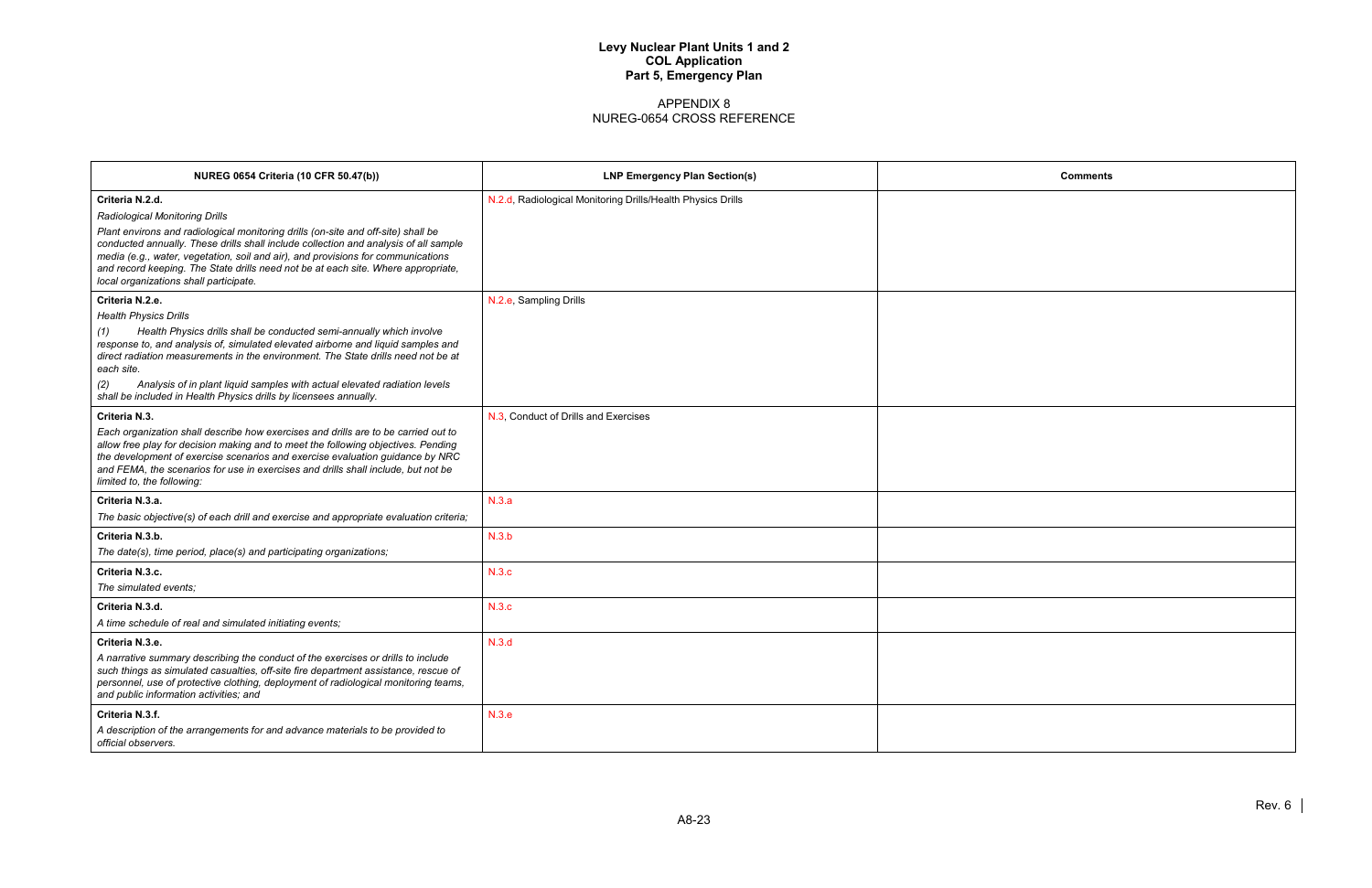| <b>Comments</b>                                                         |
|-------------------------------------------------------------------------|
|                                                                         |
| FEMA evaluator performance direction is outside the scope of this plan. |
|                                                                         |
|                                                                         |
|                                                                         |
|                                                                         |
|                                                                         |
|                                                                         |
|                                                                         |
|                                                                         |
|                                                                         |
|                                                                         |
|                                                                         |
|                                                                         |
|                                                                         |
|                                                                         |
|                                                                         |
|                                                                         |
|                                                                         |
|                                                                         |
|                                                                         |
|                                                                         |
|                                                                         |
|                                                                         |
|                                                                         |
|                                                                         |
|                                                                         |
|                                                                         |
|                                                                         |
|                                                                         |

| <b>NUREG 0654 Criteria (10 CFR 50.47(b))</b>                                                                                                                                                                                                                                                                                                                                                                 | <b>LNP Emergency Plan Section(s)</b>               | <b>Comments</b>                                    |
|--------------------------------------------------------------------------------------------------------------------------------------------------------------------------------------------------------------------------------------------------------------------------------------------------------------------------------------------------------------------------------------------------------------|----------------------------------------------------|----------------------------------------------------|
| Criteria N.4.                                                                                                                                                                                                                                                                                                                                                                                                | N.4, Exercise and Drill Evaluation                 | FEMA evaluator performance direction is outside th |
| Biennial exercises shall be evaluated and critiqued as required. FEMA evaluators<br>shall evaluate offsite emergency response organization performance in the biennial<br>exercise in accordance with FEMA REP exercise methodology.                                                                                                                                                                         | N.5, Exercise and Drill Critiques                  |                                                    |
| Criteria N.5.                                                                                                                                                                                                                                                                                                                                                                                                | N.5, Exercise and Drill Critiques                  |                                                    |
| Each organization shall establish means for evaluating observer and participant<br>comments on areas needing improvement, including emergency plan procedural<br>changes, and for assigning responsibility for implementing corrective actions. Each<br>organization shall establish management control used to ensure that corrective<br>actions are implemented.                                           |                                                    |                                                    |
| Section O: Radiological Emergency Response Training                                                                                                                                                                                                                                                                                                                                                          |                                                    |                                                    |
| Radiological emergency response training is provided to those who may be<br>called on to assist in an emergency. (10CFR 50.47[b][15])                                                                                                                                                                                                                                                                        |                                                    |                                                    |
| Criteria O.1.                                                                                                                                                                                                                                                                                                                                                                                                | O.1, General Requirements                          |                                                    |
| Each organization shall ensure the training of appropriate individuals.                                                                                                                                                                                                                                                                                                                                      |                                                    |                                                    |
| Criteria O.1.a.                                                                                                                                                                                                                                                                                                                                                                                              | O.1.a, Off-site Emergency Response Training        |                                                    |
| Each facility to which the plant applies shall provide site specific emergency<br>response training for those off-site emergency organizations who may be called<br>upon to provide assistance in the event of an emergency.                                                                                                                                                                                 |                                                    |                                                    |
| Criteria O.1.b.                                                                                                                                                                                                                                                                                                                                                                                              | O.1, General Requirements                          |                                                    |
| Each off-site response organization shall participate in and receive training. Where<br>mutual aid agreements exist between local agencies such as fire, police and<br>ambulance/rescue, the training shall also be offered to the other departments who<br>are members of the mutual aid district.                                                                                                          |                                                    |                                                    |
| Criteria O.2.                                                                                                                                                                                                                                                                                                                                                                                                | O.2, Duke Energy Emergency Response Training       |                                                    |
| The training program for members of the on-site emergency organization shall,<br>besides classroom training, include practical drills in which each individual<br>demonstrates ability to perform his assigned emergency function. During the<br>practical drills, on-the-spot correction of erroneous performance shall be made and<br>a demonstration of the proper performance offered by the instructor. |                                                    |                                                    |
| Criteria O.3.                                                                                                                                                                                                                                                                                                                                                                                                | O.3, First Aid Team Training                       |                                                    |
| Training for individuals assigned to licensee first aid teams shall include courses<br>equivalent to Red Cross Multi-Media.                                                                                                                                                                                                                                                                                  |                                                    |                                                    |
| Criteria O.4.                                                                                                                                                                                                                                                                                                                                                                                                | O.4, Emergency Response Training and Qualification |                                                    |
| Each organization shall establish a training program for instructing and qualifying<br>personnel who will implement radiological emergency response plans. The<br>specialized initial training and periodic retraining programs (including the scope,<br>nature and frequency) shall be provided in the following categories:                                                                                |                                                    |                                                    |
| Criteria O.4.a.                                                                                                                                                                                                                                                                                                                                                                                              | O.4.a                                              |                                                    |
| Directors or coordinators of the response organizations;                                                                                                                                                                                                                                                                                                                                                     |                                                    |                                                    |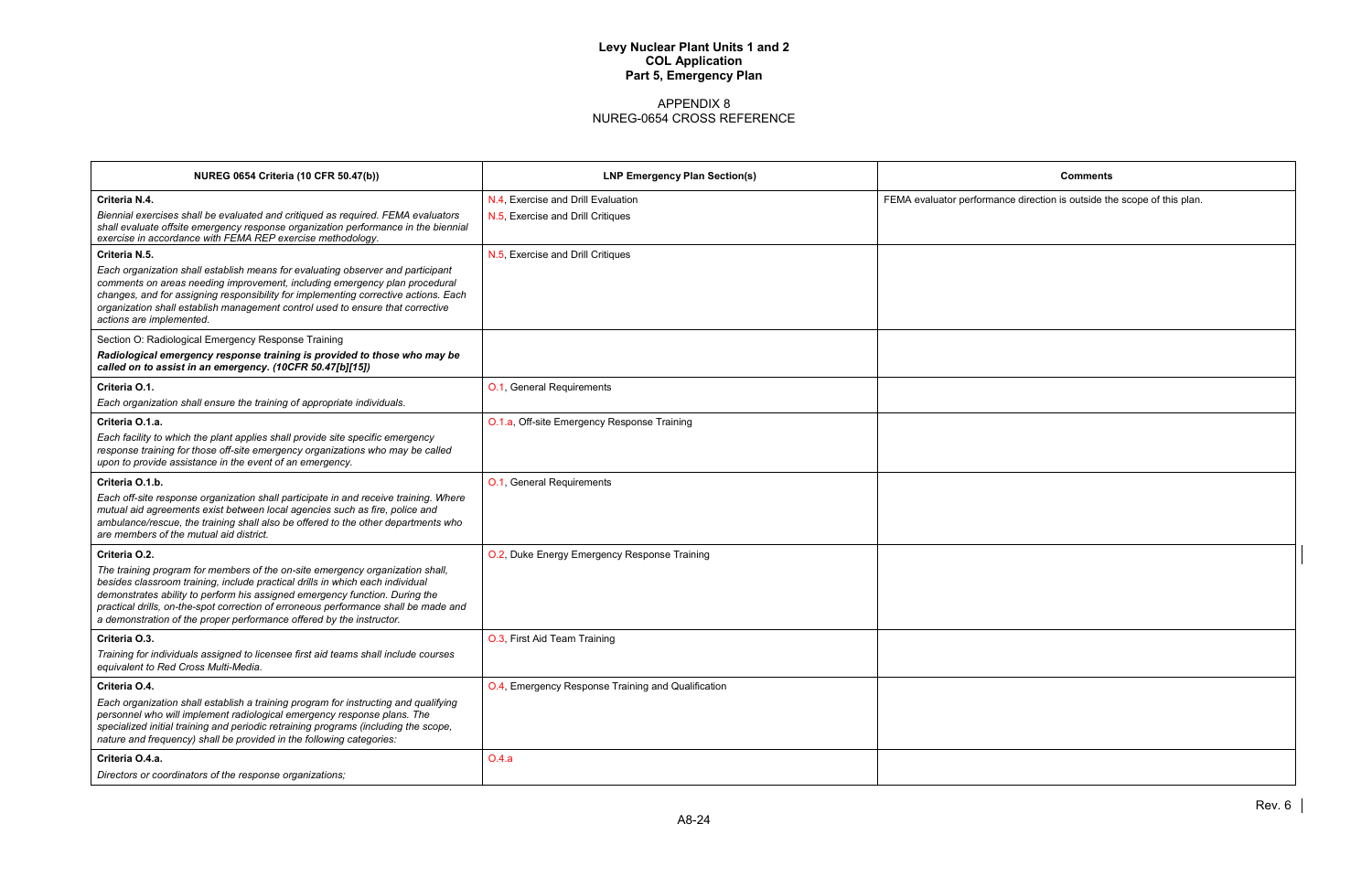| <b>Comments</b> |        |
|-----------------|--------|
|                 |        |
|                 |        |
|                 |        |
|                 |        |
|                 |        |
|                 |        |
|                 |        |
|                 |        |
|                 |        |
|                 |        |
|                 |        |
|                 |        |
|                 |        |
|                 |        |
|                 |        |
|                 |        |
|                 |        |
|                 |        |
|                 | Rev. 6 |

| <b>NUREG 0654 Criteria (10 CFR 50.47(b))</b>                                                                                                                                                                         | <b>LNP Emergency Plan Section(s)</b>                             | <b>Comments</b> |
|----------------------------------------------------------------------------------------------------------------------------------------------------------------------------------------------------------------------|------------------------------------------------------------------|-----------------|
| Criteria O.4.b.                                                                                                                                                                                                      | O.4.c                                                            |                 |
| Personnel responsible for accident assessment;                                                                                                                                                                       |                                                                  |                 |
| Criteria O.4.c.                                                                                                                                                                                                      | O.4.d, O.4.i                                                     |                 |
| Radiological monitoring teams and radiological analysis personnel;                                                                                                                                                   |                                                                  |                 |
| Criteria O.4.d.                                                                                                                                                                                                      | 0.4.e                                                            |                 |
| Police, security and fire fighting personnel;                                                                                                                                                                        |                                                                  |                 |
| Criteria O.4.e.                                                                                                                                                                                                      | O.4.f                                                            |                 |
| Repair and damage control/correctional action teams (on-site);                                                                                                                                                       |                                                                  |                 |
| Criteria O.4.f.                                                                                                                                                                                                      | O.4.g                                                            |                 |
| First aid and rescue personnel;                                                                                                                                                                                      |                                                                  |                 |
| Criteria O.4.g.                                                                                                                                                                                                      | O.4.h                                                            |                 |
| Local support services personnel including Civil Defense/Emergency Service<br>personnel;                                                                                                                             |                                                                  |                 |
| Criteria O.4.h.                                                                                                                                                                                                      | $O.4$ .j                                                         |                 |
| Medical support personnel;                                                                                                                                                                                           |                                                                  |                 |
| Criteria O.4.i.                                                                                                                                                                                                      | O.4.1                                                            |                 |
| Licensee's headquarters support personnel; and                                                                                                                                                                       |                                                                  |                 |
| Criteria O.4.j.                                                                                                                                                                                                      | O.4.k                                                            |                 |
| Personnel responsible for transmission of emergency information and instructions.                                                                                                                                    |                                                                  |                 |
| Criteria O.5.                                                                                                                                                                                                        | O.5, Retraining                                                  |                 |
| Each organization shall provide for the initial and annual retraining of personnel<br>with emergency response responsibilities.                                                                                      |                                                                  |                 |
| Section P: Responsibility for the Planning Effort: Periodic Review and Distribution<br>of Emergency Plans                                                                                                            |                                                                  |                 |
| Responsibilities for plan development and review and for distribution of<br>emergency plans are established, and planners are properly trained. (10CFR<br>50.47[b][16])                                              |                                                                  |                 |
| Criteria P.1.                                                                                                                                                                                                        | P.1, Training                                                    |                 |
| Each organization shall provide for the training of individuals responsible for the<br>planning effort.                                                                                                              |                                                                  |                 |
| Criteria P.2.                                                                                                                                                                                                        | P.2, Responsibility for Radiological Emergency Response Training |                 |
| Each organization shall identify by title the individual with the overall authority and<br>responsibility for radiological emergency response planning.                                                              |                                                                  |                 |
| Criteria P.3.                                                                                                                                                                                                        | P.3, Emergency Planning Coordination                             |                 |
| Each organization shall designate an Emergency Planning Coordinator with<br>responsibility for the development and updating of emergency plans and<br>coordination of these plans with other response organizations. |                                                                  |                 |